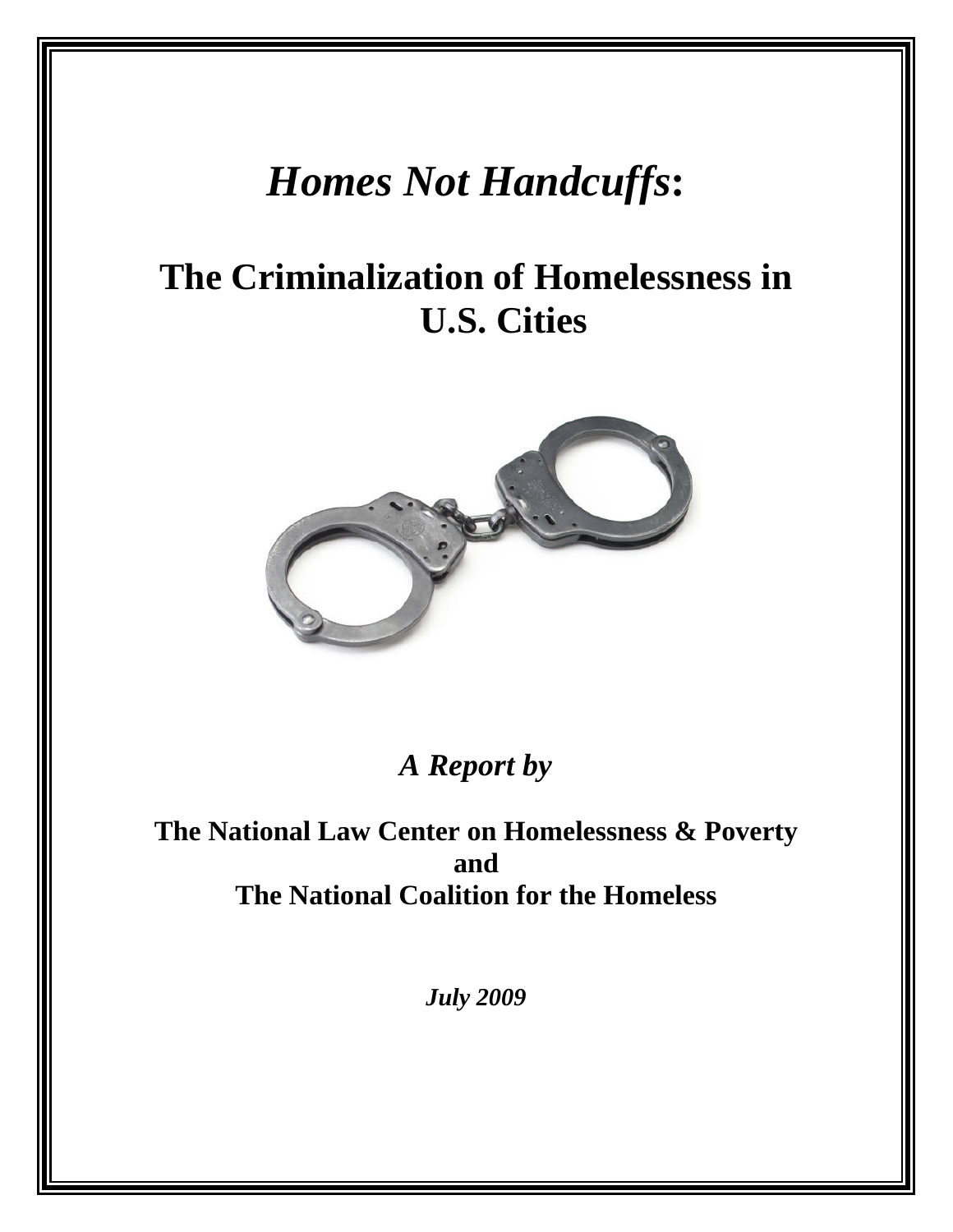#### **ABOUT THE NATIONAL LAW CENTER ON HOMELESSNESS & POVERTY**

The National Law Center on Homelessness and Poverty is a  $501(c)3$  nonprofit organization based in Washington, DC and founded in 1989 to serve as the legal arm of the national movement to end and prevent homelessness. To carry out this mission, the Law Center focuses on the root causes of homelessness and poverty and seeks to meet both the immediate and long-term needs of homeless and poor people. The Law Center addresses the multifaceted nature of homelessness by: identifying effective model laws and policies, supporting state and local efforts to promote such policies, and helping grassroots groups and service providers use, enforce and improve existing laws to protect homeless people's rights and prevent even more vulnerable families, children, and adults from losing their homes. By providing outreach, training, and legal and technical support, the Law Center enhances the capacity of local groups to become more effective in their work. The Law Center's new Homelessness Wiki website also provides an interactive space for advocates, attorneys, and homeless people across the country to access and contribute materials, resources, and expertise about issues affecting homeless and lowincome families and individuals.

You are invited to join the network of attorneys, students, advocates, activists, and committed individuals who make up NLCHP's membership network. Our network provides a forum for individuals, non-profits, and corporations to participate and learn more about using the law to advocate for solutions to homelessness. For more information about our organization, membership, and access to publications such as this report, please visit our website at www.nlchp.org.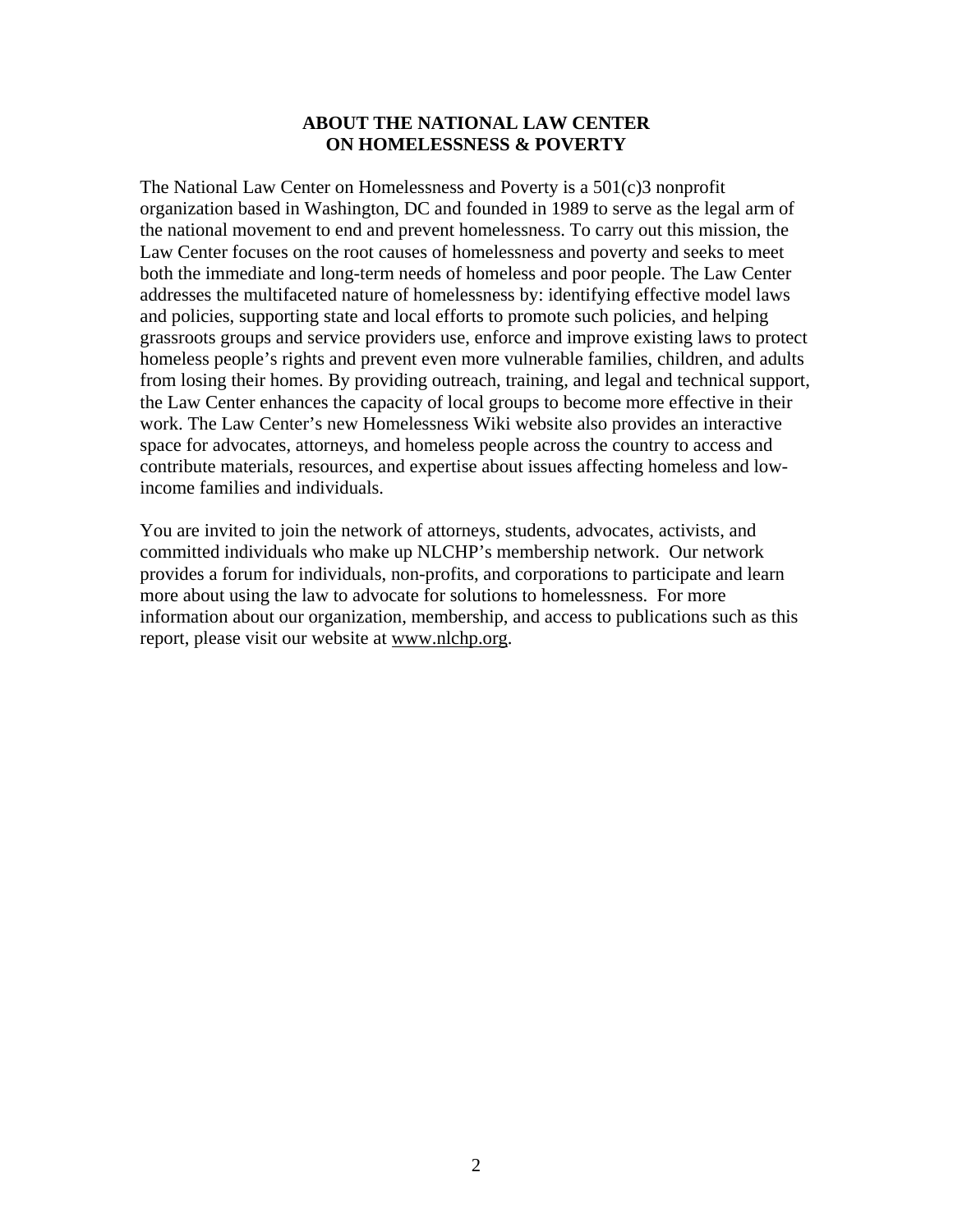#### **Board of Directors**

**William Breakey, M.D., Chair** Johns Hopkins University

# **Vasiliki Tsaganos, Vice-Chair**

Fried, Frank, Harris, Shriver & Jacobson LLP

**Edward McNicholas, Secretary**  Sidley Austin LLP

**Michael Allen, Treasurer**  Microsoft Corporation

#### **Bruce J. Casino**  Katten Muchin Rosenman LLP

**Roderick DeArment** Covington & Burling

**Howard Godnick**  Schulte Roth & Zabel LLP

**Kirsten Johnson-Obey** Porterfield & Lowenthal LLC

**Father Alexander Karloutsos**

Greek Orthodox Archdiocese

**Pamela Malester** Community Volunteer

**Tashena Middleton Moore**  Jones Day

**Margaret Pfeiffer** Sullivan & Cromwell

**Jeffrey Simes** Goodwin Procter LLP

**Mona Touma** Goldman, Sachs & Co

*\*Affiliations for identification purposes only*

#### **LEAP Members**

#### **Honorary Chairperson**  John Grisham, *Author*

**Chair Goodwin Procter LLP**  Jeffrey Simes Thomas Mikula

**Members Akin, Gump, Strauss, Hauer, & Feld LLP**  Steven Schulman

**Blank Rome, LLP**  Michael Cioffi

**Bruce Rosenblum**  The Carlyle Group\* **Covington & Burling LLP**  Roderick DeArment

**Dechert LLP**  Suzanne Turner

**DLA Piper**  Elizabeth Dewey Roberta Ritvo

**Fried, Frank, Harris, Shriver & Jacobson LLP**  Vasiliki Tsaganos

**Greenberg Traurig LLP**  Harold Iselin

**Hogan & Hartson LLP**  Patricia Brannan

**Jenner & Block LLP**  Thomas Perrelli

**Jones Day**  Donald Ayer

**Latham & Watkins LLP**  Roger Goldman

**Katten, Muchin, Rosenman LLP**  John Muir

**Morrison & Foerster Foundation**  W. Stephen Smith

**O'Melveny & Myers LLP**  John Beisner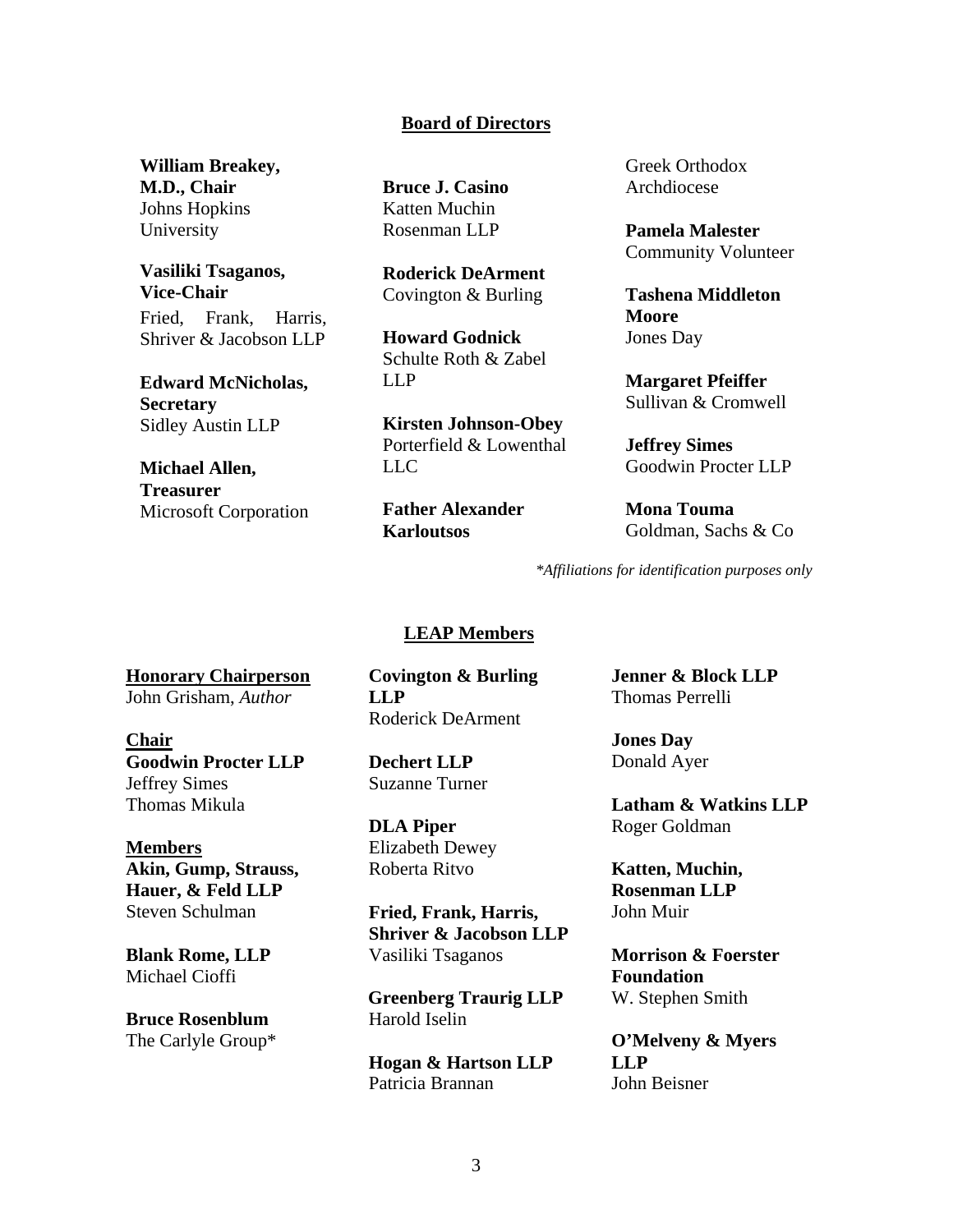**Schulte Roth & Zabel LLP**  Daniel Greenberg

**Sidley Austin LLP** Carter Phillips

**Simpson Thacher & Bartlett LLP**  Peter Thomas

**Sullivan & Cromwell LLP**  Margaret Pfeiffer

**WilmerHale**  Chris Herrling

#### **Staff of NLCHP**

**Catherine Bendor**  Legal Director

**Vibha Bhatia**  Director of Operations

**Katherine Bittner**  Grant Writer/ **Communications** Assistant

**Jamison Brewer**  Legal Intern

**Maria Foscarinis**  Executive Director

**Cecelia Friedman Levin**  Domestic Violence Staff Attorney

**Jessica Gustin**  Human Rights Fellow

**Steffi Jose**  Development & Communications Intern

**Jessica Libbey**  Development Assistant

**Marion Manheimer**  Volunteer

**Raquel Oriol**  Congressional Hunger Fellow

**Tulin Ozdeger**  Civil Rights Program **Director** 

**Jordan Railsback**  Development & **Communications** Manager

**Jennifer Rodrigue**  Legal Intern

**Eric Tars**  Human Rights Director/ Children & Youth Attorney

**Laurel Weir**  Policy Director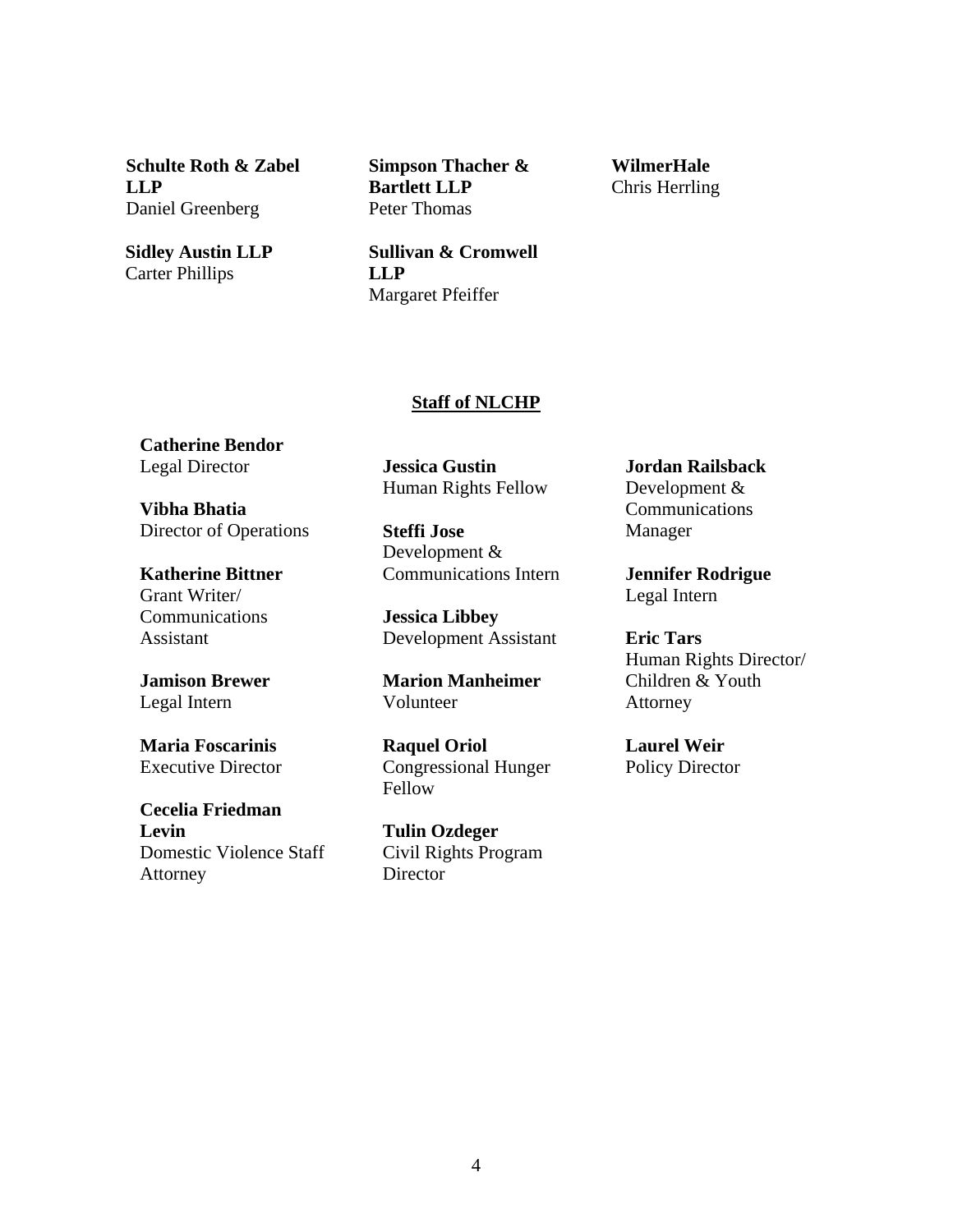# **ABOUT THE NATIONAL COALITION FOR THE HOMELESS**

Founded in 1982, the National Coalition for the Homeless (NCH) is a private, non-profit, national advocacy organization that exists to educate all levels of society in order to identify and put to an end the social and economic causes of homelessness. NCH is the nation's oldest and largest national homelessness advocacy organization, comprised of activists, service providers, and persons who are, or have been, homeless and are striving toward a single goal – to end homelessness. It is the mission of NCH to create the systemic and attitudinal changes necessary to prevent and end homelessness, while concurrently working to increase the capacity of local supportive housing and service providers to better meet the urgent needs of those families and individuals now homeless in their communities.

NCH focuses its work on four policy areas: civil rights of those who are without homes, housing that is affordable to those with the lowest incomes, accessible/comprehensive health care and other needed support services, and livable incomes that make it possible to afford the basic necessities of life. The strategies we use to implement our mission are: litigation, lobbying, policy analysis, public education, community organizing, research, and providing technical assistance.

For more information about our organization, membership, and access to publications such as this report, please see the form at the end of this report or visit our website at www.nationalhomeless.org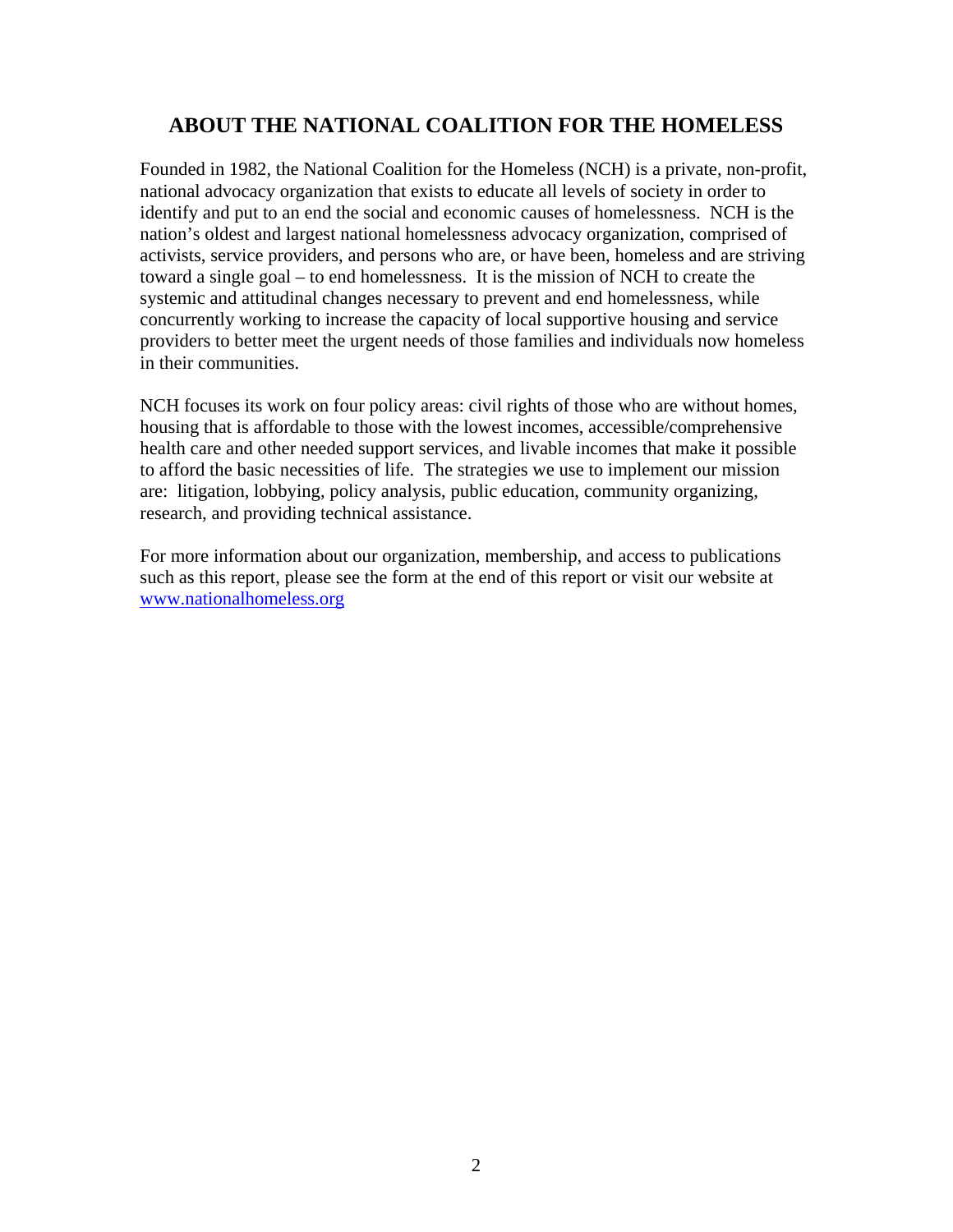#### **Board of Directors**

 **Barbara Anderson**, EC *Board Secretary*  Haven House Service Jeffersonville, IN

**Anita Beaty,** EC Executive Director, Metro Atlanta Task Force for the Homeless Atlanta, GA

**Ed Bell**  Operation Get Down Detroit, MI

**Ben Burton,** EC Executive Director, Miami Coalition for the Homeless Miami, FL

**Michael Chesser,** EC Development Committee Chair Executive Director, Upstate Homeless Coalition of South Carolina Greenville, SC **Michael Dahl**  Public Policy Director Homeline Minneapolis, MN

**Brian Davis,** EC Board Vice President Northeast Ohio Coalition for the Homeless Cleveland, OH

**Sherrie Downing,** EC Montana Council on Homelessness Helena, MT

**Grace Dryness**  *Interim Director LA Coalition to End Hunger and Homelessness*  Los Angeles, CA

**Bill Duncan**  VP of Marketing and Sales, Homewood Suites by Hilton Memphis, TN

**Bob Erlenbusch,** EC Sacramento, CA

**Diana V. Figueroa**  Primavera Foundation Tucson, AZ

**Hugh Grogan**  Minnehaha County Department of Human Services Sioux Falls, SD

**Jeremy Haile**  Lawyer Washington, DC

**Laura Hansen**  C.E.O., Coalition to End Homelessness Fort Lauderdale, FL

**Rey Lopez**  President, The King's **Outreach** Cabot, AR

**Patrick Markee**  Coalition for the Homeless, Inc. New York, New York

**Phoebe Nelson**  Executive Director, Women's Resource Center of North Central Washington Wenatchee, WA

**Gordon Packard**  *Honorary Board Member*  Primavera Foundation Tucson, AZ

**Phillip Pappas,** EC Pittsburgh, PA

**John Parvensky,** EC *Board President*  Colorado Coalition for the Homeless

*\*Affiliations for identification purposes only*

Denver, CO

**Glorin Ruiz Pastush**  La Fondita de Jesus San Juan, PR

**Sue Watlov Phillips**  *Board Treasurer*  Elim Transitional Housing, Inc. Minneapolis, MN

**David Pirtle**  Faces of Homelessness Speakers' Bureau Washington, DC

**Greg Sileo**  Baltimore Homeless Services Baltimore, MD

**Louisa Stark**  *Honorary Board Member*  Phoenix Consortium for the Homeless Phoenix, AZ

**Sandy Swank**  Inter-Faith Ministries Wichita, KS

**Richard Troxell,** EC President, House the Homeless, Inc. Austin, TX

**Matias J. Vega**  Albuquerque Health Care for the Homeless Albuquerque, NM

**Dana Woolfolk**  Faces of Homelessness Speakers' Bureau Washington, DC

**John Zirker**  Nashville Homeless Power Project Nashville, TN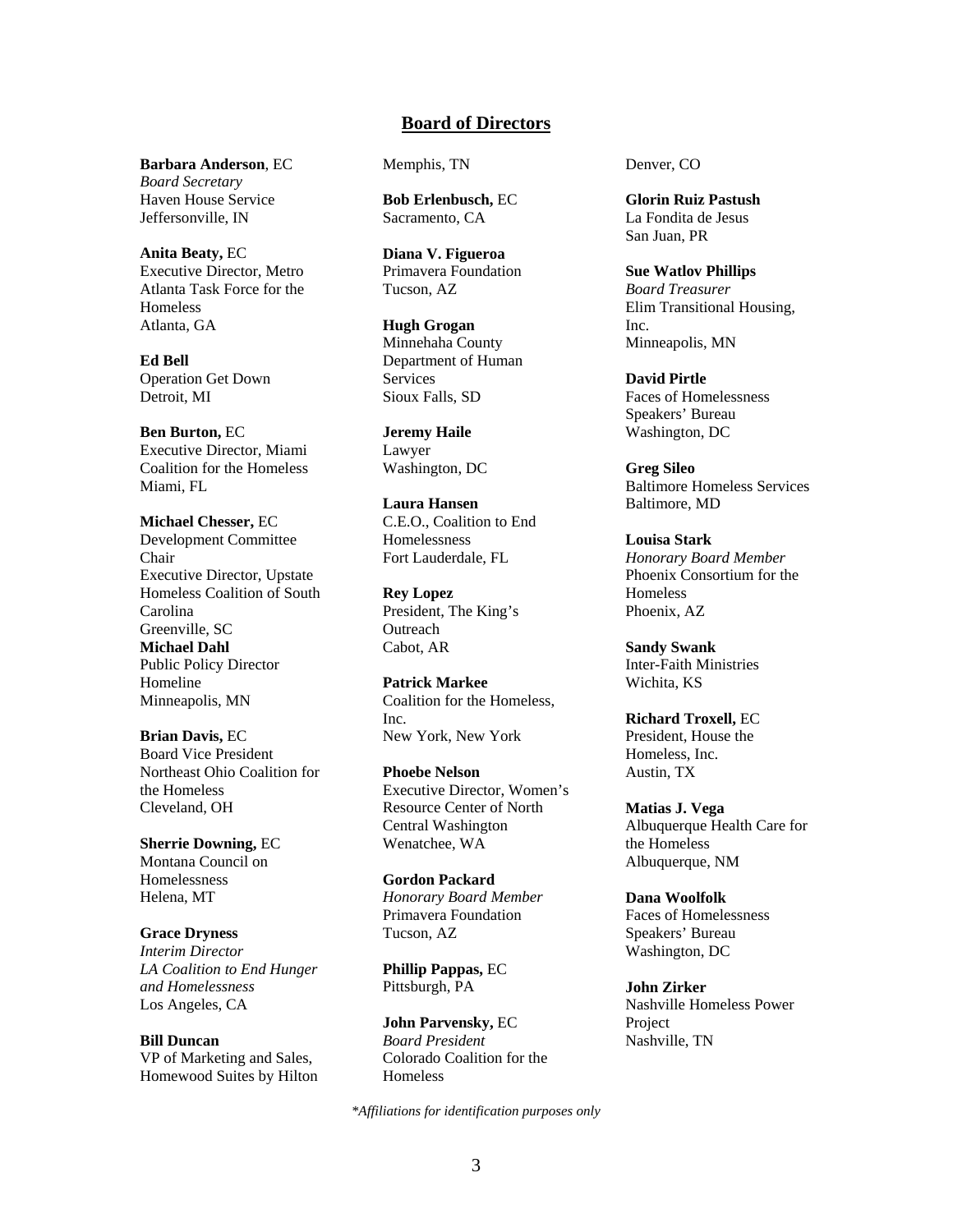#### **Staff of NCH**

**Kara Bane**  AmeriCorps\*VISTA (Daytona Beach, FL)

**Phillip Banze**  AmeriCorps\*VISTA (Macon, GA)

**Tiffany Barclay**  AmeriCorps\*VISTA (Atlanta, GA)

**Jonathan Bell**  Homeless Challenge Director

**Annie Bittick**  AmeriCorps\*VISTA (Macon, GA)

**Charles Bontrager**  Policy Advocate

**Joshua Castro**  AmeriCorps\*VISTA (Jacksonville, FL)

**Tracey Crocker**  AmeriCorps\*VISTA (Tampa, FL)

**Joan Davis**  Administrative Assistant

**Margaret Djekovic**  AmeriCorps\*VISTA (Tampa, FL)

**Carolyn Douglas**  AmeriCorps\*VISTA (Ocala, FL)

**Jacqueline Dowd**  AmeriCorps\*VISTA (Orlando, FL)

**Hugo Esquival**  AmeriCorps\*VISTA (Oviedo, FL)

**Allison Estes**  AmeriCorps\*VISTA (Orlando, FL)

**Linda Gaines**  AmeriCorps\*VISTA (Bradenton, FL)

**Amanda Gunn**  AmeriCorps\*VISTA (Gainesville, FL)

**Megan Hustings**  Development Director

**Travis Kass**  AmeriCorps\*VISTA (Pensacola, FL)

**Steve Kever**  AmeriCorps\*VISTA (Ft. Lauderdale, FL)

**Caitlin Kilgallin**  AmeriCorps\*VISTA (Daytona Beach, FL)

**Michelle Lee**  Webmaster/ Graphic Designer

**Daniel "Kevin" May**  AmeriCorps\*VISTA (Key West, FL)

**Ronald "Preston" Montes**  AmeriCorps\*VISTA (Naples, FL)

**Michael O'Neill**  Director, Faces of Homelessness Speakers' Bureau

**Jessica Randolph**  AmeriCorps\*VISTA (Athens, GA)

**Bob Reeg**  Public Policy Director **JacobReiter**  AmeriCorps\*VISTA (Talahassee, FL)

**Emily Richburg**  AmeriCorps\*VISTA (Miami, FL)

**R. Dawn Riley**  AmeriCorps\*VISTA (Atlanta, GA)

**G.W. Rolle**  AmeriCorps\*VISTA (Pinellas Park, FL)

**Taloria Rush**  Administrative Assistant

**Michael Stoops**  Executive Director

**Crystell Sullivan**  AmeriCorps\*VISTA (Ft. Lauderdale, FL)

**Christina Swanson**  AmeriCorps\*VISTA (Sarasota, FL)

**Christina Tudhope**  AmeriCorps\*VISTA (Oviedo, FL)

**John Wages**  AmeriCorps\*VISTA (Ft. Meyers, FL)

**Samuel Waite**  AmeriCorps\*VISTA (DC)

**Stephany Whitaker**  Congressional Hunger Fellow

**Janis Wilson**  AmeriCorps\*VISTA (Pensacola, FL)

**Patrick Wright**  AmeriCorps\*VISTA (New Port Richey, FL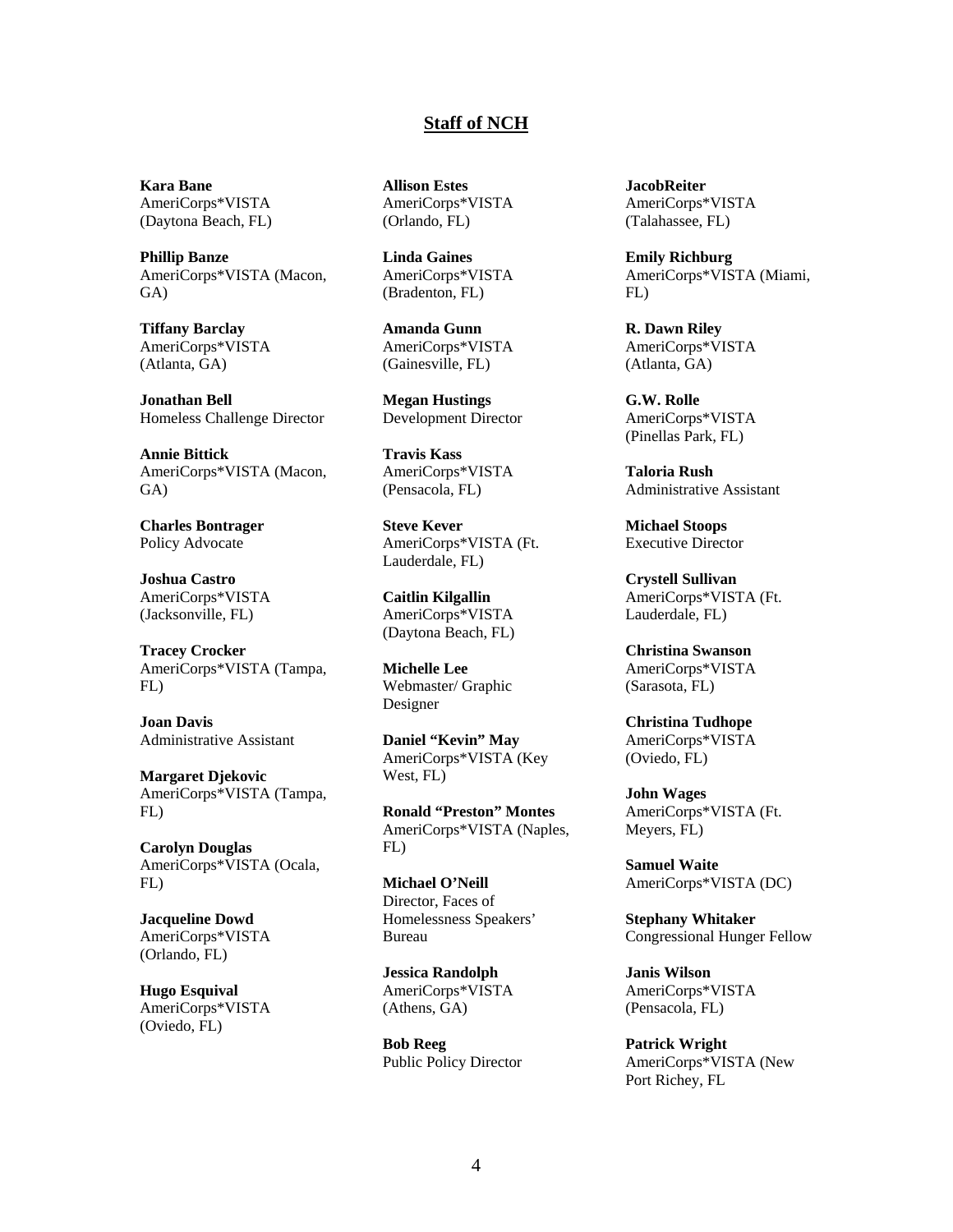# **Table of Contents**

| The Cost of Homelessness: Permanent Housing is Cheaper than |  |
|-------------------------------------------------------------|--|
|                                                             |  |
|                                                             |  |
|                                                             |  |
|                                                             |  |
|                                                             |  |
|                                                             |  |
|                                                             |  |
|                                                             |  |
|                                                             |  |
|                                                             |  |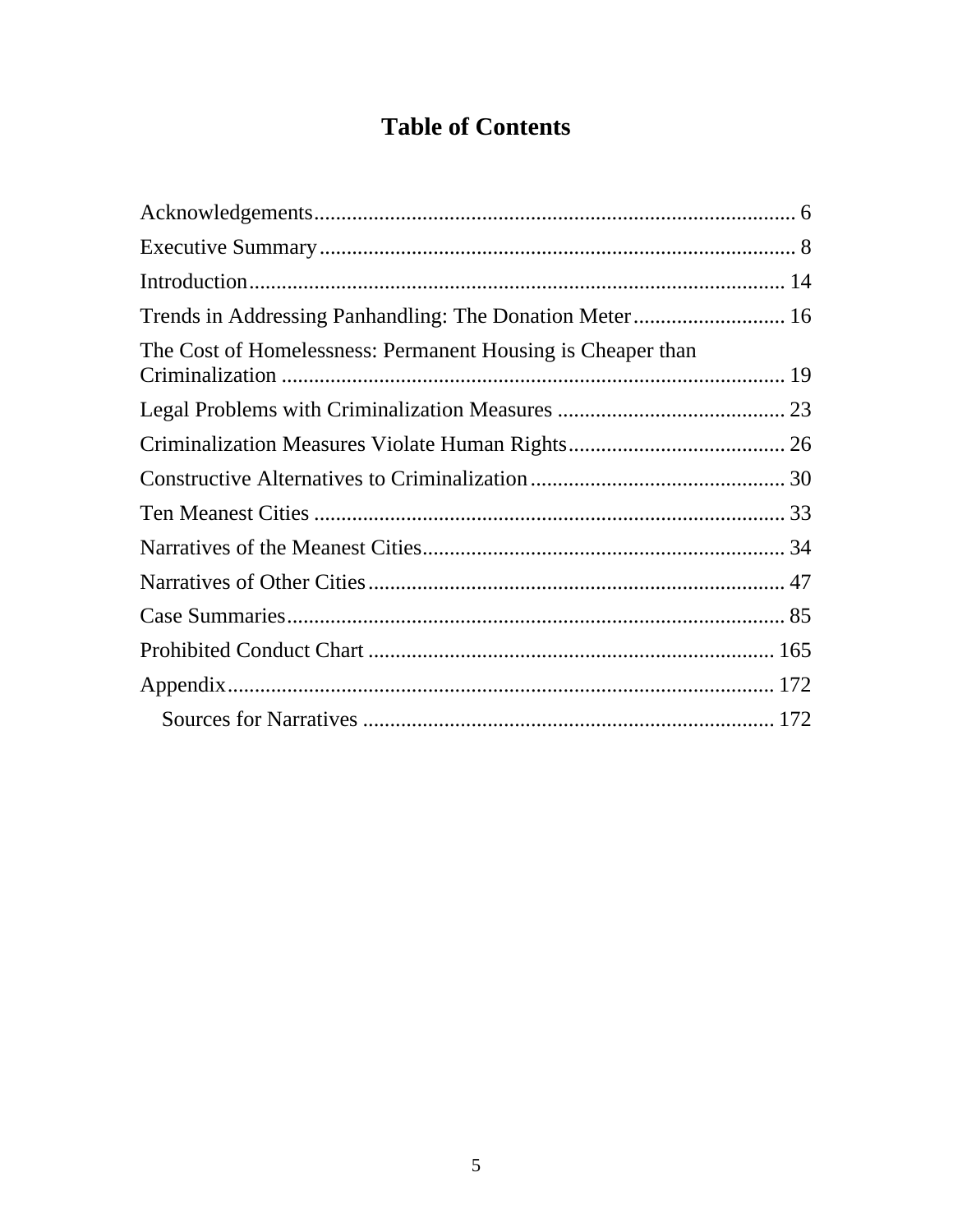# **Acknowledgements**

**Published by the National Law Center on Homelessness & Poverty (NLCHP) and the National Coalition for the Homeless (NCH), with outreach and organizing work by NCH's National Homeless Civil Rights Organizing Project (NHCROP).** 

#### **The National Law Center on Homelessness & Poverty would like to thank the following individuals for their tremendous contributions to the research, writing, and layout of the report.**

NLCHP would like to thank Emily Zarins Mason and Donald Saelinger of Covington & Burling, who researched and drafted a significant portion of the case summaries section of the report. NLCHP also thanks Cristin Zeisler, Ted Harrison, Tara Kaushik, Kelly Knudson, and Deniz Haupt of Manatt, Phelps, Phillips, who researched and updated the prohibited conduct chart.

NLCHP gives special thanks to NLCHP legal interns Luis Rodriguez, Taran Nadler, Matthew Korn, Denise St. Just, Kim Evans, and Jessica Gustin for their assistance in researching, drafting, and editing various portions of the report. NLCHP also thanks NLCHP intern Zoe Black for her work formatting the report. Tulin Ozdeger, NLCHP Civil Rights Director, oversaw the project and conducted research, drafting, and editing for the report. Catherine Bendor, NLCHP Legal Director, and Maria Foscarinis, NLCHP Executive Director, provided editorial assistance and guidance.

NLCHP wishes to thank the W. K. Kellogg Foundation for its support to enhance the National Law Center on Homelessness & Poverty's capacity by providing general support of its programs. Established in 1930, the W. K. Kellogg Foundation supports children, families and communities as they strengthen and create conditions that propel vulnerable children to achieve success as individuals and as contributors to the larger community and society. Grants are concentrated in the United States, Latin America and the Caribbean, and southern Africa.

NLCHP would also like to thank the Herb Block Foundation, the Oakwood Foundation, and our anonymous donors for their financial support of the organization's programs. Along with these grants, the annual contributions of NLCHP's LEAP members have made the publication of this report possible.

# **The National Coalition for the Homeless (NCH) would like to thank the following NCH board members, staff, and interns who contributed greatly to the research, writing, and layout of the report.**

NCH thanks many unnamed student interns who wrote narratives, did research, and edited sections throughout the report. NCH also thanks student intern Caitlin Schultz and Stephany Whitaker, Bill Emerson Hunger Fellow, who worked on the report through the editing stages.

NCH also thanks Anita Beaty and Brian Davis, Co-Chairs of NCH's Civil Rights Work Group, who provided guidance in the production of this report from beginning to end. NCH also gives thanks to the members of NCH's Civil Rights Work Group/Grassroots Organizing Committee, who met monthly via conference call over the past year. These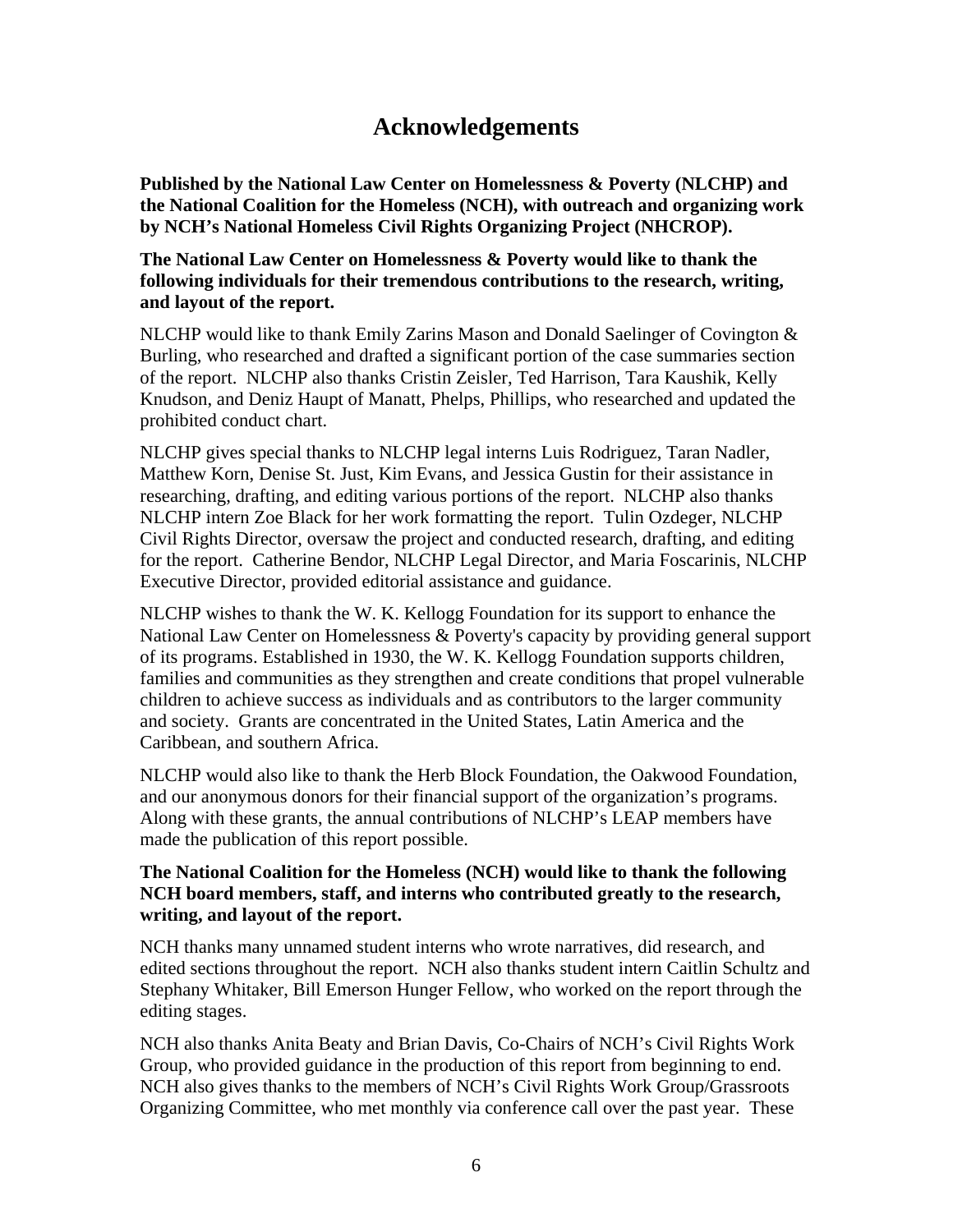members provided input about the civil rights abuses that were happening in their respective cities/states. Michael Stoops, Executive Director of NCH, served as an advisor and co-editor. NCH also would like to thank the numerous advocates, NCH Board Members, and friends across the country for their feedback and support, without which this report would not be possible.

NCH also thanks Presbyterian Church (USA)/National Ministries Division, Sidney Stern Memorial Trust for their financial support of this project.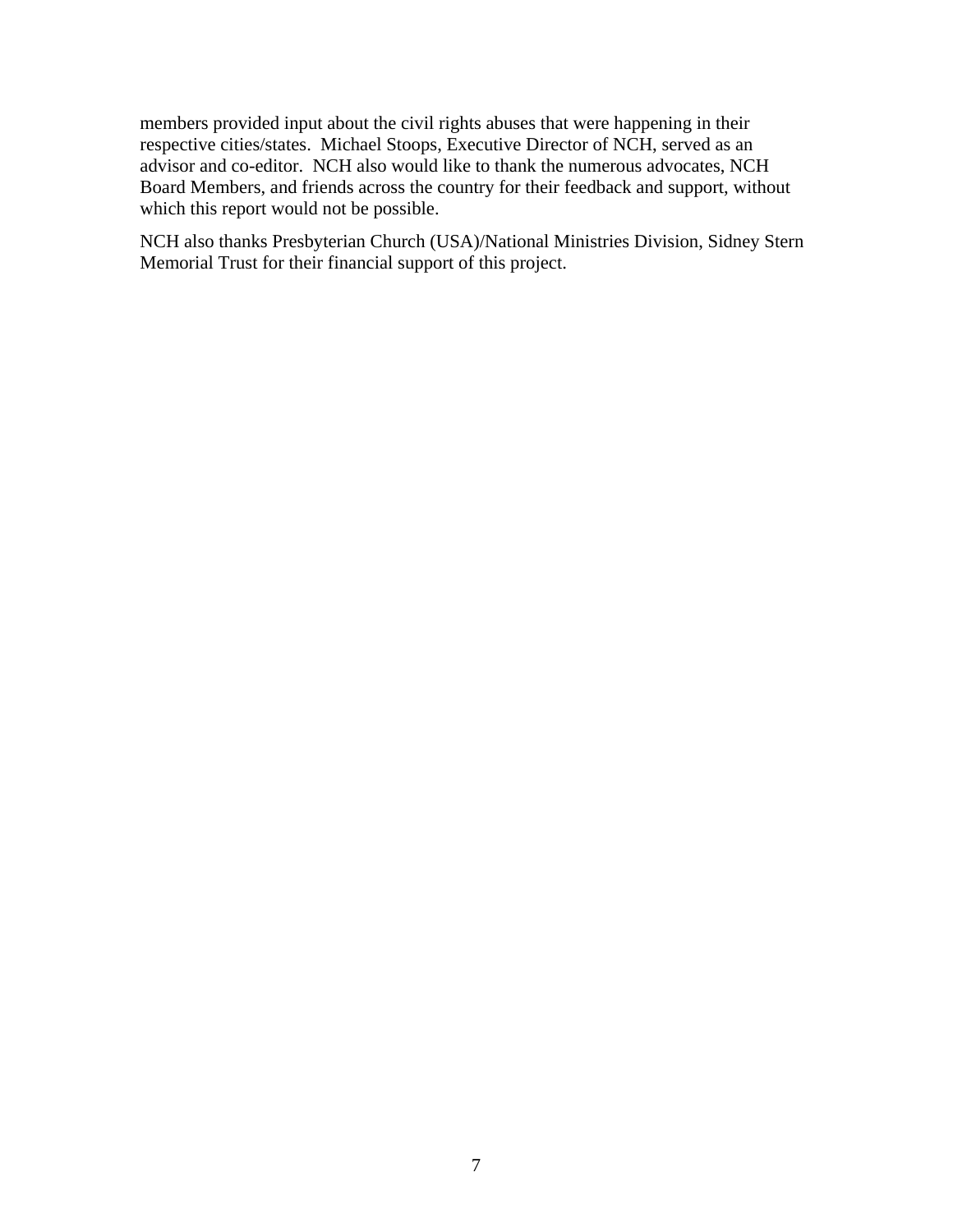# **Executive Summary**

The housing and homelessness crisis in the United States has worsened over the past two years, particularly due to the current economic and foreclosure crises. On March 27, 2008, CBS News reported that 38 percent of foreclosures involved rental properties, affecting at least  $168,000$  households.<sup>1</sup> The Sarasota, Florida, Herald Tribune noted that, by some estimates, more than 311,000 tenants nationwide have been evicted from homes this year after lenders took over the properties.<sup>2</sup> People being evicted from foreclosed properties and the economic crisis in general have contributed to the growing homeless population.<sup>3</sup>

As more people fall into homelessness, local service providers are seeing an increase in the demand for services. In Denver, nearly 30% of the homeless population is newly homeless. The Denver Rescue Mission has reported a 10% increase in its services.<sup>4</sup> The State of Massachusetts reports that the number of families living in shelters has risen by 33% in the past year.<sup>5</sup> In Atlanta, Georgia, the Metro Atlanta Task Force for the Homeless reports that 30% of all people coming into the Day Services Center daily are newly homeless.<sup>6</sup> In Concord, New Hampshire, the food pantry at First Congregational Church serves about 4,000 meals to over 800 people each month, around double the rate from  $2007.<sup>7</sup>$ 

Of the 25 cities surveyed by the US Conference of Mayors for its annual Hunger and Homelessness Report, 19 reported an increase in homelessness in 2008.<sup>8</sup> On average, cities reported a 12 percent increase. The lack of available shelter space leaves many homeless persons with no choice but to struggle to survive on the streets of our cities.

7 Shira Shoenberg, *Homeless Rolls Grow, Worry Local Agencies: Needs May be Greater than Resources*, The Concord Monitor, Oct. 19, 2008, *available at*

http://www.concordmonitor.com/apps/pbcs.dll/article?Date=20081019&Category=FRONTPAGE&ArtNo= 810190337&SectionCat=s&Template=printart. 8

 $\overline{a}$ 

<sup>&</sup>lt;sup>1</sup> National Coalition for the Homeless, *NCH Public Policy Recommendations: Foreclosure and Homelessness Prevention*, *available at* 

www.nationalhomeless.org/publications/facts/2008Policy/Foreclosure.pdf; National Law Center on Homelessness & Poverty, Indicators of Increasing Homelessness Due to the Foreclosure and Economic Crises (2009), *available at* http://www.nlchp.org/view\_report.cfm?id=288. 2

Kate Spinner, *You're Paying; Is Your Landlord?*, Herald Tribune, Dec. 1, 2008, *available at* http://www.heraldtribune.com/article/20081201/ARTICLE/812010376/2055/NEWS?Title=You re paying

Is the landlord.<br><sup>3</sup> For more information about renters living in foreclosed properties see National Law Center on Homelessness & Poverty and National Low Income Housing Coalition, Without Just Cause: A 50-state Review of the (Lack of) Rights of Tenants in Foreclosure (2009), *available at* http://www.nlchp.org/content/pubs/Without Just Cause1.pdf.

<sup>&</sup>lt;sup>4</sup> Nelson Garcia, *Economy goes down, service to homeless goes up,* KUSA-TV CHANNEL 9 NEWS, Nov. 15, 2008, *available at* http://www.9news.com/news/article.aspx?storyid=103973. 5

Laura Crimaldi, *Evictions Spike Leaving More Bay Staters Out in the Cold*, Boston Herald, Nov. 23, 2008, *available at* http://news.bostonherald.com/news/regional/view.bg?articleid=1134253. 6

<sup>&</sup>lt;sup>6</sup> Daily reports from the Metro Atlanta Task Force for the Homeless, April, 2009.

<sup>&</sup>lt;sup>8</sup> U.S. Conference of Mayors, Hunger and Homelessness Survey: A Status Report on Hunger and Homelessness in America's Cities, A 25-City Survey, (December 2008).

 $^9$  Id.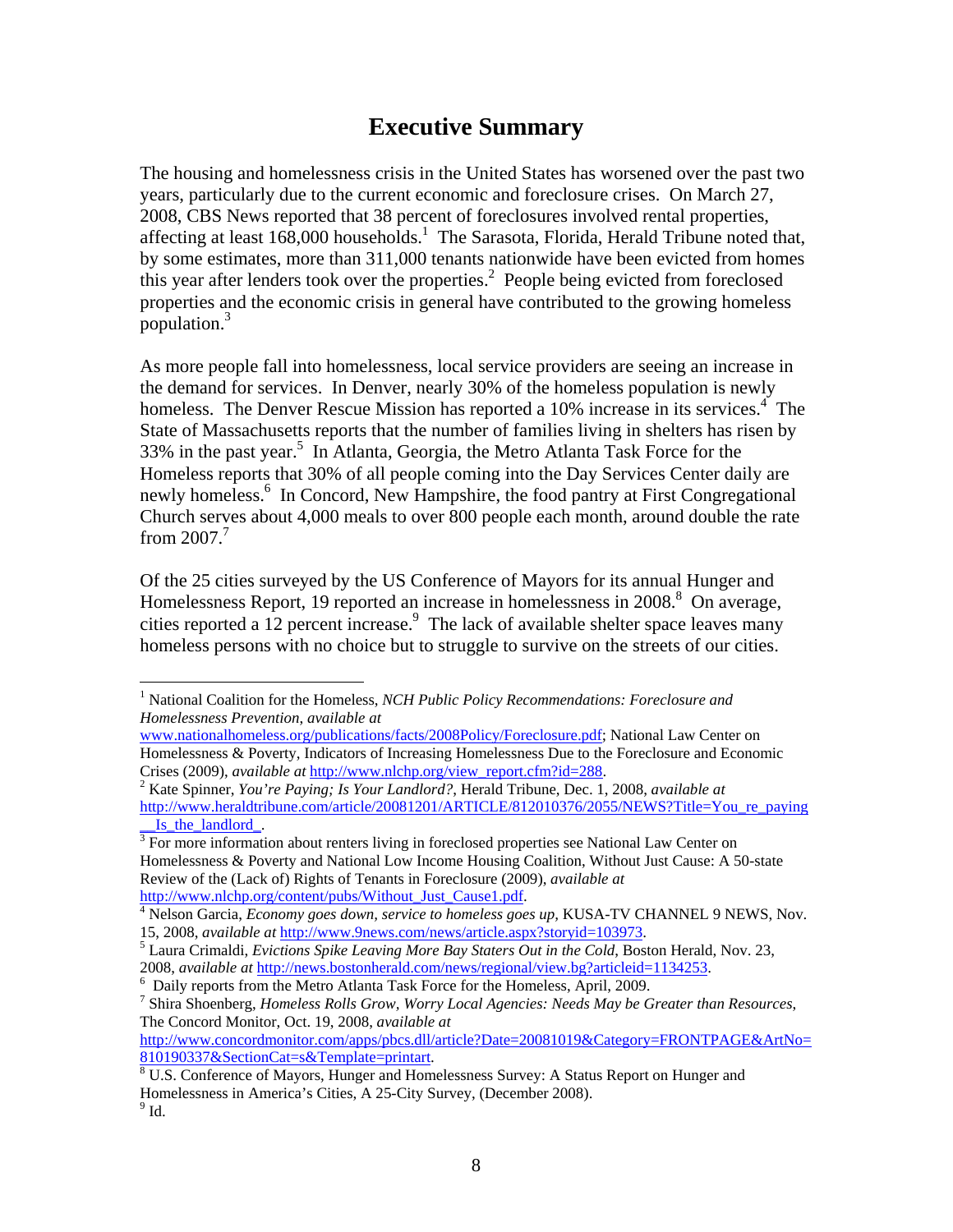Even though most cities do not provide enough affordable housing, shelter space, and food to meet the need, many cities use the criminal justice system to punish people living on the street for doing things that they need to do to survive. Such measures often prohibit activities such as sleeping/camping, eating, sitting, and/or begging in public spaces and include criminal penalties for violation of these laws. Some cities have even enacted food sharing restrictions that punish groups and individuals for serving homeless people. Many of these measures appear to have the purpose of moving homeless people out of sight, or even out of a given city.

As criminalization measures can be counterproductive in many ways, the U.S. Congress recently passed and the President signed legislation, the Helping Families Save Their Homes Act of 2009, which requires the federal Interagency Council on Homelessness to devise constructive alternatives to criminalization measures that can be used by cities around the country.

*Homes Not Handcuffs* is the National Law Center on Homelessness & Poverty's (NLCHP) ninth report on the criminalization of homelessness $^{10}$  and the National Coalition for the Homeless' (NCH) fifth report on the topic.<sup>11</sup> The report documents cities with the worst record related to criminalizing homelessness, as well as initiatives in some cities that constitute more constructive approaches to street homelessness. The report includes the results of research regarding laws and practices in 273 cities around the country; as well as descriptions of lawsuits from various jurisdictions in which those measures have been challenged.

#### *Types of Criminalization Measures*

 $\overline{a}$ 

The criminalization of homelessness takes many forms, including**:** 

• Enactment and enforcement of legislation that makes it illegal to sleep, sit, or store personal belongings in public spaces in cities where people are forced to live in public spaces.

<sup>&</sup>lt;sup>10</sup> NLCHP, Go Directly to Jail: A report analyzing local anti-homeless ordinances (1991) (nine cities); The Right to Remain Nowhere: A report on anti-homeless laws and litigation in 16 U.S. cities (1993); No Homeless People Allowed: A report on anti-homeless laws, litigation and alternatives in 49 U.S. cities (1994); Mean Sweeps: A report on anti-homeless laws, litigation and alternatives in 50 U.S. cities (1996); Out of Sight, Out of Mind? A report on anti-homeless laws, litigation and alternatives in 50 U.S. Cities; National Coalition for the Homeless (NCH) and National Law Center on Homelessness & Poverty (NLCHP), Illegal to Be Homeless: The criminalization of homelessness in the U.S. (2002); Punishing Poverty: The Criminalization of Homelessness, Litigation, and Recommendations for Solutions (2003); NCH and NLCHP, A Dream Denied: The Criminalization of Homelessness in U.S. Cities (2006).  $11$  National Coalition for the Homeless (NCH) and National Law Center on Homelessness & Poverty (NLCHP), Illegal to be Homeless: The Criminalization of Homelessness in the United States (2002); NCH, Illegal to be Homeless: The Criminalization of Homelessness in the United States (2003); NCH, Illegal to be Homeless: The Criminalization of Homelessness in the United States (2004); NCH and NLCHP, A Dream Denied: The Criminalization of Homelessness in U.S. Cities (2006).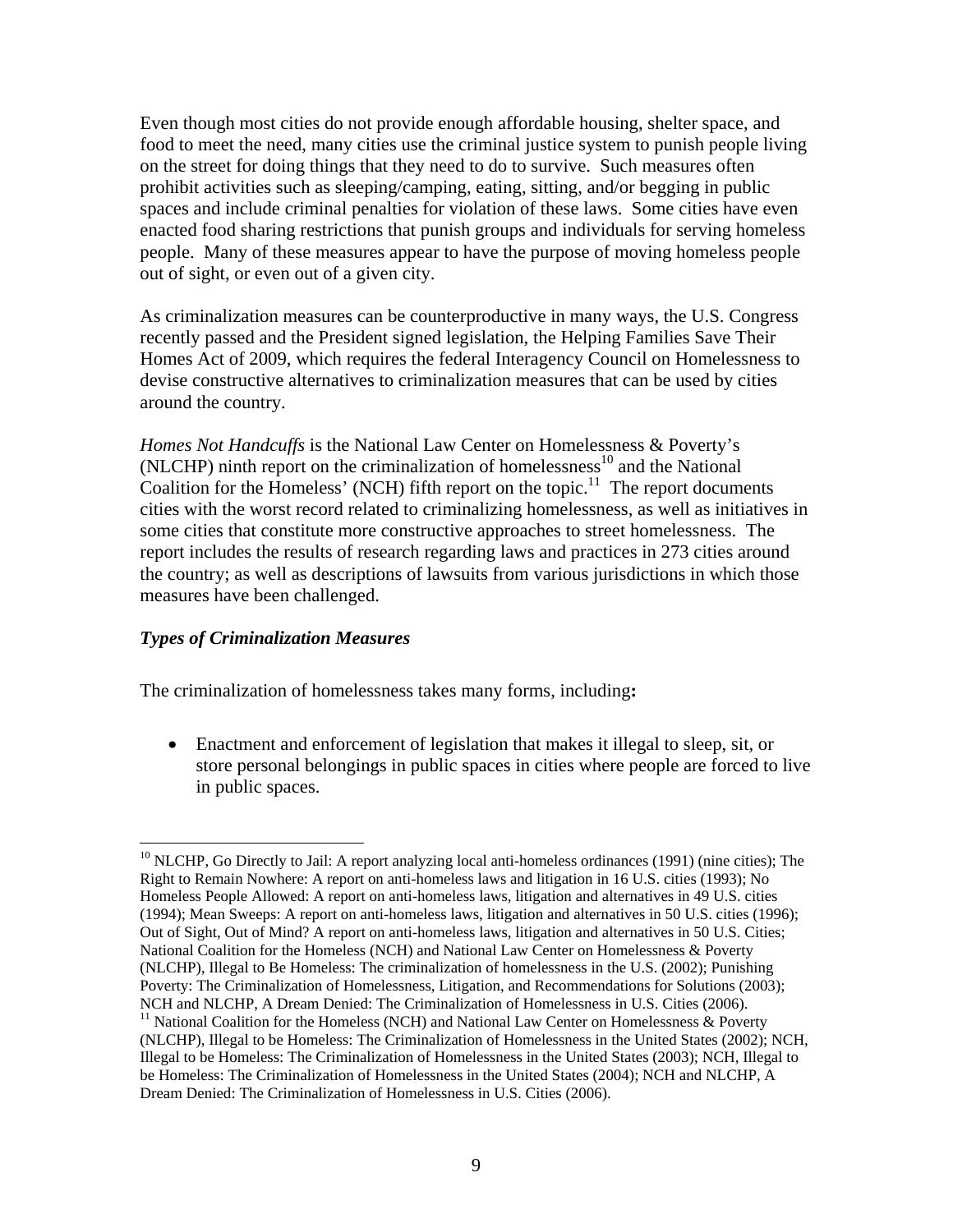- Selective enforcement of more neutral laws, such as loitering, jaywalking, or open container laws, against homeless persons.
- Sweeps of city areas in which homeless persons are living to drive them out of those areas, frequently resulting in the destruction of individuals' personal property such as important personal documents and medication.
- Enactment and enforcement of laws that punish people for begging or panhandling in order to move poor or homeless persons out of a city or downtown area.
- Enactment and enforcement of laws that restrict groups sharing food with homeless persons in public spaces.
- Enforcement of a wide range of so-called "quality of life" ordinances related to public activities and hygiene (i.e. public urination) when no public facilities are available to people without housing.

# *Prevalence of Laws that Criminalize Homelessness and Poverty*

City ordinances frequently serve as a prominent tool for criminalizing homelessness. Of the 235 cities surveyed for our prohibited conduct chart (see p.159):

- 33% prohibit "camping" in particular public places in the city and 17% have citywide prohibitions on "camping."
- 30% prohibit sitting/lying in certain public places.
- 47% prohibit loitering in particular public areas and 19% prohibit loitering citywide.
- 47% prohibit begging in particular public places; 49% prohibit aggressive panhandling and 23% have citywide prohibitions on begging.

The trend of criminalizing homelessness continues to grow. Based on information gathered about the 224 cities that were included in our prohibited conduct charts in both our 2006 report and this report:

- There has been a 7% increase in laws prohibiting "camping" in particular public places.
- There has been an 11% increase in laws prohibiting loitering in particular public places.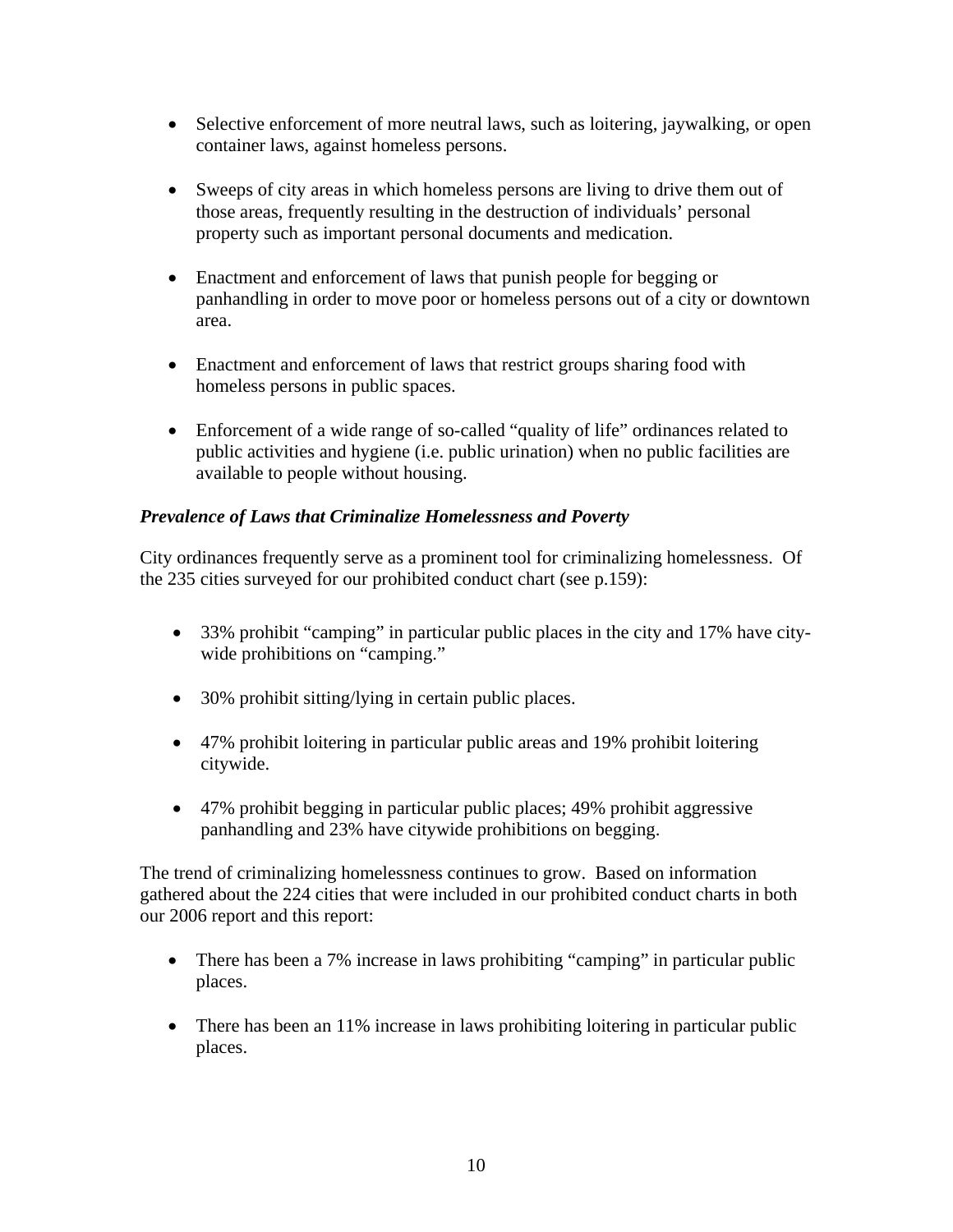• There has been a 6% increase in laws prohibiting begging in particular public places and a 5% increase in laws prohibiting aggressive panhandling.

# *Examples of Mean Cities*

Since the beginning of 2007, among others documented in this report, measures taken in the following cities stand out as some of the worst examples of cities' inhumane treatment of homeless and poor people:

- **Los Angeles, CA.** According to a study by UCLA released in September 2007, Los Angeles was spending \$6 million a year to pay for fifty extra police officers as part of its Safe City Initiative to crack down on crime in the Skid Row area at a time when the city budgeted only \$5.7 million for homeless services. Advocates found that during an 11-month period 24 people were arrested 201 times, with an estimated cost of \$3.6 million for use of police, the jail system, prosecutors, public defenders and the courts. Advocates asserted that the money could have instead provided supportive housing for 225 people. Many of the citations issued to homeless persons in the Skid Row area were for jaywalking and loitering -- "crimes" that rarely produce written citations in other parts of Los Angeles.
- **St. Petersburg, FL.** Since early 2007, St. Petersburg has passed 6 new ordinances that target homeless people. These include ordinances that outlaw panhandling throughout most of downtown, prohibit the storage of personal belongings on public property, and make it unlawful to sleep outside at various locations. In January 2007, the Pinellas-Pasco Public Defender announced that he would no longer represent indigent people arrested for violating municipal ordinances to protest what he called excessive arrests of homeless individuals by the City of St. Petersburg. According to numbers compiled by the public defender's office, the vast majority of people booked into the Pinellas County Jail on municipal ordinances were homeless individuals from St. Petersburg.
- **Orlando, FL.** In 2006, the Orlando City Council passed a law that prohibited groups sharing food with 25 or more people in downtown parks covered under the ordinance from doing so more than twice a year. A member of one of the groups that shares food regularly with homeless and poor people in Orlando parks was actually arrested under the ordinance for sharing food. A federal district court found the law unconstitutional; however, the City of Orlando has appealed the decision.

# *Policy and Legal Concerns*

These common practices that criminalize homelessness do nothing to address the underlying causes of homelessness. Instead, they drastically exacerbate the problem. They frequently move people away from services. When homeless persons are arrested and charged under these ordinances, they may develop a criminal record, making it more difficult to obtain the employment and/or housing that could help them become selfsufficient.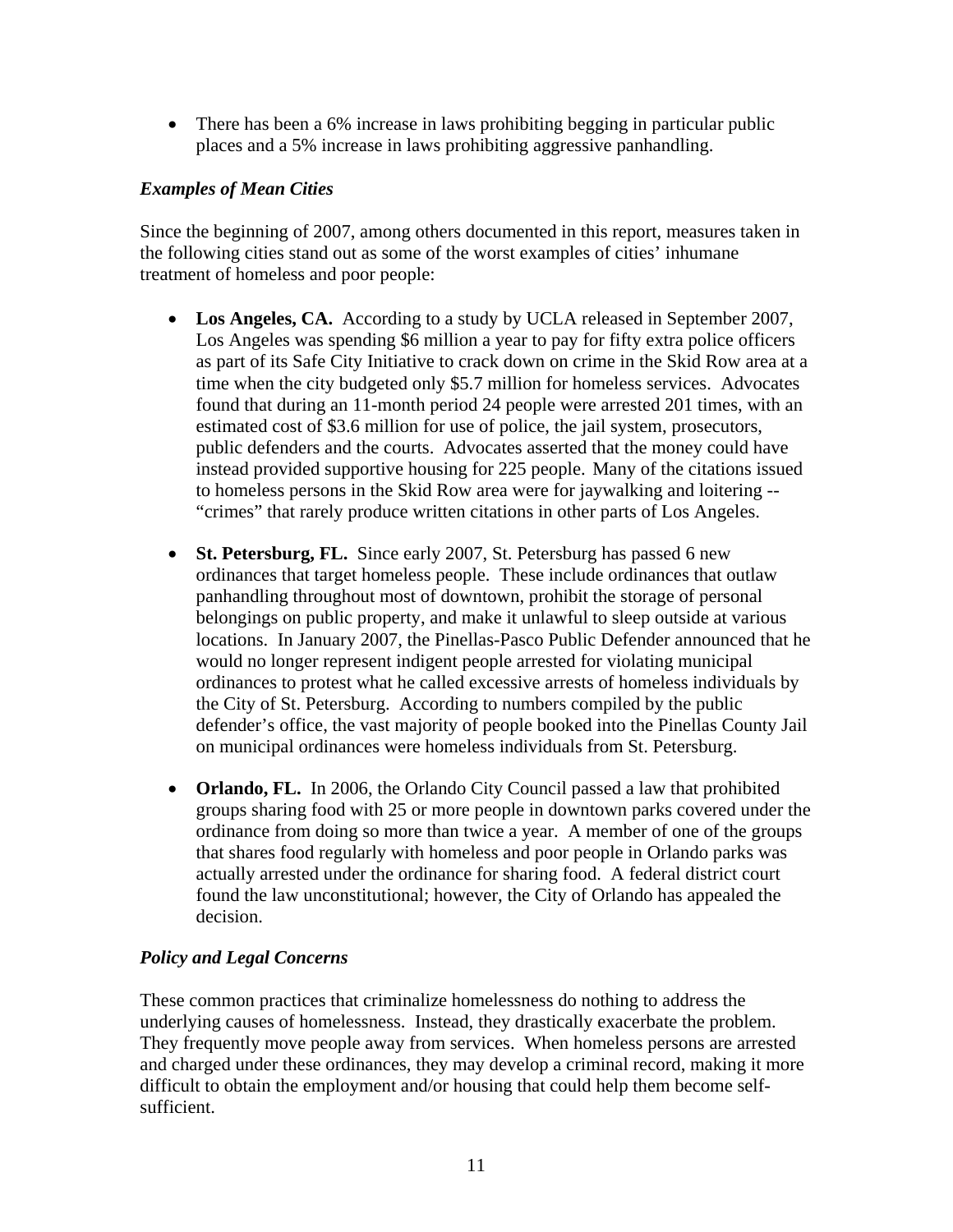Criminalization measures also raise constitutional questions, and many of them violate the civil rights of homeless persons. Courts have found certain criminalization measures to be unconstitutional. For example:

- When a city passes a law that places too many restrictions on begging, such restrictions may raise free speech concerns as courts have found begging to be protected speech under the First Amendment.
- When a city destroys homeless persons' belongings, such actions may violate the Fourth Amendment right to be free from unreasonable searches and seizures.
- When a city enforces a law that imposes criminal penalties on a homeless person for engaging in necessary life activities such as sleeping in public, such a law could violate that person's Eighth Amendment right to be free from cruel and unusual punishment if the person has nowhere else to perform the activity.
- When a city passes a law that does not give people sufficient notice of what types of conduct it prohibits, or allows for arbitrary enforcement by law enforcement officials, such a law can be determined to be overly vague in violation of the Constitution. Courts have found certain loitering and vagrancy laws to be unconstitutionally vague.

In addition to violating domestic law, criminalization measures can also violate international human rights law.

#### *Constructive Alternatives to Criminalization*

While many cities engage in practices that exacerbate the problem of homelessness by criminalizing it, some cities around the country have pursued more constructive approaches. The following examples illustrate more constructive approaches to homelessness:

- **Daytona Beach, FL**. In order to reduce the need for panhandling, a coalition of service providers, business groups, and the City of Daytona Beach began a program that provides homeless participants with jobs and housing. While in the Downtown Street Team program, participants are hired to clean up downtown Daytona Beach and are provided initially with shelter and subsequently with transitional housing. A number of participants have moved on from the program to other full-time jobs and housing.
- **Cleveland, OH.** Instead of passing a law to restrict groups that share food with homeless persons, the City of Cleveland has contracted with the Northeast Ohio Coalition for the Homeless to coordinate outreach agencies and food sharing groups to prevent duplication of food provision, to create a more orderly food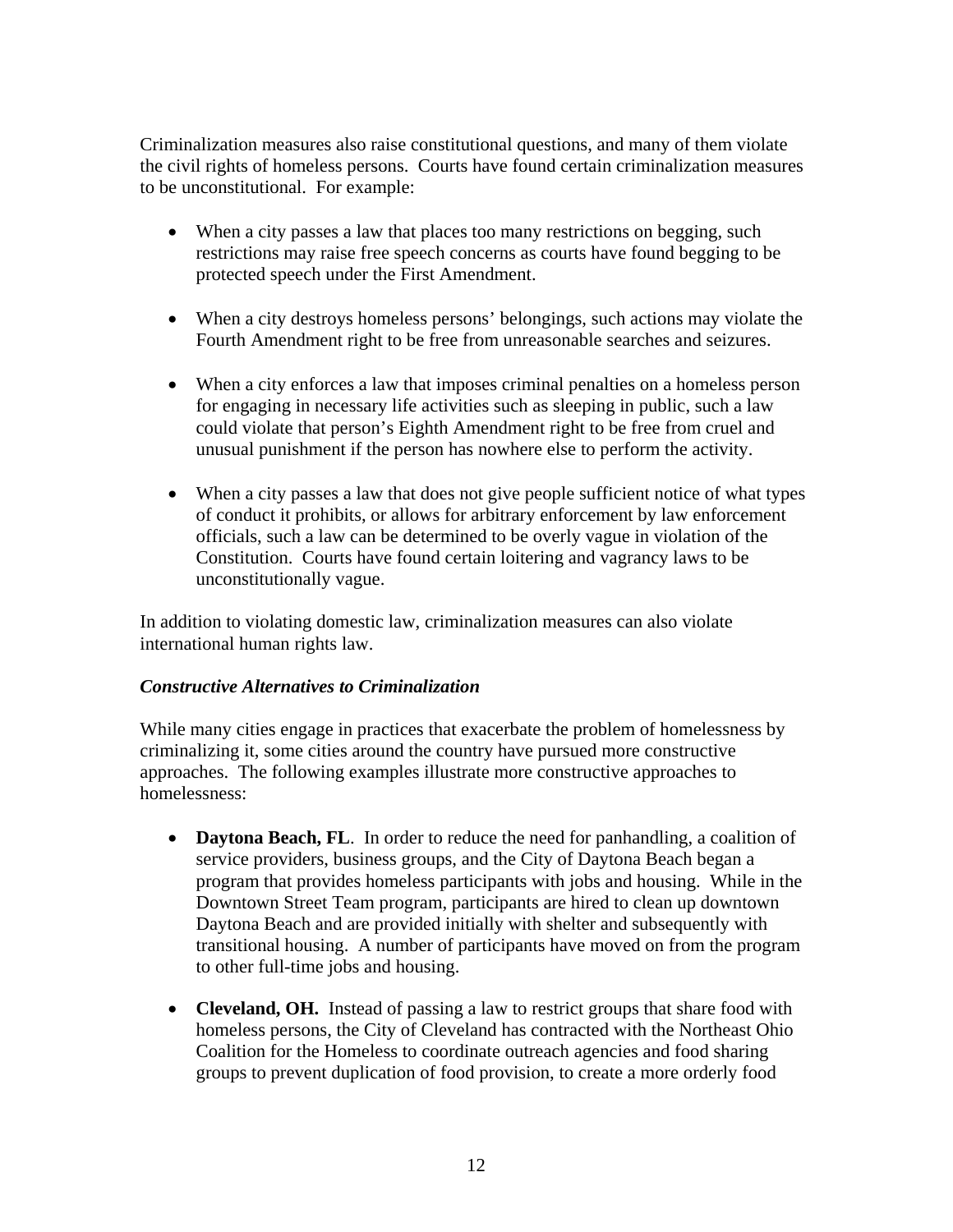sharing system, and to provide an indoor food sharing site to groups who wish to use it.

• **Portland, OR.** As part of its 10-year plan, Portland began "A Key Not a Card," where outreach workers from five different service providers are able to immediately offer people living on the street permanent housing rather than just a business card. From the program's inception in 2005 through spring 2009, 936 individuals in 451 households have been housed through the program, including 216 households placed directly from the street.

#### *Recommendations*

Instead of criminalizing homelessness, local governments, business groups, and law enforcement officials should work with homeless people, providers, and advocates for solutions to prevent and end homelessness.

Cities should dedicate more resources to creating more affordable housing, permanent supportive housing, emergency shelters, and homeless services in general. To address street homelessness, cities should adopt or dedicate more resources to outreach programs, emergency shelter, and permanent supportive housing.

Business groups can play a positive role in helping to address the issue of homelessness. Instead of advocating for criminalization measures, business groups can put resources into solutions to homelessness.

When cities work with homeless persons and advocate for solutions to homelessness, instead of punishing those who are homeless or poor, everyone benefits.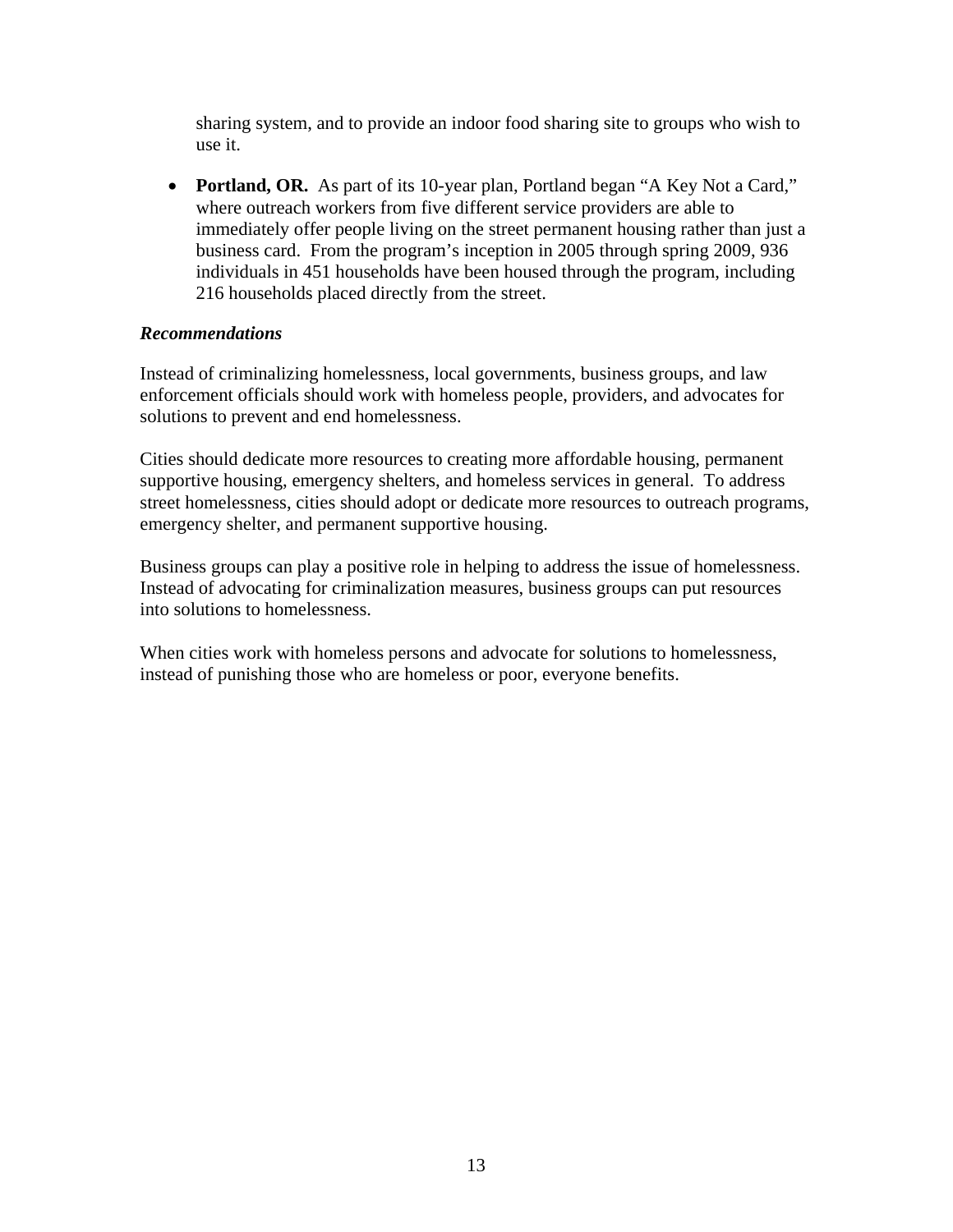# **Introduction**

The housing and homelessness situation in the United States has worsened over the past two years, particularly due to the current economic and foreclosure crises. On March 27, 2008, CBS News reported that 38 percent of foreclosures involved rental properties, affecting at least 168,000 households.12 The Sarasota, Florida, *Herald Tribune* noted that, by some estimates, more than 311,000 tenants nationwide have been evicted from homes this year after lenders took over the properties.<sup>13</sup> People being evicted from foreclosed properties and the economic crisis in general have contributed to the growing homeless population.

As more people are falling into homelessness, local service providers are seeing an increase in the demand for services. In Denver, nearly 30% of the homeless population is newly homeless. The Denver Rescue Mission has reported a 10% increase in its services.<sup>14</sup> The State of Massachusetts reports that the number of families living in shelters has risen by 33% in the past year.<sup>15</sup> In Atlanta, Georgia, the Metro Atlanta Task Force for the Homeless reports that 30% of all people coming into the Day Services Center daily are newly homeless.<sup>16</sup> In Concord, New Hampshire, the food pantry at First Congregational Church serves about 4,000 meals to over 800 people each month, around double the rate from  $2007$ <sup>17</sup>

Of the 25 cities surveyed by the US Conference of Mayors for its annual Hunger and Homelessness Report, 19 reported an increase in homelessness in 2008.<sup>18</sup> On average, cities reported a 12 percent increase.<sup>19</sup> The lack of available shelter space leaves many homeless persons with no choice but to struggle to survive on the streets of our cities. Even while most cities cannot provide enough affordable housing, shelter space, and food to meet the need, many cities use the criminal justice system to punish people living on the street for doing things they need to do to survive. Such measures often prohibit activities such as sleeping/camping, eating, sitting, and/or begging in public spaces and include criminal penalties for violation of these laws. Some cities have even enacted

 $\overline{a}$ 

http://www.concordmonitor.com/apps/pbcs.dll/article?Date=20081019&Category=FRONTPAGE&ArtNo= 810190337&SectionCat=s&Template=printart.<br><sup>18</sup> U.S. Conference of Mayors, Hunger and Homelessness Survey: A Status Report on Hunger and

<sup>&</sup>lt;sup>12</sup> National Coalition for the Homeless, *NCH Public Policy Recommendations: Foreclosure and Homelessness Prevention*, *available at*

www.nationalhomeless.org/publications/facts/2008Policy/Foreclosure.pdf. 13 Kate Spinner, *You're Paying; Is Your Landlord?*, Herald Tribune, Dec. 1, 2008, *available at* http://www.heraldtribune.com/article/20081201/ARTICLE/812010376/2055/NEWS?Title=You\_re\_paying

\_\_Is\_the\_landlord\_. 14 Nelson Garcia, *Economy goes down, service to homeless goes up,* KUSA-TV CHANNEL 9 NEWS, Nov.

<sup>15, 2008,</sup> *available at* http://www.9news.com/news/article.aspx?storyid=103973.<br><sup>15</sup> Laura Crimaldi, *Evictions Spike Leaving More Bay Staters Out in the Cold*, Boston Herald, Nov. 23, 2008, *available at http://news.bosto* 

<sup>&</sup>lt;sup>16</sup> Daily reports from the Metro Atlanta Task Force for the Homeless, April, 2009.

<sup>&</sup>lt;sup>17</sup> Shira Shoenberg, *Homeless Rolls Grow, Worry Local Agencies: Needs May be Greater than Resources*, The Concord Monitor, Oct. 19, 2008, *available at*

Homelessness in America's Cities, A 25-City Survey, (December 2008).  $19$  Id.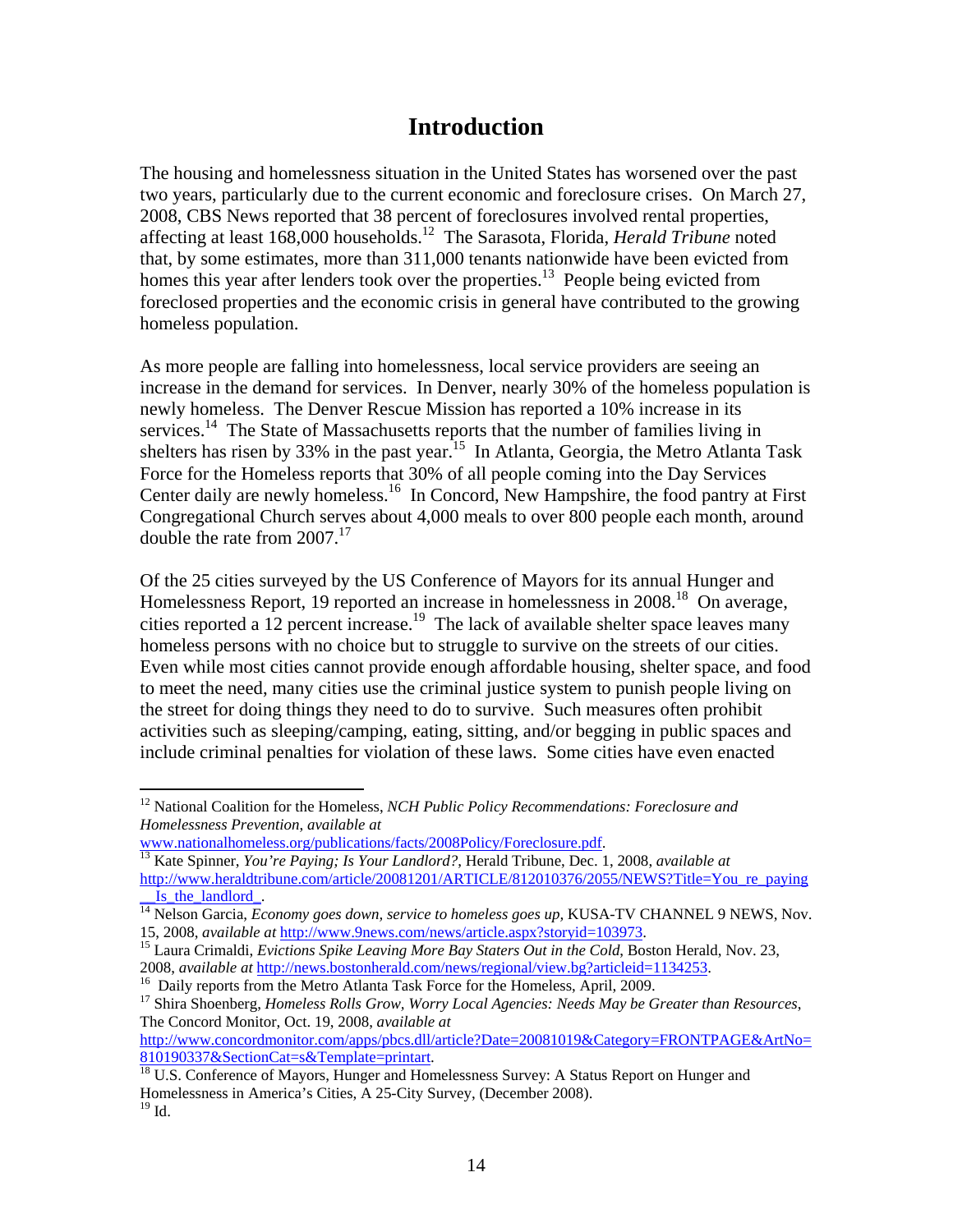food sharing restrictions that punish groups and individuals for serving food to homeless people.

As criminalization measures can be counterproductive in many ways, the U.S. Congress recently passed and the President signed legislation, the Helping Families Save Their Homes Act of 2009, which requires the federal Interagency Council on Homelessness to devise constructive alternatives to criminalization measures that can be used by cities around the country.

*Homes Not Handcuffs* is the National Law Center on Homelessness & Poverty's (NLCHP) ninth report on the criminalization of homelessness<sup>20</sup> and the National Coalition for the Homeless' (NCH) fifth report on the topic.<sup>21</sup> The report documents cities with the worst record related to criminalizing homelessness and trends in the criminalization of homelessness, as well as initiatives in some cities that constitute more constructive approaches to street homelessness. The report includes the results of research regarding laws and practices in 273 cities around the country, as well as descriptions of lawsuits from various jurisdictions in which those measures have been challenged. The report also includes information about some of the policy and legal problems with criminalization measures.

Instead of criminalizing homelessness, local governments, business groups, and law enforcement officials should work with homeless people, providers, and advocates for solutions to prevent and end homelessness. Cities should dedicate more resources to creating more affordable housing, permanent supportive housing, emergency shelters, and homeless services in general. To address street homelessness, cities should adopt or dedicate more resources to outreach programs, emergency shelter, and permanent supportive housing. Business groups can play a positive role in helping to address the issue of homelessness. Instead of advocating for criminalization measures, business groups can put resources into solutions to homelessness.

When cities work with homeless persons, service providers, and advocates toward solutions to homelessness, instead of punishing those who are homeless or poor, everyone can benefit.

 $\overline{a}$ 

<sup>&</sup>lt;sup>20</sup> NLCHP, Go Directly to Jail: A report analyzing local anti-homeless ordinances (1991) (nine cities); The Right to Remain Nowhere: A report on anti-homeless laws and litigation in 16 U.S. cities (1993); No Homeless People Allowed: A report on anti-homeless laws, litigation and alternatives in 49 U.S. cities (1994); Mean Sweeps: A report on anti-homeless laws, litigation and alternatives in 50 U.S. cities (1996); Out of Sight, Out of Mind? A report on anti-homeless laws, litigation and alternatives in 50 U.S. Cities; National Coalition for the Homeless (NCH) and National Law Center on Homelessness & Poverty (NLCHP), Illegal to Be Homeless: The criminalization of homelessness in the U.S. (2002); Punishing Poverty: The Criminalization of Homelessness, Litigation, and Recommendations for Solutions (2003); NCH and NLCHP, A Dream Denied: The Criminalization of Homelessness in U.S. Cities (2006). <sup>21</sup> National Coalition for the Homeless (NCH) and National Law Center on Homelessness & Poverty (NLCHP), Illegal to be Homeless: The Criminalization of Homelessness in the United States (2002); NCH, Illegal to be Homeless: The Criminalization of Homelessness in the United States (2003); NCH, Illegal to be Homeless: The Criminalization of Homelessness in the United States (2004); NCH and NLCHP, A Dream Denied: The Criminalization of Homelessness in U.S. Cities (2006).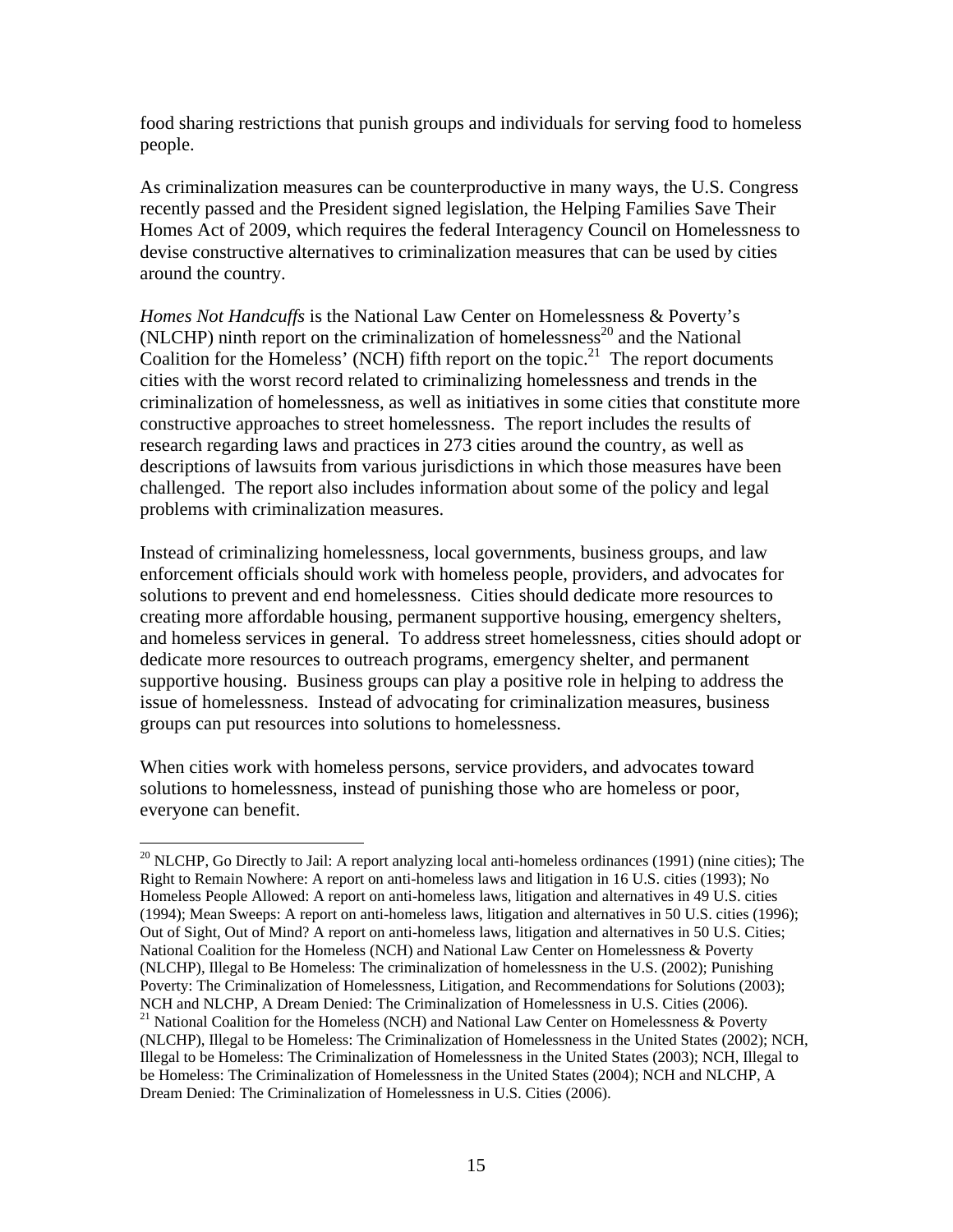# **Trends in Addressing Panhandling: The Donation Meter**

Over the years, cities have attempted to address community concerns regarding panhandling in a variety of ways. One of the usual responses has been the passage of laws that make it illegal to panhandle in public places. However, panhandling restrictions have not been proven to reduce panhandling, as they do not address the underlying reasons why a poor or homeless individual may need to ask for money.

Recently, some cities have taken another approach to manage the issue of panhandling. A number of cities have installed meters that resemble parking meters to accept money from people who would otherwise give that change to panhandlers. The proceeds from the meters are then usually distributed to local homeless service providers.

While these solutions appear to be an improvement over panhandling restrictions because they do not involve criminally punishing panhandlers, the use of parking meters as a mechanism to discourage panhandling still has some flaws. When coupled with more aggressive criminalization efforts and crafted to push out panhandlers, these campaigns can quickly become counterproductive.

Much like panhandling restrictions, meters do not necessarily eliminate the needs of a poor person asking for money, but may merely move the person asking for money to another location. Further, if meter programs are combined with campaigns telling people not to give to people asking for money, they can have a detrimental impact on people who are in dire need of assistance and can discourage the human connection that occurs when one person gives to another person in need. Finally, the amount of money raised by the meters may not be significant enough to make an actual impact on the larger issue of poverty in any given community.

The following cities have implemented donation meter programs as a way to discourage panhandling within their communities.

# **Albuquerque, NM**

The city initially converted old parking meters into meters that accepted donations. It is now slowly phasing out these curbside meters, in favor of donation kiosks that accept paper money, credit cards, and coins, and print a receipt.

# **Atlanta, GA**

Atlanta unveiled a donation meter program in September 2008 that when reevaluated by city officials in March 2009, only raised \$500. The city decided to create thirteen more donation meters despite the low funds brought in by the program. This program created meters with attached resource cards that provide information about shelters and other places to find help.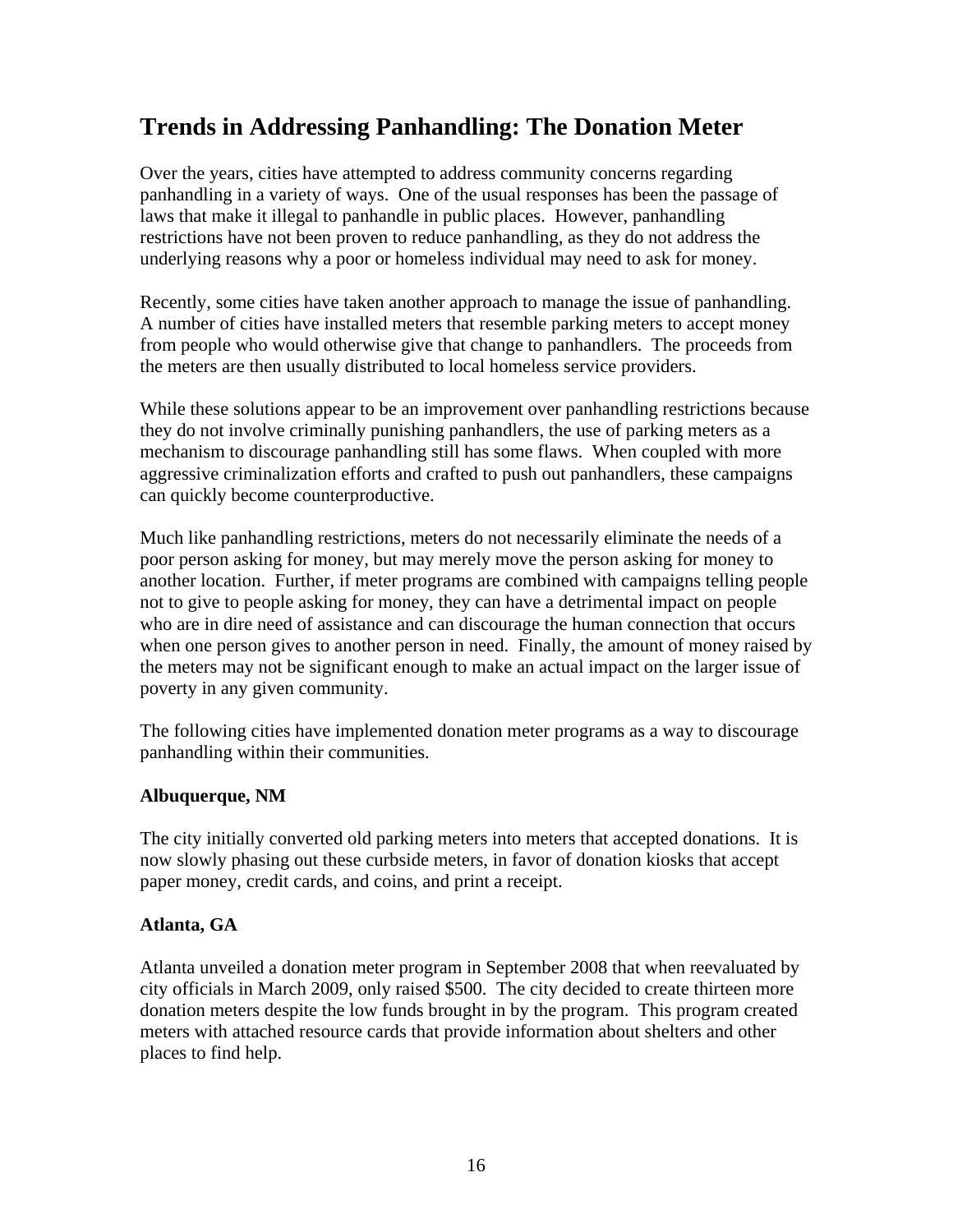#### **Baltimore, MD**

The city created meters that, instead of counting down minutes, count down from "Hope" to "Despair." This program raised nearly \$5,000 in its first year.

#### **Chattanooga, TN**

Thirteen donation meters were installed as part of the city's "Art of Change" program. The initial meters were reinforced with heavier materials in November 2007 after two were stolen.

# **Cleveland, OH**

Cleveland's campaign will place 15 lime green and red parking meters in the city to raise money for the Downtown Cleveland Alliance's Downtown Homeless Fund. Alliance President Joe Marinucci said that the number of meters will eventually grow to 40. This program marks a partnership between the Alliance, the City of Cleveland, the faith-based community and property owners.

#### **Dallas, TX**

Dallas City Hall, the Downtown Dallas association, and the Metro Dallas Homeless Alliance sponsored the city government's "Lend a Hand" campaign, which includes conversion of parking meters into donation receptacles.

# **Denver, CO**

The "Denver Road Home" campaign began with 36 meters in March 2007; by October 2008 there were 86 meters. This initiative is part of Denver's 10-year plan to end homelessness. The idea behind the meters is to funnel the \$4 million given to homeless individuals in the city annually, as estimated by the Downtown Denver Partnership, toward agencies better equipped to distribute resources without the fear of money being used for counterproductive purposes. The meters serve two purposes - to be donation receptacles and to raise public awareness. The meters have raised close to \$15,000 in coins, in addition to nearly \$100,000 through private donors and businesses "adopting" a meter. This model has had national influence and more cities have looked to emulate Denver's example.

#### **Little Rock, AR**

Little Rock installed 25 orange "Change for the Better" boxes. The funds from the boxes are distributed to five area organizations: Friendly Chapel, Our House, River City Ministries, The Salvation Army, and the Union Rescue Mission/Dorcas House.

#### **Portland, OR**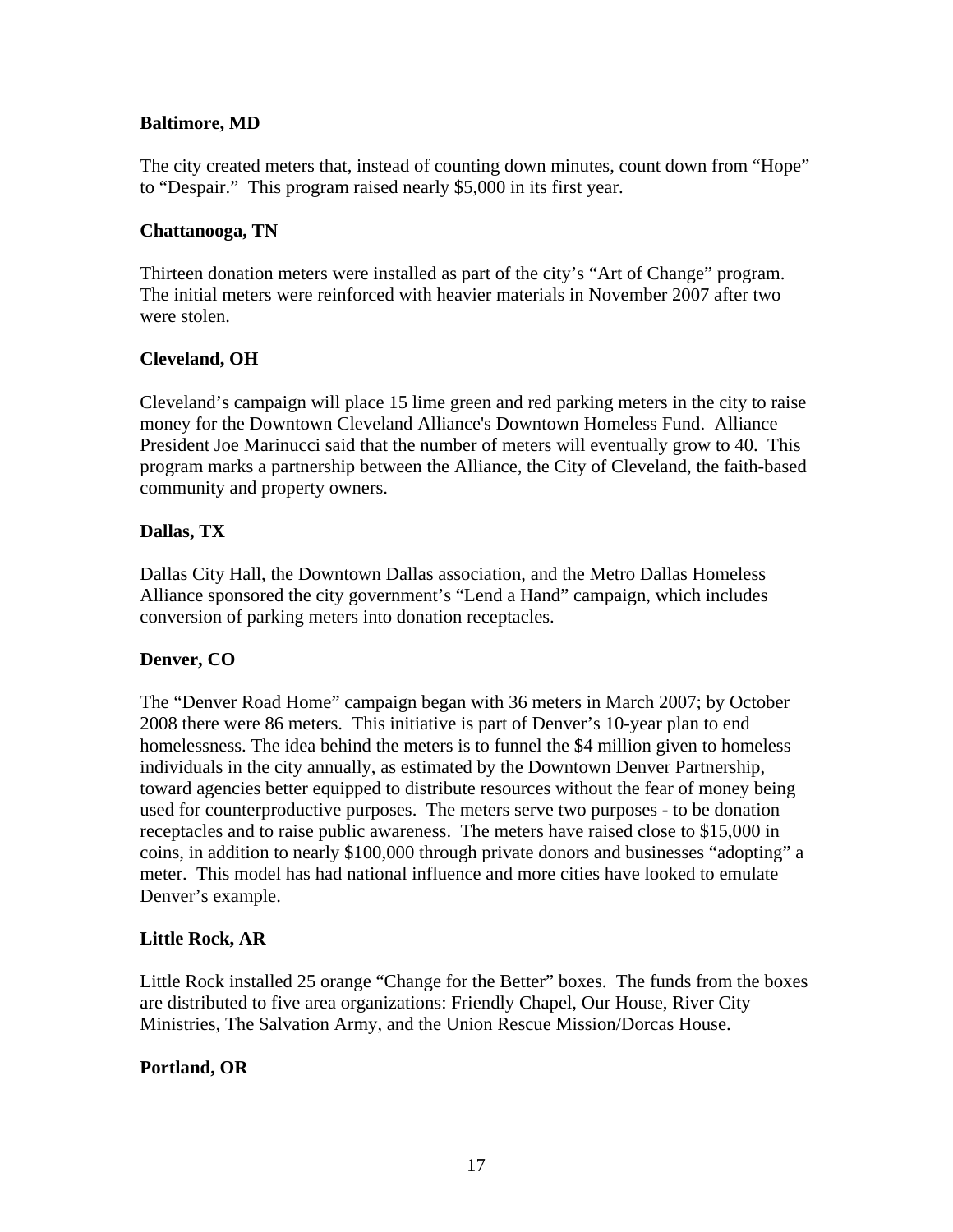Initiated by the Portland Business Alliance several years ago, Portland's "Real Change, Not Spare Change" meter program has raised nearly \$10,000 to-date.

# **San Francisco, CA**

San Francisco initiated a meter program, advertised as "Be a part of change. Don't give change."

A failed proposal sought to create credit card machines, to which passersby could apply their funds, 80% of which would automatically go to homeless programs and the remaining 20% would go directly to homeless individuals. This example illustrates how meters can remove the human interaction component that brings to light the reality of poverty.

# **Seattle, WA**

An experimental program between the city, service providers, and businesses is using green "giving meters" as part of a city-wide campaign, whose slogan is "Have a heart. Give Smart."

# **St. Louis, MO**

The Central West End Association acquired a decommissioned parking meter to collect donations.

# **Tempe, AZ**

Bright red refurbished meters were installed in March 2008. Funds gathered from the meters are distributed to 4 different agencies. This program, titled "Change for Change," grew out of a program created by a Tempe Leadership class that initially raised \$8,000 to procure meters.



A photo of a Denver meter.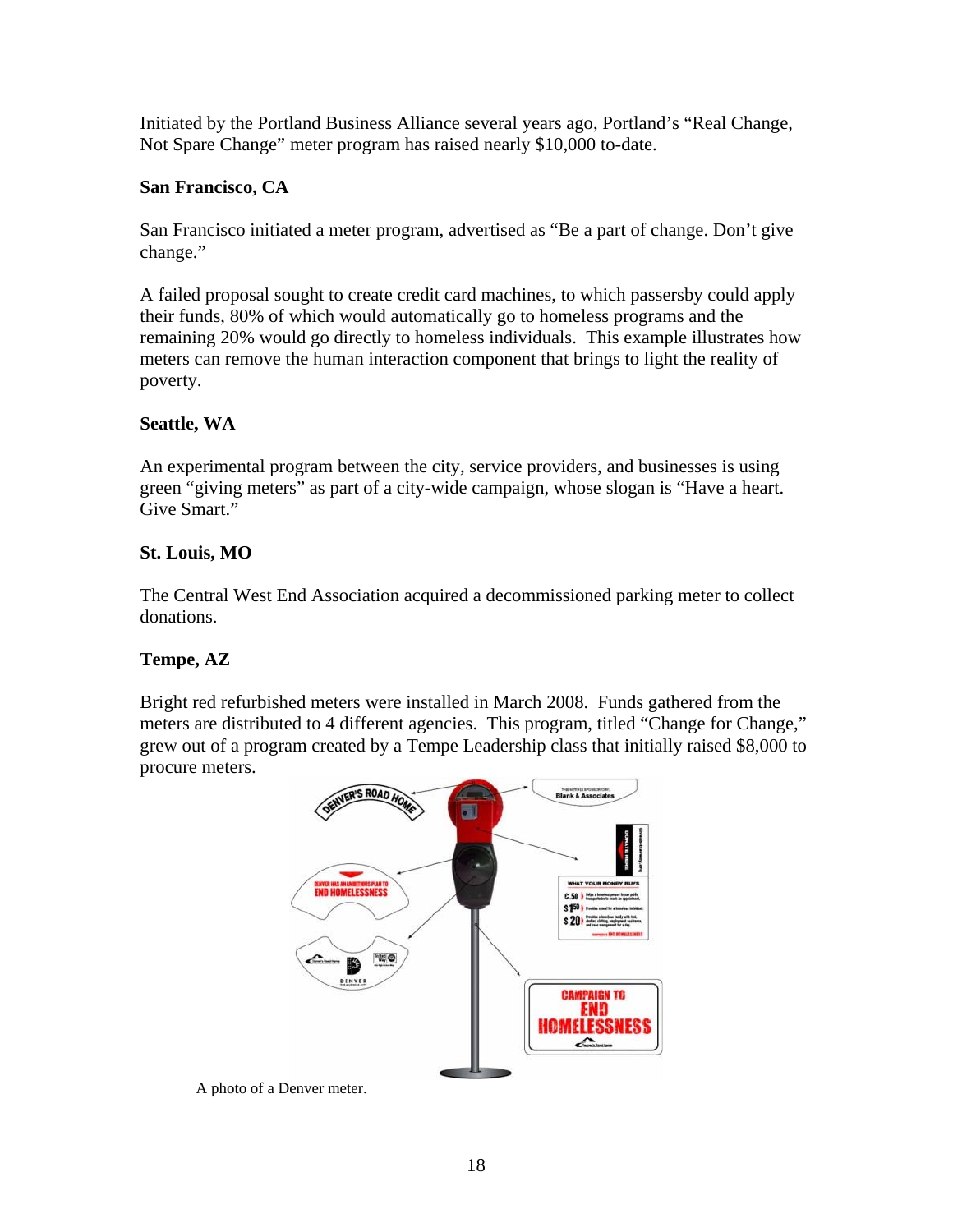# **The Cost of Homelessness: Permanent Housing is Cheaper than Criminalization**

In 2004, the Lewin Group issued the results of a nine-city survey that compared jail costs to emergency shelter and permanent supportive housing costs, among other things. According to the survey results, jail costs were two to three times higher than permanent supportive housing or shelter costs.<sup>22</sup> While advocates have had anecdotal evidence for years that suggested it is actually more costly to arrest and convict homeless individuals of misdemeanors relating to their homelessness than it is to provide housing for them, a number of service providers have conducted cost studies that have confirmed that housing is not only the more humane option but also more economical. Below are descriptions of five such studies.

#### **Cincinnati, OH**

In May 2007, the Greater Cincinnati Coalition for the Homeless and its partners announced the results of a study<sup>23</sup> in which the groups studied public records from Hamilton County Jails from the period between October 1, 2005 and September 30, 2006. In addition, the groups studied the jail roster on an almost daily basis for the period between August 28, 2006 and November 2, 2006. After examining the public records, the groups identified 2,900 public records that included information about 840 homeless individuals' interactions with the criminal justice system.

The study found that some of the most common charges associated with homeless individuals were for the following violations: open container in public, public indecency due to public urination, sitting on the sidewalk, spitting in a public place, upsetting public and private garbage receptacles (dumpster diving), littering, loitering, solicitation (commonly improper solicitation for panhandling), trespassing, and disorderly conduct. The study noted that these charges are considered the big homeless "crimes" because either they are the most common charges homeless people face or no one other than homeless people is ever arrested on these charges. In addition, based on the review of Hamilton County Jail's rosters, the groups estimated that an average of 5 percent of the jail population between August 28, 2006, and November 2, 2006 were identified as homeless.

The study noted that using the criminal justice system to deal with the consequences of street homelessness is a rather expensive approach, since it costs \$65 per bed per day in the jail. The study pointed to a Lewin Group study that estimated permanent supportive housing costs on average only \$30 a day, a much less costly and productive way of approaching homelessness. $24^{\circ}$  This cost difference is particularly significant given that supportive housing is permanent, unlike emergency shelters or even transitional housing,

 $\overline{a}$ 22 Lewin Group, *Costs of Serving Homeless Individuals in Nine Cities*,

http://documents.csh.org/documents/ke/csh\_lewin2004.PDF (2004)**.** 23 Greater Cincinnati Coalition for the Homeless, *Criminalization of Homeless Individuals in Cincinnati*, http://www.cincihomeless.org/ (2007). 24 Lewin Group, *supra* note 22**.**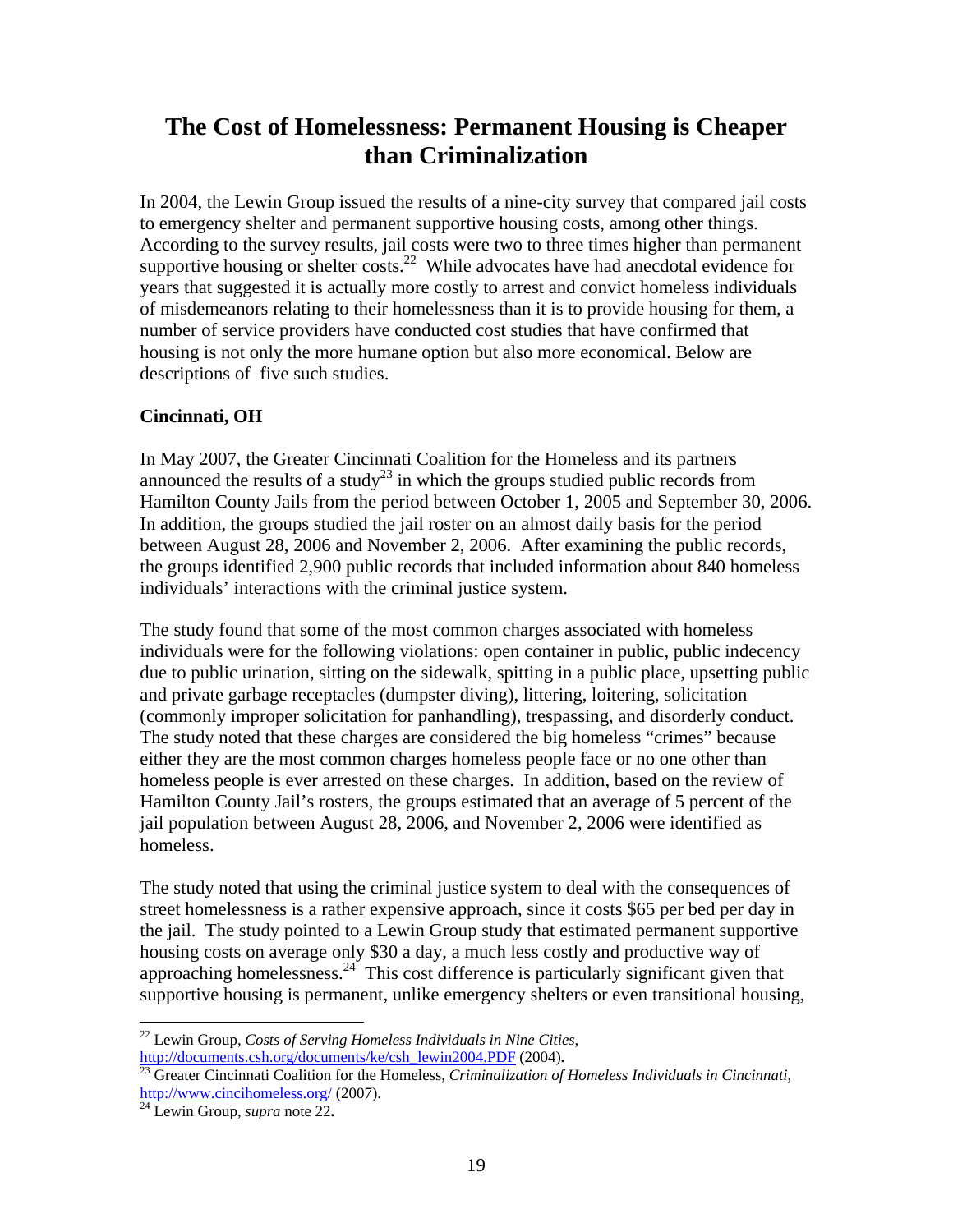and allows residents to continue working with their case managers as well as receive needed mental health and substance abuse treatment.

# **Indianapolis, IN**

In partnership with the Coalition for Homelessness Intervention and Prevention and other partners, the Center for Health Policy at Indiana University-Purdue University Indianapolis (IUPU) conducted a study of 96 chronically homeless individuals.25 Participants in this study were 95 percent male, 55 percent African American or black individuals, 39 percent white individuals, and 6 percent from other racial categories and participants had an average age of 45. IUPU reviewed data from January 2003 through June 2006. Over the three and a half year period, researchers noted an increase in both inpatient and outpatient visits over time, suggesting that as people remain on the streets over time, their health suffers and they have an increase in their number of medical visits and health care costs. Similarly, when examining criminal justice encounters, researchers found an increase in costs over time.

The study found that at least three-fourths of study participants who had the most encounters with the criminal justice and health care systems had also been diagnosed with a mental illness or substance abuse problem. Due to this fact, the researchers postulated that each year the city of Indianapolis and Marion County expend between at least \$5,912 and \$15,560 per person in the criminal justice and public health care systems. For the estimated 500 people on the streets of Indianapolis or in shelters, researchers estimate that the collective expenditures are \$3 million to \$7 million annually.

# **Minneapolis, MN**

 $\overline{a}$ 

The Hennepin County Criminal Justice Coordinating Committee (HCCJCC), a working group of the Hennepin County Board of Commissioners released a study in 2005 that evaluated the effectiveness of a downtown Minneapolis public safety initiative.<sup>26</sup> The study included information about 1,891 individuals who had 2,691 police contacts during the time period examined – April 17, 2005 through August 30, 2005. Of the 1,891 individuals included in the study, 291 or 15 percent had more than one contact with police.

In addition to the larger group of people included in the study, HCCJCC focused on 33 homeless individuals who had four or more police contacts in the city's newly established Safe Zone during the period of April 17, 2005 through June 17, 2005. In addition, these

<sup>25</sup> Eric Wright, Laura Littlepage & Courtney Federspiel, *Serving the Homeless Could Save Taxpayer Dollars,* Indiana University Center for Public Policy (2007), *available at*

http://www.policyinstitute.iu.edu/PubsPDFs/251\_Homeless.pdf.<br><sup>26</sup>Hennepin County Criminal Justice Coordinating Committee, *Downtown Minneapolis Safe Zone Collaborative Final Report* (2005), *available at*

http://www.co.hennepin.mn.us/images/HCInternet/Static%20Files/146365432Downtown%20Minneapolis %20Safe%20Zone%20FINAL%20REPORT.pdf. Information on both the larger group of 1,891 as well as the 33 known as the Downtown 33 can be found in this report.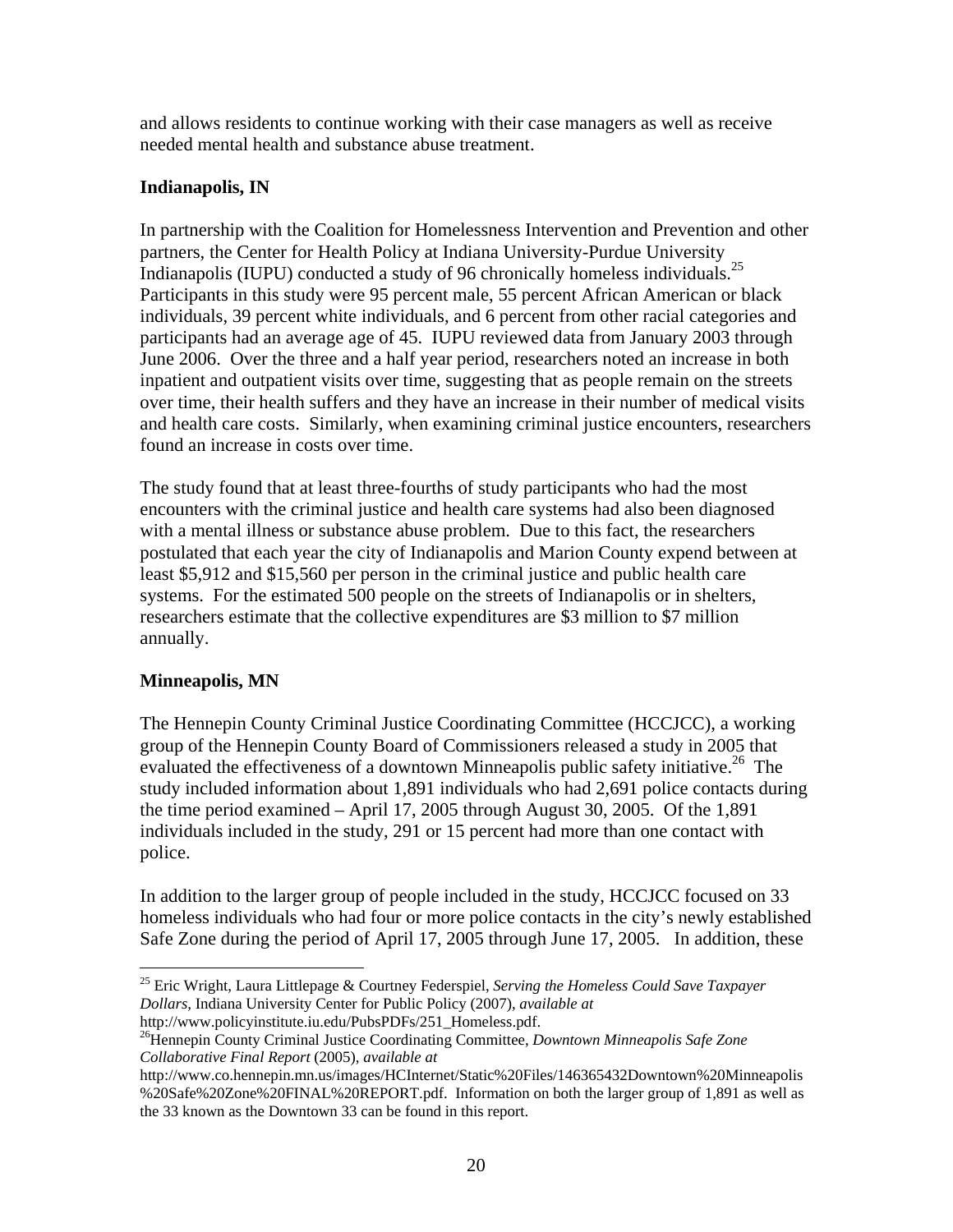33 individuals incurred disproportionately high expenditures for minimal desirable results within an otherwise successful public safety initiative. Upon closer examination, HCCJCC estimated the following costs resulting from these 33 individuals' interactions with the criminal just system as of September 2005:

- ¾ \$876,741 for Hennepin County Jail Costs Since 1994
- ¾ \$184,200 for Hennepin County Law Enforcement Costs Since 1994
- ¾ \$140,251 for Hennepin County Court Costs Since 1985
- ¾ \$2,651,732 Total Criminal Justice Related Costs (including \$829,790 in Minnesota State Prison Costs Since  $1991)^{27}$

# **San Francisco, CA**

The organization Religious Witness with Homeless People (RWHP) originally released a report in August 2006 to raise awareness regarding the excessive cost and ineffectiveness of "quality of life" ordinances, particularly when compared to successful supportive housing initiatives.  $28$ 

RWHP completed an extensive review of multiple city documents from the police and sheriff's departments, the district attorney's and public defender's offices, as well as the Traffic Division and Criminal Division of San Francisco Superior Court. RWHP determined that the City of San Francisco spent \$9,847,027 on 56,567 "quality of life" citations between January 2004 and March 2008 that targeted homeless individuals for activities ranging from blocking the sidewalk to camping in the park.

# **Seattle, WA**

 $\overline{a}$ 

In a study published in the Journal of the American Medical Association, researchers concluded that it is cheaper to provide supportive housing to chronically homeless individuals with severe alcohol problems than to have them live on the streets.<sup>29</sup> Chronically homeless individuals with severe alcohol problems often have multiple medical and psychiatric problems and incur high costs in the healthcare and criminal justice systems.

Researchers designed a study to evaluate the effect of a Housing First intervention for chronically homeless individuals with severe alcohol problems on the use and costs of services, including jail bookings, days incarcerated, shelter and sobering center use, hospital-based medical services, publicly funded alcohol and drug detoxification and

<sup>&</sup>lt;sup>27</sup> While HCCJCC acknowledges the difficulty of determining cost estimates for government services on a per person or per service level, they consider these and other estimates to be conservative ones.<br><sup>28</sup> Religious Witness with Homeless People, *A Study To Determine the Extent and Cost of the Enforcement* 

*of ' Quality of Life' Ordinances Against Homeless Individuals in San Francisco during the Newsom Administration (January 2004-March 2008), available at* http://www.religiouswitnesshome.org (last visited March 4, 2009).

<sup>29</sup> Mary E. Larimer et al., *Health Care and Public Service Use and Costs Before and After Provision of Housing for Chronically Homeless Persons With Severe Alcohol Problems*, *JAMA*. 2009;301(13):1349- 1357.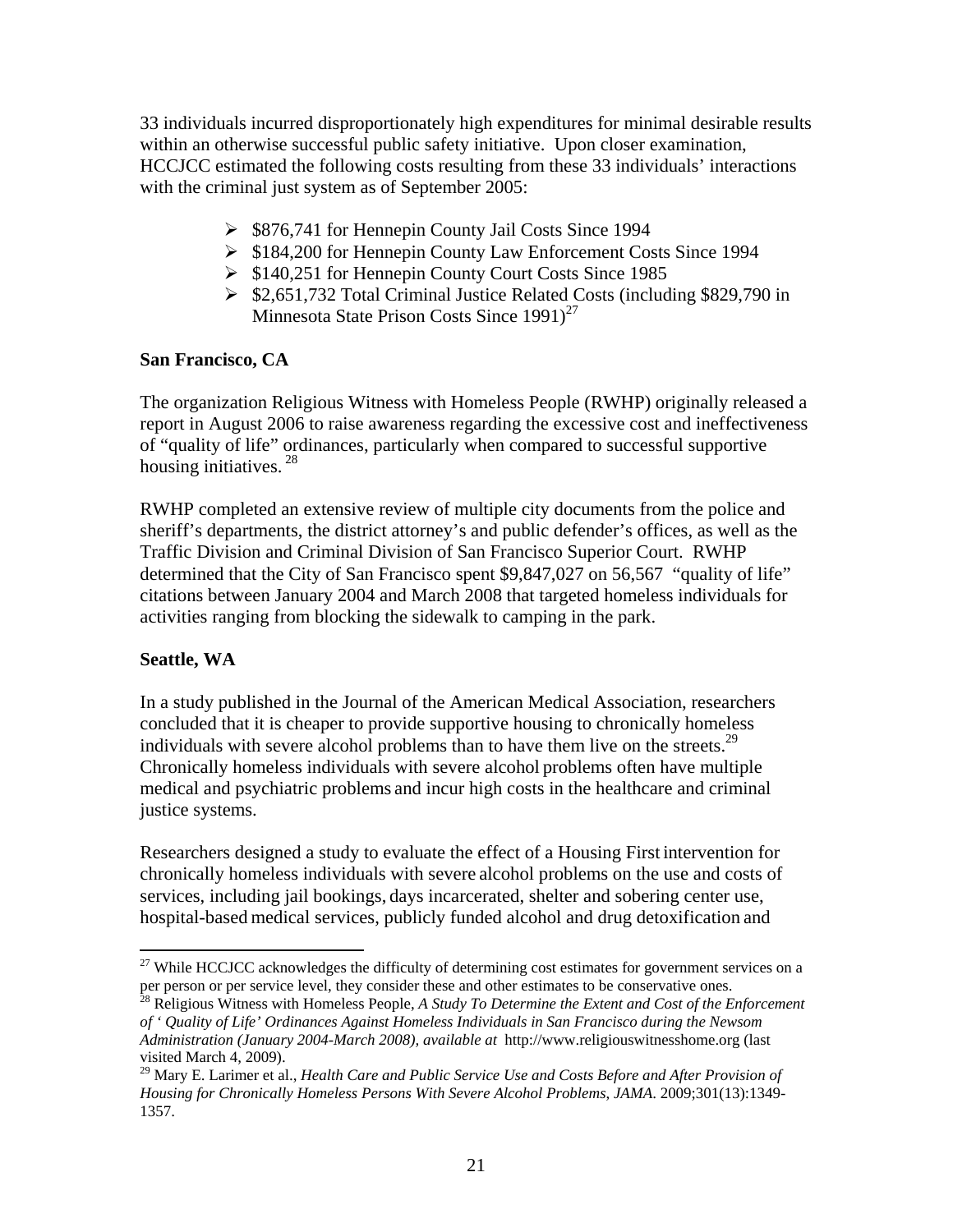treatment, emergency medical services, and Medicaid-funded services. Researchers used a quasi-experimental design comparing 95 participants who were housed against a control group of 39 participants on a housing wait-list between November 2005 and March 2007. According to the study, the median costs of Housing First participants before the study were \$4,066 per person per month. When participating in the Housing First program, median monthly costs decreased to \$1,492 per person per month after 6 months and \$958 after 12 months. The costs of Housing First participants decreased 53% compared to the wait-list control group over the first six months. Participants in the Housing First program used \$2,449 less of services per person per month after accounting for the housing program costs. The benefits of Housing First increased the longer the participants stayed in housing.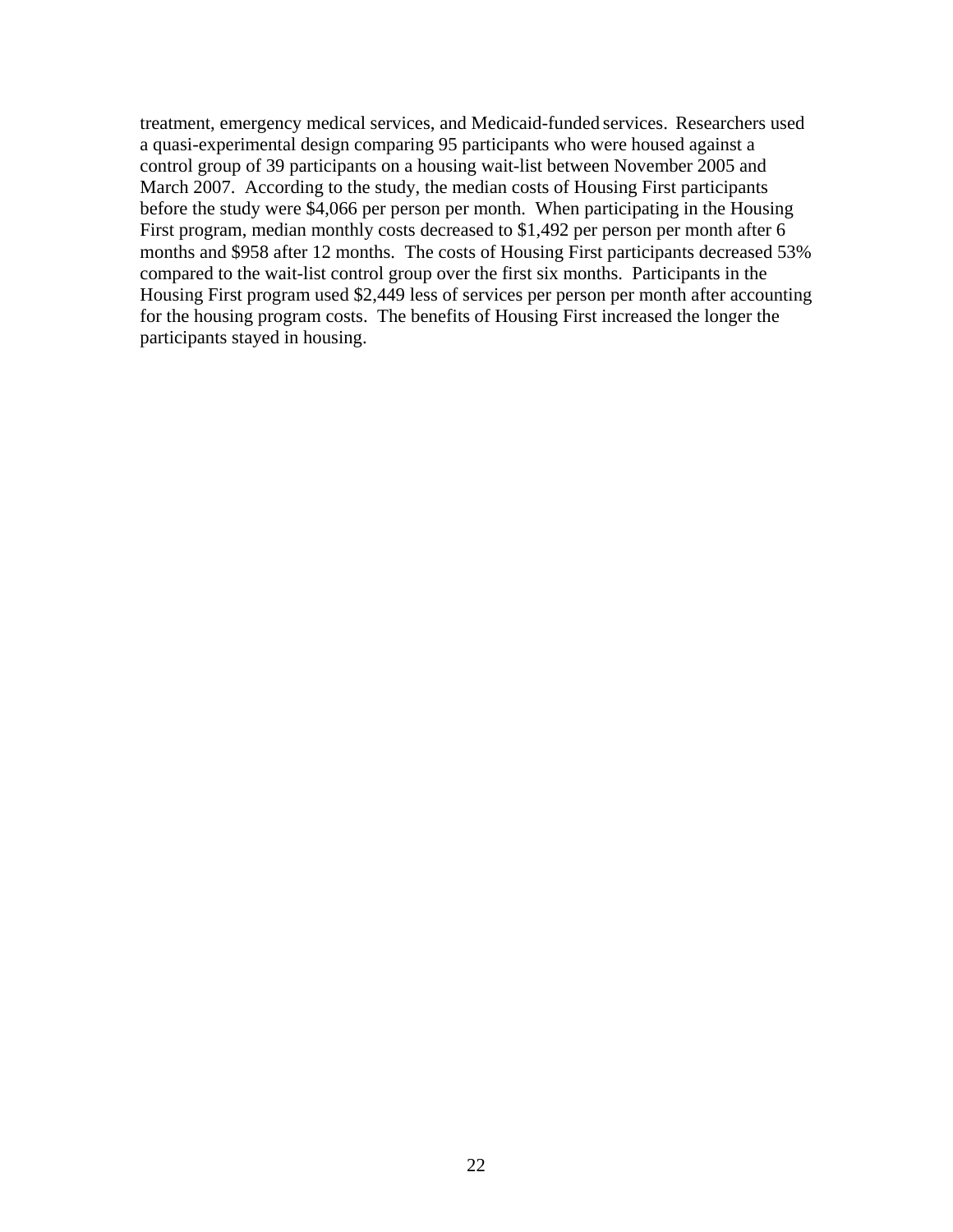# **Legal Problems with Criminalization Measures**

Homeless persons and advocates throughout the country have worked to prevent the passage of laws and to halt policies and practices that criminalize homelessness. Unfortunately, cities and police departments sometimes do not respond to such advocacy in a productive way. When local governments fail to respond to policy advocacy, homeless persons and their advocates have turned to litigation to put a stop to these practices and enforcement of these laws.

As successful litigation has shown, many of the practices and policies that punish homeless people for the public performance of life-sustaining activities violate homeless persons' constitutional rights.<sup>30</sup>

# **Anti-Panhandling Ordinances**

One way that cities have targeted poor and homeless individuals is by passing laws that prohibit panhandling, solicitation, or begging. Depending on the scope of the ordinance, these types of laws can infringe on the right to free speech under the First Amendment, as courts have found begging to be protected speech. Laws that restrict speech too much, target speech based on its content, or do not allow for alternative channels of communication can violate the First Amendment.<sup>31</sup>

In addition, some courts have found laws that prohibit begging or panhandling to be unconstitutionally vague.<sup>32</sup> A law is unconstitutionally vague if its language is not clear enough to give people notice of what conduct is prohibited and police could enforce it in an arbitrary manner.

# **Anti-Camping or Anti-Sleeping Measures**

1

Since many cities do not have adequate shelter space, homeless persons are often left with no alternative but to sleep and live in public spaces, such as sidewalks and parks. Even though they are not dedicating enough resources to give homeless persons access to housing or shelters, some cities have enacted laws that impose criminal penalties upon people for sleeping outside.

The practice of punishing people for sleeping outside has been challenged in courts as a violation of homeless persons' civil rights. Some courts have found that arresting

 $30$  For more information about legal problems with criminalization measures see Maria Foscarinis, *Downward Spiral: Homelessness & Its Criminalization*, 14 YALE L. & POL'Y REV. 1 (1996); Tulin Ozdeger, *Targeting the Homeless: Constructive Alternatives to Criminalization Measures in U.S. Cities*, 41 CLEARINGHOUSE REV. 202 (2007). 31 *See Loper v. New York City Police Department*, 999 F.2d 699 (2nd Cir. 1993); *Blair v. Shanahan*, 775 F.

Supp. 1315 (N.D. Cal. 1991), *vacated on other grounds*, 919 F. Supp. 1361 (N.D.Cal. 1996); *Benefit v. Cambridge*, 679 N.E.2d 184 (Mass. 1997). 32 *See, e.g., Atchison v. City of Atlanta*, No 1:96-CV-1430 (N.D. Ga. July 17, 1996) (order granting

preliminary injunction).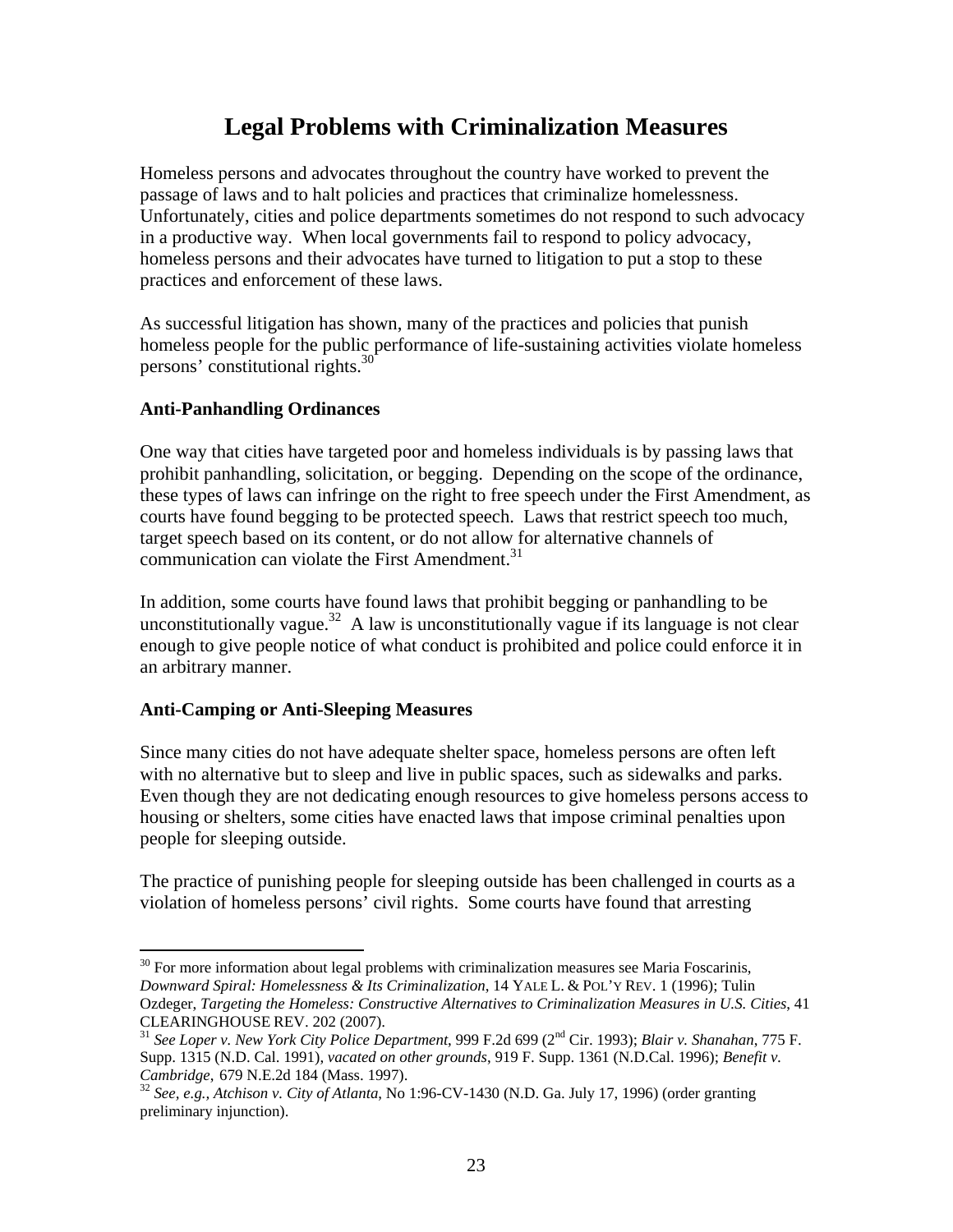homeless people for sleeping outside when no shelter space exists violates their Eighth Amendment right to be free from cruel and unusual punishment.<sup>33</sup>

Advocates also have contended that arresting people for sleeping outside violates the fundamental right to travel. In at least one case, a court found that if people are arrested for sleeping in public, those arrests have the effect of preventing homeless people from moving within a city or coming to a city, thereby interfering with their right to travel.<sup>34</sup>

#### **Loitering Measures**

Another tool that cities have used to target people who live outside and on the streets is enforcement of laws that prohibit loitering. Due to the broad scope of prohibited behavior under loitering laws, cities have used these to target homeless people in public spaces. Fortunately, cities have found these laws less useful, as the Supreme Court has overturned some loitering laws for being unconstitutionally vague.

In cases overturning vagrancy and loitering ordinances, the Supreme Court found these laws unconstitutional due to vagueness, in violation of the Due Process Clause of the Fourteenth Amendment of the Constitution.<sup>35</sup> Since many loitering laws have similarly broad and vague language, homeless persons and advocates have a strong argument that such laws violate the Due Process Clause of the Fourteenth Amendment.

#### **Sweeps**

 $\overline{a}$ 

Cities also target people experiencing homelessness by conducting sweeps of areas where one or more individuals are living outside. Sometimes, police or local government employees will go through an area where people are living and confiscate and destroy their belongings in an attempt to "clean up" an area. While city workers may have the right to clean public areas, they must take certain measures to avoid violating people's right to be free from unreasonable searches and seizures guaranteed by the Fourth Amendment and due process rights.

A seizure of property violates the Fourth Amendment when a governmental action unreasonably interferes with a person's person or property. Courts have found that police practices of seizing and destroying personal property of homeless people violate these constitutional rights under the Fourth Amendment. $36$  Further, governments may also

<sup>33</sup> *See Jones v. City of Los Angeles*, 444 F.3d 1118 (9th Cir. 2006) *vacated per settlement* 505 F.3d 1006 (9th Cir. 2007); *Pottinger v. City of Miami*, 810 F. Supp. 1551 (S.D. Fla. 1992).

<sup>34</sup> *Pottinger v. Miami*, 810 F. Supp. at 1583 (S.D. Fla. 1992). 35 *City of Chicago v. Morales*, 527 U.S. 41 (1999); *Papachristou v. City of Jacksonville*, 405 U.S. 156 (1972).

<sup>36</sup> *See Pottinger*, 810 F. Supp. at 1571-1572; *Kincaid v. Fresno*, 2006 WL 3542732 (E.D. Cal. Dec. 8, 2006) (order granting preliminary injunction); *Justin v. City of Los Angeles*, 2000 WL 1808426 (C.D. Cal. Dec. 5, 2000) (order granting preliminary injunction).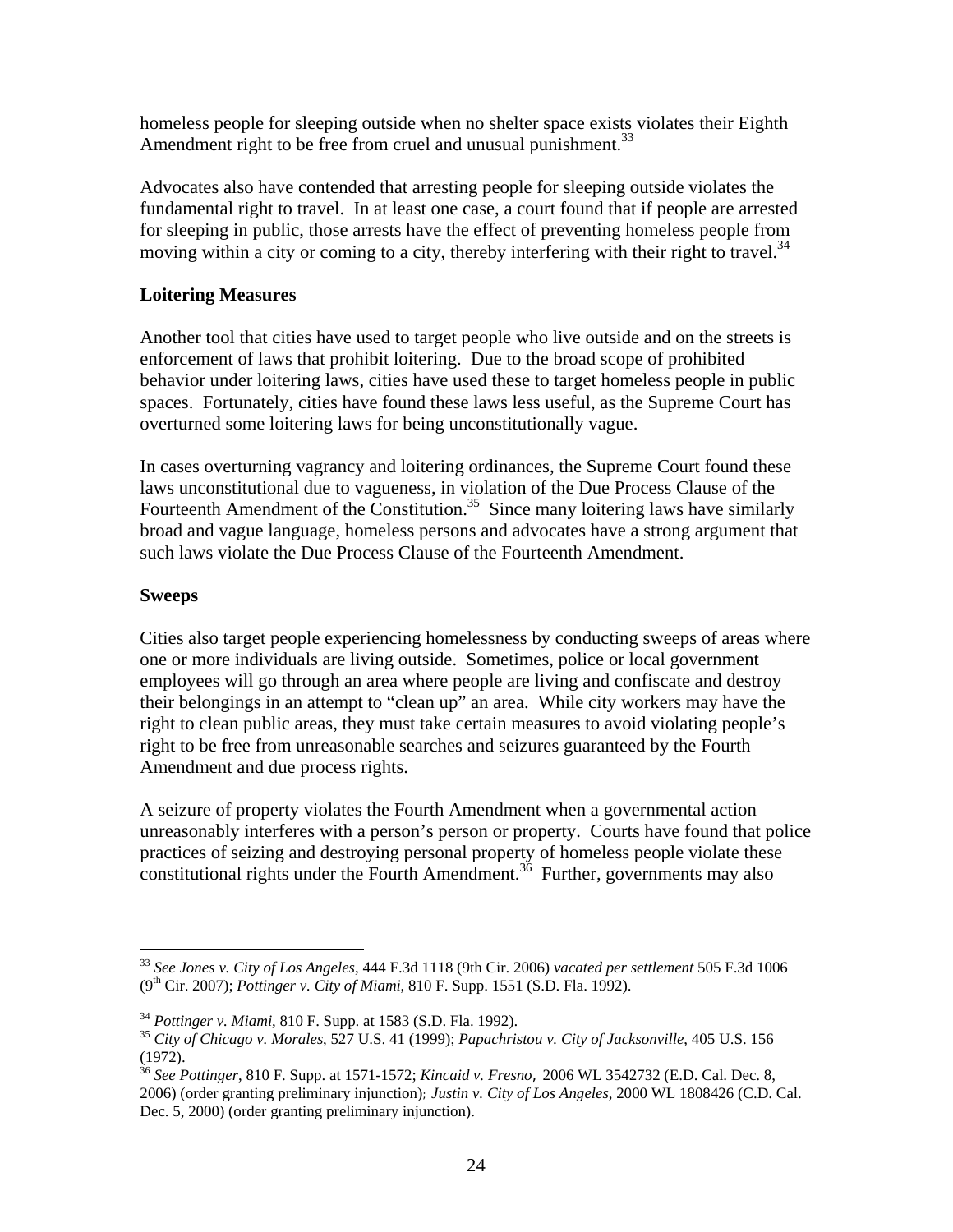violate due process rights by failing to follow certain procedures when managing people's private property.37

# **Restrictions on Food Sharing Activities**

Recently, cities have indirectly targeted homeless people by restricting service providers' food sharing programs.<sup>38</sup> Historically, cities have attempted to restrict food sharing on providers' property through zoning laws. More recently, some cities have passed laws to restrict food sharing in public spaces, such as parks. Some courts have found that food sharing restrictions can violate religious groups' right to freely exercise their religious beliefs.<sup>39</sup> Further, at least one court found that one food sharing restriction also infringed on the right to free speech. $40$ 

# **Conclusion**

Litigation can protect the rights of homeless persons and pave the way for better city approaches to homelessness. Homeless persons bringing a civil action can receive monetary damages or obtain injunctive or declaratory relief. In addition, many cases settle and result in policies or protocols that ensure homeless persons' rights will be protected.

For more information about individual cases challenging criminalization measures, please see the case summaries section of this report.

<sup>&</sup>lt;sup>37</sup> See, e.g., Kincaid, 2006 WL at 39.

<sup>&</sup>lt;sup>38</sup> For more information about trends in food sharing restrictions, see National Law Center on Homelessness & Poverty and National Coalition for the Homeless, Feeding Intolerance (2007).

<sup>39</sup> *See e.g,. First Vagabonds Church of God v. City of Orlando*, 578 F. Supp.2d 1353, (M.D. Fla. 2008); *Abbott v. City of Fort Lauderdale*, 783 So. 2d 1213 (Fla. Dist. Ct. App. 2001). 40 *First Vagabonds Church of God*, 578 F. Supp. at 1361.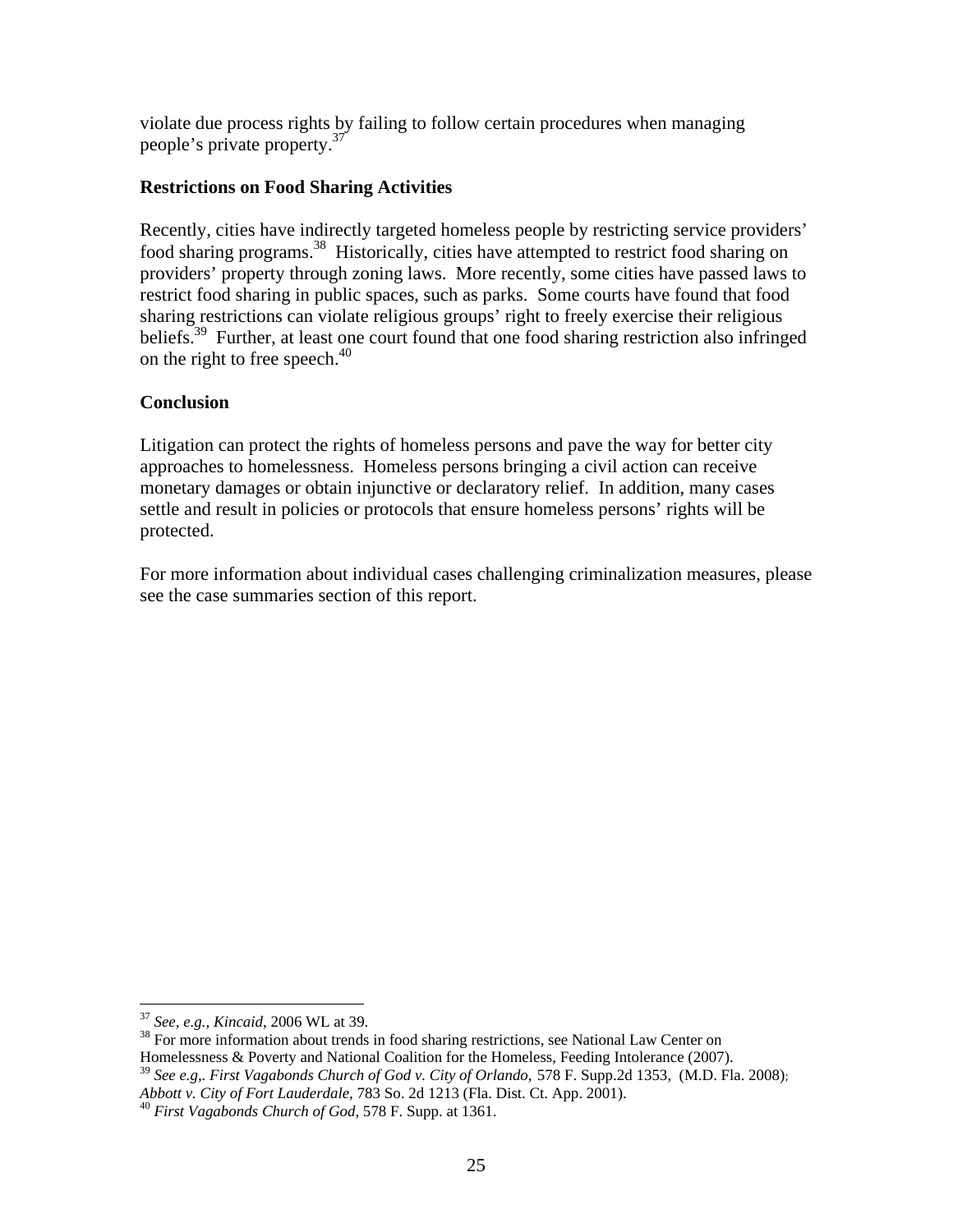# **Criminalization Measures Violate Human Rights**

In addition to violating U.S. constitutional law, laws and practices that criminalize homelessness violate international human rights law.

# **Using Human Rights Law in the U.S.**

The United States has signed and/or ratified several different human rights treaties that prohibit governmental actions that could include measures that target homeless people living in public spaces. The human rights framework can serve as a useful tool in the fight against criminalization as it recognizes a full range of rights that protect the fundamental human dignity of people experiencing homelessness.  $41$ 

Human rights legal arguments can serve as aides in interpreting domestic law, give content to general concepts in domestic law, and support domestic legal arguments. U.S. courts can use human rights law as guidance in interpreting domestic law in order to ensure that domestic law does not conflict with customary international law or ratified treaties, whether or not they are enforceable on their own in courts in the U.S. $^{42}$ 

Under the U.S. Constitution, ratified treaties are binding laws that have the same force of law as federal law.<sup>43</sup> Under international law, once the U.S. signs a treaty, it is obligated not to pass laws that would "defeat the object and purpose of [the] treaty."<sup>44</sup>

#### **Right to Freedom of Movement**

Many laws that target homeless people living in public spaces violate their human right to freedom of movement by keeping them out of certain areas or forcing them to move to other spaces in a city. Although the U.S. Supreme Court has not ruled explicitly to protect the right to intrastate travel, the human right to freedom of movement is recognized in customary international law.

The U.S. has signed and ratified two treaties that protect the human right to freedom of movement -- the International Covenant on Civil and Political Rights (ICCPR) and the International Covenant on the Elimination of Racial Discrimination (ICERD). While these two treaties may not be enforceable on their own in domestic courts, they can provide guidance for similar domestic legal arguments. The Human Rights Committee (HRC), which oversees the member states' compliance with the ICCPR, has emphasized

 $\overline{a}$  $41$  For more information about the human rights framework in relation to homelessness see Maria Foscarinis and Eric Tars, *Housing Rights and Wrongs: The U.S. and the Right to Housing*, *in* Human Rights At Home, edited by Cynthia Soohoo, Catherine Albisa and Martha Davis (Praeger Publishers, December 30, 2007); Maria Foscarinis, Brad Paul, Bruce Porter, and Andrew Scherer, *The Human Right to Housing: Making the Case in U.S. Advocacy*, 38 CLEARINGHOUSE REV. 97 (2004); NLCHP, Homelessness in the United States and the Human Right to Housing (2004).<br><sup>42</sup> See Murray v. Schooner Charming Betsy, 6 U.S. (2 Cranch) 64 (1804).

<sup>&</sup>lt;sup>43</sup> U.S. Const. art. VI, § 2; *Id.* art. II, § 2, cl. 2.<br><sup>44</sup> The Vienna Convention on the Law of Treaties, May 23, 1969, art. 18(a), 1155 U.N.T.S 331.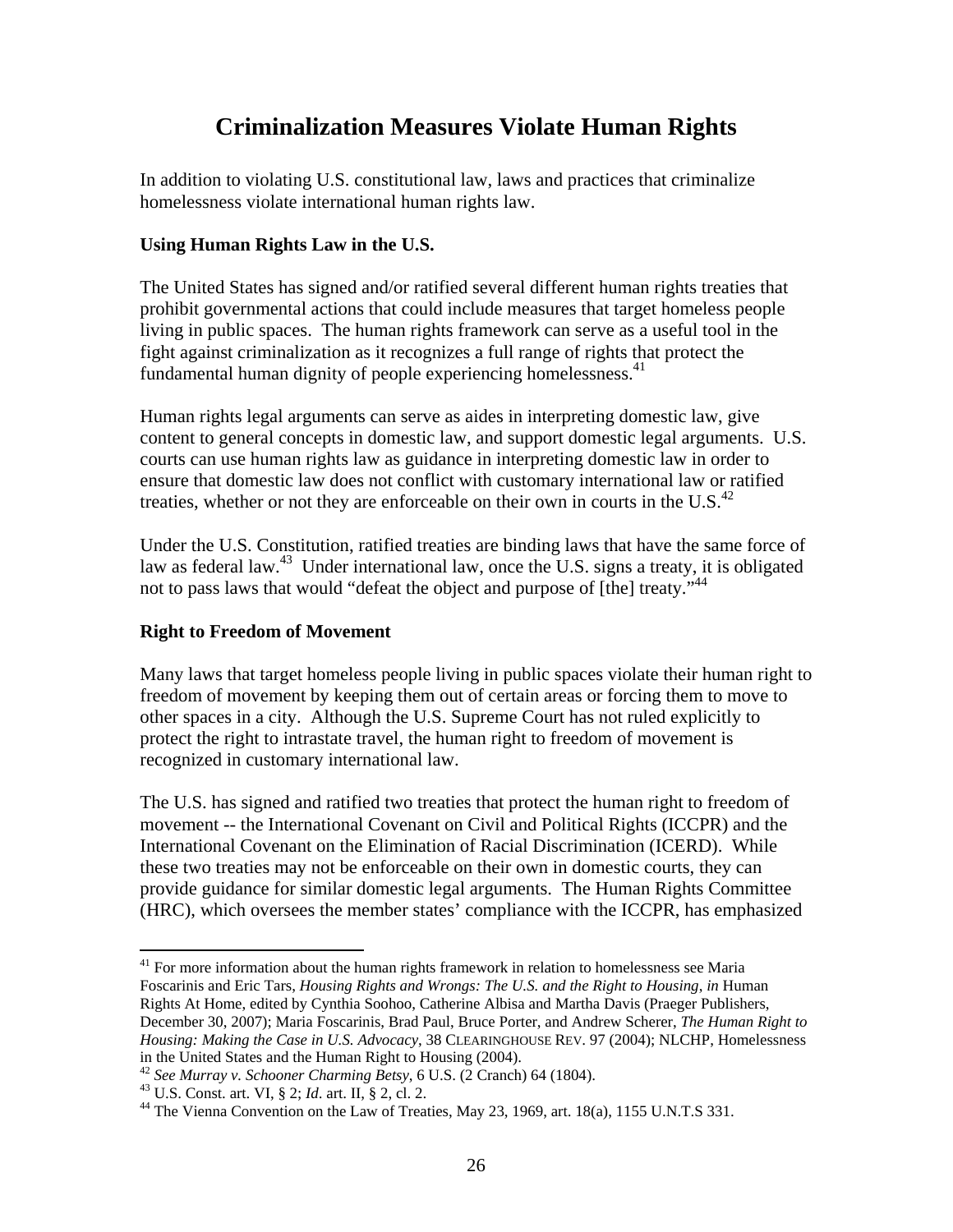that the right to movement and the freedom to choose your own residence are important rights that should only be breached by the least intrusive means necessary to keep public order.<sup>45</sup> In Koptova v. Slovak Republic,<sup>46</sup> the Committee on the Elimination of Racial Discrimination (CERD), which oversees the ICERD, held that municipal resolutions in villages in the Slovak Republic, which explicitly forbade homeless Roma families from settling in their villages, and the hateful context in which the resolutions were adopted, violated the right to freedom of movement and residence within the border of a country in violation of the ICERD.

International law related to the human right to freedom of movement can serve as an interpretative aide in U.S. cases related to the right to travel. For example, in *In Re White*, the California Court of Appeals cited the human right to freedom of movement recognized in international law. $47$  The petitioner in the case challenged a condition of her probation that barred her from being in certain defined areas of the city. The court turned to concept of the freedom of movement in international law to support its conclusion that both the U.S. and California Constitutions protect the right to intrastate and intramunicipal travel.

# **Discrimination**

 $\overline{a}$ 

Laws that criminalize aspects of homelessness, such as bans on sleeping or sitting in public, or the selective enforcement against homeless people of neutral laws such as laws against loitering or public intoxication can violate human rights law as they discriminate against homeless persons on the basis of their homeless and/or racial status.

Both the ICCPR, which the U.S. has signed and ratified, and the Universal Declaration of Human Rights, a non-binding U.N. declaration, prohibit discrimination on the basis of property and "other status," which can include homelessness.<sup>48</sup> Laws that have a disparate impact on homeless individuals who are African-American violate the International Convention on the Elimination of All Forms of Racial Discrimination (ICERD) and the ICCPR, both of which the U.S. has signed and ratified. The ICERD defines "racial discrimination" as "any distinction, exclusion, restriction or preference based on race…which has the *purpose or effect* of nullifying or impairing the recognition, enjoyment or exercise, on an equal footing, of human rights and fundamental freedoms in the political, economic, social, cultural or any other field of public life."<sup>49</sup> The ICERD protects the right of homeless people who are African-American to access public space

<sup>45</sup> Human Rights Committee, General Comment 27, Freedom of movement (Art.12), U.N. Doc CCPR/C/21/Rev.1/Add.9 (1999).<br><sup>46</sup> Koptova v. Slovak Republic, (13/1998), CERD, A/55/18 (8 August 2000) 136.

<sup>&</sup>lt;sup>47</sup> In Re White, 158 Cal. Rptr. 562, 567 (Ct. App. 1979).<br><sup>48</sup> See International Covenant on Civil and Political Rights, G.A. res. 2200A (XXI), 21 U.N. GAOR Supp. (No. 16) at 52, U.N. Doc. A/6316 (1966), 999 U.N.T.S. 171, *entered into force* Mar. 23, 1976 [hereinafter "ICCPR"]; Universal Declaration of Human Rights, G.A. res. 217A (III), U.N. Doc A/810 at 71 (1948).

<sup>&</sup>lt;sup>49</sup> International Convention on the Elimination of All Forms of Racial Discrimination, 660 U.N.T.S. 195, *entered into force* Jan. 4, 1969 [hereinafter "ICERD"].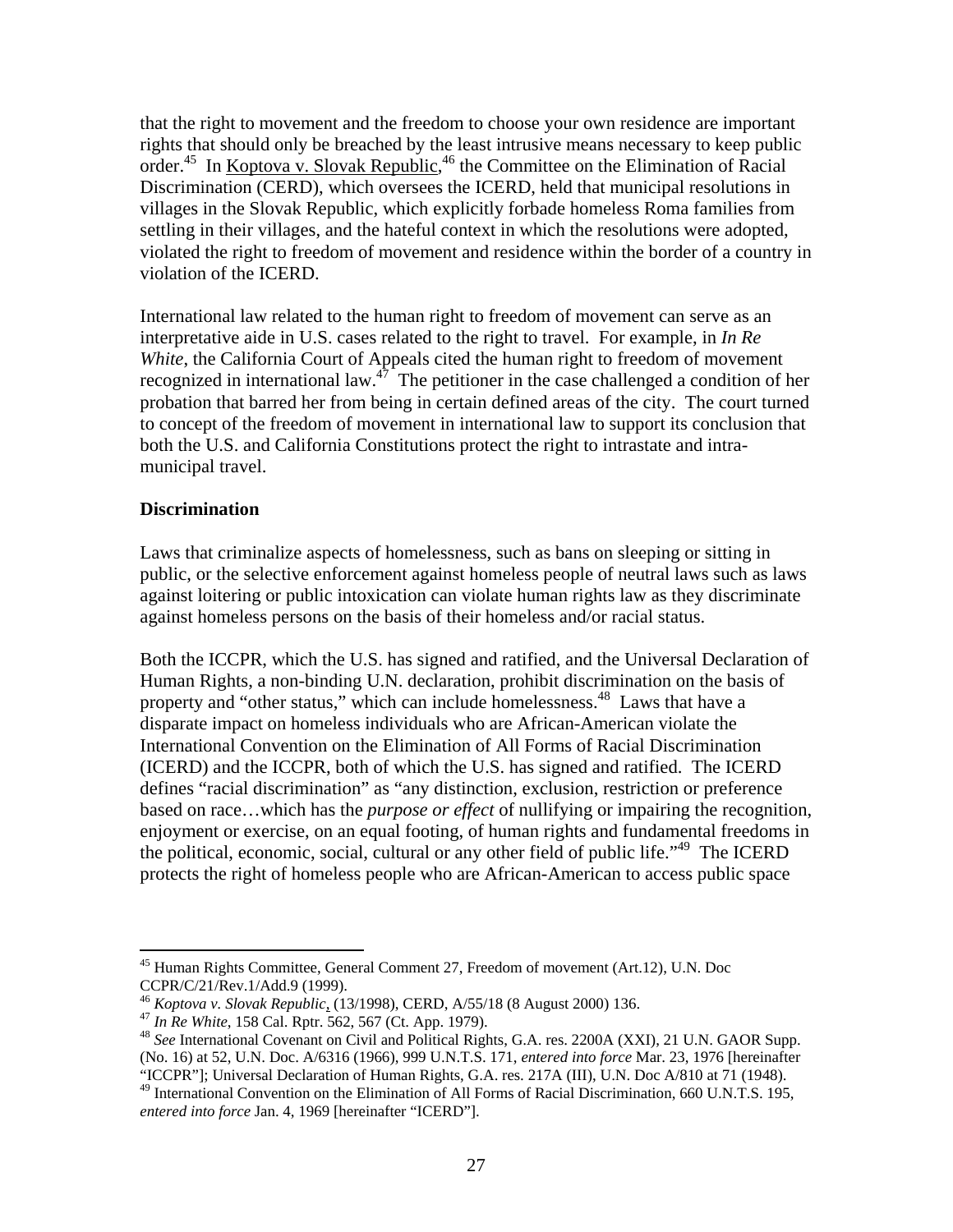and obligates the U.S. to ensure that cities do not engage in racial discrimination.<sup>50</sup> In response to reports that "some 50 % of homeless people are African American although they constitute only 12 % of the U.S. population," CERD said that the "[U.S.] should take measures, including adequate and adequately implemented policies, to ensure the cessation of this form of de facto and historically generated racial discrimination."51

#### **Forced Evictions**

 $\overline{a}$ 

Many cities conduct "sweeps" that remove people from public spaces or outdoor encampments, frequently without notice or relocation to other housing. These forced evictions can violate homeless people's human right under international law to freedom from forced evictions.

Forced evictions are "the permanent or temporary removal against their will of individuals, families and/or communities from the homes and/or land which they occupy, without the provision of, and access to, appropriate forms of legal or other protection." According to human rights law, "[e]victions should not result in rendering individuals homeless or vulnerable to the violation of other human rights.<sup> $53$ </sup> In addition, "[n]otwithstanding the type of tenure [including the illegal occupation of land or property]," under human rights law "all persons should possess a degree of security of tenure which guarantees legal protection against forced eviction, harassment and other threats."<sup>54</sup> For homeless individuals affected by sweeps who are unable to provide for themselves, human rights law requires that cities "take all appropriate measures, to the maximum of its available resources, to ensure that adequate alternative housing, resettlement or access to productive land, as the case may be, is available.<sup>55</sup> For example, a line of cases from South Africa established that homeless people could not be evicted from sheltered spaces unless alternative sheltered public spaces are available to them. $56$ 

 $50$  Article 2(1)(a) states that, "Each [country] undertakes to ... ensure that all public authorities and public institutions, national and local, shall [engage in no act or practice of racial discrimination against persons, groups of persons or institutions]."

 $^{51}$  Concluding Observations of the Human Rights Committee on the Second and Third U.S. Reports to the Committee (2006). For an example of how advocates have used international human rights mechanisms in homelessness advocacy, go to http://wiki.nlchp.org/display/Manual/Los+Angeles.<br><sup>52</sup> Committee on Economic, Social and Cultural Rights, General Comment 7, Forced evictions and the right

to adequate housing (Sixteenth session, 1997), U.N. Doc. E/1998/22, annex IV at 113 (1998), reprinted in Compilation of General Comments and General Recommendations Adopted by Human Rights Treaty

Bodies, U.N. Doc. HRI/GEN/1/Rev.6 at 45 (2003) [hereinafter "General Comment No. 7"].<br><sup>53</sup> General Comment No. 7 (Forced evictions and the right to adequate housing), *supra* note 11.<br><sup>54</sup> Committee on Economic, Social and (Sixth session, 1991), U.N. Doc. E/1992/23, annex III at 114 (1991), reprinted in Compilation of General Comments and General Recommendations Adopted by Human Rights Treaty Bodies, U.N. Doc. HRI/GEN/1/Rev.6 at 18 (2003).<br><sup>55</sup> General Comment No. 7 (Forced evictions and the right to adequate housing), *supra* note 11.

<sup>&</sup>lt;sup>56</sup> The South Africa Constitutional Court has decided several cases about evicting homeless people from public and private spaces in the context of South Africa's constitutional right to housing. *See Government of the Republic of South Africa & Ors v Grootboom & Ors* 2000 (11) BCLR 1169; *Port Elizabeth Municipality v. Various Occupiers* 2004 (12) BCLR 1268 (CC); *President of the Republic of South Africa and Anor. v Modderklip Boerdery (Pty) Ltd.* 40 2005 (5) SA 3 (CC) (S. Afr.); *Occupiers of 51 Olivia*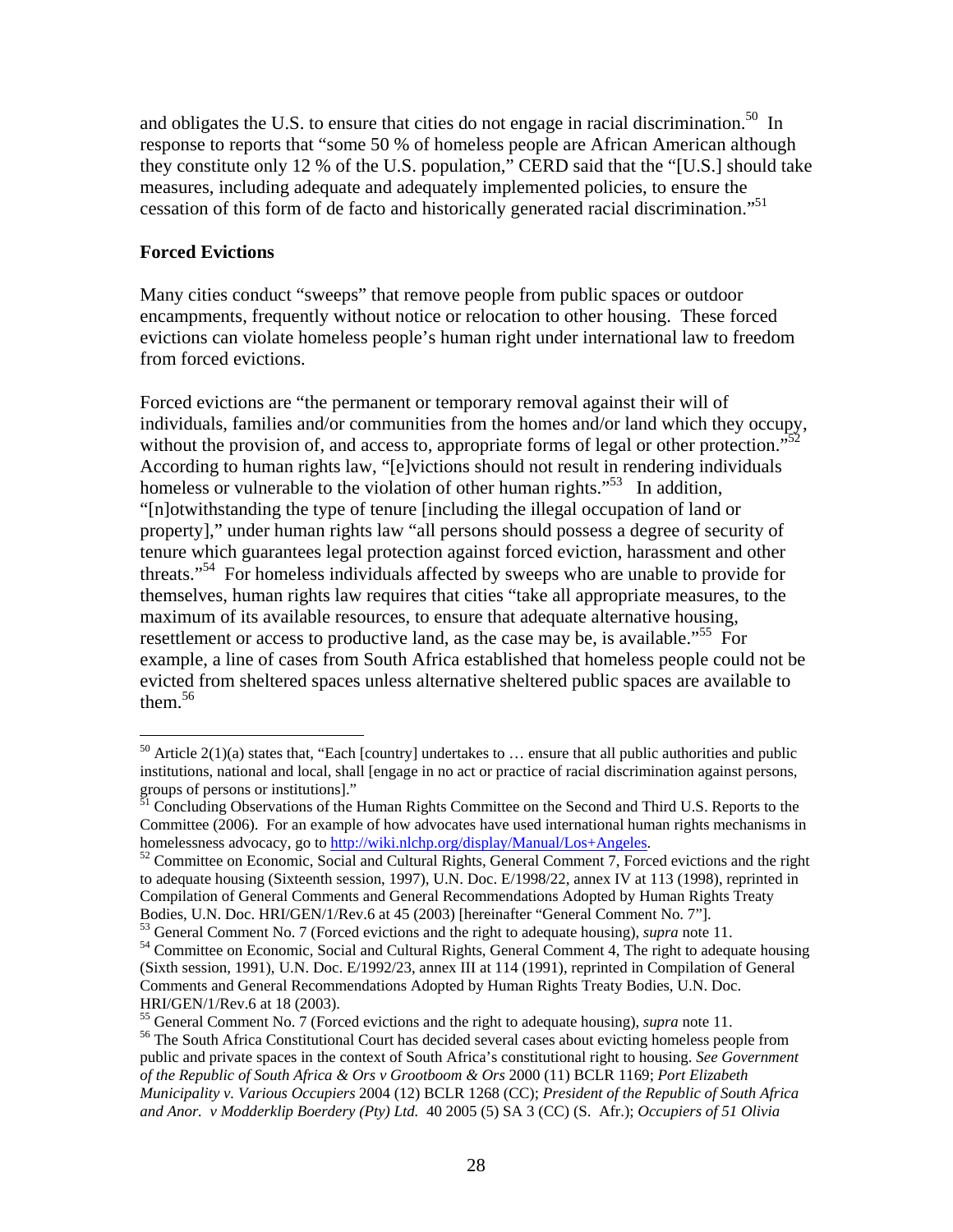#### **Conclusion**

 $\overline{a}$ 

The United States has continued to shield itself from direct enforcement of international human rights treaties in its courts, yet it continues to be a consenting party to such treaties when they are drafted. Many of the rights found in these treaties are not explicitly addressed in United States law, making the treaties useful to support domestic legal arguments. Because the criminalization of homelessness violates many rights protected by international law, advocates can use such law as a framework within which to fight criminalization.

*Road, Berea Township and Another v. City of Johannesburg and Others*, (24/07) [2008] ZACC 1 (19 Feb. 2008).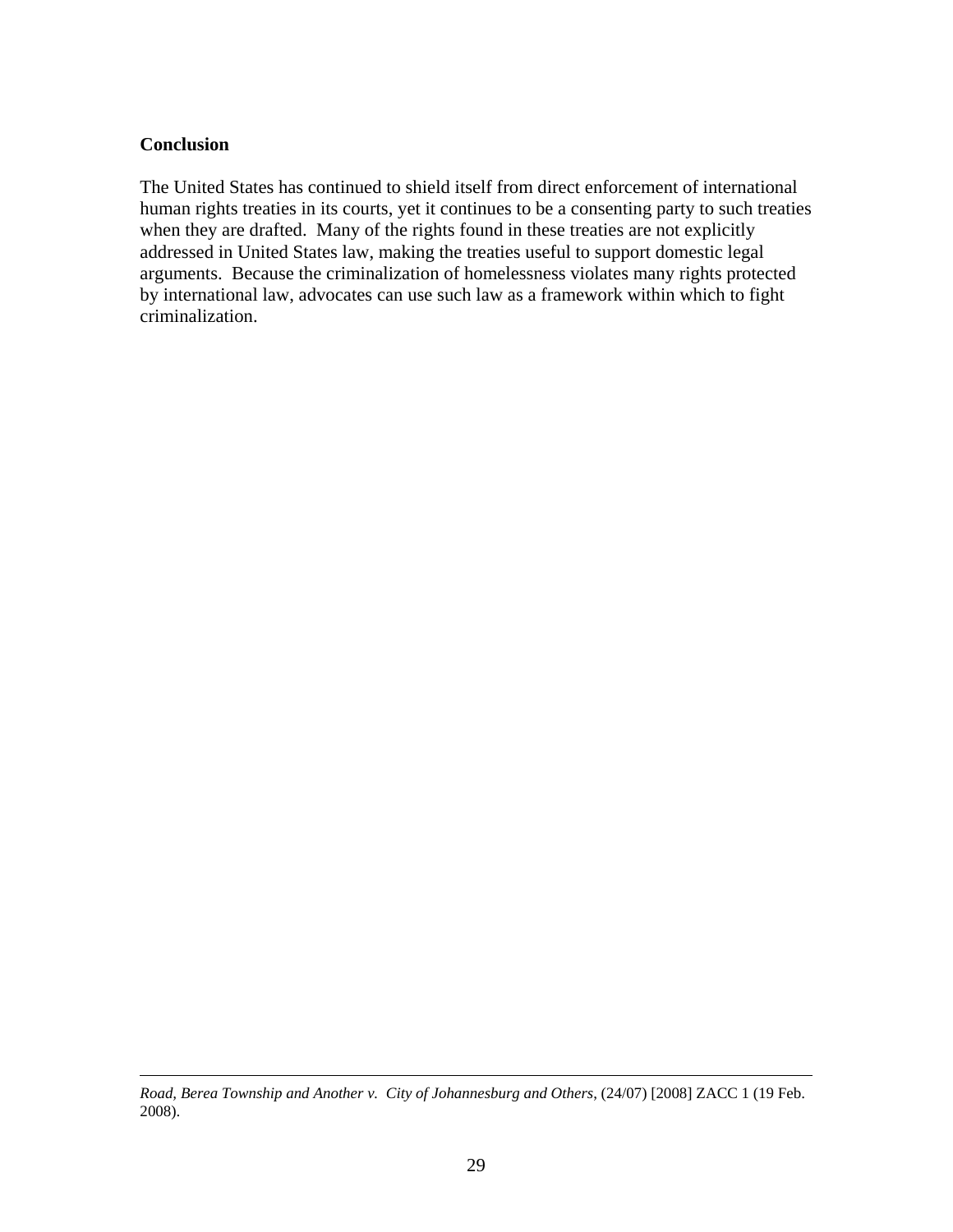# **Constructive Alternatives to Criminalization**

While many cities are pursuing criminalization measures, there are some examples of governmental entities and service provider groups that are working to address street homelessness in a more productive way. Although no city has completely ended homelessness or completely eliminated all criminalization measures, the models below can serve as positive examples of how to address the issue.

#### **Alternative to food sharing restrictions,** Cleveland, OH

While many cities are imposing restrictions on groups that share food with homeless individuals in public, Cleveland has pursued a more productive approach to help homeless persons obtain food. The City of Cleveland contracted with the Northeast Ohio Coalition for the Homeless (NEOCH) to bring individuals and groups who serve food to homeless people together to talk about how to improve services. The coordination effort stemmed from a long-standing public debate related to serving food in downtown areas of the city, especially the center of downtown called Public Square.

As part of the project, NEOCH coordinates all the professional outreach teams providing services to homeless people who are living outside. NEOCH began this process by organizing monthly meetings with outreach workers. The goal was to develop one contact number so that individuals could call an outreach worker in lieu of calling law enforcement about any concerns over a homeless person in a public space.

In addition, NEOCH coordinated a disjointed food sharing system with the goal of eventually moving all the food providers indoors, but still supporting the right of groups to share food with individuals who would like to eat outside. For example, NEOCH found that on Sundays on Public Square in the center of downtown over 700 meals are served by six different groups. However, on Monday nights no groups regularly shared food on the Square. The first step was to eliminate duplication and to get every food provider to agree to a uniform set of standards on the preparation and distribution of food. The next step was to relocate the food distribution from the heavily traveled center of downtown to a parking lot 18 blocks east. This was a hardship especially for those living on the near west side of Downtown. In exchange for agreeing to the move, the food sharing groups were given access to bathrooms as well as an indoor location during bad weather.

The final step was making available an overnight indoor location in which any church can bring food or provide warm clothing or spiritual counseling. Cleveland advocates have thus far opened this indoor location only for two nights a week and only in the winter on a trial basis. In 2009, advocates hope to find the funding for a seven day a week overnight drop in center to serve those who choose not to go to shelters.

For more information, please contact the Northeast Ohio Coalition for the Homeless at neoch@neoch.org or 216.432.0540.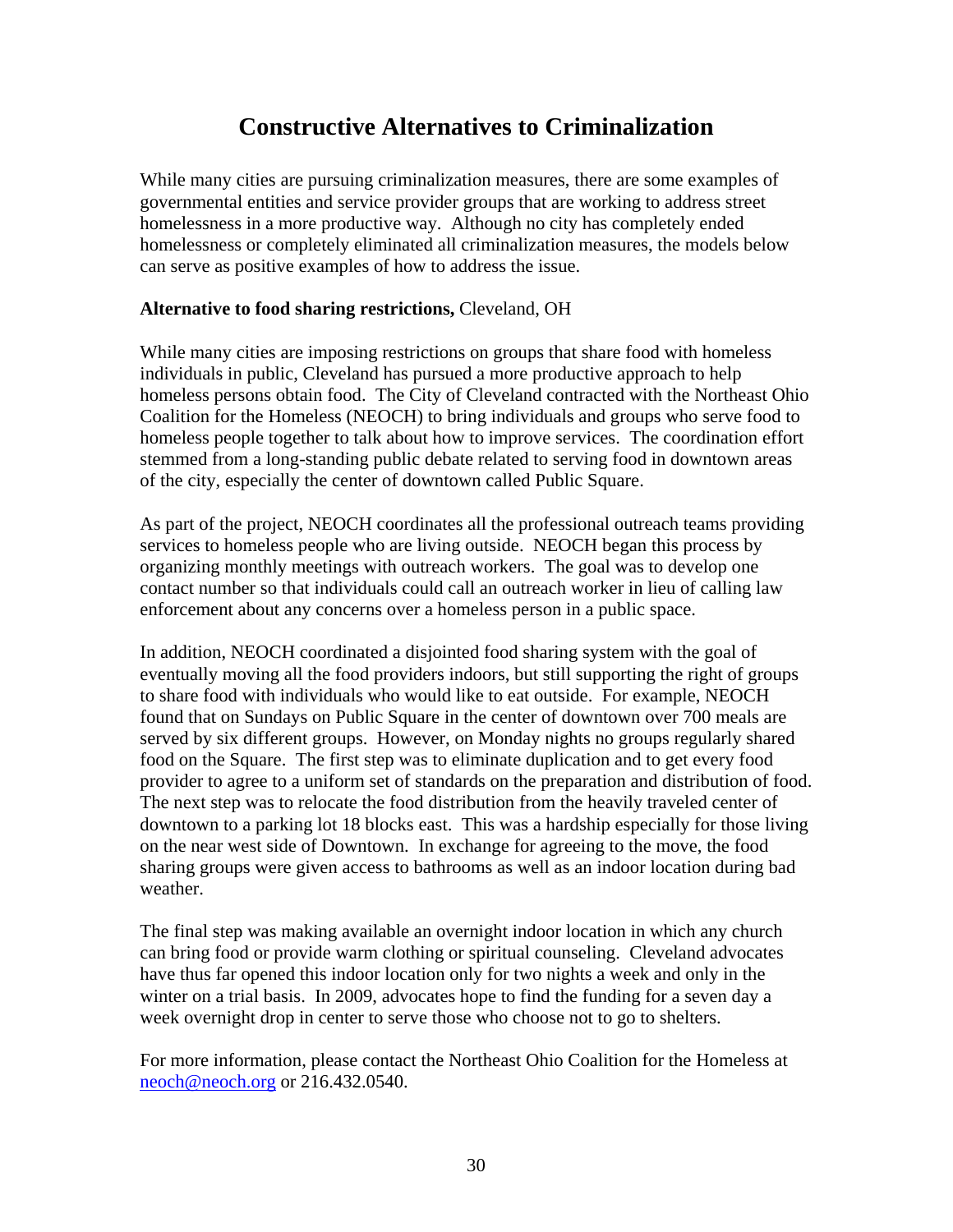#### **Downtown Street Team**, Daytona Beach, FL

The Downtown Street Team officially kicked off the program in January 2009 with the goal of reducing panhandling and homelessness in Daytona Beach. In order to reduce the need for panhandling, the program provides participants with jobs and housing. To participate in the program, a homeless individual must fill out an application that is available at all local service providers and go through an interview process. Upon admission to the Street Team, each individual not only has a job, but also may stay at the Salvation Army and then may move to a transitional housing program. Under the program, participants are hired to clean up the downtown area of Daytona Beach. Though the program is relatively new, a number of participants have already left the program to move on to other full-time jobs and housing.

The program was influenced by a similar program in Palo Alto, California, that developed "kits" that other cities could purchase to help implement comparable programs. Volusia/Flagler County Coalition for the Homeless, the city of Daytona Beach, and Bo Brewer of People Business, Inc. purchased the kit to start the program and city commissioner Rick Shiver currently heads the program. Participating organizations include the Volusia/Flagler County Coalition for the Homeless, the Salvation Army, the Daytona Beach Chamber of Commerce, and the Downtown Business Partners. The Downtown Development Authority, the city of Daytona Beach, local businesses, and private donations currently fund the program.

For more information, please contact the Volusia/Flagler County Coalition for the Homeless at (386) 258-1855 or http://www.vfcch.org/.

# **"A Key Not a Card**," Portland, OR

As part of its ten year plan to end homelessness, the City of Portland has funded an initiative, called "A Key Not a Card," that enables outreach workers at various agencies to offer permanent housing immediately to people living on the street. Five different service provider agencies participate in the program. The funding from the city for housing is flexible in that it can be used to pay rent, back rent, security deposits, and can vary in the level of subsidy. The goal is to get people housed for 1 to 2 years while they can secure permanent subsidies, public benefits, or employment, as appropriate.

From the program's inception in 2005 through spring 2009, 936 individuals in 451 households have been housed through the program, including 216 households placed directly from the street. At twelve months after placement, at least 74% of households remain housed. At three and six months after placement, at least 93% and 87% remain housed, respectively.

For fiscal year 2008/2009, the program was funded with \$1.93 million in city general funds.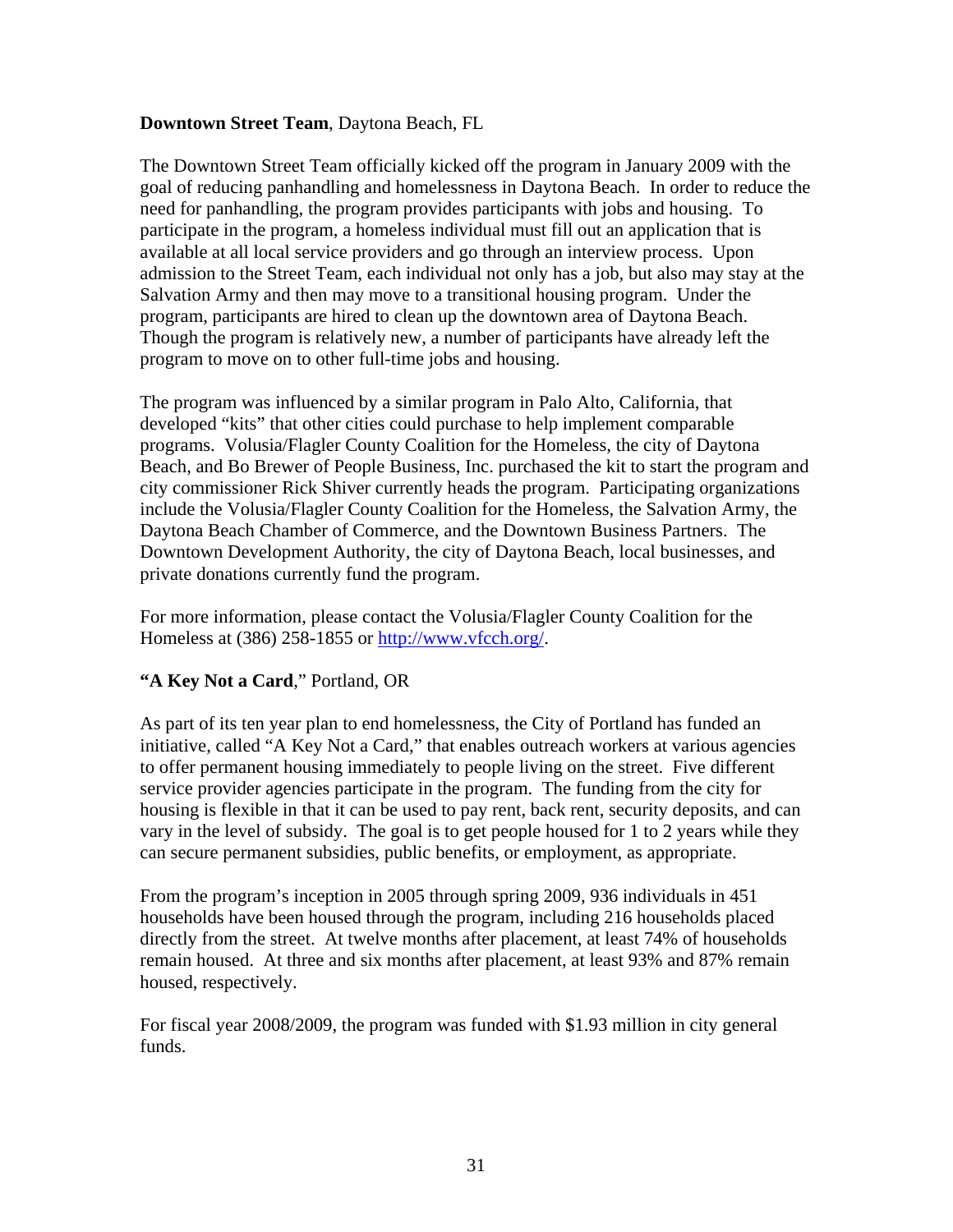For more information, visit http://www.portlandonline.com/bhcd/index.cfm?c=30140.

#### **1811 Eastlake Project,** Seattle, WA

1811 Eastlake project provides supportive housing for 75 formerly homeless men and women living with chronic alcohol addiction. The project operator worked with county officials to identify people who were the most frequent users of crisis services. Placement in the housing was offered to 79 people and 75 of those individuals accepted placement. Residents benefit from 24-hour, seven day a week supportive services including onsite mental health and chemical dependency treatment, health care services, daily meals and weekly outings to food banks, case management and payee services, medication monitoring, and weekly community-building activities. Residents are encouraged but not required to participate in treatment.

A first year analysis of the program found that it saved the county \$2.5 million dollars in one year by significantly cutting residents' medical expenses, county jail bookings, sobering center usage, and shelter usage. The savings dwarfed the project's \$1.1 million operating costs. After one year, 66% of the residents remained in the housing. Residents have voluntarily cut their alcohol consumption in half.

For more information, visit http://www.desc.org/1811.html.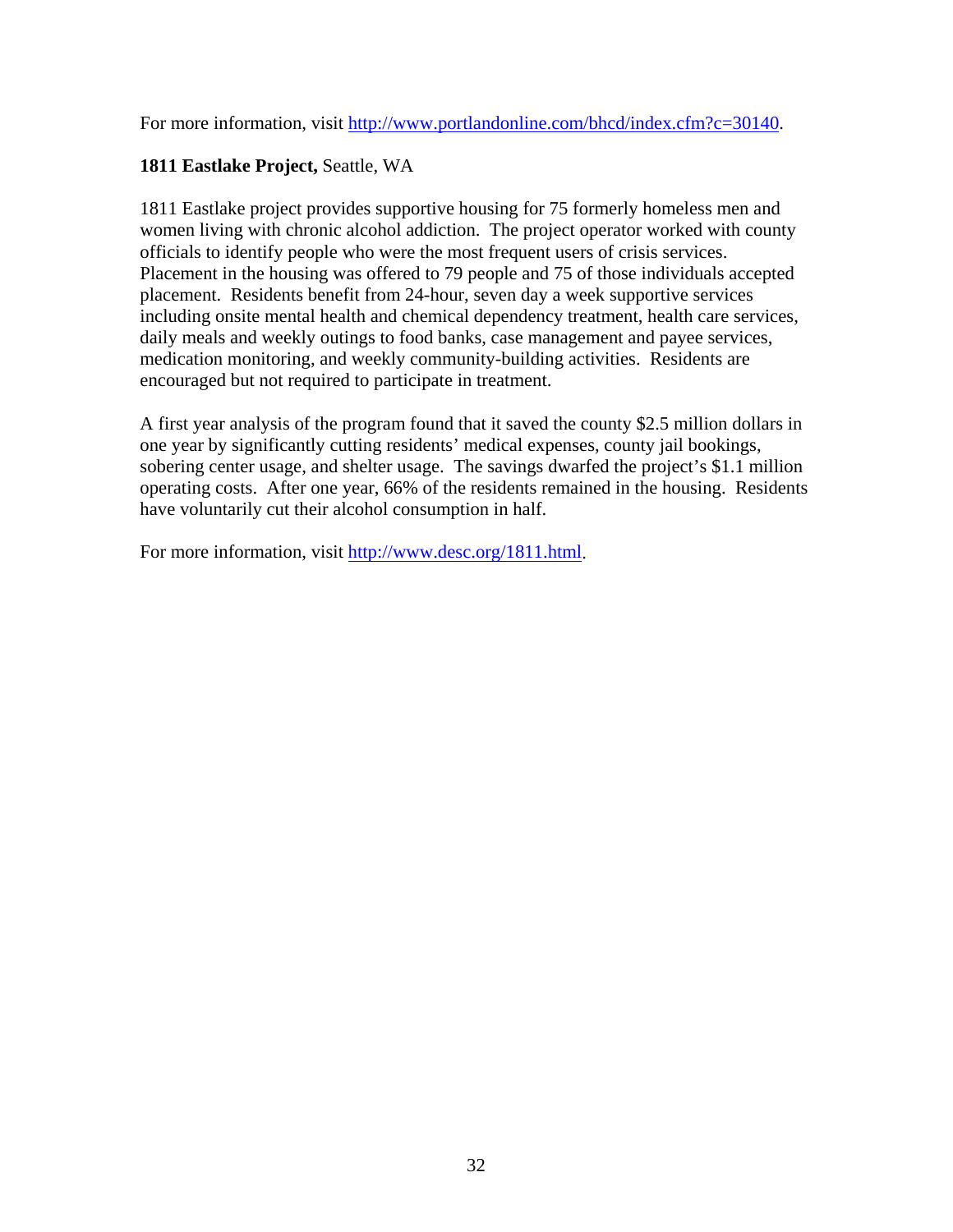# **Ten Meanest Cities**

While most cities throughout the country either have laws or engage in practices that criminalize homeless persons, some city laws or practices stand out as more egregious than others in their attempt to criminalize homelessness. The National Law Center on Homelessness & Poverty and the National Coalition for the Homeless have chosen the following top 10 meanest cities during 2007 and 2008 based on one or more of the following criteria: the number of anti-homeless laws in the city, the enforcement of those laws and severity of penalties, the general political climate toward homeless people in the city, local advocate support for the meanest designation, the city's history of criminalization measures, and the existence of pending or recently enacted criminalization legislation in the city. Although some of the report's top 10 meanest cities have made some efforts to address homelessness in their communities, the punitive practices highlighted in the report impede true progress toward solving the problem.

> **1. Los Angeles, CA 2. St. Petersburg, FL 3. Orlando, FL 4. Atlanta, GA 5. Gainesville, FL 6. Kalamazoo, MI 7. San Francisco, CA 8. Honolulu, HI 9. Bradenton, FL 10. Berkeley, CA**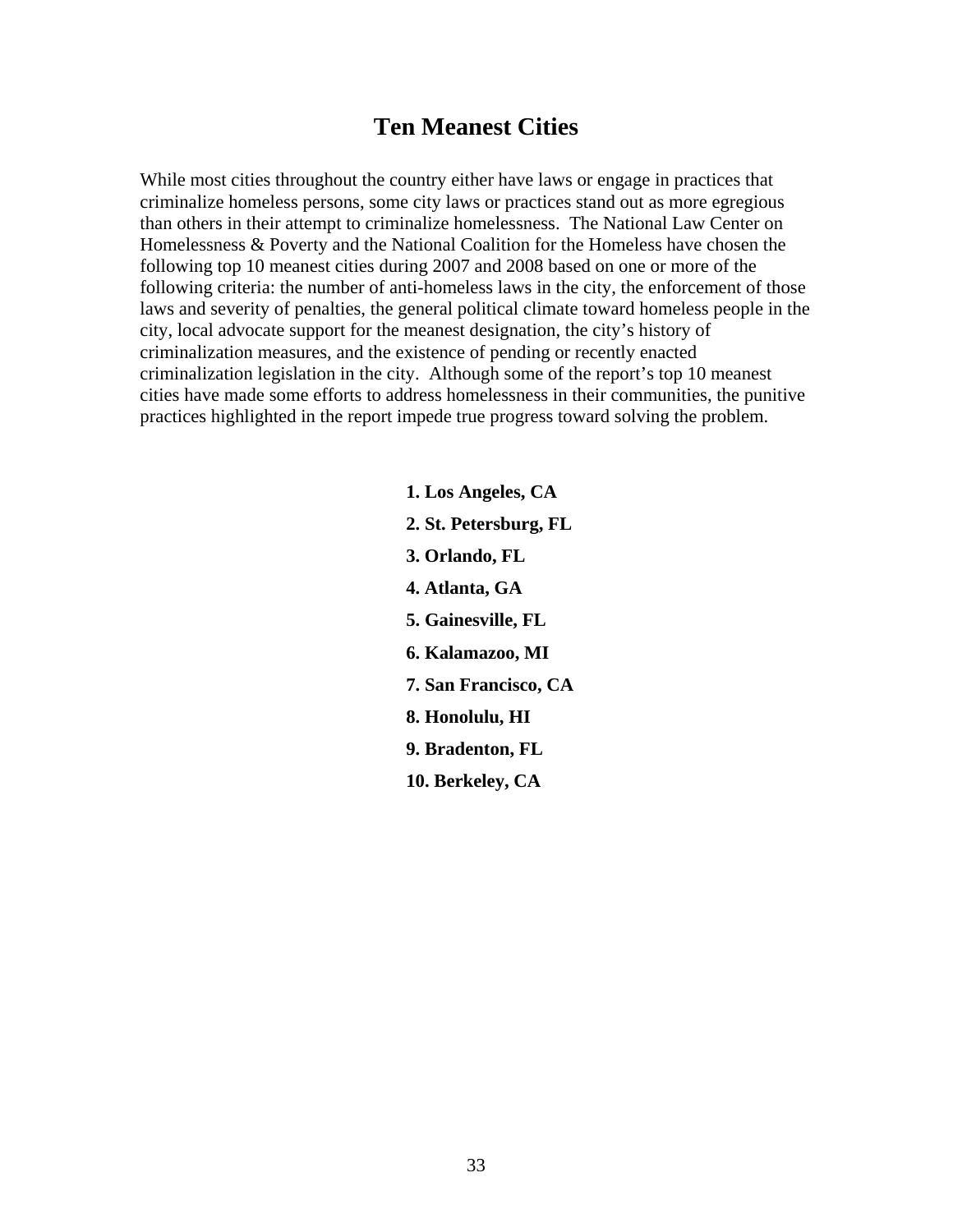# **Narratives of the Meanest Cities**

#### **#1 Los Angeles, CA**

A study by UCLA released in September 2007 found that Los Angeles was spending \$6 million a year to pay for fifty extra police officers to crack down on crime in the Skid Row area at a time when the city budgeted only \$5.7 million for homeless services. Advocates found that during an 11-month period 24 people were arrested 201 times, at an estimated cost of \$3.6 million for use of police, the jail system, prosecutors, public defenders and the courts. Advocates asserted that the money could have instead provided supportive housing for 225 people. Many of the citations issued to homeless persons in the Skid Row area were for jaywalking and loitering, "crimes" that rarely produce written citations in Los Angeles outside of Skid Row.

Crime apparently dropped 18 percent in 2006 due to the Safer City Initiative, the formal name for the crackdown that added fifty extra patrols to the Skid Row area, and is ongoing. According to the Los Angeles Times, crime declined 35 percent in the first month of 2007. Nevertheless the Skid row "crackdown" promised by Los Angeles Police Chief William J. Bratton has come under fire by advocates for homeless individuals, civil rights attorneys, and homeless service providers. City leaders promised a strategy to end homelessness, including housing and services to go along with clean-up efforts in Skid Row. However, they have been slow to provide the promised housing.

Police brutality against homeless people intensified during the crackdown on crime in Skid Row. In June 2007, the Los Angeles County Community Action Network reported one example: two L.A. Police officers attacked a petite homeless woman, who may have been mentally disabled, with clubs and pepper spray. Police reportedly beat her and tied her down.

Though many business owners in the Skid Row area believe that the streets are cleaner and safer due to the Safer City Initiative, the changes come at a substantial cost to the homeless population. Advocates believe homeless residents have dispersed to areas without services. According to an Associated Press article, in January 2006, an estimated 1,345 people were living on the streets in Skid Row. A year later, only 875 people remained. Moving homeless individuals from Skid Row not only takes them away from a familiar area, but also moves them farther from service providers. Around the time of the police crackdown on Skid Row the providers in surrounding neighborhoods, such as Santa Monica and Hollywood, noticed an increase in their homeless populations, a problem for which they were unprepared. Richard, a homeless man interviewed by Tidings Online, described the problem: "Unless you get [the homeless] a place to go, they've got to go somewhere… They're going to disperse. You hit a bunch of marbles in the middle, they splatter."

In June 2009, a UN Expert on Racism, Mr. Githu Muigai, introduced his report to the United Nations Human Rights Council regarding his visit to the United States in May and June of 2008, condemning the disparate law enforcement efforts against African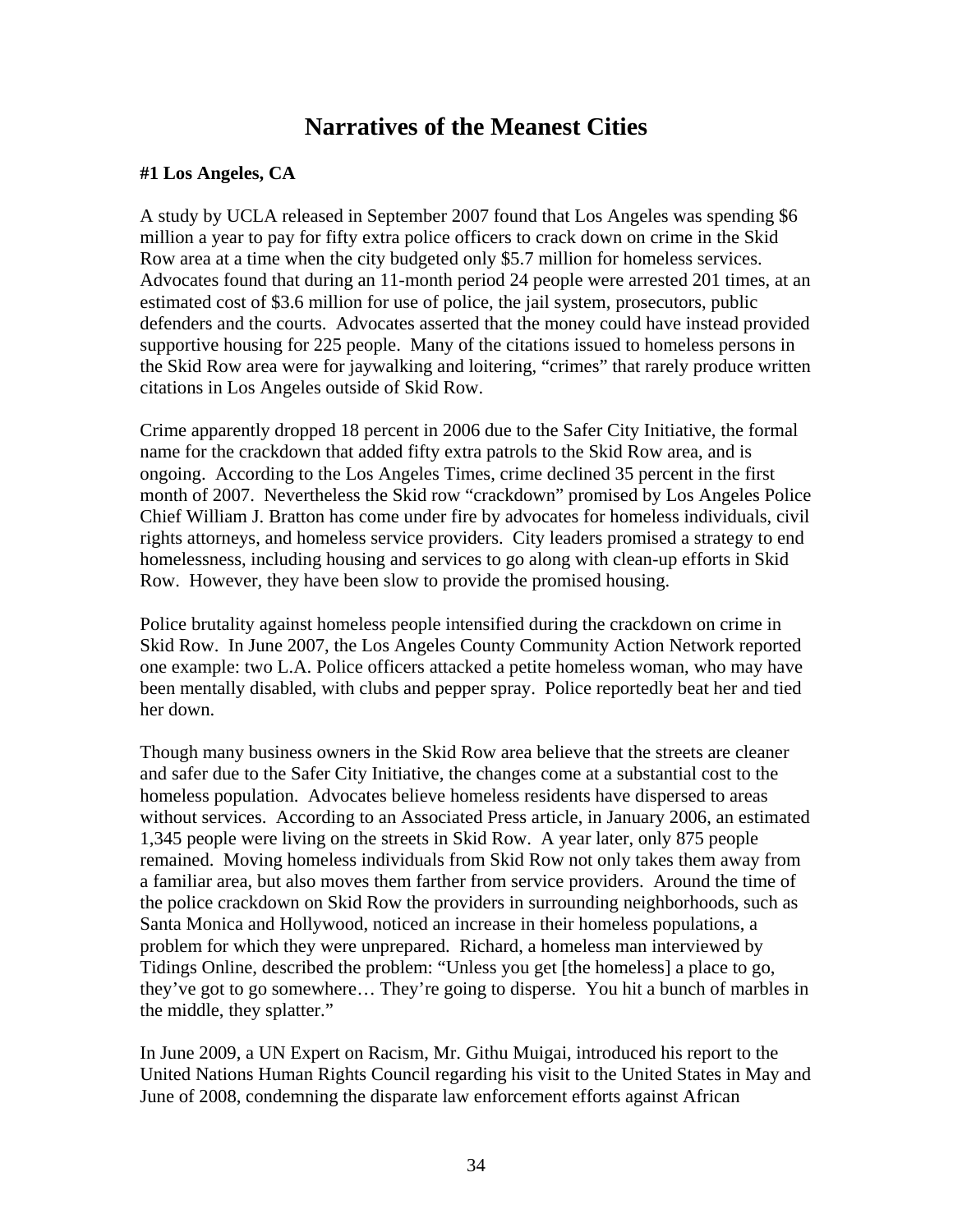American homeless persons in Los Angeles' Skid Row. The report, issued by the UN Special Rapporteur on Contemporary Forms of Racism, Racial Discrimination, Xenophobia and Related Intolerance, drew special attention to the Skid Row area of Los Angeles where law enforcement officers are increasingly arresting homeless persons for minor violations under the Safer Cities Initiative. The report says racial disparities in enforcement result in a "disproportionately high number of African-American homeless persons [taken into] the criminal justice system."

The tactics used by police officers in Skid Row have raised legal questions and have been the target of legal scrutiny in court. In April 2007, a federal district court judge extended an injunction that was originally issued in 2003 in a lawsuit, *Fitzgerald v.City of Los Angeles*, filed by the ACLU to stop police from searching homeless people without probable cause. Many homeless advocates feel that Los Angeles' most vulnerable population is being pointlessly targeted. When homeless individuals are cited for crimes, even for the most innocent violations such as jaywalking or loitering, they are rarely able to pay their fines. As a result, many are jailed and end up with a criminal record. Once a person has a criminal record, it is more difficult for them to get access to housing assistance and other services.

In December 2008, the ACLU and the city agreed to a settle the *Fitzgerald* case. According to the settlement, police officers may not search anyone caught jaywalking or sleeping on the street, and may not place handcuffs on anyone unless the officer is truly concerned that the detainee may be harmful, compromise evidence, or may try to escape. Due to the new mandate, Skid Row-placed officers are also required to attend trainings to educate themselves about the constitutional requirements for searching and detaining people.

In October 2007, the city settled another lawsuit – *Jones v. City of Los Angeles --* in which six homeless plaintiffs challenged a law that makes it illegal to sit or lay on sidewalks. The city agreed not to enforce the law between the hours of 9 p.m. and 6 a.m. until it builds 1,250 units of permanent supportive housing. The parties reached the settlement after the plaintiffs, who had not been t successful in District Court, prevailed before the Court of Appeals for the Ninth Circuit. The Ninth Circuit found that enforcement of the law amounted to cruel and unusual punishment in violation of the  $8<sup>th</sup>$ Amendment, as there were thousands more homeless people in L.A. County than there were shelter beds. *Jones v. City of Los Angeles*, 444 F.3d 1118 (9th Cir. 2006) *vacated per settlement* 505 F.3d 1006 (9<sup>th</sup> Cir. 2007)

Officials say it will take three to five years to create the new housing contemplated by the settlement agreement, at a cost of \$125 million. The New York Times reported that City Council officials applauded the settlement, which they said will help the local government, advocacy groups, and homeless residents "move… forward toward our shared goal of ending homelessness." Bob Erlenbusch, former Executive Director of the Los Angeles Coalition to End Homelessness and Hunger, was less optimistic, observing that the 1,250 new units of housing would only aid 2.6 percent of the city's homeless population.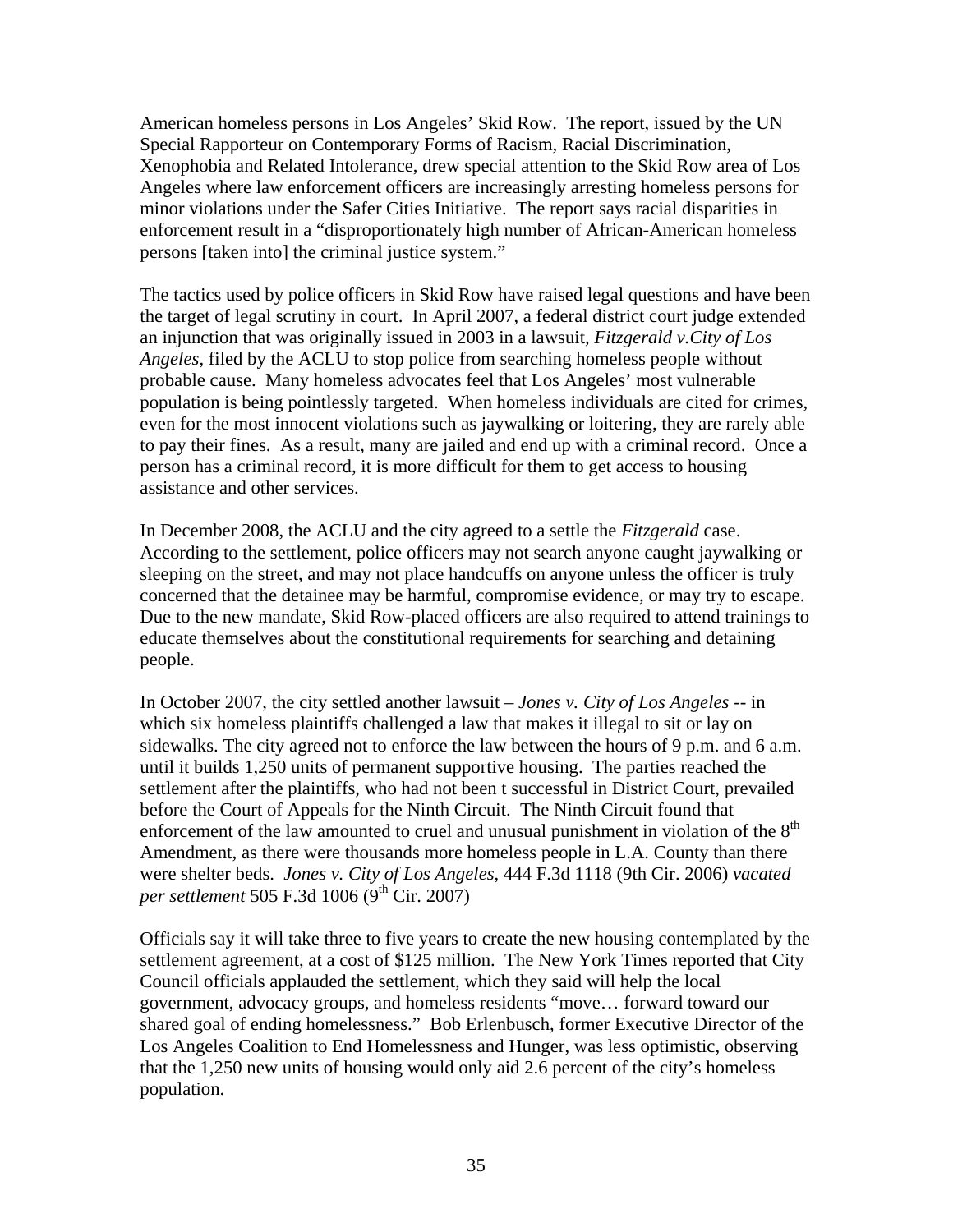In February 2007, Los Angeles began a formalized program to decentralize the provision of shelter and services for homeless people. The project had a price tag of \$100 million and called for the development of five centers throughout Los Angeles County to provide shelter and other services for homeless individuals. The goal of the project was to improve conditions on Skid Row. However, these efforts were temporarily halted because many residents did not want the shelters and other services in their neighborhoods.

Later in 2007, the California Senate passed, and Governor Arnold Schwarzenegger signed into law the Fair Share Zoning Bill, which forces all California cities and counties to make room in their zoning plans for transitional housing and homeless shelters. The bill distributes housing and other services throughout the state instead of keeping them centralized on Skid Row in Los Angeles. Although the bill does not force local governments to build shelters, it prevents them from deterring organizations that do so. Locations for these services are also unspecified, but the bill says that once a local government chooses a site it cannot be re-revaluated or re-zoned even if local residents complain.

# **#2 St. Petersburg, FL**

On January 19, 2007, police and fire officials raided two homeless camps located near a service provider after giving encampment residents a week's notice to relocate. During the raid, police destroyed and slashed tents, ruining nearly 20. A video was posted on youtube.com showing the police cutting tents, some still occupied, with scissors and knives. Writer Abhi Raghunathan of tampabay.com said that the video turned "St. Petersburg … [into] a national poster child for cruelty against the homeless."

A spokesman for the Fire and Rescue Department tried to justify the actions by saying, "[The camps] were all in violation of [fire] codes." Mayor Baker said he did not know the police chief and a deputy mayor planned this action. According to the Orlando Sentinel*,* a city council member called the raid an "embarrassment."

During the raid, police slashed tents if the owners would not take them down. The Sentinel quoted Police Chief Harmon as saying, "In hindsight, we didn't discuss the actual property issue, and we probably should have taken that into consideration." After the tent slashing, the City authorized a temporary tent city to be opened on a vacant lot next to St. Vincent de Paul, a homeless service provider. That tent city was closed in May 2007. In December 2007, a new tent city, Pinellas Hope, was established on the outskirts of the city and is run by Catholic Charities.

Since early 2007, St. Petersburg has passed 6 new ordinances that target homeless people. These ordinances include prohibitions on panhandling throughout most of downtown, prohibit the storage of personal belongings on public property anywhere in the city, and make it unlawful to sleep outside at various locations.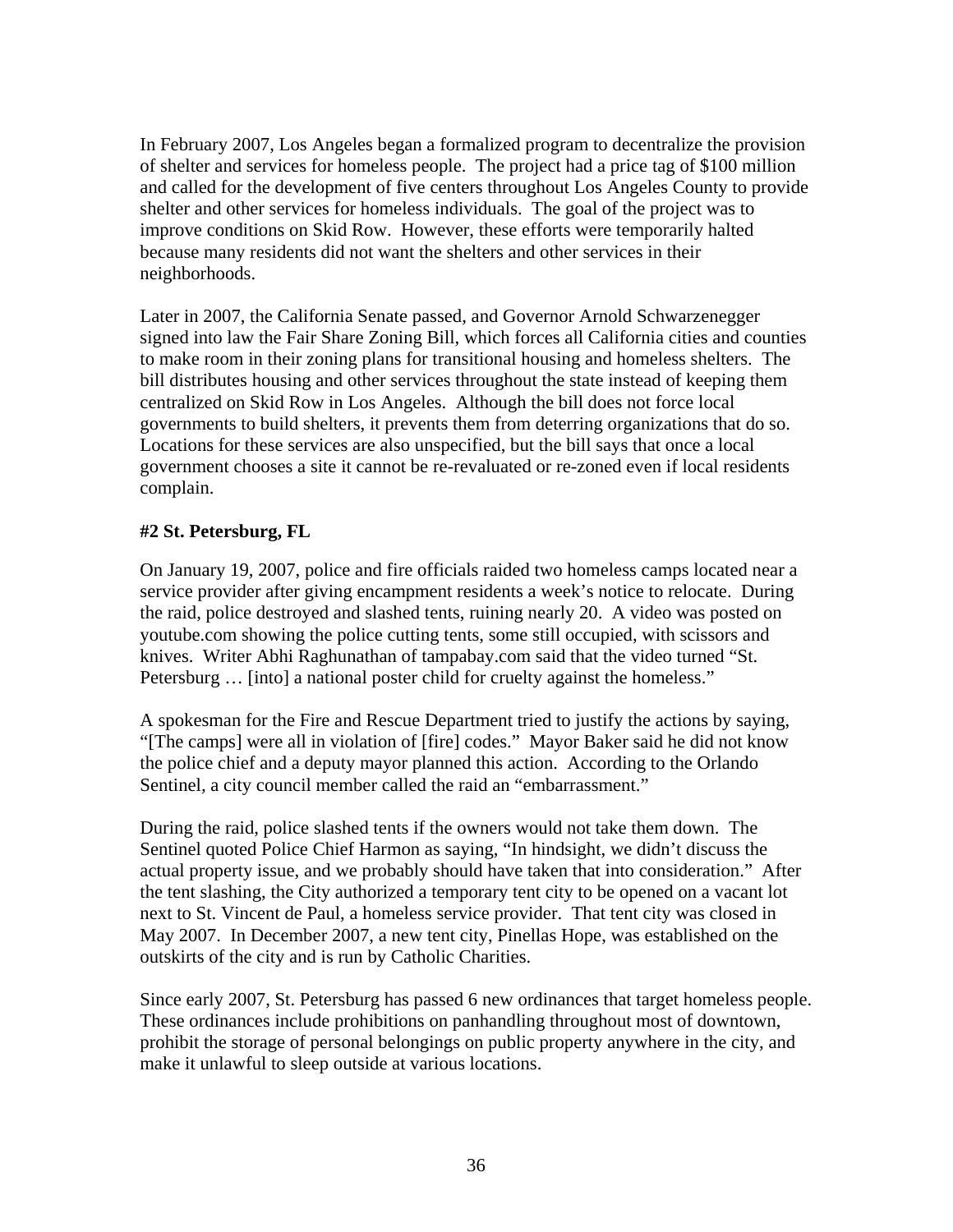In January 2007, the Pinellas-Pasco Public Defender announced that he would no longer represent indigent people arrested for violating municipal ordinances to protest what he called excessive arrests of homeless individuals by the City of St. Petersburg. According to numbers compiled by the public defender's office, the vast majority of people booked into the Pinellas County Jail on municipal ordinances were homeless individuals from St. Petersburg.

Since the passage of an ordinance prohibiting outdoor storage of personal property in 2008, police officers and city workers have swept through the city with signs that tell homeless individuals they have a couple of days to remove their belongings from the street. These sweeps have concentrated on areas where homeless people often converge. People who have had their property seized have 30 days to claim their personal items or they will be discarded.

Also in 2008, the St. Petersburg Times reported that City Hall "kicked off the 'Give a Hand Up, Not a Hand Out' education campaign in January 2008, which consisted of a flier advising residents to redirect panhandlers to local shelters."

### **#3 Orlando, FL**

In 2006, the Orlando City Council passed a law that restricted groups sharing food with 25 or more people from doing so more than twice a year in each of the public parks covered by the ordinance. The city claimed that homeless people who gathered weekly for meals created safety and sanitation problems for the community.

City Commissioner Patty Sheehan originally pushed for the ordinance following grievances from business owners and residents who complained about homeless people causing problems at a downtown park popular with joggers and dog walkers.

Shortly after the ordinance was passed, the ACLU sued the city on behalf of First Vagabonds Church and Orlando Food Not Bombs, two groups that share food with homeless individuals on a weekly basis. Along with other national advocacy groups, the National Law Center on Homelessness & Poverty and the National Coalition for the Homeless filed an amicus brief with the court in support of the ACLU's position. While the litigation was ongoing, Eric Montanez of Food Not Bombs was arrested for serving "30 unidentified people food from a large pot utilizing a ladle." After being held for three hours, he was released on \$250 bond and continued serving food. He explained that the government's inability to provide for homeless people is the reason Food not Bombs and other organizations are helping homeless and hungry individuals. He believes the community should fill in the gaps the government leaves until the government takes on the responsibility. Montanez was eventually acquitted at trial.

Additionally, Matt Houston, a University of Central Florida student, was banned from Lake Eola Park for a year because he violated Orlando's group food sharing ordinance. Houston said he will not let the ban stop him from continuing his service with Food Not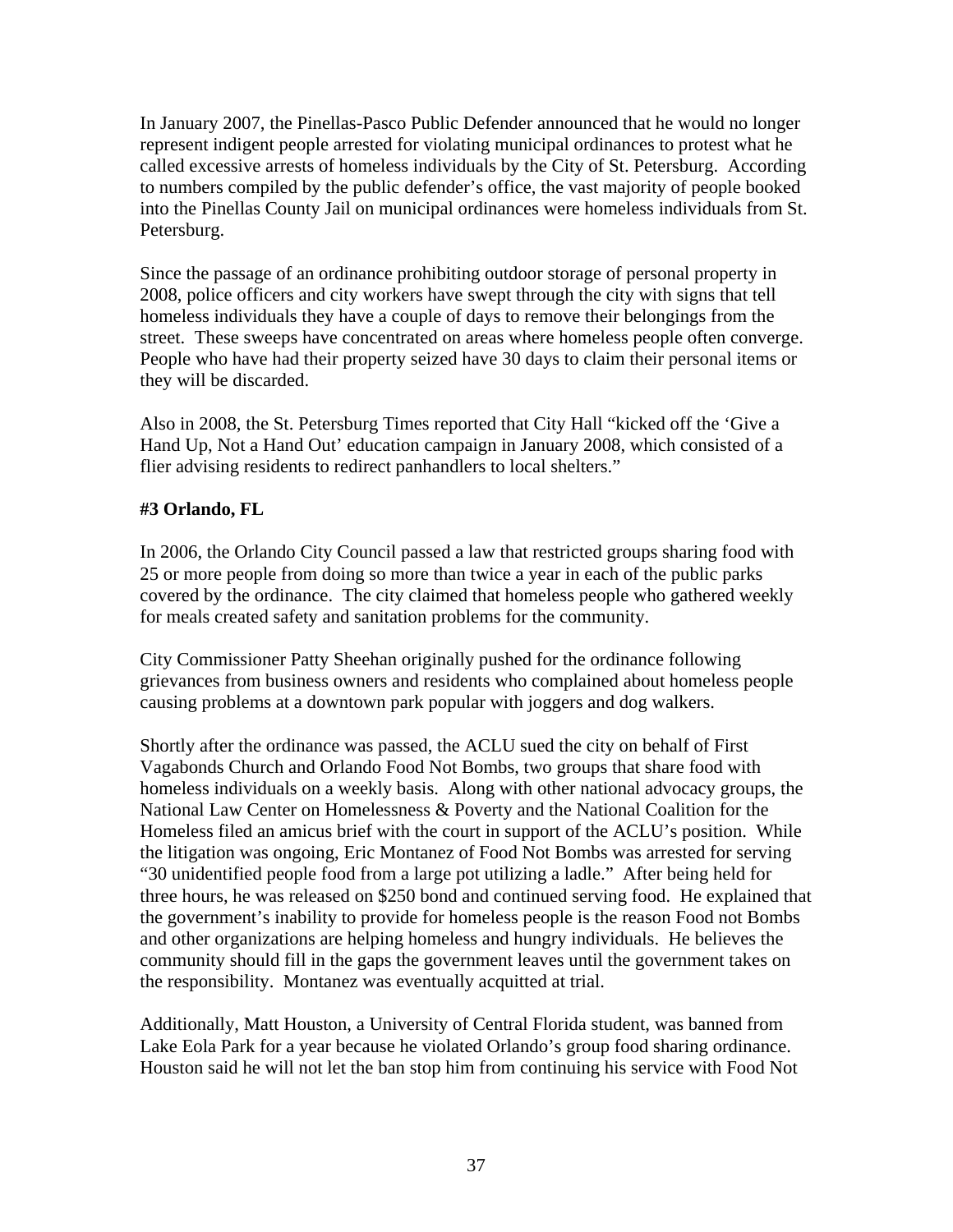Bombs. The group has been sharing food with homeless people once a week since 2005 and does not plan to stop, despite the ordinance.

First Vagabonds Church of God and Orlando Food Not Bombs were victorious in their lawsuit against the city, which argued that the ordinance violated their civil rights. According to the Orlando Sentinel, in September 2008 a federal judge permanently barred Orlando from enforcing the law prohibiting large group feedings of homeless individuals in Lake Eola Park because it violates the groups' First Amendment rights to free speech and to freely exercise their religious beliefs. The Orlando Sentinel reported that U.S. District Judge Gregory A. Presnell criticized the city's ordinance saying it had no rational basis. However, in January 2009, the City of Orlando appealed the District Court decision. The appeal is pending.

Over the past several years, the city has passed increasingly severe restrictions on panhandling. For a time, all panhandling was illegal in Orlando, but the city revised that ordinance when courts began declaring similar ordinances in other cities unconstitutional. At a September 2007 meeting, the city council approved a ban on panhandling at night. Now, panhandling is legal only in rectangular boxes painted on the sidewalk during the day. Police insist this ordinance is for the safety of all people and Mayor Buddy Dyer stressed the importance of all residents feeling safe. In an Orlando Sentinel news report Dyer stated, "we get reports just about every day of a panhandler using abusive language or threatening people." Violators can be charged with a \$500 fine and/or 60 days in jail for breaking the anti-panhandling laws even if the violator is not abusive.

# **#4 Atlanta, GA**

After passing an ordinance in 2007 making panhandling illegal in the "tourist triangle," Atlanta's Central Atlanta Progress, an alliance of downtown businesses, succeeded in persuading Mayor Shirley Franklin to present an ordinance outlawing panhandling in heavily visited downtown areas. The ban made panhandling illegal within the "tourist triangle" and anywhere after dark. The ordinance also prohibits panhandling within 15 feet of an ATM, bus stop, taxi stand, pay phone, public toilet, or train station anywhere in the city. Not even the police could describe the areas included in the "tourist triangle." As a result, enforcement has been sporadic except for "street sweeps," demanded by the developers of the Georgia Aquarium, the Atlanta Convention and Visitors Bureau, and other businesses.

On August  $2<sup>nd</sup>$  2008, police officers in Atlanta began dressing as tourists in order to catch people "aggressively begging" for money. This undercover effort was part of a "30-day crackdown" conceived and implemented by the commander of the police, Maj. Khirus Williams, who, according to the Atlanta Journal-Constitution, had "received letters from visitors who said the begging was so bad that they were never going to come back to Atlanta." The newspaper noted that while under normal circumstances a tourist typically did not return to testify in court against the defendant, Maj. Williams expressed hope that "having officers pose as tourists or office workers" would result in more convictions because the officers were certain to testify. By August 22, 2008, the officers arrested 44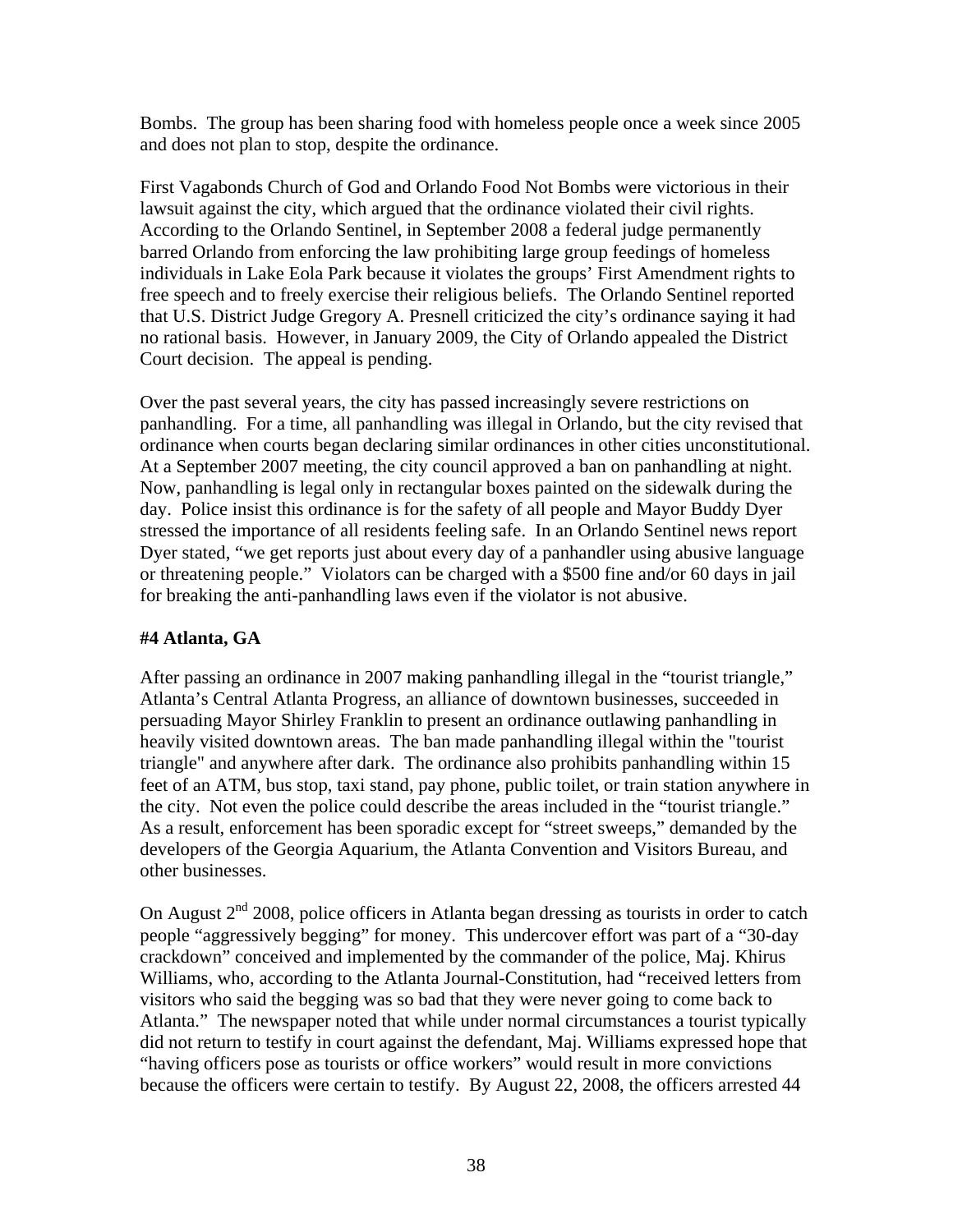people for panhandling and warned another 51. The Washington Post reported in October 2008 that the sting resulted in 50 arrests.

In early September 2008, city officials announced a plan to install parking meters in five downtown Atlanta locations as part of its "Give Change That Makes Sense" campaign. The meters are meant to collect donations for selected organizations that aid homeless people, such as United Way and the city owned Gateway Homeless Services Center. Mayor Shirley Franklin was quoted in the Atlanta Journal-Constitution saying that the meters would be an "alternative to panhandling." The campaign was launched in response to a study conducted by the convention and visitor's bureau and Central Atlanta Progress, an organization funded by downtown businesses, which found panhandling to be a top complaint of tourists. Other studies report that tourism, Atlanta's \$11.4 billion industry feeds the hotel-motel industry and has shown no decrease in the past two years. Evaluation of the meter program in March did not provide very successful results, but the city has decided to expand the program to include more meters across the city.

# **#5 Gainesville, FL**

In September 2007, despite opposition from homeless advocates and city officials, the Gainesville City Commission closed down all publicly owned portions of a large homeless encampment – "Tent City" – as part of its 10-year plan to end homelessness. As part of the plan, the City Commission approved a plan to spend up to \$75,000 constructing a fence to keep people off the property, and only \$20,000 to address the housing and service needs of those impacted by the forced eviction (the City ultimately committed \$67,000 to fund additional beds, though only a handful of people were able to meet the strict conditions attached to the assistance offered.)

Jon DeCarmine, Director of the Gainesville/Alachua County Office of Homelessness, stressed the need to focus on "sheltering the residents of Tent City after they leave the campsite." Similarly, Theresa Harrison, chairwoman of the Alachua County Coalition for the Homeless and Hungry, argued that it was "unrealistic for the city to assume that housing [would] become available for those displaced from Tent City." Harrison was quoted by the Gainesville Sun prior to the closure of Tent City explaining that "the reality is that [service providers are] stretched to the brink. There's not enough emergency shelter beds. There is not enough affordable housing space in this community."

Finally, City Commissioner Jack Donovan, the only city official to vote against the closure, argued that "relocating the residents from the camp was 'premature and unnecessary' in light of concerns about shelter space in the county."

By September  $12<sup>th</sup>$ , 2007, the day on which Tent City was to be officially closed, most homeless campers had already left following a week-long sweep of the site conducted by armed, uniformed police officers. The exodus from Tent City was short-lived, however. In November 2008, the Gainesville Sun reported that hundreds were residing in Tent City. As of April 2009, the number of homeless people living on Tent City land has more than doubled.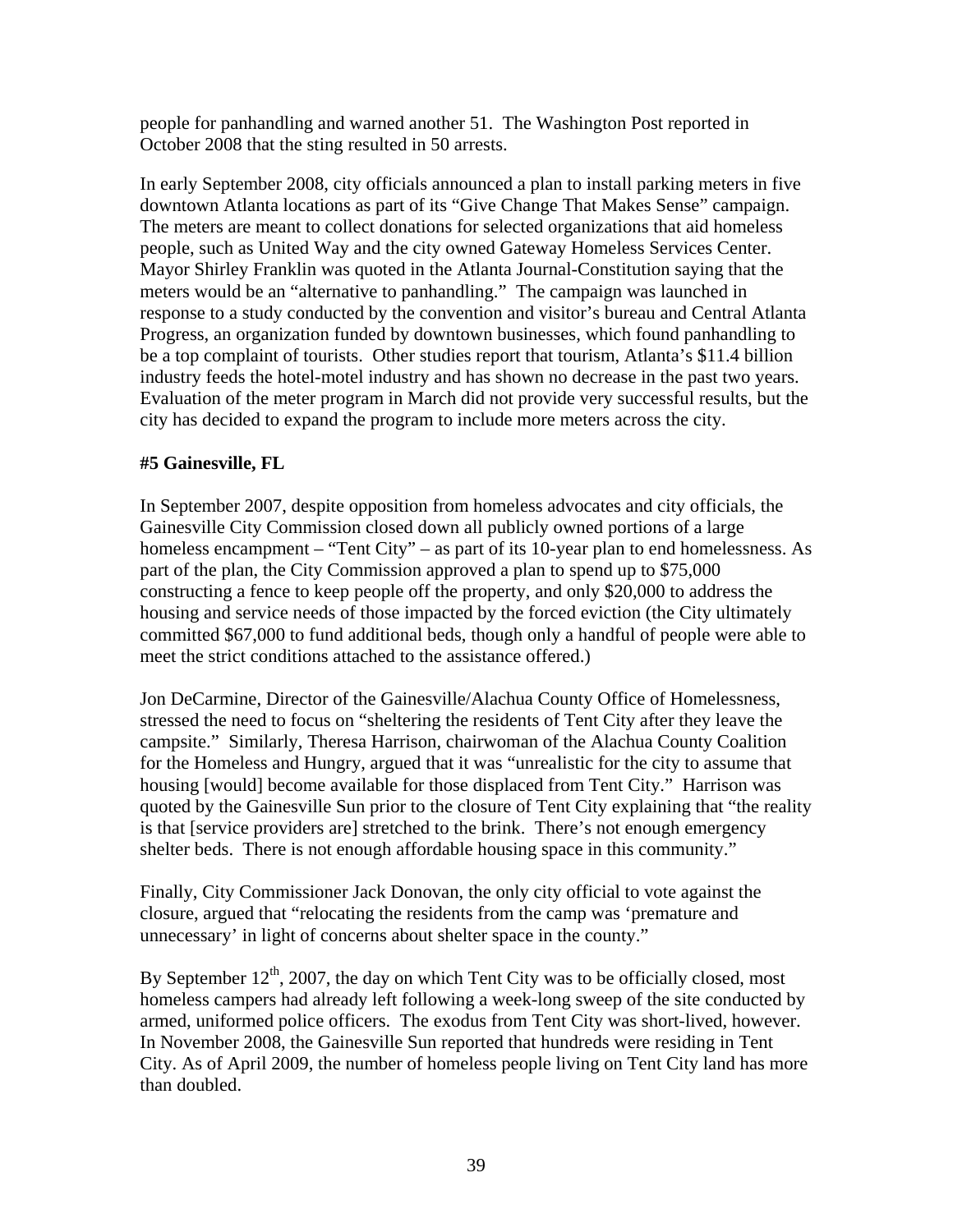In July 2007, the City of Gainesville unanimously passed an ordinance prohibiting "pedestrians from receiving money from motorists." More specifically, the ordinance "ban[s] all transactions between a motorist and a pedestrian on streets, in bike lanes and on bike paths within the city limits." Thus, in Gainesville, it is a crime for an occupant of a vehicle to donate money to panhandlers if the transaction occurs while the vehicle is in traffic on a public street. Both the panhandler and motorist can be charged with a "municipal ordinance violation, a crime that carries a potential penalty of \$500 [or] six months in jail [or both] per offense." According to the Gainesville Sun, city officials believed that the law was necessary to prevent aggressive panhandling and to ensure panhandlers' safety near major roadways. Gainesville's current laws prohibit "aggressive panhandling, panhandling in a transportation area such as a bus stop or bike path, panhandling in public buildings, panhandling within 12 feet of an outdoor cafe, ATM, pay phone or entrance to a building, and solicitation on public right of way."

Southern Legal Counsel, a non-profit public interest law firm, challenged the ordinance as a violation of a settlement agreement it had reached with the city in 2006. That lawsuit had challenged two state statutes and an ordinance that prohibited homeless individuals from standing on public sidewalks while holding signs soliciting donations. The resulting settlement from that lawsuit enjoined the city from amending or enacting "any ordinances which prohibit plaintiffs or other persons from engaging in protected First Amendment activity of standing on a public sidewalk, peacefully holding a sign soliciting charitable donations on behalf of or for their own personal benefit and not otherwise violating any lawful statute, ordinance, or order."

Southern Legal Counsel challenged the ordinance prohibiting transactions between motorists and pedestrians as a violation of the 2006 settlement on the grounds that it made it a crime to seek donations from a motorist while *standing on a sidewalk*. In response, the city argued that the ordinance was legally permissible because it did not prohibit individuals from engaging in conduct the 2006 settlement was meant to protect - "holding signs peacefully on the sidewalk." Ultimately, the U.S. District Court for the Northern District of Florida found that the city had not violated the terms of 2006 agreement.

Most recently, the City Planning Board voted to enforce restrictions on the number of daily meals that could be served by St. Francis House, one of two downtown shelters and soup kitchens. A recent surge in need had the shelter serving approximately 250 meals a day, despite previously unenforced restrictions capping daily meals at 130. In March 2009, the Board voted to begin enforcing those restrictions with no additional plans in place to accommodate the 120+ hungry people who are now turned away each day once the facility reaches its limit. Lynch Park sits across the street from the shelter, and has historically absorbed the overflow of people who cannot access shelter or services at St. Francis House. The City has recently proposed to turn that public space into a fenced-in dog park that could also accommodate additional meal services for homeless individuals that currently take place elsewhere downtown.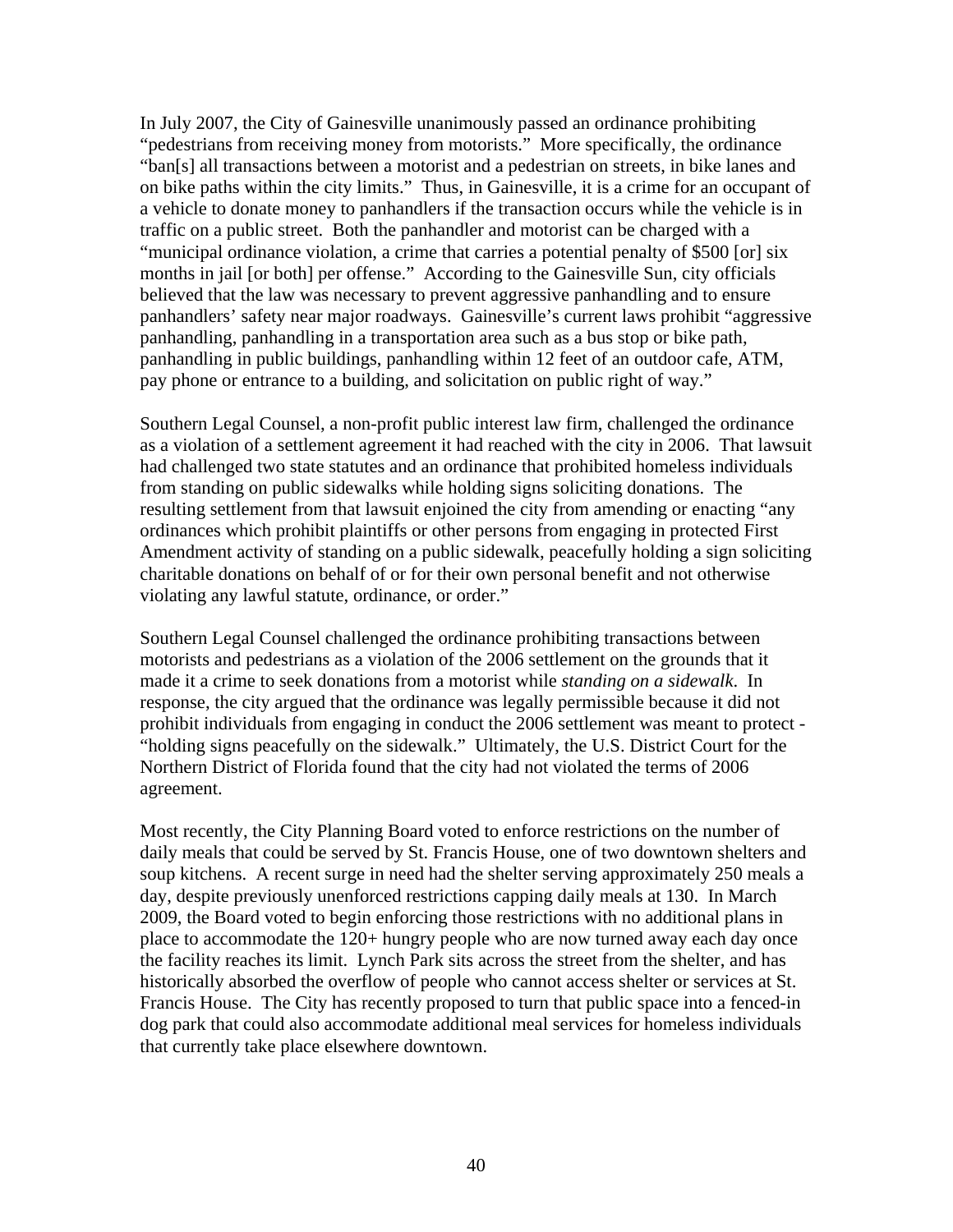#### **#6 Kalamazoo, MI**

In the summer of 2007, several members of Michigan People's Action were arrested for sleeping in public parks following the enactment of an ordinance prohibiting such activities. In addition, homeless individuals who have been ticketed for sleeping in public parks have been unable to obtain housing. Those homeless individuals and Michigan People's Action members who were ticketed or arrested for sleeping in public parks challenged their arrests in court. By early September 2008, all charges had been dropped against the homeless individuals and activists.

During the same period, homeless advocates and homeless persons began having difficulty accessing the Kalamazoo Transportation Center (a public transportation bus station). Public Safety Chief James Mallery said that due to a large number of calls regarding drugs, fights, loitering, and panhandling, they were attempting to move people out of there that did not appear to be using the buses. However, Michigan People's Action claimed that law enforcement was particularly targeting people who appeared to be homeless. Michigan People's Action said that homeless people were being harassed at the Transportation Center by officers who asked for their identification and proof that they were waiting for a bus to arrive.

Even after being urged by Michigan People's Action to stop the police sweeps at the Transportation Center, the police continued to do so and arrested and jailed dozens of homeless people and activists for violation of the local anti-loitering law. Activists and the homeless individuals arrested in the Transportation Center challenged the arrests in court arguing the loitering law used to arrest them is unconstitutionally vague. Those charges were eventually dismissed. Kalamazoo has instituted a new set of transportation center rules. Michigan People's Action is concerned these new rules will be used to continue to target people who appear to be homeless. Mike Evans of Michigan People's Action reported in an email to NCH that "Over 60 poor and homeless people have been arrested in police sweeps at the transportation center in 2008."

#### **#7 San Francisco, CA**

According to a San Francisco Chronicle article, San Francisco police issue about 10,000 citations each year for quality-of-life crimes such as camping, blocking sidewalks, and drinking in public. Violations typically require a court appearance and failing to appear results in issuance of a misdemeanor warrant. About 90% of violators fail to appear. However, people who do appear in court and challenge their citations often have their fines reduced, or their cases dismissed, in part because the city does not send prosecutors to the hearings. The San Francisco Chronicle reported that Paul Henderson, Assistant District Attorney, said as a result of absences, "defendants weren't being held accountable for transgressions." The city planned to change that, and started assigning prosecutors to cases to ensure that the accused did not get off easily.

Homeless advocates said the approach is a misuse of resources. They argued that criminalizing these activities is unfair when there is a shortage of affordable housing and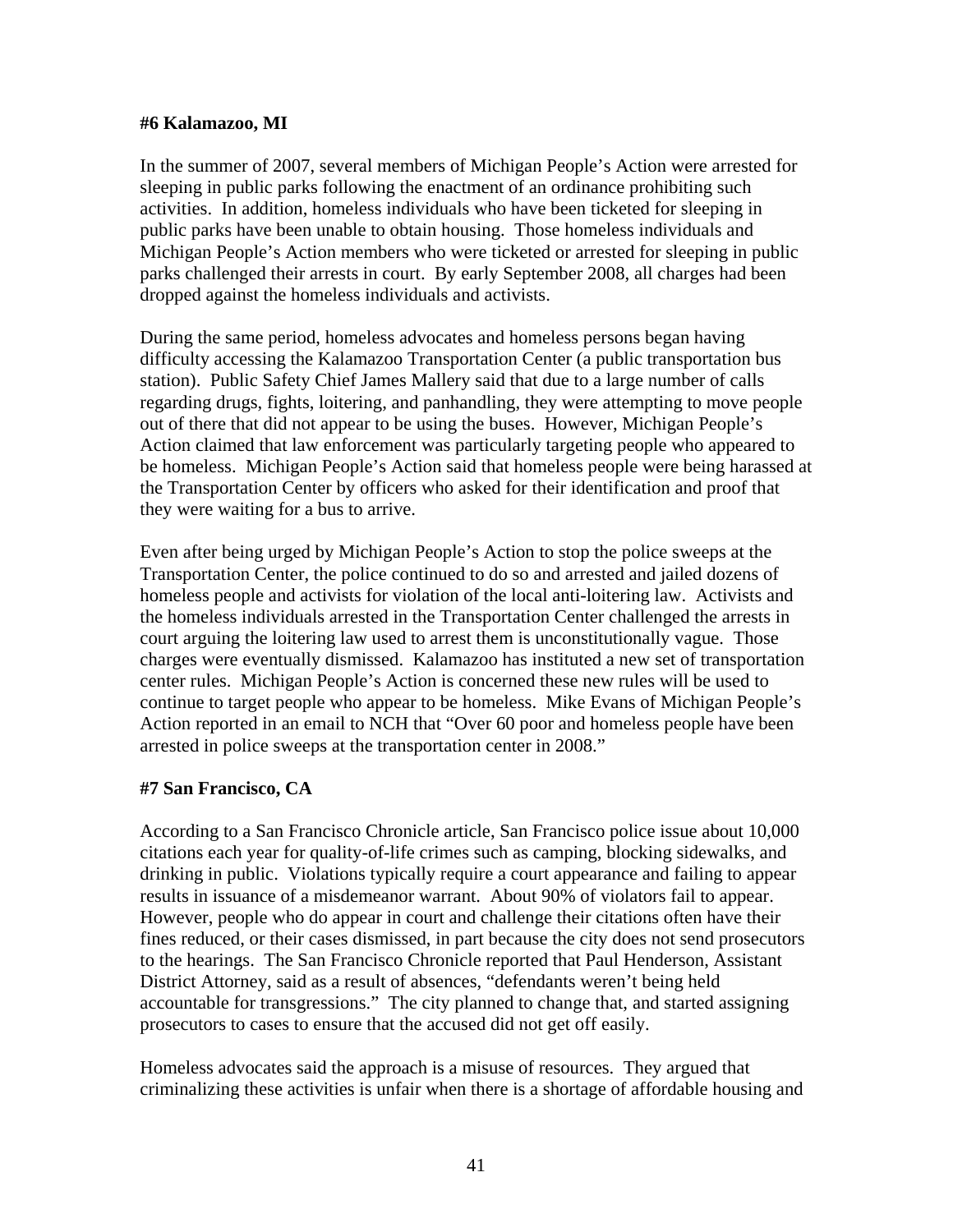social services. Many people cannot afford to pay fines, and warrants prevent them from accessing government aid for which they might qualify. Responding to this criticism, prosecutors decided to dismiss fines if the defendant had proof that he or she had received 20 hours of social services per citation. However, prosecutors do not actually offer any services to defendants or help defendants enroll in any program. Moreover, defendants are still prosecuted if they do not have proof that they are currently receiving services because they are on waiting lists for services. Thus, the presence of prosecutors in court increases the city's efforts to punish people for violations that they cannot avoid.

Advocates also argue that it is unfair for the city to spend money on public prosecutors when it does not provide defense attorneys to represent people facing these charges. Homeless people are not entitled to a public defender when they face infraction charges.

The organization Religious Witness with Homeless People (RWHP) originally released a report in August 2006 to raise awareness regarding the excessive cost and ineffectiveness of "quality of life" ordinances, particularly when compared to successful supportive housing initiatives.<sup>57</sup> RWHP completed an extensive review of multiple city documents from the police and sheriff's departments, the district attorney's and public defender's offices, as well as the Traffic Division and Criminal Division of San Francisco Superior Court. RWHP determined that the City of San Francisco spent \$9,847,027 on 56,567 "quality of life" citations between January 2004 and March 2008 that targeted homeless individuals for activities ranging from blocking the sidewalk to camping in the park.

Rabbi Peretz Wolf-Prusan said that, "[t]he Administration has become addicted to using the police as social service agencies." The group reported that the issuance of citations sent otherwise innocent people into the criminal justice system, making it more difficult for them to escape homelessness and poverty. Michael Bien of RWHP explained, "[a] quality-of-life citation begins an extremely expensive process . . . that includes police officers, police clerks, court commissioners, and court deputies. Then there's scheduling, copying, filing, data entry, testifying, booking, reporting, and completing voluminous forms." The group pointed out that the money used in issuing quality of life citations could be used to provide supportive housing to 492 people, put 300 people in a three month detox center, or pay the salaries of 113 psychiatric outreach workers.

The city also toughened its stance on homeless encampments by prohibiting cooking and modifying any landscaping area. This included putting up shelters. These measures allowed the police to arrest campers at any time of day. The San Francisco Chronicle reported that the city already had a park code that did not allow modifying "the landscape in any way in order to create a shelter or accumulate household furniture or appliances or construction debris in any park." Additionally, homeless people are not allowed to sleep in the parks between 8 p.m. and 8 a.m., which Mayor Gavin Newsom believes will rid parks of homeless people and the trash and debris they sometimes leave behind.

<u>.</u>

<sup>57</sup> Religious Witness with Homeless People, *A Study To Determine the Extent and Cost of the Enforcement of ' Quality of Life' Ordinances Against Homeless Individuals in San Francisco during the Newsom Administration (January 2004-March 2008), available at* http://www.religiouswitnesshome.org (last visited March 4, 2009).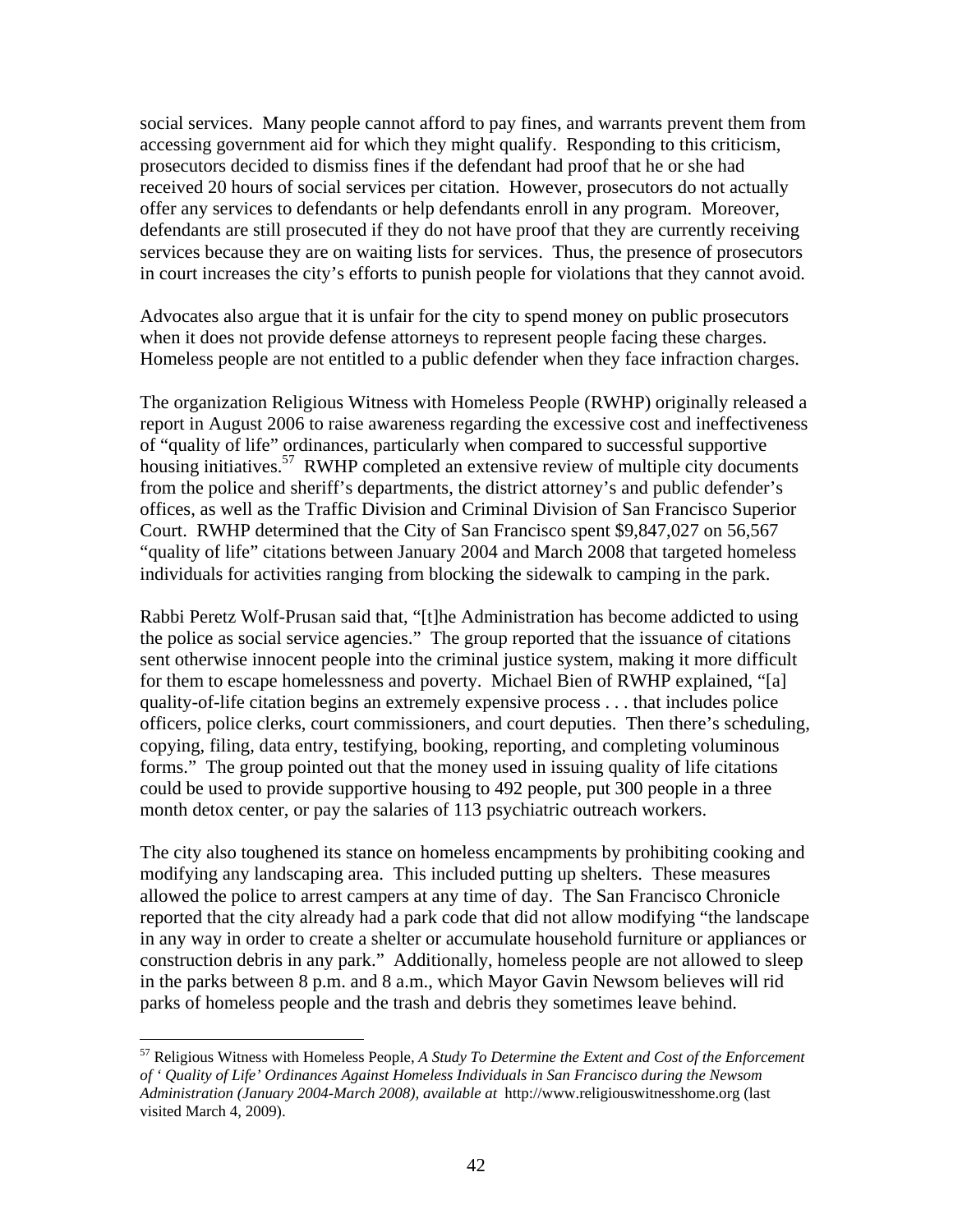However, if the individual does not have an outstanding citation and accepts social services (addiction treatment, other medical attention, or temporary housing assistance) within 30 hours of issuance of the sleeping citation, they will not be considered in violation of the new sleeping code.

In order to discourage people from giving spare change directly to homeless people, and to keep the panhandlers out of sight, San Francisco's parking department donated "homeless parking meters." Street Sheet, the local street newspaper, reported that the message on the meters read, "Be a part of the change, don't give change." The change was distributed to different agencies serving homeless people. The author of the article, TJ Johnston, argued that he found this to be an ineffective idea. After all the costs of installing and paying a PR person, the city may not have even generated that much money. He ended the article by writing, "better yet, how about promoting real change instead of just collecting it?"

# **#8 Honolulu, HI**

Since 2006, the City Council has closed a large number of beach parks on the leeward coast of Oahu for "cleaning," sending teams of police officers to remove people from their temporary homes; the Council has also banned overnight sleeping in at least seven leeward coast parks in two years. According to the Honolulu Advertiser, a local newspaper, City Council Member Todd Apo said it was important that homeless individuals not get too closely attached to certain beaches or parks because it makes it harder to move them when the time comes. "When they put up structures and really move in, it's just more difficult to deal with them later," Apo said. In response to a Hawaii Supreme Court decision striking the City and County of Honolulu's anti-camping law, the Honolulu City Council simply passed yet another anti-camping law in August 2008 to make it easier to move homeless campers out of public parks.

The ban on overnight sleeping has not worked – homeless individuals simply stay up at night and sleep during the day, making it even more difficult for them to find employment. Because tourism is so important to the economy of Honolulu, city officials feel that it is important to clear the major parks of homeless people: according to the Honolulu Advertiser, Council Member Charles Djou said, "Having it go on at such a prominent park is bad for the economy."

The City Council seems particularly aggrieved at the sleeping habits of the homeless population: they have proposed bills making it a crime to sleep at a bus stop and have spent thousands of dollars retrofitting bus stops to discourage sleeping. In November 2008, the City and County of Honolulu replaced benches at bus stops with round concrete stools in response to complaints about homeless individuals sleeping at the stops. Street Roots, a street newspaper located in Portland, Oregon, reported that bus officials said that the problem is not new, just "more visible as more people ride the bus." According to Street Roots, the city spent \$11,000 on the seating initiative as of November 2008. The Honolulu Advertiser reported that city employees offer help to displaced homeless people when benches are removed. Street Roots reported that advocates feel that the new initiative is part of a series of city policies designed to "push the homeless out of sight."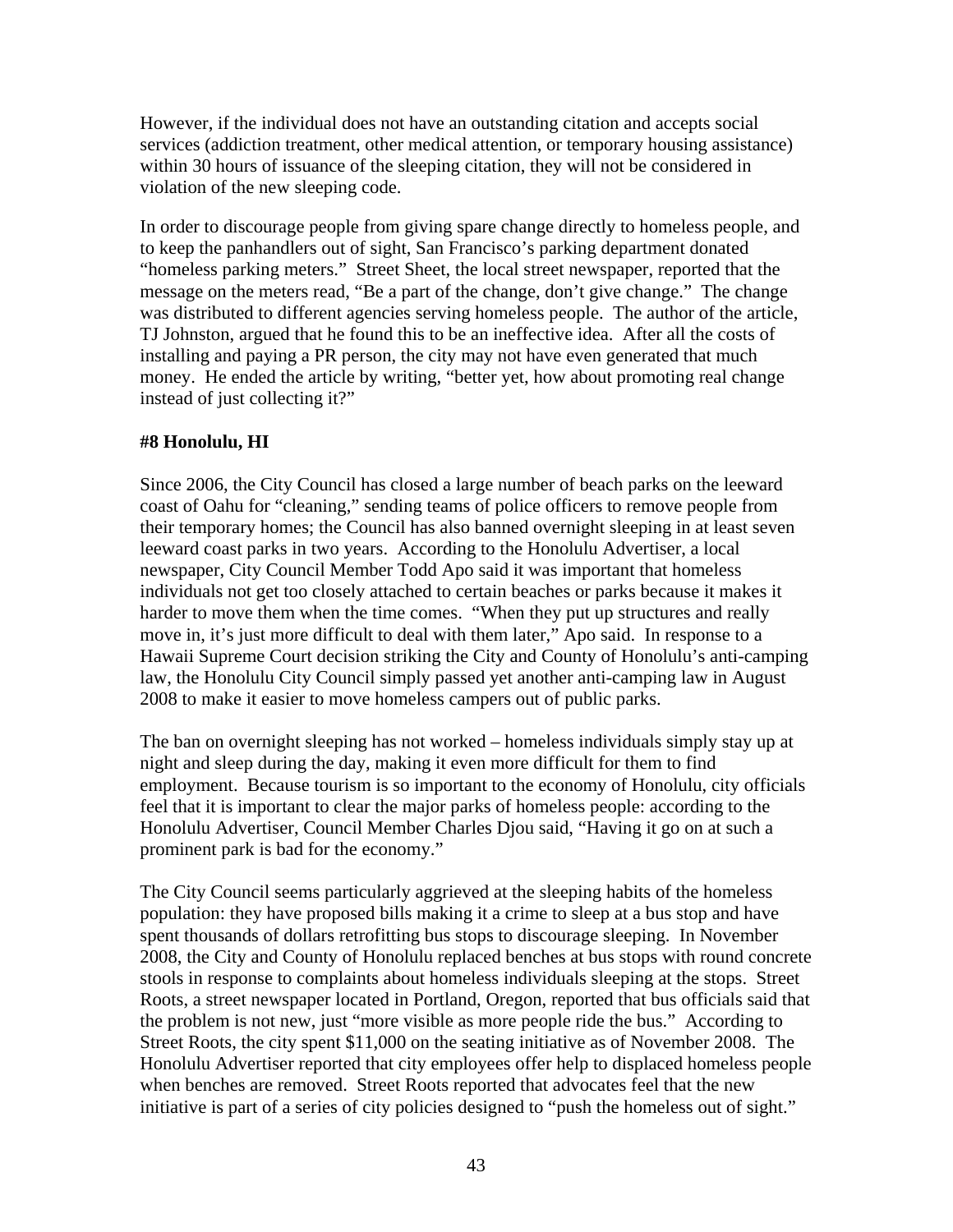However, as Street Roots reports, "the city says its effort to reclaim everything from parks to benches to bus stops is about making sure everyone has equal access to public spaces."

Homeless service providers spoke out against the new ordinance voicing their concerns about the lack of adequate shelter space and the criminalization of homelessness. The Honolulu Advertiser reported that Bob Erb, founder of the Waikiki Beach Outreach Ministry, thinks homelessness is "getting worse" in Waikiki and believes the city should find more positive ways to help homeless individuals. "Let's find them a shelter so they don't have to sleep on the bus stop," said Erb. Doran Porter, Executive Director of the Affordable Housing and Homeless Alliance, an advocacy agency and homeless service provider, similarly explained that, "we're dealing with the side effects of the problem rather than finding solutions to the actual problem." The ACLU also voiced concern about the new ordinance. The Honolulu Advertiser reported that an ACLU attorney, Laurie Temple, said that this bill was "criminalizing homelessness and exacerbating the problem."

Both the City Council and the Hawaii State Legislature have also been considering legislation to purchase one-way airplane tickets for homeless individuals to send them to other states.

### **#9 Bradenton, FL**

In early 2007, a Bradenton police officer was punished for attempting to help a homeless woman he arrested maintain her possessions. Officer Nicholas Evans arrested a homeless woman, whose entire collection of possessions was in a shopping cart. Evans moved the cart by pulling it alongside his patrol car for the entire 12-mile drive to the county jail.

Evans was criticized by supervisors for bringing negative attention upon himself and the department. Supervisors condemned him for failing to follow state laws and for unsafely operating a vehicle.

While homeless advocates praised Evans' actions, Police Chief Michael Radzilowski responded, "I think they are misguided. I don't think they understand a police officer's responsibility in protecting the public safety." In the February 2, 2007 issue of the Bradenton Herald, Adrian Lazeroff, Executive Director of the Suncoast Partnership to End Homelessness replied, "I am not in a position to decide whether a person did the correct thing as a police officer. But I am certainly supportive of respecting the rights of homeless individuals, including the right they have to have their possessions taken to corrections facilities." Evans was suspended for 30 days for his misconduct.

In October 2007, three homeless men won a legal battle when the state decided not to prosecute them for violating Bradenton's lodging ordinance. The law requires police to drive homeless persons to a shelter, but it does not make clear what actions police should taken when a shelter is full. Furthermore, as The Herald Tribune noted, "a person who refuses a ride can be arrested for violating the ordinance." Because police did not offer to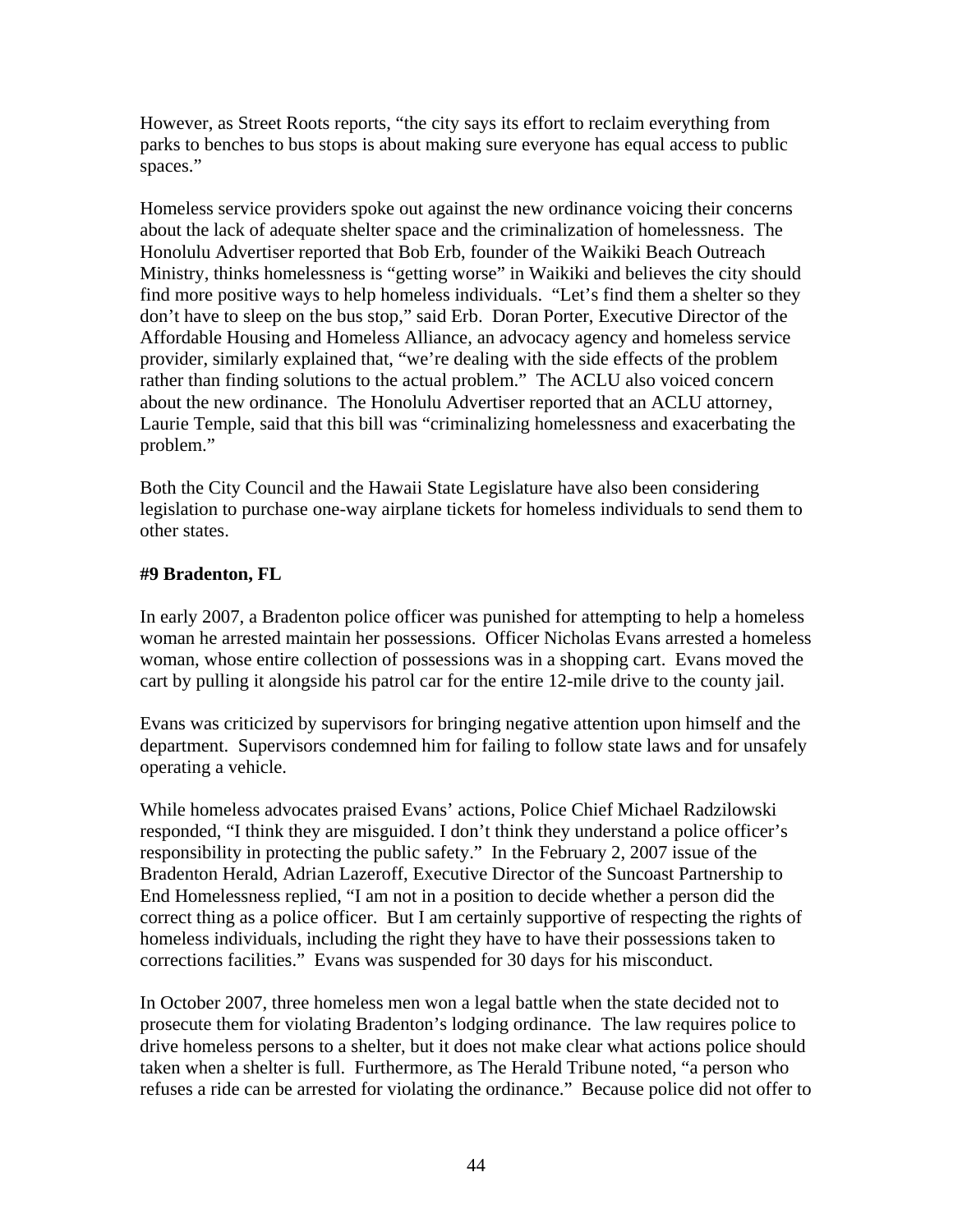take the three men to a shelter, and because the men did not have bedding, the state decided to drop the charges.

Homeless advocates say the law has been ineffective in reducing homelessness. City leaders and police say the law is helpful, and police are fair. Court records reveal that since the law was enacted in August 2006, there have been only 24 court cases for people who have violated the ordinance. According to the Herald Tribune, City Council member Bemis Smith said, "It appears to me that the police have shown pretty restrained use of the ordinance."

# **#10 Berkeley, CA**

On June 12, 2007, Berkeley's City Council unanimously passed the "Public Commons for Everyone" initiative to "clear the streets of aggressive and disruptive behavior." This law targets a wide range of behavior, including lying on or blocking the sidewalk, smoking near doorways, having a shopping cart, tying animals to fixed objects, littering, drinking in public, public urination and defecation and shouting in public.

The two-part law authorizes penalties for minor public offenses while extending funding for services including public restrooms. Critics say the law is unfairly aimed at homeless individuals, but defenders argue that it will affect everyone: college students are caught doing these acts as often as homeless people. Berkeley has long had a reputation as a liberal, open-minded town that provided plenty of social services, which in turn attracted a large homeless population. According to one study, although it represents just 7% of Alameda County's total population, Berkeley now hosts 40% of the county's chronically homeless people.

Osha Neumann, an attorney who defends homeless individuals, told Indybay.org that homeless people are frightened by these measures and many are thinking about leaving town. He also indicated that funding for meals and other services for homeless people have been reduced, and there are not enough shelter beds.

Homeless advocates fought vehemently to stop the Public Commons initiative because they believe it victimizes the defenseless. Additionally, they argue that the \$2 million in annual funding for the initiative would be better spent on homeless services. The Los Angeles Times reported that council member Dona Spring abstained from several votes because "there is no detox available, there are no (new) services. I see no place in this package to help people get out of poverty."

On June 8, 2008, the Berkeley City Council passed an ordinance repealing a 1946 loitering ordinance, which made it "unlawful for any person to loiter about any school or public place at or near which schoolchildren attend." The City Council acted after Kim Nemirow filed a suit challenging the law as unconstitutional. Nemirow was issued a citation in 2007 for loitering while resting on a blanket in Berkeley's Willard Park with her wheelchair nearby. After the repeal, the Oakland Tribune quoted Nemirow saying, "It makes it a little more difficult to criminalize homeless people." Osha Neumann,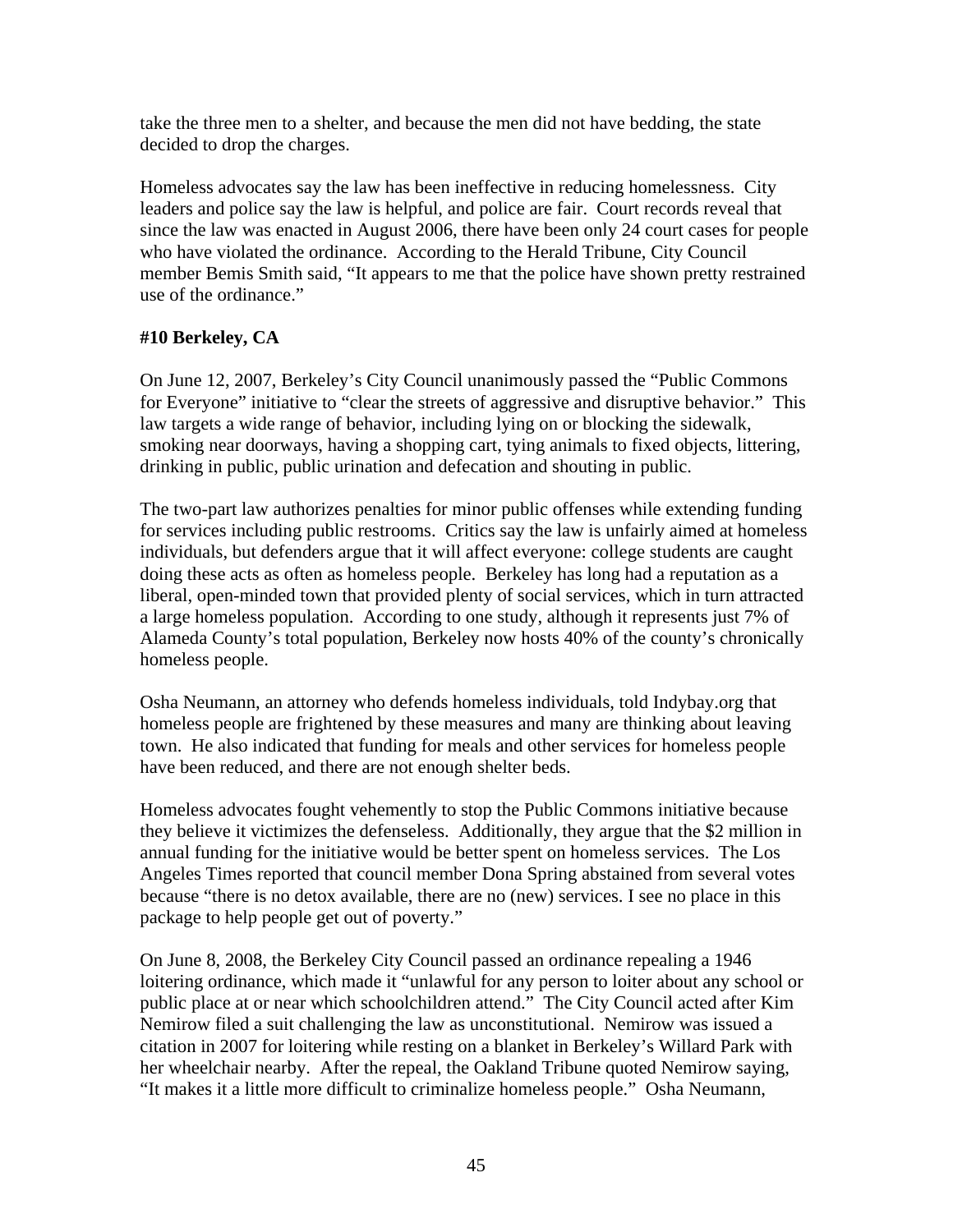Nemirow's attorney with the East Bay Community Law Center, agreed and said, "This one just didn't make any sense at all. What the heck are parks for, if not for loitering? It's only poor people who loiter. The rich never loiter. They just engage in leisure time activities."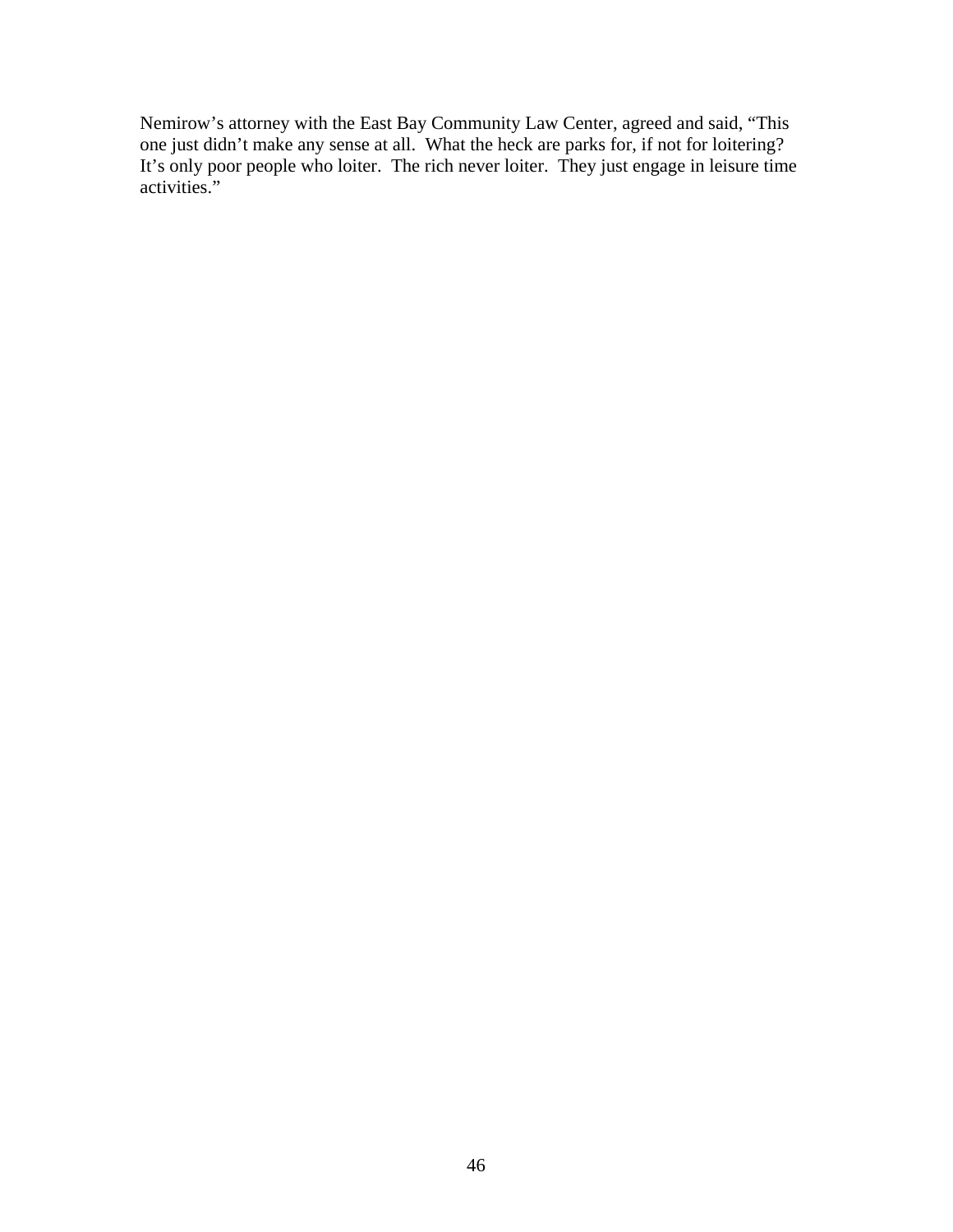# **Narratives of Other Cities**

In addition to the cities referenced above, many of the following cities have also passed laws or implemented practices that target homeless individuals. The narratives below provide examples of both positive and negative ways in which cities around the country approached street homelessness in 2007 and 2008.

# **Anne Arundel County, MD**

In 2007, the Maryland General Assembly passed a law that prohibits panhandling by roadways. According to the Washington Post, Anne Arundel County joined a growing list of "counties that have adopted such measures" to eliminate panhandling.

# **Ashland, OR**

In October 2008, the Ashland City Council passed an anti-camping ordinance, prohibiting camping "in or on any sidewalk, street, alley, land, public right-of-way, park, or any other publicly-owned property or under any bridge or viaduct, unless otherwise specifically authorized by [the Ashland City Code]." In addition, the law prohibited "sleeping on public benches between the hours of 9:00 pm and 8:00 am" and sleeping on "any pedestrian or vehicular entrance to public or private property abutting a public sidewalk." The ACLU Southern Oregon Chapter, argued that the "Prohibited Camping" ordinance was cruel and unusual punishment and proposed several revisions in its report, "Decriminalizing Poverty: Reform of Ashland's Camping Ordinance." On November  $5<sup>th</sup>$ , 2008, the City Council amended the ordinance, adopting many of the ACLU of Oregon's recommendations, including providing notice of the removal of property from a campsite in English and Spanish, providing 60-day storage for confiscated property during which "it will be reasonably available to any individual claiming ownership," lowering the related offense from an "infraction" to a "violation," and limiting the penalty to up to 48 hours of community service.

# **Athens, GA**

In June 2008, the Atlanta Journal-Constitution characterized Athens as a "regional hub for the homeless." According to the newspaper, "homeless people from surrounding counties are routinely dropped off downtown" by law enforcement officers. The unfamiliar faces seen around College Square, an urban area across from the University of Georgia campus, have raised concerns about the city's growing homeless population. Because of this influx, the Downtown Athens Business Association has pushed the local government to toughen its panhandling law, which at the time of the release of this report only prohibits aggressive or persistent begging.

# **Atlantic City, NJ**

In 2007, police in Atlantic City conducted sweeps under the boardwalk in search of homeless people violating a city ordinance, which prohibits "venture[ing] beneath the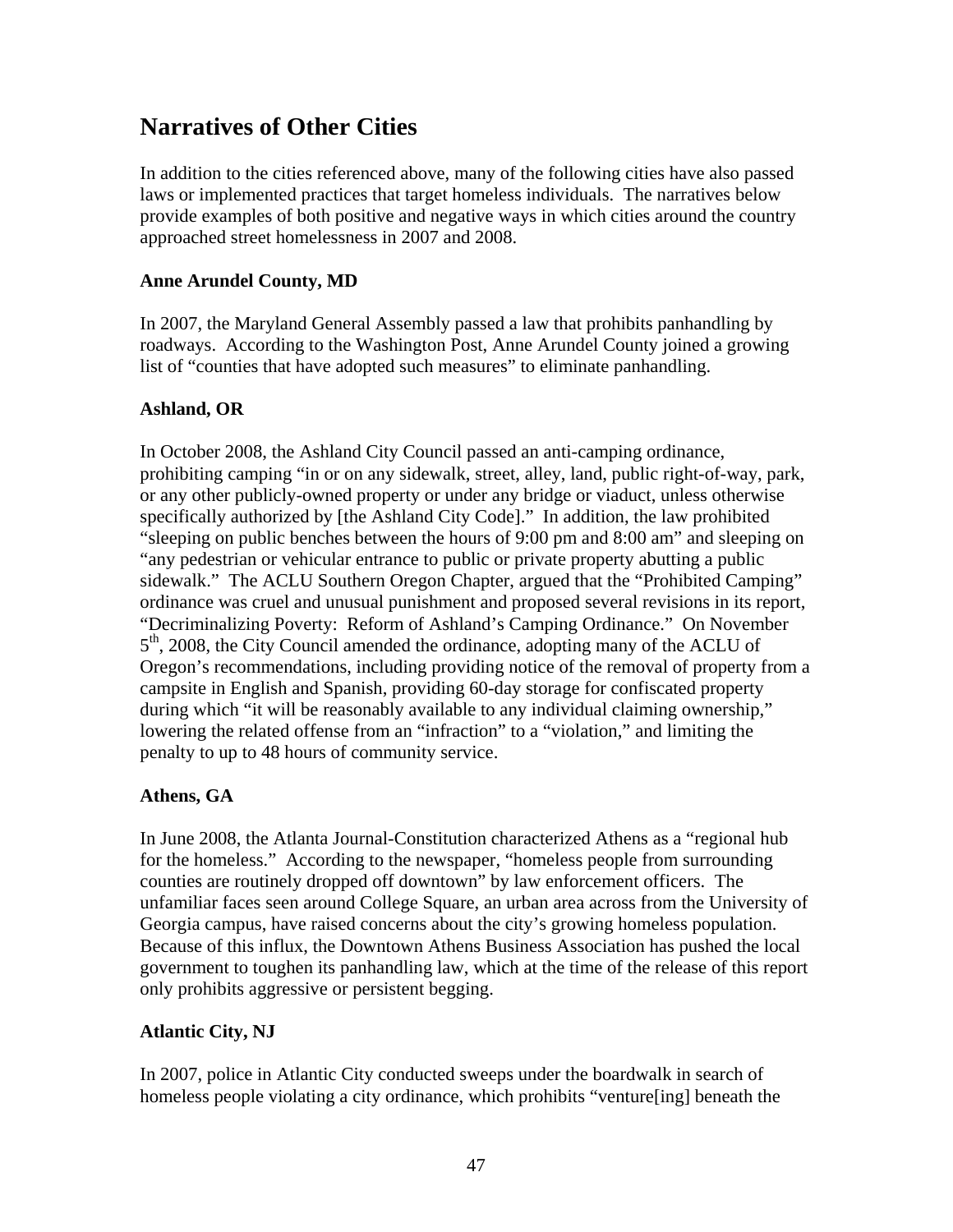boards." Instead of issuing citations, the police and community outreach agencies directed those found to homeless service providers. Captain Joseph Nolan, quoted by NBC 40, explained that, "the city has a social responsibility to both civilians whether millionaires or penniless and we try to treat people equally, we're trying to get them help."

Captain Nolan further noted that his team found between thirty and forty people sleeping under the boardwalk during previous sweeps from 2005 and 2006. A May 2007 sweep, however, concluded with seven homeless persons being directed toward social services.

# **Austin, TX**

In late 2007, the Austin City Council considered a proposal to extend its laws prohibiting panhandling to all roadways and areas within 1,000 feet of schools and day care centers. By December 2007, however, the council decided to fund studies of the panhandling population before acting on the proposed extension. According to the Austin-American Statesman, the Austin/Travis County Health and Human Services Department hired University of Texas Social Work students to survey panhandlers. By August 2008, Dr. Laura Lein, a researcher with University of Texas at Austin, explained in a press release that roadside solicitors are "usually experiencing multiple barriers to work, including health and mental health problems, recent losses of home . . . lack of identification and difficulties with transportation, food and other basic necessities for work." She further found that Austin's panhandlers did not generally "engage in roadside solicitation for years-long periods," but, on average, five months. Finally, she found that, "most solicitors made a persistent effort to work and, in fact, had a strong history of working. They reported efforts to obtain jobs, including the use of temporary agencies, day labor services and applications for work. Most solicitors had worked for pay in the 12 months preceding the interview, but often at insecure jobs."

Richard R. Troxell, a National Coalition for the Homeless (NCH) Board Member as well as a member of Help the Homeless Inc. in Austin, discussed similar statistics in his report, "Solicitation/Panhandling." Troxell noted surveys conducted by the University of Texas School of Social Work, Unsheltered Homeless Count Survey, City of Houston Health & Human Services Department and House the Homeless, Inc. between 2007 and 2008, which found that unemployment and inadequate income were key causes of homelessness. In particular, a House the Homeless, Inc. survey of 536 people experiencing homelessness in November 2007 found that 38% were "working at the time of the interview" and 91% said "they would work 40 hours for a living wage."

# **Baltimore, MD**

On August 15, 2007, employees from the Downtown Partnership of Baltimore, a nonprofit organization supported by local businesses, cleared out a homeless encampment under a bridge along Guilford Avenue and destroyed the property of some of the individuals living there. The encampment had grown steadily after a large part of the homeless population was forced to move away from City Hall.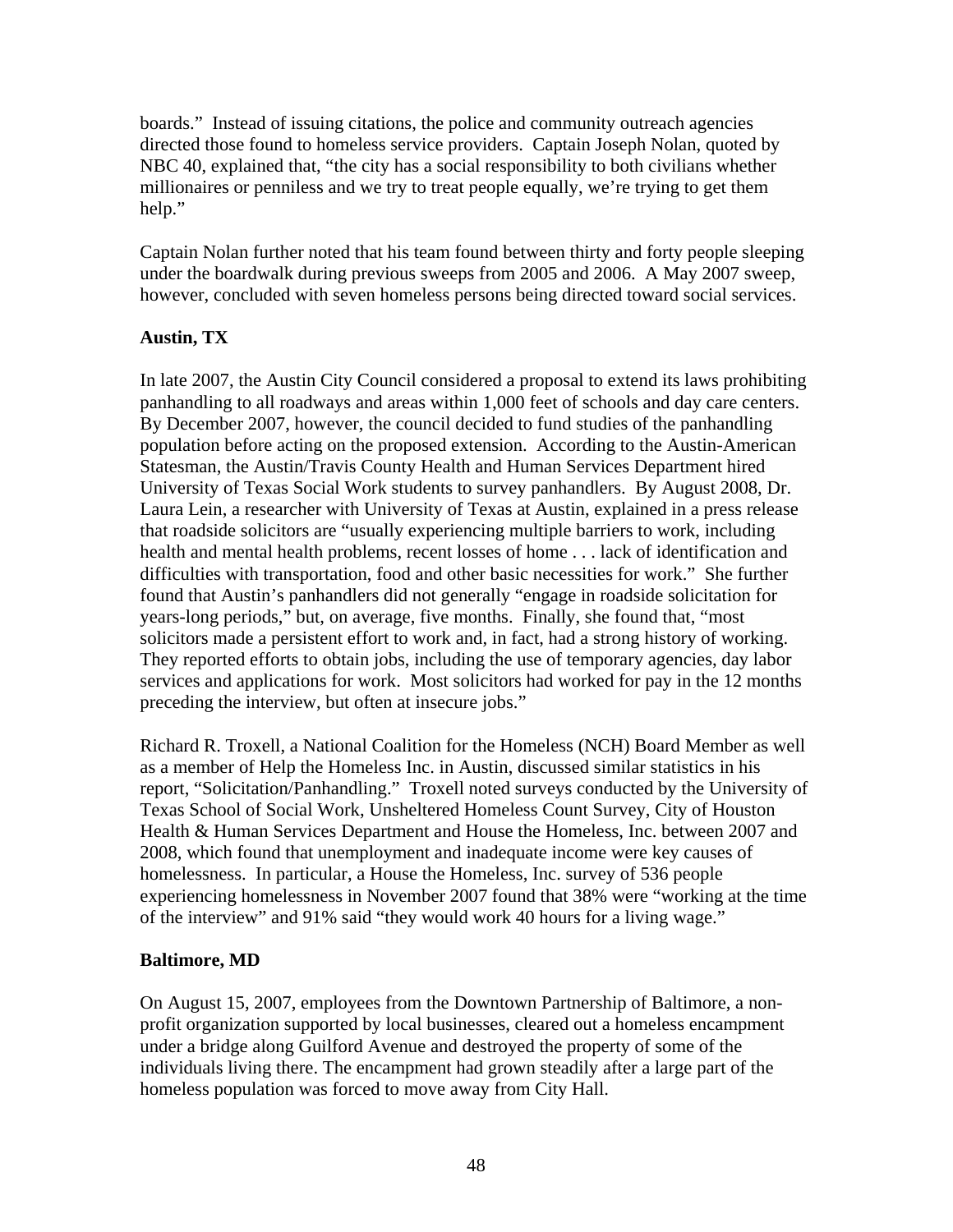In a more productive approach to encampments, the City of Baltimore worked with local service providers in December 2007 to address the potential fire hazards of an encampment in a way that did not involve law enforcement officials. Outreach workers went to the site and the city offered shelter, 30-day hotel stays, and Section 8 vouchers to the group of individuals living at the encampment. In addition, the city's Department of Homeless Services opened the Guilford Avenue shelter in January 2008 to ensure that homeless individuals had a place to go during the winter.

### **Billings, MT**

In May 2007, the City Council of Billings passed an aggressive solicitation ordinance. The ordinance banned all commercial solicitation in certain areas, as well as any solicitation at night. The ordinance also made it illegal to "aggressively solicit" and/or give false or misleading information by claiming or pretending to be from out of town, a veteran, disabled, or homeless while soliciting. The penalties for a violation include a citation with mandatory court appearance and a fine of up to a \$100.

### **Birmingham, AL**

Birmingham police targeted encampments of homeless persons living under interstates and near rail yards in May 2007. This marked a new approach for the police after years of maintaining an amicable relationship with the homeless encampment.

# **Boerne, TX**

With the city frustrated by a growing homeless population, City Council members voted unanimously to approve an amendment to the city's code in late 2007. Recommended by Police Chief Gary Miller, the amended ordinance would require all panhandlers to purchase a license—at a cost of \$115. The Boerne Star reported that Police Chief Miller stated, "Some of [the panhandlers] have made out quite well… They eat at Whataburger and Chili's three times a day and buy tents at Wal-Mart… Hopefully, [the ordinance] will cause them to move on down the road." Other solicitors, peddlers, and vendors are already required to have the permit. However, advocates point out that many homeless individuals do not have the money or the identification documents necessary for a permit. Those caught panhandling without a license would receive a warning for the first offense, and repeat violators would face a fine of up to \$500.

#### **Boise, ID**

There are between 2,000 to 3,000 people experiencing homelessness in and around the City of Boise. Boise's 10 Year Plan to Reduce and Prevent Chronic Homelessness, estimated that approximately 300 homeless individuals and families are unsheltered and are forced to live on the streets or in their vehicles.

The homeless problem in Boise was exacerbated in 2005 when the City leased the Community House shelter to a Rescue Mission that only provided shelter to men.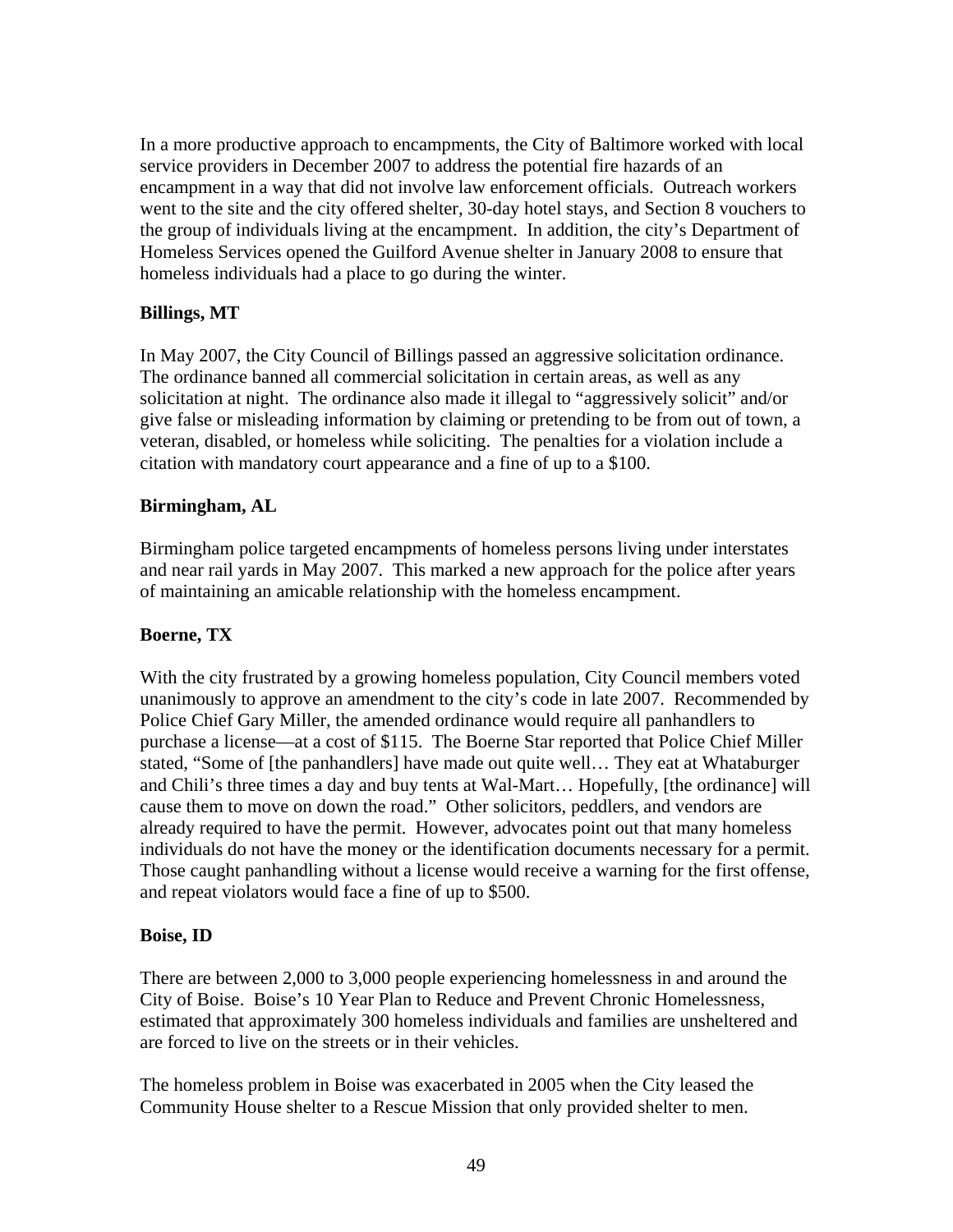Community House previously provided emergency shelter to men, women, and families and also provided transitional housing and SRO units to low-income persons without any religious participation requirements. The City could not relocate all of the families with children and single female residents because the other shelters that housed these individuals were at capacity and had waiting lists. The Salvation Army shelter, that does house single women and families with children, was threatened with closure unless it secured a new conditional use permit to expand its capacity to meet the increased shelter demand. Other shelters have religious or limited-stay requirements that deter many persons from staying and cause them to sleep in public places. As a result of the lack of shelter, homeless persons have been sleeping on vacant land and alleys around the shelters, in vehicles, under bridges, in the vegetation along the Boise River that runs through the City and up in the foothills that surround the area.

In 2007, the Boise Police began using bike patrol officers to aggressively enforce the anti-camping ordinance against homeless persons for sleeping or engaging in the daily life activities in public places despite the fact the shelters have no room to legally house them. Police officers have cited hundreds of homeless individuals for violations of the City's anti-camping ordinance, Section 9-10-02 of the Boise Municipal Code. Section 9- 10-02 makes it "unlawful for any person to use any of the streets, sidewalks, parks or public places as a camping place at any time." In addition, the police have begun citing homeless persons under the Disorderly Conduct Ordinance, Section 6-01-05(A), which defines disorderly conduct as "occupying, lodging or sleeping in any building, structure or place, whether private or public place, or in any motor vehicle without the permission" of the owner of the property. A new development is that a homeless person was recently cited under the state statute for "theft" for allegedly attempting to plug in a cell phone charger at a park picnic shelter.

When homeless persons are cited, they are often arrested for outstanding warrants as a result of failure to appear on other Code violations such as open containers, prior camping citations, and the failure to pay fines. Because they are homeless, disabled and/or fearful of the legal system, they may not appear at their criminal proceedings, do not understand how to make an appearance, and/or cannot obtain legal assistance. A person can spend several days in jail until they are released by pleading guilty and getting credit for time served. The courts have sentenced individuals to jail for up to 90 days for violation of the anti-camping ordinance. The jail charges them \$25 per day for the cost of incarceration and reports any failure to pay fines to collection agencies. This process makes it more difficult for these persons to obtain public housing. While it costs \$9.00 a day to provide emergency shelter for one person, the County pays \$55.00 per day to house an individual in jail.

#### **Boston, MA**

After a rise in drug-related crimes culminating in a shooting that left a bullet lodged in the State House, police began enforcing a nightly curfew in Boston Common Park in August 2007. This left approximately 50 homeless people with the task of finding a new place to sleep.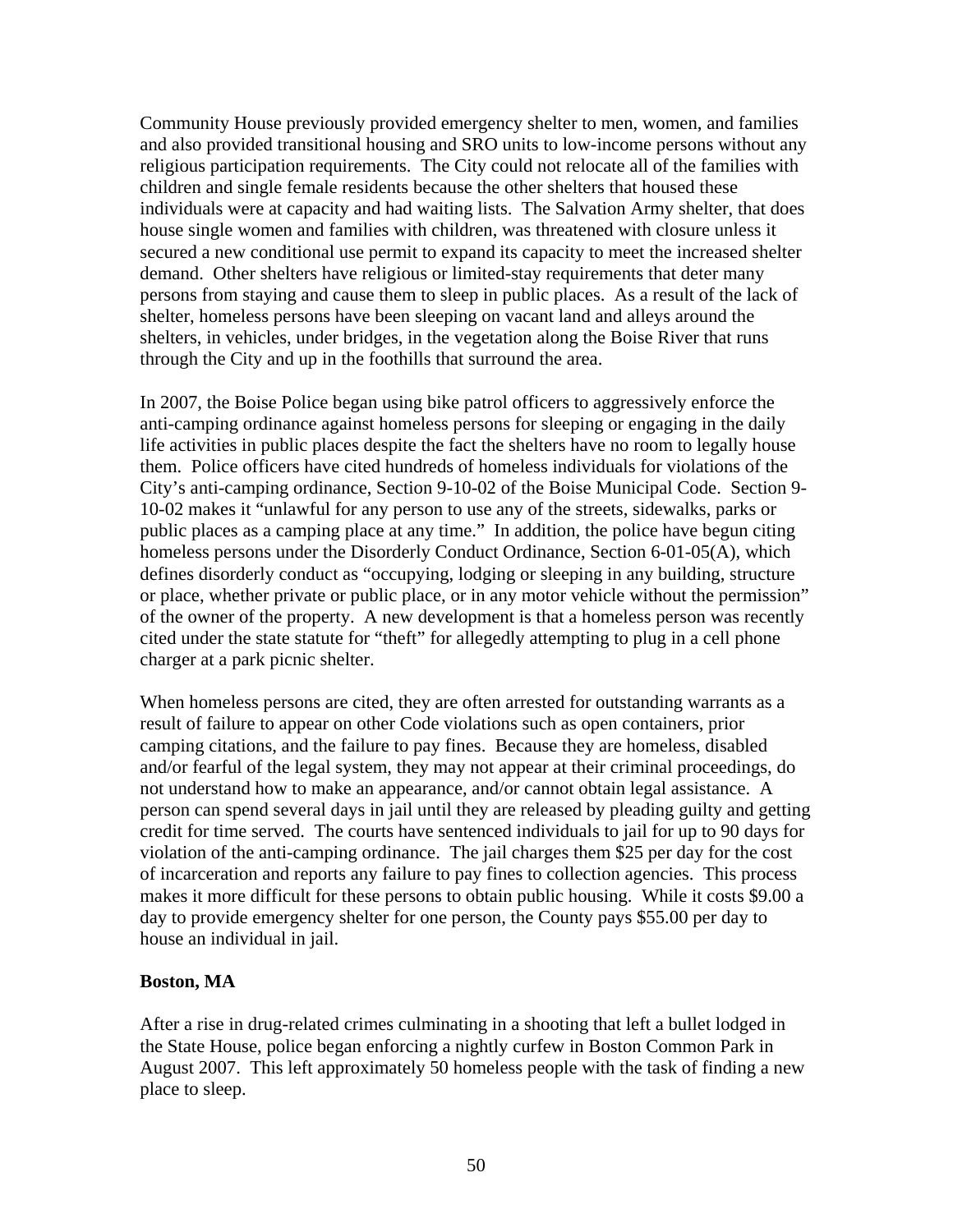City officials arranged for vans to transport homeless individuals from the park to shelters each night, but many are reluctant to leave. Those who took up the offer found themselves sleeping in the lobbies of crowded shelters or driving to several shelters before finding available beds. When shelter officials offered to bring people to a shelter on Long Island in the Boston Harbor, the homeless people declined, citing an abundance of violence, disease, and drugs. They said it would be safer to sleep at the Common.

### **Brookville, PA**

In November 2008, the ACLU filed a lawsuit on behalf of the First Apostles' Doctrine Church against the Borough of Brookville, claiming its officials violated the church's religious-liberty rights under the federal Religious Land Use and Institutionalized Persons Act, which prohibits government entities from imposing land use regulations that substantially burden the exercise of religion, the First and Fourth Amendments, and Pennsylvania's Religious Freedom Restoration Act. The lawsuit stems from Brookville's attempt to shut down the church's shelter and an incident where four Brookville police officers forced their way into the church through windows without a warrant and ordered the homeless individuals there to leave the church sanctuary.

# **Cave Creek, AZ**

In September 2007, the Cave Creek Town Council passed an anti-solicitation ordinance prohibiting solicitation of employment, business, or contributions from the occupants of vehicles when standing on or next to a street or highway, including on the sidewalk.

On March 26, 2008 the American Civil Liberties Union filed a lawsuit against the town of Cave Creek, the town's mayor, and the deputy mayor. In the lawsuit the ACLU argues that the ordinance violates the individuals' right to free speech, which includes soliciting employment.

# **Charlotte, NC**

At a place in uptown Charlotte called "the wall," homeless people often congregate to enjoy a meal. However, due to complaints from nearby business owners, the longstanding practice of volunteers sharing food with homeless individuals is being threatened. The police department cracked down on misdemeanor crimes, such as littering and trespassing and suggested moving the meals to another location, but no other permissible locations have been offered. According to the Charlotte Observer, the deputy police chief, Jerry Sennett, said, "police are not trying to stop advocates from feeding the homeless. It is not the intention of police officers to create an intimidating atmosphere or harass anyone... We're there to protect the adjoining property owners based on complaints from them and make sure the feeding is done in an orderly manner." It was reported in a blog that one woman was arrested for disorderly conduct while she was standing up to the police and arguing on behalf of homeless people.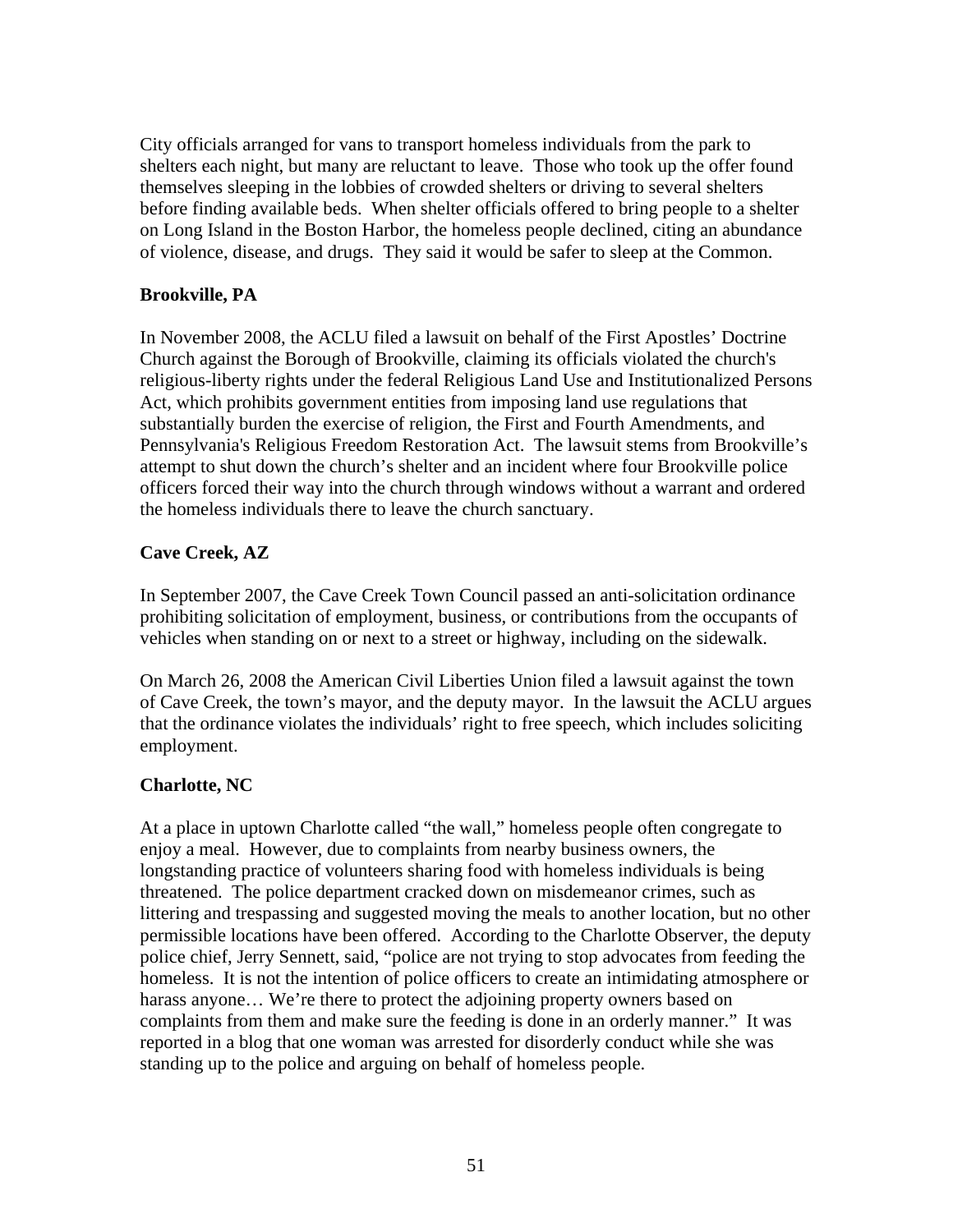### **Chattanooga, TN**

On October 2, 2007, after giving two-weeks notice in late September 2007, Norfolk Southern Railway bulldozed a tent city that had existed beside the tracks for the last 3 years. Norfolk Southern decided to bulldoze the camp because homeless people were wandering across the tracks and were soliciting workers on stopped trains for food, water, and money. Local advocate Ron Fender of Community Kitchen indicated that he expected that most of the 30-40 residents would try to relocate to a different part of town. Community Kitchen and Forrest Avenue United Methodist Church helped former residents find temporary housing. Norfolk Southern also donated an unspecified amount of money to help find housing.

# **Cincinnati, OH**

<u>.</u>

In May 2007, the Greater Cincinnati Coalition for the Homeless and its partners announced the results of a study<sup>58</sup> in which the groups studied public records from Hamilton County Jails from the period between October 1, 2005 and September 30, 2006. In addition, the groups studied the jail roster on an almost daily basis for the period between August 28, 2006 and November 2, 2006. After examining the public records, the groups identified 2,900 public records that included information about 840 homeless individuals' interactions with the criminal justice system.

The study noted that using the criminal justice system to deal with the consequences of street homelessness is a rather expensive approach, since it costs \$65 per bed per day in the jail. The study pointed to a Lewin Group study that estimated permanent supportive housing costs on average only \$30 a day, a much less costly and more productive way of approaching homelessness.<sup>59</sup> This cost difference is particularly significant given that supportive housing is permanent, unlike emergency shelters or even transitional housing, and allows residents to continue working with their case managers as well as receive needed mental health and substance abuse treatment.

A four-year-old legal battle ended in the fall of 2007 when the Cincinnati City Council unanimously voted to settle a lawsuit challenging panhandling registration, a requirement that panhandlers in Cincinnati go through a process to register themselves with the city of Cincinnati. The settlement provided for a substantially revised solicitation ordinance that eliminated registration requirements and made time, place and manner restrictions on panhandling significantly less onerous. In addition, the city agreed to pay \$10,000 in attorneys' fees.

Larry Winslow, a homeless man, filed a lawsuit against the City of Cincinnati in U.S. District Court challenging an Ohio state law that was used to prohibit him from staying at a shelter called the Drop Inn Center after his conviction as a sex offender. The law he

<sup>58</sup> Greater Cincinnati Coalition for the Homeless, *Criminalization of Homeless Individuals in Cincinnati*, http://www.cincihomeless.org/ (2007).

<sup>59</sup> Lewin Group, *Costs of Serving Homeless Individuals in Nine Cities*, http://documents.csh.org/documents/ke/csh\_lewin2004.PDF (2004)**.**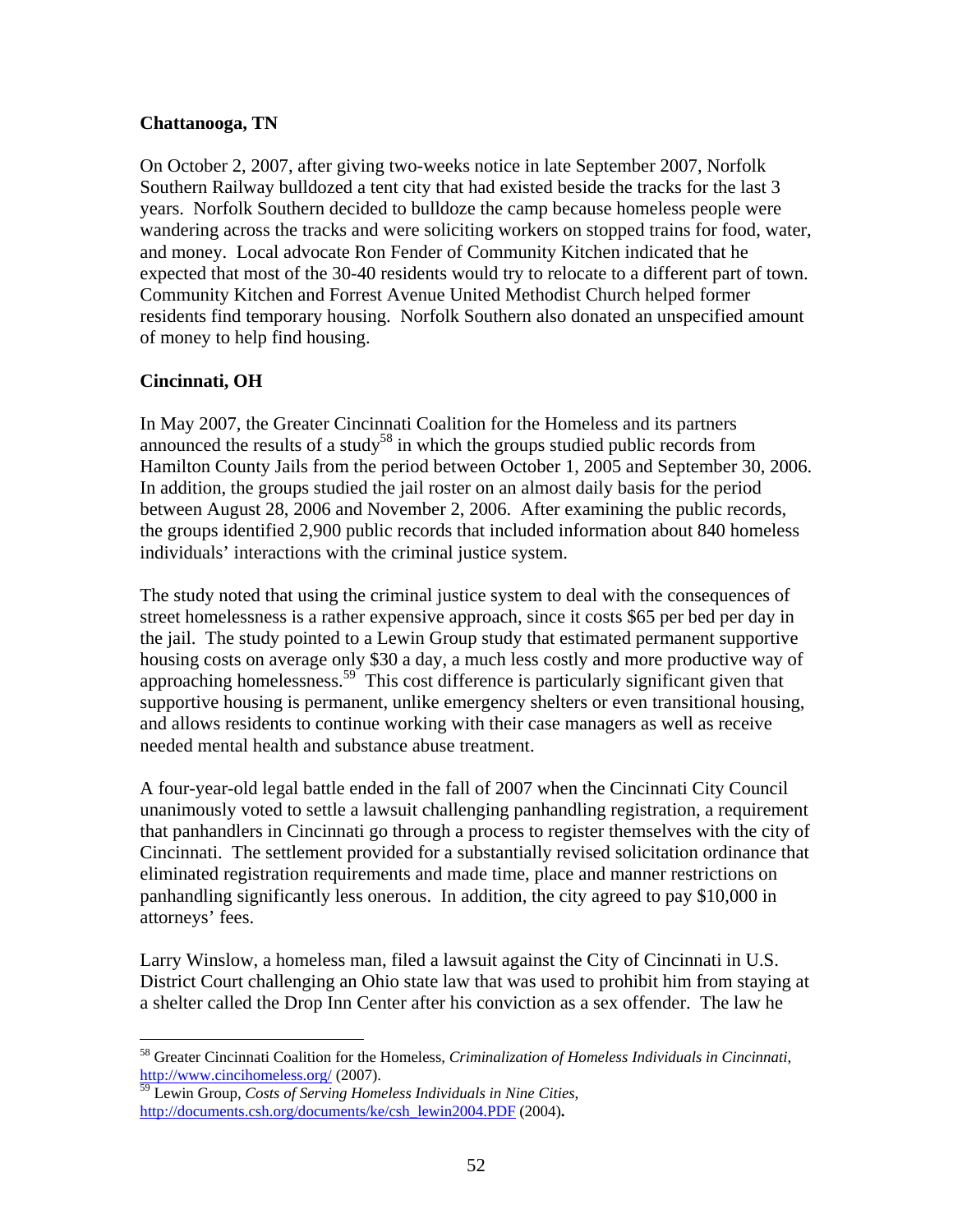challenged prevents sex-offenders from living in buildings within 1,000 feet of schools or day-care centers. Because he was unable to stay at the Center, Winslow lived outside. In the lawsuit, he claimed that he was diagnosed with walking pneumonia after having to live outside.

On February 16, 2007, county prosecutors gave Larry Winslow permission to stay at the Drop Inn Center for a few days while his lawyers attempted to get him exempted from a state sex offender law.

County prosecutors had planned to meet again to see if Winslow could remain in the shelter. Winslow's attorney argued it made sense for Winslow to stay at the shelter because housing will keep him off the streets and officers will know where to find him. The case was eventually dropped because Winslow left the area.

# **Citrus Heights, CA**

The Sacramento Bee reported that in early September 2008 the city of Citrus Heights passed new ordinances to "combat the city's homeless problem." The ordinances, which prohibit camping without a permit or possessing an open container, took effect in October 2008. According to the Sacramento Bee, civil rights attorney Mark Merin decried the policies as criminalizing homelessness and being overly broad in their scope. The Sacramento Bee reported that Lt. Jeff Mackanin said the intent of the ordinances was not to criminalize those without shelter. He pointed out that officers will have to give 72 hours' notice to people caught camping illegally on public or private land before citing them. Lt. Mackanin told The Sacramento Bee this will give them time to collect their belongings and find a spot in a shelter. However, the Sacramento Bee reports Citrus Heights has no homeless shelters.

# **Cleveland, OH**

An anti-panhandling law passed by Cleveland City Council in 2005 was scheduled to sunset in October of 2006. However, in November of 2006, the Council elected to make the law permanent – thereby ignoring the one concession put into the law in order to reach a compromise with local advocates. No one representing the opposition was notified of, nor invited to, the hearing. The law prohibits individuals from soliciting within 10 feet of an entrance to a building or parking lot; within 15 feet of a public toilet facility; and within 20 feet of a bus stop, line of pedestrians, ATM machine, valet zone, and outdoor patio. Following an individual or acting in an aggressive manner during solicitation is also prohibited, as is asking an individual for a contribution more than once. At the time of its enactment as a permanent city law, hundreds of people had been ticketed, although only one of those people had actually paid the \$250 fine.

From 2006 to 2008, city officials, including law enforcement officers, worked with advocates to relocate homeless people who slept in sensitive locations. In 2000, the city had signed a binding legal agreement as part of a settlement monitored by a federal court to resolve a case challenging sweeps of homeless persons. In the settlement, the City agreed not to arrest or threaten to arrest anyone sleeping on the sidewalk within the City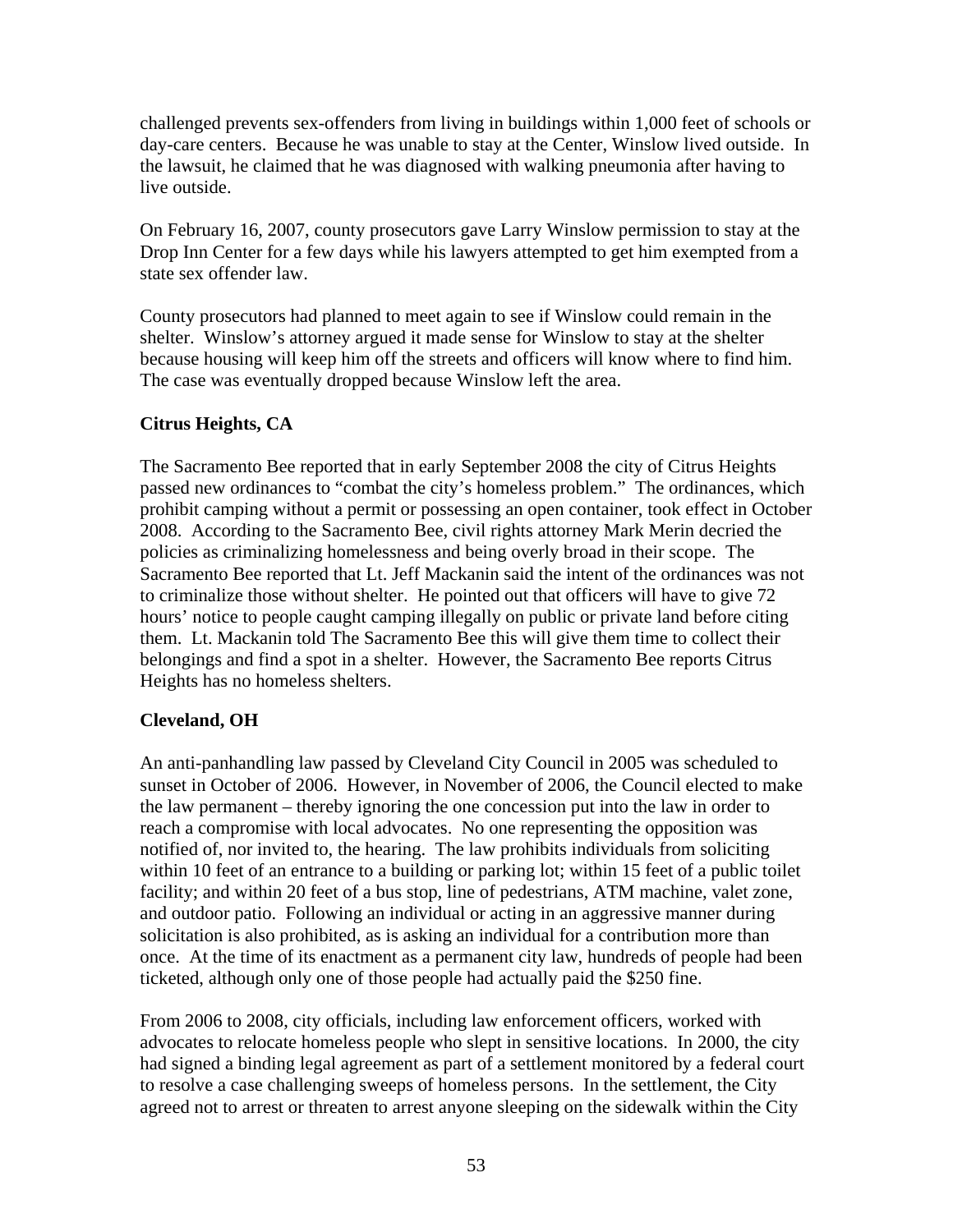of Cleveland. In response to a fire started by a homeless person at the Convention Center, the City began working with outreach workers and advocates to relocate homeless people from the Convention Center, the airport and a tent city near Cleveland Browns Stadium. These moves were done in a cooperative manner, and many of those resistant to shelter received housing. All of these locations were on private property or located in high security locations like the airport, and so did not fall under the 2000 settlement regarding sweeps.

In July of 2007, during the City Council's summer session the City passed a 10 p.m. curfew on Public Square, a popular location for homeless people to sleep. The Council declared Public Square a park and thus was subject to the 10 p.m. curfew for everyone including homeless people. Activists protested, but homeless people just moved to other locations just off of the Square.

# **Colorado Springs, CO**

The Gazette reported that the Colorado Veterans Alliance requested at a town meeting in October 2008 that the city stop its sweeps of homeless encampments, as the sweeps amounted to illegal searches and seizures of homeless persons' property. The city worked with Keep Colorado Springs Beautiful, a nonprofit that received \$45,000 last year from the city, to conduct the sweeps.

The Colorado Veterans Alliance gave notice of its intent to sue the city and the "Keep Colorado Springs Beautiful" group that supervises the sweeps if the city does not end what the director of the Veterans Alliance, Rick Duncan, called its "illegal activities." The Gazette reported that shortly thereafter Mayor Lionel Rivera and other city leaders said that Colorado Springs would "suspend publicly financed cleanups of homeless camps until the city can clarify legal and ethical issues surrounding the monthly sweeps." According to an article in the Denver Post, dated February 16, 2009, the city is contemplating changing the way it deals with homeless encampments. The new rules would require the nonprofit Keep Colorado Springs Beautiful to "post a notice in areas where a cleanup is planned, giving the occupants 72 hours' warning." Further, the city is contemplating creating a storage space for confiscated property, so that individuals may later reclaim their property.

# **Concord, NH**

In Concord, state representatives took action to fix a loophole in the law that places people who urinate in public on the sex offender registry. The new bill aims to separate the indecent exposure cases from public urination and defecation incidents, reducing the punishment for the latter offenses to a fine. According to Seacoast Online, a local online news source, Rep. Stephen Shurtleff said, "It's about keeping people off the registry that really shouldn't be on it. For example, you have some homeless people with varying degrees of mental problems who might (urinate or defecate in public) and it's not a sexual offense." To resolve the discrepancies, a new state law, went into effect January 1, 2009, making public urination or defecation a violation punishable by up to \$1,000.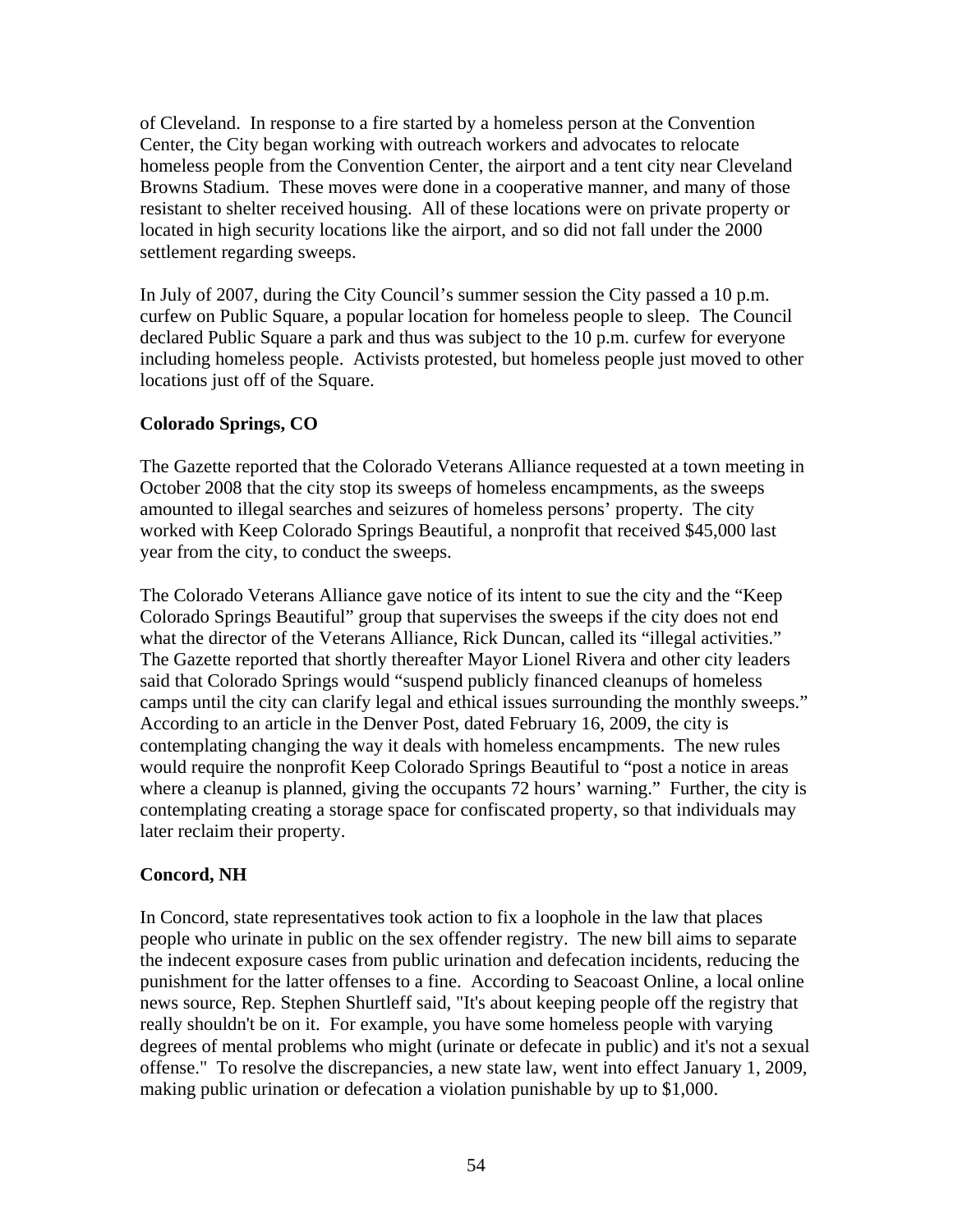# **Dallas, TX**

On January 31, 2007, two homeless ministries in Dallas, Rip Parker Memorial Homeless Ministry and Big Heart Ministries, filed a lawsuit against the City of Dallas. The ministries claim that city restrictions on where charities can share food with homeless individuals violate their  $1<sup>st</sup>$  Amendment right to practice religion, among other rights.

The ordinance, implemented in February 2006, severely limits where groups can share food in public and requires groups planning to provide food for homeless individuals in public places to register with the city and take a food-handlers class. Fines can run up to \$2,000 per violation. The lawsuit is pending in federal court in Dallas.

In May 2007, the Dallas City Council added several provisions to Dallas' existing antipanhandling law. The Dallas Morning News reported that in addition to the existing prohibitions on soliciting near automated teller machines, pay phones, public transportation stops, gas stations and fuel pumps, new provisions now make it illegal to solicit a person: 1) anytime between sunset and sunup, 2) at any hour near restaurants, and 3) when the person is placing money into a parking meter. Violators face fines of up to \$500.

From April 2003 through November 2005, 2,652 citations were issued under the older anti-panhandling ordinance, resulting in the jailing of 539 individuals while eight others paid fines. All other cases have been either settled, dismissed, or remain outstanding.

Dave Levinthal of the Dallas Morning News reported that Mayor Pro Tem Don Hill, the only city council member who opposed the ordinance, believes that new laws are not the solution. "This is going to cost us, in terms of resources and money," he said. "This is a step that's a false step. Its effectiveness is questionable."

Dallas Mayor Tom Leppert supports the anti-panhandling campaign. He stated that the city is trying to have people donate the money that they would give to panhandlers to charity drop boxes to be placed around the city. Mayor Leppert stated, as reported by the Dallas Morning News, "Also, we want to take the supply away. We want to make it so the panhandlers don't have anyone giving them money." In recent years Dallas has directly targeted panhandling, criminalizing the act. Panhandlers are restricted from asking for money between sunset and sunrise, approaching people placing money in parking meters, near outdoor dining spaces, within 25 feet of an ATM, bank entrance, pay phone, car wash, gas pump or public transit stop.

In an email sent to the National Coalition for the Homeless, Dallas Police Chief David Kunkle repeated that the police receive a lot of complaints about panhandling. The city has an ordinance that prohibits many forms of panhandling, but the chief explained that this does not pertain to all panhandling. "Panhandling is not illegal unless it's next to a roadway, in a financial institution, at a car wash or a few other limited locations…." He added that it is also illegal to panhandle at night. Finally, he noted that he believes Dallas may not have any more panhandlers than other US cities, but Dallas has a smaller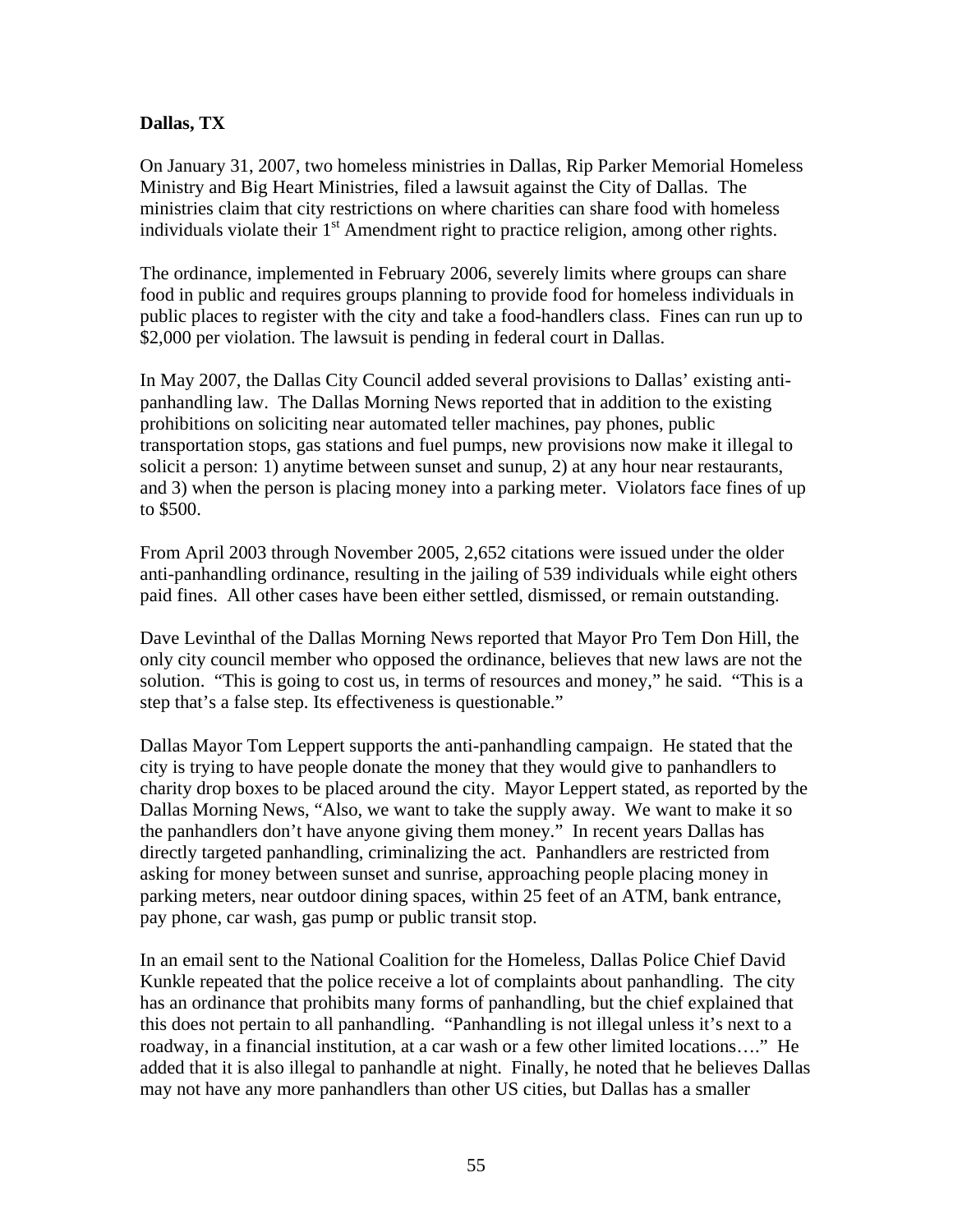population, so "our panhandlers tend to dominate the street landscape…. In fact, I think we have fewer panhandlers, but in those cities, you get safety by the fact that there's a lot of people out on the streets."

Responding to increased police targeting of homeless individuals in the city of Dallas, First Presbyterian Church opened its parking lot in October 2007 as a place for homeless people to spend their nights. As many as 150 people camped out while a night security guard kept watch. The church invited homeless people to come after police began Operation Rescue, a crime prevention campaign. In an Associated Press report, Police Department Deputy Chief Vince Golbeck explained, "A majority of property crimes in downtown Dallas are caused by the homeless." During Operation Rescue, police increased their presence in a four-block area, and began removing people sleeping in public places.

Reverend Joseph Clifford, of The First Presbyterian Church of Dallas, said he does not object to the police, but does object to laws that criminalize homelessness. In an Associated Press report, he stated, "we continue to approach the homeless issue as a criminal issue… It is a social problem and requires a societal response." Clifford sees the "safe haven" parking lot as a temporary solution, since other options are limited. Dallas has a homeless population of about 5,000, but only 1,300 shelter beds.

The "camp out" in the church's parking lot ended in November 2007, when Rev. Joseph Clifford met with the city and developed a partnership of public and private funds to provide beds for people. Furthermore, as winter approached First Presbyterian Church donated \$50,000 to keep the city's day resource center open at night. These services lasted through the winter until the construction of a new \$23.8 million 24-hour shelter was complete. The shelter, which opened in April 2008, provides beds, showers, restrooms, mental health services, job training, and an outdoor pavilion for those reluctant to sleep inside. First Presbyterian Church is still extremely involved in the new shelter, providing all of its meals.

# **Davie, FL**

In November 2008, the Davie Town Council passed a law that prohibits lodging outdoors. The South Florida Sun-Sentinel reported that the law "would prohibit people from 'lodging' outside on public and private property… in an effort to reduce litter and human waste on town streets."

# **Daytona Beach, FL**

The Downtown Street Team program officially began in January 2009 with the goal of reducing panhandling and homelessness in Daytona Beach. In order to reduce the need for panhandling, the program provides participants with jobs and housing. To participate in the program, a homeless individual must fill out an application that is available at all local service providers and go through an interview process. Upon admission to the Street Team, each individual not only has a job, but also may stay at the Salvation Army and then may move to a transitional housing program. Under the program, participants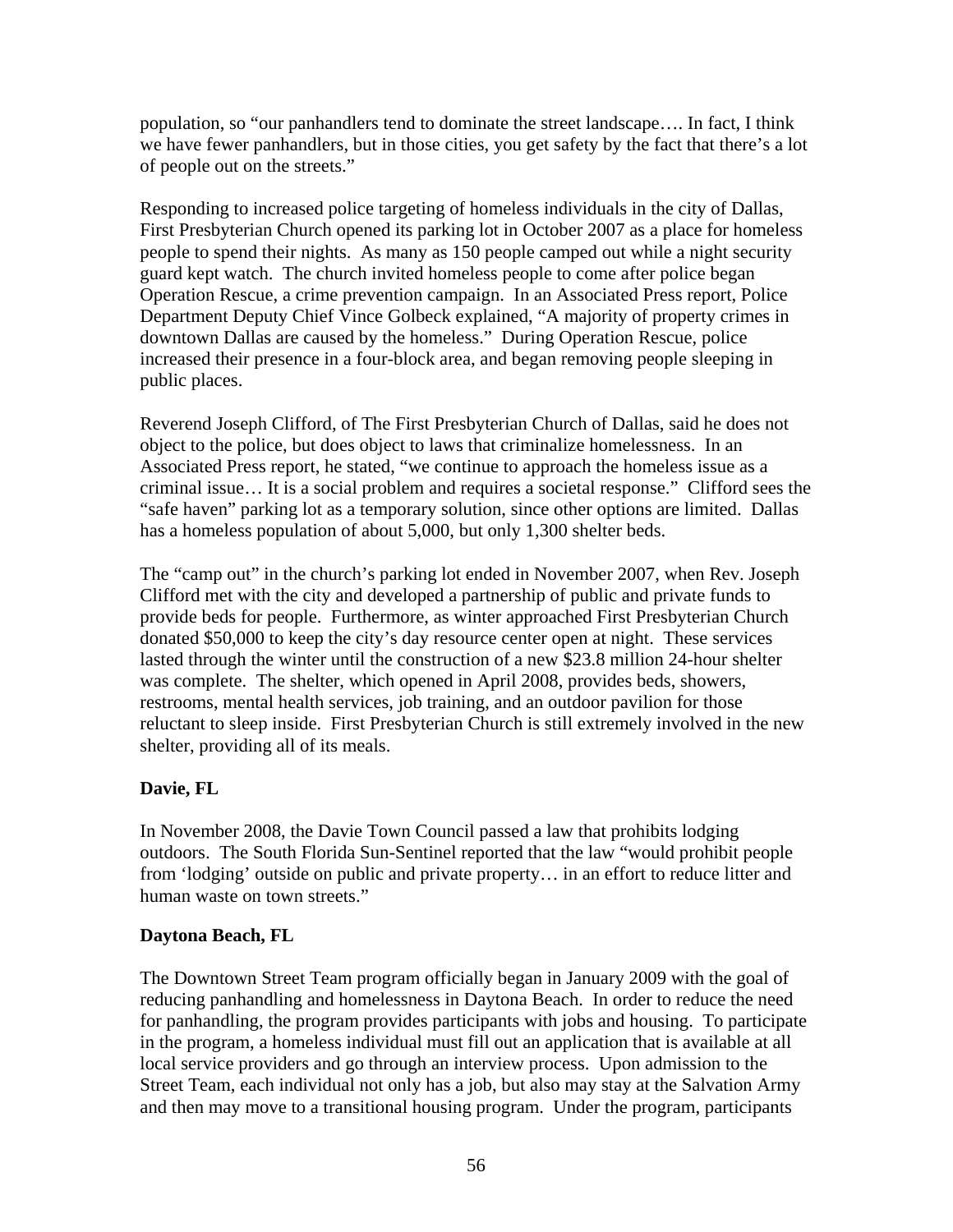are hired to clean up the downtown area of Daytona Beach. Though the program is relatively new, a number of participants have already graduated from the program to other full-time jobs and housing.

The program was influenced by a similar program in Palo Alto, California, that developed "kits" that other cities could purchase to help implement comparable programs. Volusia/Flagler County Coalition for the Homeless, the city of Daytona Beach, and Bo Brewer of People Business, Inc. purchased the kit to start the program and city commissioner Rick Shiver currently heads the program. Participating organizations include the Volusia/Flagler County Coalition for the Homeless, the Salvation Army, the Daytona Beach Chamber of Commerce, and the Downtown Business Partners. The Downtown Development Authority, the city of Daytona Beach, local businesses, and private donations currently fund the program.

# **Denver, CO**

According to the Denver Westword News, two women were confronted by police at the 16<sup>th</sup> Street Mall when trying to help out homeless individuals. One of the women gave a homeless man a hamburger and a dollar in front of two undercover police officers. One of the police officers proceeded to chase her down and forced her back to where she gave the homeless man the burger. One undercover officer said that he could arrest her for giving money and food to a panhandler after dark. When she questioned that such a law exists and asked to see his badge, the police refused to do so and told her to leave.

The other incident involved a woman who purchased a fleece blanket for a man she saw sitting in a wheelchair outside of the mall. The Denver Westword News reported that when she tried to give the man the blanket, an officer told her to stop and asked her for identification. While the police confronted her, the man in the wheelchair left. She was subsequently arrested for interfering with law enforcement.

Both incidents were reported and disciplinary action was taken against the officers involved. Since the incidents, the patrolling of the  $16<sup>th</sup>$  Street Mall has increased.

As part of the city's ten-year plan to end homelessness, Mayor John Hickenlooper has installed 86 refurbished parking meters where passersby can donate money to homeless service providers. According to USA Today, Hickenlooper has stated that he believes that when people give directly to homeless individuals, "99% [of the money] is being used for self-destructive consumption," namely drugs and alcohol. Every \$1.50 collected by the meter will cover the cost of one meal for a homeless person. According to The Colorado Star, a local newspaper, people in Denver give as much as \$4.5 million each year to panhandlers.

In the past year, people have responded to anti-panhandling campaigns by looking for alternative places to donate their spare change such as "parking meters" for homeless services. USA Today reported that in the first six months, the meters collected \$8,446.50 in coins. Businesses and individuals can also donate \$1,000 a year by "adopting" a meter. USA Today also reported that since beginning the "Please Help, Don't Give"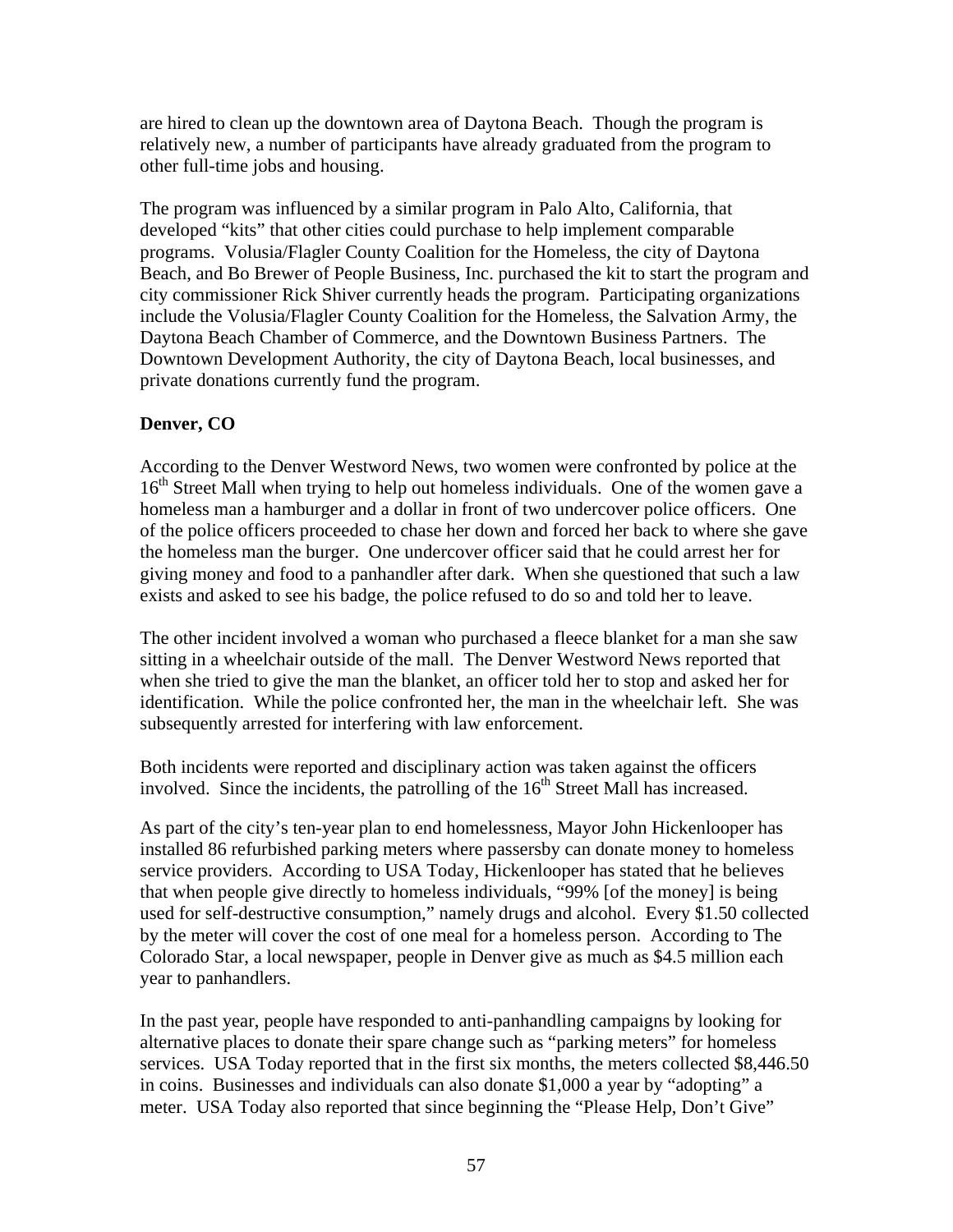campaign two years ago, panhandling on the  $16<sup>th</sup>$  Street Pedestrian Mall is down 92%, and the city has placed about 300 families in permanent housing.

Denver's ten-year plan includes establishing a homeless court for unsheltered homeless people to challenge tickets, asking religious congregations to offer comprehensive support to people in need, and building more affordable housing.

# **Durham, NC**

In January 2008, Durham County Commissioners approved and finalized an ordinance banning roadside panhandling in parts of the county outside city limits. The vote had been postponed from the spring of 2007 as debates about panhandling continued.

The News Observer reported that Commissioner Lewis Cheek, who is responsible for introducing the idea to expand the ordinance, said the new ordinance would protect pedestrians by keeping them out of dangerous traffic areas, and would also help to identify people struggling with alcohol and drug addiction. People who wish to continue panhandling within the city limits must pay \$20 for a permit and are allowed to solicit money during daylight only.

# **Elkton, MD**

Nine homeless people, represented by the ACLU, filed a federal lawsuit against the city in August 2007, challenging the bulldozing of their camp and destruction of their belongings the previous year. Police had supervised the camp's destruction, forcing the residents to stand aside as they watched police and Department of Public Works employees destroy the residents' belongings. The suit also challenged an anti-loitering ordinance that prohibits an individual from loitering, remaining or wandering about in a public place for the purpose of begging. In September 2007, the Elkton Town Commission voted unanimously to rescind the loitering ordinance. In December 2008, the city settled the lawsuit with respect to the property destruction. The city agreed to compensate each plaintiff with \$7,500 for destroying their property.

# **Fayetteville, NC**

In January 2008, the Fayetteville City Council passed an ordinance that prohibits panhandling anywhere in the city after dark, in the downtown area, near busy roadways, and within 50 feet of ATM's and outdoor dining areas. If caught violating this law, one could be fined up to \$500.

# **Federal Way, WA**

In February 2008, the Federal Way Council toughened panhandling laws by extending the areas where panhandling is banned. Panhandling is now prohibited within 15 feet of an ATM, near bus stops, and next to roadways. The new restrictions also prohibit panhandling in an aggressive manner.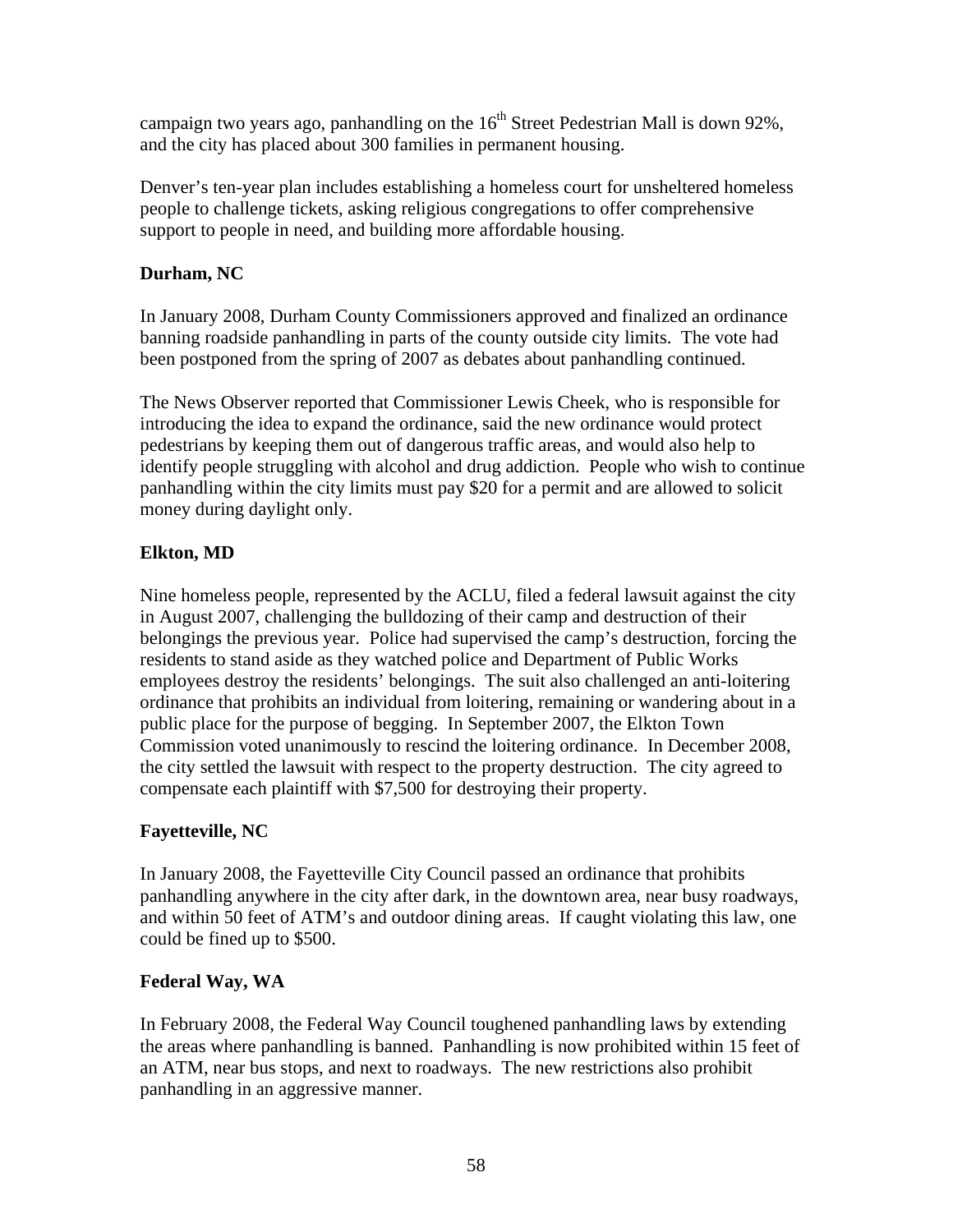# **Fredericksburg, VA**

In June 2008, the Fredericksburg City Council passed an anti-panhandling law that prohibits panhandling or soliciting on city streets, sidewalks, pathways, parks, and parking lots. The penalty for violating the ordinance is a \$250 fine. The Free Lance Star reported that Natalie Bledsoe, spokeswoman for the city police, said that between July and September 2008 there were roughly two dozen charges against at least 15 defendants for violating the new law.

# **Fresno, CA**

In October 2006, a class of homeless plaintiffs filed a lawsuit against the City of Fresno and the California Department of Transportation (Caltrans) for its policy and practice of confiscating and destroying homeless people's personal property, including essential personal possessions, without adequate notice and in a manner that prevented the retrieval of such personal property prior to destruction. The court granted a preliminary injunction in favor of the plaintiffs in November 2006 to stop the further destruction of encampments and property without proper procedures.

The parties ultimately settled the lawsuit in June 2008, with two separate settlement plans, one between the plaintiffs and the City and the other between the plaintiffs and Caltrans. Under the settlement agreements, the City and Caltrans set up certain procedures they must follow that protect homeless persons' property rights when cleaning public spaces. In addition, the City and Caltrans agreed to contribute \$400,000 and \$85,000, respectively, to a cash fund to compensate the plaintiff class. In addition, the City contributed \$1,000,000 to a living allowance fund to distribute funds to third parties for the payment of various living expenses on behalf of verified members of the plaintiff class. The City also agreed to pay attorneys' fees in the amount of \$750,000 and costs in the amount of \$100,000.

# **Green Bay, WI**

In March 2008, Green Bay's Improvement and Services Committee approved a plan to install specially marked parking meters in heavy foot-traffic areas to collect money for homeless services. The Green Bay Press-Gazette reported that the city hopes to raise money for local shelters or agencies.

# **Humboldt County, CA**

People experiencing homelessness have been affected by ongoing homeless sweeps in Southern Humboldt County and by a police raid on a political encampment demonstration in April 2007 in the City of Arcata. In the ongoing homeless sweeps, homeless people who are living on public and private property have been warned, ticketed, or arrested for trespassing by the Humboldt County Sheriff's Department even though there is inadequate available shelter space. Staff of an environmental nonprofit called the Eel River Clean Up Crew follows behind the sheriff's deputies during the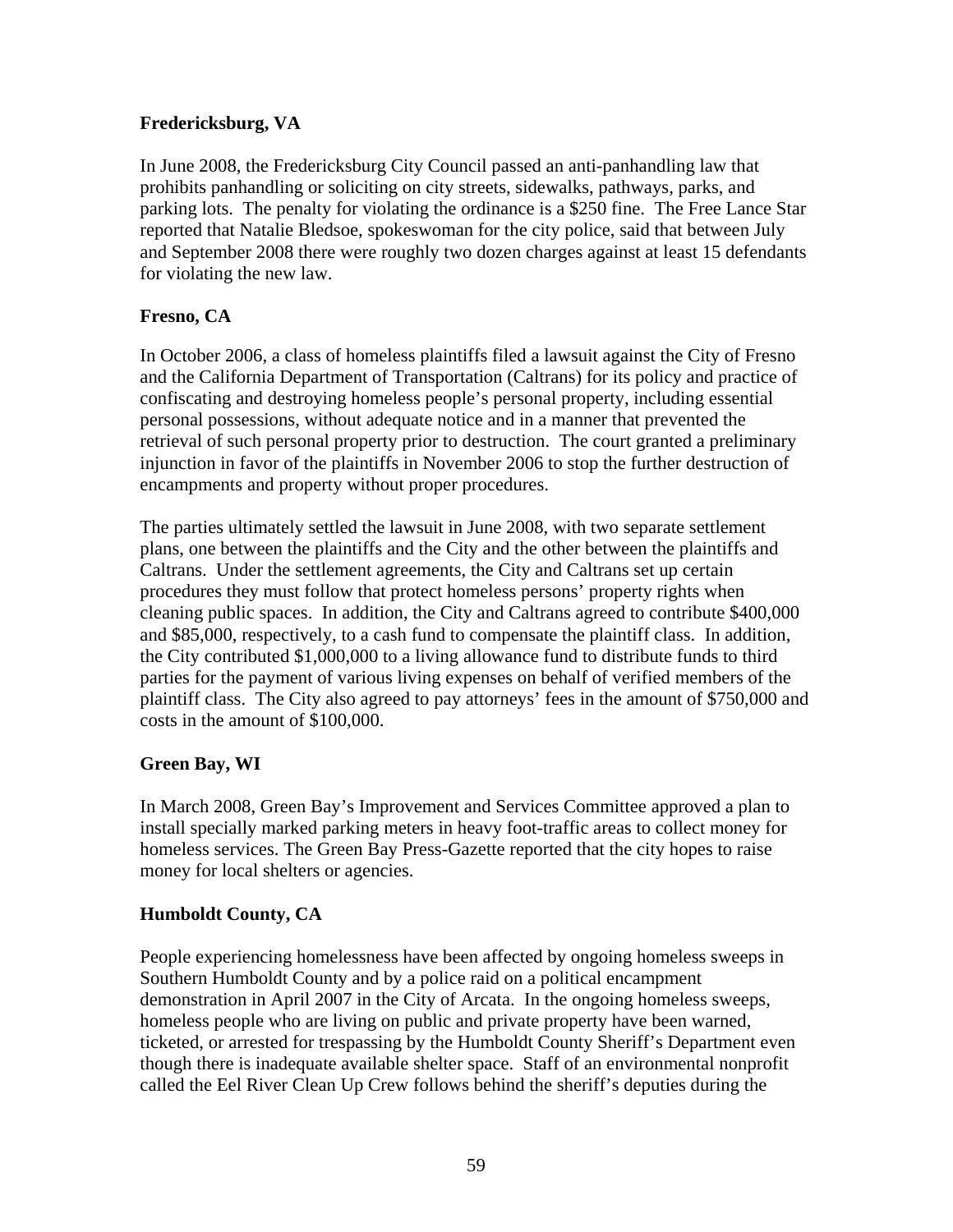sweeps and immediately seizes and destroys any personal possessions of homeless individuals that the individuals are unable to take with them.

Members of the PEOPLE PROJECT, a homeless grassroots organization in Arcata, filed a civil rights lawsuit in June 2008 in relation to a police raid on a political encampment demonstration in the City of Arcata in April 2007. The PEOPLE PROJECT set up the encampment as a political demonstration against the criminalization of homelessness in Arcata. A few days later, the Arcata Police Department arrested and temporarily detained 18 demonstrators before releasing them from jail and later dropping the charges. During the raid, a demonstrator suffered a seizure and the Police Department failed to provide medical assistance. The Police Department took some personal possessions to the police station for demonstrators to claim a few days later, but it immediately seized and destroyed other personal possessions.

There are different estimates about the number of people experiencing homelessness in Humboldt County. In 2006, the Humboldt County Continuum of Care (CoC) reported that there are 1,847 men, women, and children who are experiencing homelessness in Humboldt County. A local newspaper recently reported that there are 700 people experiencing homelessness in Humboldt County.

Based on statistics reported by the Humboldt County CoC, there is a lack of shelter space for homeless individuals in Humboldt County. Of the 1,847 total homeless persons, 1,481 persons or 80% are unsheltered. Humboldt County is in the process of creating a 10-year plan to end homelessness.

The criminalization of homelessness in Humboldt County has many causes. According to advocates, the two historic industries in the County, timber and fishing, are declining. Tourism is being promoted as the new main industry. The City of Arcata passed antihomeless ordinances the 1990's. Authorities sometimes give homeless people the choice between going to a mental health facility, going to jail, or leaving the county.

#### **Indianapolis, IN**

In the summer of 2007, the police reported a significant rise in the number of homeless people living on the streets of Indianapolis and responded by stepping up enforcement of littering, loitering and aggressive panhandling laws. The Indy Star reported that homeless people said they were being rousted by the police, even when they were asleep, to show identification. Some witnesses of these police activities criticized the police for pushing homeless people out of the downtown area where they could receive services.

In August 2007, a class of plaintiffs filed a lawsuit against the Indiana War Memorials Commission (an entity that controls and manages certain public parks and memorials in the city of Indianapolis and throughout the state of Indiana), alleging that the commission has a policy or practice of removing from grounds controlled by the commission persons deemed to be "loitering" or engaging in other lawful conduct based on unwritten and amorphous standards. The complaint specifically challenges the commission's practice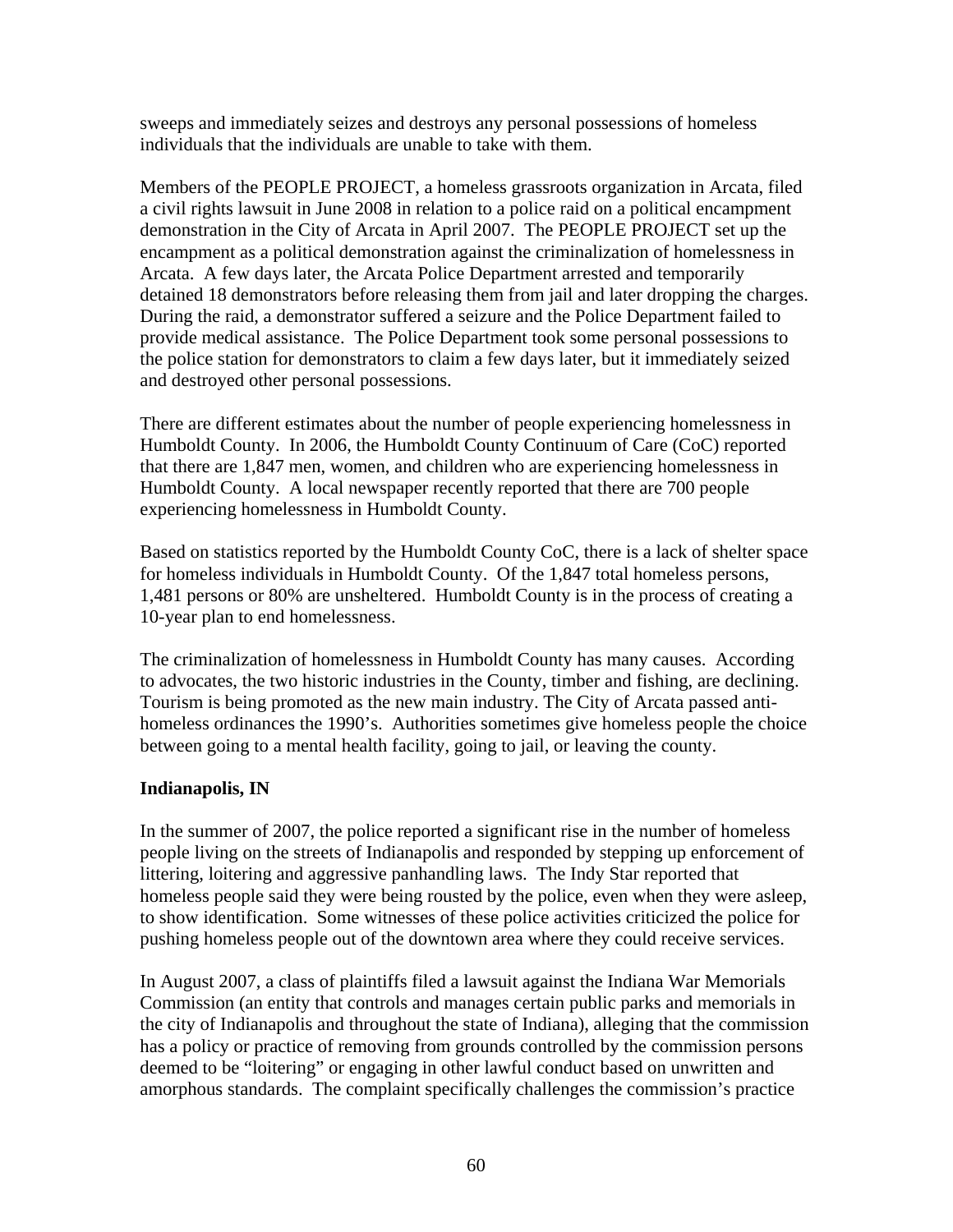of giving certain homeless individuals "no trespass" orders subjecting them to arrest and prosecution if they enter property controlled by the commission in the future.

In June 2008, the ACLU filed another suit against the city on behalf of four other homeless men challenging the city's anti-solicitation law. Two of the men were asked to move on despite their claim they were lawfully soliciting. The other two men were repeatedly forced to show identification so the officers could check their records.

A few of the plaintiffs involved in the suit challenging the anti-solicitation law have also been ticketed under an ordinance against obstructing sidewalks. The ACLU has requested an injunction barring police from stopping lawful solicitation or forcing homeless individuals to produce identification without probable cause.

Mayor Greg Ballard announced the creation of a Boxes Campaign, aimed at encouraging community members to donate to organizations that serve homeless individuals instead of handing money directly to panhandlers. The Coalition for Homelessness Intervention and Prevention of Greater Indianapolis, Inc., will administer the program. Five donation boxes were installed in May 2008.

However, Kelley Curran of The News and Tribune believes that the mayor is not doing this out of concern for the poor. According to The News and Tribune, Mayor Ballard told the Indianapolis Star that "the immediate goal is to get them out of downtown so that citizens and visitors don't have to look at it." His proposal contains three major points: first, to launch a public awareness campaign encouraging people to give money to organizations dealing with poverty issues; second, to enforce current aggressive panhandling laws more aggressively; and third, to require that panhandlers purchase a \$400 license.

# **Issaquah, WA**

In January 2008, the City of Issaquah passed an ordinance that prohibits panhandling on highway ramps and within 300 feet of 13 specific intersections. Penalties for violating the ordinance include a maximum fine of \$1,000 or 90 days in jail. The Seattle Times reported that Bill Block, project director for the Committee to End Homelessness in King County, said that "[i]t's not going to change the situation… Cities need to deal with the barriers that cause people to be homeless in the first place." However, an Issaquah Councilman said that for now, "this is a good first step. It catches the main areas where activity has been most pronounced."

#### **Jacksonville Beach, FL**

A growing number of people have been living on the streets in Jacksonville Beach over the past few years. According to the Florida Times-Union, police, residents, and city government officials held a community meeting in 2007 to discuss what alternatives exist to keep people from living on the streets, as community members felt the current trespass, anti-camping, and public drinking laws were not adequately addressing the problem. Advocates urged the city to address the issue in a more humane way.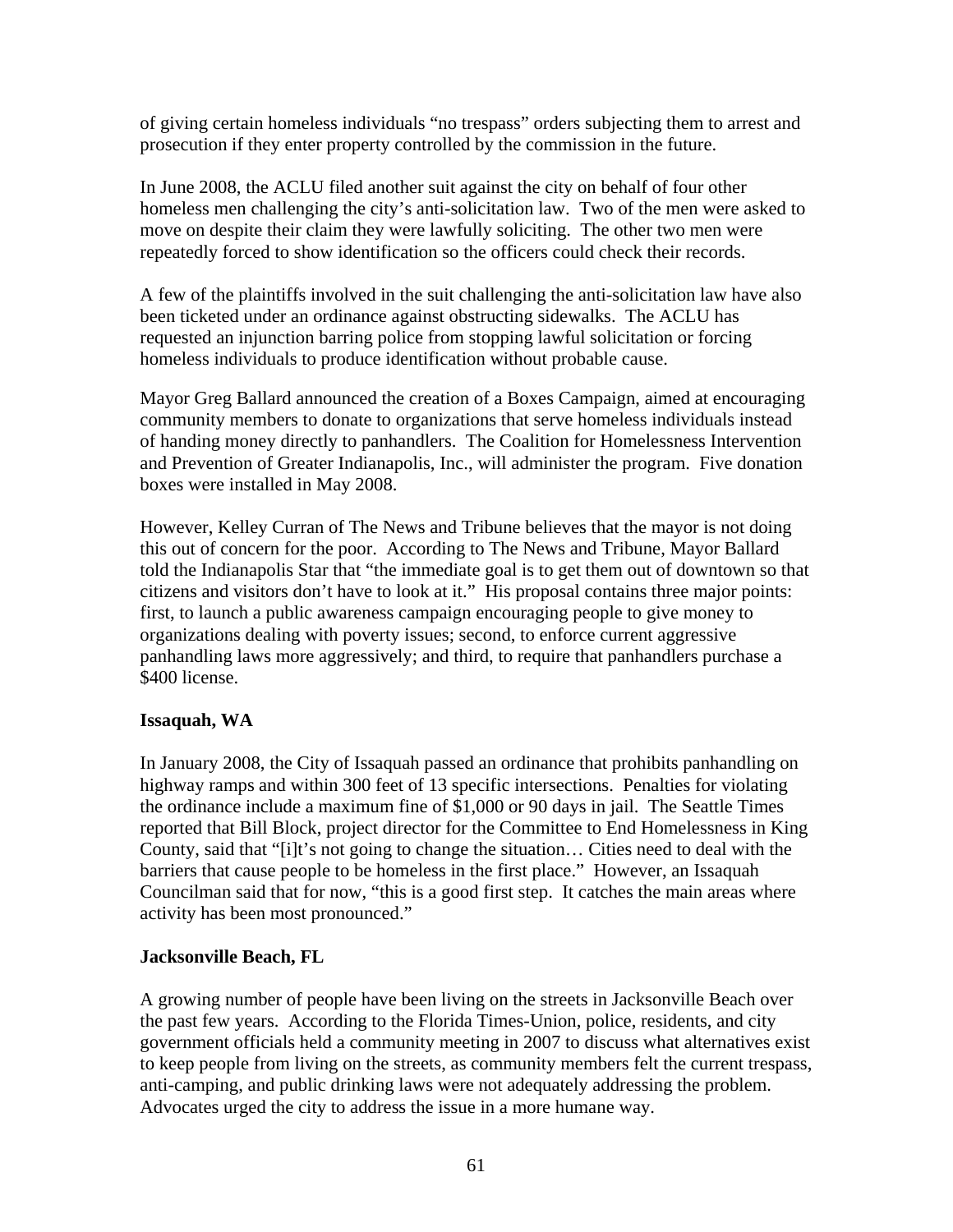# **Jacksonville, FL**

In September 2008, city leaders revised the city's food sharing restrictions to allow a person with a bonafide religious belief to share food with homeless individuals, as long as he or she has a permit to do so. The city council revised the food sharing restrictions pursuant to a settlement agreement from a lawsuit filed by Michael Herkov, a professor at the University of North Florida, in 2007. Mr. Herkov had argued that the original food sharing restrictions violated his right to exercise his religious beliefs.

# **Kansas City, MO**

In March 2007, the Kansas City Council passed an ordinance to limit panhandling in certain parts of the city. Many street performers objected that the proposed legislation would ban their activities as well. The police chief announced concerns about the constitutionality of the law soon after it passed. Councilwoman Bonne Sue Cooper says she is not sure the ordinance will actually cure the problem and people will most likely simply break the law.

# **Knoxville, TN**

In July 2007, the Knoxville police and Tennessee Department of Transportation continued an effort to move homeless individuals out from under bridges and overpasses into shelter spaces. According to WATE.com, the police do not usually issue citations when asking someone to move from underneath a bridge, unless the person is intoxicated or has been asked to move repeatedly. Some members of the police department recognize that the city lacks available places for homeless individuals to go to during the day.

# **Laguna Beach, CA**

In March 2007, the city formed a homeless task force to come up with solutions to the homelessness problem in the city. One recommendation from the task force was to build a multi-service center to provide outreach, case management services, emergency shelter, and detoxification services. Although the city has approved funds to carry out the recommendation, the city has been unable to find a suitable location for the center.

Laguna Beach also has a new community outreach officer, whose position was created as part of the city's efforts to reduce complaints from residents and business owners about homeless people. According to the Los Angeles Times, Officer Jason Farris said, "[y]ou can't force them into getting off the street… It's not a crime for them to be homeless." He hopes to persuade Laguna Beach's homeless population to seek services. The city is also drafting numerous recommendations regarding how to move chronically homeless people off the streets. Homelessness is not only a concern to city officials; in 2008, Laguna Beach residents voted homelessness as the second most pressing issue in town.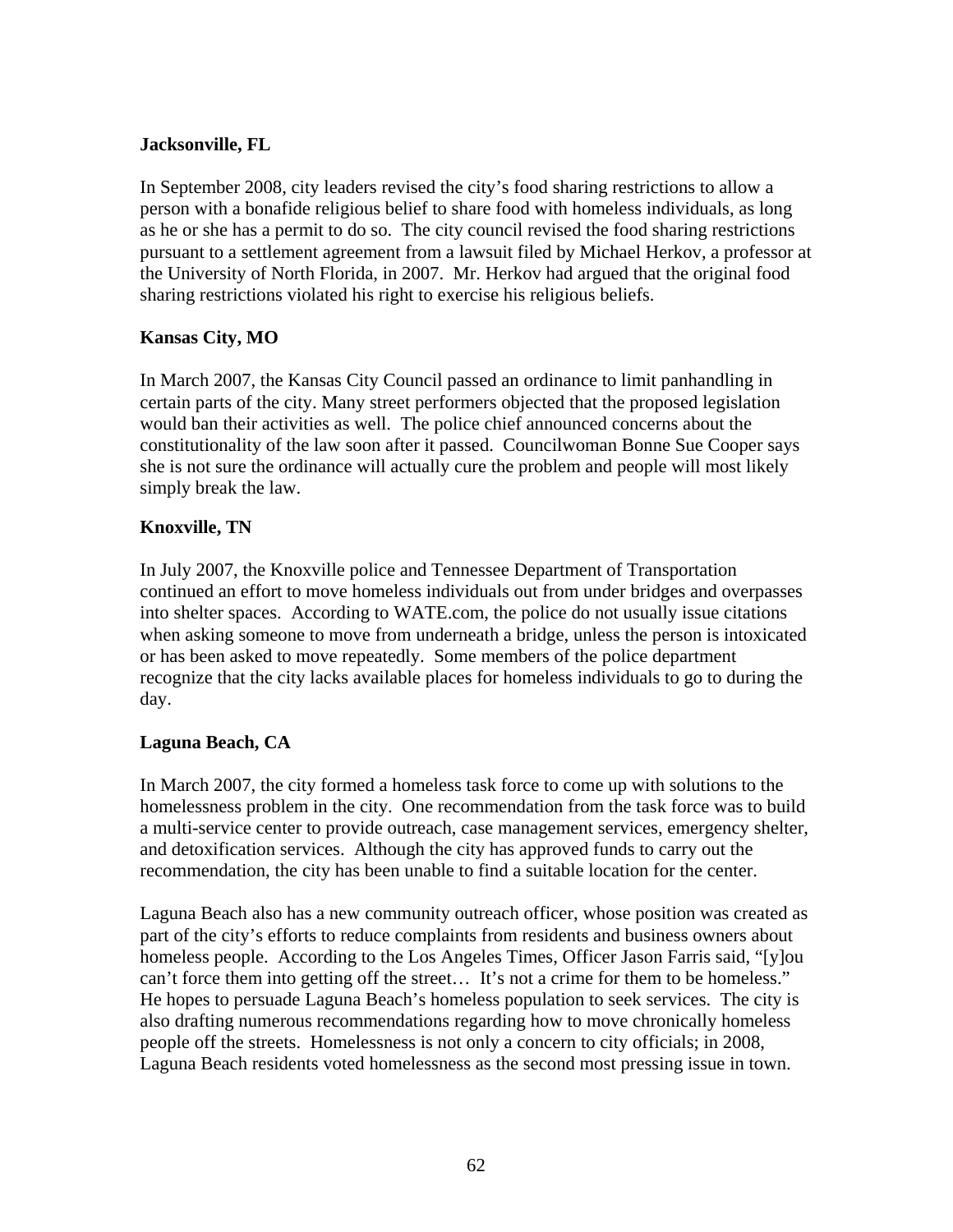Despite its efforts to find solutions to homelessness, problems persist with police harassment of homeless individuals. In December 2008, the ACLU filed a lawsuit against the city on behalf of 5 homeless individuals to challenge the city's anti-camping ordinance and selective targeting and harassment of homeless individuals by police. The complaint highlights a range of conduct by the local police department that prohibits homeless individuals from carrying out their daily activities, including the criminalization of sleeping in public places, selective enforcement of local ordinances and laws, unwarranted stops and interrogations, and confiscation of property.

# **Lancaster, CA**

In February 2007, deputies responded to a tip about a theft in a homeless encampment. Although they found no evidence of theft, the deputies arrested sixteen people on various charges including parole violations, trespassing, and drug possession.

The homeless population in Lancaster was allowed to build makeshift homes in the undeveloped parts of the desert. However, The LA Daily News reported that just a month after the incident described above, sheriff's deputies arrested another nineteen people at a homeless encampment in an empty field. The arrests were made to address theft and drug-related crimes in the area. The camp was destroyed to keep homeless individuals from returning and because police believed the shelters were "unsanitary and unsafe." According to the LA Daily News, the Sheriff's Department claimed that they gave the camp's residents warnings, so they had plenty of time to leave.

The Antelope Valley is home to around 4,000 homeless people according to Grace Resource Center. Approximately 40 percent of these are homeless veterans.

# **Las Vegas, NV**

In June 2006, Food Not Bombs Las Vegas filed a lawsuit in federal court challenging the enforcement of a Las Vegas law that prohibits "the providing of food or meals to the indigent for free or a nominal fee." In August 2007, the court ruled in favor of the homeless advocates, holding that enforcement of the no feeding laws is unconstitutional and violates due process and equal protection rights.

City officials "mistakenly" allowed a law to be created prohibiting anyone from sleeping within 500 feet of a deposit of urine or feces. The law was rescinded the month after it was created, but law enforcement officials were apparently unaware that it was rescinded and arrested three homeless men sleeping in a park. The three men sued the city for the arrests. The legal battle picked up considerable media attention and Las Vegas drew criticism because of the egregious manner in which Las Vegas has addressed the issue of homelessness.

Due to the tensions between the police and homeless individuals, on April 19, 2007, the Las Vegas Metro Police held a law enforcement summit to address the situation. At the summit, several law enforcement agencies discussed the positive moves made in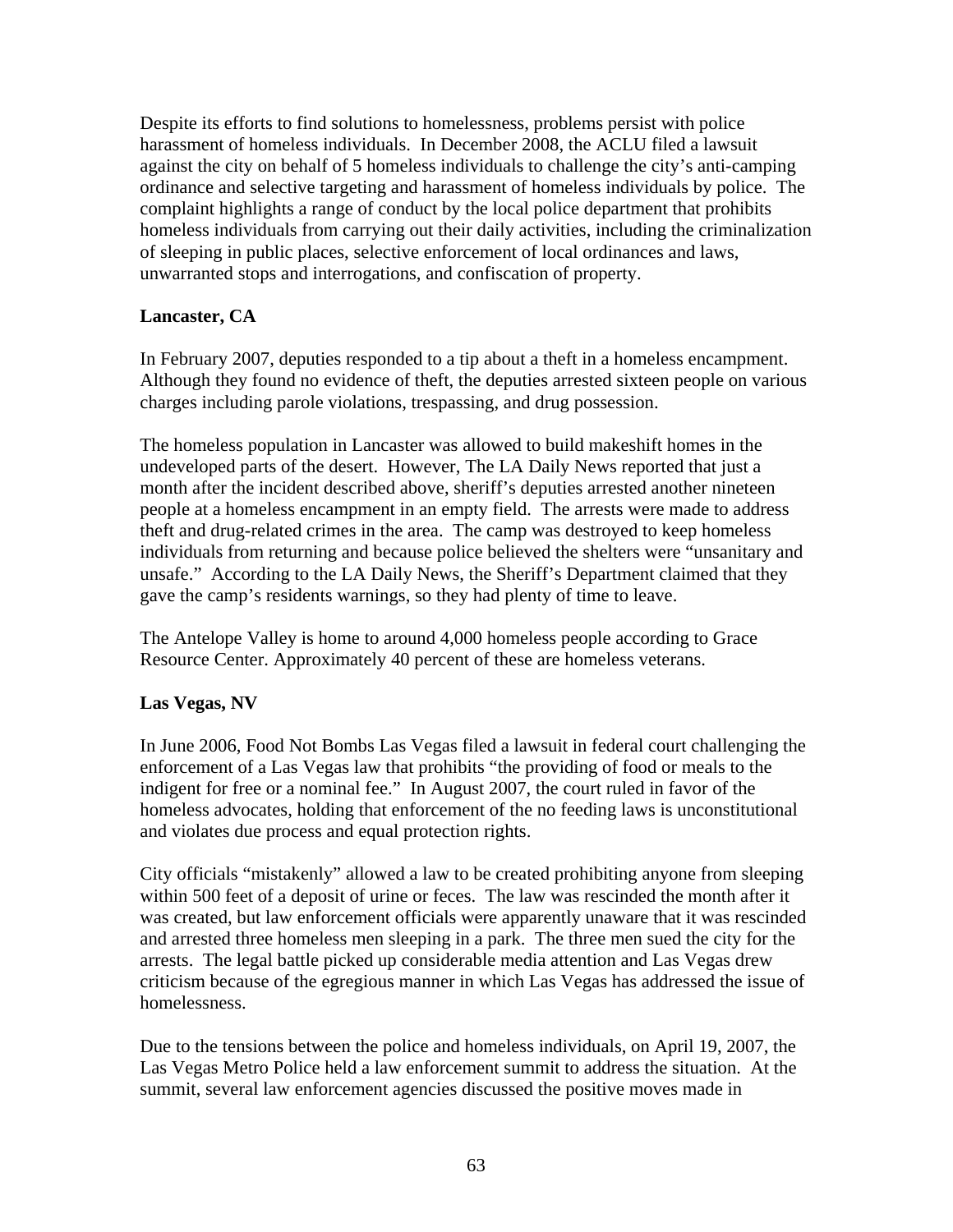attempting to develop a less antagonistic relationship. However, advocates point out that relations could not be worse. Many homeless advocates were unaware of the meeting and only one had a chance to speak. According to City Life, a Southern Nevada alternative weekly newspaper, Linda Lera-Randle El said, "the presentation should have led into a more open and productive discussion on the issue." Deputy Chief Marc Joseph said the biggest challenge is to educate the personnel and let them know there are alternatives to incarceration and that homelessness is an important issue. Gary Peck of the ACLU said that local law enforcement agencies are not entirely to blame. He explained, "I think it's important to say that the criminalization of homelessness is, in part, a byproduct of the fact that our entire community has fallen far short of its responsibility to reach out to those who are in distress."

In September 2007, an independent research group commissioned by the city to study panhandling released the results of its research. The study found that 94 percent of panhandlers had been homeless at some point in their lives, and 58 percent were chronically homeless. Although local residents gave about \$8.4 million to panhandlers in the previous year, and tourists offered \$16 million, the median income a panhandler received was \$192 a month. Combined with other sources of income, the average total income of panhandlers in Las Vegas is \$385 a month.

Shannon West, Regional Homeless Coordinator, told City Life the statistics will be used in a campaign against panhandling. "We'll be able to use [the survey] to talk to the public about where they could give their money so that it would actually make an impact on someone's life," she explained. A local campaign might focus on helping "people better understand where their contributions could go." Conversely, activist Linda Lera-Randle El was cautious about an anti-panhandling campaign. She said, "I don't think we should harden people's hearts to the point that they don't want to give away a dollar."

Peter Connery, Vice President of Applied Survey Research, a nonprofit social research firm, said the study showed that panhandlers have "a lot of issues and barriers that require social service assistance—and they need to be treated accordingly, not like con artists and criminals."

Although Las Vegas has continued to have problems with criminalizing homelessness in recent years, the city of Las Vegas has begun two new programs that use a more constructive approach to homelessness. The Las Vegas Review-Journal reported that the city, partnering with the Community Interfaith Council, announced a program called "One Congregation, One Family," which pairs religious congregations with families leaving transitional housing. The religious organizations commit to giving \$1,500 to help families pay for deposits, first month's rent, or emergencies, and they also provide volunteer mentors to meet with the family during the first six months. The initiative is modeled on a similar effort in Denver, which found 83 percent of the adopted families are still in their housing a year after mentoring, compared with success rates of 15-40 percent of families not in the mentoring program in Southern Nevada who are still in their housing.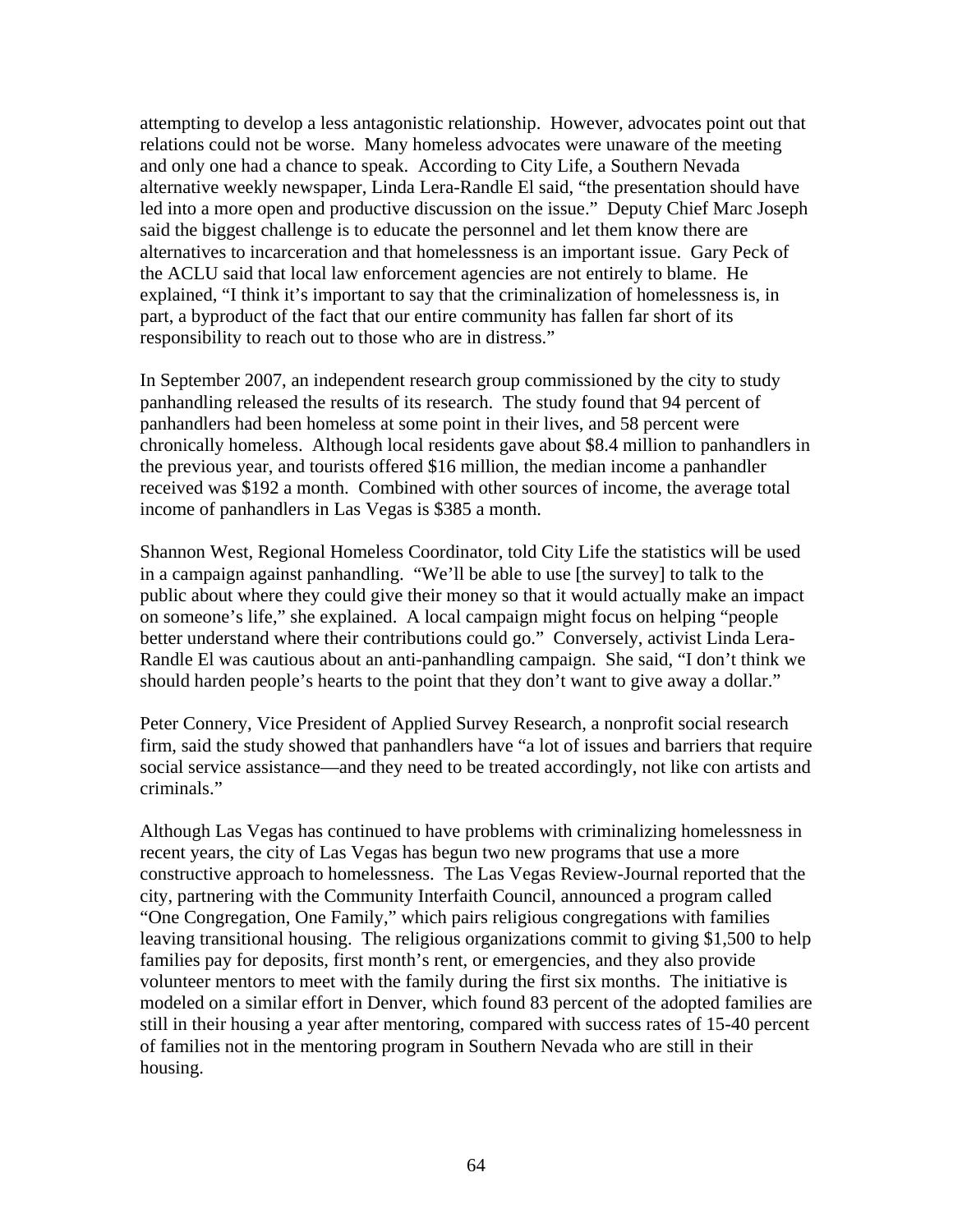Las Vegas took another positive step with its adoption of a "Housing First" program. In late 2007, a housing first building called Horizon Crest created 66 new low-rent apartments and 12 new apartments for chronically homeless individuals. The tenants have an on-site case manager Monday through Friday and a helpline on the weekends. The project is funded in part by local money. The Las Vegas Sun reported that "it's based on the simple notion that the foremost need of homeless people is a place to close the door behind them at the end of every day, no strings attached and with lots of help readily available."

# **Lincoln, NE**

In 2007, advocates and city officials organized a campaign to encourage University of Nebraska students and residents of Lincoln to donate money to organizations rather than giving to panhandlers. Since a law banning panhandling in Lincoln was overturned in federal court in 2004, the city has seen a growing number of panhandlers. New ordinances limit panhandling to daylight hours and certain locations and ban aggressive panhandling.

# **Little Rock, AR**

The Arkansas Times reported the installation of twenty-five donation boxes in downtown Little Rock in September 2008 to collect change for homeless services. There has been some criticism about the plan, however, there are some proponents of the collection boxes. Sharon Priest, Executive Director of the Downtown Little Rock Partnership Program, told the Arkansas Times, "Panhandlers are often not using the money for food, but to buy alcohol and/or drugs. Even though we want to do something good, we are actually becoming enablers… If people don't give the money, [panhandlers will] quit asking."

Patty Lindeman, Executive Director for Hunger-Free Arkansas, reported in November 2008 that homeless people were being targeted in Little Rock. She said that although there have not been organized sweeps, "there continues an aggressive attempt to 'sweep' the downtown area of the homeless." She also mentioned that church and other groups who regularly share food with homeless individuals have experienced "increased police harassment." Finally, Lindeman said that police are threatening to charge homeless individuals with 'criminal trespass' if they are seen in public parks, on sidewalks, or on other public property in the downtown area.

# **Lodi, CA**

In an effort to prevent illegal activity in Lawrence Park and make neighbors feel safer, the Lodi Police increased their presence in the park. The crackdown targeted public drinking, drug abuse, and urination. Record Net reported that Officer Mindy Smith said, "If we show no tolerance, it will give them incentive to move along." Yet the police department acknowledges that many people are in the park because they have moved along from other locations. Police try to direct people to services when they write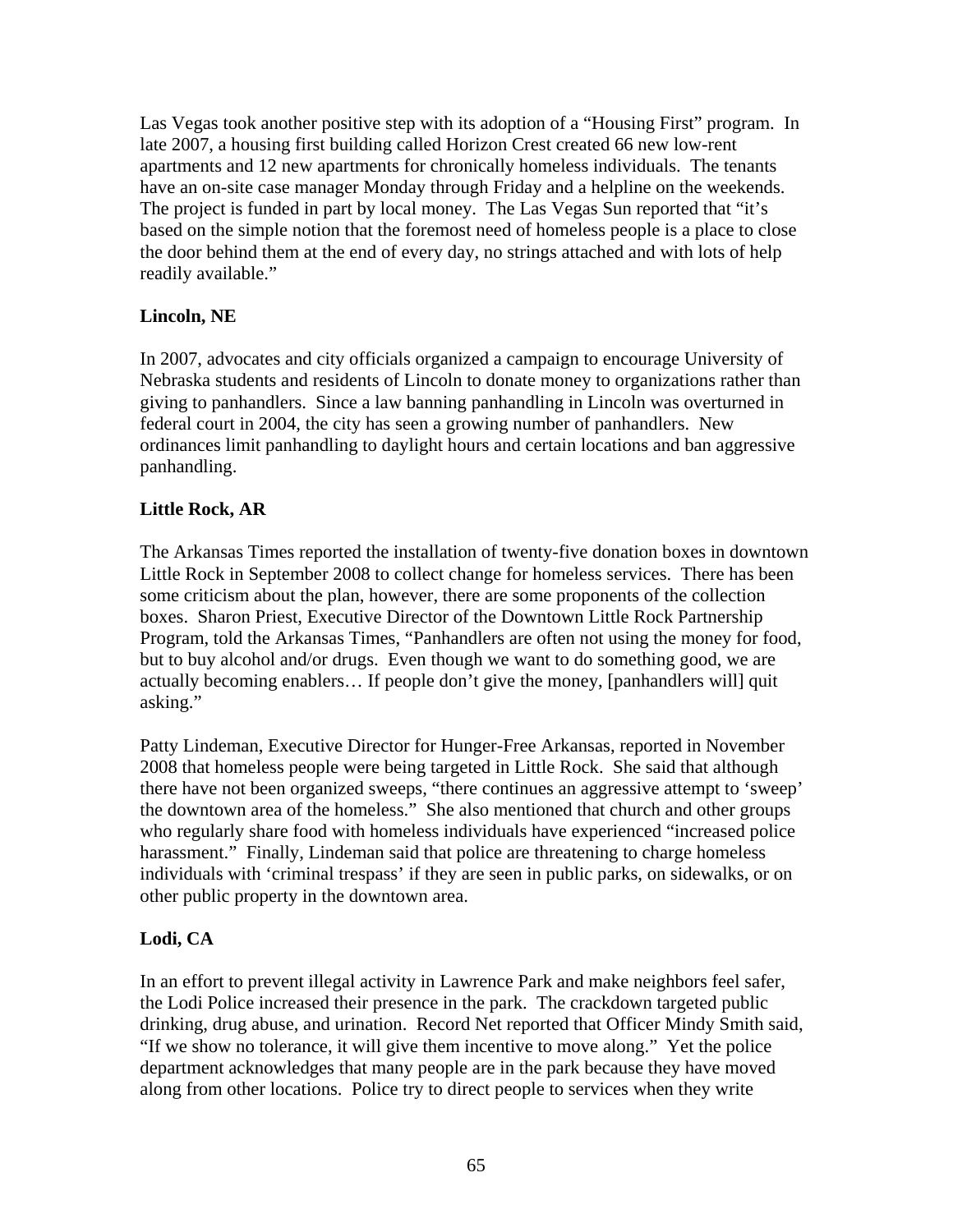citations. According to Record Net, Shawn Blair, a 32-year-old homeless man, said he understands the reasons for the increased patrol, and that sometimes police "just come out here to do their job. [Other times] they just come to harass us."

# **Long Beach, CA**

The pastor, Reverend Stinson, and the congregation of the First Congregational Church of Long Beach, have refused to block homeless people from sleeping outside of their church. According to the Long Beach Press Telegram, the city prosecutor, Sayge Castillo, had threatened to fine the church \$1,000 for allowing homeless individuals to sleep on the property. The L.A. Times reported that the pastor said, "The city's threats are ludicrous. We're not going to do what they want us to do. Allowing these people to sleep on our property is, for us, a religious act." Castillo says her office is "complaintdriven" by anonymous callers who complain about waste, litter, and safety issues, adding that, "I didn't intend for this to be about homeless people."

According to KTLA a local news affiliate, many residents in the area are not sure how to feel about the people sleeping on the church's property. Although many would prefer that homeless individuals were not in their neighborhood, they also understand the church's commitment and responsibility to helping those who are less fortunate. Additionally, the church claims that the complaints of Long Beach residents are unwarranted because there have been no crimes and church custodians keep the area clean. Reverend Stinson is hoping to install a portable bathroom for its guests to use. The church also invites mental health workers to visit and help those who need the care.

The pastor and congregation are using this opportunity to educate the public about the lack of shelter space and mental health care available to the people who have been sleeping at the church for more than three years.

# **Louisville, KY**

In December 2007, the Louisville Metro Council passed, and Mayor Jerry Abramson signed, an ordinance prohibiting "menacing" panhandling, which causes "fear, intimidation, and disorder" city-wide, and panhandling within 20 feet of an ATM, city bus stops, outdoor dining, shopping areas, parking garages, public restrooms, and schools when students are present. Violators face a \$250 fine and/or up to 90 days in jail.

In a Louisville Courier-Journal article, Maria Price of the St. John Center said the ordinance's many stipulations "seem to have the intent of banning panhandling altogether without saying it." The Courier-Journal reports that one city council member, George Unseld, who favored the measure, said, "I, for one, am tired of panhandling…. I don't think a person has an innate right to come up and ask me for a dollar." The ordinance replaces the previous ordinance that prohibited all forms of panhandling citywide.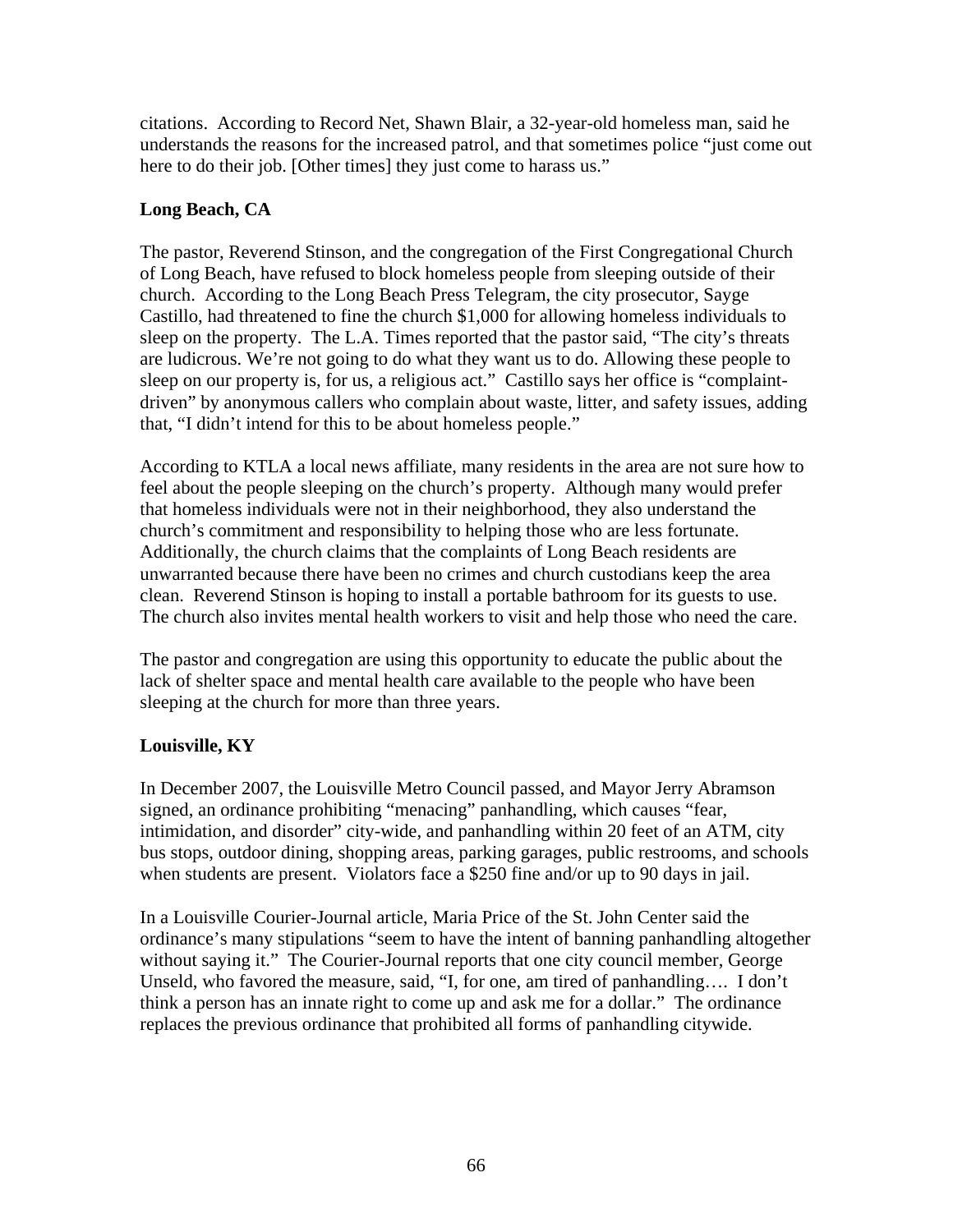### **Madison, WI**

In September 2008, Channel 3000 online news reported that surveillance cameras were installed and Madison police officers patrolled Brittingham Park to move "chronic loiterers" from the area. In response to police targeting of homeless persons, Brenda Konkel, a Madison Alderwoman, introduced ordinances that would keep police from fining homeless individuals for sleeping in parks and for public urination, as well as an ordinance that would prevent police from discarding the personal items of homeless people without a warning.

# **Manatee County, FL**

In March 2007, Manatee County legislators passed a law that bans panhandling within 15 feet of public roads. For the first thirty days, police informed violators of the new ordinance and issued warnings. On April 24, 2007, the ordinance went into full effect.

According to the Centre Daily Times, the county wrote the ordinance because there had been many complaints in the county about panhandlers being hostile. He said that the panhandling law addresses safety and welfare. Getman also told Centre Daily Times that increasing numbers of very aggressive panhandlers alarmed him. Getman and others who supported this ordinance believe that keeping homeless and impoverished people from panhandling will encourage them to look for help at the various service organizations in the area. However, Adell Erozer, Director of the Community Coalition on Homelessness, pointed out that there are not enough shelters, housing, and health services in the county, so some panhandlers may not be able to get the help they need.

To prevent people from bathing and/or doing laundry in their bathrooms, the Manatee library instituted a new set of rules that prohibit people from storing personal items in the building and would only allow people to use the sinks to wash their face and hands. These rules are directed towards homeless people who often visit libraries for the purpose of gaining shelter.

According to the Herald Tribune, officials claim they are not targeting the homeless population. Instead, they are simply tired of large pieces of luggage taking up seating areas and being abandoned for days. The Manatee library system already prohibits people from sleeping in the library.

#### **Manchester, NH**

The New Hampshire Union-Leader reported on August 27, 2008 that earlier that month Teddy DeJesus, a Manchester resident, was given a \$50 ticket for violating the city's curfew. DeJesus is one of several dozen people who have been cited for being in a public park between 11 p.m. and 7 a.m. In early August, nearly two dozen people were on the court docket for violating curfews at Veterans Memorial, Bronstein, Derryfield, Victory and other city parks. Lt. Robert Cunha told The New Hampshire Union-Leader, "the theory is you can head off a lot of the more serious quality of life issues by addressing the day-in and day-out issues… police also are ramping up enforcement of ordinances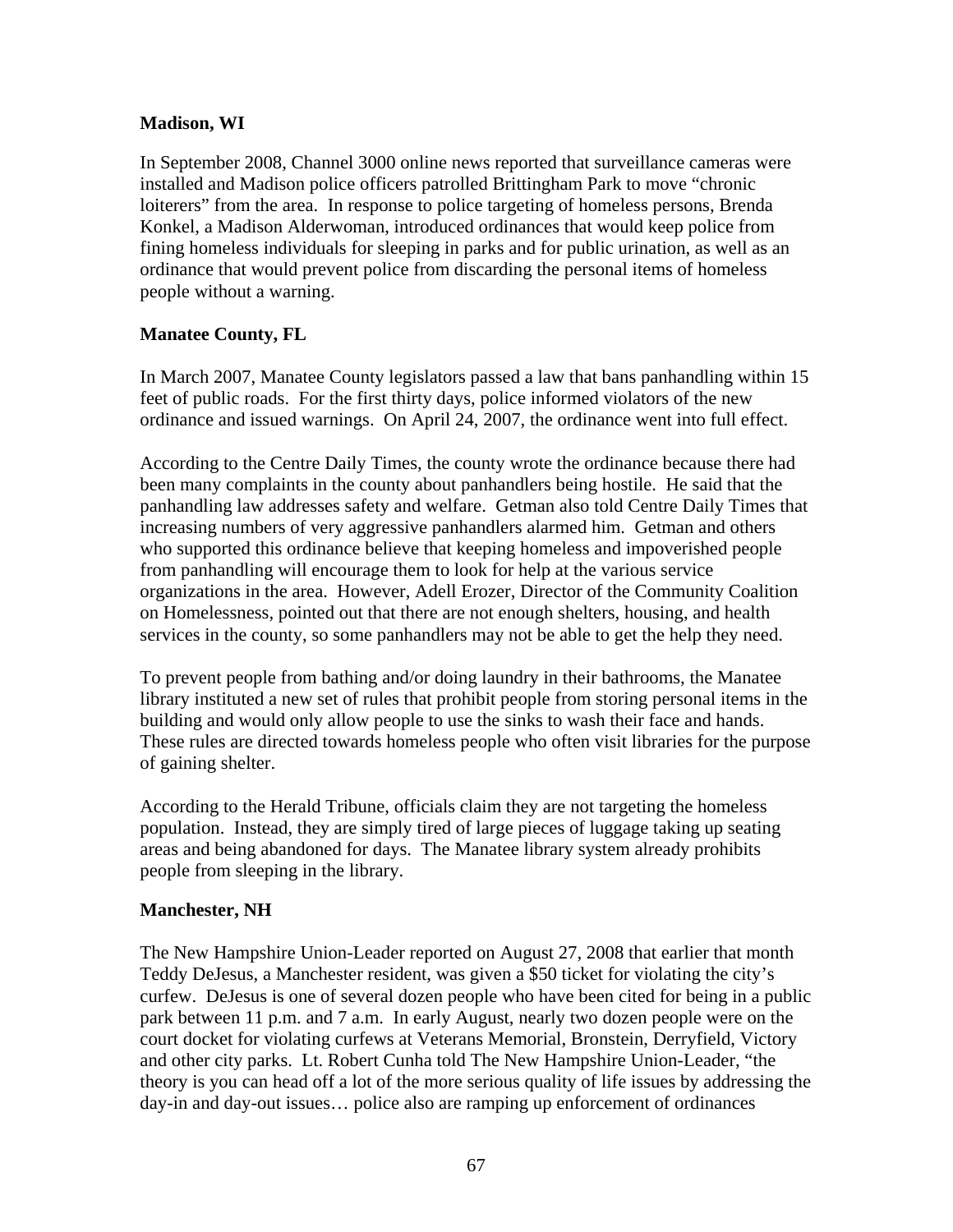barring alcohol in public parks and lounging in public doorways. It is part of an effort to ensure people who live in urban neighborhoods enjoy the same quality of life and rights as those who live elsewhere in the city." Manchester City Library, which is located near Victory Park, security officer Bonnie Wood-Owens said that she has seen an influx of homeless people coming into Victory Park and other smaller parks since the city began pushing them out of the Veterans Memorial Park. As she told the New Hampshire Union-Leader, "They excluded them from being there because some people didn't like the looks of it."

In early September, some local activists decided to take action by protesting the curfew. Their act of civil disobedience, collecting litter in Veterans Memorial Park after curfew, was organized after police issued dozens of summonses to people in the park during curfew. Police ignored the protest. The New Hampshire Union-Leader noted that although "police cruisers passed by the park at least eight times, none stopped and only one officer seemed to glance their way."

# **Miami, FL**

The creation of a new arts center in downtown Miami has prompted the city to increase police presence and restrict panhandling in the area. Many city officials, however, are bothered by the negative attitude displayed by the arts center in regard to homeless people.

Around 850 people were evicted from public housing complexes in 2004, and even though the city promised them new homes, no new housing has been built for them. Instead, a homeless camp has arisen on a lot that was designated for creation of new affordable housing over ten years ago. The residents of the camp organized art parties and a "Tour of Shame" to reveal aspects of Miami that the Super Bowl organizers tried to hide. Twenty reporters from outside Miami took a bus "reality tour" put on by the Miami Workers Center. On this tour they saw the homeless camps and met residents who were being evicted.

Housing is an important problem in Miami because in February 2007, around the time of the Super Bowl, over one third of the county's residents were supported by workers who earned \$5.15 or less an hour. According to HUD, for housing to be considered affordable a household should spend only one-third of its income on housing. This means that individuals earning \$5.15 an hour can only afford \$268 a month for rent. Even studio apartments from the 1950s rented for a minimum of \$600 a month.

According to the Los Angeles Times, officials of the Super Bowl host committee did not want information concerning the city's homeless population to leak during the festive times of the nation's largest sporting event. They called the protesting "inappropriate" and did not want tourists coming for the Super Bowl to be exposed to city issues for which they were not directly responsible.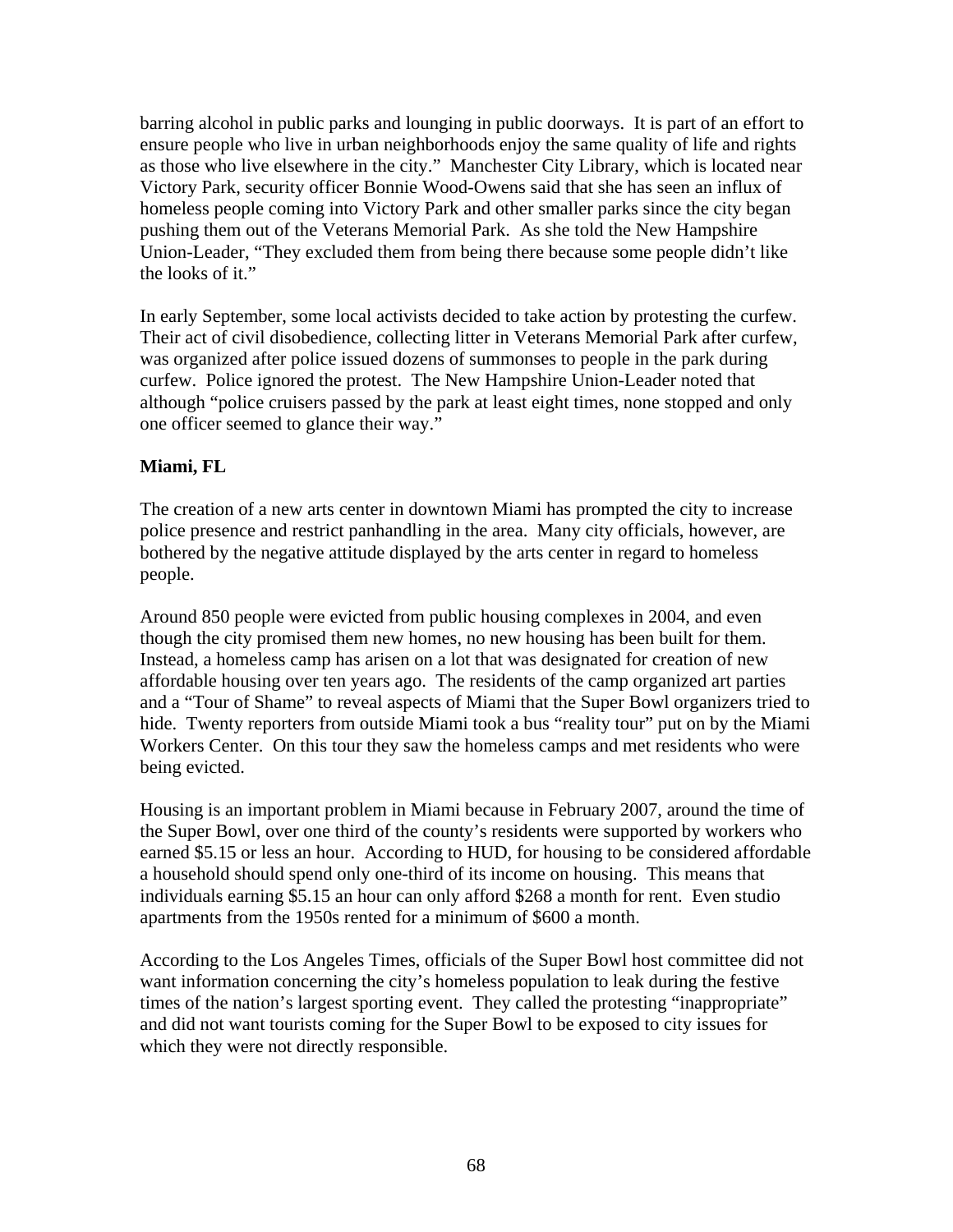### **Miami Beach, FL**

In June 2007 the ACLU sued the City of Miami Beach on the behalf of a homeless man named Russell Harvey in state court to challenge its anti-panhandling law and regulations of street performers. Mr. Harvey claimed that the laws were so broad that they limited all types of street performers, as well as political, religious, and artistic free speech activity. On July 28, 2007, the Miami-Dade County Circuit Court ruled in favor of Mr. Harvey, allowing him to continue panhandling, as well as street performing in Miami Beach.

#### **Minneapolis, MN**

Advocates say that even in the bitter cold of January about 600 people will sleep outside in Minneapolis and St. Paul over the course of winter. Many of these people sleep under bridges despite bridge rods that have been put up a number of years ago to prevent loitering. The bridge rods, which were installed by Minnesota Department of Transportation in 25 different locations, look like pyramid frames that are bolted into the concrete. A spokesman for the Department of Transportation said these rods were installed because they believe it is hazardous for people to sleep under the bridges. It is also not safe for workers to clean up the trash homeless individuals leave behind.

Richard Wright, a homeless man who lives under a bridge, told television station WCCO that the bridge rods "are not going to stop people from coming…[and] sleeping here." Monica Nillson, a homeless advocate, offered a counter argument that the rods help people store their belongings, thus assisting the people they are designed to keep away.

Nillson, who believes the rods have not helped the taxpayers or homeless people, estimates the rods cost about \$10,000 a year. Consequently Nillson proposed to WCCO that the money could be been spent in more productive ways, such as providing services, rather than pushing homeless people away.

In February 2007, Lance Handy was frisked, put in a squad car, and taken to the precinct house for violating section 385.80 of the Minneapolis City Code, also known as the "lurking law." This law prohibits lurking, lying in wait or being concealed. Guy Gambill, a criminal justice advocate, has reported that the ordinance has been used to target African American and homeless individuals. Handy told City Pages that he had simply been walking down the street after buying a pack of cigarettes. Handy was not charged under the "lurking law" after two appearances in court. Even though Handy was not convicted, Gambill explains that each charge costs taxpayers around \$750. Not all people arrested for lurking are homeless. While 58 percent of the total number of people arrested under the ordinance are African American, 100 percent of the homeless people charged with lurking since 2003 are black. Assistant Police Chief Sharon Lubinksi defends her office by pointing out that around 80 percent of homeless people in Minneapolis are black. She goes on to say that racist cops are not to blame because she believes many of the lurking charges have been due to calls by concerned citizens.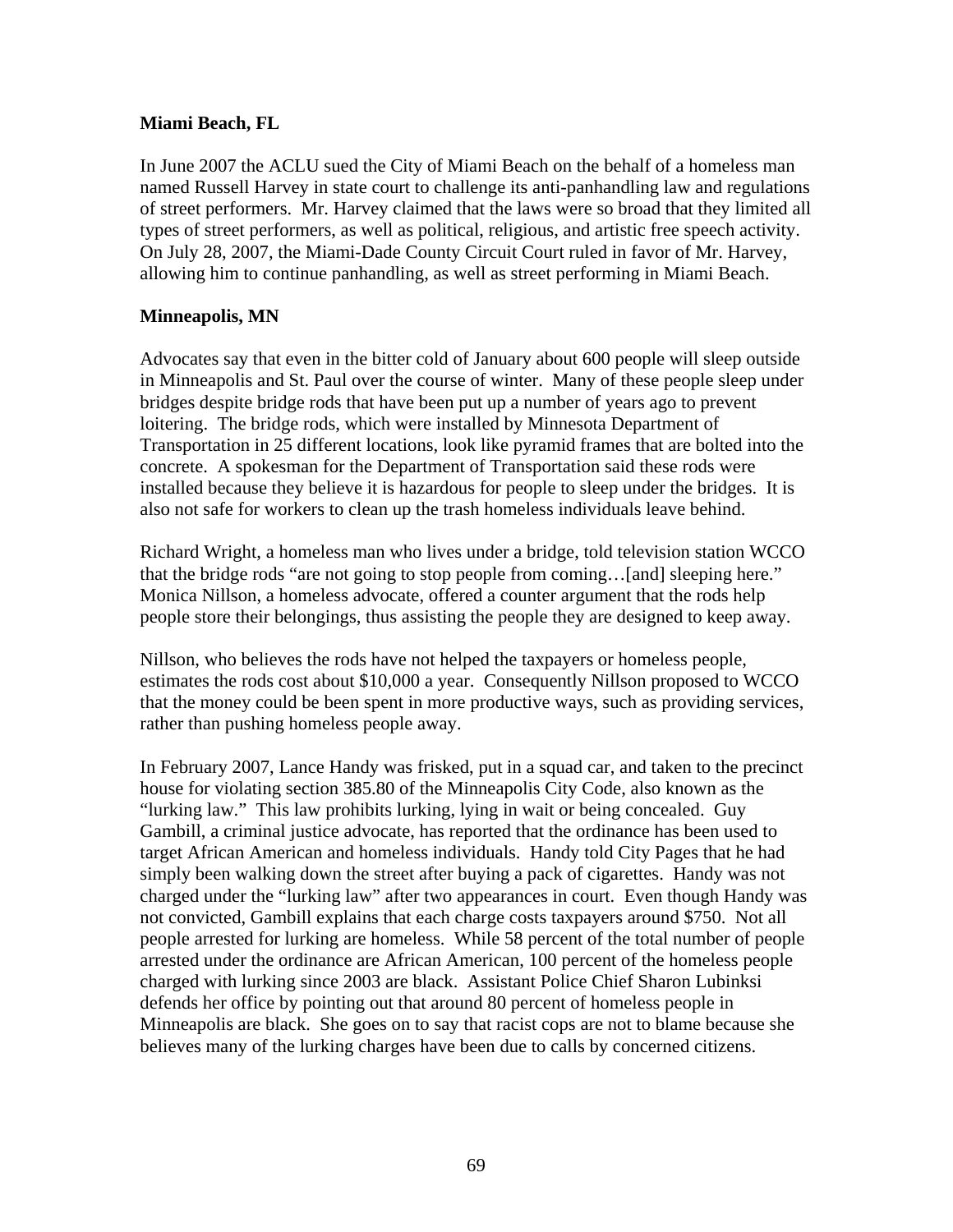According to a City Pages news report, Cam Gordon, a Second Ward City Council member, introduced a measure in December 2007 to repeal the lurking law due to concerns the law may be used discriminatorily. Another member of the City Council calls the ordinance "useful" and believed that race has little to do with calls from citizens who are scared by those "lurking." The measure to repeal the lurking law failed by one vote in the Minneapolis City Council.

The Minnesota Daily further reported that in June 2007 the city council of Minneapolis passed an amendment to increase the restrictions on its anti-panhandling law. The city claims the new ordinance "address[es] aggressive behavior, and not a socioeconomic group." The new law limits panhandling to daylight hours and within 10 feet of a crosswalk or 80 feet of an ATM.

The push for the new law came after a panhandler accosted two council members and a state senator while they were dining. Many council members are afraid panhandling will create an atmosphere that discourages patrons from visiting the downtown area. Minneapolis already had aggressive panhandling laws on the books from 2002, but they were not being enforced. The city is now encouraging anyone who "feels unsafe" because of panhandling to immediately call 911 and report the incident.

A growing number of homeless people in Minneapolis are living in their cars. If their cars are towed, their belongings are therefore subject to confiscation. As a result, advocates pushed for a new state law that was passed in the 2008 session that allows homeless individuals to retrieve their belongings from vehicles in impound lots, regardless of whether they can afford to get the car back. Ron Elwood, a legal aid lawyer, told the Star Tribune, "[M]ost of these things are valuable to nobody but their owners, but they are all just destroyed."

## **Nashville, TN**

During the summer of 2007, city police began a Quality of Life Initiative that called for undercover police officers to cite people for vagrancy, trespassing, public intoxication, and panhandling. In the first two months of the initiative, 91 different people were arrested a total of 113 times. Their incarceration cost the city \$1.2 million. After factoring in other expenses, the Nashville Homeless Power Project (NHPP) estimates the total expense at \$3 million. From July to December 2007, Nashville police charged 454 people—nearly all of them homeless—with "quality of life" violations, adding to these already high expenses. Homeless advocates say these arrests are evidence that the laws target homeless individuals unfairly and accomplish nothing. In a Nashville City Paper report, Policeman Andy Garrett asserts, "[w]e don't categorize people, and we don't go out looking for a category of people." Most of the violations are for public drunkenness, indecent exposure, and trespassing.

On January 15, 2008, the Metro Council banned aggressive panhandling and implemented restrictions for panhandlers. Similar to new ordinances in other cities, this law prohibits panhandling near any bus stop, open-air café, ATM, school, within 10 feet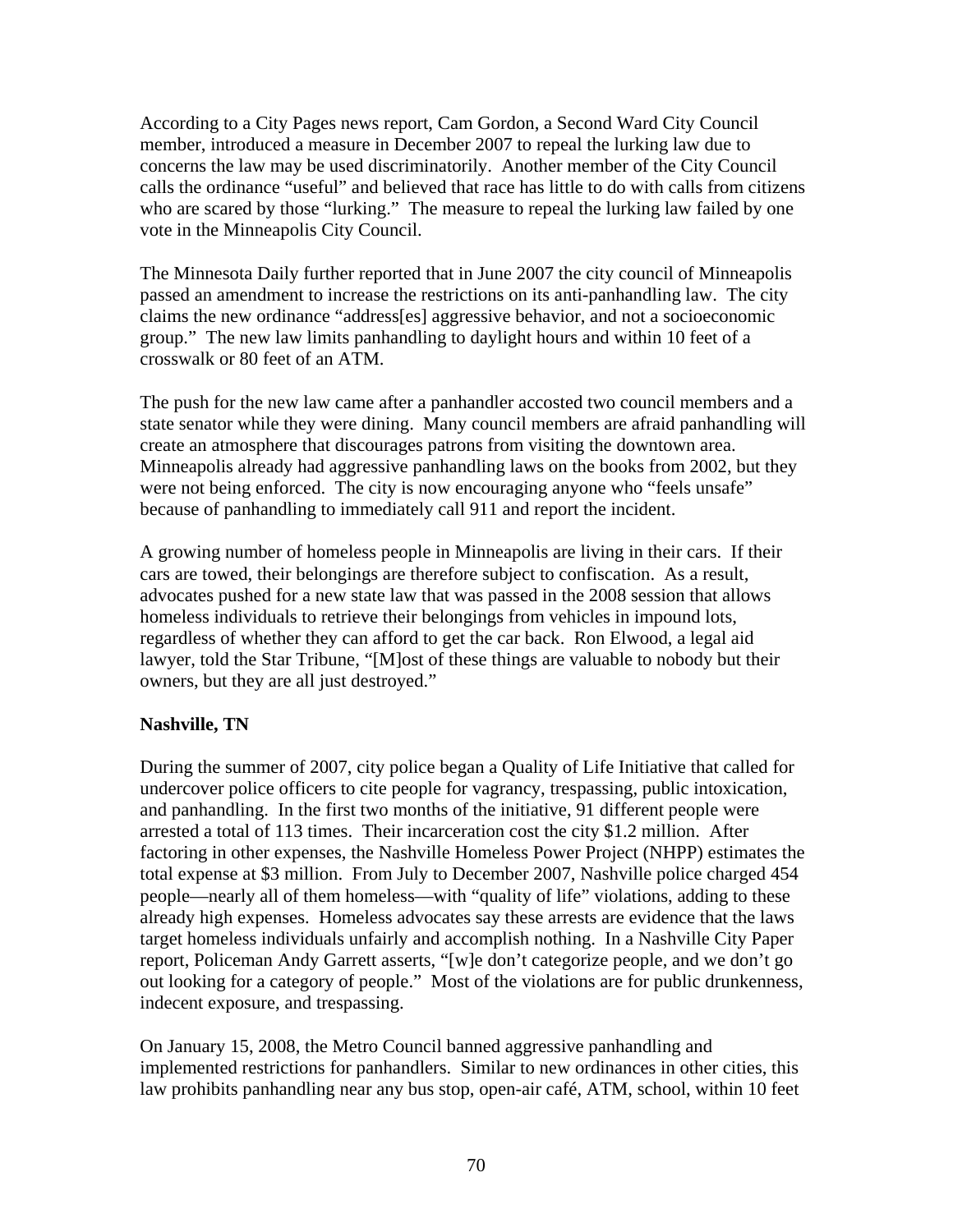of any building open to the public, including commercial establishments, and any panhandling between sunset and sunrise.

The city has begun a street newspaper, The Contributor*,* which will allow homeless individuals to make money without panhandling. Homeless advocates insist the new antipanhandling law will not make people any safer and may violate peoples' constitutional rights.

On February 7, 2007, homeless people and other advocates marched from a downtown Nashville church to the front of City Hall and delivered 700 petitions showing support for Mayor Purcell's plan to build 1,800 permanent supportive housing units by 2015. Those who signed the petition believe permanent housing would be a good solution because it could allow homeless individuals to find work more easily, obtain preventative healthcare to reduce emergency room visits, and minimize the number of times they are thrown in jail for sleeping on public benches. Finally, they encouraged the Mayor to use funds from the 2007/2008 budget to build 200 units of housing for homeless people, especially chronically homeless individuals. The petition came on the heels of the Homeless Power Project Housing campaign that called for \$2.3 million from the Metro Budget to go towards housing.

Sixty-four year old Charlie Strobel was arrested in Nashville for protesting in March 2007. Strobel, a former Catholic priest, started an urban ministry center, Room in the Inn, in 1986. He was arrested during an all-night outdoor sleepover outside the Metro Courthouse, which is near the Riverfront Park, arranged by the Nashville Homeless Power Project to raise awareness about homelessness issues. More than 150 people participated in this peaceful gathering that did not block traffic or cause a disturbance. However, police eventually decided the group's permit had expired, and told the group to disband. Most of them did, but 16 people, including Charles Strobel, stood their ground and were arrested.

Strobel explained to The Tennessean that he believes "the crisis of homelessness is the crisis of death." Therefore, he did not feel he could leave the protest. Strobel said that the police told the protestors to move away from Riverfront Park, but he believed they just wanted them all to be "out of sight, out of mind." During the protest Strobel thought of his many homeless friends who had died, and he remained to recognize the humanity of his homeless friends. Despite his arrest, Strobel still supports Mayor Bill Purcell who included \$2.4 million in the city's budget to spend on solutions for homelessness.

Over the past year, the city has been attempting to shut down a homeless camp, called "Tent City." The original date for the camp to be cleared out by was September 22, 2008, however, the date was extended to allow the residents of Tent City to find new places to stay.

## **New York, NY**

In an ongoing case from New York City, *Brown v. Kelly*, challenging a New York state anti-begging statute, a U.S. District Court judge granted class certification in July 2007 to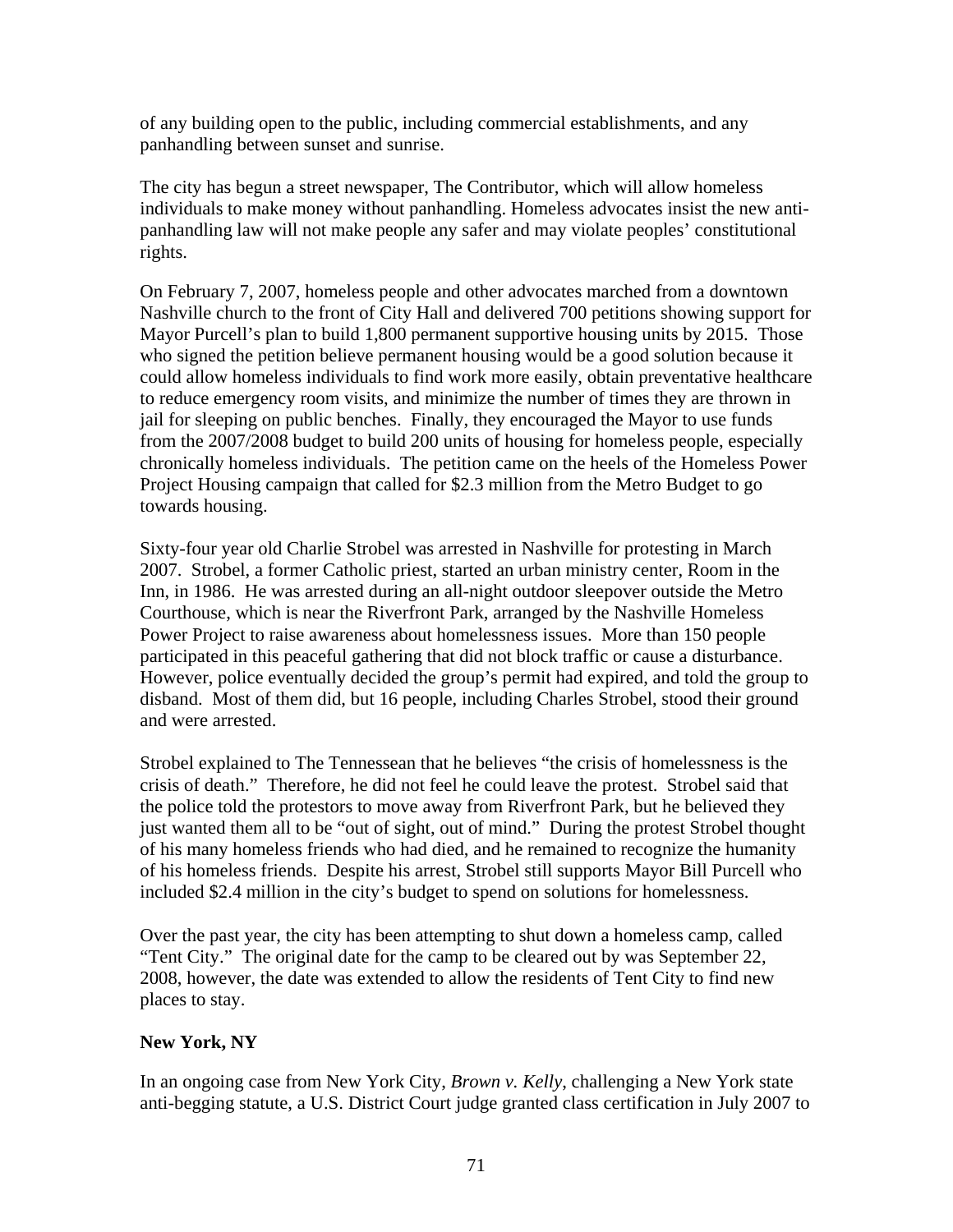a class of thousands of people who have been arrested for panhandling under the law. The law had been previously found unconstitutional by the Second Circuit. The estimated size of the class of plaintiffs in the suit will likely be between 5,000 and 10,000 people.

# **Oahu, HI**

The City of Oahu forced many homeless people from beach parks between March 2006 and March 2007. However, many observers and city residents believe that this measure will not solve the problem. Homeless people have not disappeared, but have simply moved to shelters, and other parks, including those in small neighborhoods. Recent counts show that the homeless population has risen 28.2 percent. The Mo'ili'ili Community Park is one of several places that have recently become a home for many homeless people. A large bathroom facility in the back of the park along with a covered pavilion has turned into a common hangout and resting place for homeless individuals.

## **Ocala, FL**

Many are upset about the new camping restrictions in the Ocala National Forest issued in 2006. The new restrictions, which limit stays to two weeks, are criticized for pushing out squatters to give more space to vacationers. Before this law, people were allowed to stay in the forest for as long as they wanted, as long as they moved their campsite every two weeks. The Forest Service estimates there are now 100 squatters in the camp compared to 600 a year ago. Most say the regulation further exacerbates the problem, pushing homeless individuals out of sight without giving them a second glance. After the new law went into effect, two homeless men were arrested for threatening to kill one of the officials enforcing the regulation. When brought to trial, however, jurors concluded that the men were angry, but harmless.

Ocala has several laws that make it illegal to panhandle. Ocala.com reported that Stanley Lee Curles, a homeless panhandler, said he was unaware the laws existed. However, because he has panhandled on a ramp near Interstate 75, he could be put in jail for 60 days or given a \$500 fine. Both homeless people and advocates are opposed to Ocala's anti-panhandling laws.

According to a Star-Banner report, Southern Legal Counsel Inc. and Florida Institutional Legal Services filed a federal lawsuit on behalf of David Booher, challenging the constitutionality of the city's anti-panhandling ordinance. Mr. Booher, has been arrested six times in less than a year for violating the ordinance. Mr. Booher claimed the law violated his First and Fourteenth Amendment rights.

The ordinance was unanimously approved in May 2006 because of safety concerns about panhandlers near I-75. According to the ordinance, a person must pay a \$100 fee and have a permanent address, which could be a shelter address, in order to receive a permit. A permit allows panhandling. The permit is not given to anyone who has committed a felony or misdemeanor that involves "moral turpitude."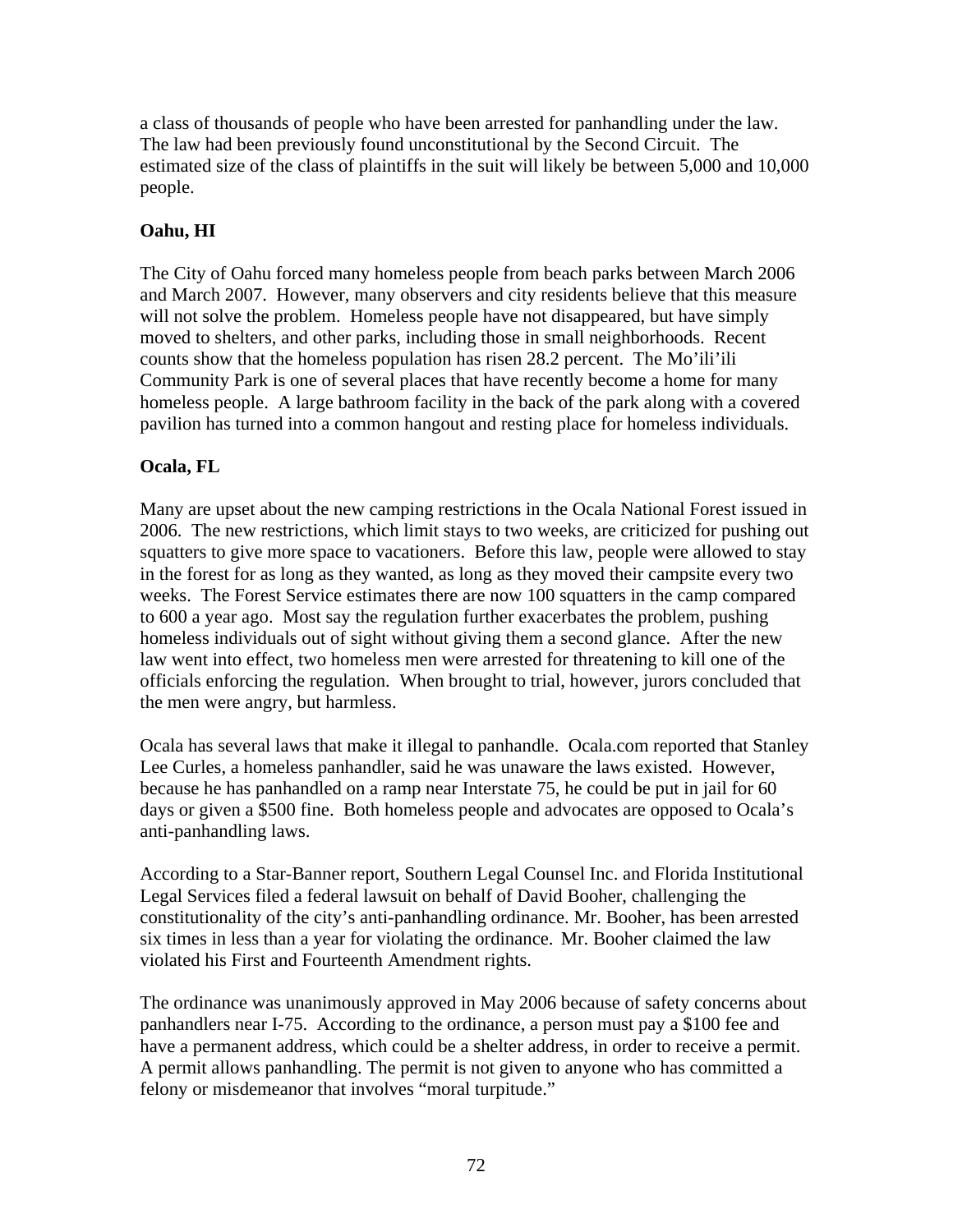In September 2007, the court granted Booher's motion for a preliminary injunction prohibiting the county from enforcing the ordinance while the case was ongoing. In March 2008, the county repealed the ordinance.

In August 2008, the parties submitted a settlement agreement. The county agreed not to reenact the challenged version of the ordinance and will pay Booher \$10,000 for settlement of his damages claims. Defendants also agreed that Booher was the prevailing party in the action and to pay reasonable litigation costs and attorneys' fees.

## **Olympia, WA**

On February 1, 2007, homeless people and their advocates set up tents in downtown Olympia in an area they call "Camp Quixote." They set up the camp in response to a pedestrian interference ordinance that prohibits lying, sitting, or asking for money within six feet of a building downtown.

Advocates felt that the ordinance targeted homeless people unjustly and subsequently set up a camp to draw attention to their cause. They hoped to establish the encampment permanently, but also wanted the new ordinance to be repealed.

Police forced residents of the camp to leave one week after the camp was established. In a Seattle Post Intelligencer report, Police Commander Tor Bjornstad said the homeless individuals did not complain too much and did a good job moving their belongings. Twenty police officers and some city maintenance workers told the camp residents to leave at six in the morning. No one was arrested or given a citation.

Rob Richards, an activist who helped develop the tent city, believes the encampment brought attention to the city's homeless problem. He hopes that the city will provide land for a permanent homeless camp. Despite an \$800,000 appropriation in 2007 for homeless services, many, including Councilman T.J. Johnson, believe that more support is necessary, as the demand for services exceeds the current supply.

The Olympian reported that as of September 28, 2008, Camp Quixote moved to the St. John Episcopal Church on Capitol Way. Over the past twenty months, the camp has been forced to move on nine separate occasions.

## **Palm Springs, CA**

In 2007, the Desert Sun discovered that police gave six homeless individuals free bus tickets, without verifying that they had any support in their destination cities. Palm Springs Police Sergeant Mitch Spike explained that he would be upset if he realized another city was sending their homeless residents to Palm Springs.

In response, the Palm Springs Police Department enacted a measure that requires a homeless person to verify that he or she will have support at his or her destination before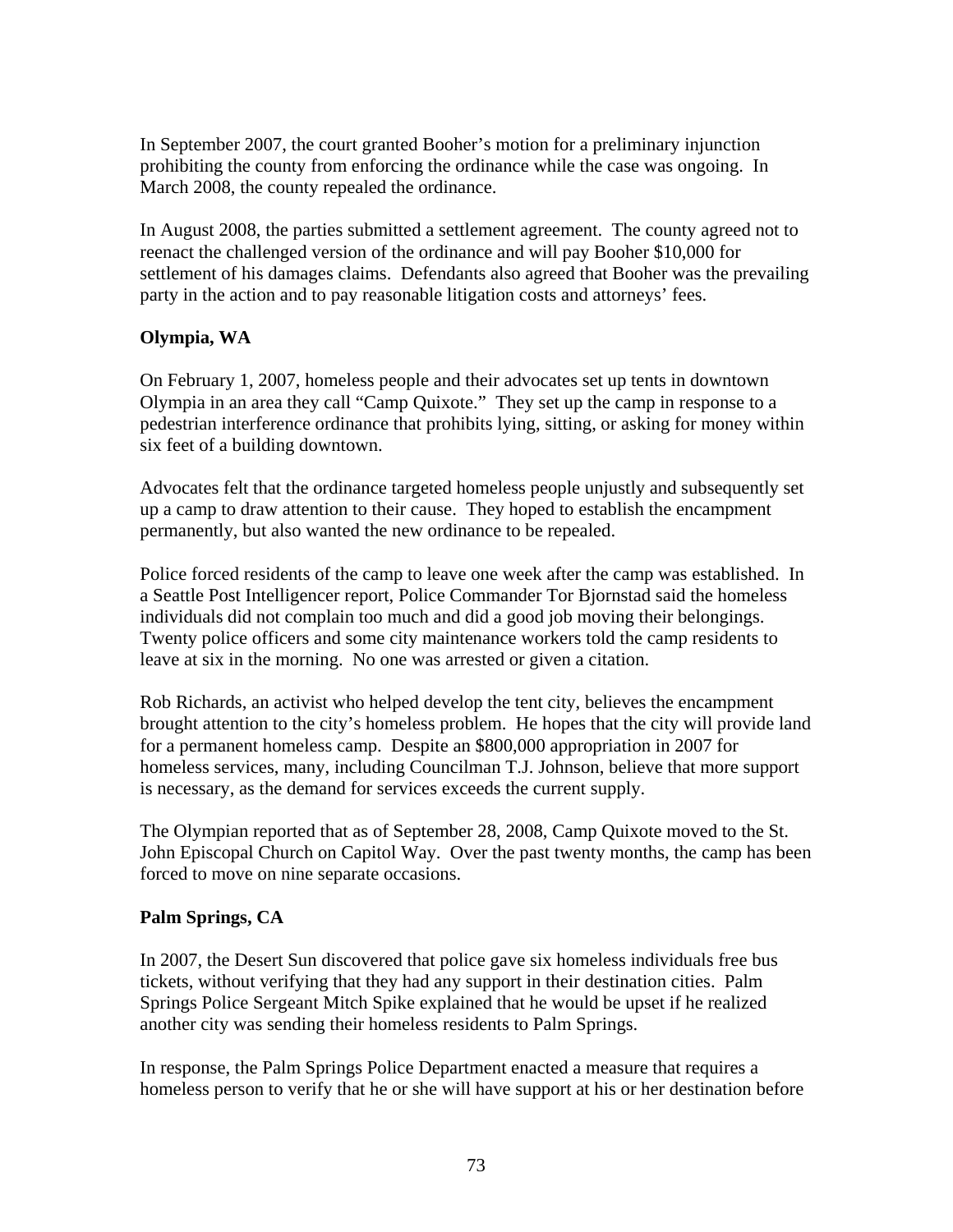purchasing a ticket. Sergeant Spike stated the police will call ahead to contact family or friends, and will also check to see if the person has any outstanding warrants before letting him or her leave the city.

According to the Desert Sun, Vice-President Arlene Rosenthal of the Well in the Desert, a homeless advocacy group, was excited about the creation of the measure aimed at confirming the support network of homeless leaving town. Her agency and others like it were worried that the city was simply sending the homeless from one place to another, without caring about what would happen to them or making a real effort to get them off the street. Now these anxieties have been eased, and Rosenthal believes that the department is trying to better the entire community.

# **Philadelphia, PA**

U.S. Representative Bob Brady and a cleanup crew went to a homeless camp at  $65<sup>th</sup>$  and Vine Streets in Philadelphia to clean up the area. Brady, along with City Councilwoman Carol Campbell, had received complaints about the camp, which was near a school and playground. In an ABC news report, Brady said a murder suspect was caught living in the camp.

Brady assured reporters that the twenty or more homeless people who had been living in the camp would receive assistance from social service workers and would be connected with services that provide food and shelter.

## **Pittsburgh, PA**

Food Not Bombs, an organization that has served free, healthy, vegetarian food to hungry people at Market Square for the last 15 years, was displaced by the Pittsburgh Downtown Partnership, an organization that aims to maximize city development. The Partnership secured permits to use the Market Square almost every day until December 2008. In the beginning of June 2008, the Downtown Partnership called police to force Food Not Bombs out of the area. Infoshop News reported that many advocates believed the police were trying to "economically revitalize" Market Square because "hungry people scare off the rich people." The Downtown Partnership also stated that homeless individuals do not contribute to a safe and comfortable atmosphere for the new demographic they are trying to attract.

## **Plano, TX**

For several years, Fifty-five-year-old Dallas native, John Williamson, had parked his van in the parking lot of Plano's Haggard Library at night to sleep. In response, the city council passed a law that was directly aimed at removing him from the area. The new ordinance prohibited people from parking in the lots of the city's five libraries between the hours of 11 p.m. and 5 a.m. Homeless advocates called this a misguided approach to tackling homelessness. In response, Williamson said, "I'm in my van. I don't bother people, don't leave trash, don't ask people for money. Isn't it my constitutional and human right to exist somewhere? Doesn't that take precedence over library patrons not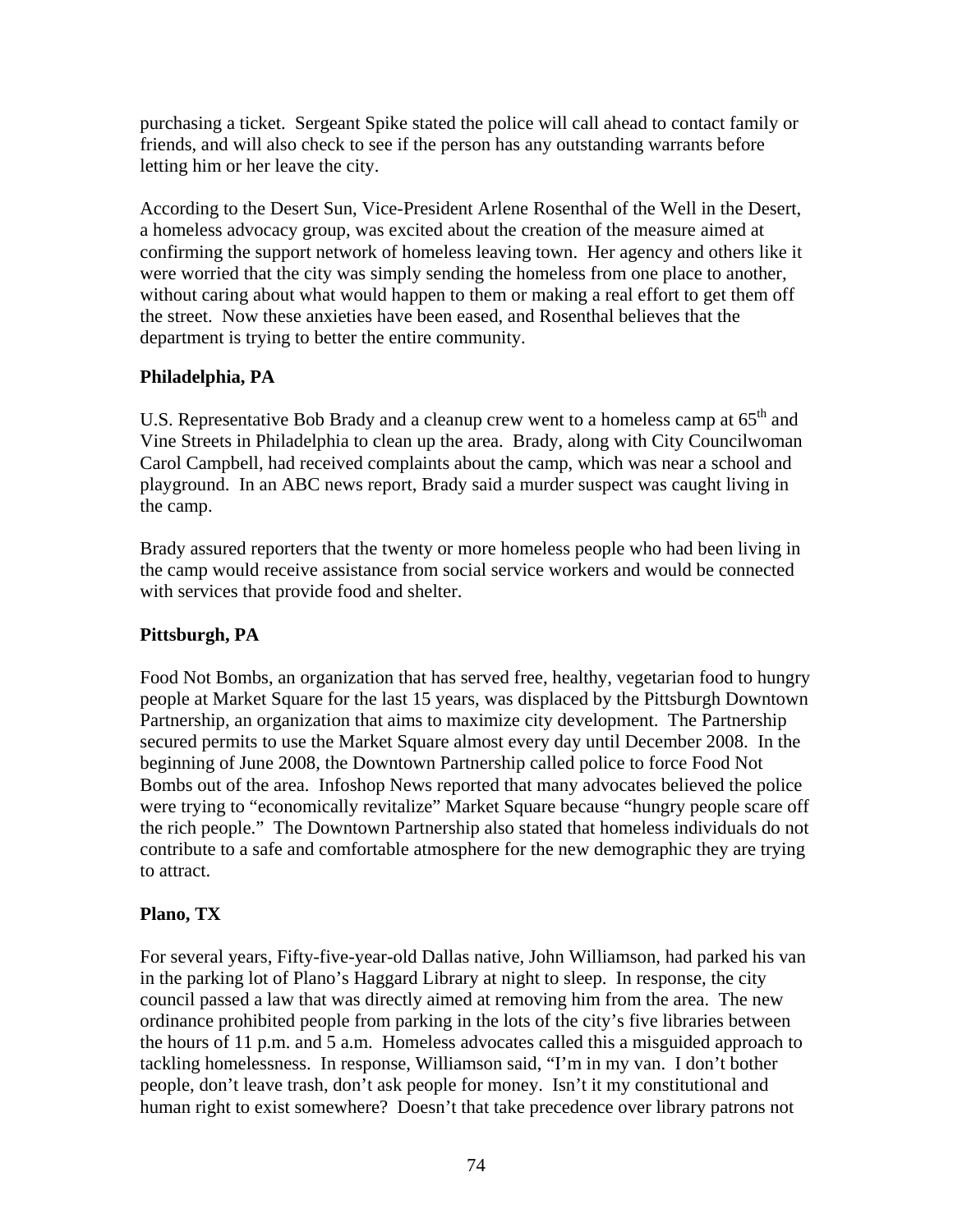liking the fact I'm an eyesore? All I need is a place to park my van. It just doesn't seem like that much to ask society."

# **Port Charlotte, FL**

In May 2008, police conducted more than five sweeps targeting homeless people in just one week. The targeted people reported that officers called them "scum," "hobos," "low life," and the "trash of the underbelly of the city." The police made them line up for a "class" picture and called them the "Homeless Class of 2008." They were told to leave the county immediately.

In another instance, homeless individuals were told that police had sworn affidavits from landlords to have the homeless individuals charged with trespassing. There were no such affidavits. Officers maintained that the homeless individuals misunderstood what they said.

# **Portland, OR**

Downtown businesses and a local private security company joined forces to patrol downtown Portland in the Portland Business Alliance's (PBA) "Clean and Safe" program. The private security guards (PPI), wearing uniforms similar to Portland Police, are able to write exclusions (a form of ticket that requires individuals to leave) and ask people to leave from the guards patrol areas. There is no public oversight or complaint process for the private company, which many claimed can be aggressive and "mean" in their interactions with both homeless individuals and the public. Advocates tried to pressure the company or the city to institute a complaint procedure and allow more public oversight. Many advocates and homeless individuals urged the PBA to reconsider the \$625,000 spent on the private security firm and spend the money on housing or services for homeless individuals. PPI wrote 1,980 park exclusions in 2007, with a peak of 275 exclusions in September 2007.

The city installed thirty-one benches, opened a day shelter, and created an overnight bathroom to pave the way for a law prohibiting people from "blocking sidewalks." According to a Street Roots article, police would begin enforcing the so-called "sit-lie" ordinance in the Fall of 2007, but according to Mark Reese, Police Bureau Central Precinct Commander, they anticipated "very few written warnings or citations." Reese expected more verbal warnings, which homeless advocates worried could cause some difficulty in measuring how harshly the law is enforced. Critics also argued that the law unfairly targets homeless and poor people. Lawyer and homeless advocate, Adam Arms, considered the law "constitutionally-questionable" and believes it will be another tool used to make the homeless move away from the area.

WWeek.com reported that City Commissioner Randy Leonard asked the City Council to wait before enforcing the ordinance. The commissioners initially agreed that the ordinance would not be enforced until new facilities for the homeless, such as public restrooms and a day center, were created. However, by December 2007, the city began enforcing the law, which prohibits sitting or lying down on public sidewalks in Portland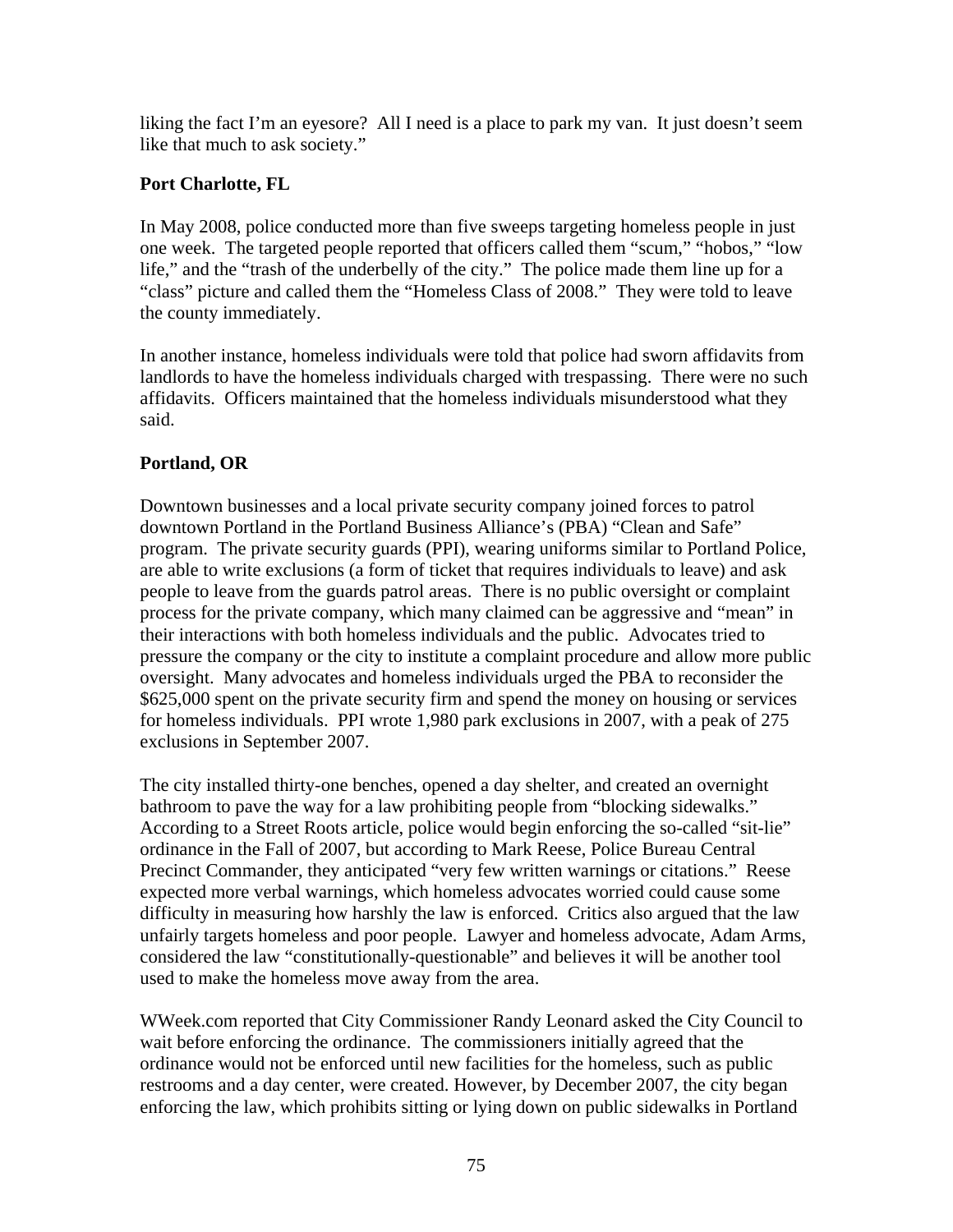from 7 a.m. until 9 p.m. The penalty for each offense is a fine of up to \$250. Street Access for Everyone, an organization made up of law enforcement agencies, homeless advocates, representatives, and the local community, created the new laws.

Street Roots, a local street newspaper run by homeless advocates and homeless individuals, reported that a defendant charged with violating the "sit-lie" law filed a motion in his case to declare the law unconstitutional. However, the court dismissed the motion, ruling that the ordinance is constitutional. Attorney William A. Meyer was defending a man named Douglas Newman who received three "sit-lie" citations in November and December of 2007. Street Roots reported that Newman was found guilty on all three counts and the court found that "(sit-lie) is constitutional and reasonable." According to Street Roots, the ruling was based on the fact that the violation of the law was not a criminal offense (a warning is required before a citation is issued). He compared the statute to public safety laws that ban bicycling on the sidewalk and open container restrictions. However, homeless advocates, along with Meyer, said that the law specifically punishes homeless individuals.

On May 22, 2007,the Portland Police conducted a sweep of homeless individuals who sleep downtown. They threatened arresting them under Portland's anti-camping ordinance, which has a penalty of 30 days in jail. Such sweeps are annual events in the weeks leading up to the Rose Festival. According to Street Roots, the coordinator of public safety for the Mayor, Maria Rubio, said the sweeps have always been performed due to anonymous complaints.

## **Redmond, WA**

Starting in February 2007, St. Jude Catholic Church began hosting a homeless encampment called "Tent City 4" on its grounds. The city threatened to make the church pay a fine of \$500 per day for keeping the camp on its property. The church originally planned to let the camp stay there for 90 days, which would cost the church \$37,000.

The church was originally given a permit that would allow the camp to remain at the church as long as sidewalk monitors were present when children were walking to and from school. After ten appeals were filed, the city examiner overturned the permit. In late March of 2007, the Redmond City Council overturned the hearing examiner's decision and granted the temporary-use permit. St. Jude's was allowed to host the encampment with some restrictions for the 90 to 110 day period.

## **Reno, NV**

In early October 2008, city officials in Reno ordered homeless individuals to move out of a tent city on the edge of downtown. According to the Associated Press, city officials said that the "evictions coincide with the scheduled opening later in October of two new homeless-services facilities nearby." One of the facilities is a women's drop-in center and family resource center and the other is a men's shelter with 60 beds. According to the Associated Press, some women were frustrated that they will have to be separated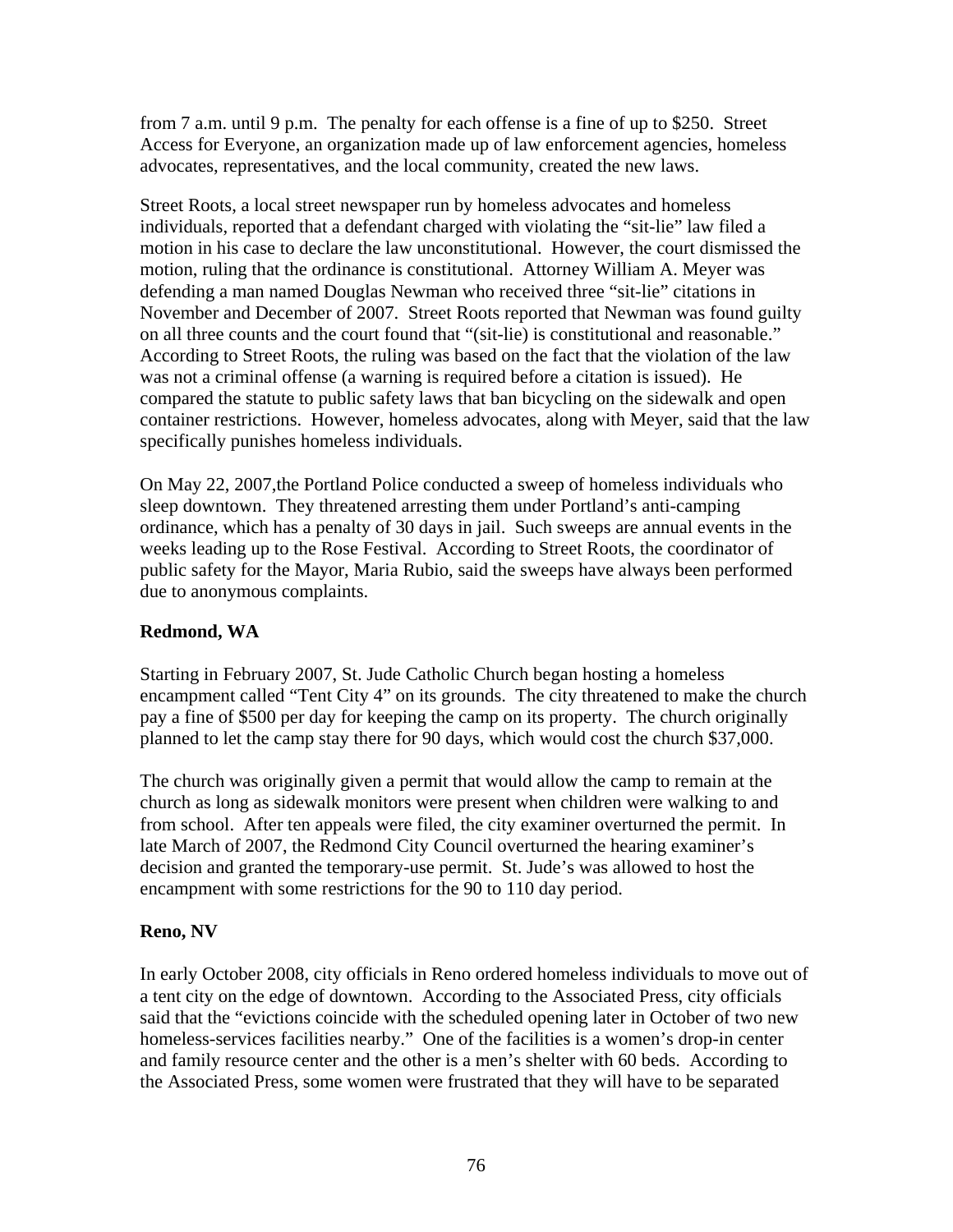from their boyfriends or husbands. Some people also expressed concern about signing up daily for a bed because the check-in times conflict with work.

#### **Sacramento, CA**

On August 2, 2007, alleging violations of their Fourth, Eighth, and Fourteenth Amendment rights, a group of homeless plaintiffs challenged Sacramento's enforcement of an ordinance that prohibits homeless persons from sleeping outside, and the city and county actions of taking and destroying their personal property, without adequate notice and the opportunity to retrieve or reclaim personal possessions before they are destroyed.

The plaintiffs argued that because sleeping is necessary to maintain human life, enforcement of the ordinance punishes plaintiffs based on their status as homeless persons, and therefore violates the Eighth Amendment protection against cruel and unusual punishment. Plaintiffs noted in their complaint that rental housing in Sacramento is beyond the means of most homeless people, and the waiting time for persons on waiting lists for public housing or subsidized housing is more than two years, with thousands of people waiting for housing. Further, shelters in Sacramento city and county cannot accommodate all the homeless people in the area on any given night.

The plaintiffs further argued that defendants' confiscation of plaintiffs' property without notice is a violation of the Fourteenth Amendment right to due process of law and the Fourth Amendment right against unreasonable search and seizure. Lastly, plaintiffs argued that defendants' conduct reflects their "animus towards this disfavored group and lacks a rational relationship to any legitimate state interest," in violation of the Equal Protection Clause of the Fourteenth Amendment. The plaintiffs are seeking \$4,000 in damages for every person who had his or her belongings illegally taken or was cited for sleeping outside, as well as attorneys' fees and costs. The case is pending.

In November 2007, Union Pacific Railroad called police to clear out homeless people who were camping on the railroad's property. Dozens of homeless people were camping on the mostly flat, dirt land away from the tracks. The Sacramento Bee reported that company spokesman James Barnes stated, "we don't want them on our property," citing liability concerns and complaints from local businesses.

After the railroad complained, police gave campers a warning. On the day of the eviction, there were still people camping on the property. Some had made preparations, packing up their tents and stowing sleeping bags at local shelters so they would not be confiscated. Mark Merin, the attorney involved in the lawsuit challenging Sacramento's anti-camping ordinance, asked not only that the city stop evictions, but also asked that Union Pacific install portable toilets and trash cans.

The city, along with local homeless service agencies, provided 70 motel vouchers for a two-night stay. Some of the camp's residents were hesitant to take the vouchers because they would have to leave most of their belongings at the camp. People who owned pets were thrilled, because although some motels accept pets, very few shelters do. The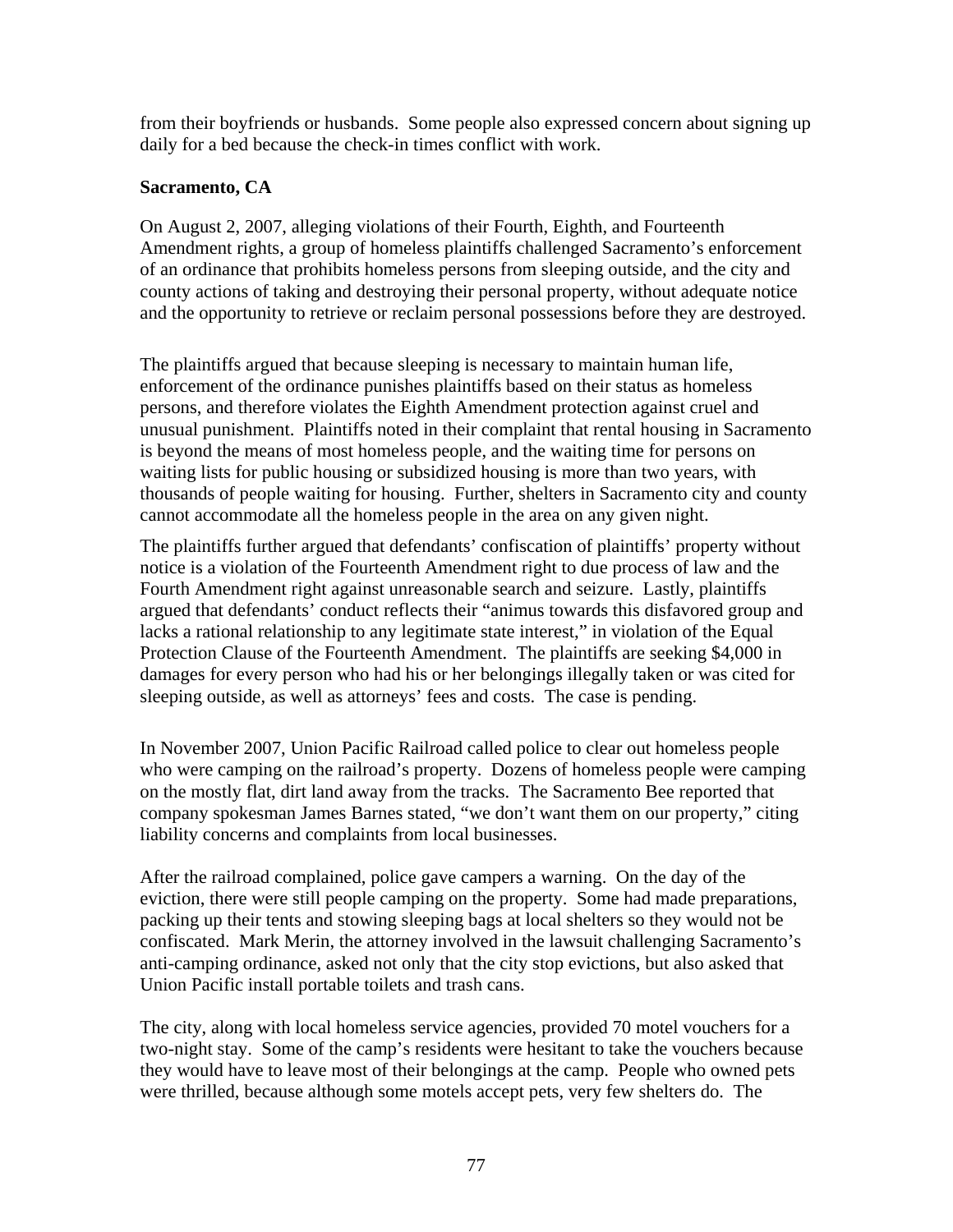vouchers helped to provide shelter for individuals until a winter shelter opened at Cal Expo, a week earlier than usual. Still, on eviction day, some campers remained, and despite the presence of police and railroad authorities, no citations were written.

After the police evicted the campers, bail bondsman Leonard Padilla offered them a new place to live—on his land. Padilla owns 60 acres in the middle of a developing neighborhood, and local residents were displeased with the idea of the new neighbors.

## **San Diego, CA**

In February 2007, the city settled a lawsuit filed by a number of homeless plaintiffs challenging enforcement of a California illegal lodging statute in San Diego. The settlement gave anyone without a place to sleep permission to do so on public property between 9 p.m. and 5:30 a.m. Mayor Jerry Sanders said this was a "fair and equitable solution to a large societal problem." A lawyer representing the homeless plaintiffs said, "[t]he real solution is more shelter beds to get the 9,600 homeless off the streets," according to the San Diego Union-Tribune.

The San Diego Union-Tribune reported that if a proposed permanent shelter was built in San Diego, the city planned to reinstate "sleeping tickets" for those who did not use the shelter.

According to USA Today*,* San Diego's new alcohol ban on beaches was impacting a group that it did not intend to affect – "homeless drunks." Violators of this ban could face jail time and up to \$1,000 in fines. Getting rid of homeless drinkers was not the focus of the ban, but this effect was being well received by locals. "More people and more families are already enjoying the beach," said Julie Klein of Ocean Beach.

In another lawsuit, the city entered into a settlement with Pacific Beach United Methodist Church in April 2008 by allowing the church to continue sharing food with homeless people without the threat of fines or citations. On Wednesday nights, the church shares food with over 100 people without a city permit as part of a food program they have operated for more than 14 years.

In the summer of 2008, several homeless camps in Spring Valley were approached by sheriff's deputies who warned people to either leave or be arrested. At the time, as many as 30 people lived in this area in tents and other structures. Deputies called this "Operation Clean Sweep." A homeless task force commented that living in a camp gives homeless people a feeling of safety they cannot find sleeping on the street. The deputies distributed small bags of supplies and a list of shelters and other resources to individuals living there. After giving inhabitants of this campsite an initial warning, deputies did not return.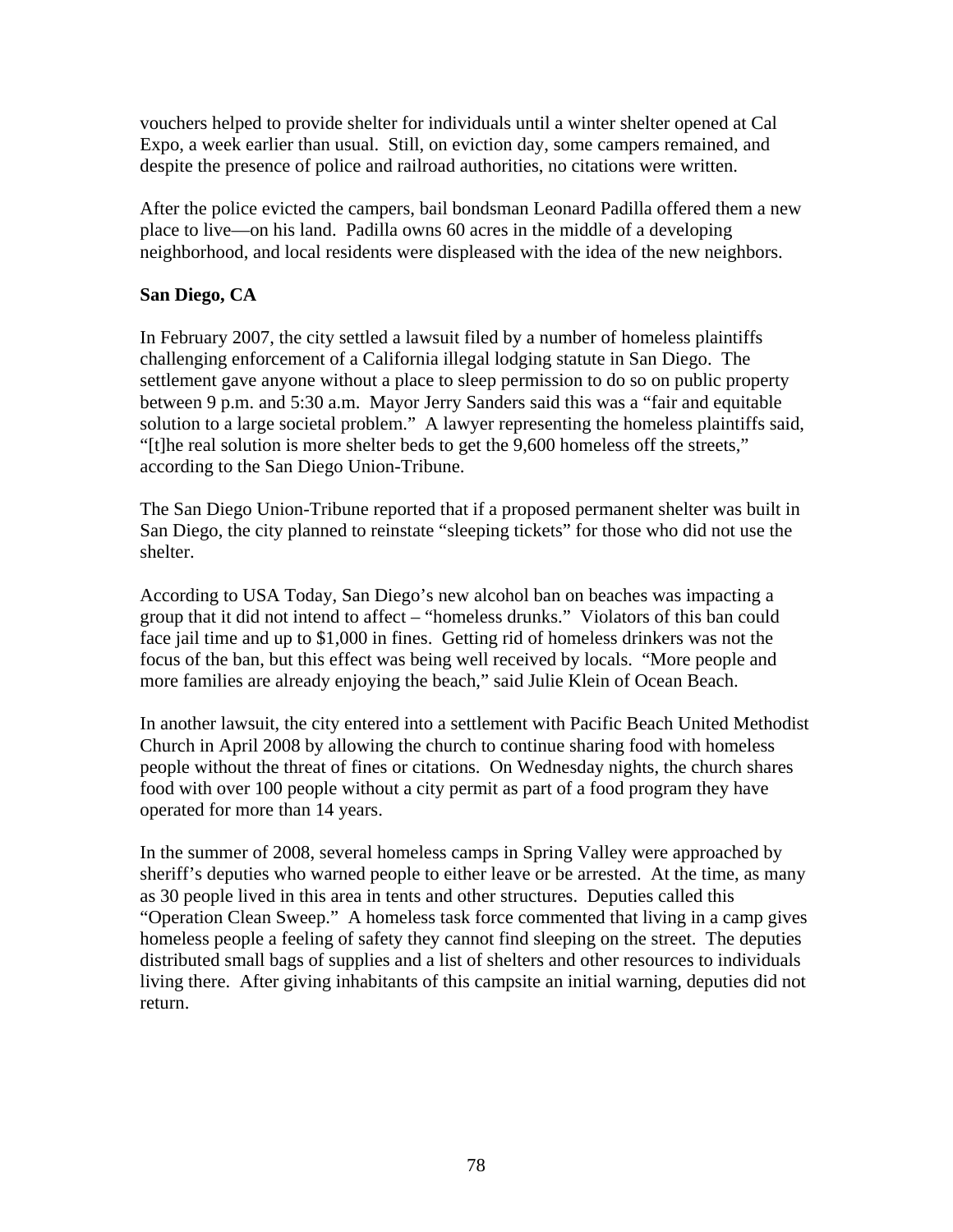#### **Santa Ana, CA**

In May 2008, members of Welcome INN (Interfaith Needs Network) filed a lawsuit against the state parks department after the group was threatened with citations if they continued sharing food with homeless individuals in a picnic area in Dana Point Park. Park rangers who contended that the group was engaging in unlawful assembly had approached the group. Officials argued that a public recreation area is not an appropriate place for sharing food with homeless people.

The state parks department settled the lawsuit with Welcome INN in September 2008. As a result of the settlement, the group can continue sharing food at the state beach and the state is to pay attorneys' fees.

# **Santa Cruz, CA**

Homeless activists held demonstrations and boycotted the Bookshop Santa Cruz, owned by then Vice Mayor Ryan Coonerty, who later became mayor in November 2007. Activists urged the mayor to revise the city's 40-year-old anti-camping law, which they said was used to target homeless individuals. The ban made it illegal to sleep on sidewalks or public property at night. The Santa Cruz Sentinel reported that Councilman Mike Rotkin defended the ban as an effective method for telling homeless people, "[s]leeping outside is not something you can do whenever and wherever you want." Although protestors questioned the constitutionality of the law, the city claimed it was legal and fair. City officials said the activists' in-your-face strategy was a deterrent. Coonerty said their presence increased vandalism near the bookstore and made him less sympathetic to their cause.

The anti-sleeping law, introduced in 1977 to control summer tourists, has changed many times over the last three decades, but still bans people from sleeping on public property between 11 p.m. and 8:30 a.m. Covering oneself with a sleeping bag is also considered an offense under the sleeping ban. The city has 252 beds for 1,500 homeless individuals -- many people sleep out on the streets on any given night due to a general lack of housing and shelter. According to a Santa Cruz Sentinel September 2007 article, the city had been issuing between 30 and 60 tickets each month under the sleeping ban, despite limited shelter accommodations.

In a February 2007 article on Indybay.org, Tim Rumford, homeless advocate and activist, showed pictures suggesting that police harassment of homeless individuals in Santa Cruz was on the rise. While walking near a mall area, Rumford noticed fewer homeless people than usual, and those he did see were unfamiliar to him. He described homeless people in the area as "fearful" and "moving around a lot;" they seemed scared to stay in one place.

Rumford witnessed Police Sergeant Flippo approach a young man, who was apparently sober and well behaved, sitting on the wall near the bus station. However, Flippo asked for his ID. When the man asked what he was doing wrong, Flippo simply responded, "you're sitting against the wall." After checking for warrants and finding the man had none, Sgt. Flippo still wrote a warning. He said that if another officer caught him that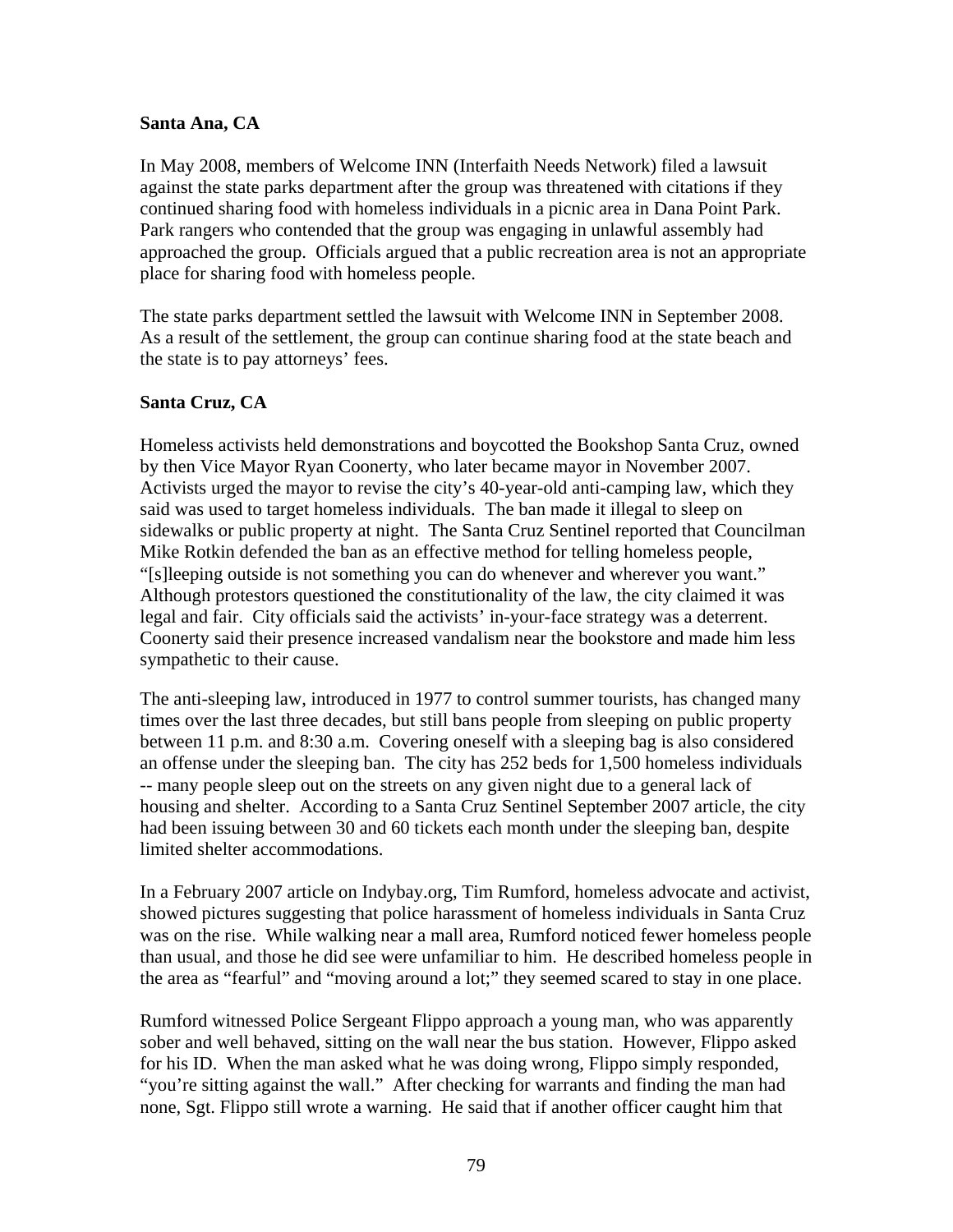day, he would be given a ticket. Rumford noticed that many other people who did not appear homeless were also sitting against walls, unnoticed by the police. However, Rumford believed that this young man was given a warning because he appeared to be homeless.

Other incidents noted by Rumford included: homeless men receiving tickets for having dogs; the interrogation of a man by three police officers for no apparent reason; and a police search of a homeless man without an obvious reason.

## **Santa Monica, CA**

The city passed a law in September 2008 that prohibits panhandling when seated on the Third Street Promenade. People are still allowed to sit on the seats as long as they are not begging. The city justified the law by arguing that the city needs to be open to the public and that there is competition for limited seats.

#### **Sarasota, FL**

The Sarasota Herald-Tribune analyzed that it cost taxpayers about \$925 every time a police officer arrested a homeless person for drinking beer in public or sleeping behind a church. Law enforcement agencies' targeting of homeless people led to 1,427 arrests between early 2005 and early 2008, which cost taxpayers an approximate total of \$1.3 million.

## **Seattle, WA**

The Seattle Times reported in November 2007 that Mayor Greg Nickels implemented a new policy to move homeless people from their camps, even though the emergency shelter system is full and people have nowhere to go. The city's response to homeless camps was to destroy the makeshift shelters, force the residents to move, and discard their belongings during unannounced sweeps. While it was known that the camps would be cleared out in November of 2007, camps were cleared out in the summer of 2007 without notice. At some camps, clearing notices were posted with an outdated contact phone number. In other cases, the city gave a 48-hour notice to homeless people living on the streets and on other public property.

During sweeps, the city agreed to store personal items such as prescriptions for up to 60 days. The city would throw away items that were thought to be worth less than \$25. Anyone being displaced would be referred to shelters and to other resources.

In November 2007, the Human Services Department said the cleanups would be temporarily stopped while the Mayor's office developed more uniform guidelines. In April 2008, the Seattle Post-Intelligencer reported that a new plan for homeless camp sweeps had been developed: "Seattle officials added capacity for 20 shelter beds and promised to give three days' notice to homeless people forced from unauthorized tent camps in controversial sweeps . . . The city also pledged to provide them additional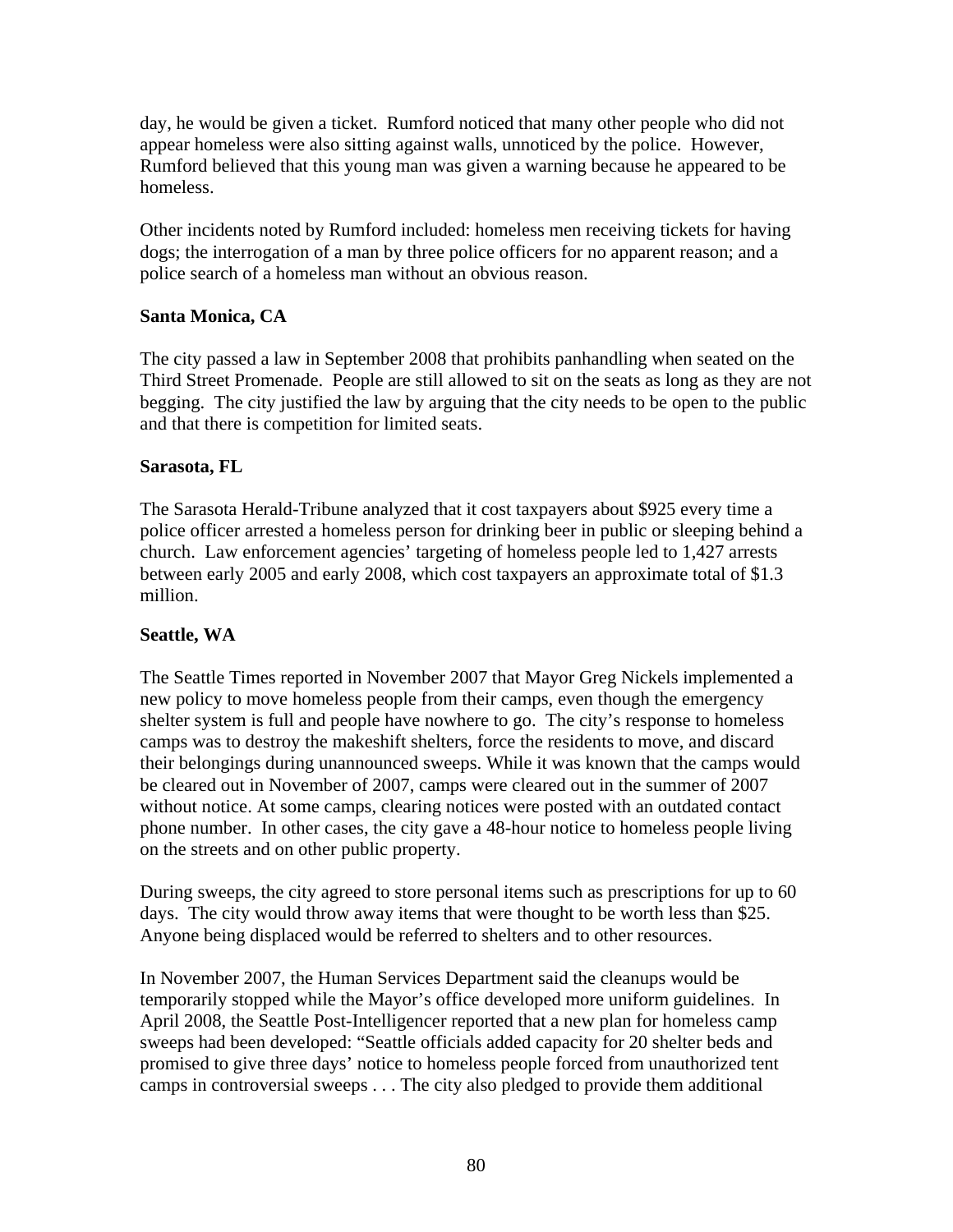services and a chance to later retrieve their belongings." Although many advocates believed that this was a step in the right direction, they did not think that this was enough.

In May 2008, 21 tons of debris was removed from a homeless camp in Queen Anne Park and taken to a landfill. This was a result of a more aggressive effort to limit illegal camping in city parks. The Seattle Times reported that these efforts sparked protests from homeless advocates who argued that the "wholesale trashing of the 44-person encampment violates a new city of Seattle policy of salvaging such personal belongings." Better training could help future crews decide what is salvageable and worth more than \$25.

In June 2008, the advocates made their position clear by camping out at City Hall in protest of the tent camp sweeps. Over 200 homeless individuals and advocates camped out on the concrete exterior of City Hall. The homeless advocates told the Seattle Post-Intelligencer that "protocols for homeless encampment sweeps don't address the shortage of emergency shelter and services, and contain loopholes that deny protection to homeless campers."

Another "tent city" was set up at dawn on September 22, 2008. However, as the West Seattle Herald reported, it was quickly dismantled when Mayor Nickels ordered an eviction of the tent city, called "Nickelsville," for safety and health concerns. The Seattle Times reported that it was a relaxed scene as "protestors calmly waited for their turn to be arrested." The police arrested 25 homeless people and advocates for trespassing on city property. After being interviewed at the Southwest Precinct, everyone was released, except those with outstanding warrants. According to The Seattle Times, prior to the sweep, an adviser to Gov. Christine Gregoire traveled to Seattle to negotiate with the city about how long the homeless individuals could stay. They reached an agreement that the city would allow them to stay at the lot for a short period of time, but after that time the city had the right to conduct the sweep. The city also offered shelter to anyone who requested it and 16 of the camp residents took the offer. The city provided 60-70 new beds for victims of the sweeps, but there are 2,827 homeless people who are unsheltered at any given point in time in King County.

## **Simi Valley, CA**

On February 8, 2007, Rancho Simi Recreation and Parks District began a cleanup of the Arroyo Simi recreation area to reduce the safety and health risks they believe the area's homeless encampments pose. In a Simi Valley Acorn news article, the general manger of the Park District, Larry Peterson, said his department's main mission is to "provide parks and recreation activities." The department is not, however, responsible for giving homeless people a place to sleep.

The police department was also on hand to help with the cleanup. They issued nine citations for camping. Peterson said there are services for homeless people in the area, but illegal camping in the parks and on city property was not one of them.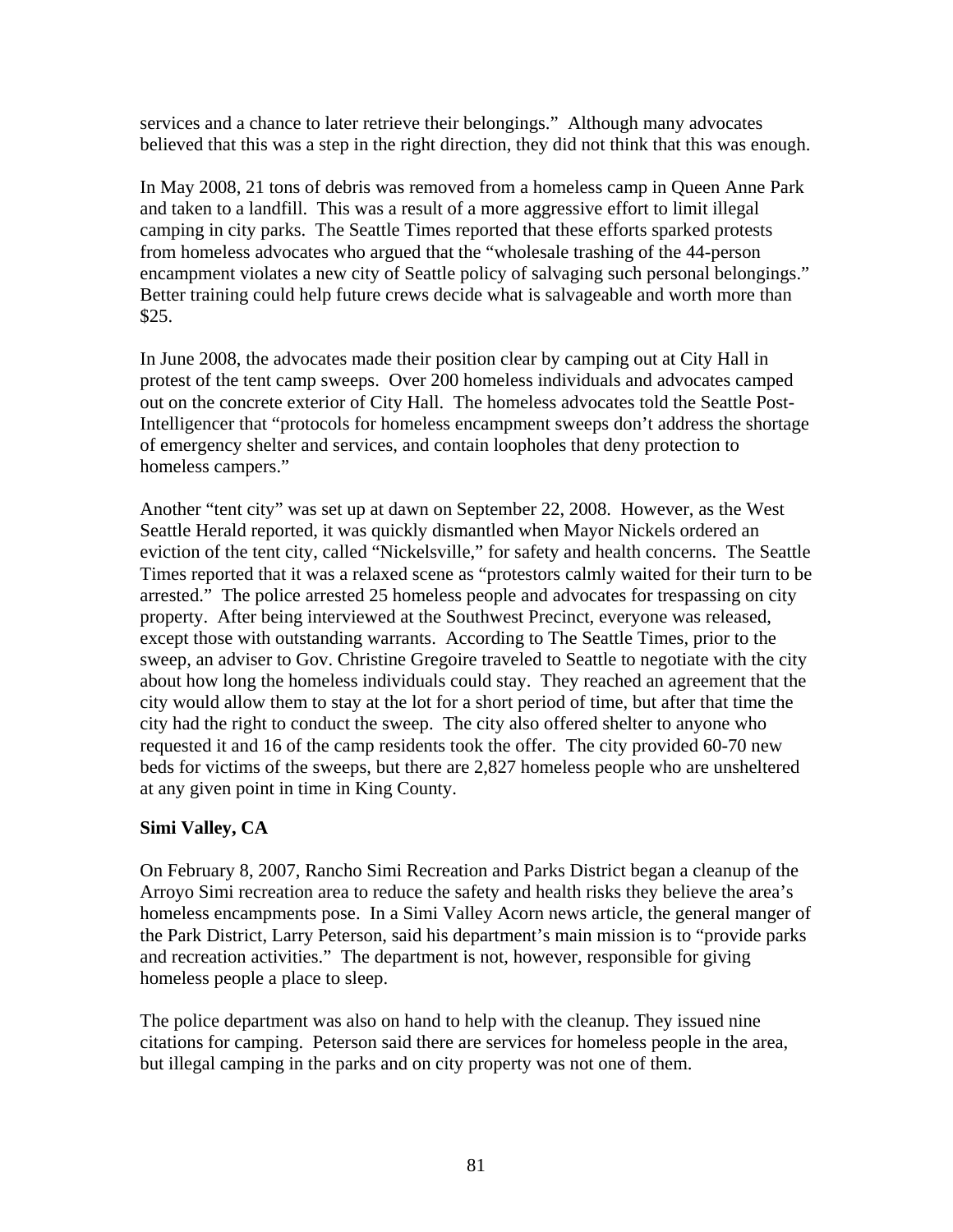An area church held a rally the morning of the cleanup to lend a hand to the homeless individuals.

# **Sonora, CA**

The city of Sonora has only one shelter that houses sixteen homeless persons. In late 2007, local law enforcement tore down homeless encampments and cleared out other spots where homeless people spend time. In addition, in early 2007, police took action to prevent homeless individuals from staying at a local church, leaving them with fewer and fewer places to go.

# **Springfield, IL**

On June 5, 2007, the city of Springfield removed all the belongings of homeless people that were being stored outside Lincoln Library. A spokesman for the city said the property was transported to a storage space at St. John's Breadline. The storage system units, Portable On Demand Storage (PODS), were intended to keep piles of possessions and shopping carts from being eyesores outside the library.

# **Tacoma, WA**

In April 2007, the Tacoma City Council expanded regulations on panhandling. The new regulations prohibit solicitation within 15 feet of ATM's, bus stops, pay phones, gas pumps, and self-service carwashes, and all prohibit all solicitation from dusk to dawn. The new regulations also prohibit solicitation at any intersection or any private property without permission. Penalties include fines up to \$1,000 and 90 days in jail.

## **Towson, MD**

Eight months after a county law requiring permits to ask for donations in intersections was passed in 2006, an article in the Towson Times stated that the law is "largely ignored by the public and may be impossible to enforce." Introduced by Councilman Sam Moxley, the law aimed to decrease the number of individuals and groups who solicit money from drivers. Under the law, permits are required of anyone who intends to ask for money on medians on county roads; those in violation receive a \$100 fine. However, a number of applications for the permit were denied because applicants could not provide an address or phone number. Enforcement has been an issue because the language in the law did not specify which government entity is responsible for issuing notices of infractions. Councilman Moxley intended for the police to enforce the law, however, county officials delegated the responsibility to code enforcement inspectors as "the fine is a civil matter and carries no criminal penalty."

## **Tucson, AZ**

The Tucson Citizen reported in September 2007 that private security forces funded by the Downtown Tucson Partnership are teaming up with police to crackdown on the "criminal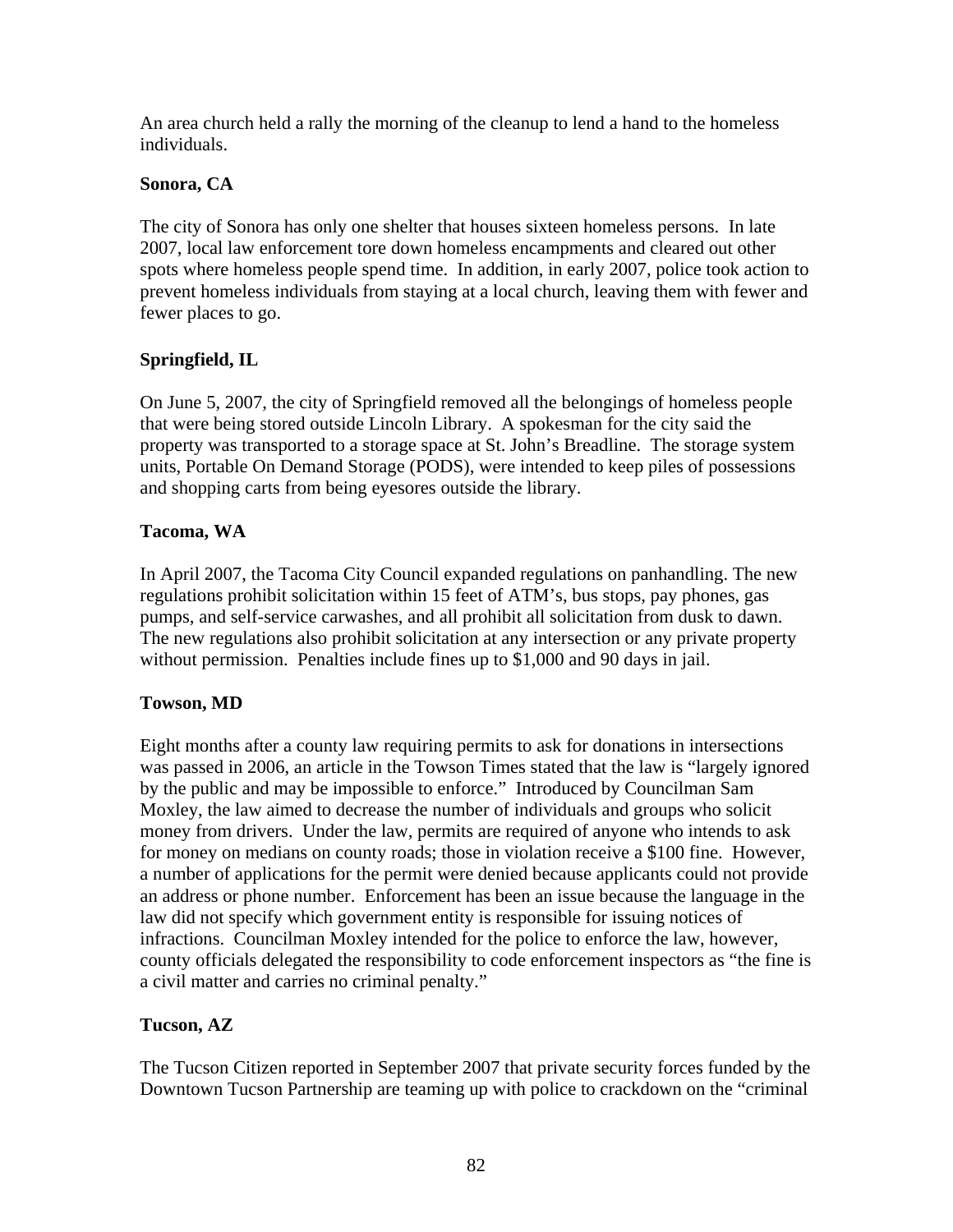homeless." Businesses have bought two-way radios for police, so they can be in direct contact with private security. The two groups met to review what qualified as illegal behavior. The Tucson Citizen reports that Deputy City Attorney Laura Brynwood emphasized, "[Y]ou can't punish someone for who they are. Laws that criminalize vagrancy, loitering and homelessness are unconstitutional."

## **Ventura, CA**

On January 31, 2007, Ventura police arrested homeless people living near the Ventura River for illegal camping and other violations. The week before, the police had marked camps with spray paint, warned people to leave, and threatened them with arrest and citations if they had not moved in a week. The police also swept the area and many of the homeless individuals lost their belongings. According to the Ventura County Star, Peter Brown, Ventura's social services director, said that the sweep was meant to keep people safe from flooding that almost drowned several people. However, camp residents said they felt safe prior to the sweep because they kept "troublemakers" out, and also had learned to watch the water level, so they would know when to expect a flood.

## **West Palm Beach, FL**

Over the past decade, Westgate Tabernacle Church has made efforts to house homeless residents. However, their efforts have been thwarted by the city. In 1999, city officials decided the church was in violation of zoning laws for operating a shelter in a residential neighborhood and imposed a \$50.00 a day fine on the church. The city ceased imposing fines when the church discontinued sheltering homeless individuals. However, interest costs on the fines grew and the county government put a lien on the church.

The church eventually opened itself up again to serve as a shelter and in 2002 filed a lawsuit in state court claiming that the county's actions infringed on its right to freely exercise its religious beliefs and other constitutional rights. The case went to trial in January 2007. In February 2007, a jury decided that Palm Beach County was not violating the church's constitutional rights. The church appealed this decision and filed a new action related to the matter in federal court in January 2009.

In a Palm Beach Post report, Barry Silver, the church's attorney, argued that the church should be allowed to provide a place to sleep and that the government does not provide enough shelters to meet the need. In response, county attorney Amy Petrick pointed to the millions of dollars from federal and state funds that go towards homeless services. She added that West Palm Beach has also spent its own money on aiding the poor.

The lawsuit has brought a lot of attention to homelessness issues and whether or not the county has enough shelter space available to serve the homeless population. The Palm Beach Post reported that the church has argued that some of the requirements of existing shelters, such as sobriety, are very difficult for some homeless individuals to achieve and that many shelters only serve specific portions of the homeless population (i.e. men, families, or veterans) and are not inclusive enough.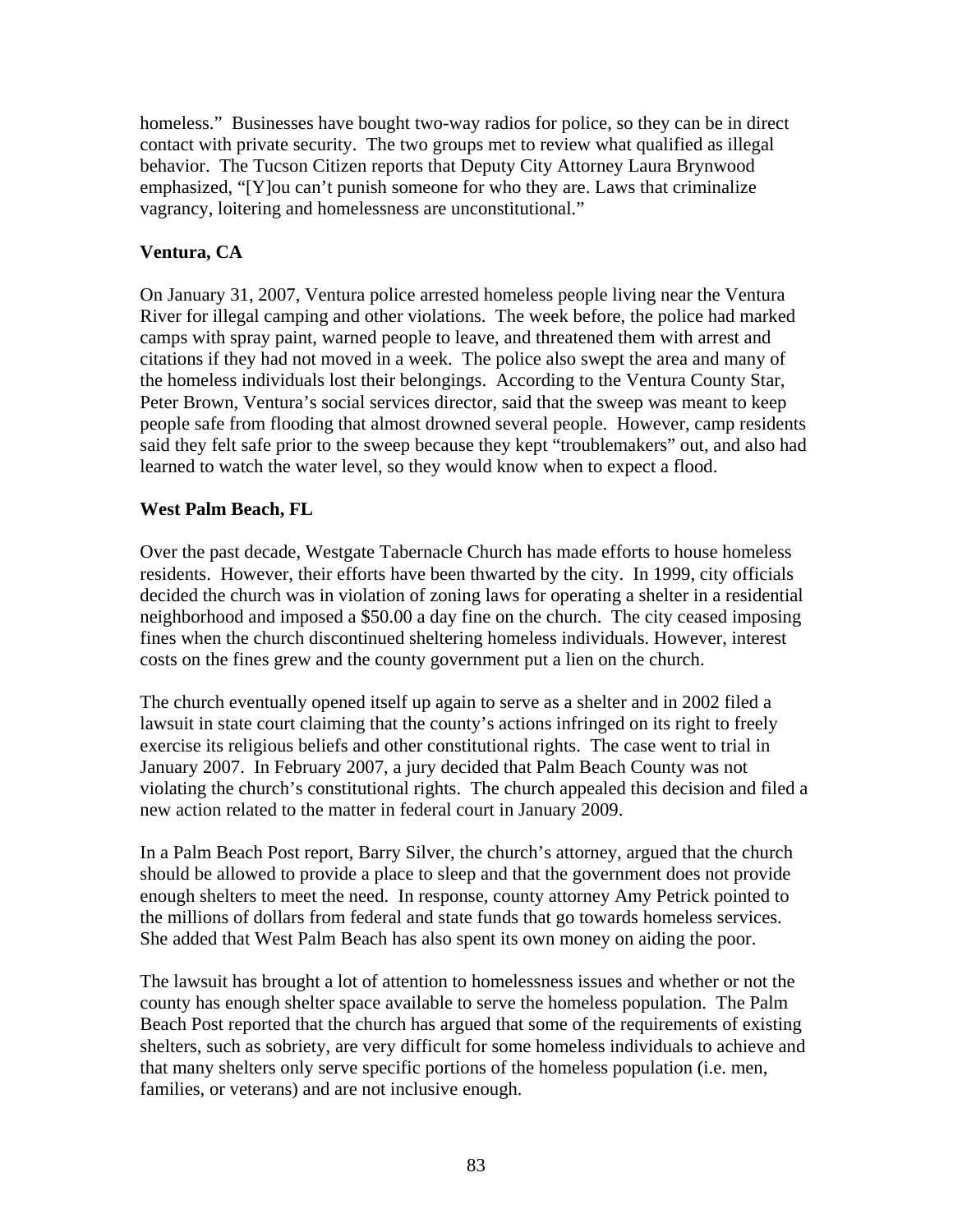In September 2007, West Palm Beach City Commissioners approved a ban on food sharing programs in several downtown city parks, despite public protests from city residents and providers. In December 2007, groups that share food with homeless people in those parks sued the city to challenge the ordinance. In December 2008, the city council voted to settle the lawsuit, which included repealing the ordinance.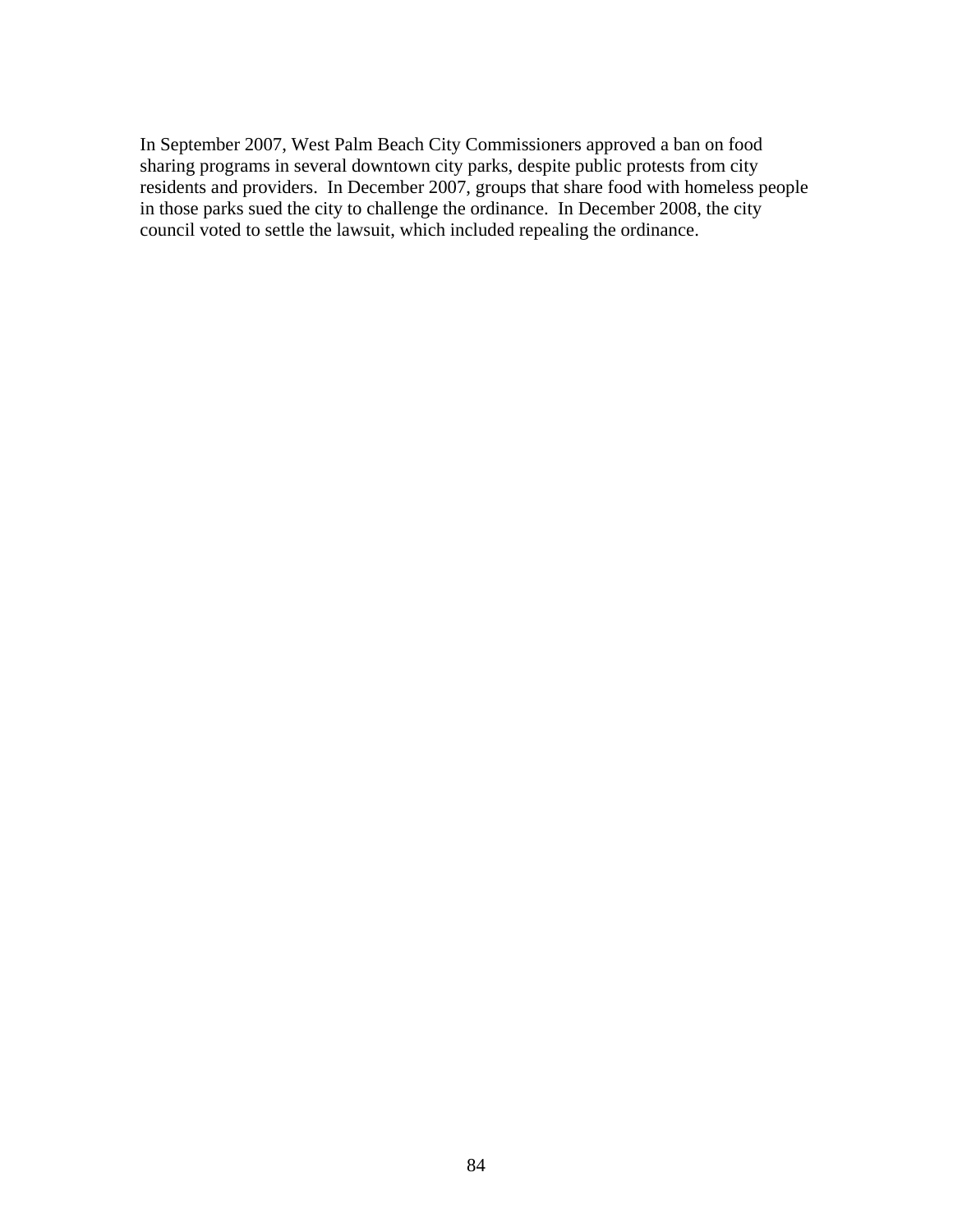# **Case Summaries**

# **TABLE OF CONTENTS:** *Case Summaries*

A number of homeless individuals and advocates have sought to challenge laws and policies that criminalize homelessness in the courts. This section describes the outcome or, if the case is still pending, the status, of the majority of these cases.

| I. CHALLENGES TO RESTRICTIONS ON SLEEPING, CAMPING, SITTING,                      |  |
|-----------------------------------------------------------------------------------|--|
|                                                                                   |  |
| ACEVEDO V. CITY OF JACKSONVILLE BEACH, NO. 3:03-CV-507-J-21HTS(M.D. FLA.          |  |
|                                                                                   |  |
| AMSTER V. CITY OF TEMPE, 2001 U.S. APP. LEXIS 9239 (9TH CIR. 2001) 90             |  |
| ASHCRAFT V. CITY OF COVINGTON, NO. 02-124-JGW (E.D. KY. SEPT. 23, 2003) 90        |  |
| BERKELEY COMMUNITY HEALTH PROJECT V. CITY OF BERKELEY, 902 F. SUPP. 1084          |  |
|                                                                                   |  |
| BETANCOURT V. GIULIANI, 448 F.3D 547 (2D CIR. 2006), CERT. DENIED, 127 S. CT. 581 |  |
|                                                                                   |  |
| CASH V. HAMILTON DEPARTMENT OF ADULT PROBATION, 2006 WL 314491 (S.D. OHIO         |  |
|                                                                                   |  |
|                                                                                   |  |
|                                                                                   |  |
|                                                                                   |  |
| CLARK V. CITY OF CINCINNATI, NO. 1-95-448 (S.D. OHIO OCT. 25, 1995).  95          |  |
| CLARK V. COMMUNITY FOR CREATIVE NON-VIOLENCE, 468 U.S. 288 (1984) 95              |  |
| CLEMENTS V. CITY OF CLEVELAND, NO. 94-CV-2074 (N.D. OHIO 1994).  95               |  |
| DAVIDSON V. CITY OF TUCSON, 924 F. SUPP. 989 (D. ARIZ. 1996).  96                 |  |
| DOUCETTE V. CITY OF SANTA MONICA, 955 F. SUPP. 1192 (C.D. CAL. 1997).  96         |  |
| FIFTH AVENUE PRESBYTERIAN CHURCH V. CITY OF NEW YORK, 177 FED. APPX. 198 (2D      |  |
|                                                                                   |  |
| GLOVER V. EXECUTIVE DIRECTOR OF THE INDIANA WAR MEMORIALS COMMISSION, NO.         |  |
|                                                                                   |  |
| HALFPAP V. CITY OF LAS VEGAS, NO. 2:06-CV-01636-RCJ-RJJ (D. NEV. DEC. 20,         |  |
|                                                                                   |  |
|                                                                                   |  |
|                                                                                   |  |
| HERSHEY V. CITY OF CLEARWATER, 834 F.2D 937 (11TH CIR. 1987) 99                   |  |
| JOEL V. CITY OF ORLANDO, 232 F.3D 1353 (11TH CIR. 2000), CERT. DENIED, 149        |  |
|                                                                                   |  |
|                                                                                   |  |
|                                                                                   |  |
| JONES V. CITY OF LOS ANGELES, 444 F.3D 1118 (9TH CIR. 2006).  102                 |  |
| JOYCE V. CITY AND COUNTY OF SAN FRANCISCO, 87 F.3D 1320 (9TH CIR. 1996) 104       |  |
| KINCAID V. CITY OF FRESNO, 2006 WL 3542732 (E.D. CAL. DEC. 8, 2006).  104         |  |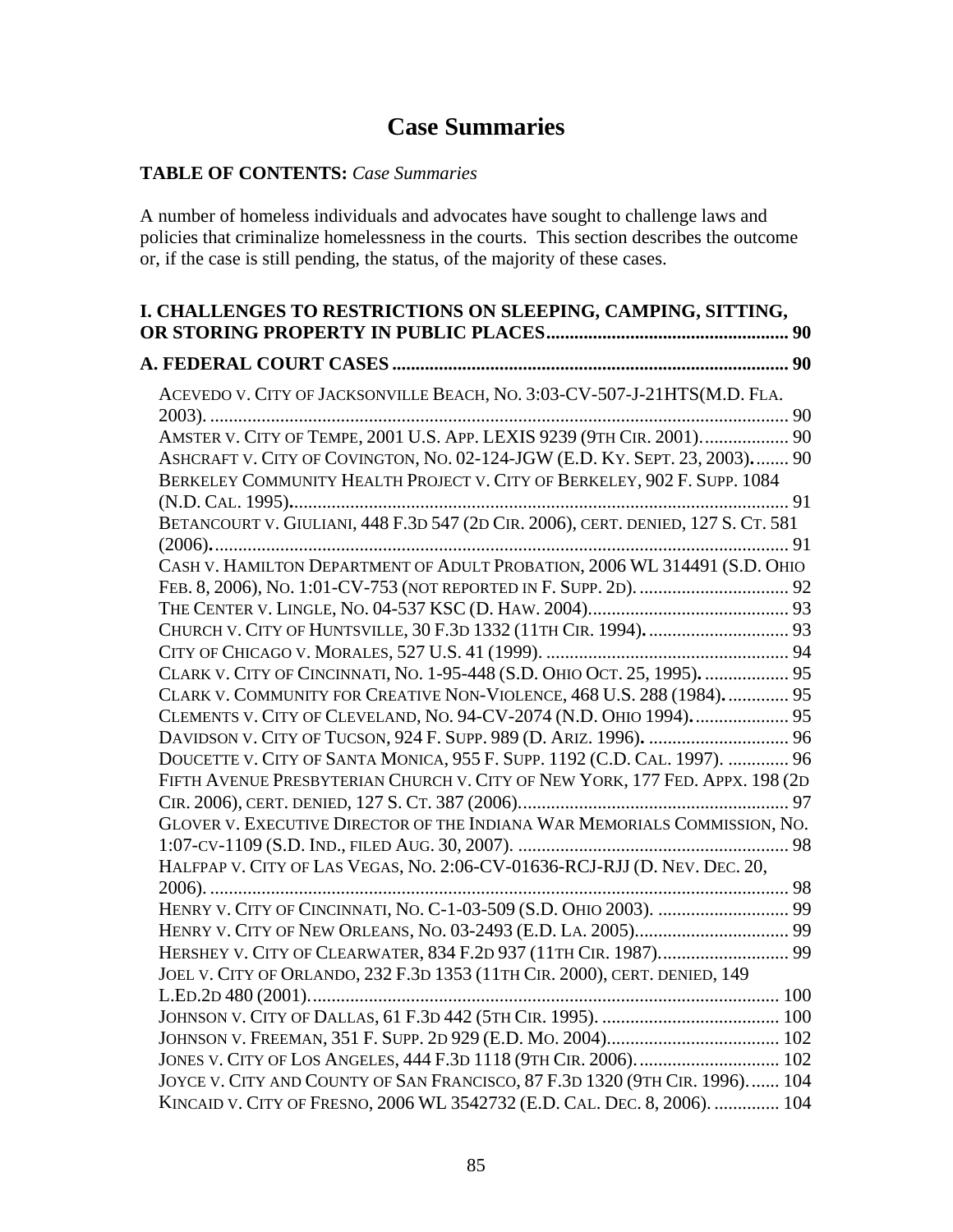| KREIMER V. STATE OF NEW JERSEY, NO. 05-1416 (DRD) (D.N.J. 2005).  106             |  |
|-----------------------------------------------------------------------------------|--|
| LEE V. CALIFORNIA DEPARTMENT OF TRANSPORTATION, 1992 U.S. DIST. LEXIS 21916,      |  |
|                                                                                   |  |
| LEHR V. CITY OF SACRAMENTO, NO. 2:2007 AT 00707 (E.D. CAL AUG. 2, 2007).  107     |  |
| LOVE V. CITY OF CHICAGO, NO. 96-C-0396, 1998 U.S. DIST. LEXIS 1386 (N.D. ILL.     |  |
|                                                                                   |  |
| METROPOLITAN COUNCIL INC. V. SAFIR, 99 F. SUPP. 2D 438 (S.D.N.Y. 2000).  109      |  |
| PATTON V. CITY OF BALTIMORE, NO. S-93-2389, (D. MD. SEPT. 14, 1994).  109         |  |
| PICTURE THE HOMELESS V. CITY OF NEW YORK, NO. 02 CIV. 9379 (S.D.N.Y. MARCH        |  |
|                                                                                   |  |
|                                                                                   |  |
| POTTINGER V. CITY OF MIAMI, 76 F.3D 1154 (11TH CIR. 1996).  110                   |  |
| RICHARDSON V. CITY OF ATLANTA, NO. 97-CV-2468 (N.D. GA. AUG. 28, 1997).  111      |  |
| ROULETTE V. CITY OF SEATTLE, 78 F.3D 1425 (9TH CIR. 1996).  111                   |  |
| RYDEN V. CITY OF SANTA BARBARA, CASE NO. CV09-1578 SVW (C.D. CAL. MARCH 6,        |  |
|                                                                                   |  |
|                                                                                   |  |
| SIPPRELLE V. CITY OF LAGUNA BEACH, NO. 08-01447 (C.D. CAL., FILED DEC. 23, 2008). |  |
|                                                                                   |  |
| SPENCER V. CITY OF SAN DIEGO, NO. 04 CV-2314 BEN (S.D. CAL. MAY 2, 2006) 114      |  |
|                                                                                   |  |
| STREETWATCH V. NATIONAL R.R. PASSENGER CORP., 875 F. SUPP. 1055 (S.D.N.Y.         |  |
|                                                                                   |  |
|                                                                                   |  |
| WILLIAMS V. CITY OF ATLANTA, NO. 95-8752 (11TH CIR. 1996) 115                     |  |
|                                                                                   |  |
|                                                                                   |  |
| ARCHER V. TOWN OF ELKTON, CASE NO. 1:2007-CV-01991 (MD. DIST. CT. JULY 27,        |  |
|                                                                                   |  |
| CERVANTES V. INTERNATIONAL SERVICES, INC., CASE NO. BC220226 (CAL. SUPER. CT.     |  |
|                                                                                   |  |
| CITY OF SARASOTA V. MCGINNIS, NO. 2005 MO 16411 NC (FLA. CIR. CT. 2005), CERT.    |  |
|                                                                                   |  |
| CITY OF SARASOTA V. NIPPER, NO. 2005 MO 4369 NC (FLA. CIR. CT. 2005) 117          |  |
| CITY OF SARASOTA V. TILLMAN, NO. 2003 CA 15645 NC (FLA. CIR. CT. 2004).  118      |  |
| CITY OF SEATTLE V. MCCONAHY, 937 P.2D 1133 (WASH. CT. APP. 1997).  118            |  |
| DELACRUZ V. CITY OF SARASOTA, NO. 2D06-5419 (FLA. DIST. CT. APP. NOV. 2, 2006),   |  |
| CERT. DENIED NO. 2D06-5419 (FLA. DIST. CT. APP. APRIL 20, 2007) 119               |  |
| IN RE EICHORN, 81 CAL. RPTR. 2D 535 (CAL. APP. DEP'T. SUPER. CT. 2000) 119        |  |
| OREGON V. KURYLOWICZ, NO. 03-07-50223 (OR. CIR. CT. 2004).  120                   |  |
| PEOPLE V. MCMANUS, CASE NO. 02M09109 (CAL. SUPER. CT. 2002).  120                 |  |
| STATE V. FOLKS, NO. 96-19569 MM (FLA. CIR. CT. NOV. 21, 1996).  121               |  |
|                                                                                   |  |
| STATE OF CONNECTICUT V. MOONEY, 218 CONN. 85, 588 A.2D 145 (1991).  121           |  |
|                                                                                   |  |
| STATE V. WICKS, NOS. 2711742 & 2711743, (ORE. CIR. CT. MULTNOMAH COUNTY           |  |
| TOBE V. CITY OF SANTA ANA, 9 CAL. 4TH 1069, 892 P.2D 1145 (1995).  122            |  |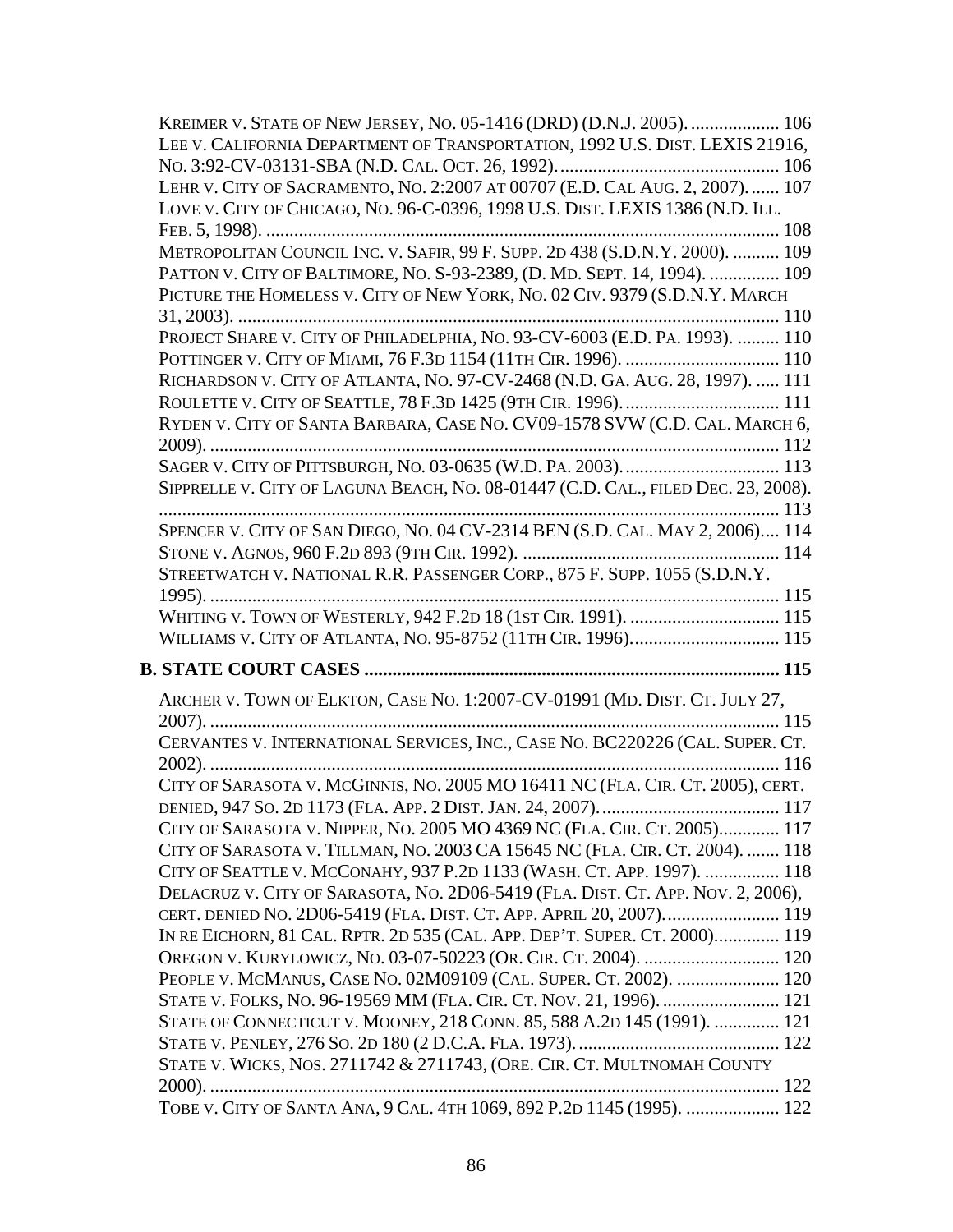| VOELLER V. THE CITY OF THE DALLES, NO. CC02155 (OR. CIR. CT. 2003).  123         |  |
|----------------------------------------------------------------------------------|--|
| II. CHALLENGES TO ANTI-BEGGING, ANTI-SOLICITING, AND ANTI-                       |  |
|                                                                                  |  |
|                                                                                  |  |
| AMERICAN CIVIL LIBERTIES UNION OF NEVADA V. CITY OF LAS VEGAS, 333 F.3D 1092     |  |
|                                                                                  |  |
| ATCHISON V. CITY OF ATLANTA, NO 1:96-CV-1430 (N.D. GA. JULY 17, 1996).  125      |  |
|                                                                                  |  |
| BOOHER V. MARION COUNTY, NO. 5:07-CV-282-OC-10GRT (M.D. FLA. FILED JULY 11,      |  |
|                                                                                  |  |
| BROWN V. KELLY, NO. 05-CV-5442, 2007 WL 1573957 (S.D.N.Y. MAY 31, 2007);         |  |
|                                                                                  |  |
| CHAD V. CITY OF FT. LAUDERDALE, 66 F. SUPP. 2D 1242 (S.D. FLA. 1998) 127         |  |
| CHASE V. CITY OF GAINESVILLE, 2006 WL 2620260 (N.D. FLA. SEPT. 11, 2006).  127   |  |
| COMMUNITY FOR CREATIVE NON-VIOLENCE V. TURNER, 893 F.2D 1387 (D.C. CIR.          |  |
|                                                                                  |  |
| DELLANTONIO V. CITY OF INDIANAPOLIS, NO. 1:08-CV-0780 (S.D. IND., FILED JUNE 11, |  |
| GREATER CINCINNATI COALITION FOR THE HOMELESS V. CITY OF CINCINNATI, 56 F.3D     |  |
|                                                                                  |  |
|                                                                                  |  |
| HENRY V. CITY OF CINCINNATI, 2005 WL 1198814 (S.D. OHIO APR. 28, 2005) 130       |  |
|                                                                                  |  |
| HEATHCOTT V. LAS VEGAS METROPOLITAN POLICE OFFICERS, NO. CV-S-93-045 (D.         |  |
|                                                                                  |  |
| LOPER V. NEW YORK CITY POLICE DEPARTMENT, 999 F.2D 699 (2D CIR. 1993).  131      |  |
| LOS ANGELES ALLIANCE FOR SURVIVAL V. CITY OF LOS ANGELES, 224 F.3D 1076 (9TH     |  |
|                                                                                  |  |
| NORTHEAST OHIO COALITION FOR THE HOMELESS V. CITY OF CLEVELAND, 105 F. 3D        |  |
|                                                                                  |  |
| SMITH V. CITY OF FT. LAUDERDALE, 177 F.3D 954 (11TH CIR. 1999).  133             |  |
| SUNN V. CITY AND COUNTY OF HONOLULU, 852 F. SUPP. 903 (D. HAW. 1994).  133       |  |
| THOMPSON V. CITY OF CHICAGO, 2002 WL 31115578 (N.D. ILL. SEPT. 24, 2002).  134   |  |
| YOUNG V. NEW YORK CITY TRANSIT AUTHORITY, 903 F.2D 146 (2D CIR. 1990).  134      |  |
|                                                                                  |  |
| ACLU OF NEW MEXICO V. CITY OF ALBUQUERQUE, NO. 2004 00355 (N.M. DIST. CT.        |  |
|                                                                                  |  |
|                                                                                  |  |
| CITY OF CLEVELAND V. EZELL, 121 OHIO APP.3D 570, 700 N.E.2D 621 (1997) 136       |  |
| LEDFORD V. STATE, 652 SO.2D 1254 (FLA. DIST. CT. APP. 1995).  136                |  |
| MCFARLIN V. DISTRICT OF COLUMBIA, 681 A.2D 440 (D.C. 1996) 137                   |  |
| PEOPLE V. SCHRADER, 162 MISC. 2D 789, 617 N.Y.S. 2D 429 (CRIM. CT. 1994) 137     |  |
| STATE OF FLORIDA V. O'DANIELS, 2005 WL 2373437 (FLA. APP. 3 DIST. SEPT. 28,      |  |
|                                                                                  |  |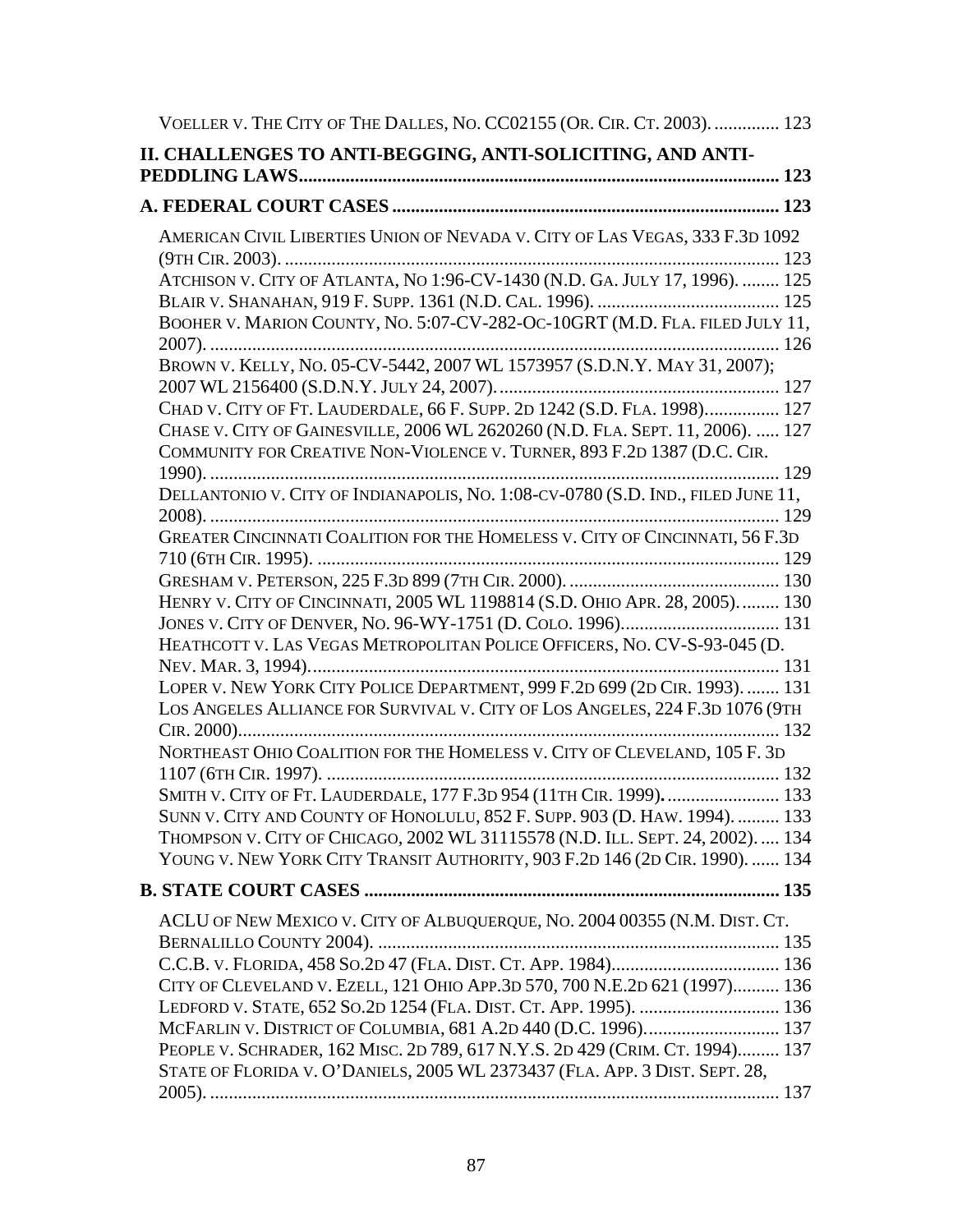| STATE OF MINNESOTA V. MCDONALD, NO. 03085478 (MINN. DIST. CT. 2004) 138<br>STATE OF TEXAS V. JOHN FRANCIS CURRAN, NO. 553926 (TEX. MUN. CT. CITY OF                                                                                                                                                                                                                                                                                                                                                                                                                                                                                                                                            |  |
|------------------------------------------------------------------------------------------------------------------------------------------------------------------------------------------------------------------------------------------------------------------------------------------------------------------------------------------------------------------------------------------------------------------------------------------------------------------------------------------------------------------------------------------------------------------------------------------------------------------------------------------------------------------------------------------------|--|
| III. CHALLENGES TO VAGRANCY, LOITERING, AND CURFEW LAWS 139                                                                                                                                                                                                                                                                                                                                                                                                                                                                                                                                                                                                                                    |  |
|                                                                                                                                                                                                                                                                                                                                                                                                                                                                                                                                                                                                                                                                                                |  |
| GAFFNEY V. CITY OF ALLENTOWN, 1997 U.S. DIST. LEXIS 14565 (D. PA. 1997) 140<br>HUTCHINS V. DISTRICT OF COLUMBIA, 188 F.3D 531 (D.C. CIR. 1999) 141<br>JOHNSON V. CITY OF CINCINNATI, 310 F.3D 484, 2002 WL 31119105 (6TH CIR. 2002).                                                                                                                                                                                                                                                                                                                                                                                                                                                           |  |
| JUSTIN V. CITY OF LOS ANGELES, NO. CV-00-12352 LGB, 2000 U.S. DIST. LEXIS<br>LANGI V. CITY AND COUNTY OF HONOLULU, CIVIL NO. 06-428 DAE/LEK (D. HAW.<br>LEAL V. TOWN OF CICERO, 2000 WL 343232 (N.D. ILL. MARCH 31, 2000) 144<br>NAACP ANNE ARUNDEL COUNTY BRANCH V. CITY OF ANNAPOLIS, 133 F. SUPP. 2D 795<br>NAKATA V. CITY AND COUNTY OF HONOLULU, CIVIL NO. CV 06 004 36 SOM BMK (D.<br>NUNEZ BY NUNEZ V. CITY OF SAN DIEGO, 114 F.3D 935 (9TH CIR. 1997).  145<br>PAPACHRISTOU V. CITY OF JACKSONVILLE, 405 U.S. 156 (1972).  145<br>QUTB V. STRAUSS, 11 F.3D 488 (5TH CIR. 1993), CERT. DENIED, 511 U.S. 1127 (1994).<br>RICHARD V. NEVADA, NO. CV-S-90-51 (D. NEV. APR. 25, 1991).  146 |  |
| SCHLEIFER V. CITY OF CHARLOTTESVILLE, 159 F.3D 843 (4TH CIR. 1998), CERT. DENIED,                                                                                                                                                                                                                                                                                                                                                                                                                                                                                                                                                                                                              |  |
|                                                                                                                                                                                                                                                                                                                                                                                                                                                                                                                                                                                                                                                                                                |  |
| CITY OF SALIDA V. EDELSTEIN, CASE NO. 97CR62 (COLO. DIST. CT. 1998) 147<br>COMMONWEALTH V. ASAMOAH, 2002 PA. SUPER. LEXIS 2896 (PA. SUPER. CT. 2002).<br>JOHNSON V. ATHENS - CLARKE COUNTY, 529 S.E.2D 613 (GA. 2000).  148                                                                                                                                                                                                                                                                                                                                                                                                                                                                    |  |
| IV. CHALLENGES TO RESTRICTIONS ON FOOD SHARING  149                                                                                                                                                                                                                                                                                                                                                                                                                                                                                                                                                                                                                                            |  |
|                                                                                                                                                                                                                                                                                                                                                                                                                                                                                                                                                                                                                                                                                                |  |
| BIG HART MINISTRIES V. CITY OF DALLAS, NO. 3-07CV0216-P, 2007 WL 606343 (N.D.<br>DAYTONA RESCUE MISSION, INC. V. CITY OF DAYTONA BEACH, 885 F. SUPP. 1554<br>FAMILY LIFE CHURCH V. CITY OF ELGIN, 2008 WL 2440658 (N.D. ILL. JUNE 18, 2008).                                                                                                                                                                                                                                                                                                                                                                                                                                                   |  |
|                                                                                                                                                                                                                                                                                                                                                                                                                                                                                                                                                                                                                                                                                                |  |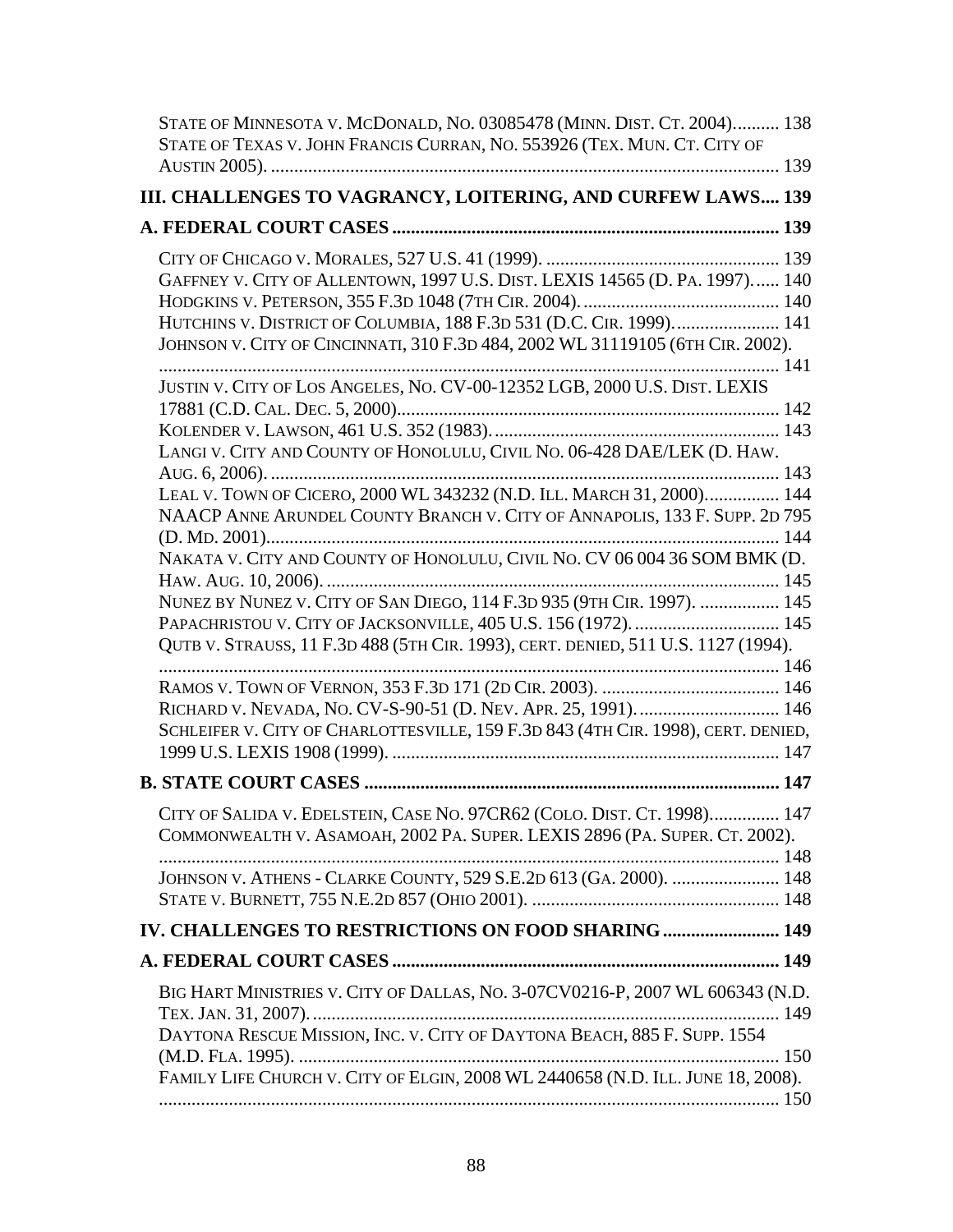| FIRST ASSEMBLY OF GOD OF NAPLES, FLORIDA, INC. V. COLLIER COUNTY, FLORIDA, 27  |  |
|--------------------------------------------------------------------------------|--|
| FIRST VAGABONDS CHURCH OF GOD V. CITY OF ORLANDO, NO. 6:06-CV-1583-ORL-        |  |
|                                                                                |  |
| LAYMAN LESSONS, INC. V. CITY OF MILLERSVILLE, 2008 WL 686399 (M.D. TENN.       |  |
|                                                                                |  |
|                                                                                |  |
| PACIFIC BEACH UNITED METHODIST CHURCH V. CITY OF SAN DIEGO, DOCKET NO. 07-     |  |
|                                                                                |  |
| SACCO V. CITY OF LAS VEGAS, DOCKET NO. 2:06-CV-0714-RCJ-LRL (D. NEV. JUNE      |  |
|                                                                                |  |
| SANTA MONICA FOOD NOT BOMBS V. CITY OF SANTA MONICA, 450 F.3D 1022 (9TH        |  |
|                                                                                |  |
| STUART CIRCLE PARISH V. BOARD OF ZONING APPEALS OF THE CITY OF RICHMOND, 946   |  |
|                                                                                |  |
| WESTERN PRESBYTERIAN CHURCH V. THE BOARD OF ZONING ADJUSTMENT OF THE           |  |
|                                                                                |  |
|                                                                                |  |
|                                                                                |  |
| ABBOTT V. CITY OF FORT LAUDERDALE, 783 SO. 2D 1213 (FLA. DIST. CT. APP. 2001). |  |
|                                                                                |  |
|                                                                                |  |
|                                                                                |  |
|                                                                                |  |
| CURRIER V. POTTER, 379 F.3D 716 (9TH CIR. 2004), CERT. DENIED, 125 S. CT. 2935 |  |
| FITZGERALD V. CITY OF LOS ANGELES, NO. CV 03-1876 NM (C.D. CAL. 2003), 485 F.  |  |
|                                                                                |  |
| HIIBEL V. SIXTH JUDICIAL DISTRICT OF NEVADA, 542 U.S. 177 (2004).  161         |  |
| HORTON V. CITY OF ST. AUGUSTINE, 272 F.3D 1318 (11TH CIR. 2001) 162            |  |
| MASON V. CITY OF TUCSON, NO. CV 98-288 (D. ARIZ. JUNE 12, 1998) 162            |  |
| OSBORN V. CITY OF ATLANTA, NO. 1:90-CV-1553 (N.D. GA. 1991).  163              |  |
|                                                                                |  |
| HOMES ON WHEELS V. CITY OF SANTA BARBARA, 119 CAL. APP. 4TH 1173 (CAL. APP. 2  |  |
| DIST. 2004); 2005 WL 2951480 (CAL. APP. 2 DIST. NOV. 7, 2005) (NOT REPORTED IN |  |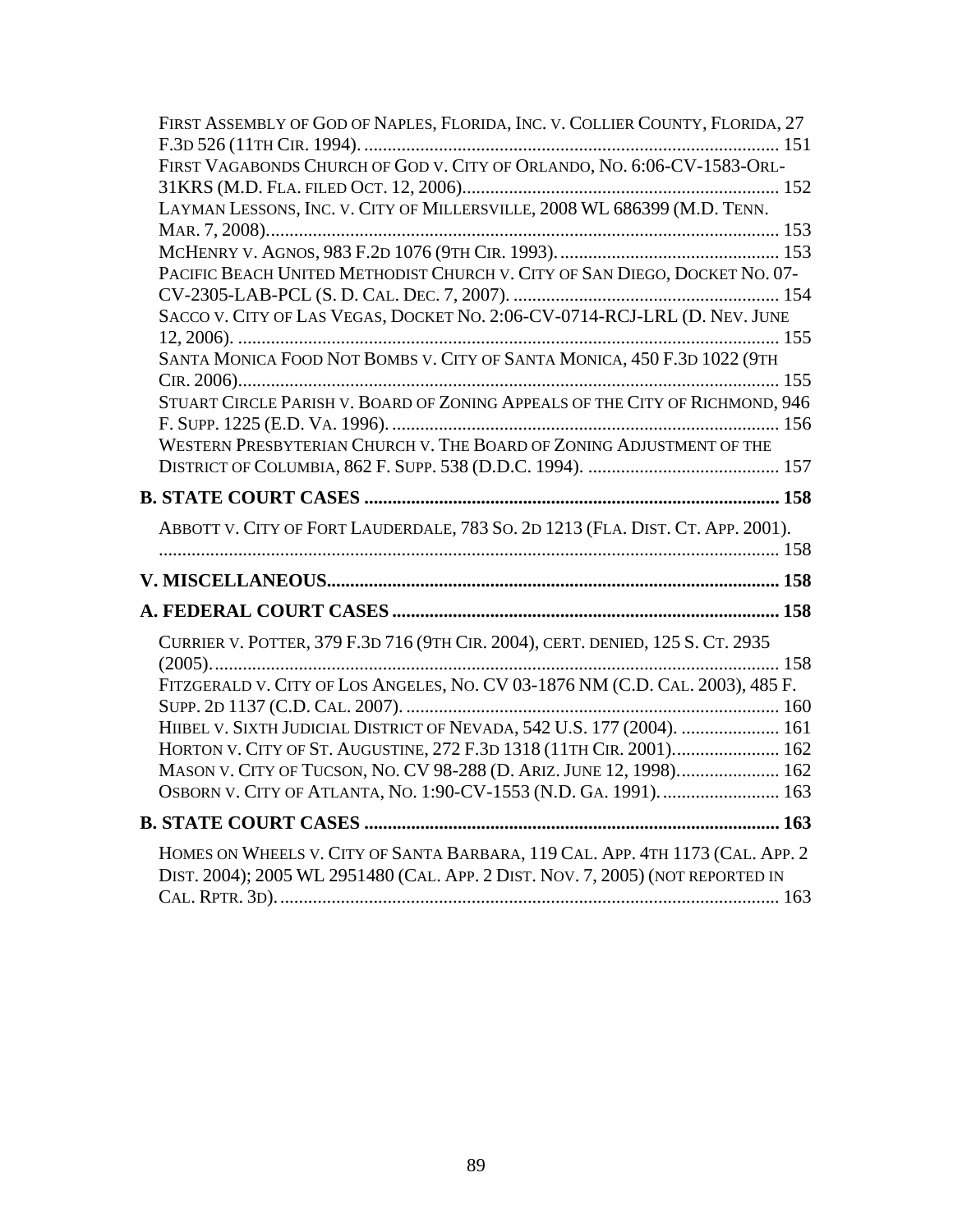# **Case Summaries**

## **I. Challenges to Restrictions on Sleeping, Camping, Sitting, or Storing Property in Public Places**

# **A. Federal Court Cases**

#### Acevedo v. City of Jacksonville Beach, No. 3:03-CV-507-J-21HTS(M.D. Fla. 2003).

Homeless individuals and a non-profit homeless services provider brought a § 1983 action against the City of Jacksonville Beach, Florida, and the city police alleging violations of their First, Fourth, Fifth, Eighth, and Fourteenth Amendment rights (and similar claims under the Florida Constitution) when the police arrested them for violating an anti-camping ordinance and seized and destroyed their belongings. The parties jointly dismissed the case, because none of the plaintiffs was able to continue with the suit. The plaintiffs' counsel reports that they have not heard of police harassment since the suit was filed and are continuing to monitor the situation.

Amster v. City of Tempe, 2001 U.S. App. LEXIS 9239 (9th Cir. 2001).

The Ninth Circuit rejected plaintiff's facial challenge of a Tempe ordinance requiring a person wishing to sit or lie down on a city sidewalk for certain types of events to first obtain a permit. Amster had organized several demonstrations on the city's sidewalks without first obtaining permits, although the city had never actually enforced the ordinance during one of his demonstrations. The court found that the ordinance regulated conduct, *i.e*., sitting or lying on a public sidewalk that was not expressive by itself. Accordingly, the ordinance survived a facial challenge.

Ashcraft v. City of Covington, No. 02-124-JGW (E.D. Ky. Sept. 23, 2003)**.**

Homeless individuals brought a § 1983 action against the City of Covington, Kentucky, and its mayor alleging violations of their Fourth, Fifth, and Fourteenth Amendment rights when city employees and police raided their camps and seized their property. In reviewing cross-motions for summary judgment, the federal magistrate judge found that the plaintiffs were not trespassing, and therefore had a reasonable subjective privacy interest in their property. The plaintiffs' Fourth Amendment claim thus survived summary judgment. The magistrate also found, however, that there was no substantive due process violation, and that the city's defense of qualified immunity could stand for the other claims. The case settled in 2004 – each of the 5 plaintiffs received \$1,000 and their lawyers received attorney's fees.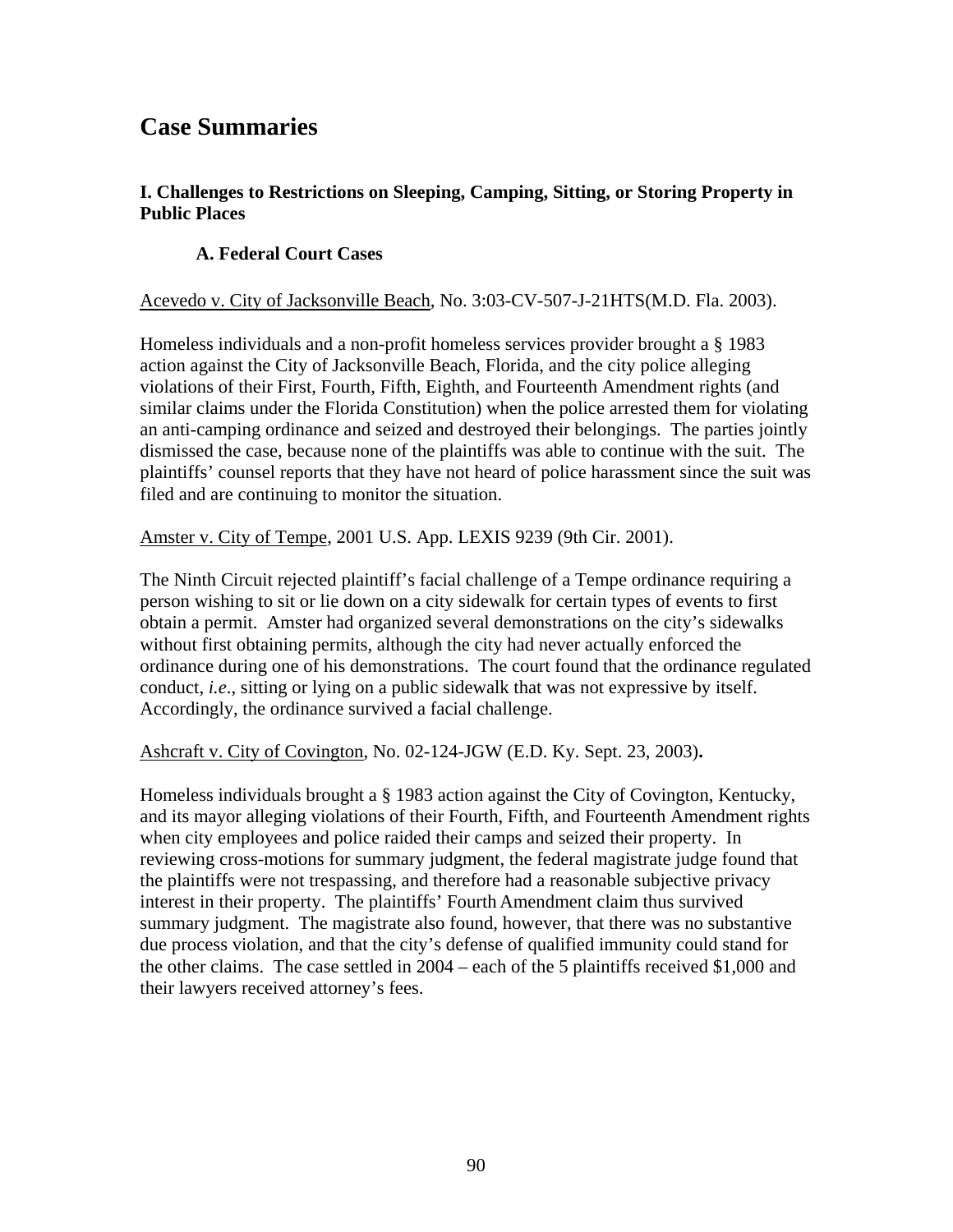Berkeley Community Health Project v. City of Berkeley, 902 F. Supp. 1084 (N.D. Cal. 1995)**.**

In February, 1994, plaintiffs challenged two recently enacted Berkeley ordinances prohibiting sitting or lying down on a sidewalk within six feet of the face of a building during certain hours and soliciting in certain locations or in a "coerc[ive], threaten[ing], hound[ing] or intimidat[ing]" manner. Plaintiffs alleged violations of their rights under the First and Fourteenth Amendments to the U.S. Constitution and various provisions of the California Constitution. The U.S. District Court for the Northern District of California issued a preliminary injunction forbidding enforcement of the anti-solicitation ordinance, finding that it was a content-based regulation of speech in violation of the Liberty of Speech Clause of the California Constitution. The court also issued a preliminary injunction prohibiting enforcement of the restriction on sitting, finding that sitting can sometimes constitute expressive activity, and that the ordinance did not further a substantial government interest unrelated to expression, was not narrowly tailored, and did not leave open ample alternative channels of communication. Defendants appealed the court's decision on the anti-solicitation ordinance to the Ninth Circuit, but the case was settled before the appeal was heard.

#### Betancourt v. Giuliani, 448 F.3d 547 (2d Cir. 2006), cert. denied, 127 S. Ct. 581 (2006)**.**

Augustine Betancourt brought suit against the Mayor, Police Commissioner, and the City of New York for his arrest under a New York law that makes it "unlawful for any person[s] . . . to leave . . . or permit to be left, any box, barrel, bale of merchandise or other movable property whether or not owned by such person[s], upon any . . . public place, or to erect or cause to be erected thereon any shed, building or other obstruction." . At the time of arrest, Betancourt had made a tube out of the cardboard and slipped inside it on a park bench. After his arrest, he was strip-searched and placed in a holding cell. He was not prosecuted. Betancourt brought a number of claims against the city, including a claim that the statute was unconstitutionally vague and overbroad as applied to his arrest. He also alleged that the strip search violated his Fourth Amendment rights because he was arrested for a minor offense and police did not have reasonable suspicion that he was concealing a weapon or other contraband.

Betancourt asserted the statute should be analyzed for vagueness using an "especially stringent" standard because the statute involved his fundamental right to travel and imposed criminal penalties without requiring a finding of criminal intent. The court, reasoning that the statute did not penalize "merely *occupying*" public space but rather obstructing public space, held that the statute did not penalize the right to travel and was not void for vagueness. The court found Betancourt had sufficient notice that his conduct was prohibited, and there are sufficient guidelines in place to limit police discretion in its application. The court granted Betancourt summary judgment on his illegal strip search claim but granted summary judgment in favor of defendants on all other claims.

Betancourt appealed and the appellate court affirmed the lower court judgment, holding that the code provision was not unconstitutionally vague as applied. Judge Calabresi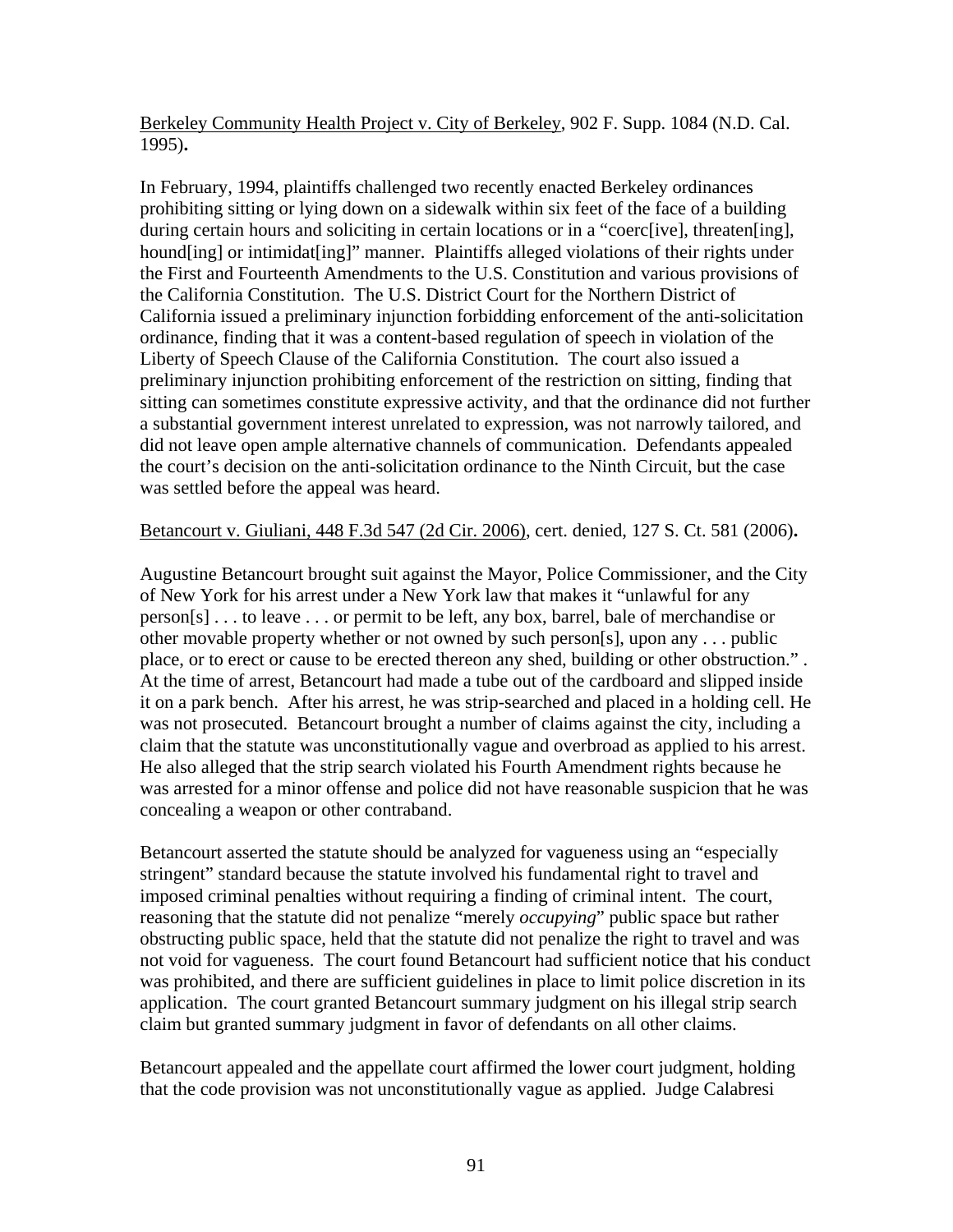dissented, finding that the statute did not sufficiently "give the person of ordinary intelligence a reasonable opportunity to know what is prohibited" and did not "provide explicit standards for those who apply them." In Judge Calabresi's view, the word "erect" does not reasonably mean "fitting together of materials or parts," as the majority posited. Judge Calabresi further stated that Betancourt's boxes were not an "obstruction" but rather Betancourt was "occupying [a] public place with a few of [his] personal belongings." Judge Calabresi also criticized the majority's dismissal of the right-to-travel question, but did not pursue this issue since he found the statute undeniably void for vagueness even under the moderately stringent test that the majority applied. Finally, Judge Calabresi also pointed out in his dissent that the statutory context also made the statute difficult to understand, as the surrounding sections and the statement of legislative intent all pertain to abandoned automobiles.

Cash v. Hamilton Department of Adult Probation, 2006 WL 314491 (S.D. Ohio Feb. 8, 2006), No. 1:01-CV-753 (not reported in F. Supp. 2d).

Homeless individuals brought a § 1983 action against the City of Cincinnati and Hamilton County alleging that the city violated their Fifth and Fourteenth Amendment rights when their personal property was taken and destroyed by a city clean-up crew instructed to clean out under bridges and viaducts where homeless individuals resided. The District Court for the Southern District of Ohio granted summary judgment for defendant government officials. The Sixth Circuit reversed the district court's summary judgment and remanded the case. The Sixth Circuit received two petitions for rehearing en banc, which it denied on the grounds that the issues raised in the petitions had been fully considered.

On remand, plaintiffs moved for partial summary judgment, arguing that the evidence overwhelmingly showed that they lost their possessions pursuant to a policy or custom of the city, and that notice provided by the city was inadequate as a matter of law. Also on remand, the city moved to dismiss for lack of subject matter jurisdiction. The city relied on *Arnett v. Myers*, to support its argument that plaintiffs' claims were not ripe because plaintiffs had not exhausted state remedies to obtain just compensation for their loss.

The court denied plaintiffs' motion because questions of fact remained regarding whether plaintiffs' property was indeed discarded pursuant to a policy or custom of the city, and plaintiffs had not submitted any new evidence in support of their argument regarding the city's policy of discarding property of homeless persons without notice and a hearing. The court, also however, denied the city's motion to dismiss because plaintiffs abandoned their takings claim; their remaining procedural due process claim did not require plaintiffs to exhaust any state remedies in order for their claim to be ripe. The case was settled on September 20, 2006. Under current procedures, personal property that is taken is retained and notice is given at the site regarding where such property may be retrieved.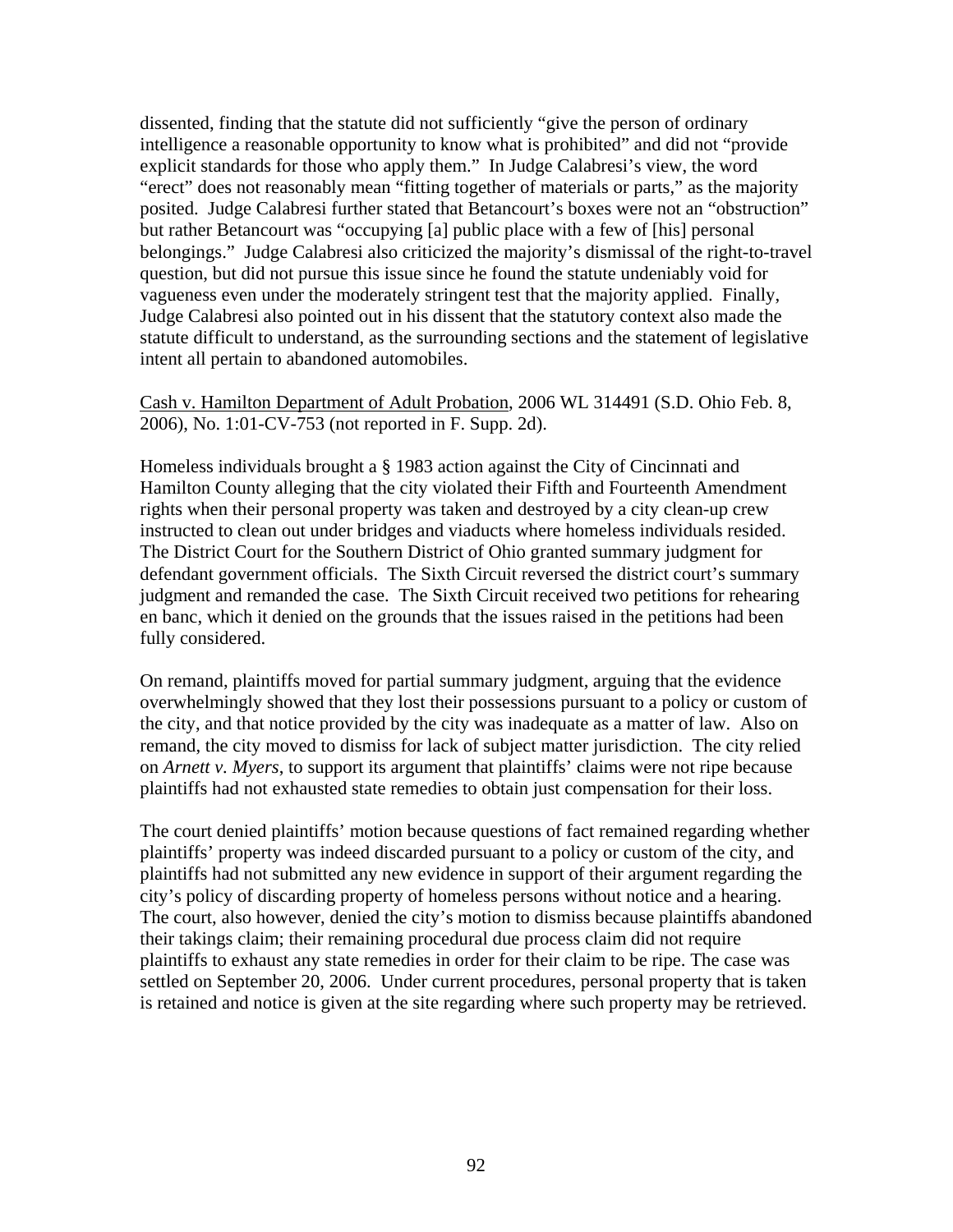#### The Center v. Lingle, No. 04-537 KSC (D. Haw. 2004).

The ACLU of Hawaii sued the governor and Hawaii's Attorney General on behalf of The Center (a nonprofit organization providing services for lesbian, gay, bisexual, transsexual, intersex, and questioning Hawaiians), Waianae Community Outreach (a nonprofit organization providing services to the homeless), and an individual plaintiff to seek an injunction barring the enforcement of a criminal trespass statute. Plaintiffs alleged that the statute violated the First and Fourteenth Amendments as well as the Hawaii Constitution. The statute, passed as Act 50, allows authorities to ban a person from any public property for up to one year, after issuing a written trespass warning statement. The individual plaintiff was allegedly banned from Hawaii public libraries for a year for looking at gay-themed web sites on library computers. Plaintiffs also contended that the statute has been used to ban homeless persons from public beaches and public parks and to threaten homeless persons to leave certain public property immediately.

The plaintiffs alleged that this law lacks standards for determining what speech or conduct is prohibited and fails to provide any procedural safeguards. Therefore, plaintiffs claimed that the statute violates the First and Fourteenth Amendments of the U.S. Constitution and a provision of the Hawaii Constitution. Plaintiffs also argued that the statute is unconstitutionally vague and fails to establish the required minimal guidelines to govern law enforcement. Plaintiffs also challenged the statute for impermissibly making a distinction based on content, by favoring speech related to union activities. Finally, the plaintiffs claimed the statute infringed on one's right to move freely. The plaintiffs' complaint sought declaratory and permanent injunctive relief, as well as a declaration that the statute is unconstitutional as applied.

The ACLU lawsuit, combined with strong opposition from other homeless service providers, sparked the legislature to consider a repeal of Act 50. The legislature ultimately did not completely repeal the law, but came to a compromise with legislators concerned about squatters. The law as passed does not allow police or others to ban individuals from public property, but it does create a petty misdemeanor offense for criminal trespass if an individual remains in a public park or public recreational grounds after an officer tells him or her to leave, pursuant to a posted sign or notice governing the activity on the grounds. The ACLU continues to worry about discriminatory enforcement. The governor signed the new bill into law on July 8, 2005. Although the most egregious provisions of the original law were repealed, the ACLU lobbied the legislature to pass Senate Bill 2687, which would have repealed the rest of the act. This bill died at the end of the 2006 legislative session.

Church v. City of Huntsville, 30 F.3d 1332 (11th Cir. 1994)**.**

A class of homeless plaintiffs alleged that Huntsville, AL had a custom, policy and practice of arresting and harassing plaintiffs for performing essential activities in public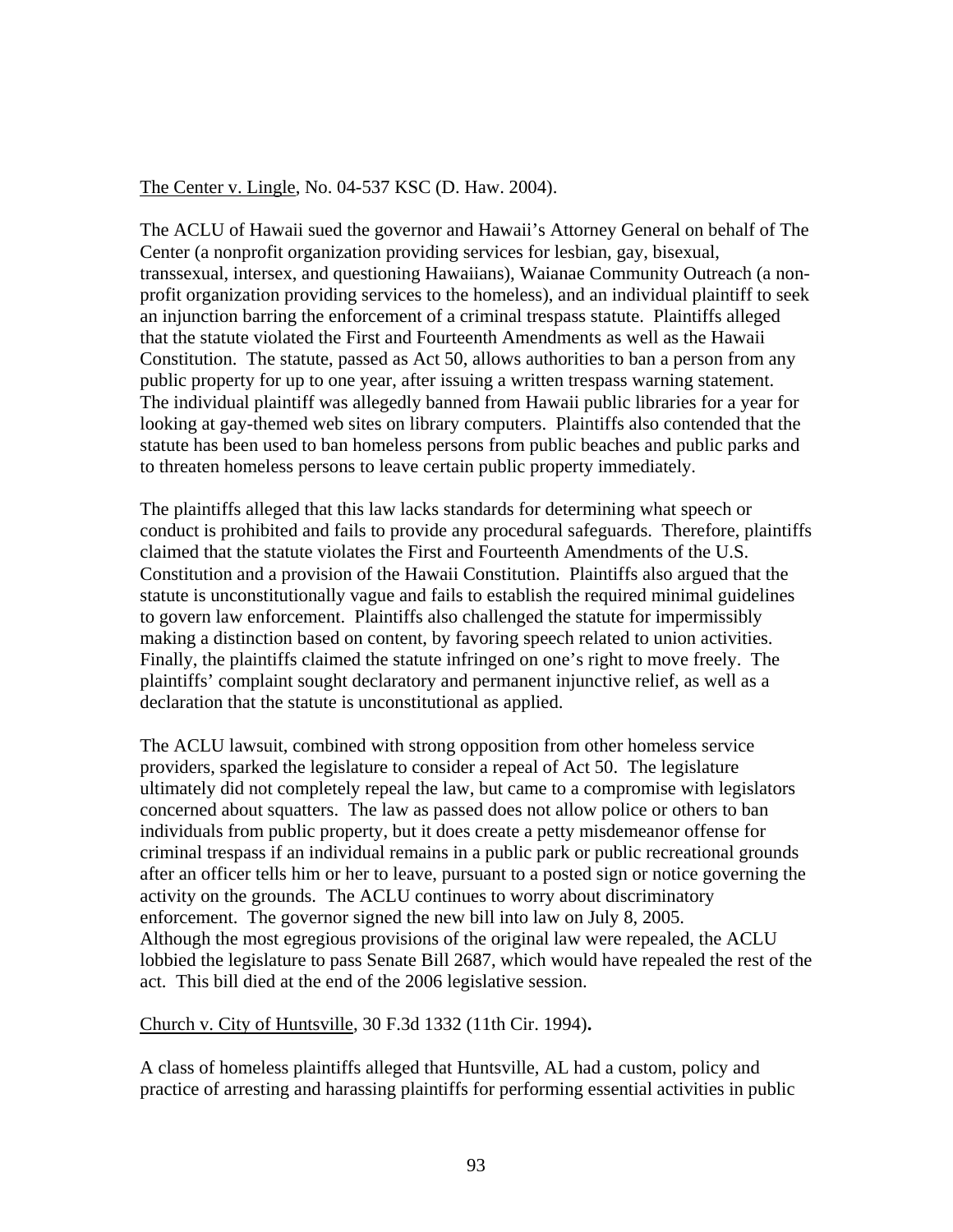places, seizing and destroying their personal property, and using zoning and building codes to close or condemn private shelters for homeless people. In 1993, the U.S. District Court for the Northern District of Alabama issued a preliminary injunction prohibiting the City of Huntsville from removing homeless people from city property, and also from harassing, intimidating, detaining, or arresting them for walking, talking, sleeping or gathering in public places solely because of their status as homeless persons, and finally, from using zoning or building codes to close or condemn private shelters in the absence of a clearly demonstrable threat to health or safety. On appeal, the Eleventh Circuit vacated the injunction, holding that the plaintiffs had not demonstrated that the actions they sought to prevent were part of an official city policy nor had they shown that there was a pervasive practice or custom of violating plaintiffs' rights. Thus they were unlikely to succeed on the merits. Furthermore, the Eleventh Circuit held that the plaintiffs did not have standing to challenge the city's application of its zoning and building codes. On remand, the district court, finding that plaintiffs could not prevail under the burden of proof established by the court of appeals, granted summary judgment for the defendant, City of Huntsville.

#### City of Chicago v. Morales, 527 U.S. 41 (1999).

The city of Chicago challenged the Supreme Court of Illinois' decision that a Gang Congregation Ordinance was unconstitutional for violation of the due process clause of the Fourteenth Amendment of the U.S. Constitution for impermissible vagueness -- lack of notice of proscribed conduct and failure to govern law enforcement. The ordinance prohibited criminal street gang members from loitering in a public place. The ordinance allowed a police officer to order persons to disperse if the officer observed any person loitering that the officer reasonably believed to be a gang member.

The Supreme Court affirmed the judgment of the Illinois Supreme Court and ruled the ordinance violated the due process clause of the fourteenth amendment to the U.S. Constitution for vagueness. Specifically, the court ruled that the ordinance violated the requirement that a legislature establish guidelines to govern law enforcement. Additionally, the ordinance failed to give the ordinary citizen adequate notice of what constituted the prohibited conduct – loitering. The ordinance defined "loitering" as "to remain in any one place with no apparent purpose." The vagueness the Court found was not uncertainty as to the normal meaning of "loitering" but to the ordinance's definition of that term. The court reasoned that the ordinary person would find it difficult to state an "apparent purpose" for why they were standing in a public place with a group of people. "[F]reedom to loiter for innocent purposes," the court reiterated, is part of the liberty protected by the due process clause of the Fourteenth Amendment. The Court declined to decide whether the Chicago ordinance's impact was a constitutionally protected liberty to support a facial challenge under the overbreadth doctrine. NLCHP filed an amicus brief in support of plaintiffs-appellees.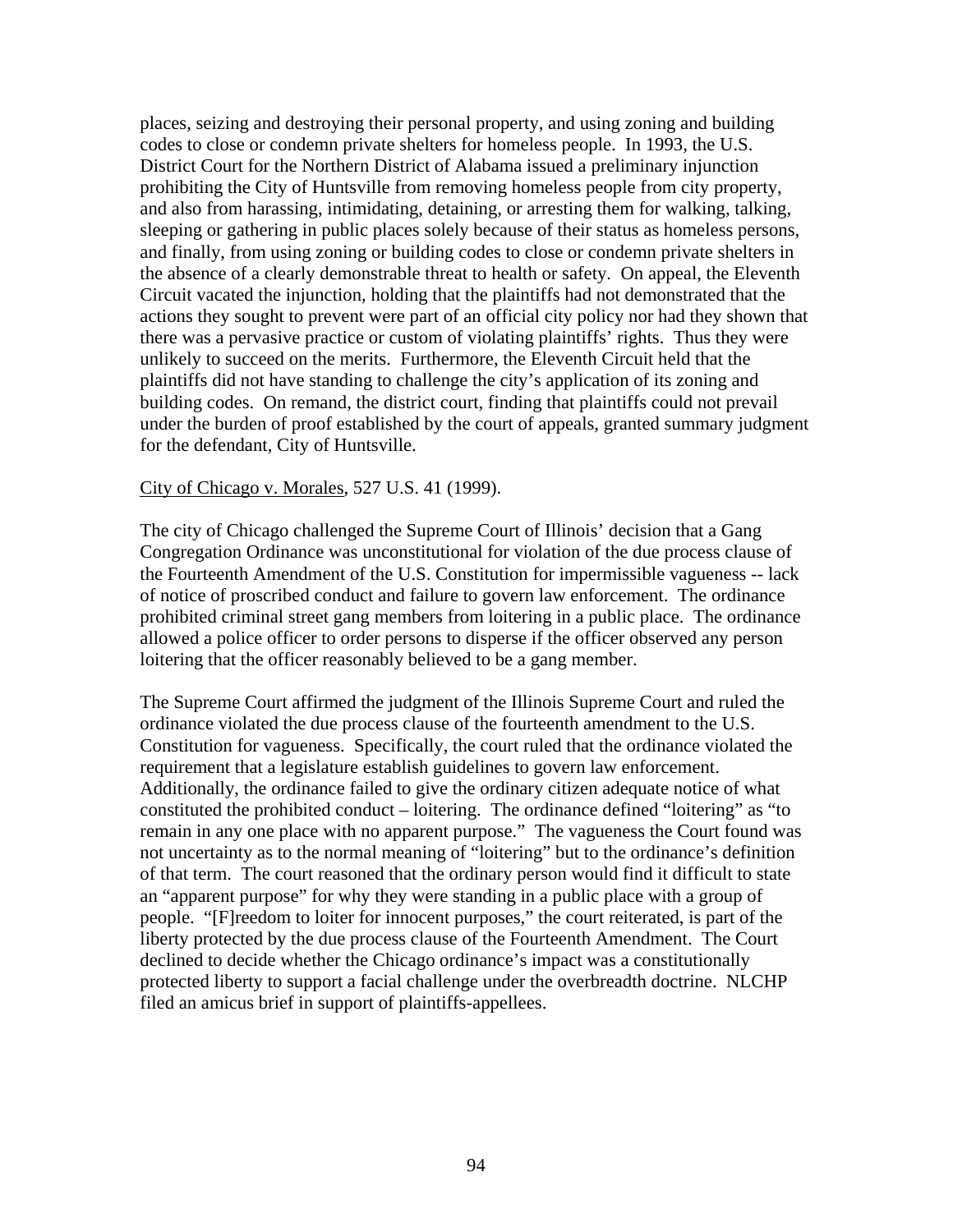#### Clark v. City of Cincinnati, No. 1-95-448 (S.D. Ohio Oct. 25, 1995)**.**

Homeless persons and advocates challenged two City of Cincinnati ordinances prohibiting sitting or lying on sidewalks and certain types of solicitation on First and Fourteenth Amendment grounds. In May 1998, U.S. District Court Magistrate Judge Jack Sherman, Jr., of the Southern District of Ohio, struck down, on First Amendment grounds, the ordinances meant to criminalize certain actions by homeless and low-income individuals. One ordinance made it a crime for a person to sit or lie on sidewalks in downtown Cincinnati or on the Cincinnati skywalk between the hours of 7 a.m. and 9:30 p.m. The other ordinance criminalized soliciting funds, whether by asking or through gesturing, within certain distances of some buildings, automatic teller machines and crosswalks, and in all areas after 8 p.m.

Accepting the Magistrate Judge's determination that the ordinances "likely infringe[d] upon plaintiffs' First Amendment right to freedom of speech to some degree," the U.S. District Court for the Southern District of Ohio issued a preliminary injunction enjoining the city from enforcing the ordinances, with the exception of the specific provision of the sidewalk ordinance that prohibited lying down. In light of its ruling in favor of plaintiffs on their First Amendment claim, the court did not reach a decision on plaintiffs' Fourteenth Amendment claims.

#### Clark v. Community for Creative Non-Violence, 468 U.S. 288 (1984)**.**

In 1982, the Community for Creative Non-Violence (CCNV) held a round-the-clock protest demonstration on national park property near the White House, and was granted a permit to erect a symbolic campsite but denied permission to sleep at the campsite. CCNV challenged the applicable Park Service Regulation as unconstitutionally vague on its face and discriminatorily enforced in violation of the protesters' rights under the First Amendment. The U.S. Supreme Court reversed the holding of the Court of Appeals for the D.C. Circuit, finding that the regulation advanced a substantial government interest unrelated to the suppression of expression and was narrowly tailored to advance that interest. The court held that even if sleeping in connection with the demonstration is expressive conduct that is protected to some degree under the First Amendment, the challenged regulation was facially neutral and constituted a reasonable time, place, and manner restriction.

#### Clements v. City of Cleveland, No. 94-CV-2074 (N.D. Ohio 1994)**.**

In 1994, four individual plaintiffs and the Northeast Ohio Coalition for the Homeless challenged the Cleveland Police's practice of removing homeless people by coercion and force from downtown Cleveland to transport them to remote locations and abandon them. Plaintiffs sought a preliminary injunction that would prohibit the practice on the grounds that it violates plaintiffs' rights under the First, Fourth, and Fourteenth Amendments to the U.S. Constitution and various provisions of the Ohio Constitution.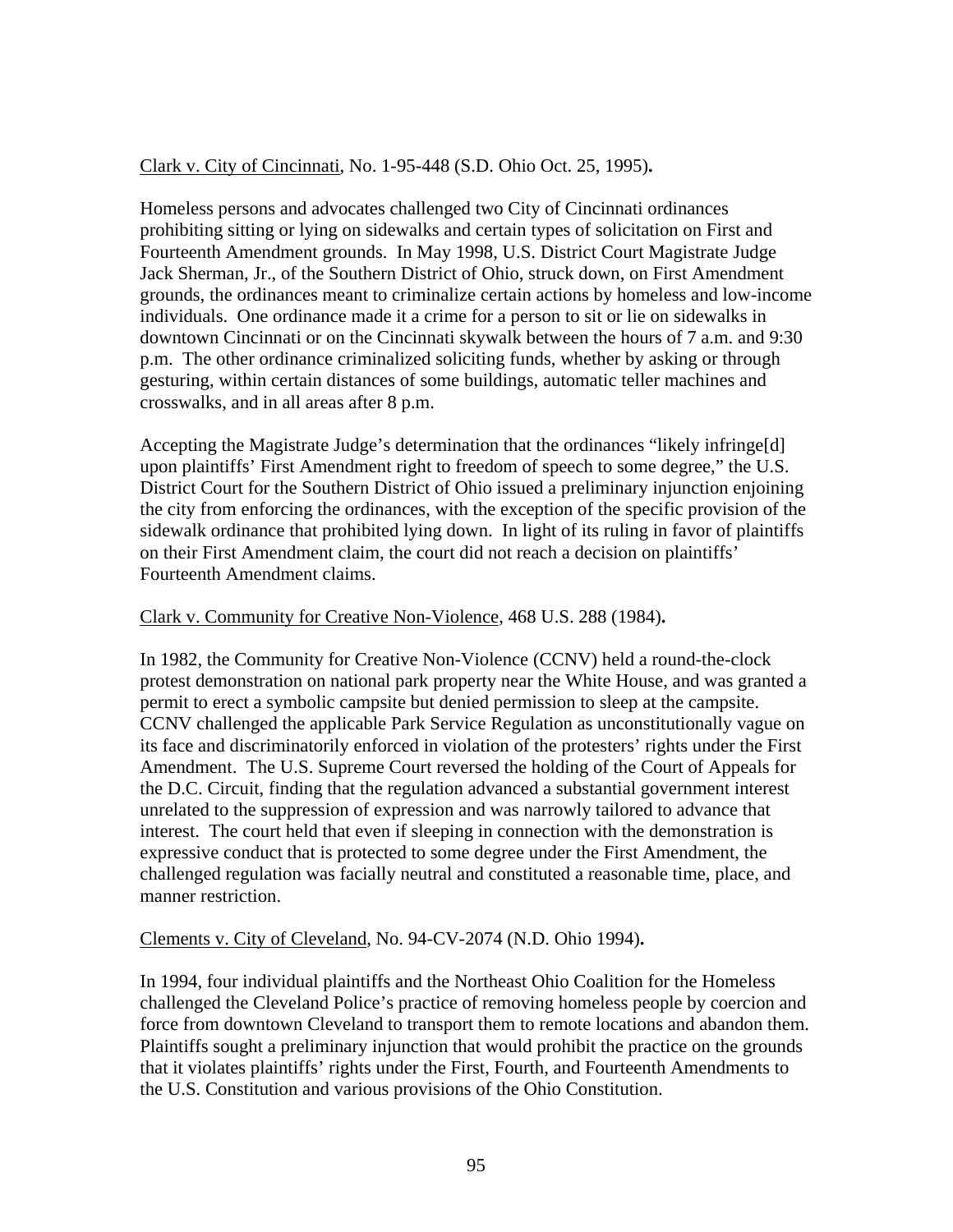In February 1997, the four individual plaintiffs and the Coalition settled the lawsuit. Under the terms of the settlement, the city agreed (i) to issue a directive to the police forbidding them from picking up and transporting homeless people against their will, (ii) to issue a public statement that violating homeless people's rights to move around downtown Cleveland is not and will not be city policy, (iii) to pay \$9,000 to the Coalition to be used for housing, education and job training for the homeless plaintiffs; and (iv) to pay \$7,000 to cover a portion of the plaintiffs' costs in bringing suit.

#### Davidson v. City of Tucson, 924 F. Supp. 989 (D. Ariz. 1996)**.**

Plaintiffs sought an injunction against a Tucson resolution barring homeless encampments from city-owned property on Eighth Amendment and Equal Protection grounds. The court held that the plaintiffs did not have standing to raise a cruel and unusual punishment claim because they had not been arrested or convicted under the ordinance. The court also held that plaintiffs' Equal Protection claims–that the ordinance discriminated against homeless people and that it violated their right to travel–were unlikely to succeed on the merits. The Equal Protection claim failed because the court did not consider homeless people a suspect class, and the fundamental right to travel does not include the right to ignore trespass laws or remain on property without regard to ownership.

#### Doucette v. City of Santa Monica, 955 F. Supp. 1192 (C.D. Cal. 1997).

In early 1995, a class of homeless plaintiffs filed a complaint alleging that the City of Santa Monica's adoption and discriminatory enforcement of a series of ordinances to criminalize homelessness violated plaintiffs' rights under the First and Eighth Amendments. Plaintiffs also alleged violations of the Fourth Amendment's prohibition on unreasonable searches and seizures and the Fifth Amendment's prohibition of takings without just compensation. The U.S. District Court for the Central District of California denied plaintiffs' motion for summary judgment on their claim that the anti-solicitation law violated the First Amendment, and granted defendants' motion for summary judgment on that claim. The court held that the city's ordinance prohibiting "abusive solicitation" was a valid place and manner restriction, finding that it was content-neutral, narrowly tailored to meet a significant government interest, left open ample alternative channels of communication, and did not allow law enforcement officers excessive discretion in enforcement. The court concluded that some of the manner restrictions imposed by the ordinance only affected conduct, not speech, and that the remaining provisions that did implicate the First Amendment were valid under the above three factor analysis.

In February 1997, the court granted summary judgment in favor of the defendants regarding the two remaining ordinances. The court held that the plaintiffs lacked standing to challenge one of the ordinances because it was no longer being enforced. Regarding the second ordinance, which included solicitation restrictions, the court indicated that: (i) there was no evidence that the ordinance discriminated against speakers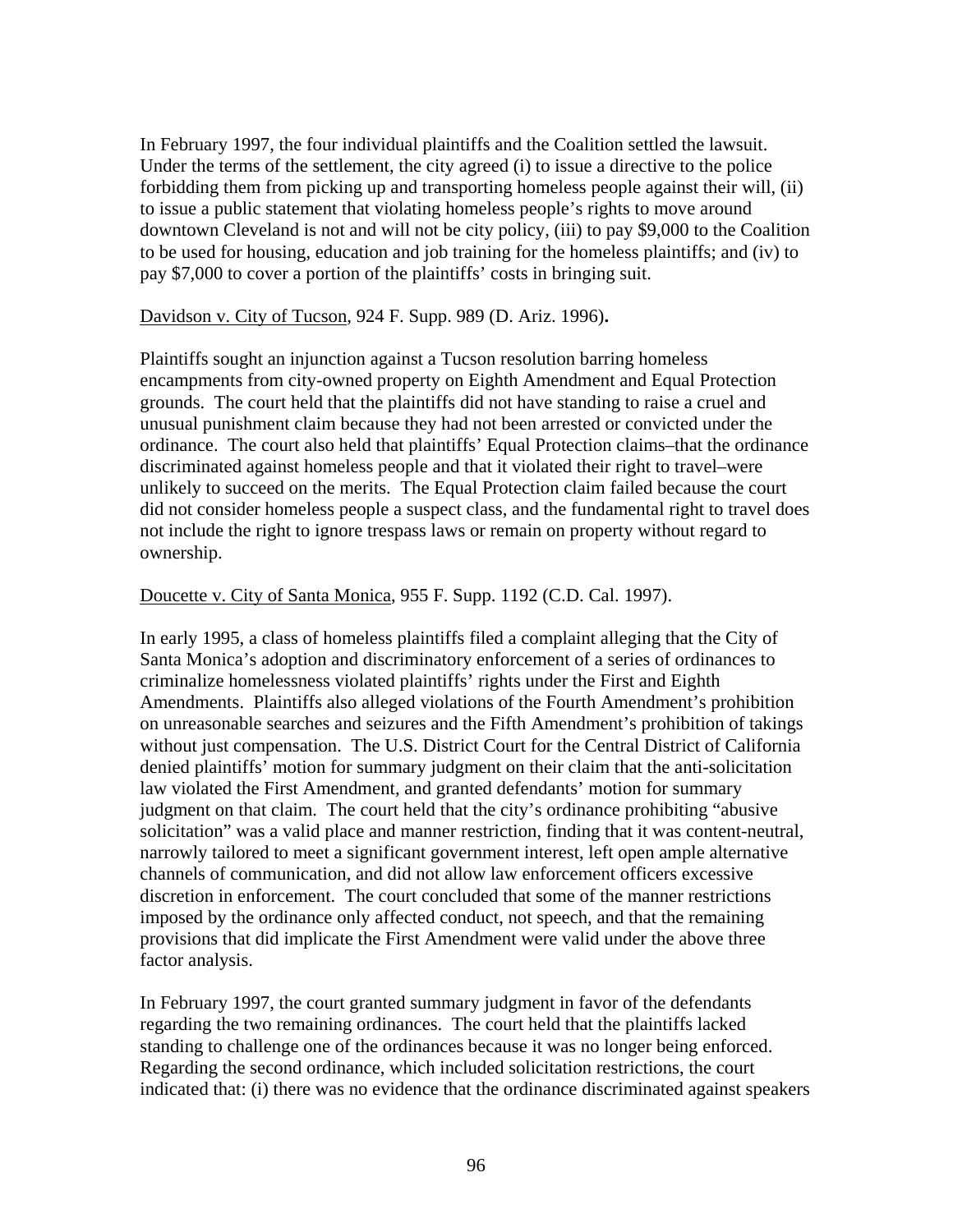based on the content of their speech; (ii) the ordinance was narrowly tailored so as to achieve the significant government interest of preventing "intimidating, threatening, or harassing" conduct; (iii) sufficient "alternative channels" for communicating would still be available; and (iv) the ordinance did not place excessive discretion in the hands of law enforcement officials. Therefore, the court granted summary judgment for the defendants regarding the second ordinance.

Fifth Avenue Presbyterian Church v. City of New York, 177 Fed. Appx. 198 (2d Cir. 2006), cert. denied, 127 S. Ct. 387 (2006).

The Fifth Avenue Presbyterian Church sought a preliminary injunction preventing the City of New York from dispersing homeless persons whom the church invited to sleep on its outdoor property. In January 2004, the district court granted a preliminary injunction against the defendants with respect to the church property, finding that the church's use of its own property was a protected religious activity. However, the court denied the injunction as to the public sidewalk bordering the church's property. The city appealed to the Second Circuit.

NLCHP filed an amicus brief in the Second Circuit supporting the Church. It argued that the Church's activity was protected by the First Amendment, and that the activities of the Church were traditional forms of effective core outreach to homeless people. NLCHP also argued that the city's actions were plainly arbitrary and therefore violated the due process clause of the Fourteenth Amendment. The city's practice of forced removal of homeless people from the area around the Church also infringed on the homeless individuals' constitutionally protected freedom of movement.

In affirming the district court's decision to grant a preliminary injunction, the Second Circuit agreed that the Church's provision of sleeping space to homeless people was the manifestation of a sincerely held religious belief deserving of protection under the Free Exercise Clause.

After the grant of the preliminary injunction, the Church moved, and the city crossmoved, for summary judgment. The Church requested that (i) the district court reconsider its decision that denied an injunction as to the Church's sidewalk and (ii) the preliminary injunction be made permanent as to the Church staircases, as well as the Church sidewalk area. The Church claimed that the city's actions violated its rights under the Free Exercise Clause of the First Amendment and that, therefore, the city's actions must be subject to strict scrutiny. The court rejected the city's claim that its actions were necessary to address a public nuisance. In October 2004, the district court granted the permanent injunction with respect to the Church staircases, based on the Church's First Amendment claim. The city appealed to the Second Circuit. NLCHP filed another amicus brief on the Church's behalf in the Second Circuit. In addition to agreeing with the lower court's holding, NLCHP argued that the city's raids violated the homeless persons' fundamental right of association, right to free speech, and right to travel. Further, NLCHP contended that selective enforcement of nuisance and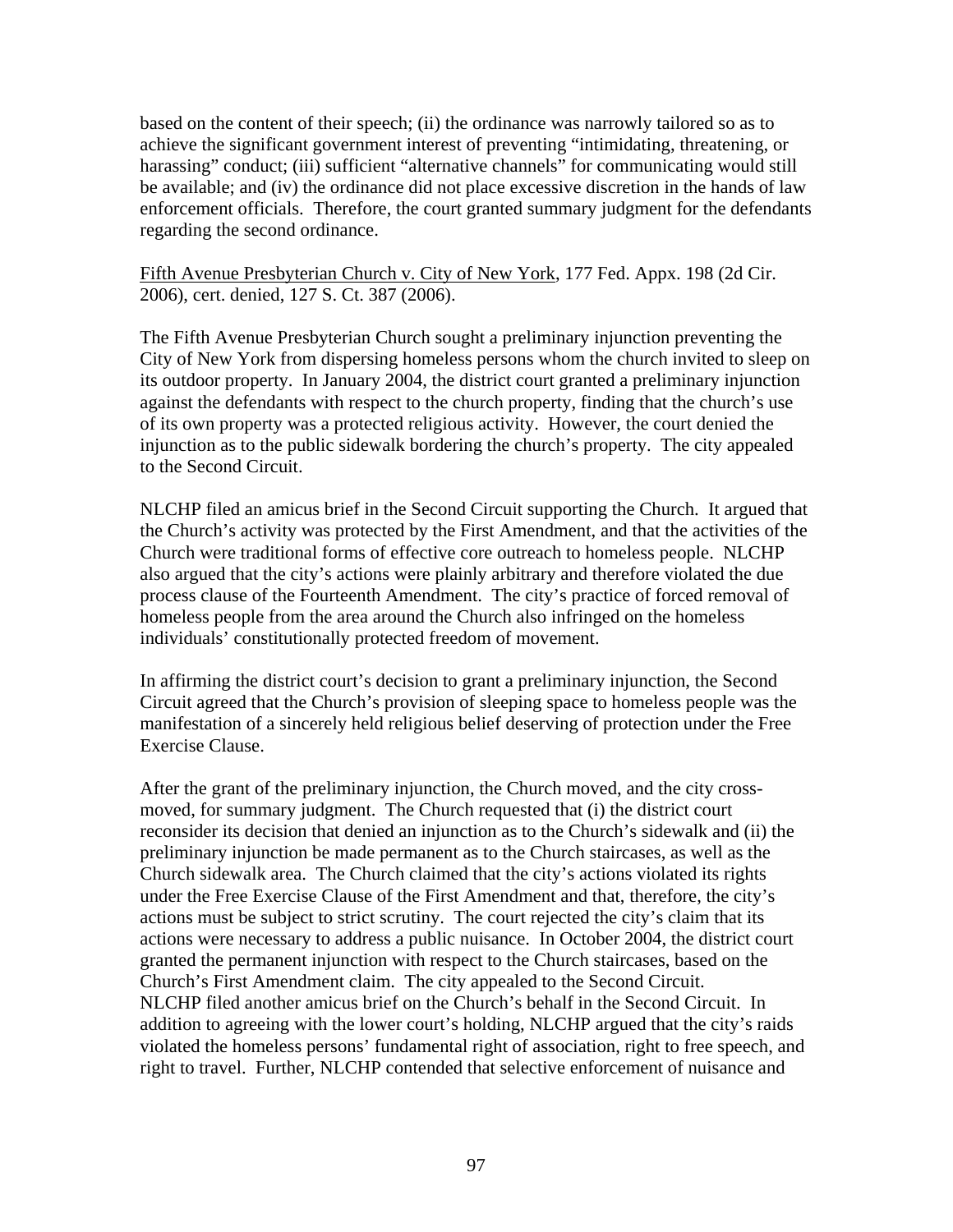health laws under which the police conducted the raids violated the plaintiffs' equal protection rights.

In April 2006, the Second Circuit affirmed the lower court's decision. The court rejected the city's public nuisance argument because there was no evidence proffered that the conduct at issue constituted a health risk to anyone. Further, the Second Circuit held that the district court could not rely upon a city administrative code to conclude that the Church's sidewalk was a public place.

In October 2006, the U.S. Supreme Court denied the city's petition for writ of certiorari.

Glover v. Executive Director of the Indiana War Memorials Commission, No. 1:07-cv-1109 (S.D. Ind., filed Aug. 30, 2007).

A class of plaintiffs filed a complaint against the Indiana War Memorials Commission an entity that controls and manages certain public parks and memorials in the city of Indianapolis and throughout the state of Indiana. In the complaint they alleged that the commission has a policy or practice of removing persons from grounds controlled by the commission who are deemed to be "loitering" or engaging in other unlawful conduct based on unwritten and amorphous standards. The complaint specifically challenges the commission's practice of giving certain homeless individuals "no trespass" orders subjecting them to arrest and prosecution if they enter property controlled by the commission in the future. Additional practices challenged in the lawsuit include the imposition of a requirement by the commission that charitable groups obtain (and pay for) a permit in order to provide food to homeless individuals and that such groups limit the locations for food distributions.

The plaintiffs seek an injunction against the issuance and/or enforcement of no-trespass orders and the banning of persons from commission property based on what commission employees deem to be "loitering." The case is pending.

Halfpap v. City of Las Vegas, No. 2:06-CV-01636-RCJ-RJJ (D. Nev. Dec. 20, 2006).

In November 2006, three men were arrested for violating a repealed provision of a Las Vegas city ordinance, which prohibited, among other acts, sleeping within 500 feet of a deposit of feces or urine. The pertinent provisions of the law, which the city had passed a law in August 2006 prohibiting sleeping within 500 feet of a deposit of feces or urine, the pertinent provisions of the law were repealed in September 2006.

The three individuals filed a lawsuit against the city that included numerous causes of action including violation of their civil rights, negligence, false imprisonment and assault and battery. In March 2007, the three plaintiffs entered into a settlement with the city under which the city paid each plaintiff \$15,000 in damages.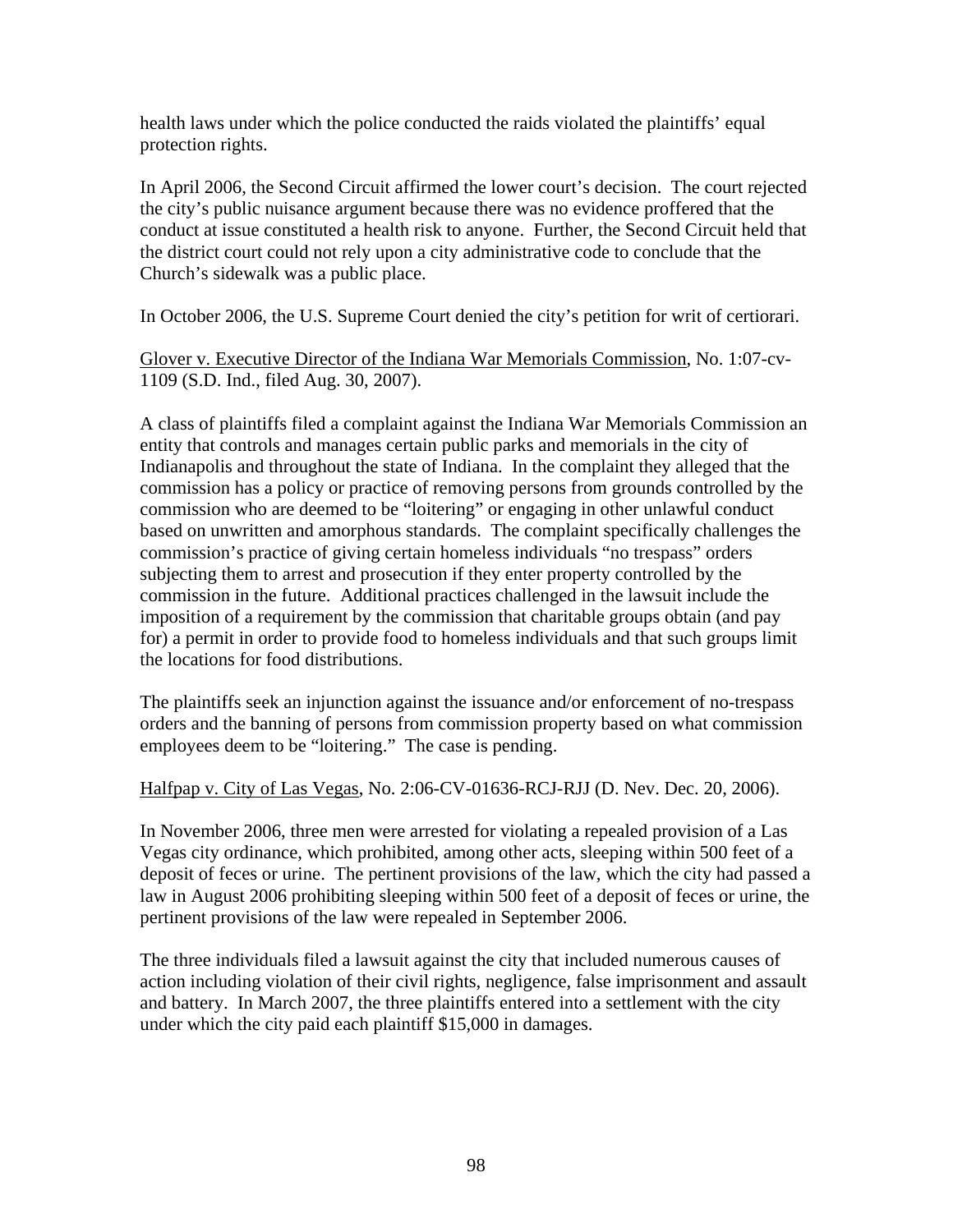Henry v. City of Cincinnati, No. C-1-03-509 (S.D. Ohio 2003).

Homeless individuals brought a § 1983 action against the city alleging violations of First, Fourth, Eighth, and Fourteenth Amendment rights when the city (i) passed restrictive anti-panhandling ordinances and (ii) threatened to arrest plaintiffs and seize their property after putting "no trespassing" signs up at an encampment serving as shelter for the plaintiffs. The District Court granted plaintiffs' motion for a temporary restraining order against arresting plaintiffs or taking their belongings from the encampment. The case with respect to the sweeps settled soon after it was filed. An agreement was reached whereby the police must give a homeless individual who is engaging in prohibited activity 72 hours notice before arresting that person. The officer must transmit this notification to a designated social service agency to conduct any outreach needed to help the person find a place to go or services. The 72-hour time period does not begin until the officer contacts the social service agency. See Section II Challenges to Anti-begging, Anti-soliciting, and Anti-panhandling Laws, for status of the challenge to antipanhandling law.

Henry v. City of New Orleans, No. 03-2493 (E.D. La. 2005).

In September 2003, New Orleans Legal Assistance, NLCHP, and two New Orleans lawyers filed a § 1983 action against the city and police department on behalf of five homeless plaintiffs alleging violations of their First, Fourth, Ninth, and Fourteenth Amendment rights when the plaintiffs were arrested or given citations for sitting on the sidewalk outside their employer's door waiting for their paychecks. Approximately two months after the suit was filed, the police department made an announcement that it was changing its policy in dealing with homeless persons on the streets. The police department's new policy includes discontinuing mass round-ups and arrests for obstructing the sidewalk. Under the new policy, police are to call for a homeless assistance unit when encountering homeless people on the street, instead of arresting people. Federal and local funds have been dedicated to the new outreach program and to the construction of a new shelter. The program also includes the creation of more shelter beds in an existing shelter, the expansion of shelter hours, subsidies by the city for shelter fees and homeless contact sheets for all officers.

In April 2005, the claims of three of the plaintiffs settled, with the two individuals who were issued citations receiving \$500 each and the individual who spent 12 hours in jail receiving \$1,000. The claims of the remaining plaintiffs were withdrawn and dismissed after those plaintiffs could not be reached.

#### Hershey v. City of Clearwater, 834 F.2d 937 (11th Cir. 1987).

A motorist challenged the constitutionality of Clearwater's town ordinance prohibiting "lodg[ing] or sleep[ing] in, or about any" motor vehicle. The U.S. Court of Appeals for the Eleventh Circuit held that the ordinance's prohibition on sleeping in a motor vehicle was unconstitutionally vague and overbroad. In upholding the prohibition on lodging, the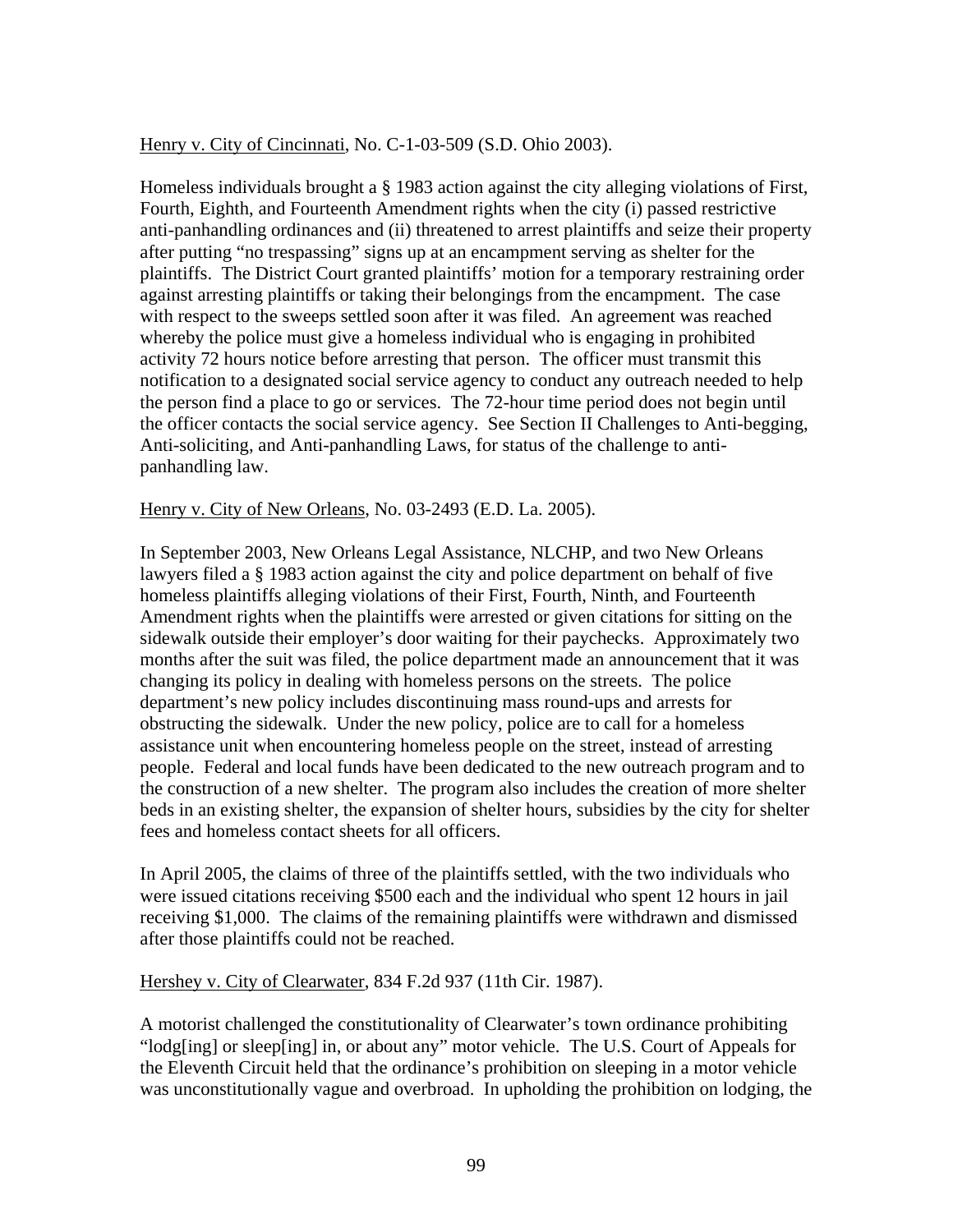court found that it was a reasonable restriction within the police power of the city and gave proper notice of the conduct prohibited, and thus survived a void for vagueness challenge.

#### Joel v. City of Orlando, 232 F.3d 1353 (11th Cir. 2000), cert. denied, 149 L.Ed.2d 480 (2001).

James Joel, a homeless person, filed suit against the City of Orlando, arguing that the city ordinance prohibiting "camping" on public property violated his rights under the Fifth, Eighth, and Fourteenth Amendments to the U.S. Constitution. City of Orlando police officers arrested Joel for violating Section 43.52 of the City's Code for "camping" on public property. "Camping" under the code was defined to include "sleeping out-ofdoors." The District Court granted summary judgment in favor of the City, and Joel appealed to the Circuit Court. The Circuit Court affirmed the District Court's decision, holding that Joel had failed to prove that the ordinance was enacted for the purpose of discriminating against homeless people.

Considering the equal protection claim, the Court held that homeless persons are not a suspect class and that sleeping out-of-doors is not a fundamental right. Therefore, the Court used the rational basis test and held that the City was pursuing a legitimate governmental purpose by promoting aesthetics, sanitation, public health, and safety. Further, it rejected Joel's argument that even if the City met the rational basis test standard, the code nonetheless violated equal protection because it was enacted to "encourage 'discriminatory, oppressive and arbitrary enforcement'" against homeless people. The Court found no such purpose behind the code.

The Court also rejected Joel's argument that the code was impermissibly vague on its face, and as applied to him. The court held that Joel's conduct was clearly within the scope of the code, and that the code was specific enough for a reasonable person to understand. Further, while the court agreed that police officers would have to use discretion in deciding what constitutes prohibited conduct, it found that guidelines promulgated by the City to assist police in enforcement were sufficient to decrease the likelihood of arbitrary and discriminatory enforcement. Finally, the Court rejected Joel's argument that the City code violates his right to be free of cruel and unusual punishment. The Court stated the City of Orlando has never reached its maximum capacity in its homeless shelters and no individual is turned away; therefore, Joel had an opportunity to comply with the ordinance. The Court ruled that unlike *Pottinger v. City of Miami*<sup>60</sup> and Johnson v. City of Dallas, <sup>61</sup> where sleeping out-of-doors was involuntary for homeless people, here it was voluntary.

Johnson v. City of Dallas, 61 F.3d 442 (5th Cir. 1995).

1

A class of homeless plaintiffs challenged Dallas' ordinances prohibiting sleeping in public, solicitation by coercion, removal of waste from garbage receptacles, and

<sup>60 810</sup> F. Supp. 1551 (S.D. Fla. 1992), *remanded for limited purpose*, 40 F.3d 1155 (11th Cir. 1994). 61 860 F. Supp. 344, 350 (N.D. Tex. 1994), *rev'd on other grounds*, 61 F.3d 442 (5th Cir. 1995).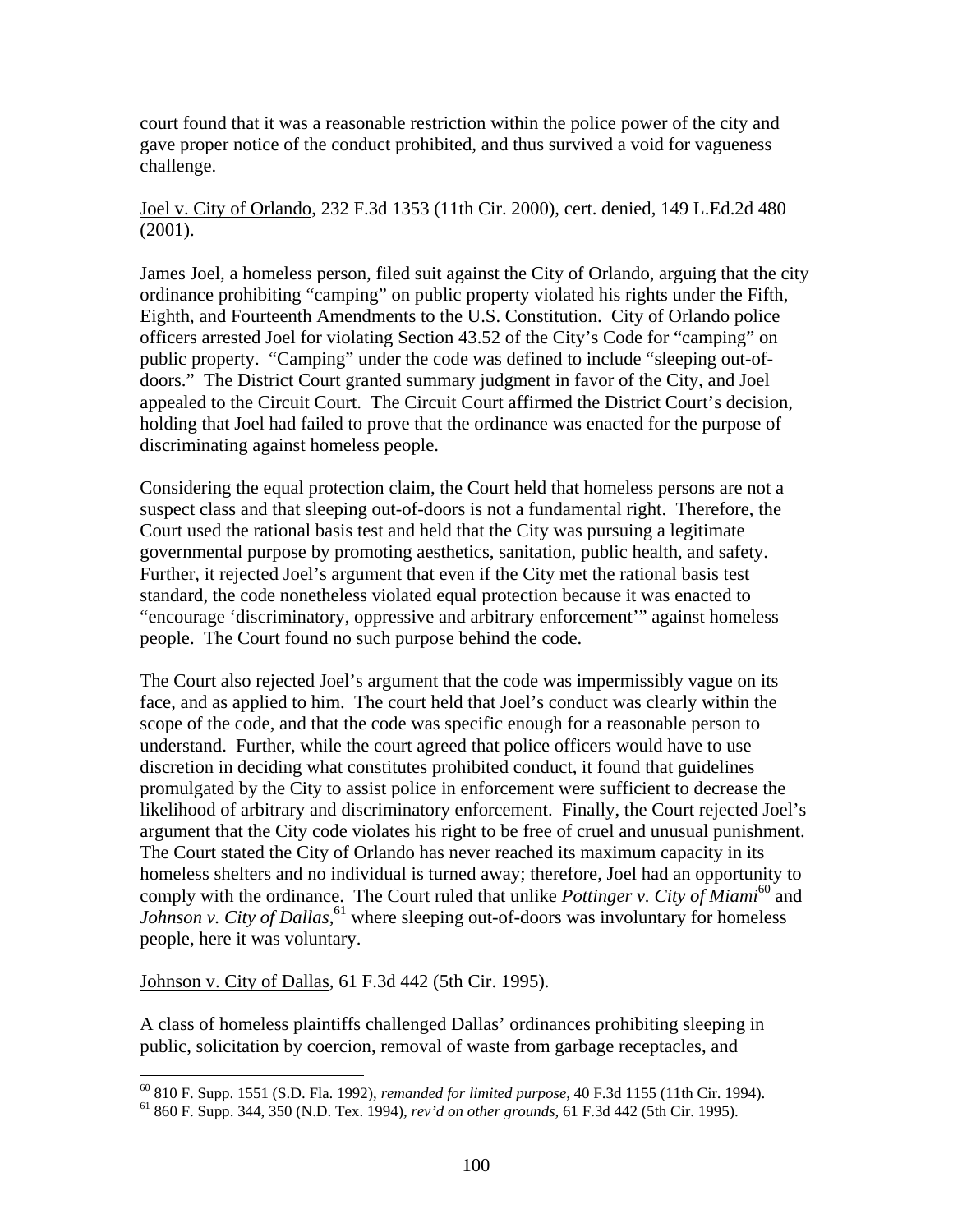providing for the closure of certain city property during specific hours. Plaintiffs alleged that the city's enforcement of these ordinances violated their rights under the Eighth, Fourth, and Fourteenth Amendments. Plaintiffs also claimed the city's conduct constituted wrongful (tortious) malicious abuse of process. The U.S. District Court for the Northern District of Dallas granted plaintiffs' motion for a preliminary injunction in part, holding that the sleeping in public prohibition violated the Eighth Amendment because it imposed punishment on plaintiffs for their status as homeless people. Nevertheless in its ruling on the motion for a preliminary injunction, the court, in dicta, rejected plaintiffs' other claims, including the Equal Protection claims, finding that the challenged ordinances did not impinge on plaintiffs' right to travel, homeless people do not constitute a suspect or quasi-suspect class, and the laws were rationally related to a legitimate state interest.

On appeal, the Fifth Circuit reversed the district court's order, vacated the preliminary injunction, and remanded the case with instructions to dismiss plaintiffs' Eighth Amendment claims for lack of standing. The court held that the Constitution's prohibition on cruel and unusual punishment applies only after conviction for a criminal offense, and, on the record before it—compiled prior to the district court's certification of the action as a class action—there was no apparent evidence that plaintiffs had actually been convicted of sleeping in public as opposed to merely being cited or fined. The District Court did not dismiss the case as ordered by the Fifth Circuit. Defendants then filed a motion for summary judgment, which was denied.

Defendants next filed a petition for a Writ of Mandamus asking the Fifth Circuit to order the district court to dismiss the Eighth Amendment claim. Without seeking a response from plaintiffs, the Fifth Circuit issued the writ ordering the district court to dismiss the entire case. The district court dismissed the case as ordered. Plaintiffs filed a motion for reconsideration with the Fifth Circuit. As the thirty-day deadline for filing a notice of appeal for the dismissal approached, the Fifth Circuit still had not ruled on the motion for reconsideration. Therefore, plaintiffs filed a notice of appeal of dismissal to the Fifth Circuit. The Fifth Circuit then entered a modified writ ordering the district court to dismiss the Eighth Amendment claim only.

On April 24, 2001, the trial court granted Defendants' motion to dismiss the remaining claims, in addition to the Eighth Amendment claim.62 The court ruled there could be no violation of the Fourth Amendment where Plaintiffs failed to establish they were ever actually arrested for sleeping in public. The court did not address plaintiffs' arguments attacking the vagueness of the Ordinances. Instead, the court described the issue before it "a simple one" and ruled that because plaintiffs failed to present any evidence of their arrest, probable cause is factually uncontested and the arrests presumptively constitutional. Therefore, the court dismissed the case.

NLCHP filed two amicus briefs in support of plaintiffs; the U.S. Department of Justice also filed an amicus brief in support of plaintiffs.

 $\overline{a}$ 

<sup>62</sup> No. 3:94-CV-00991-X (N.D. Tex. Apr. 24, 2001).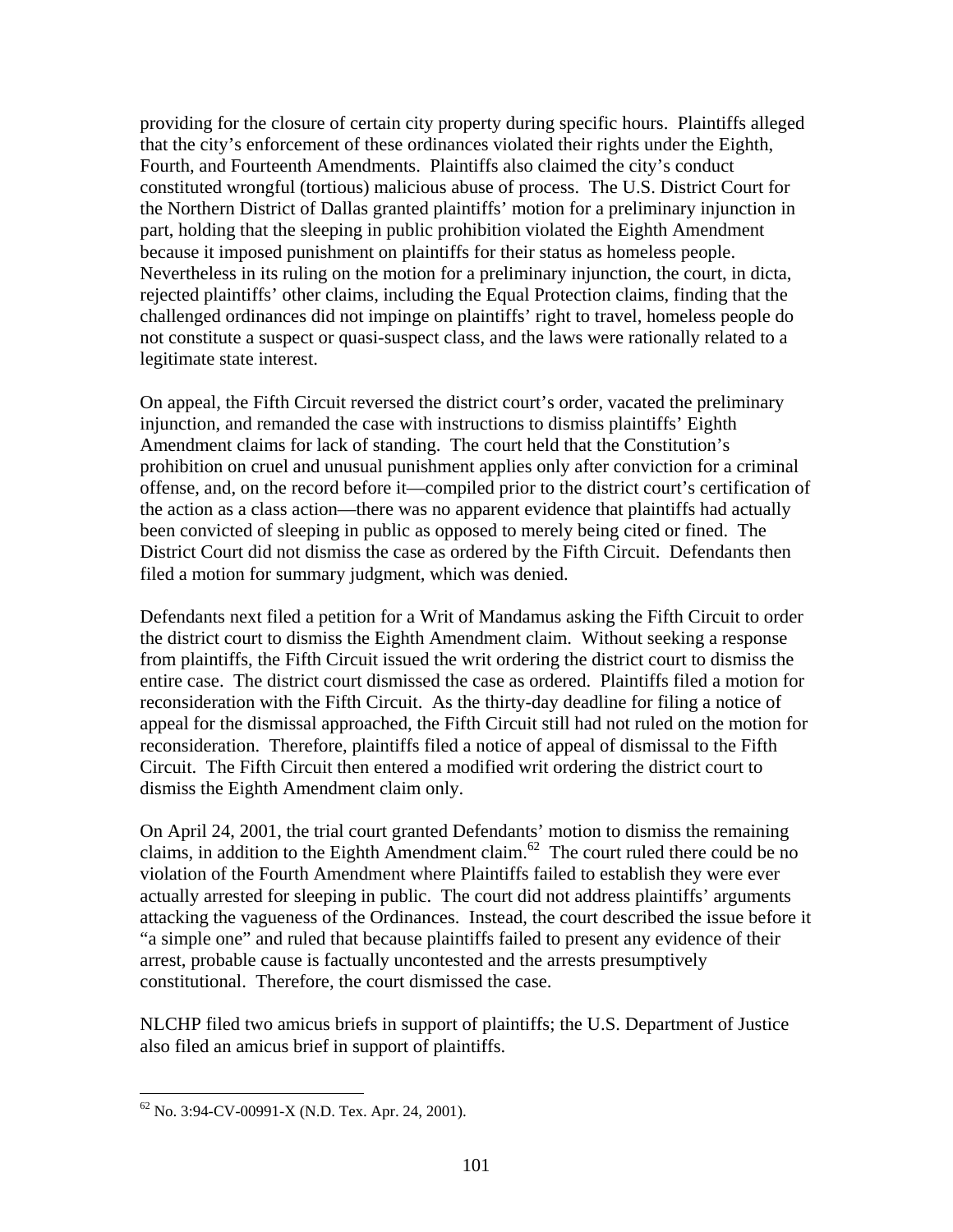Johnson v. Freeman, 351 F. Supp. 2d 929 (E.D. Mo. 2004).

Several individuals who are homeless or who were mistakenly identified as being homeless by police filed a § 1983 action, seeking injunctive and declaratory relief and damages against the City of St. Louis and the St. Louis Board of Police Commissioners. The plaintiffs alleged police "sweeps" against individual plaintiffs during the July Fourth holiday, in which arrests were apparently made without probable cause and for arguably fabricated charges, and during which firecrackers were used to intimidate plaintiffs. Moreover, plaintiffs alleged that police gave them the "option" to either perform community service and be released before adjudication of guilt or remain in jail. Plaintiffs' claims included violations of their Fourth, Fifth, Thirteenth, and Fourteenth Amendment rights, for unlawful searches and seizures, unlawful restraints on travel, punishment without due process, and involuntary servitude.

In October 2004, the district court issued a preliminary injunction, which requires the police to stop harassment of homeless people, downtown sweeps of the homeless before events, and arrests of homeless individuals without probable cause. When issuing the preliminary injunction, the court found the probability of a threat of irreparable harm because "so long as the practice of targeting homeless and homeless-appearing people to remove them from the Downtown area continues, plaintiffs are likely to suffer repeated violations of their constitutional rights [and such practice] is likely to deter individuals from seeking out the services required for daily living." The court also found that plaintiffs were likely to succeed on the merits and that the great harm to plaintiffs far outweighed any harm to defendants. The court granted plaintiffs' motion for preliminary injunctive relief "to protect the public interest and restore the public's faith in the fair application of law to all citizens." Subsequently, the court denied the city's motion to  $dismiss.<sup>63</sup>$ 

In July 2005, plaintiffs filed to add 13 plaintiffs (for a total of 26) and added as defendants the Downtown St. Louis Partnership and 15 individual police officers. In October 2005, the City settled the case, awarding plaintiffs \$80,000 in damages. The settlement includes a series of protections for homeless persons. For example, the settlement agreement provides that all persons, including homeless persons, have the right to use public spaces so long as their activities are lawful; police shall not take any action to physically remove homeless persons from such spaces; police shall not order any person to move to another location when the person has a legal right to be there; police shall not destroy personal property of homeless persons; and police shall inventory the property of a homeless person who is arrested.

Jones v. City of Los Angeles, 444 F.3d 1118 (9th Cir. 2006).

Six homeless individuals filed suit to prevent the Los Angeles Police Department from ticketing and arresting people who sit, sleep or lie on public sidewalks. The plaintiffs contended that a city code provision prohibiting sitting, lying or sleeping on any street or sidewalk, as applied to homeless persons, violated the Eighth and Fourteenth

 $\overline{a}$ 63 370 F. Supp. 2d 892 (E.D. Mo. 2005).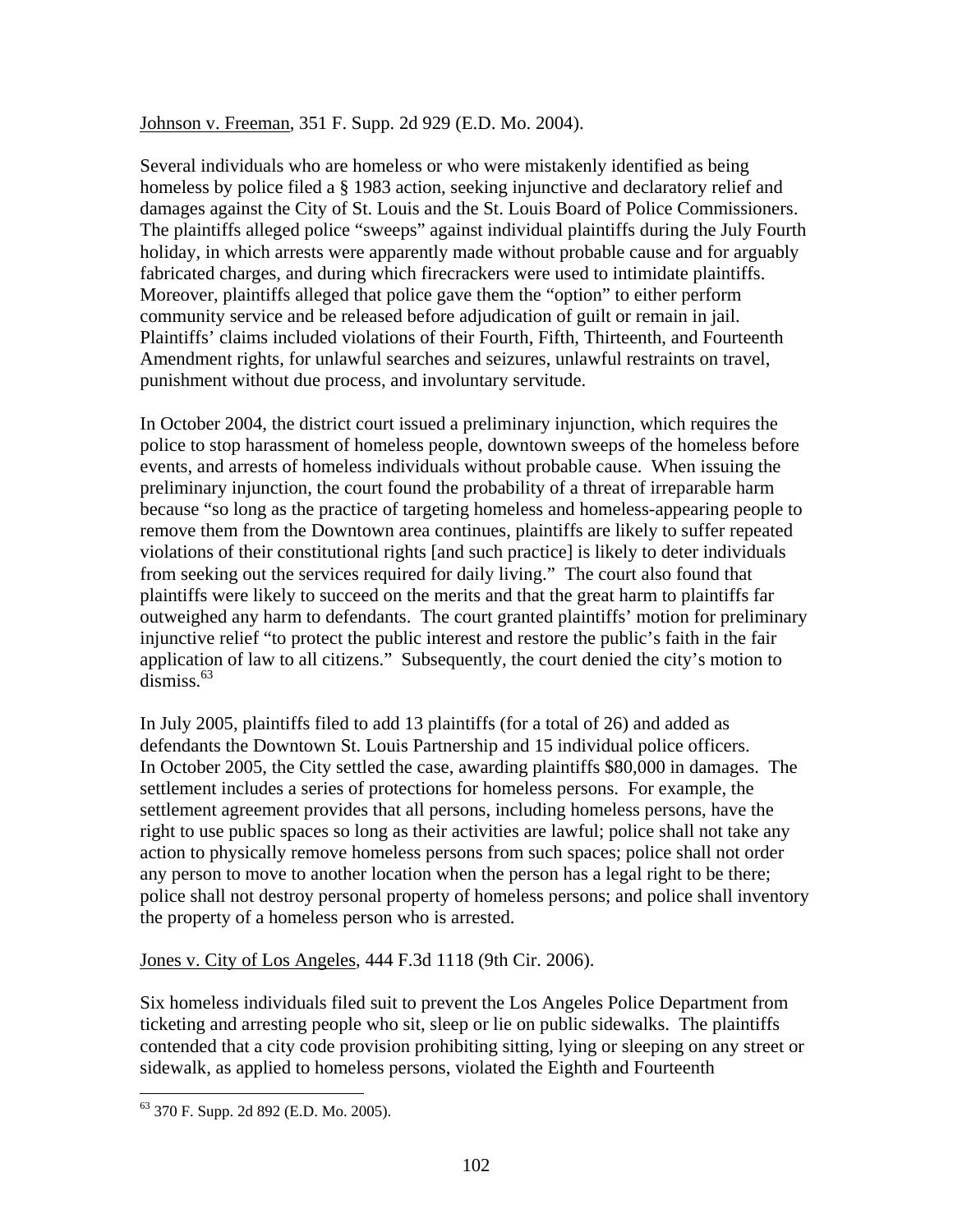Amendments. The plaintiffs argued that homelessness is an involuntary condition, as long as homeless people outnumber the available shelter beds. The court rejected plaintiffs' arguments and granted summary judgment for the city. The court did not accept plaintiffs' reliance on *Pottinger v. City of Miami*,<sup>64</sup> because plaintiffs were not a certified class and because the court preferred the reasoning in *Joyce v. City and County of San Francisco*, 65 in which the court ruled that homelessness is not a cognizable status. In granting summary judgment to the city, the court noted that the U.S. Supreme Court had never used the Eighth Amendment to protect "discrete acts of conduct even if such acts can be characterized as 'symptomatic' or 'derivative' of one's status."<sup>66</sup>

The plaintiffs appealed the case to the Ninth Circuit. Plaintiffs argued on appeal that because the number of homeless people in the city exceeds the number of shelter beds, homeless persons are forced to "involuntarily break the law each night." Therefore, enforcing the city code provision against plaintiffs essentially criminalizes the status of homelessness, in violation of the Eighth Amendment's cruel and unusual punishment clause. The city argued on appeal that plaintiffs lacked standing to pursue a claim under the Eighth Amendment because plaintiffs were not actually convicted under the city ordinance at issue and cannot demonstrate "real and immediate threat of repeated injury." The city noted that if a homeless person who is unable to find available shelter is charged under the city ordinance, he or she may raise the necessity defense to remove any threat of conviction. In addition, the city rejected plaintiffs' claim that homelessness is a status and contended that protection under the Eighth Amendment does not extend to conduct stemming from one's status.

In response, plaintiffs reiterated the extreme shortage of available shelter beds. Plaintiffs further demonstrated that two plaintiffs claimed they were convicted and they all legitimately feared future conviction and punishment under the city code. Plaintiffs also illustrated practical realities that limit any effectiveness of the necessity defense, as a homeless individual may not know to raise the necessity defense or be able to obtain an attorney to do so.

In April 2006, the Ninth Circuit struck down the ordinance, ruling that the Eighth Amendment prohibits the City from arresting people for sleeping on the street when there are no available shelter beds. The City filed a motion for rehearing and a request for rehearing *en banc*. The Ninth Circuit ordered mediation, and the parties settled the case. The settlement provides that the Los Angeles Police Department will not enforce the city code provision at issue between the hours of 9:00 p.m. and 6:00 a.m. until an additional 1,250 units of permanent supportive housing are constructed within the City of Los Angeles, at least 50% of which are located in Skid Row and/or greater downtown Los Angeles. The city may, however, enforce the code within ten feet of any operational and utilizable entrance to a building, exit, driveway or loading dock. In addition, before any person may be cited or arrested for a violation of the ordinance, a police officer must first

 $\overline{a}$ 

<sup>64 76</sup> F.3d 1154 (11th Cir. 1996).

<sup>65 87</sup> F.3d 1320 (9th Cir. 1996).

<sup>&</sup>lt;sup>66</sup> Order Denying Plaintiffs Motion for Summary Judgment; Granting Defendants' Motion for Summary Judgment ¶ 18.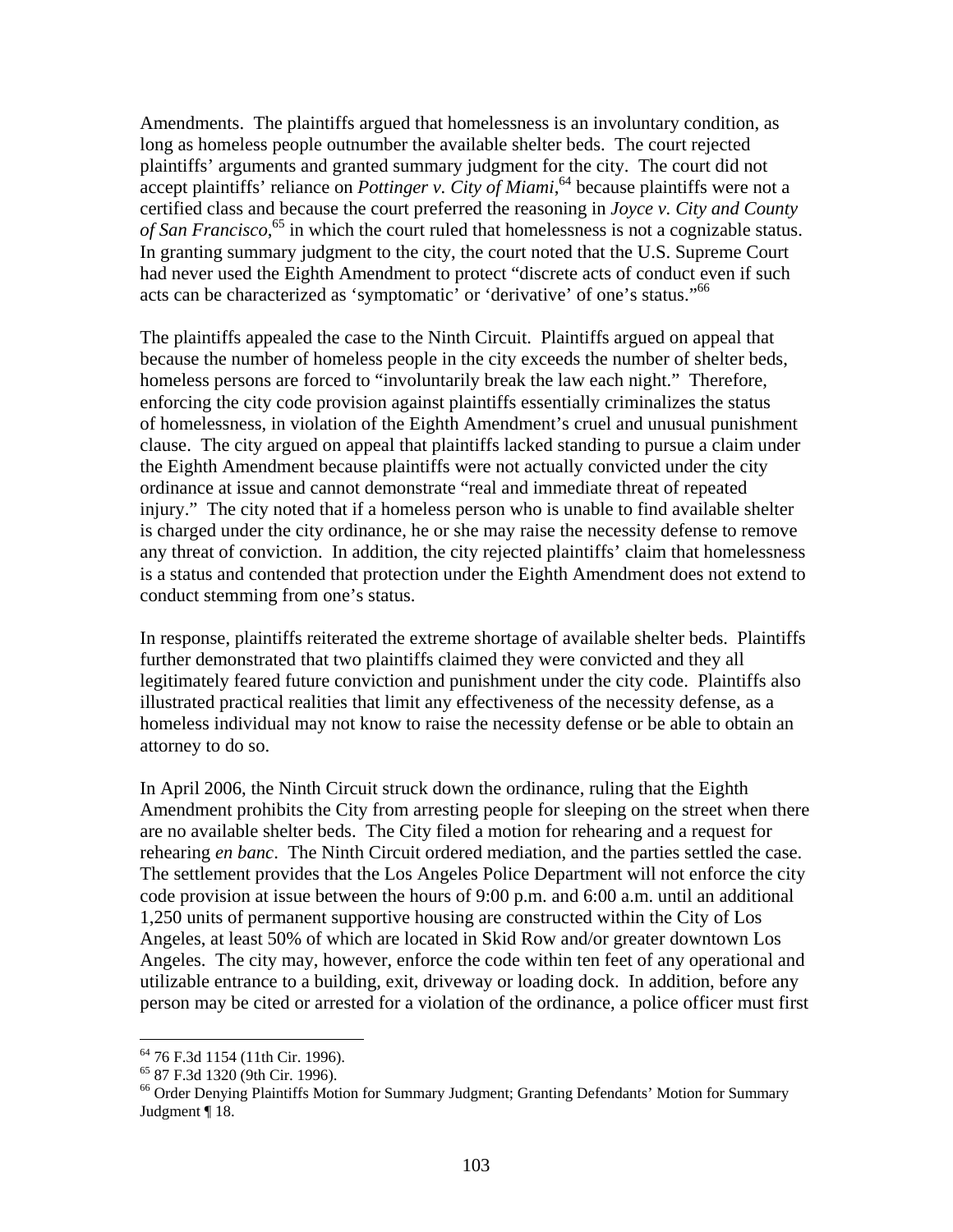provide a verbal warning and reasonable time to move. In the settlement of the case the plaintiffs consented to the city's request that the Ninth Circuit vacate its opinion. Ultimately, the Ninth Circuit opinion was vacated, and remanded to the District Court for dismissal with prejudice against all defendants.<sup>67</sup>

#### Joyce v. City and County of San Francisco, 87 F.3d 1320 (9th Cir. 1996).

In 1993, plaintiffs filed suit against the City of San Francisco challenging the "Matrix" program, San Francisco's official policy of vigorously enforcing a set of ordinances against homeless people. The U.S. District Court for the Northern District of California denied plaintiffs' motion for a preliminary injunction on the ground that the proposed injunction lacked specificity, would lead to enforcement problems, and that plaintiffs were unlikely to succeed on the merits. The court rejected plaintiffs' claim that the Matrix program punished them for their status in violation of the Eighth Amendment, finding that homelessness is not a status, and that the Matrix program targeted particular behavior. The court also rejected plaintiffs' claims alleging violations of their right to equal protection, due process, and their right to travel, as well as plaintiffs' vagueness and overbreadth challenges. In 1995, the district court granted defendants' motion for summary judgment.

On appeal, the U.S. Court of Appeals for the Ninth Circuit held, over plaintiffs' objections, that the case was moot because, under its new mayoral administration, the city had eliminated the official Matrix policy, dismissed numerous citations and warrants issued to homeless people under Matrix, and was unlikely to resume the program.<sup>68</sup> NLCHP filed an amicus brief on behalf of plaintiffs-appellants.

#### Kincaid v. City of Fresno, 2006 WL 3542732 (E.D. Cal. Dec. 8, 2006).

Plaintiffs brought suit against the City of Fresno and the California Department of Transporation (CalTrans) for their alleged policy and practice of confiscating and destroying homeless persons' personal property, including essential personal possessions, without adequate notice and in a manner that prevents the retrieval of such personal property prior to destruction. Plaintiffs argued that the sweeps of temporary shelters violate their federal and state constitutional rights to be free from unreasonable search and seizure, to due process of law and equal protection of the laws, as well as their other rights under California statutory and common law. Plaintiffs moved for a temporary restraining order and preliminary injunction prohibiting defendants' conduct.

Defendants contended that there are enough beds for homeless people in the City of Fresno, so they do not need to be present on private or other property within the City; temporary shelters and congregations of homeless persons are a risk to public health and safety and generate significant complaints from residents, businesses and property owners; the City provides sufficient advance notice, orally or sometimes in writing, to homeless persons if they must move or if any unclaimed property will be discarded; and

 $\overline{a}$ 

<sup>67 505</sup> F.3d 1006 (9th Cir. 2007).

<sup>68 87</sup> F.3d 1320 (9th Cir. 1996).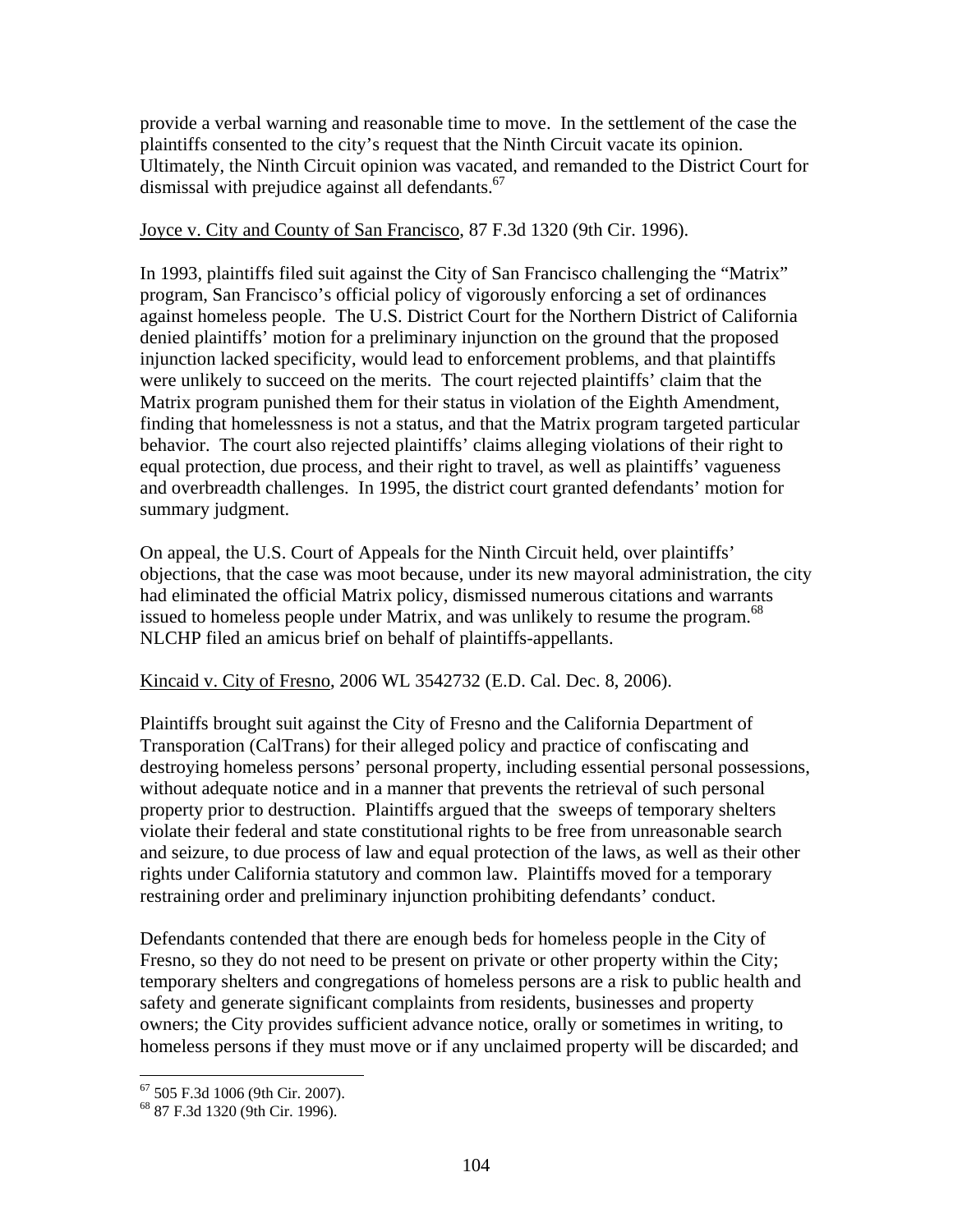the City has no funds or resources to transport or store the property of homeless persons until it is reclaimed.

The court found that plaintiffs were likely to succeed on the merits of their unlawful seizure claim because the City's "seizure of homeless people's personal property without probable cause and the immediate and permanent destruction of such property without a method to reclaim or to assert the owner's right, title, and interest to recover such personal property violates the Fourth Amendment." The court also found that, because the City was seizing "the very necessities of life: shelter, medicine, clothing, identification documents, and personal effects of unique and sentimental value," the inconsistent and confusing notice of up to a few days was inadequate. There was no post-deprivation remedy or opportunity to reclaim the property because all property was destroyed upon seizure. In addition, the court held that the balance of hardships weighs heavily in favor of plaintiffs. The court granted plaintiffs' motion for preliminary injunction.

In June 2008, the court approved two separate preliminary settlement plans, one between the plaintiffs and the City and the other between the plaintiffs and Caltrans. Under the settlement agreements, the City and Caltrans will contribute \$400,000 and \$85,000, respectively, to a Cash Fund to distribute cash and cash equivalent to verified members of the plaintiff class. In addition, the City will contribute \$1,000,000 to a Living Allowance Fund to distribute funds to third parties for the payment of various living expenses on behalf of verified members of the plaintiff class. The City also agreed to pay plaintiffs' attorneys' fees in the amount of \$750,000 and costs in the amount of \$100,000.

Under the settlement agreement with the City, for at least five years the City must provide written notice to residents of the encampment of any need to vacate an encampment or remove personal property from an encampment. Any personal property of value collected by the City must be stored for 90 days, during which time the property shall be available to be reclaimed. The City must also serve notice to organizations that assist residents of temporary shelters.

Under the settlement agreement with Caltrans, for at least five years Caltrans must follow the legal principles set forth in the preliminary injunction and certain procedures when property is found. In general, Caltrans employees must inform the owner of the property within a reasonable time and return the property to the owner. When the owner is unknown, depending on the value of the property found, the property must be turned over to the city police or the sheriff's department, or held for three months. For any property held by Caltrans, a Lost and Found Report must be kept for 24 months. The notice to the plaintiff class will include a statement encouraging homeless people in Fresno not to set up camps or otherwise trespass or illegally encroach upon Caltrans property. In July 2008, the court approved final settlement of the case.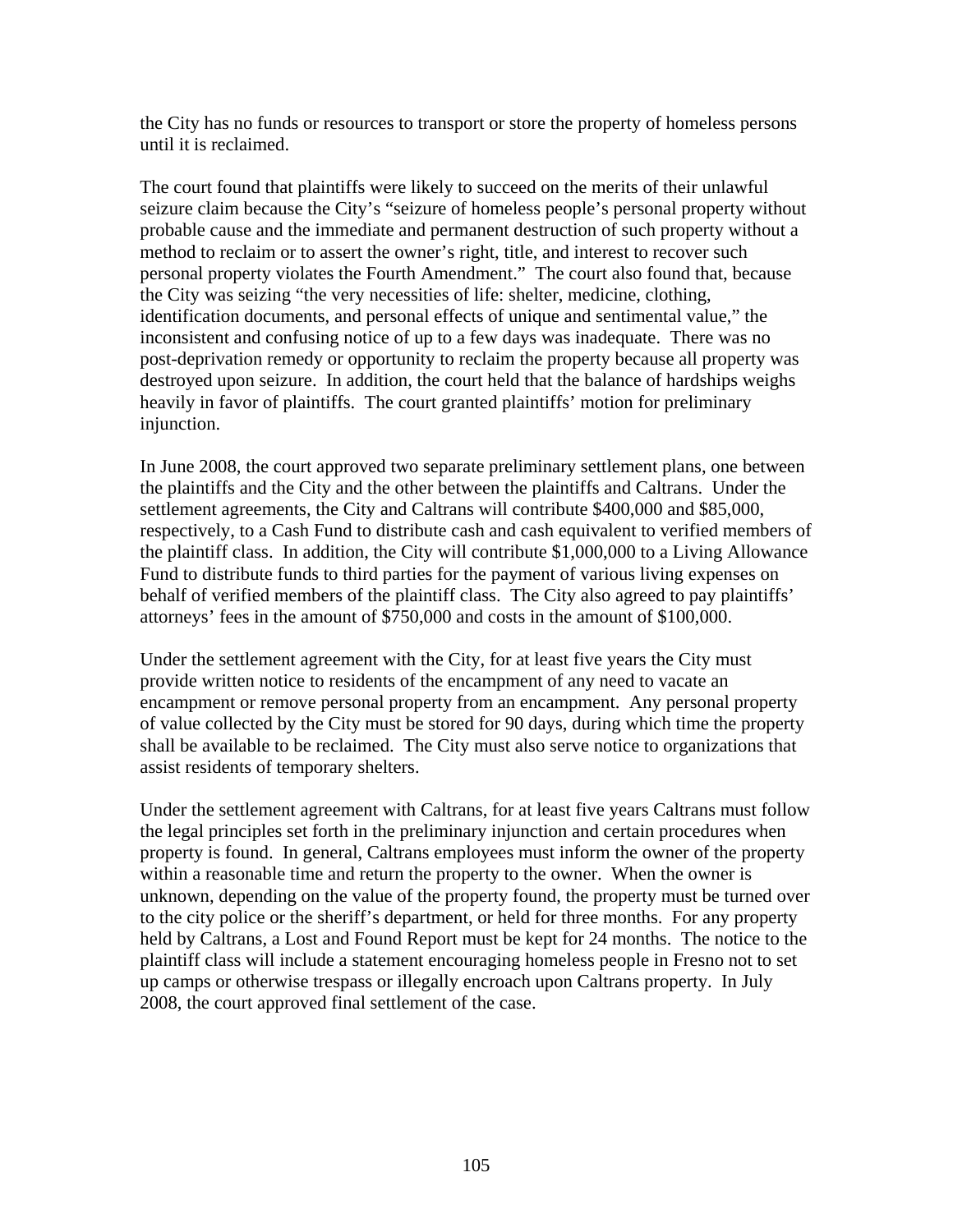### Kreimer v. State of New Jersey, No. 05-1416 (DRD) (D.N.J. 2005).

A homeless man filed a suit against the State of New Jersey, the Governor of New Jersey, the City of Summit, New Jersey Transit, nine police officers and others, claiming that he and other homeless people have been unlawfully thrown out of train stations since August 2004. Several times the plaintiff had a train ticket, but was asked to either leave the station or a train by various NJ Transit employees or face arrest for trespassing and/or loitering. The plaintiff contends that those actions violated his federal constitutional rights, including his rights under the First, Fourth, and Fourteenth Amendments to the U.S. Constitution, as well as his rights under the New Jersey constitution and various state statutes. The City of Summit has filed 15 defenses against the lawsuit, including an invocation of the U.S. Patriot Act. The Justice Department opposed use of the Patriot Act, claiming that "to apply it to this case is . . . an overreaching application of the law." The plaintiff voluntarily dismissed his complaint in February 2006 and the case was terminated in April 2006.

Lee v. California Department of Transportation, 1992 U.S. Dist. LEXIS 21916, No. 3:92- CV-03131-SBA (N.D. Cal. Oct. 26, 1992).

A group of homeless individuals, who were arrested for illegally lodging on state property, brought a class action against the California Department of Transportation and local and state police departments, alleging that their essential personal belongings were intentionally confiscated and destroyed without even rudimentary process or compensation. Plaintiffs' Section 1983 claims alleged denial of due process and equal protection. In addition, plaintiffs alleged that defendants violated state laws relating to handling of lost property and establishment of tort liability.

The California State Police and its Chief moved to dismiss plaintiffs' complaint, and thereafter reached a settlement with plaintiffs. The State Police agreed not to destroy certain items of personal property of homeless persons, including eyeglasses, books and blankets, without providing a reasonable opportunity to recover the property. The City of Oakland defendants reached a similar settlement with plaintiffs.

The California Department of Transportation ("CALTRANS") and its director also moved to dismiss the case. CALTRANS argued that the Ninth Circuit's ruling in *Stone v. Agnos* required dismissal of plaintiffs' Section 1983 claim because *Stone* held that the disposal of property in connection with arrests for illegal lodging does not violate due process. Plaintiffs argued in response that *Stone* applies only to negligent confiscation of property, not the intentional destruction that was at issue in this case.

The court granted in part and denied in part defendants' motion to dismiss. Because Section 1983 only applies to "persons," the court dismissed the Section 1983 claims against CALTRANS. As for the director of CALTRANS, the court rejected defendants' argument based on *Stone*, because the motion in *Stone* was for summary judgment, where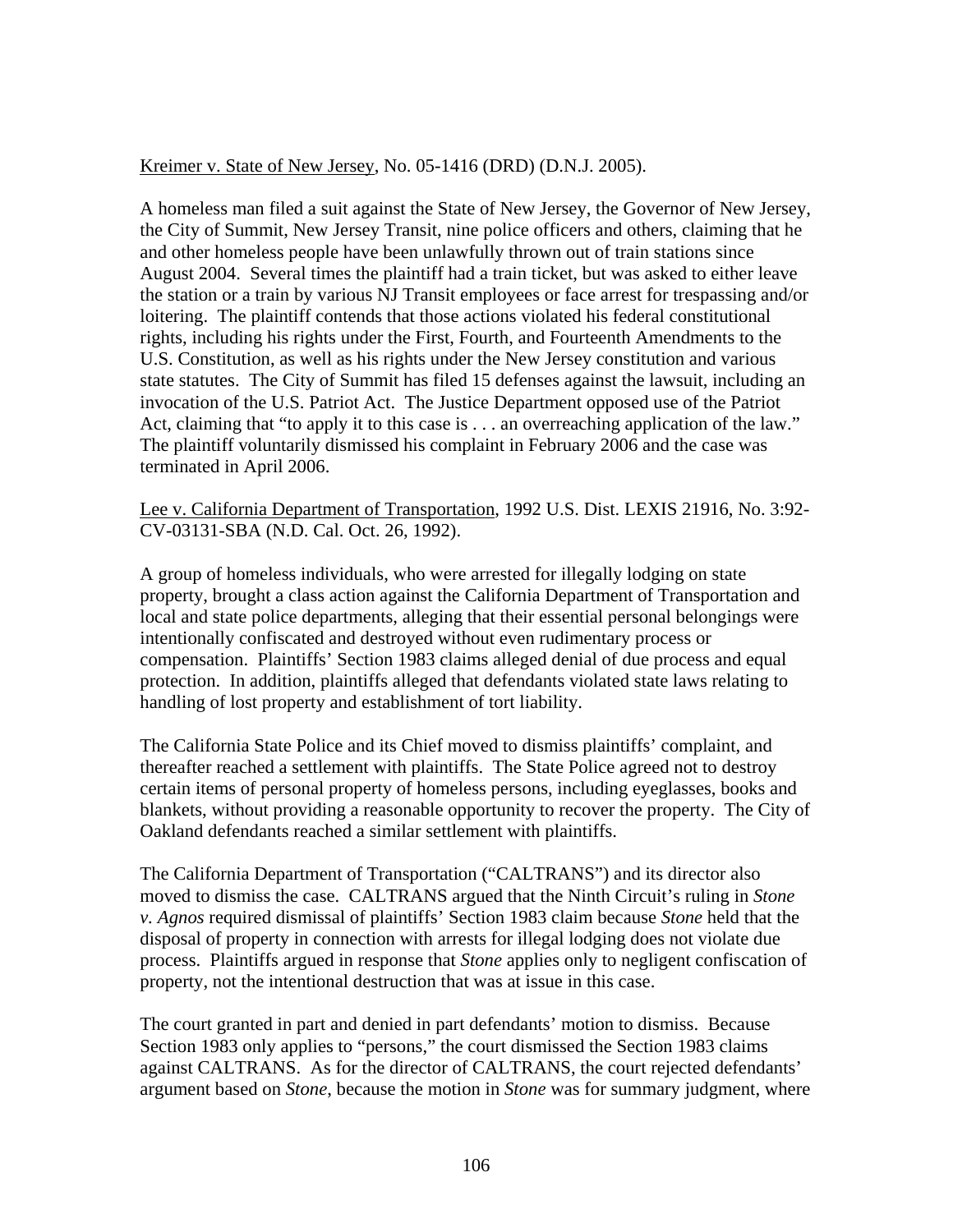plaintiffs had to put forward evidence that the destruction of property was deliberate. In the present motion to dismiss, however, the court must accept plaintiffs' allegations (that the destruction of property was planned and deliberate) as true. Therefore, the court denied defendants' motion to dismiss the Section 1983 claims against the director of CALTRANS.

In May 1993, CALTRANS, its director, and plaintiffs reached a settlement. Under the agreement, CALTRANS must conspicuously post, in Spanish and in English, the location where property is found on a state right of way for 48 hours before the property (except immediate hazards) is removed. The posting must include the date and approximate time of the expected removal of the property; an advisement that property is subject to confiscation, and possible disposal, if not removed; a brief explanation of how to reclaim confiscated property; and the Department of Transportation public information telephone number. CALTRANS must retain items confiscated for 20 days, but its employees "will not be required to sift through piles of garbage to find items of value" or "spend inordinate time or resources collecting or storing property." Possessions will be released to persons who can identify them. Lastly, CALTRANS will not interfere with any law enforcement agencies' handling of arrestees' personal property in connection with arrests of homeless persons on state rights of ways.

Lehr v. City of Sacramento, No. 2:2007 at 00707 (E.D. Cal Aug. 2, 2007).

Alleging violations of their Fourth, Eighth, and Fourteenth Amendment rights, a group of homeless plaintiffs challenged and sought to enjoin enforcement of a Sacramento ordinance that prohibits homeless persons from sleeping outside. They also challenged the City's and County's practice of taking and destroying their personal property, without providing adequate notice and the opportunity to retrieve or reclaim personal possessions before they are destroyed.

Plaintiffs argued that because sleeping is necessary to maintain human life, enforcement of the ordinance punishes plaintiffs based on their status as homeless persons, and therefore violates the Eighth Amendment's prohibition on cruel and unusual punishment. Plaintiffs noted in their complaint that rental housing in Sacramento is beyond the means of homeless people, and, with thousands of people waiting for housing, the waiting time for persons on waiting lists for public housing or subsidized housing is more than two years. Further, shelters in Sacramento city and county cannot accommodate all homeless people in the area on any given night.

In relation to the confiscation of plaintiffs' property, the plaintiffs further argued that the property confiscation without notice is a violation of their Fourteenth Amendment rights to due process of law and to be free from unreasonable searches and seizures. Lastly, plaintiffs argued that defendants' conduct reflects their "animus towards this disfavored group and lacks a rational relationship to any legitimate state interest," in violation of the Equal Protection Clause of the Fourteenth Amendment.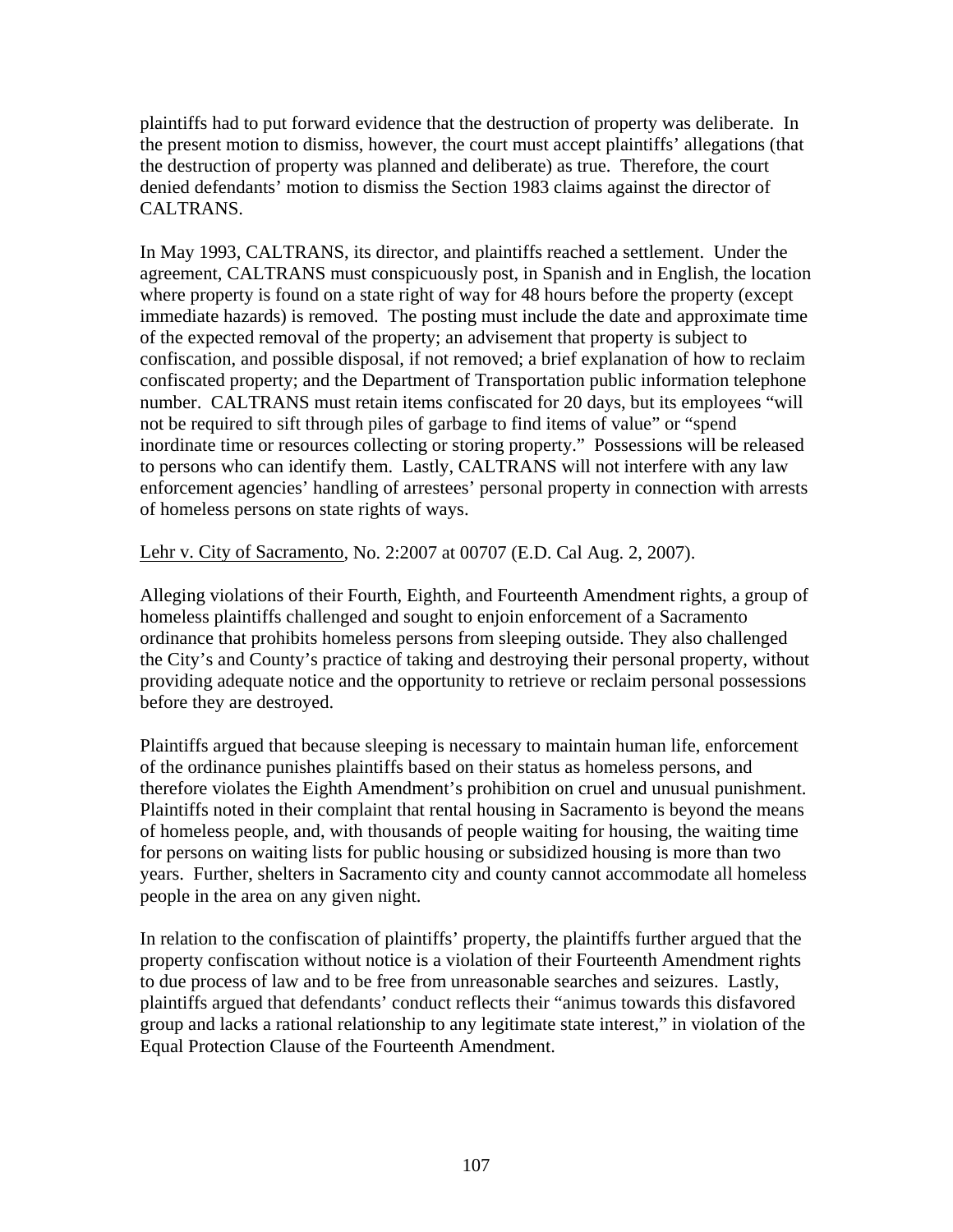Plaintiffs sought class certification, as well as a temporary restraining order and/or preliminary injunction and permanent injunction, declaratory judgment, return of Plaintiffs' property, damages of at least \$4,000 per incident and attorneys' fees and costs.

The city argued in response that the ordinances at issue are typically only enforced during the daylight hours and only in response to complaints by private property owners. The city stated that it provides a form to any person whose personal property is taken by the city as part of any citation or arrest, indicating when and where such property can be claimed. On December 12, 2008, the parties agreed to mediate the matter, but the case is still pending. Trial is scheduled for January 2010. On March 24, 2009, the City Council held a closed meeting in which it discussed the lawsuit. It then held a special meeting in which it passed resolutions to approve a strategy to improve and expand homeless services and funding of over \$1 million to implement the strategy. The strategy includes providing shelter beds, transitional housing, permanent supportive housing, permanent housing, storage for personal property, kennel services for pets, and other supportive services. The first statement in the background section of the resolution states, "housing is a basic human right."

Love v. City of Chicago, No. 96-C-0396, 1998 U.S. Dist. LEXIS 1386 (N.D. Ill. Feb. 5, 1998).

Alleging violations of their Fourth, Fifth, and Fourteenth Amendment rights, a group of homeless plaintiffs challenged Chicago's policy and practice of seizing and destroying the personal property of homeless people in the course of cleaning particular areas of the city. After the city made some of plaintiffs' requested modifications to the challenged procedures, the U.S. District Court for the Northern District of Illinois denied plaintiffs' motion for a preliminary injunction, finding that the city's practice was reasonable and did not violate plaintiff's rights. $^{69}$ 

On March 11, 1997, plaintiffs sought to certify a class of homeless persons whose possessions were destroyed due to the city's off-street cleaning program. The court held that plaintiffs had satisfied all requirements for certification, and granted plaintiffs' class certification motion.

In December 1997, the city discarded the possessions of homeless individuals despite the fact that the possessions had been stored in "safe areas" as allowed by the Temporary Procedures. This action prompted plaintiffs to bring a renewed motion for a preliminary injunction claiming that the procedures violated plaintiffs' Fourth, Fifth and Fourteenth Amendment rights. The amount of possessions was greater than usual owing to Thanksgiving charity donations, and they were discarded along with others that had fallen off the safe areas and obstructed roadways.

While finding that the city violated its own procedures, the court was unwilling to require sanitation workers to sort through possessions of homeless people for reasons of sanitation and impracticability, stating that homeless people have the burden of

<sup>69</sup> *Love v. City of Chicago*, No. 96-C-0396 (N.D. Ill. Oct. 10, 1996).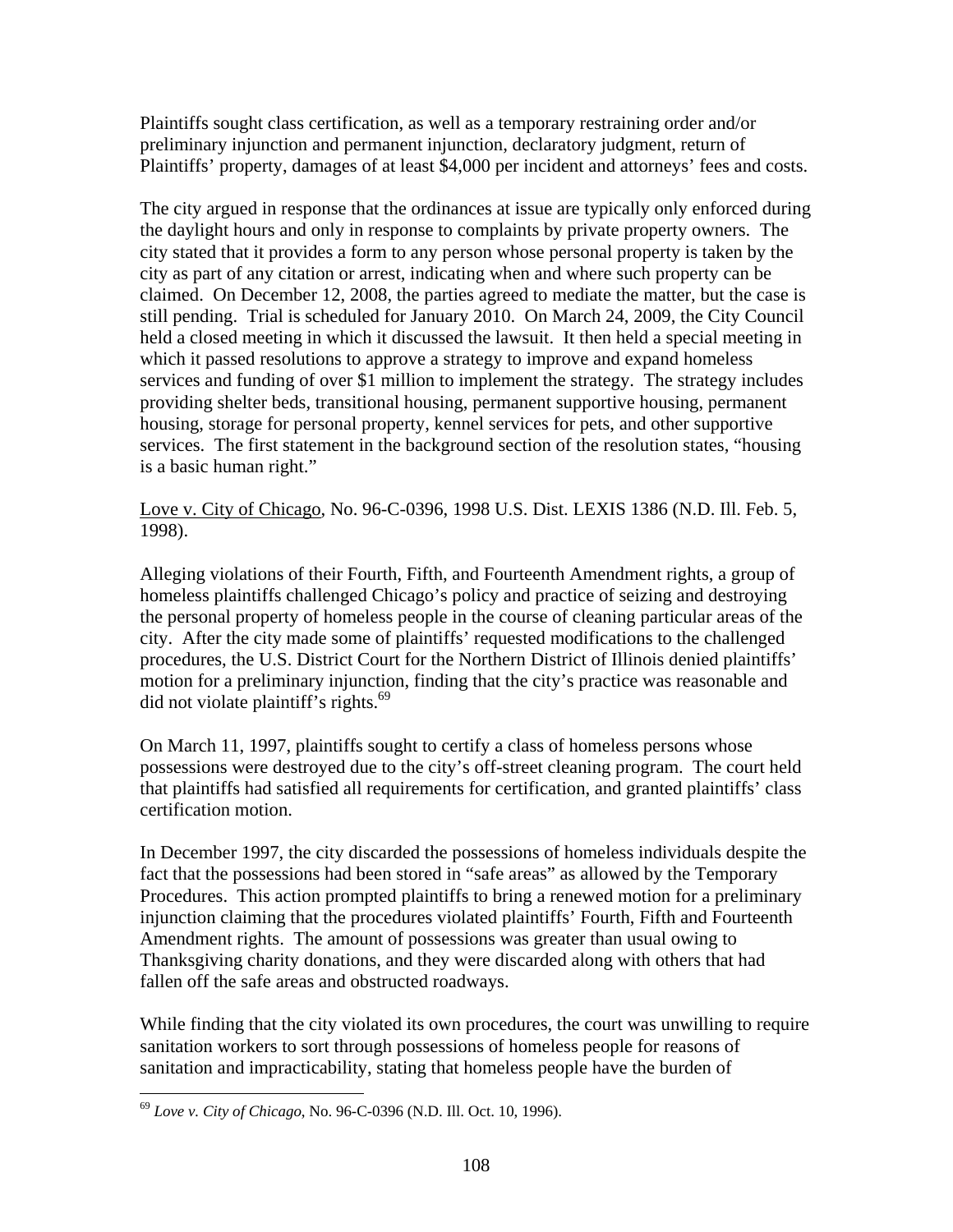separating and moving those items they deem valuable. Specifically, the court found that the program did not violate the Fourth Amendment, as it was reasonable, minimally intrusive and effective in preserving possessions of homeless people. The court stated that property normally taken by the city under the program is considered abandoned. The court ruled, however, that losses of possessions that had been placed in safe areas and subsequently discarded must be compensated. But as plaintiffs had not yet attempted to recover any compensation, any action was premature. Finally, the court held that the city adequately provided notice to homeless people through its practice of posting signs in the area, having city employees give oral notice a day before cleaning, and a second oral notification minutes before cleaning.

### Metropolitan Council Inc. v. Safir, 99 F. Supp. 2d 438 (S.D.N.Y. 2000).

Plaintiff, a tenants' advocacy organization, filed suit to enjoin the city from preventing vigil participants who were protesting city rent increases from lying and sleeping on city sidewalks. The city took the position that it had authority to forbid all sleeping on city sidewalks because of the interest in safeguarding sleeping persons from the dangers of public places and keeping the sidewalks clear of obstructions. The court granted the preliminary injunction ruling that the First Amendment to the U.S. Constitution does not allow the city to prevent an orderly political protest from using public sleeping as a symbolic expression. The Court held a statute that bans all public sleeping in any manner on public sidewalks is overbroad. However, the Court did not maintain that the city could never regulate "disorderly public sleeping." On that issue, "the Court expresse[d] no opinion on and erect[ed] no bar to the City's prosecution for disorderly conduct of persons who are vulnerable and/or risk creating obstructions when they sleep prone on a City sidewalk."

### Patton v. City of Baltimore, No. S-93-2389, (D. Md. Sept. 14, 1994).

Plaintiffs filed an action in federal court against the City of Baltimore, the Downtown Management Authority, and the Downtown Partnership to prevent the continued arrest and harassment of homeless individuals engaged in ordinary and essential daily activities in public, such as sleeping, sitting, and meeting with friends, as well as begging. In its ruling on plaintiffs' motion for a preliminary injunction, the court struck down the city's anti-aggressive panhandling ordinance, holding that it violated the Fourteenth Amendment's Equal Protection Clause because it unlawfully discriminated between solicitation for charity and other types of solicitation. However, the court also found that the ordinance was narrowly tailored to meet a compelling state interest in protecting citizens and promoting tourism and thus did not violate the First Amendment. The court dismissed plaintiffs' claims alleging violations of their rights to privacy, freedom from cruel and unusual punishment, freedom of association, freedom from unreasonable search and seizure, and due process; and refrained from deciding whether there is a right to freedom of intrastate movement.

In September 1994, the parties reached a settlement agreement in which the city was to amend its panhandling ordinance to reflect that panhandling is protected speech and that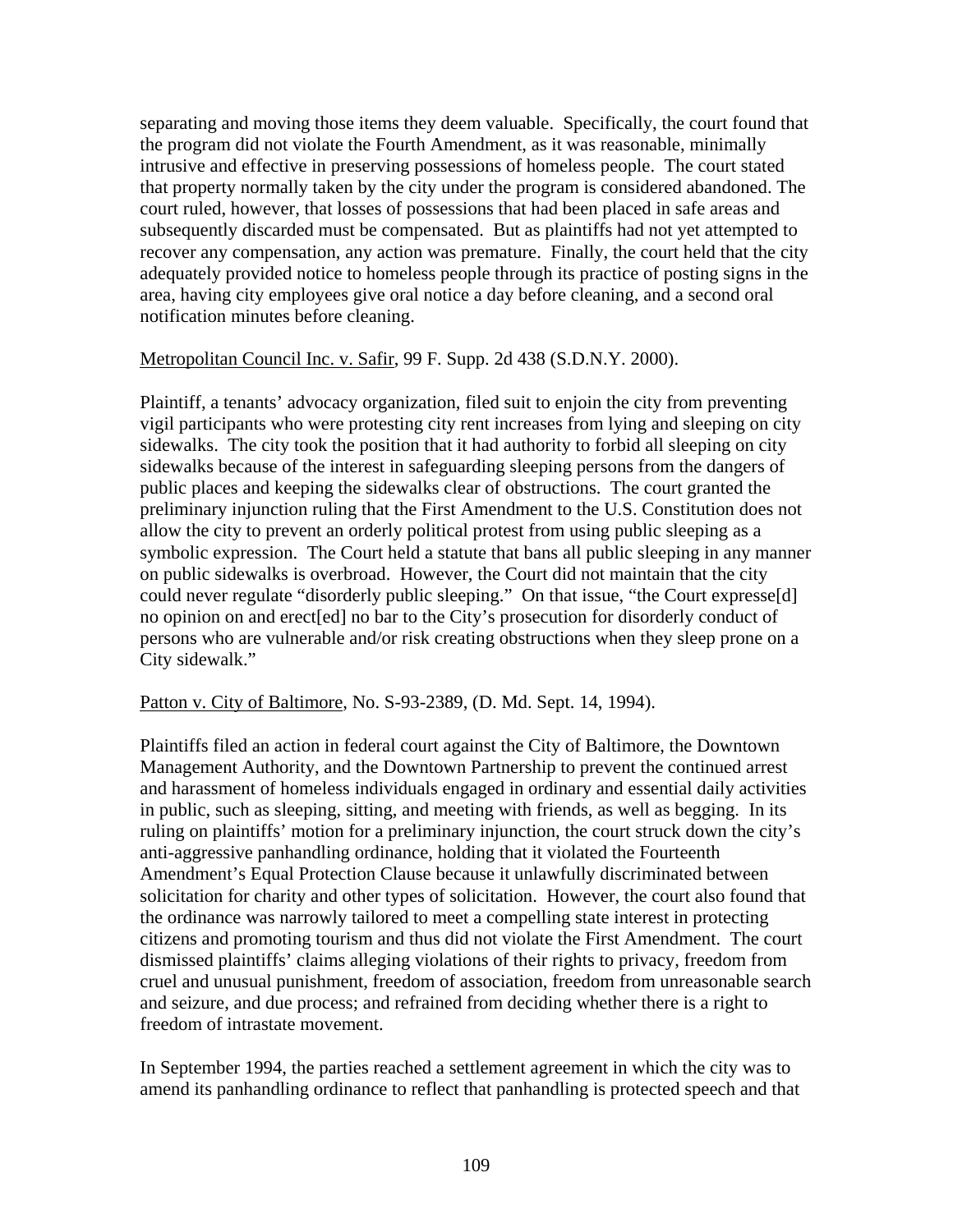persons are allowed to remain in public places unless they are violating other laws. The city also agreed to repeal a park solicitation rule, inform all officers and employees of these changes, adopt policies with respect to homeless people and panhandlers, train officers, notify the public, and monitor compliance.<sup>70</sup>

### Picture the Homeless v. City of New York, No. 02 Civ. 9379 (S.D.N.Y. March 31, 2003).

The New York Civil Liberties Union brought a § 1983 action on behalf of Picture the Homeless, a grass-roots organization led by homeless and formerly homeless persons, against the city and its police department alleging violations of the Due Process Clause of the Fourteenth Amendment for police harassment of homeless persons. The plaintiff alleged that the police were targeting homeless persons by arresting them for offenses for which non-homeless persons were not arrested. The parties settled the suit shortly after it was filed in 2003. The defendants issued directives to all officers on the Homeless Outreach Unit and the NYPD Transit Bureau forbidding them to enforce laws selectively against homeless people, and, in the case of the Homeless Outreach Unit, to confirm that their primary mission is to provide outreach services to the homeless.

### Project Share v. City of Philadelphia, No. 93-CV-6003 (E.D. Pa. 1993).

Plaintiffs sought a temporary restraining order and permanent injunction to prevent the City of Philadelphia from carrying out a proposed plan to seize, arrest, and remove homeless persons from concourses in the center city in the absence of alternative shelter. Plaintiffs alleged that the city's actions would violate their rights under the Fourth, Eighth, and Fourteenth amendments. The motion was voluntarily dismissed after the city agreed to find shelter for the homeless people who were likely to be affected by the proposed plan.

Pottinger v. City of Miami, 76 F.3d 1154 (11th Cir. 1996).

A class of homeless plaintiffs challenged Miami's policy of arresting homeless people for conduct such as sleeping, eating, and congregating in public, and of confiscating and destroying homeless people's belongings. At trial, the U.S. District Court for the Southern District of Florida found that some 6000 people in Miami were homeless, that there were fewer than 700 shelter spaces, and that plaintiffs were homeless involuntarily. The court found that the criminalization of essential acts performed in public when there was no alternative violated the plaintiffs' rights to travel and due process under the Fourteenth Amendment, and right to be free from cruel and unusual punishment under the Eighth Amendment. In addition, the court found that the city's actions violated plaintiffs' rights under the Fourth Amendment. The court ordered the city to establish "safe zones" where homeless people could pursue harmless daily activities without fear of arrest.<sup>71</sup>

 $\overline{a}$ <sup>70</sup> Settlement Agreement, *Patton v. City of Baltimore*, No. S-93-2389 (D. Md. Sept. 14, 1994).<br><sup>71</sup> *Pottinger v. City of Miami*, 810 F. Supp. 1551, 1584 (S.D. Fla. 1992).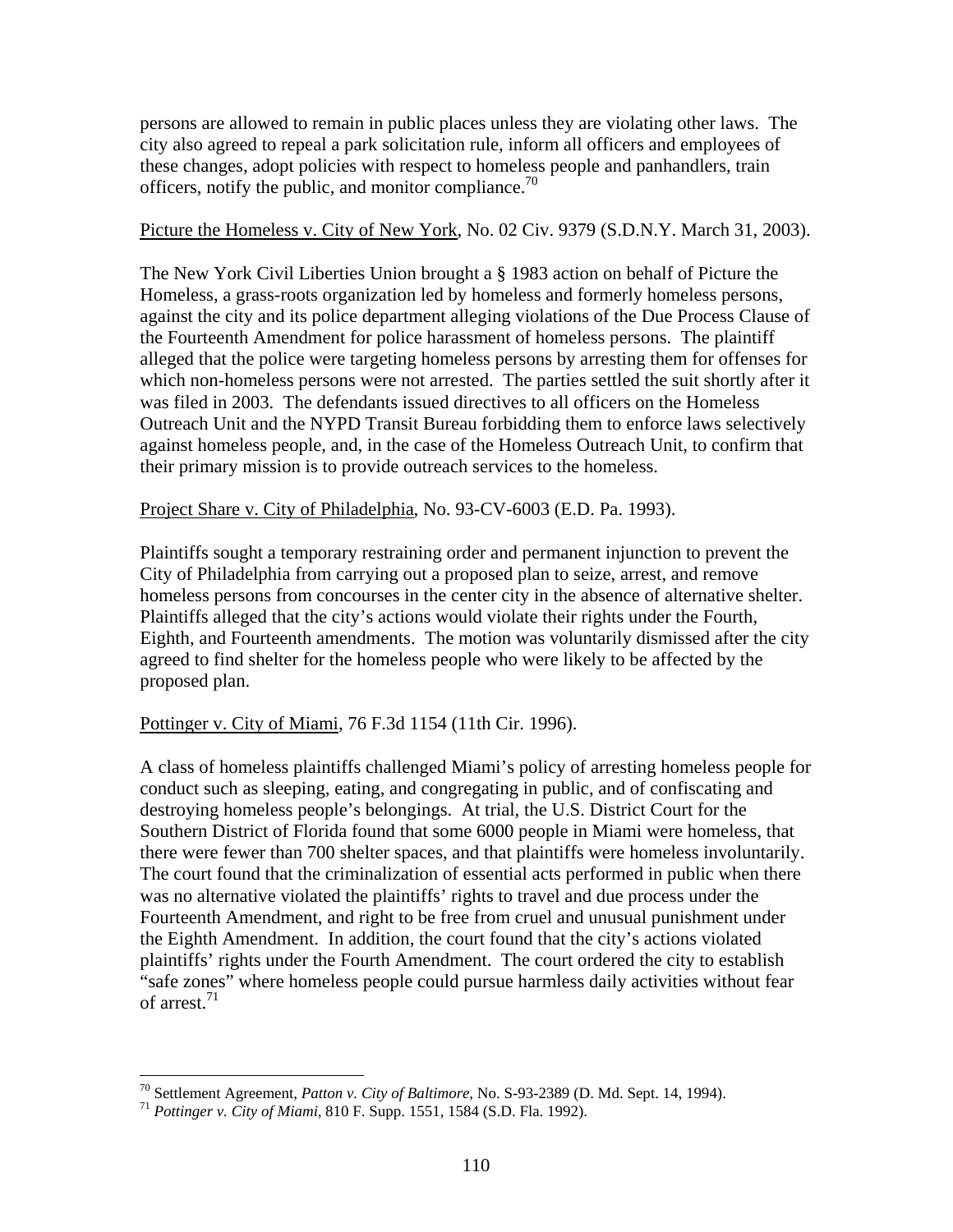On appeal, the Eleventh Circuit remanded the case to the district court for the limited purpose of clarifying the injunction and considering whether it should be modified, since the "safe zones" were not operating as the district court envisioned.<sup>72</sup> On remand, the district court modified its injunction, enjoining the city from arresting homeless persons until the city established two safe zones.<sup>73</sup> In February 1996, the Eleventh Circuit referred the case for mediation.74

The parties negotiated a settlement during the court-ordered mediation process. The city agreed to implement various forms of training for its law enforcement officers for the purpose of sensitizing them to the unique struggle and circumstances of homeless persons and to ensure that their legal rights shall be fully respected. Additionally, the city instituted a law enforcement protocol to help protect the rights of homeless people who have encounters with police officers. The city also agreed to set up a compensation fund of \$600,000 to compensate aggrieved members of the community. NLCHP filed an amicus brief on behalf of plaintiffs-appellees.

#### Richardson v. City of Atlanta, No. 97-CV-2468 (N.D. Ga. Aug. 28, 1997).

Nine Atlanta homeless people filed a federal lawsuit asking a judge to declare unconstitutional Atlanta's "urban camping" ordinance, which makes it a crime to sleep or lie down on public grounds. The city ordinance, which had been in effect more than six months, made it a crime to use any public place, including city parks and sidewalks, for living accommodations or for camping. It also made it illegal "to sleep, to lie down" or store personal property in any park owned by the city. Anyone found guilty of the crime could be imprisoned up to six months. Among those arrested were Charles Richardson, who was lying on a bench waiting for a soup kitchen to open and Christopher Parks, a homeless, seven-year employee at a restaurant, who missed one week of work sitting in jail after he was arrested for "urban camping" outside the city's Traffic Court building. The lawsuit stated that the police violated the Fourteenth Amendment's equal protection clause by targeting homeless people when enforcing the law, saying it constitutes punishment for individuals solely because they are homeless. The lawsuit also contended that city police were violating the rights of homeless people by either leaving or disposing of their belongings after they are arrested. The lawsuit settled and the plaintiffs received damages. As part of the settlement, the city has revised the ordinance to significantly limit the scope. Atlanta police officers must also now designate on arrest records the housing status of all detainees, in order to more effectively track patterns of discriminatory arrests of homeless people. Finally, police officers will undergo training regarding the issues and challenges those that face those who are homeless.

Roulette v. City of Seattle, 78 F.3d 1425 (9th Cir. 1996).

Homeless residents of Seattle challenged the city's ordinances that prohibited sitting or lying on downtown sidewalks during certain hours and aggressive begging. Plaintiffs

1

<sup>72 40</sup> F.3d 1155 (11th Cir. 1994).

<sup>73</sup> No. 88-2406 (S.D. Fla. Apr. 7, 1995).

<sup>74 76</sup> F.3d 1154 (11th Cir. 1996).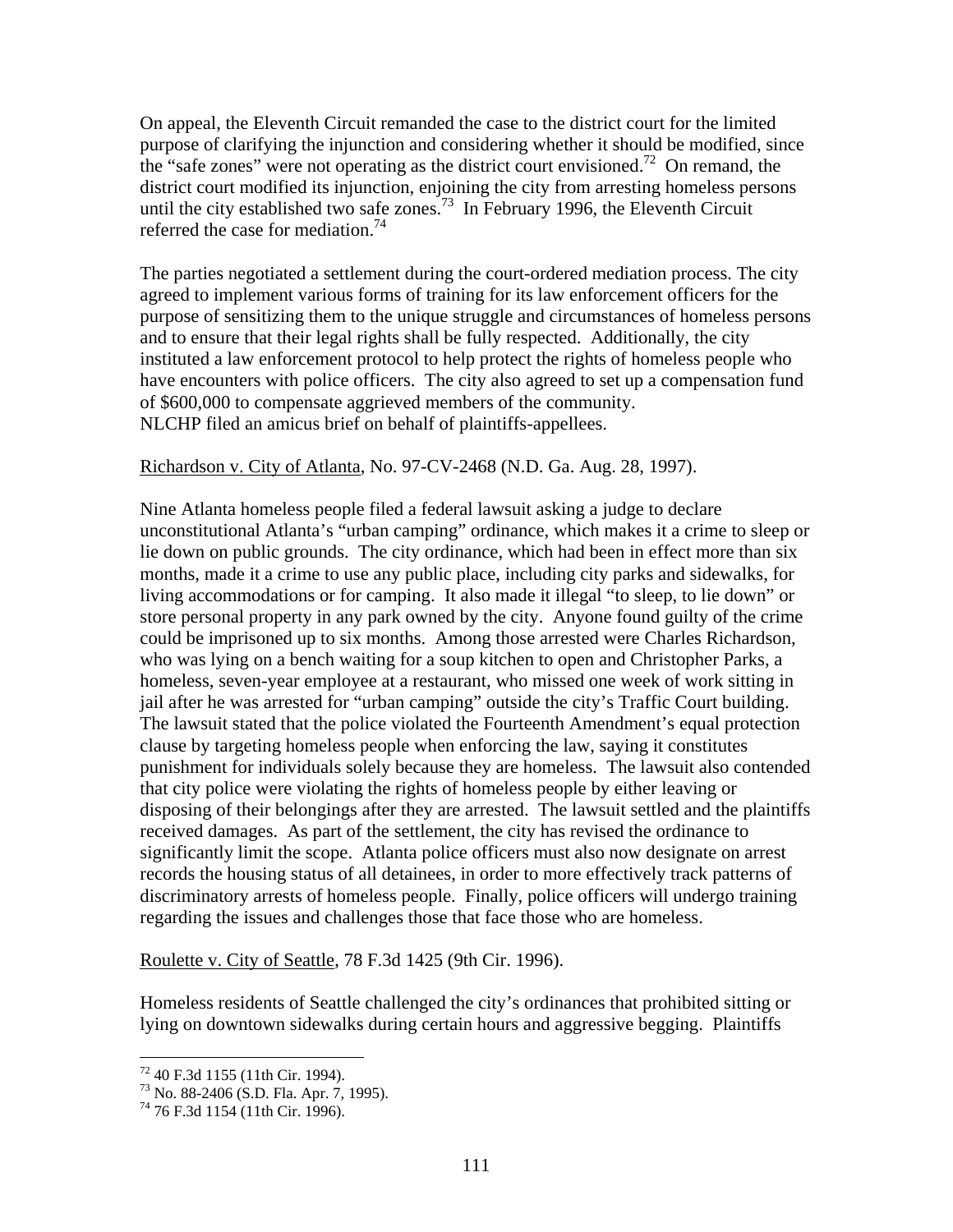alleged violations of their rights of freedom of speech, due process, equal protection, and the right to travel. The district court granted the city's motion for summary judgment, rejecting plaintiffs' vagueness, substantive due process, equal protection, right to travel, and First Amendment challenges to the sidewalk ordinance. In addition, the court also dismissed plaintiffs' challenge to the aggressive begging ordinance on vagueness and overbreadth grounds. However, the court did limit the construction of the ordinance to prohibit only threats that would make a reasonable person fearful of harm, and struck down the section of the ordinance that listed criteria for determining whether or not there was the intent to intimidate.<sup>75</sup>

On appeal, the Ninth Circuit affirmed the district court's decision, upholding the sidewalk ordinance. The Court of Appeals rejected plaintiffs' facial substantive due process and First Amendment challenges, holding that sitting or lying on the sidewalk is not integral to, or commonly associated with, expression.<sup>76</sup> In dissent, Judge Pregerson asserted that Seattle's time, place, and manner restrictions on expressive content are not narrowly tailored to serve a significant government interest and do not leave open ample alternative channels of expression, and thus constitute a violation of plaintiffs' First Amendment rights.<sup>77</sup> The Ninth Circuit denied plaintiffs' petition for rehearing *en banc*. NLCHP filed an amicus brief on behalf of plaintiffs-appellants.

Ryden v. City of Santa Barbara, Case No. CV09-1578 SVW (C.D. Cal. March 6, 2009).

A class of homeless plaintiffs in Santa Barbara, California, brought a lawsuit with the assistance of the ACLU of Southern California, brought a lawsuit against the City of Santa Barbara and its police department challenging city ordinances that prohibit sleeping in public places. The plaintiffs' alleged that the City of Santa Barbara is violating the Fourth, Fifth, Eighth, and Fourteenth Amendments and the Americans with Disabilities Act when it criminalizes plaintiffs for sleeping in public places when there is not shelter available. The plaintiffs are requesting preliminary and permanent injunctions to prevent the defendants from enforcing the city ordinances and a declaration that the defendants' actions violate the plaintiffs' constitutional rights.

The plaintiffs are chronically homeless individuals who will be displaced from a 200-bed winter emergency shelter in Santa Barbara when it is transformed into a 100-bed transitional housing facility. The plaintiffs have mental and/or physical disabilities that prevent them from working or obtaining shelter for themselves. Two of the four named plaintiffs are veterans and all four named plaintiffs worked before becoming disabled. A conditional use permit requires the transitional housing facility to exclude the plaintiffs who are unable to work because the permit allows the facility to house only episodically homeless individuals who are able to work. None of the plaintiffs are able to work. The plaintiffs allege that when the shelter closes and they are displaced, they will be forced to

<sup>&</sup>lt;sup>75</sup> Roulette v. City of Seattle, 850 F. Supp. 1442 (W.D. Wash. 1994), aff'd, 78 F.3d 1425 (9th Cir. 1996).

<sup>&</sup>lt;sup>76</sup> 78 F.3d 1425, amended, 97 F.3d 300 (9th Cir. 1996). Plaintiffs did not appeal the district court's ruling on the aggressive begging ordinance.

<sup>77 97</sup> F.3d 300, 308 (Pregerson, J., dissenting).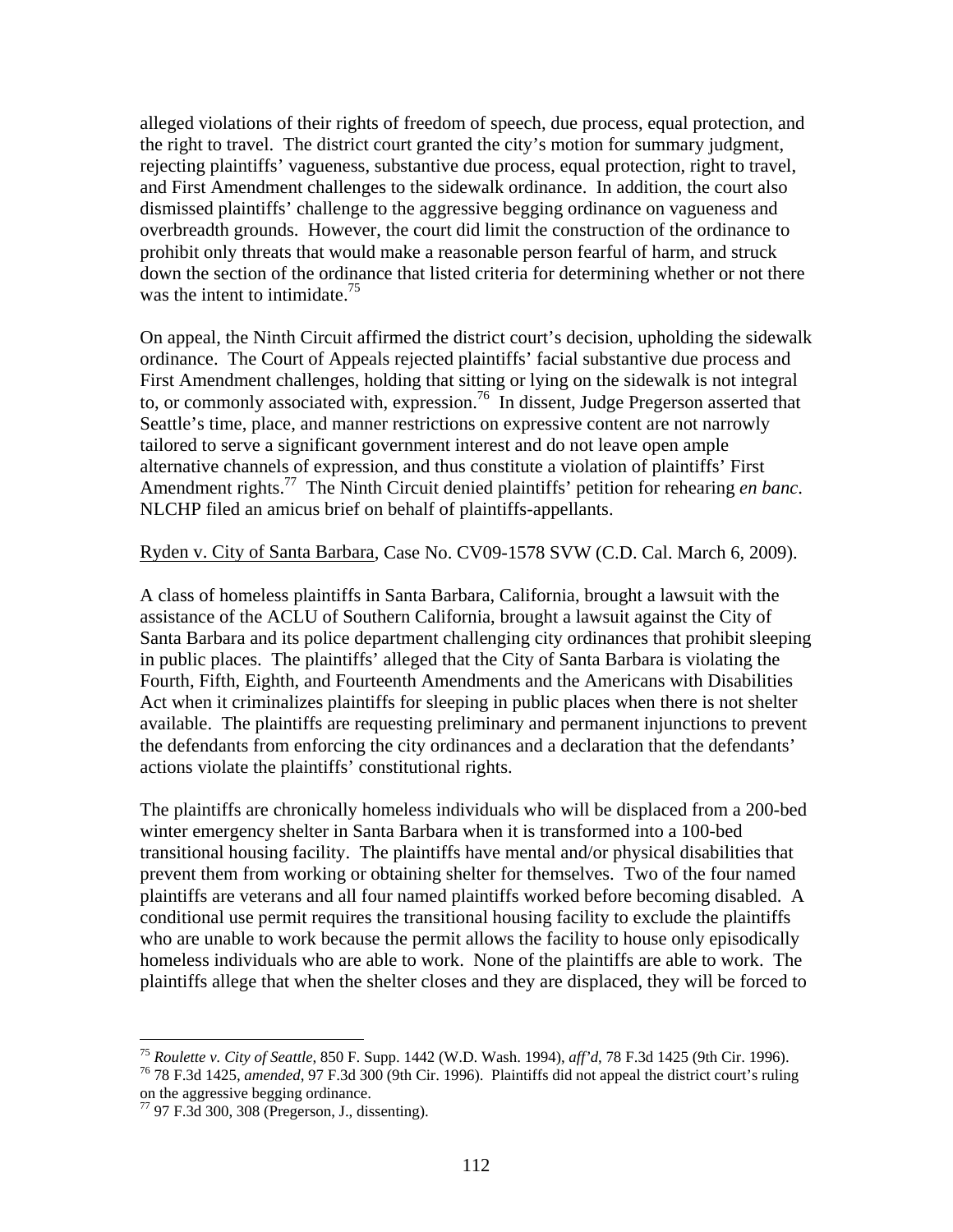sleep in public places because Santa Barbara fails to provide available alternative shelter despite having the authority and the resources to do so. The case is pending.

Sager v. City of Pittsburgh, No. 03-0635 (W.D. Pa. 2003).

A class of homeless plaintiffs brought a § 1983 action against the City of Pittsburgh alleging violations of their Fourth, Fifth, and Fourteenth Amendment rights when the city asked the Pennsylvania Department of Transportation to conduct repeated sweeps of homeless peoples' property located on PennDOT land.

The parties reached a settlement agreement that provided procedures for: pre-collection notification, collection of personal items during clean-ups, and for the return of property collected. The city agency responsible for the clean-up is now required to give 7 days written notice to homeless persons by posting the notice at each encampment or at each identifiable group of possessions, and by faxing the notice to homeless service providers. All items that are not health/safety hazards or refuse are to be placed in large, transparent trash bags and properly tagged and itemized. Notice will be posted as to recovery procedures. The agreement outlines specific days and times that a secure storage area must be available to persons reclaiming their belongings.

Sipprelle v. City of Laguna Beach, No. 08-01447 (C.D. Cal., filed Dec. 23, 2008).

Homeless individuals in Laguna Beach, California with the assistance of the ACLU of Southern California and local law firms filed a lawsuit against the City of Laguna Beach and its police department challenging both a city ordinance that prohibits sleeping in public places and the selective targeting and harassment of homeless individuals by the police. The complaint highlights a range of conduct by the local police department that prevents homeless individuals from carrying out life-sustaining activities, including criminalization of sleeping in public places, selective enforcement of local ordinances and laws, unwarranted stops and interrogations, and confiscation of property.

In their complaint the plaintiffs contend that Laguna Beach had, prior to the filing of the complaint, organized a "Homeless Task Force" comprised of local leaders and that the city council had fully adopted the findings of the task force. The task force found that the city's homeless population, most of whom suffer from mental and/or physical disabilities, do not receive necessary mental health or medical care nor are there a sufficient number of shelter beds available. The complaint alleges that in spite of the findings of the task force, the defendants continue to harass and intimidate homeless residents pursuant to the anti-sleeping ordinance and other quality of life ordinances, and that the city has obstructed volunteers' efforts to assist the homeless community.

The complaint specifically alleges violations of the Fourth, Eighth and Eighteenth amendment, as well as violations of certain provisions of the Americans with Disabilities Act. On March 4, 2009, the Laguna Beach City Council repealed the city ordinance challenged in the complaint. However, the case is still pending as the plaintiffs seek to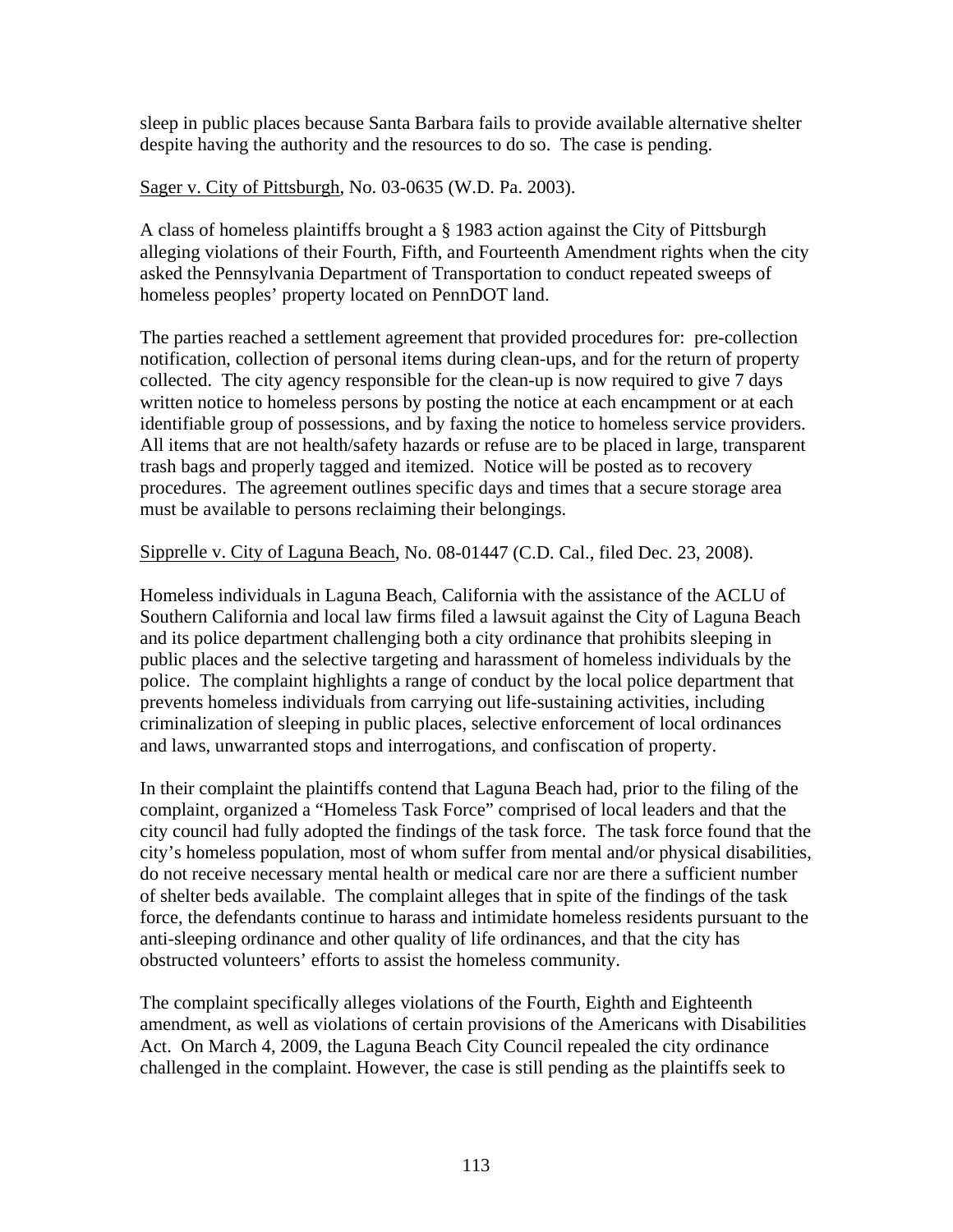seal or expunge the citations and arrests that the plaintiffs suffered as a result of the city's enforcement of the ordinance.

### Spencer v. City of San Diego, No. 04 CV-2314 BEN (S.D. Cal. May 2, 2006).

A class of homeless plaintiffs brought a § 1983 action challenging the issuance of illegal lodging citations to homeless individuals sleeping on the street. Plaintiffs alleged that the citations violate their Eighth Amendment rights to be free from cruel and unusual punishment because there is no alternative sleeping area available. The city filed a motion to dismiss, claiming that none of the plaintiffs were actually convicted under the illegal lodging law. The plaintiffs filed an amended complaint alleging that 7 of the 10 plaintiffs were convicted under the law. The city filed another motion to dismiss, stating that the plaintiffs did not receive any punishment and thus could not raise their Eighth Amendment claims.

In April 2006, the court denied the city's motion to dismiss, citing *Jones v. City of Los Angeles*. In November 2006, plaintiffs filed a memorandum of points and authorities supporting their application for preliminary injunction. Plaintiffs contended that they would succeed on the merits because the issuance of "sleeping tickets" to San Diego's homeless people impermissibly criminalizes involuntary acts "at all times and all places." Plaintiffs cited *Jones v. City of Los Angeles*, which held that a city cannot "criminalize acts (such as sleeping) that are an integral aspect" of the status of being homeless. Plaintiffs also cited announcements by the Mayor and the Police Chief vowing to continue to issue "illegal lodging" tickets to homeless people pursuant to the statute.

In February 2007, the parties entered into a settlement agreement. Under the agreement, the parties agreed that the San Diego Police Department officers "will not ordinarily issue Penal Code section 647(j) citations between the hours of 2100 and 0530." The settlement agreement was based on, and incorporated by reference, the S.D.P.D.'s training bulletin, dated November 17, 2006, regarding the illegal lodging statute. The training bulletin emphasizes that officers must remember that part of their role is to provide information to people about relevant social services and to assist those who cannot assist themselves. It provides guidelines that limit the enforcement of the illegal lodging statute (e.g., only in areas where the city has received complaints and not ordinarily between the hours of 2100 and 0530). The bulletin also outlines various procedures that should be followed before issuing a citation (e.g., establishing that the person's conduct constitutes "lodging" and then establish that the lodging is "without permission"), as well as additional investigative issues that should be considered.

# Stone v. Agnos, 960 F.2d 893 (9th Cir. 1992).

A homeless man arrested for lodging in public alleged that his arrest violated his First Amendment rights and the destruction of his property following his arrest violated his Fourteenth Amendment right to due process. The court held that because sleeping is not protected under the First Amendment, there was no violation. The court also rejected the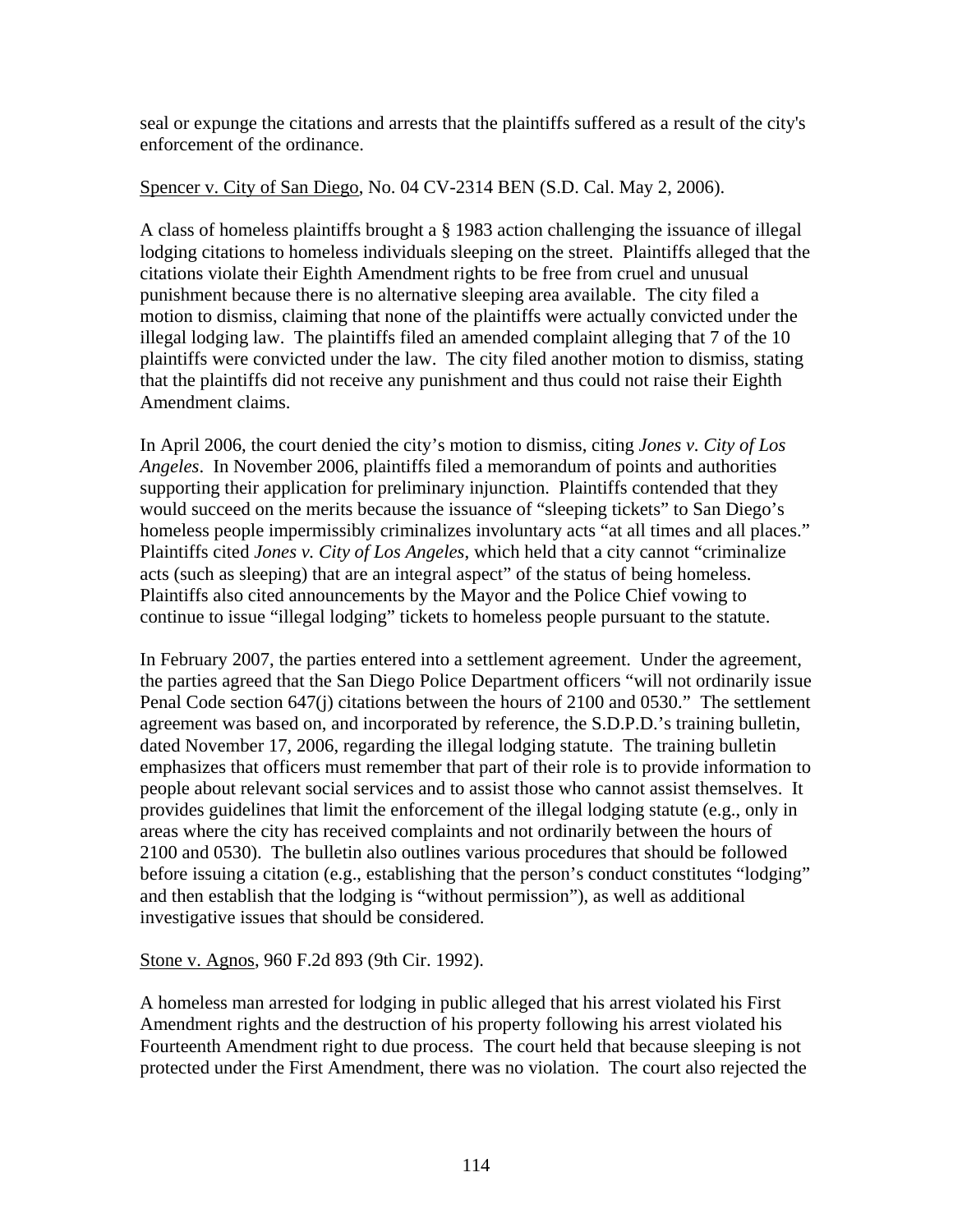plaintiff's due process claim on the ground that he did not show that the police had acted unreasonably.

# Streetwatch v. National R.R. Passenger Corp., 875 F. Supp. 1055 (S.D.N.Y. 1995).

Plaintiffs challenged the Amtrak Police's policy of arresting or ejecting persons who appeared to be homeless or appeared to be loitering in the public areas of Penn Station in the absence of evidence that such persons had committed or were committing crimes. The District Court issued a preliminary injunction prohibiting Amtrak police from continuing to engage in the practice, finding that in light of Amtrak's invitation to the public, the practice implicated the Due Process Clause. The court held that Amtrak's Rules of Conduct were void for vagueness, and that their enforcement impinged on plaintiffs' right to freedom of movement and due process.

# Whiting v. Town of Westerly, 942 F.2d 18 (1st Cir. 1991).

Two non-homeless out-of-state residents challenged the constitutionality of two Westerly, Rhode Island town ordinances banning sleeping outdoors on either public property or private property of another on overbreadth, vagueness, and equal protection grounds. The U.S. Court of Appeals for the First Circuit affirmed the district court's finding that—absent expressive activity possibly covered by the First Amendment sleeping in public is not constitutionally protected, neither ordinance was vague or overbroad as applied to plaintiffs' conduct, and enforcement procedures did not violate the equal protection rights of non-residents of Westerly.

Williams v. City of Atlanta, No. 95-8752 (11th Cir. 1996).

A formerly homeless man in Atlanta challenged the constitutionality of Atlanta's ordinance that prohibited "remaining on any property which is primarily used as a parking lot" under the First, Fourth, Ninth, and Fourteenth Amendments and various provisions of the Georgia Constitution. The U.S. District Court for the Northern District of Georgia granted Defendant City of Atlanta's motion for summary judgment, holding that the plaintiff lacked standing to challenge the ordinance since he was no longer homeless and thus no longer among the group of people vulnerable to arrest under it.<sup>78</sup> Plaintiff appealed to the U.S. Court of Appeals for the Eleventh Circuit. However, while the appeal was pending, the city revised the challenged ordinance. The plaintiff still opposed one section of the revised ordinance, but that section was subsequently struck down in the later case, *Atchison v. City of Atlanta* (see below), and *Williams v. City of Atlanta* was dismissed in August 1996.

# **B. State Court Cases**

Archer v. Town of Elkton, Case No. 1:2007-CV-01991 (Md. Dist. Ct. July 27, 2007).

 $\overline{a}$ <sup>78</sup> *Williams v. City of Atlanta*, No. 1:94-CV-2018 (N.D. Ga. Mar. 28, 1995).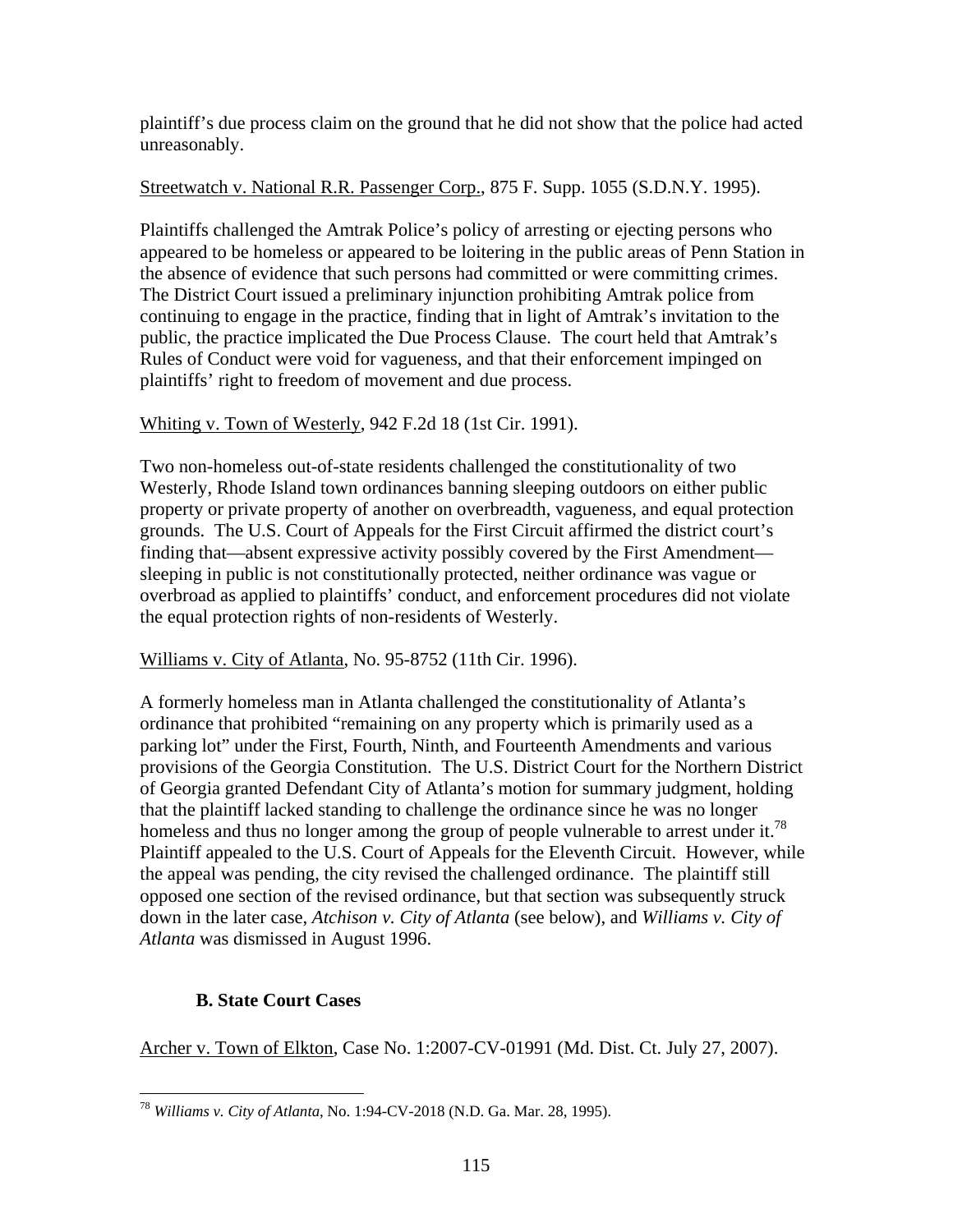Eight homeless individuals sued the town of Elkton, Maryland challenging (i) the August 23, 2006 seizure and destruction of their personal property that they had stored on public property, and (ii) the constitutionality of a city ordinance enacted on June 6, 2007 prohibiting loitering in public places.

On August 23, 2006 the town of Elkton, its police department and its Department of Public Works conducted a raid on a homeless encampment in a wooded area on public property behind a shopping center. During the raid, the plaintiffs were allegedly threatened with arrest and a \$2,000 fine if they attempted to retrieve their belongings from the site. Following the incident, personal property owned by the plaintiffs was removed and destroyed. As a result of these events, the plaintiffs sought actual and consequential damages based on a claim that the town's actions violated the plaintiffs' right to (i) be free from unreasonable search and seizure (under the Fourth Amendment), (ii) due process (under the Fourteenth Amendment), and (iii) equal protection under the Fourteenth Amendment, as the town's actions singled out homeless persons with the goal of driving them from the town. Further, the plaintiffs argued that the seizure and destruction of property violates state constitution and statutory provisions and also constitutes common law conversion, among other claims.

Following the 2006 seizure of plaintiffs' property, the town of Elkton passed an ordinance prohibiting loitering in public places. Specifically, the ordinance defines loitering as "loiter[ing], remain[ing] or wander[ing] about in a public place for the purpose of begging."<sup>79</sup> In addition to challenging the 2006 seizure of their property, the plaintiffs challenged the validity and enforcement of this ordinance. They argued in their complaint that the ordinance violates the First Amendment by prohibiting seeking charitable contributions in public places – an activity that has been held to be protected speech under the First Amendment. Further, among other constitutional arguments, the plaintiffs contend that the ordinance, by not defining key terms therein, is void for vagueness.

As part of their complaint, the plaintiffs sought to enjoin enforcement of the loitering ordinance, in order to prohibit the town from charging, arresting or threatening to arrest anyone under the ordinance. Although the injunction was denied by the circuit court, the plaintiffs succeeded in obtaining an injunction from the Maryland Court of Special Appeals, pending appeal of the circuit court decision. In September 2007, the Elkton Town Commission voted unanimously to rescind the loitering ordinance. In December 2008, the city settled the lawsuit with respect to the property destruction. The city agreed to provide each plaintiff with \$7,500 in compensation for the property destruction.

### Cervantes v. International Services, Inc., Case No. BC220226 (Cal. Super. Ct. 2002).

In November 1999 the ACLU filed a class action on behalf of a group of homeless individuals in downtown Los Angeles. The class action sought relief from conduct carried out by private security guards. Local merchants and businesses, pursuant to state law, had formed Business Improvement Districts (BIDs) and used the guards to

 $\overline{a}$ 79 Town of Elkton, Md. Code § 9.12.010(3) (2007).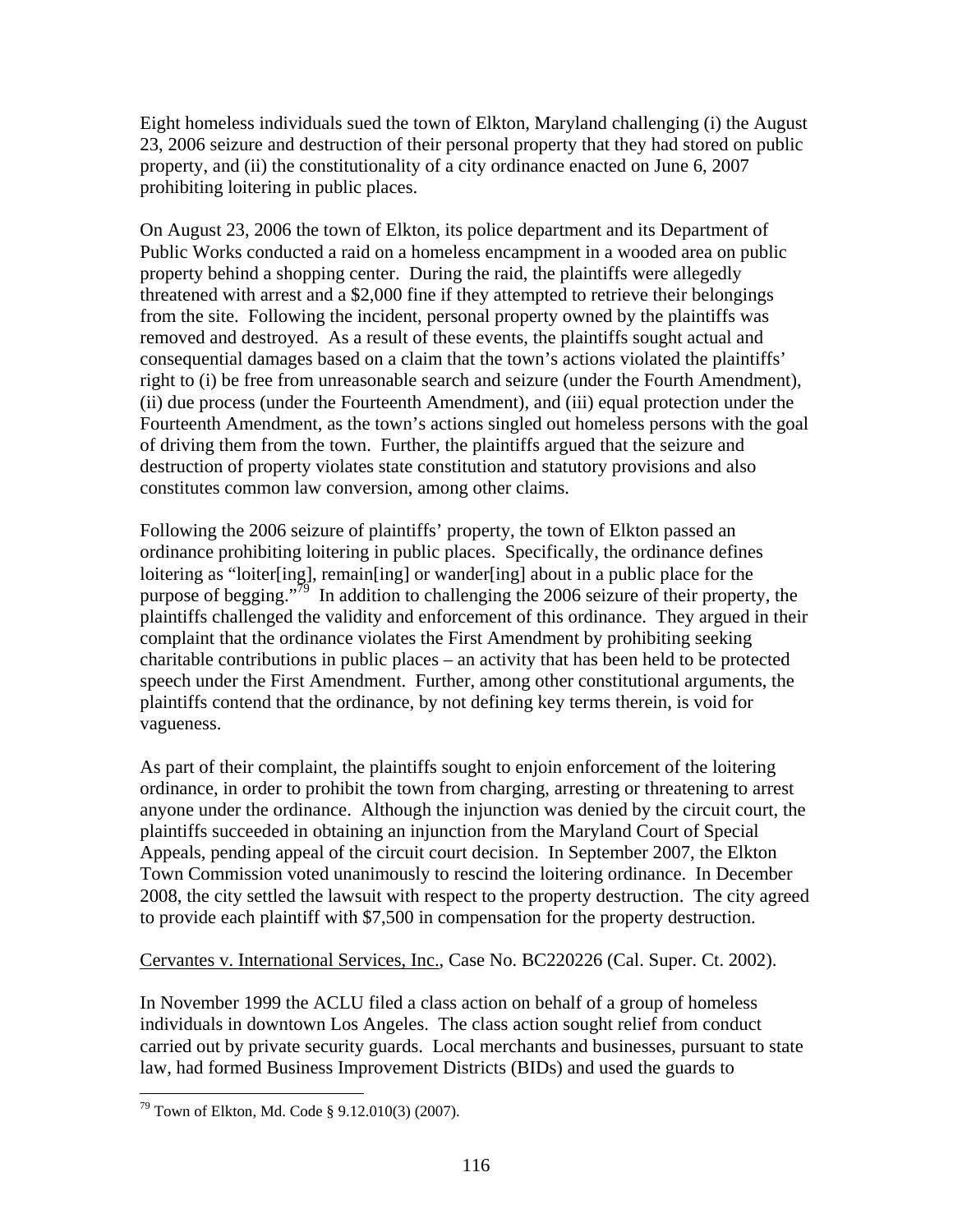supplement regular municipal police efforts. The lawsuit alleged that the guards intimidated and harassed homeless individuals through illegal searches, seizures, detentions, and threats in an effort to coerce the individuals into leaving the BID. The complaint, based entirely on state law, alleged violations of the California Constitution and Civil Code, as well as numerous intentional torts.

The plaintiffs have since reached settlement agreements with some of the defendants. At least one of the final settlements included protocols establishing behavioral guidelines for the security guards, as well as agreements by the private security agencies that they would train their employees to comply with the settlement. The defendants agreed to compensate the Los Angeles Inner City Law Center for monitoring the conduct of the security guards for a period of two years. The plaintiffs also obtained a preliminary injunction prohibiting the confiscation of personal property left on public sidewalks. A motion for class certification is pending at this time.

City of Sarasota v. McGinnis, No. 2005 MO 16411 NC (Fla. Cir. Ct. 2005), cert. denied, 947 So. 2d 1173 (Fla. App. 2 Dist. Jan. 24, 2007).

After two Sarasota ordinances aimed at prohibiting sleeping outside were overturned by state courts, the City of Sarasota passed a third ordinance that prohibits lodging out-ofdoors. Under this ordinance, it is illegal to use any public or private property for sleeping without the consent of the City Manager or property owner. The ordinance requires that one or more of the following conditions exist in order for police to make an arrest: numerous personal items are present; the person is engaged in cooking; the person has built or is maintaining a fire; the person has engaged in digging; or the person states that he or she has no other place to live. A homeless individual who was charged for violating the ordinance moved to find the ordinance unconstitutional in violation of substantive due process for criminalizing innocent conduct and void for vagueness, since the ordinance does not give sufficient notice of what conduct is prohibited or sufficient guidelines for law enforcement. In December 2005, the court denied the defendant's motion to find the law unconstitutional. The court determined that the law was constitutional, was not void for vagueness, and did not violate substantive due process. Further, the court found the law did not violate equal protection rights. Plaintiff's petition for writ of certiorari was denied by the Court of Appeal of Florida in January 2007.

City of Sarasota v. Nipper, No. 2005 MO 4369 NC (Fla. Cir. Ct. 2005).

Defendant homeless individuals were charged with violation of Section 34-41 of the Sarasota City Code, which prohibited lodging out-of-doors in a wide variety of situations. They defended the charges on the ground that Section 34-41 was unconstitutional as applied because it offends substantive due process by penalizing otherwise innocent conduct and did not establish sufficient guidelines for enforcement.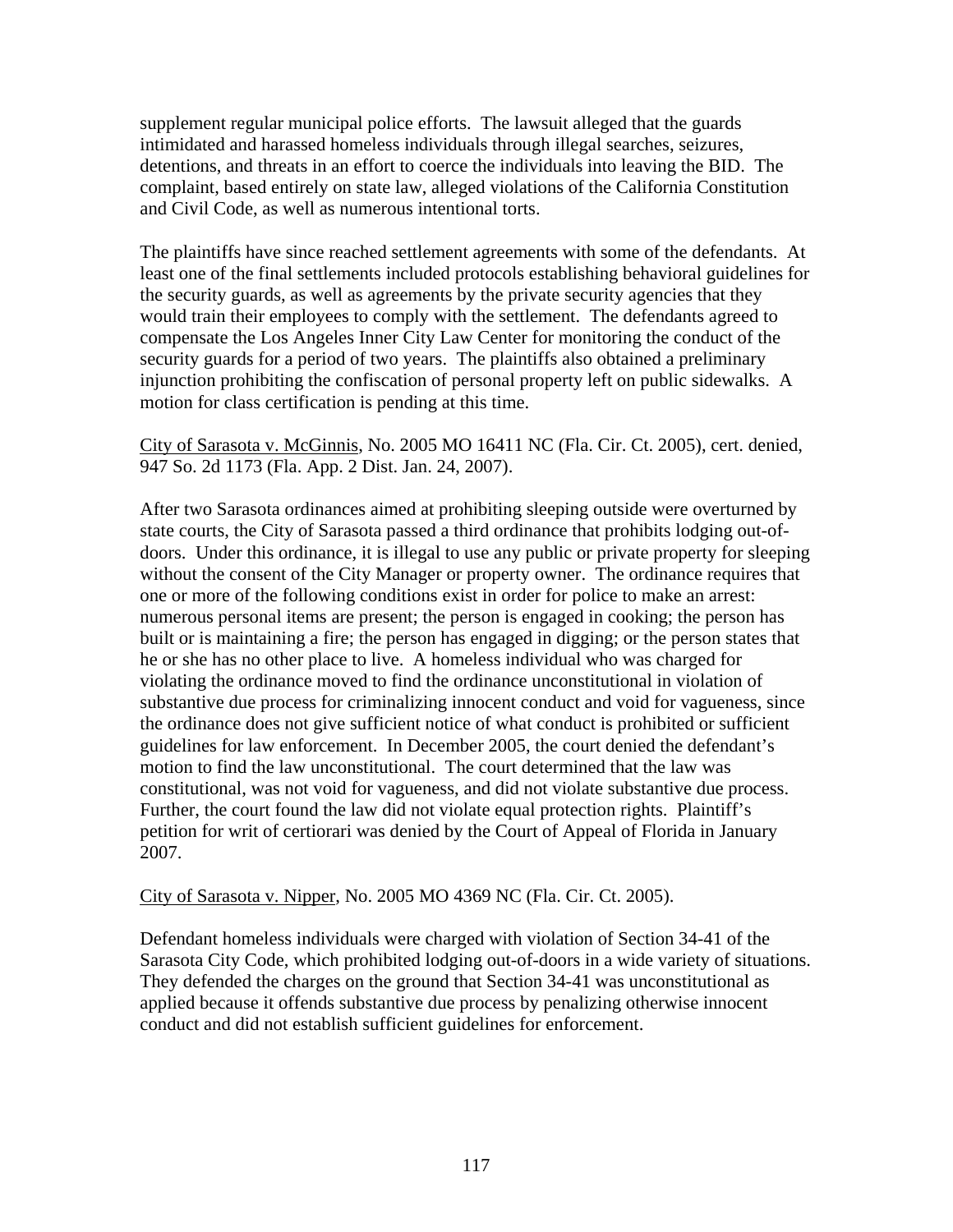In June 2005, the Sarasota County Court found that Section 34-41 was unconstitutional as written, because the ordinance punished innocent conduct and because it left too much discretion in the hands of the individual law enforcement officer.

### City of Sarasota v. Tillman, No. 2003 CA 15645 NC (Fla. Cir. Ct. 2004).

Five homeless individuals were charged with violating Section 34-40 of the Sarasota City Code, which was an anti-sleeping ordinance that prohibited camping on public or private property between sunset and sunrise. The public defender who represented the defendants challenged the constitutionality of the anti-camping ordinance in the context of the criminal case, arguing that the ordinance violated substantive due process and was void for vagueness and overbroad because it penalized innocent conduct. The lowest level county trial court upheld the constitutionality of the city ordinance, finding it was constitutional because it served a valid public purpose, it was not vague in that a person of ordinary intelligence was on notice of the prohibited conduct, and there were sufficient guidelines to prevent selective enforcement of the ordinance. The homeless defendants appealed.

The Circuit Court for the Twelfth Judicial Circuit for the State of Florida reviewed the case in its appellate capacity and found the ordinance unconstitutional on the grounds that the ordinance was void for vagueness and violated substantive due process by effectively making criminal the non-criminal act of sleeping. The city then petitioned the Second District Court of Appeal for certiorari review and the court denied the petition. Instead of asking for rehearing, the city enacted a criminal lodging ordinance. However, the lodging ordinance was subsequently struck down in *City of Sarasota v. Nipper*.

### City of Seattle v. McConahy, 937 P.2d 1133 (Wash. Ct. App. 1997).

Plaintiffs challenged the constitutionality of an ordinance prohibiting sitting on sidewalks in Seattle's downtown area during business hours.<sup>80</sup> Plaintiffs claimed that the ordinance violated their substantive due process and free expression rights and infringed upon their right to travel. They also alleged the ordinance was contrary to the Privileges and Immunities Clause of the Washington State Constitution and Washington's ban on discriminating against persons with disabilities. In rejecting plaintiffs' arguments, the court held that the ordinance furthered the legitimate police power interest of promoting pedestrians' safety and reducing crime and infringed only minimally upon the freedoms of movement and expression. The court reasoned that sitting is mere conduct and has no inherent expressive value and that the Privileges and Immunities Clause was not implicated because homelessness was not a protected class. Further, the right to travel was not implicated by the statute, as the statute did not exact a penalty for moving within a state or prohibiting homeless people from living on streets. In *City of Seattle v. McConahy*, 133 Wn. 2d 1018, 948 P.2d 388 (1997), the Supreme Court of Washington denied a petition for review of this Appellate Court decision.

<sup>80</sup> This case concerns the same statute as *Roulette v. City of Seattle*, *supra.*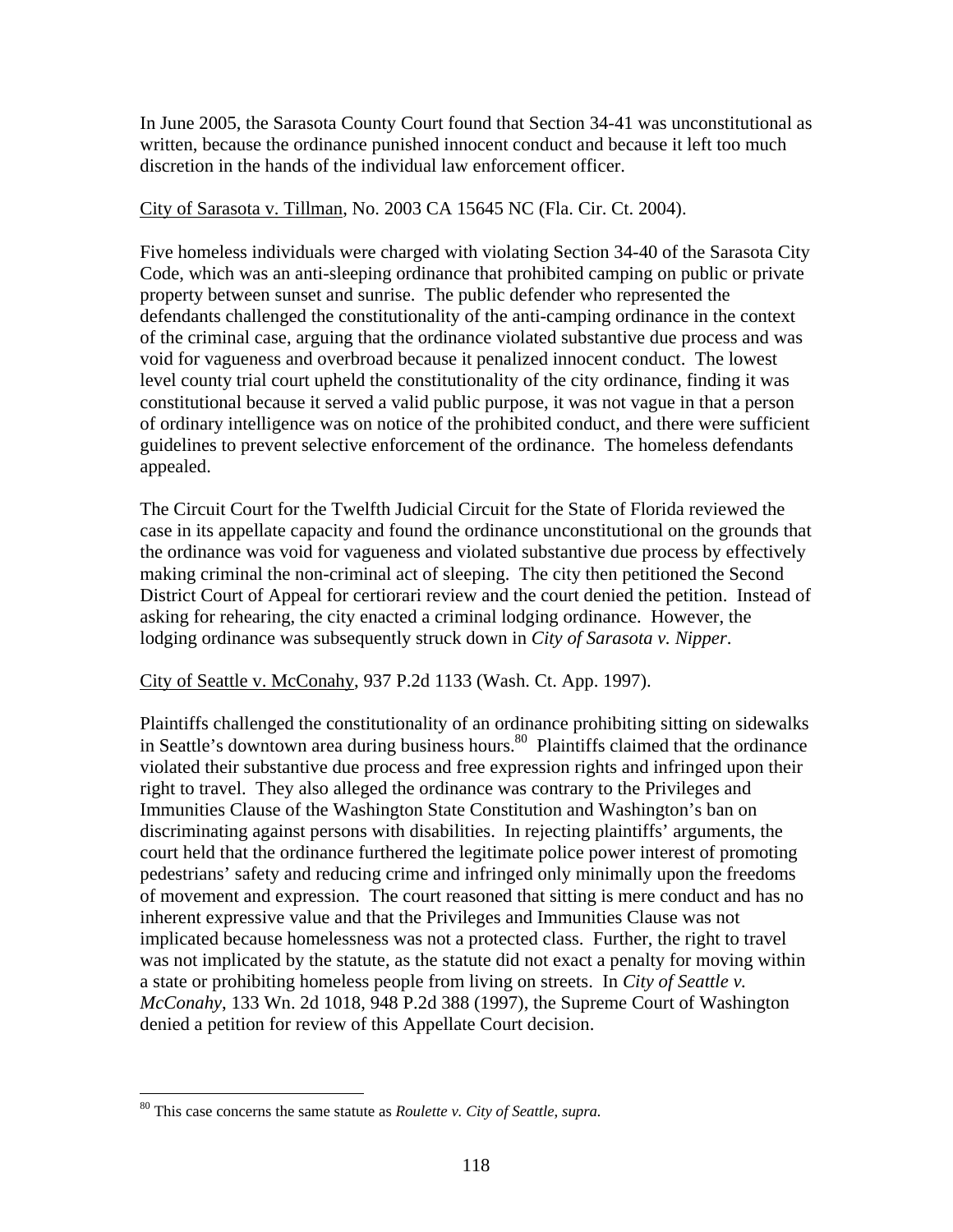Delacruz v. City of Sarasota, No. 2D06-5419 (Fla. Dist. Ct. App. Nov. 2, 2006), cert. denied No. 2D06-5419 (Fla. Dist. Ct. App. April 20, 2007).

Felix Delacruz, David M. Brezger and Dennis E. Smith were defendants (Defendants) in criminal cases for allegedly violating Sarasota City Ordinance No. 05-4640 by engaging in "illegal lodging." Each Defendant entered a plea of nolo contendere, and reserved the right to appeal the constitutionality of the law under which he was arrested. Defendants challenged the constitutionality of the ordinance in a consolidated appeal. Defendants argued that the ordinance was void for vagueness, encouraged arbitrary and discriminatory enforcement, penalized innocent conduct and impermissibly criminalized homelessness. Defendants argued that the ordinance failed to give a person of ordinary intelligence fair notice of what constituted forbidden conduct because the ordinance used the term "materials" and failed to define what length of time using a temporary shelter as a place of abode would constitute a violation of the ordinance.

The Circuit Court entered an order affirming the judgment of the county court in each case and finding the ordinance to be constitutional. In denying Defendants' void for vagueness argument, the court cited *Betancourt v. Bloomberg* and noted that an ordinance does not have to achieve "meticulous specificity" which would come at the cost of "flexibility and reasonable breadth," and that words of common usage (such as "materials") are construed in their plain and ordinary sense.

The court also rejected Defendants' argument that the language of the ordinance gives police too much discretion and would lead to discriminatory enforcement. The court cited *Joel v. City of Orlando*, noting that officers may "exercise some ordinary level of discretion as to what constitutes prohibited conduct" if they must also "abide by certain guidelines" such as the list of activities in the Sarasota ordinance at issue. In addition, the court rejected Defendants' argument that a list of factors, of which an officer must find at least one to exist in order to establish probable cause, are vague because it is unclear whether the factors are actually elements of the offense of "lodging", or merely meant to limit prosecution for the offense to a particular group of people.

With respect to Defendants' argument that the ordinance as written penalizes innocent conduct, the court held that homeless persons are not a suspect class, and sleeping outside is not a fundamental right. Therefore, the ordinance passed the rational basis test. Lastly, regarding Defendants' argument that the ordinance impermissibly criminalizes homelessness, the court held that the ordinance "is a legitimate and rational attempt to promote the public health, sanitation, safety and welfare of the city," again citing *Joel v. City of Orlando*.

Defendants filed a petition for writ of certiorari, elaborating on these claims, which was denied in April 2007.

In re Eichorn, 81 Cal. Rptr. 2d 535 (Cal. App. Dep't. Super. Ct. 2000).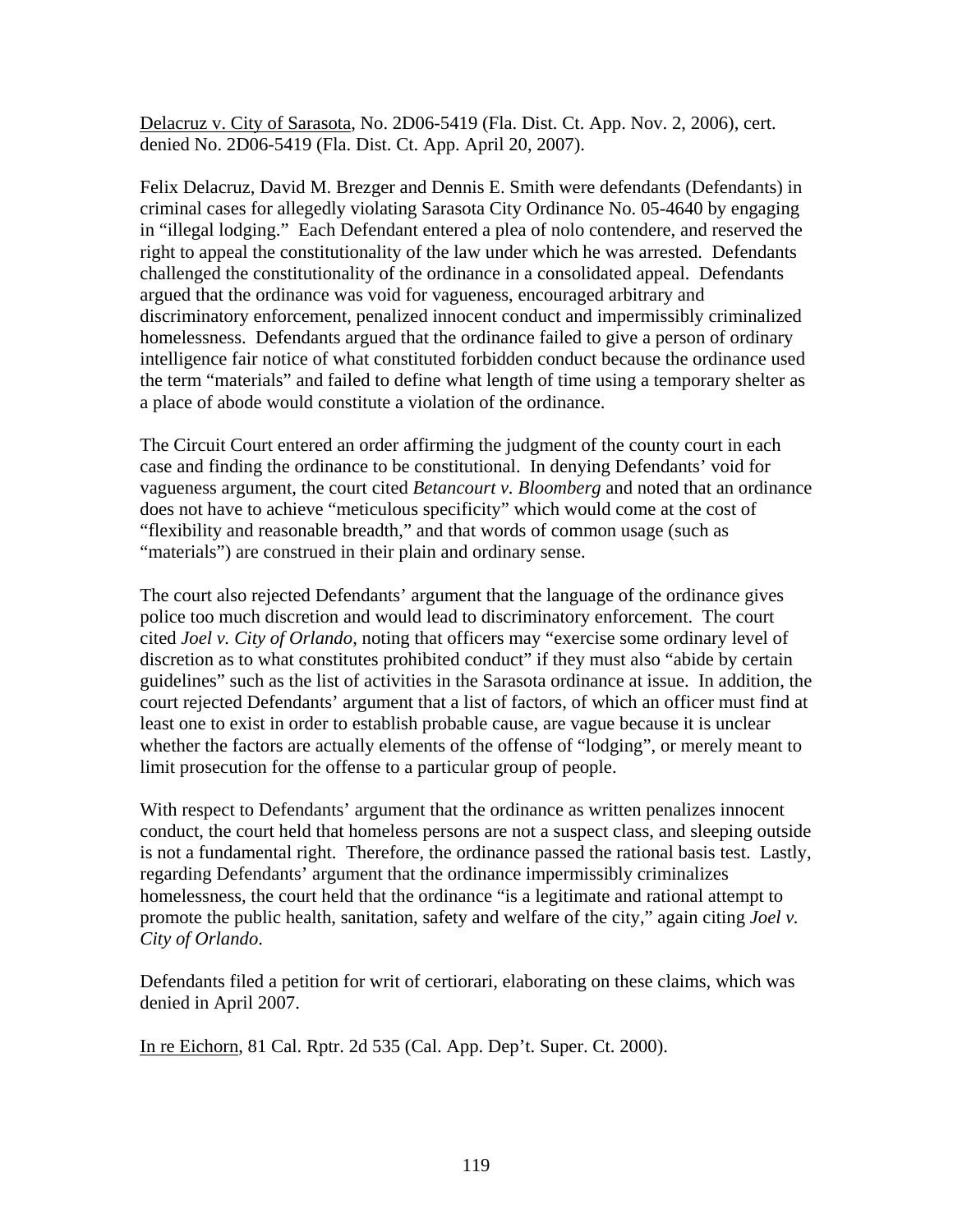Police officers arrested James Eichorn for sleeping in a sleeping bag on the ground outside a county office building in the civic center. Eichorn was convicted of violating a City of Santa Ana, California ordinance that banned sleeping in certain public areas. Prior to Eichorn's trial, the California Supreme Court found the ordinance to be facially neutral and therefore constitutional. At trial, Eichorn had to argue the necessity defense and he attempted to prove that on the night of his arrest, there were no shelter beds available.

The court found Eichorn had not made a sufficient enough showing to allow a jury to consider the defense. After objecting to the judge's ruling, Eichorn's lawyer decided to go forward without a jury on the constitutionality of the ordinance. The trial judge convicted Eichorn of violating the city ordinance and Eichorn lost an appeal to the Appellate Department. Eichorn then filed a writ of habeas corpus. In the habeas decision, the Appeals Court found Eichorn was entitled to raise the necessity defense, granted the writ and remanded to the municipal court with instructions to set aside judgment of conviction. Ultimately, the municipal court set aside Eichorn's misdemeanor conviction for illegal camping and his sentence of 40 hours of community service. The District Attorney also decided not to retry him.<sup>81</sup>

Oregon v. Kurylowicz, No. 03-07-50223 (Or. Cir. Ct. 2004).

Defendants, homeless individuals, were charged with violating a Portland "obstructions as nuisances" ordinance. In short, the ordinance made it unlawful and declared it a public nuisance to block any street or sidewalk or to place, permit to be placed, or permit to remain on the sidewalk or street any object that obstructs or interferes with the passage of pedestrians or vehicles. On defendants' demurrer, they asserted that the ordinance was unconstitutionally vague and overbroad, infringed upon constitutional guarantees of equal protection and due process, and violated Oregon's constitutional prohibition against disproportionate sentences.

The court sustained defendants' demurrer and held that the ordinance was unconstitutionally vague and overbroad. Because the ordinance made no exceptions to avoid infringing on the right to assemble peacefully, or to exclude conduct that "merely causes others to step around a person who happens to be standing on any part of a sidewalk in a manner that is not causing any harmful effect," the ordinance was unconstitutionally overbroad. Furthermore, the court held that the ordinance's terms were indefinite, allowing officers leeway in determining, for example, whether a person or an object is "obstructing" a sidewalk, or whether "normal flow" of traffic is "interfer[ed]" with. In addition, the ordinance lacked a mental state requirement and contained no guidelines for police officers, giving a violator no opportunity to abate his or her behavior and failing to provide fair notice of prohibited conduct.

People v. McManus, Case No. 02M09109 (Cal. Super. Ct. 2002).

<sup>&</sup>lt;sup>81</sup> Sanchez, Felix, "Vietnam Veteran's convictions set aside after long legal odyssey," THE ORANGE COUNTY REGISTER, April 1, 1999, at B4.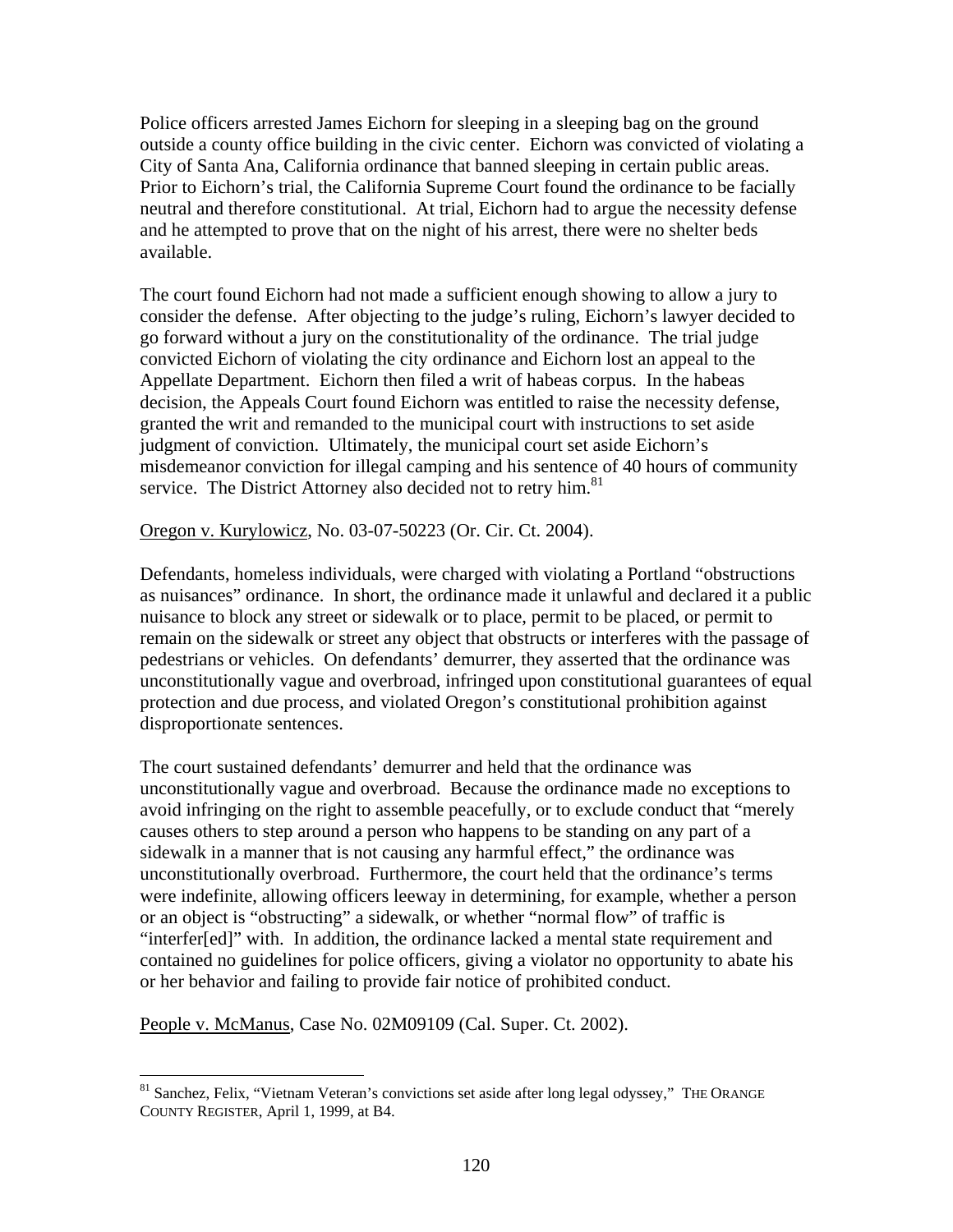Police arrested the defendant for violating an anti-camping ordinance by sleeping on public property. The defendant, relying upon *In re Eichorn*, 69 Cal. App. 4th 382 (2000), planned to raise the necessity defense, arguing that he could not gain admission to a shelter because he owned three dogs. However, at trial, the judge refused to let the defendant argue that he slept in the park because he had no other place to go. A jury convicted McManus of two misdemeanor counts of illegal camping.

State v. Folks, No. 96-19569 MM (Fla. Cir. Ct. Nov. 21, 1996).

A Florida county court invalidated a city ordinance prohibiting individuals from "sleep[ing], lodg[ing] or lying on any public or semipublic area."82 The ordinance requires that prior to an arrest or charge, police must first warn the individual that his conduct violates the ordinance, notify him of at least one shelter the officer believes to be accessible to him, and give him a reasonable opportunity to go to the shelter. In dismissing a charge based on the ordinance against Warren Folks, the County court determined that the challenged section of the ordinance violated both the Florida and U.S. Constitutions.

The court found the ordinance to be overbroad as well as unconstitutionally vague in that it did not specify exactly what must be done to satisfy its requirements. The court opined that "if in fact the ordinance requires a person to remain in a shelter for an unspecified period of time or be arrested, this amounts to incarceration in the shelter without a violation of law having been committed." In addition, the court found that the ordinance violated defendant's rights to be free from cruel and unusual punishment by punishing innocent conduct, and his right to due process in that it allowed for arbitrary enforcement.

State of Connecticut v. Mooney, 218 Conn. 85, 588 A.2d 145 (1991).

A homeless man who was convicted of murder challenged the legality of a search that had been conducted of his duffel bag and a closed cardboard box in an area under a highway bridge that he had made his home. The search, which was conducted without a warrant after the defendant had been arrested, had uncovered items that were used as evidence to link him to the crime. At trial, the court denied defendant's motion to have the items excluded from evidence at his trial on the ground that they had been obtained in the context of an unreasonable search of his belongings—in which he had a reasonable expectation of privacy—in violation of his Fourth Amendment right to be free from unreasonable searches and seizures.

The Connecticut Supreme Court overturned the defendant's conviction, finding that he had a reasonable expectation of privacy in the interior of the duffel bag and the cardboard box, which "represented, in effect, the defendant's last shred of privacy from the prying eyes of outsiders."<sup>83</sup> The court found that he had an actual, subjective expectation of privacy, and that this expectation was reasonable under the circumstances of the case.

<sup>&</sup>lt;sup>82</sup> JACKSONVILLE, FLA., Ordinance Code § 614.138(h) (1994).<br><sup>83</sup> 588 A.2d 145, 161 (Conn. 1991).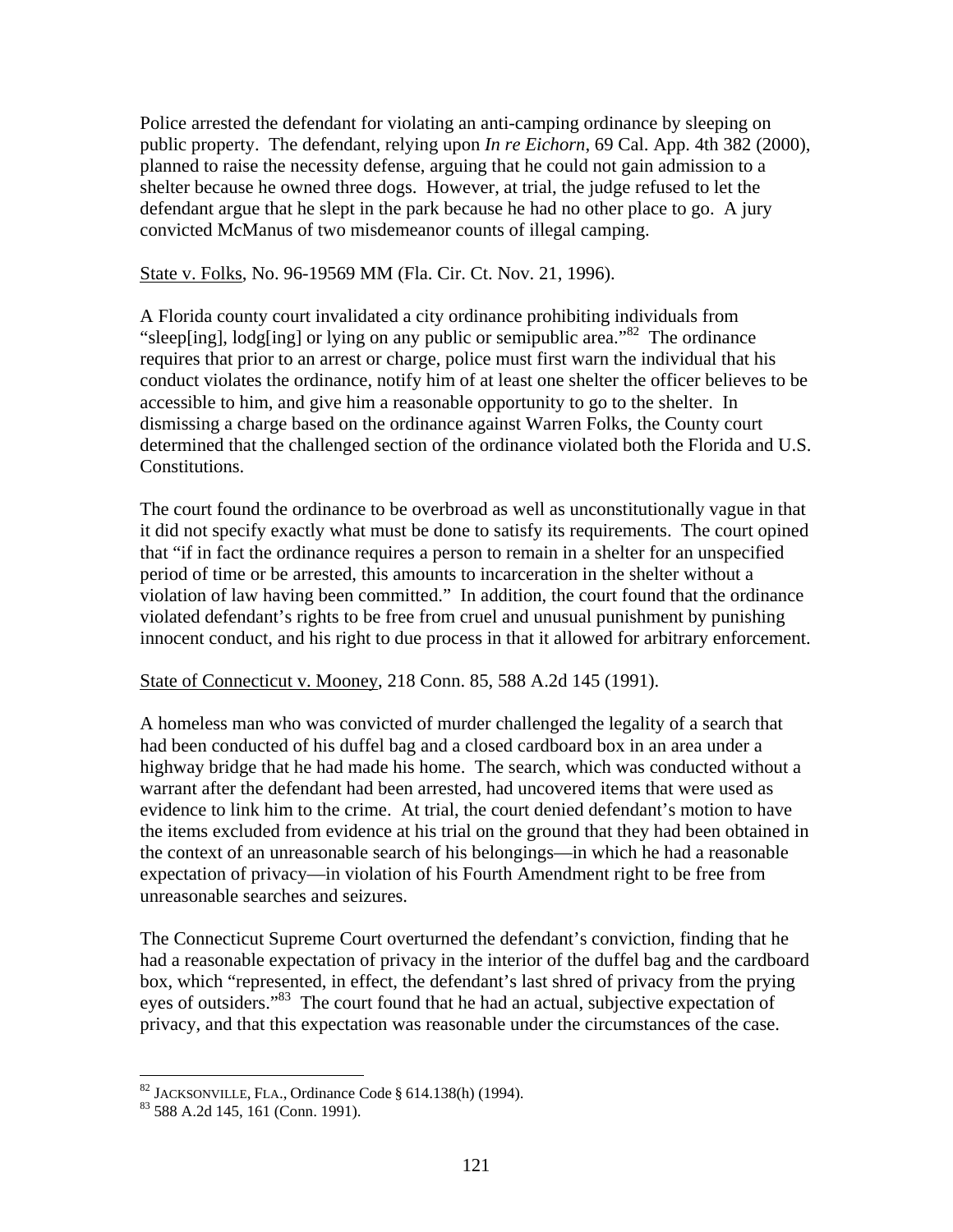State v. Penley, 276 So. 2d 180 (2 D.C.A. Fla. 1973).

This case is the result of the September 1972 arrest of Earl Penley for sleeping on a bench in a St. Petersburg city bus stop, in violation of St. Petersburg City Ordinance 22.57. The ordinance held that "[n]o person shall sleep upon or in any street, park, wharf or other public place." Upholding the lower court's finding, the second circuit of the Florida appellate court held that the statute was unconstitutional, as it "draws no distinction between conduct that is calculated to harm and that which is essentially innocent," is "void due to its vagueness in that it fails to give a person of ordinary intelligence fair notice that his contemplated conduct is forbidden by the statute," and "may result in arbitrary and erratic arrest and convictions."

### State v. Wicks, Nos. 2711742 & 2711743, (Ore. Cir. Ct. Multnomah County 2000).

Police officers arrested the Wicks, a homeless father and his son, for violating Portland City Code, Title 14, 14.08.250, which prohibits "camping" in any place where the public has access or under any bridgeway or viaduct. The Wicks claimed the ordinance violated their right to be free of cruel and unusual punishment, the right to equal protection under the Fourteenth Amendment, and their right to travel. The court agreed and found the ordinance as applied to homeless people violated Article I § 16 of the Oregon Constitution and the Eighth Amendment to the U.S. Constitution. The court reasoned that one must not confuse "status" with an immutable characteristic such as age or gender as the State of Oregon did in its arguments.

The court held that, although certain decisions a homeless person makes may be voluntary, these decisions do not strip away the status of being homeless. Citing the Supreme Court's decision in *Robinson v. California*, 370 U.S. 660 (1962) holding that drug addiction is a status, the *Wicks* court held that homelessness is also a status. Furthermore, the court determined it impossible to separate the status of homelessness and the necessary acts that go along with that status, such as sleeping and eating in public when those are "the only locations available to them." Because the ordinance punished necessary behavior due to a person's status, the court reasoned it was cruel and unusual. Moreover, the court found the ordinance in violation of both equal protection and the right to travel on the basis that the ordinance denied homeless people the fundamental right to travel. The court rejected the state's argument that it had a legitimate state interest in protecting the health and safety of its citizens, noting that there were less restrictive means available to address these interests, such as providing sufficient housing for homeless people and adequate services. According to a newspaper report, the state attorney general's office has dismissed its appeal, citing its inability to appeal from an order of acquittal.84

Tobe v. City of Santa Ana, 9 Cal. 4th 1069, 892 P.2d 1145 (1995).

1

<sup>&</sup>lt;sup>84</sup> Wade Nkrumah, "Portland Anti-Camping Ordinance in Legal Limbo," THE OREGONIAN, Oct. 19, 2001, <http://www.oregonlive.com/portland/oregonian>.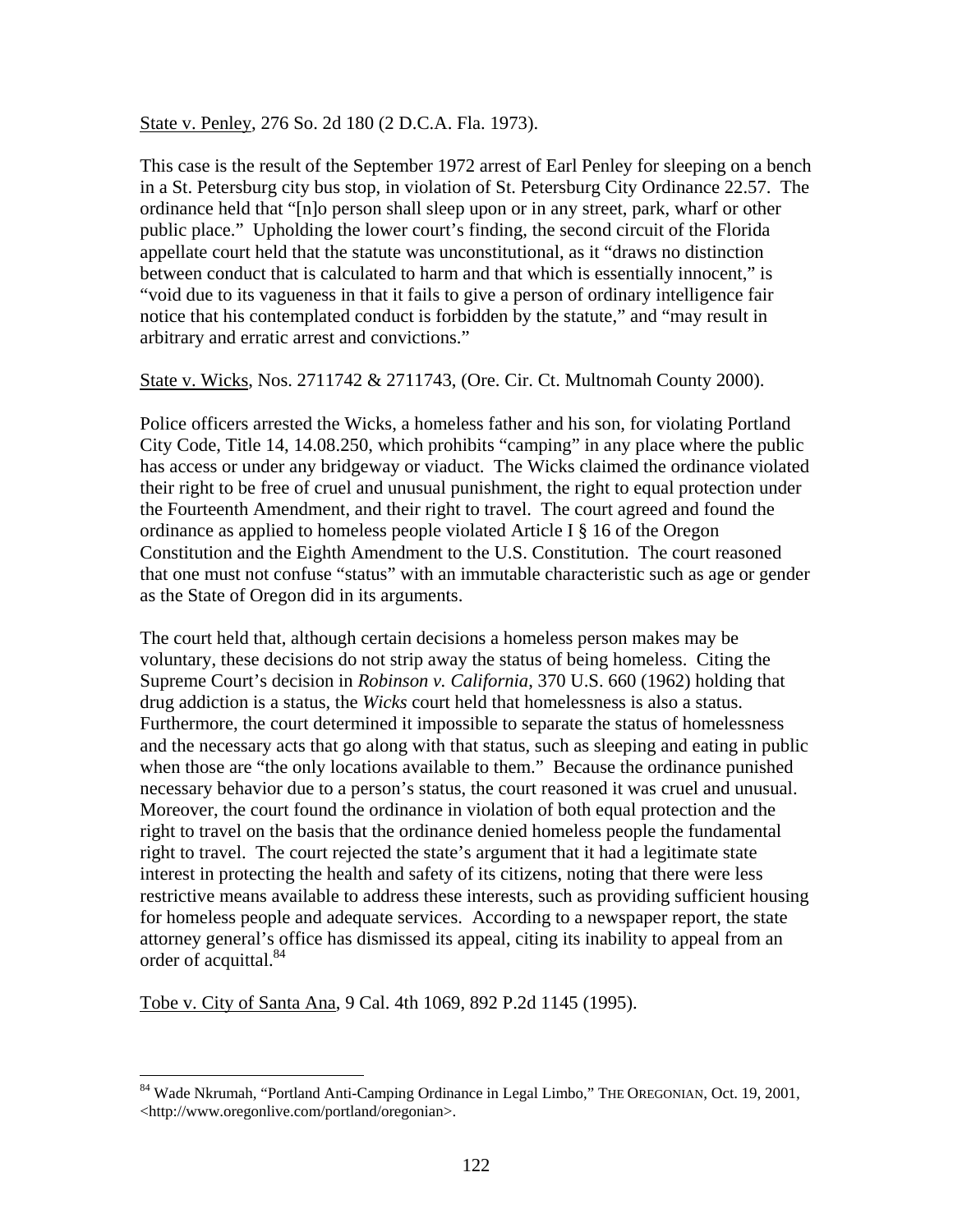Homeless persons in Santa Ana, California filed suit in state court against the City of Santa Ana facially challenging the constitutionality of a city ordinance prohibiting (1) the use of "camp paraphernalia"—including cots, sleeping bags, or non-designated cooking facilities; (2) pitching, occupying, or using "camp facilities" including tents, huts, or temporary shelters; (3) storing personal property on any public land within the city; or (4) living temporarily in a "camp facility" or outdoors in public within Santa Ana. The California Court of Appeals overturned the ruling of the lower court in which the lower court upheld the ordinances with the exception of the provision prohibiting living temporarily in a camp facility or outdoors. The Court of Appeals held that the anticamping ordinance violates Appellants' right to travel, which "includes the 'right to live or stay where one will,'" and, by punishing them for their status as homeless people, violates their right to be free from cruel and unusual punishment. The court also held that the ordinance was unconstitutionally vague and overbroad.<sup>85</sup>

In 1995, the California Supreme Court reversed the judgment of the Court of Appeals. The court held that the challenged ordinance, which may have an incidental impact on travel, does not violate the right to travel as it has a purpose other than the restriction of travel and does not discriminate among classes of persons by penalizing the exercise of the right to travel for some. In addition, the court found that the ordinance penalized particular conduct as opposed to status and thus did not violate plaintiffs' rights under the Eighth Amendment, and was not unconstitutionally vague or overbroad. However, the Court noted that the result might be different in an as-applied, as opposed to a facial, challenge.

NLCHP filed an amicus brief in support of plaintiffs-appellees, as did the U.S. Department of Justice.

Voeller v. The City of The Dalles, No. CC02155 (Or. Cir. Ct. 2003).

A homeless individual challenged an anti-camping ordinance under which he had been convicted and fined, alleging that it violated an Oregon State law, ORS 203.077, which requires municipalities and counties to develop a camping policy that recognizes the social problem of homelessness, and contains certain other explicit elements. The case was dismissed at plaintiff's request in 2003 when the City of The Dalles repealed the anti-camping ordinance, expunged plaintiff's convictions, and refunded the fines he had paid. The ordinance had been modeled on a similar Portland ordinance, which was found to be unconstitutional in *State of Oregon v. Wicks*. 86

II. Challenges to Anti-Begging, Anti-Soliciting, and Anti-Peddling Laws

# **A. Federal Court Cases**

 $\overline{a}$ 

American Civil Liberties Union of Nevada v. City of Las Vegas, 333 F.3d 1092 (9th Cir. 2003).

<sup>85</sup> *Tobe v. City of Santa Ana*, 22 Cal App. 4th 228, 27 Cal. Rptr. 2d 386 (1994). 86 *State v. Wicks*, Nos. 2711742 & 2711743, (Ore. Cir. Ct. Multnomah County 2000).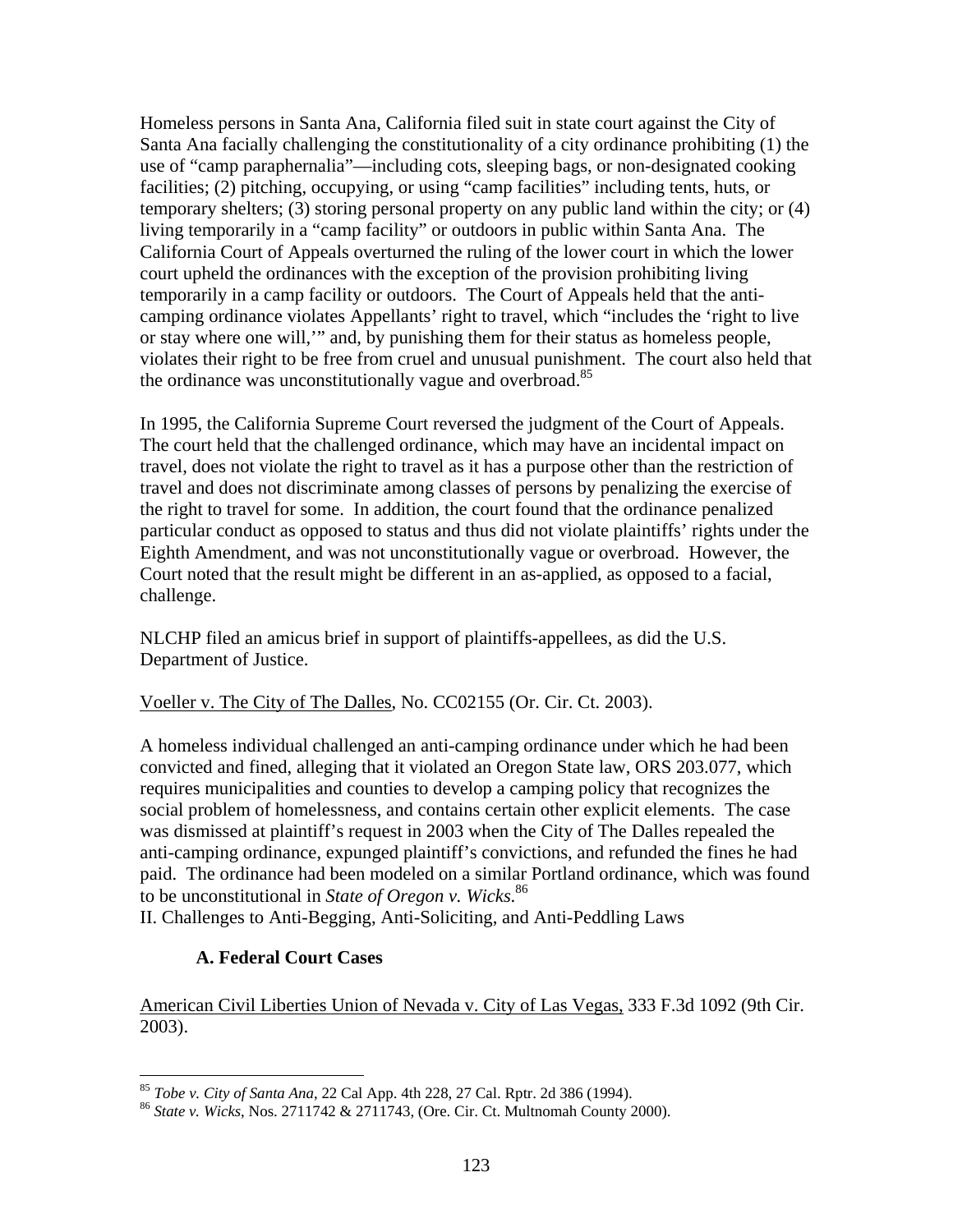Plaintiffs, including the Civil Liberties Union of Nevada, sued, among other defendants, the City of Nevada and Fremont Street Experience Limited Liability Corporation ("FSELLC"), challenging prohibitions on distributing written material and soliciting funds and restrictions on educational and protest activities at an open mall area. Plaintiffs sought a preliminary injunction against the enforcement of several Las Vegas Municipal Code sections and rules and policies of the FSELLC. The district court granted the preliminary injunction, barring enforcement of a section of the Las Vegas Municipal Code prohibiting leafleting and a "standardless licensing scheme," but did not grant a preliminary injunction regarding enforcement of a second section regarding solicitation.<sup>87</sup> The district court granted defendants' motion for summary judgment regarding plaintiff's challenge to the anti-solicitation ordinance. The court found that the ban on solicitation did not violate the First Amendment because (i) the mall in question was a non-public forum, (ii) the ban on solicitation was viewpoint neutral, and (iii) the ban was reasonable considering the commercial purposes of the mall.

Plaintiffs appealed to the Ninth Circuit. In its "forum analysis," the Ninth Circuit emphasized three factors: "the actual use and purposes of the property . . . the area's physical characteristics, including its location and the existence of clear boundaries delimiting the area . . . and traditional or historic use of both the property in question and other similar properties." Because the area at issue was used as a public thoroughfare, was open to the public and integrated into the city's downtown, and, like other "public pedestrian malls and commercial zones," was historically used as a public forum, the court held that the mall was a traditional public forum for purposes of the First Amendment. The court remanded the case regarding the anti-solicitation ordinance to the lower court, where, because the area is a public forum, the city must "show that the limitation is narrowly tailored to serve a significant government interest without 'burden[ing] substantially more speech than is necessary to further the government's legitimate interests."

The city petitioned for a writ of certiorari to the Supreme Court, arguing that the Ninth Circuit decision (i) diverges from the public forum jurisprudence of the Supreme Court and the Seventh and Eleventh Circuits, which would allow the city to treat the property as a non-public forum by changing the property's primary use; (ii) conflicts with the Second Circuit, which emphasizes the primary function and purpose of a property; (iii) unduly constricts the government's ability to make optimal use of publicly owned property for commercial and entertainment purposes; and (iv) expands the public forum doctrine to the point of incentivizing cities to privatize public space.

Opposing the city's petition for writ of certiorari, the ACLU argued that the Ninth Circuit applied traditional forum analysis to the facts of the case, the city and businesses have always faced the Court's established view that streets and sidewalks are natural public fora, and the Ninth Circuit decision does not involve analysis with respect to when a city

 $\overline{a}$  $87$  13 F. Supp. 2d 1064, 1068 (D. Nev. 1998).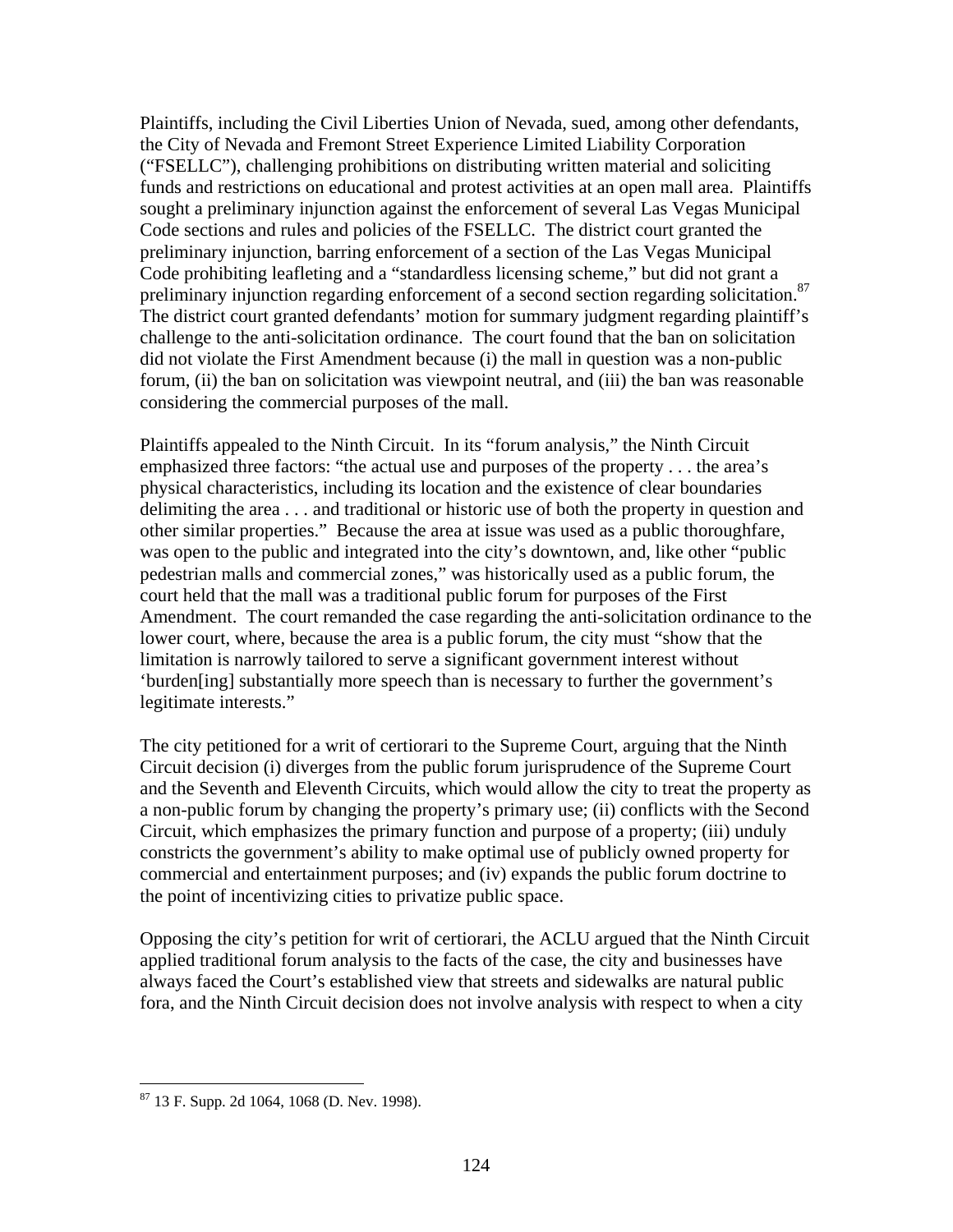can close a public forum because Fremont Street remains open to public pedestrian traffic. The Supreme Court denied the petition for writ of certiorari.<sup>88</sup>

### Atchison v. City of Atlanta, No 1:96-CV-1430 (N.D. Ga. July 17, 1996).

Seven homeless individuals filed suit in federal court one month prior to the opening of the Olympic Games in Atlanta challenging Atlanta's ordinances prohibiting aggressive panhandling and loitering on parking lots, its enforcement of Georgia's criminal trespass law, and unlawful police harassment under 42 U.S.C. § 1983. The U.S. District Court for the Northern District of Georgia granted a temporary restraining order barring enforcement of one provision of the parking lot ordinance, finding that the plaintiffs were likely to succeed on the merits of their claim that the provision was unconstitutionally vague.<sup>89</sup> In its ruling on plaintiffs' motion for a preliminary injunction, the court held that the provision of the anti-aggressive panhandling ordinance that prohibited "continuing to request, beg or solicit alms in close proximity to the individual addressed after the person to whom the request is directed has made a negative response" was unconstitutionally vague, and granted a preliminary injunction prohibiting enforcement of that specific provision. The court found that with the above exception, the ordinance "appears narrowly tailored to address the significant interests while affording panhandlers ample channels with which to communicate their message." The court also rejected the plaintiffs' equal protection claim, holding that they failed to show a city policy of violating their rights or failing to train police officers.

Before the appeal was heard, the case was settled. As part of the settlement, the city agreed to redraft the panhandling and parking lot ordinances and require various forms of training for its law enforcement officers for the purpose of sensitizing them to the unique struggle and circumstances of homeless persons and to ensure that their legal rights be fully respected.

Blair v. Shanahan, 919 F. Supp. 1361 (N.D. Cal. 1996).

In 1991, plaintiff challenged a California state statute that prohibited "accost[ing] other persons in any public place or in any place open to the public for the purpose of begging or soliciting alms."<sup>90</sup> The U.S. District Court for the Northern District of California held the California state anti-begging statute to be unconstitutional on its face, concluding that the statute violated the First Amendment because it was content-based, was aimed specifically at protected speech in a public forum, and was not narrowly tailored to meet a compelling state interest. The court also held that the statute violated the plaintiff's right to equal protection under the Fourteenth Amendment since it distinguished between lawful and unlawful conduct based on the content of the communication at issue.<sup>91</sup>

<sup>1</sup> <sup>88</sup> *City of Las Vegas v. American Civil Liberties Union of Nevada*, 540 U.S. 1110 (2004).

<sup>89</sup> *Atchison v. City of Atlanta*, No 1:96-CV-1430 (N.D. Ga. June 21, 1996). The court later held that the plaintiffs lacked standing to challenge this ordinance.

<sup>90</sup> *Blair v. Shanahan*, 775 F. Supp. 1315, 1327 (N.D. Cal. 1991), *aff'd in part and dismissed in part on other grounds*, 38 F.3d 1514 (9th Cir. 1994).

<sup>91</sup> *Id.*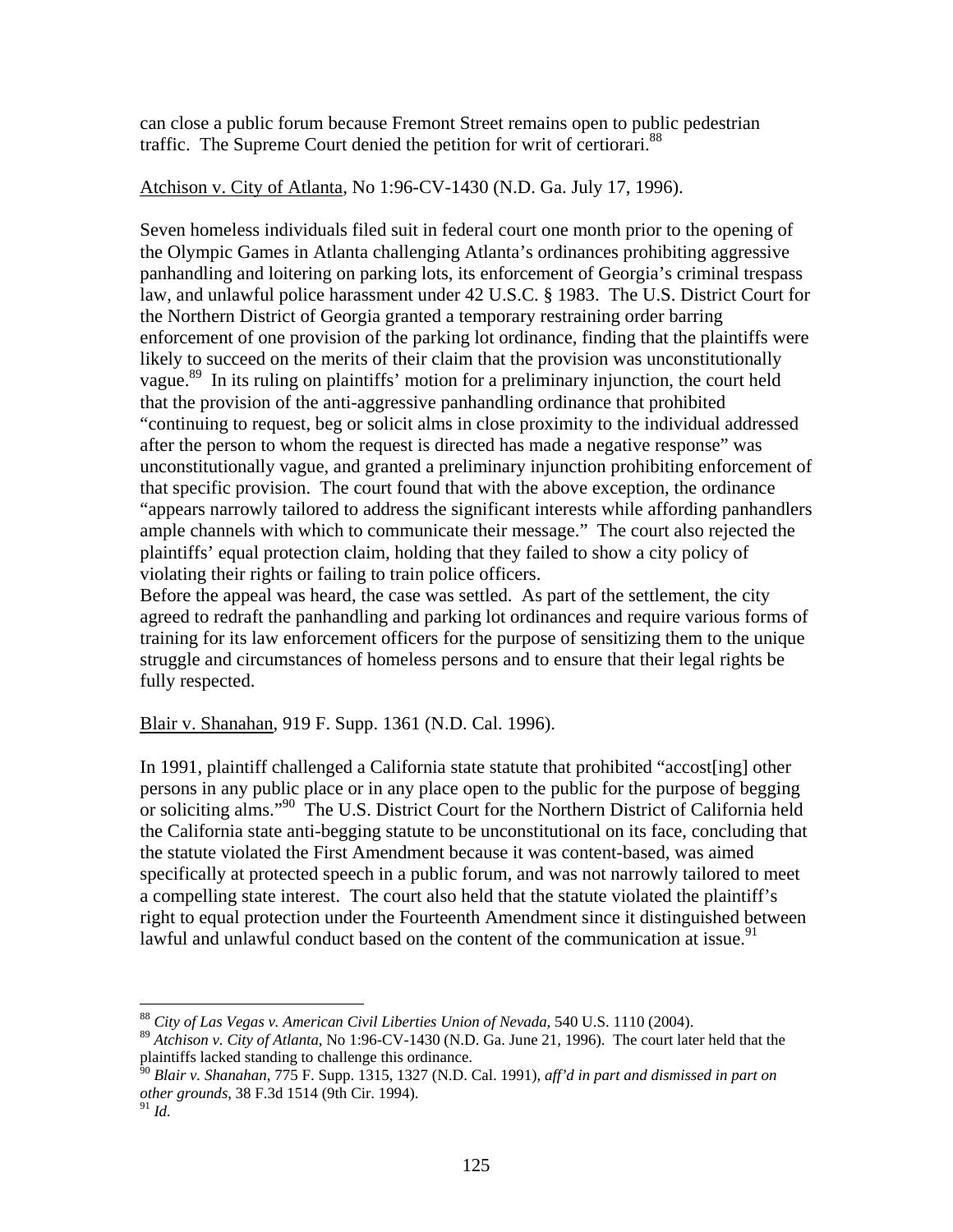The city settled its case with the plaintiff for damages, but then, joined by the State, moved to have the declaratory judgment modified or vacated. The district court rejected this motion.<sup>92</sup> On appeal, finding that the city had mooted its own appeal by settling the case, the Ninth Circuit refused to order the district court to vacate the declaratory judgment but remanded the case to the district court for a decision on whether to do so.<sup>93</sup> The district court then vacated its declaratory judgment on the ground that in light of the specific circumstances of the case, it would be inequitable to the state to permit the order invalidating a state statute to stand without the possibility of intervention by the state and appellate review of the constitutional issue involved.

### Booher v. Marion County, No. 5:07-CV-282-Oc-10GRT (M.D. Fla. filed July 11, 2007).

David Booher, a homeless individual living in Marion County, sued the county challenging the constitutionality of a county ordinance adopted in May 2006, that requires all persons who solicit, beg, or panhandle in public places to obtain a "panhandler's license."94 In order to obtain such a license, an individual must pay a \$100 application fee, pass a background check regarding past panhandling violations and felonies or misdemeanors, and complete an application (which includes a requirement that a permanent home address and description of the location and timing of solicitation activity be provided). Further, in deciding whether to grant the license, the county administrator must find that "the location and time of the [panhandling] activity will not substantially interfere with the safe and orderly movement of traffic."<sup>95</sup>

Following the adoption of the ordinance, plaintiff Booher was repeatedly arrested, fined and sentenced to jail in violation of the ordinance. In response, Booher filed suit against the county seeking compensatory damages and to enjoin the enforcement of the ordinance, based on claims that the ordinance violates his right to free speech, due process and equal protection. In September 2007, the court granted Booher's motion for a preliminary injunction prohibiting the county from enforcing the ordinance during the pendency of the action. In granting the preliminary injunction, the court found that there is a substantial likelihood that the ordinance is an unlawful prior restraint on speech, is a content based restriction on speech, violates the Equal Protection Clause by impermissibly distinguishing between who can and cannot engage in charitable solicitation and is overbroad and void for vagueness by failing to sufficiently define prohibited conduct and providing the county administrator with excess discretion.

After Booher had filed a motion for partial summary judgment and a permanent injunction, the county repealed the ordinance. In August 2008, the parties submitted a settlement agreement. The county agreed not to reenact the challenged version of the ordinance and to pay Booher \$10,000 for settlement of his damages claims. Defendants agreed that Booher was the prevailing party in the action and to pay reasonable litigation costs and attorneys' fees.

<sup>&</sup>lt;sup>92</sup> 795 F. Supp. 309 (N.D. Cal. 1992).

<sup>93 38</sup> F.3d 1514, 1519-20 (9th Cir. 1994).

<sup>94</sup> Marion County Code of Ordinances, Art. XIV, §10-403 (2007).

<sup>95</sup> *Id.*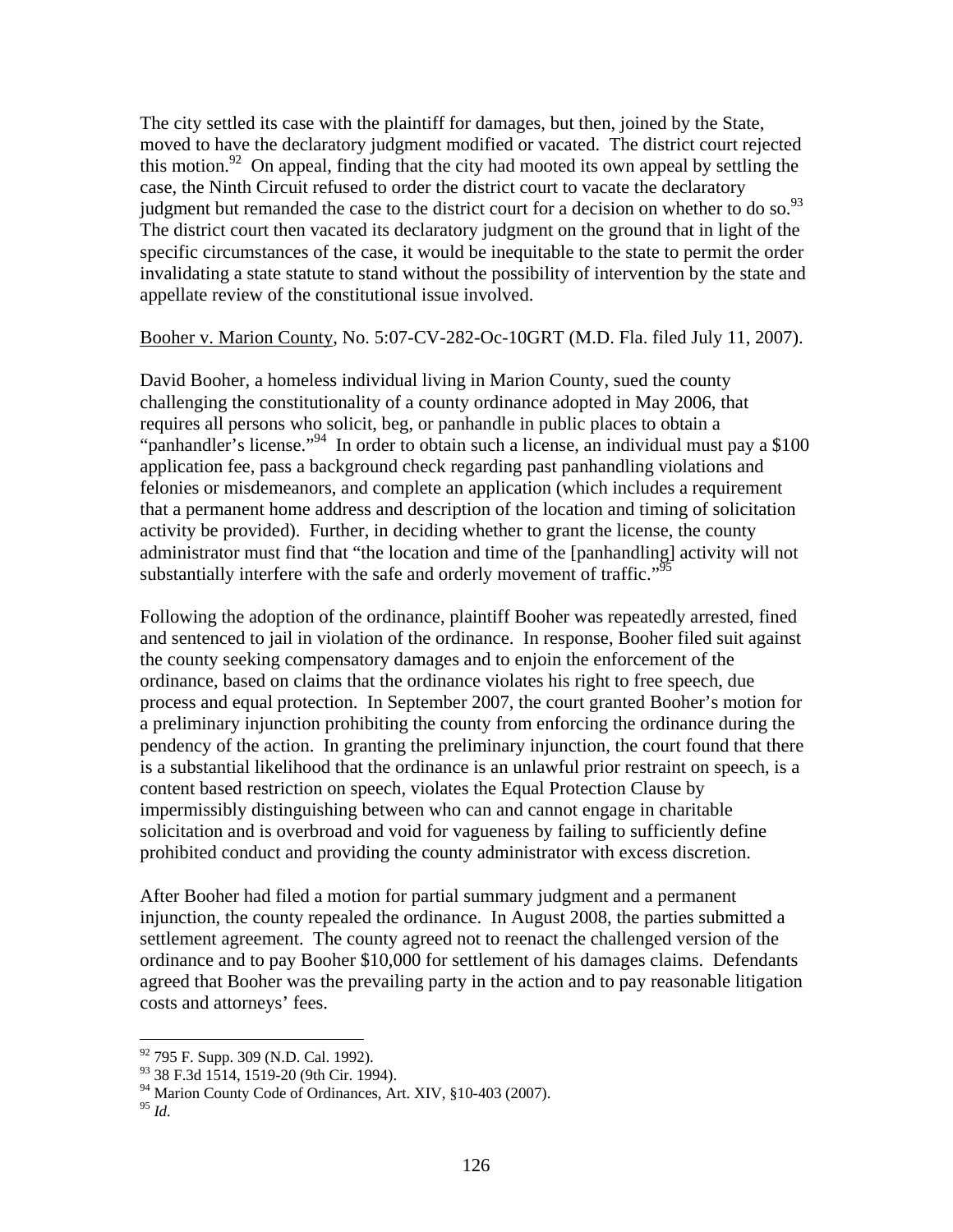Brown v. Kelly, No. 05-CV-5442, 2007 WL 1573957 (S.D.N.Y. May 31, 2007); 2007 WL 2156400 (S.D.N.Y. July 24, 2007).

An individual who panhandles, Eddie Wise, filed a suit on behalf of a class of individual panhandlers who had been charged with violations of a New York state law that prohibits begging. The Second Circuit had previously found the law unconstitutional in *Loper v. New York City Police Department*, 999 F.2d 699 (2d Cir. 1993). The plaintiffs alleged that arrests and prosecutions under the unconstitutional law violated their First Amendment rights. For relief, the plaintiffs sought a judgment declaring the defendants have violated the law, as well as an injunction to cease enforcement of the law, mandating trainings for police officers and district attorneys, and removing all arrest records for those convicted under the law. The plaintiffs also requested compensatory and punitive damages.

On June 11, 2005, the day after the suit was filed, the Bronx District Attorney's office admitted that they should not have prosecuted any arrests made under the unconstitutional part of the state penal code and issued a written agreement with the City and the police to stop arresting and prosecuting people under this statute.

In July 2007, the court granted plaintiffs' motion for class certification.

Chad v. City of Ft. Lauderdale, 66 F. Supp. 2d 1242 (S.D. Fla. 1998).

Plaintiffs challenged enforcement of Ft. Lauderdale's ordinance prohibiting soliciting, begging, or panhandling on the city's beach and adjacent sidewalk. The district court denied plaintiffs' motion for a preliminary injunction, and both parties filed motions for summary judgment. The district court granted the City's motion and denied plaintiffs' motion. Plaintiffs argued the ordinance violated the Fourteenth Amendment to the U.S. Constitution because it unconstitutionally limited free speech by prohibiting speech "asking for" something. Plaintiffs argued this prohibition was vague and therefore unconstitutional. The court rejected this argument, noting that the "asking for" behavior the statue covers is sufficiently clear as to what is being prohibited. Plaintiffs also argued the ordinance was overbroad because begging, panhandling, and solicitation are forms of protected expression. The court also rejected this contention holding that although the ordinance was broad enough to include protected speech, it satisfied the reasonable time, place, and manner restrictions on such speech, the ordinance was content neutral, and was narrowly tailored to promote the significant governmental interest of promoting a safe, healthful, and aesthetic environment.

Chase v. City of Gainesville, 2006 WL 2620260 (N.D. Fla. Sept. 11, 2006).

In March 2006, a group of homeless individuals brought suit to challenge the constitutionality of three anti-solicitation laws under which they had been cited and/or threatened with citations. Two of the laws prohibited holding signs on sidewalks or by the side of the road to solicit charitable contributions. The third law required anyone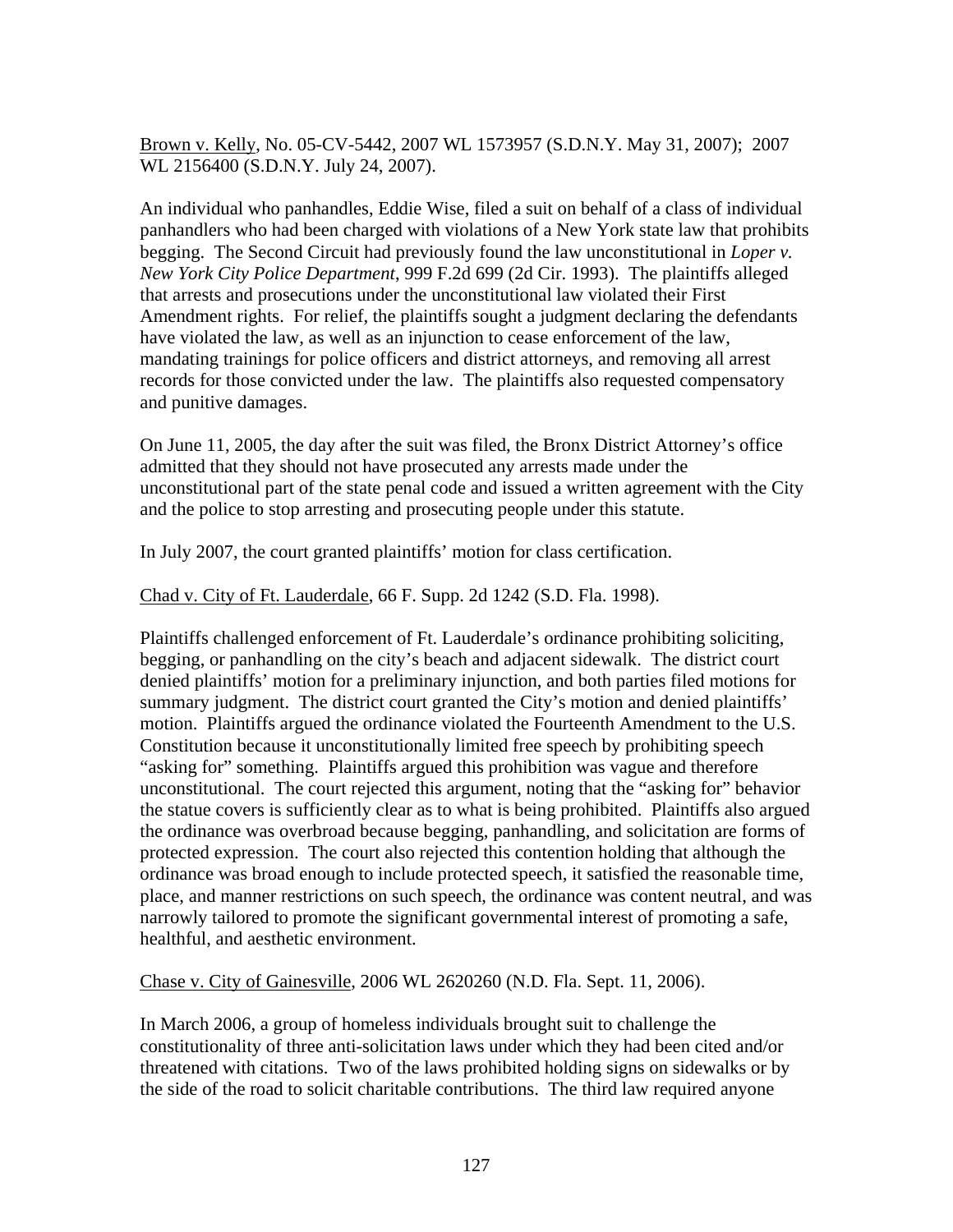soliciting charitable contributions on sidewalks or by roadways to obtain a permit. The plaintiffs alleged that the laws were content-based, overbroad and vague, and that they constituted prior restraint on speech. Plaintiffs argued that charitable solicitation is protected speech activity; public streets and sidewalks are traditional public fora; and the permit requirements under the laws at issue were prior restraints on speech. Furthermore, the permit requirements were not subject to narrow, objective and definite standards and adequate procedural safeguards. Plaintiffs also argued that the laws were not reasonable time, place and manner regulations; that the laws were overbroad to address the interests of public safety and vehicular safety; and that the laws were void for vagueness for failing to define core terms and phrases, such as "solicit" and "impeding, hindering, stifling, retarding, or restraining traffic."

The court found that plaintiffs had shown a substantial likelihood of success on the merits and granted plaintiffs' motion for a preliminary injunction. The court noted that the City Code only allowed  $501(c)(3)$  organizations, and not individuals, to qualify for a charitable solicitation permit. The court also found that plaintiffs' loss of their First Amendment freedoms constituted irreparable injury and that an injunction would not harm the public interest.

In September 2006, the parties agreed to a partial settlement, under which the City and all of its officers and employees would be subject to a permanent injunction enjoining enforcement of the three laws at issue. The parties agreed that "the activity of standing on a public sidewalk, peacefully holding a sign and not otherwise violating any lawful statute, ordinance, or order is a protected First Amendment activity." The City also agreed to pay reasonable damages to plaintiffs and reasonable litigation costs and attorneys fees to plaintiffs' counsel. In December 2006, the parties reached a full and complete settlement of the case against the defendant sheriff. The court granted plaintiffs' unopposed motion for a permanent injunction against the defendant sheriff and for a declaration that the challenged statutes were facially unconstitutional. In July 2007, after the case had been dismissed, the City approved an ordinance prohibiting "[b]eggars, panhandlers, or solicitors . . . from begging, panhandling, or soliciting from any operator or occupant of a vehicle that is in traffic on a public street . . . ." Plaintiffs subsequently filed a motion for order to show cause why defendant should not be held in contempt for violating the court's order ratifying, approving and adopting the parties' settlement agreement and issuing a permanent injunction. Plaintiffs noted that an individual could violate the ordinance even if the individual did not "step into a public roadway, pose any risk to public safety, or impede traffic flow." Further, the ordinance would "necessarily include portions of the public sidewalk and would serve to prohibit Plaintiffs and other individuals from peacefully holding a sign and engaging in charitable solicitation on City sidewalks."

In March 2008, the court denied the motion for order to show cause. The court reasoned that for a person to violate the amended ordinance, "he would have to solicit charitable donations *and* accept the donation *while* the vehicle is in a public street currently in use;" which was not contemplated by the permanent injunction. The court also found no chilling effect on First Amendment protected speech that was the subject of the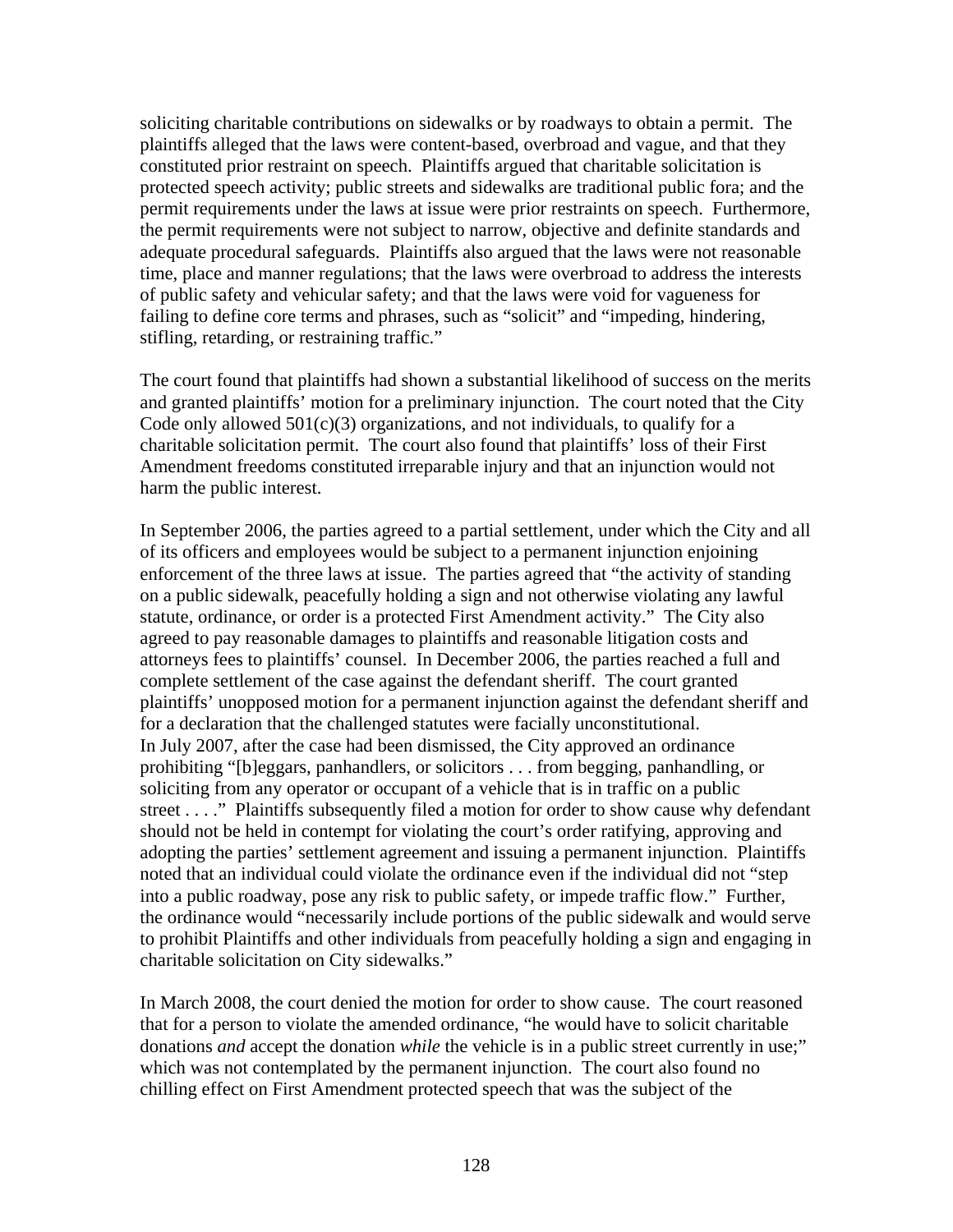permanent injunction, on the ground that the amended ordinance does not prohibit the right to solicit charitable contributions from a sidewalk, but rather restricts transactions in traffic.

### Community for Creative Non-Violence v. Turner, 893 F.2d 1387 (D.C. Cir. 1990).

Community for Creative Non-Violence (CCNV) members challenged the constitutionality of Washington Metropolitan Area Transit Authority (WMATA) regulations requiring individuals to obtain permits to engage in free speech activities on WMATA property, permitting suspension of permits in emergencies, requiring that the speech be in a "conversational tone," and restricting the number of individuals who may engage in free speech at each station. The U.S. Court of Appeals for the D.C. Circuit affirmed the trial court ruling that struck down all of the provisions, finding that the aboveground free areas of the stations were public fora. The D.C. Circuit found that the permit requirement was an impermissible prior restraint, the suspension provision was not severable from the permit provision, the "conversational tone" provision was unconstitutionally vague, and the limit on the number of individuals burdened more speech than was necessary.

Dellantonio v. City of Indianapolis, No. 1:08-cv-0780 (S.D. Ind., filed June 11, 2008).

A class of plaintiffs sued the city of Indianapolis, alleging that Indianapolis police were illegally prohibiting homeless individuals from passively soliciting contributions in public by holding out a cup. An existing city ordinance prohibits only the oral or written solicitation of contributions; passive solicitations are permissible. The complaint also alleges that, in connection with stops by the police for violations of the ordinance, the police have illegally seized homeless persons without cause or reasonable suspicion by detaining them until their identification was reviewed by the police, and have illegally seized their property

The plaintiffs allege that (i) the police's actions related to the interference with lawful solicitations of contributions are violations of the First Amendment, (ii) the seizure of plaintiffs without cause or suspicion violates the Fourth Amendment and (iii) the seizure of property related to such police actions violates the Fourth and Fourteenth Amendments. The plaintiffs seek a permanent injunction against illegal enforcement of the existing anti-solicitation ordinance as well as an injunction against such illegal seizures of person and property. The case is pending.

### Greater Cincinnati Coalition for the Homeless v. City of Cincinnati, 56 F.3d 710 (6th Cir. 1995).

Plaintiffs, which included the Greater Cincinnati Coalition for the Homeless (the "Coalition") and a homeless man, originally filed a complaint against the City of Cincinnati in District Court seeking injunctive, declaratory, and monetary relief for damages allegedly suffered as a result of a municipal ordinance which prohibited people from "recklessly interfere[ing] with pedestrian or vehicular traffic in a public place."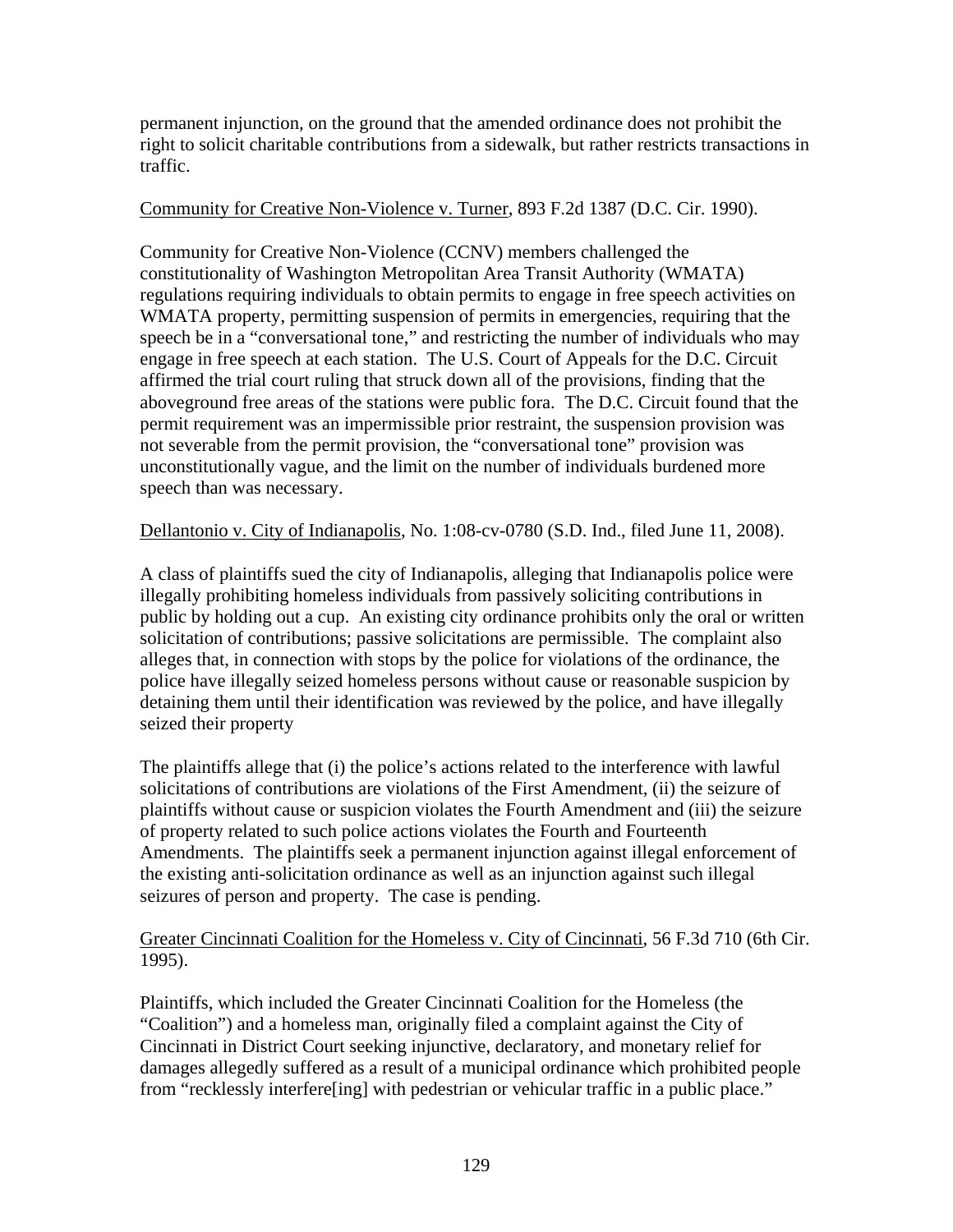Activities that were considered reckless interference included walking, sitting, lying down, and/or touching another person in a public place so as to interfere with the passage of any person or vehicle, or asking for money or anything else of value in a way that would "alarm" or "coerce" a reasonable person. The District Court found that the plaintiffs lacked standing to challenge the ordinance and the plaintiffs appealed. The Court of Appeals for the Sixth Circuit found that neither the Coalition nor the homeless man had demonstrated a "direct injury-in-fact" or a threatened injury that could potentially result from enforcement of the ordinance, and that therefore plaintiffs did not have standing to challenge the ordinance. The Court of Appeals, however, did indicate that other potential challenges that demonstrated that the ordinance violated plaintiff's protected First Amendment rights under the U.S. Constitution might be successful.

Gresham v. Peterson, 225 F.3d 899 (7th Cir. 2000).

Jimmy Gresham, a homeless person, challenged an Indianapolis, Indiana ordinance that prohibited panhandling in public places from sunset to sunrise and also prohibited "aggressive panhandling." Gresham claimed the city ordinance violated his First Amendment right to free speech and his Fourteenth Amendment right to due process. The city argued the ordinance was a response to the public safety threat that panhandlers cause. The District Court granted the city's motion for summary judgment and Gresham appealed to the Seventh Circuit. The Circuit Court affirmed the District Court's opinion. The Court held Mr. Gresham's First Amendment right was not violated simply because it forbade him to panhandle at night. It found Mr. Gresham had many other feasible alternatives available to him during the day and during the night to reach Indianapolis crowds. Furthermore, the Court affirmed the district court's opinion that a state court could not find the statute unconstitutionally vague.

# Henry v. City of Cincinnati, 2005 WL 1198814 (S.D. Ohio Apr. 28, 2005).

Four homeless individuals and the CEO of the Homeless Hotline of Greater Cincinnati brought suit to challenge the constitutionality of a city ordinance that prohibits engagement in vocal solicitation without a valid registration. The city moved to dismiss on standing grounds. Because the plaintiffs asserted that they fear arrest due to their solicitation activities without registration, the court held that plaintiffs had alleged sufficient facts to overcome the motion to dismiss. Furthermore, because plaintiffs claimed that the registration scheme lacks the necessary procedural safeguards, they have standing to challenge the ordinance's allegedly overbroad registration requirements. Plaintiffs also alleged that the time, place, and manner restrictions are unconstitutionally vague and that the city ordinance is not narrowly tailored to serve a compelling government interest, but serves as a prior restraint on speech.

The court rejected the city's argument that the ordinance regulates only panhandling and that panhandling is merely commercial speech. However, the court held that the ordinance was content-neutral under the *Hill v. Colorado*<sup>96</sup> standard. The court characterized the regulation as a time, place, and manner restriction and noted that the

<sup>&</sup>lt;sup>96</sup> 530 U.S. 703 (2000).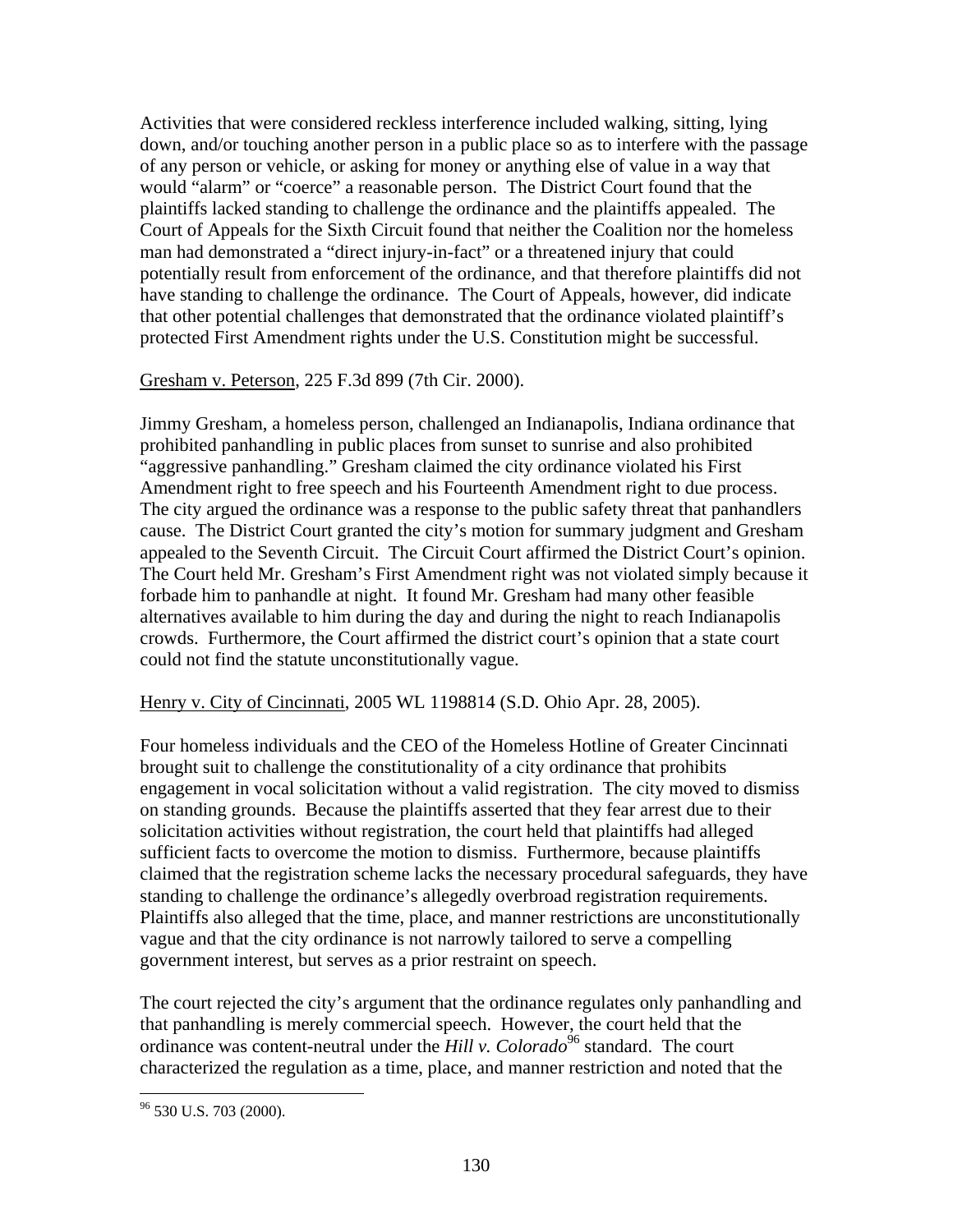ordinance is not concerned with the message a solicitor communicates by requesting money. Lastly, the court found that the ordinance was justified by reference to the act of solicitation, not the content of the speech. Regarding constitutional review under intermediate scrutiny, the court held that the parties should be afforded an opportunity to present evidence. In addition, the court did not dismiss the registration requirement claim because it was not convinced by the city's argument that registration for solicitors is required to prevent fraud.

The parties settled in the fall of 2007. The settlement provided for a substantially revised solicitation ordinance that eliminated the registration requirement altogether and made the time, place and manner restrictions on panhandling significantly less onerous. In addition, the city agreed to pay \$10,000 in attorneys' fees.

Jones v. City of Denver, No. 96-WY-1751 (D. Colo. 1996).

Four homeless individuals, along with two non-homeless individuals with an interest in the information communicated by those who beg, brought an action against the City and County of Denver, Denver Chief of Police, and two police officers challenging the constitutionality of Colorado's state law making it a crime to "loiter . . . for the purpose of begging."97 The parties reached a settlement agreement in which defendants stipulated that the law violates the Due Process Clause, and have agreed to a declaratory judgment and injunction prohibiting enforcement of the law in the City of Denver. The court approved the proposed settlement agreement and the state legislature subsequently repealed the suspect language.

Heathcott v. Las Vegas Metropolitan Police Officers, No. CV-S-93-045 (D. Nev. Mar. 3, 1994).

A homeless man challenged a Nevada state statute that prohibited loitering with the intent to beg. The district court found that the law effectively prohibited all begging, which is constitutionally protected speech, and that since the statute was not narrowly tailored to meet any compelling government interest it was constitutionally overbroad. The court also noted that there was no serious harm posed to the public by peaceful begging and that conduct that may require regulation, including fraud, intimidation, coercion, harassment, and assault, are all covered by separate statutes.

# Loper v. New York City Police Department, 999 F.2d 699 (2d Cir. 1993).

Plaintiffs challenged the New York City Police Department's enforcement of a New York statute prohibiting "'loiter[ing], remain[ing], or wander[ing] about in a public place for the purpose of begging.'" The Second Circuit affirmed the district court's order granting summary judgment to plaintiffs and invalidating the statute on First Amendment grounds. The Court of Appeals held that begging constitutes expressive conduct or communicative activity for the purposes of First Amendment analysis, and that there was no compelling government interest served by prohibiting those who beg peacefully from

<sup>&</sup>lt;sup>97</sup> CO. REVISED STAT. ANN. tit. 18, art. 9,  $\S 112(2)(a)$  (West 1996).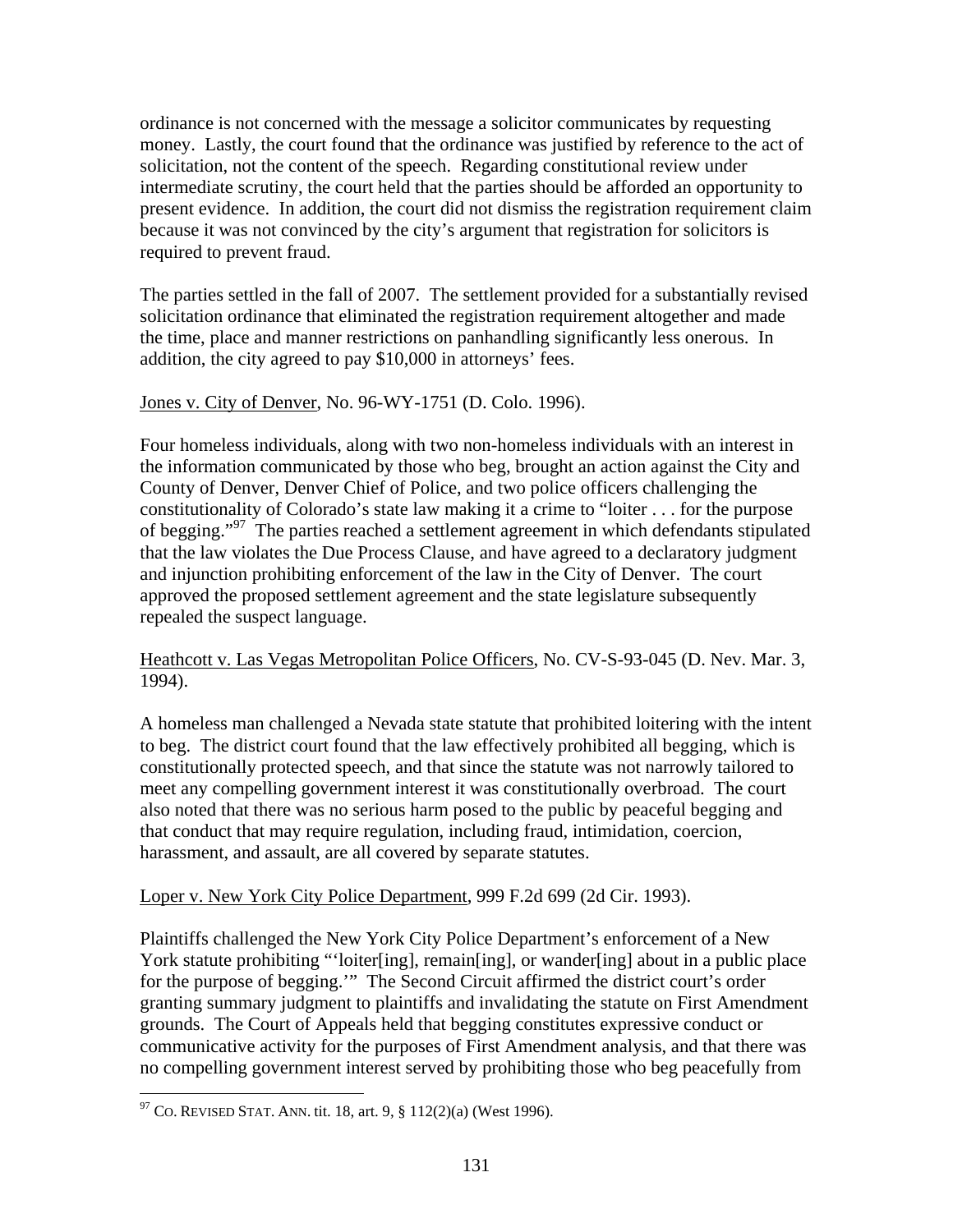communicating with their fellow citizens. The court further held that even if the state had such an interest, a statute banning all begging was not narrowly tailored, not contentneutral, and left open no alternative channels of communication "by which beggars can convey their messages of indigency."

# Los Angeles Alliance for Survival v. City of Los Angeles, 224 F.3d 1076 (9th Cir. 2000).

This suit challenged the city's ordinance banning aggressive solicitation. The ACLU and co-counsel argued that the ordinance was overbroad and violated the First Amendment to the United States Constitution and the Liberty of Speech Clause of the California Constitution. The federal district court issued a preliminary injunction in October 1997. The city appealed, and requested certification of three questions to the California Supreme Court. On September 15, 1998, the Ninth Circuit issued an order requesting the California Supreme Court to certify the question of whether an ordinance regulating the time, place, and manner of solicitation of money or other thing of value, or the sale of goods or service, is content-based, for purposes of the liberty of speech clause of the California Constitution.

The California Supreme Court accepted certification and issued an opinion concluding that regulations like the ordinance should be deemed content neutral for purposes of the California Constitution.<sup>98</sup> The Ninth Circuit affirmed the District Court's decision that granted a preliminary injunction barring enforcement of Los Angeles Ordinance No. 171664. The Court ruled that even though, as the California Supreme Court certified, regulation of solicitation is content-neutral, Los Angeles' particular statute infringed upon the right to free speech under the U.S. Constitution, and when a statute regulating solicitation does that, it raises serious questions of hardship. The court found the "balance of hardships" tipped in favor of the appellees, who would be irreparably injured without the preliminary injunction. The case ultimately settled, resulting in the removal of ordinance language that had permitted persons to order panhandlers off property surrounding restaurants, bus stops and other places. The prohibition on solicitation within 10 feet of an ATM remains in the ordinance.

NLCHP filed an amicus brief in support of plaintiffs-appellees.

# Northeast Ohio Coalition for the Homeless v. City of Cleveland, 105 F. 3d 1107 (6th Cir. 1997).

The Northeast Ohio Coalition for the Homeless, which publishes a homeless street newspaper, *The Homeless Grapevine*, and a Mosque whose members sell the Nation of Islam newspaper *The Final Call*, challenged a Cleveland city ordinance requiring distributors to apply and pay \$50 for a peddler's license in order to distribute their papers in public places. The plaintiffs filed suit in U.S. District Court in 1994 alleging that imposition of a license requirement violated their rights to freedom of speech and press. On February 3, 1997, the U.S. Court of Appeals for the Sixth Circuit reversed the district court's decision and held that the licensing requirement and fee constituted permissible

 $\overline{a}$ 98 No. 97-06793 RAP (C.D. Cal. July 25, 2000).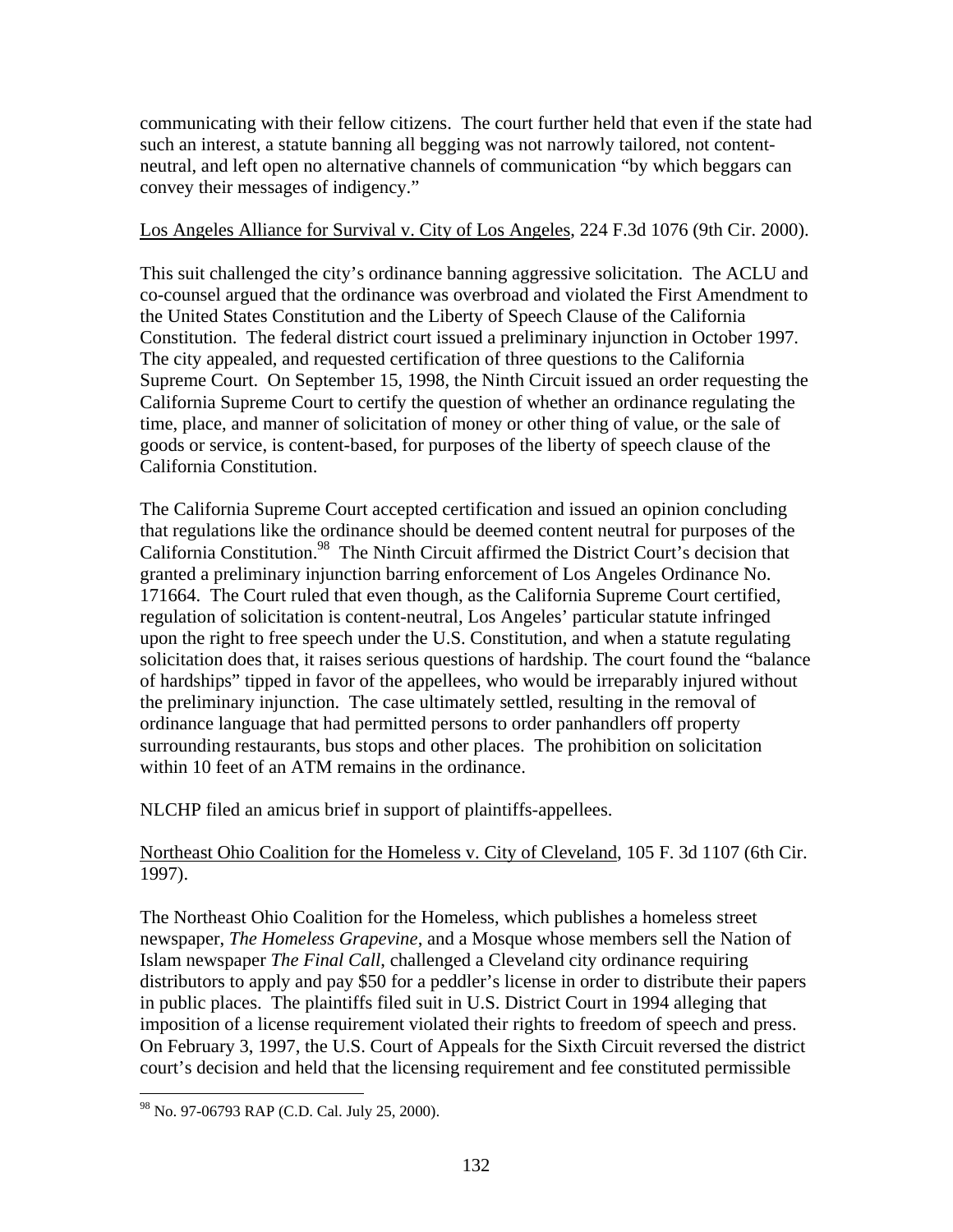time, place, and manner restriction and were sufficiently narrowly tailored to further a legitimate government interest in preventing fraudulent solicitations.

Earlier, the district court had granted plaintiff's motion for summary judgment, holding that the licensing requirement violated their rights under the U.S. and Ohio Constitutions.99 Noting that pursuant to the Supreme Court's decision in *Murdock v. Pennsylvania*, 319 U.S. 105 (1943), nominal fees are allowable to cover the costs associated with permissible regulation of speech, the district court stated that the city failed to claim that the fee was designed for such a purpose. Additionally, the district court stated that the license prevented some "speakers" from distributing their message since the fee was not tied to the peddler's ability to pay.

The Sixth Circuit subsequently denied plaintiffs' petition for a rehearing en banc,<sup>100</sup> and the Supreme Court denied plaintiff's petition for a writ of certiorari.<sup>101</sup>

### Smith v. City of Ft. Lauderdale, 177 F.3d 954 (11th Cir. 1999)**.**

James Dale Smith, a homeless person, challenged a Ft. Lauderdale city regulation Rule 7.5(c) that proscribes begging on a certain five-mile strip of beach and two adjacent sidewalks on behalf of himself and a class of homeless persons. Plaintiff initially brought suit in the U.S. District Court for the Southern District of Florida; that court granted summary judgment in favor of the defendant city. The Court of Appeals affirmed the District Court's decision. The Court ruled that, although begging is a form of speech and beaches and sidewalks are public forums, the city made a determination that begging negatively affected tourism. Furthermore, since tourism is a major contributor to the city's economy and begging can occur in other parts of the city, the court found the antibegging ordinance "narrowly tailored to serve the City's interest in providing a safe, pleasant environment and eliminating nuisance activity on the beach."

### Sunn v. City and County of Honolulu, 852 F. Supp. 903 (D. Haw. 1994).

Plaintiff, a street musician, was arrested nine times during 1991 and 1992 for peddling. The state court later found that the peddling ordinance did not cover Sunn's activity, and Sunn subsequently brought suit against the City and County of Honolulu and certain police officers for violation of Sunn's rights under 42 U.S.C. § 1983 and for common law false arrest. On March 4, 1994, the court granted summary judgment regarding the §1983 claim in favor of the individual officers because they had demonstrated the requirements for qualified immunity–a "reasonable officer" could have "reasonably" believed that his or her conduct was lawful in light of clearly established law and the information that the officer had at the time. The City and County of Honolulu (the "City") subsequently moved for summary judgment based on the § 1983 claims arguing that if the officers had been found to be immune from liability under the statute, vicarious

<sup>&</sup>lt;sup>99</sup> *Northeast Ohio Coalition for the Homeless v. City of Cleveland*, 885 F. Supp. 1029 (N.D. Ohio 1995), *rev'd on other grounds*, 105 F.3d 1107 (6th Cir. 1997).

<sup>&</sup>lt;sup>100</sup> 1997 U.S. App. LEXIS 9056 (6th Cir. Apr. 10, 1997).<br><sup>101</sup> *Northeast Ohio Coalition for the Homeless v. City of Cleveland*, 522 U.S. 931 (1997).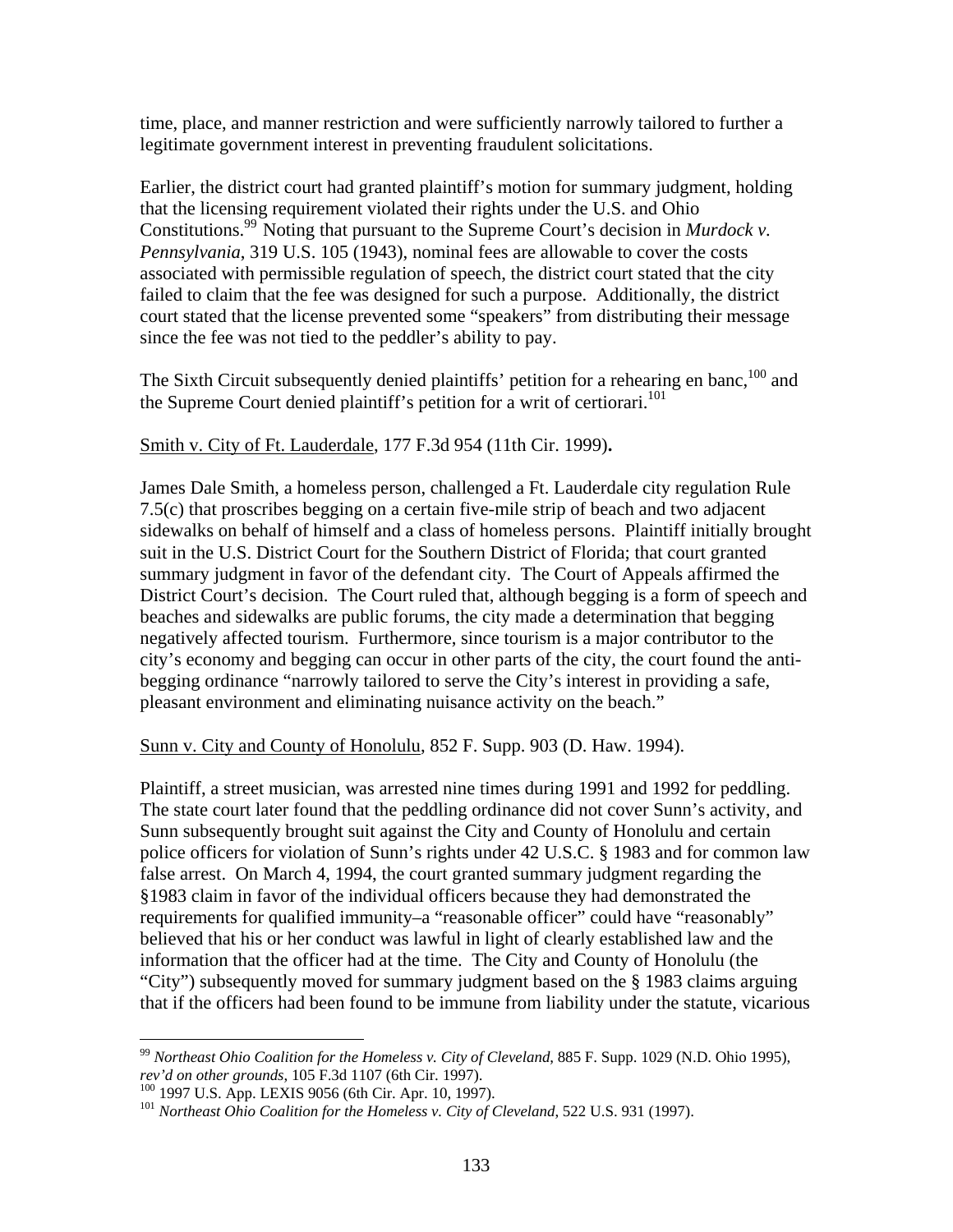liability could not attach to the city for the officer's actions. The District Court found that granting summary judgment in favor of the officers based on qualified immunity did not mean that the plaintiff did not possibly suffer a violation of his constitutional rights. The city argued that the test used to conclude that the officers had qualified immunity was the same as the test to determine if there had been probable cause for Sunn's arrests. The court indicated that the test to determine whether the officers had qualified immunity was not the same as the test for probable cause and that there were still pending issues of fact concerning probable cause. Therefore, the court concluded that the officers could potentially be found to have arrested Sunn without probable cause and the city could potentially be held liable for such a Constitutional violation. Accordingly, the city's motion for summary judgment of the § 1983 claims was denied. Subsequently, following a bench trial the court permanently enjoined the defendants from

arresting Sunn for his musical performances and awarded him \$45,220 in general and special damages.

Thompson v. City of Chicago, 2002 WL 31115578 (N.D. Ill. Sept. 24, 2002).

Homeless plaintiffs, on behalf of themselves and a proposed class,  $^{102}$  filed a § 1983 and First and Fourth Amendment claim against the city of Chicago for its enforcement of an ordinance prohibiting begging or soliciting money on public ways. The plaintiffs alleged that police officers had repeatedly ticketed and arrested them pursuant to the ordinance. The city moved to dismiss for failure to state a claim, and the court denied the motion. The court held that, although the plaintiffs' § 1983 claims were not exceedingly clear, they nevertheless met the bare pleading requirements necessary to state a claim for municipal liability under *Monell v. Dept. of Social Services of City of New York*, 436 U.S. 658 (1978). It next ruled that the plaintiffs had sufficiently stated a claim for municipal interference with their First Amendment interest in panhandling. Finally, the court found that the plaintiffs had stated a claim under the Fourth Amendment because police officials should have been aware that an ordinance similar to the Chicago ordinance had previously been held to violate the Constitution, and thus the police could not have had a good faith belief in the constitutionality of the ordinance.

The case settled with the city paying \$99,000 in damages and an additional \$375,000 in attorney's fees and other administrative costs. The city also repealed the panhandling ordinance as a result of the suit.

Young v. New York City Transit Authority, 903 F.2d 146 (2d Cir. 1990).

<sup>102</sup> In *Thompson v. City of Chicago*, 2002 WL 1303138 (N.D. Ill. 2002), the magistrate judge dismissed as moot the plaintiffs motion for class certification for injunctive relief, but recommended that the court certify the proposed class for monetary relief. In assessing the requirements for class certification, the magistrate found the common question of the city's enforcement of the panhandling ordinance predominated over individual damages questions. He also found that the class action device was a superior method for resolving the dispute, because the potential class size was great, and there was a substantial likelihood that many members of the class were either unaware of the alleged violations of the ordinance or incapable of bringing their own actions.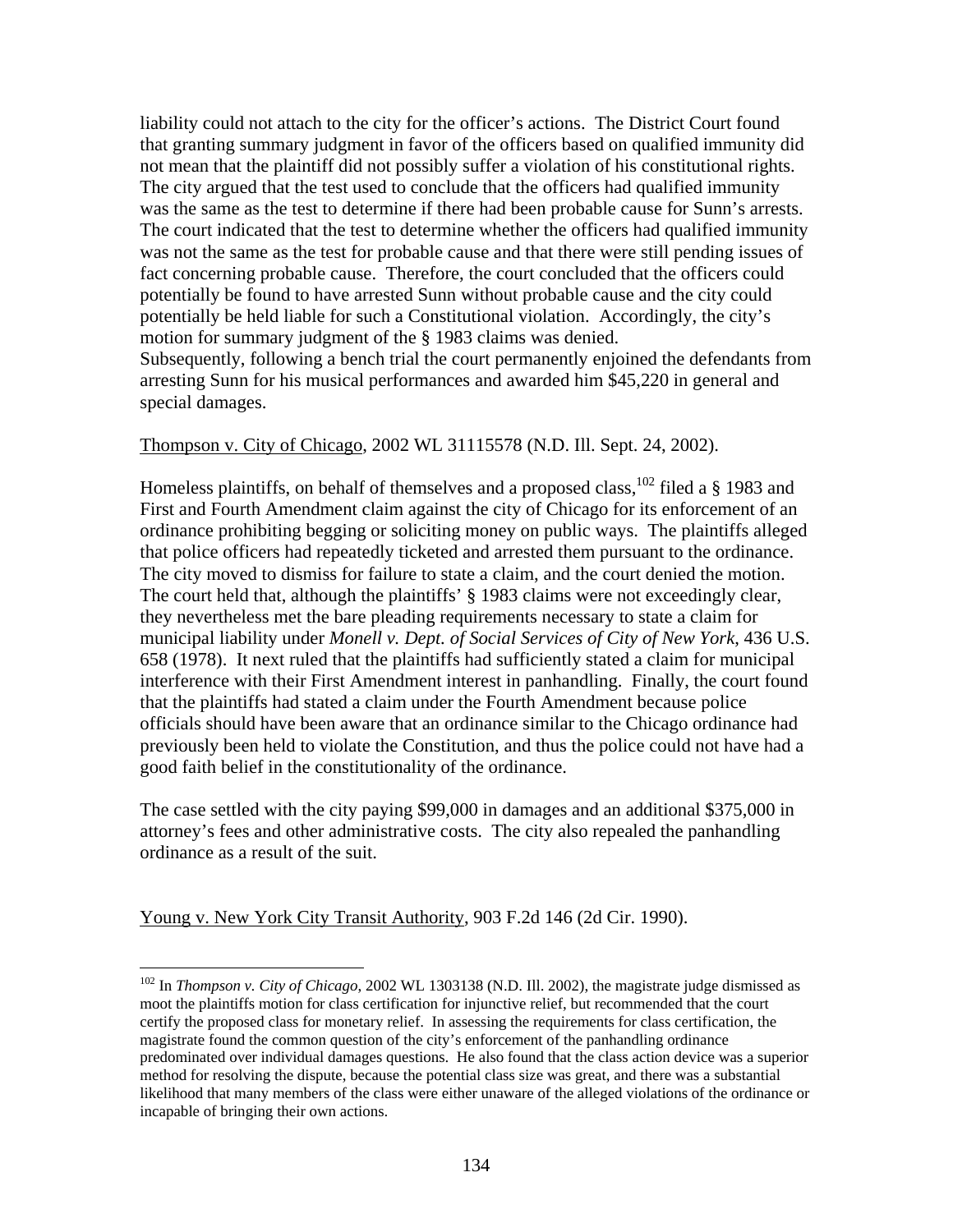Plaintiffs challenged New York City Transit Authority regulations that prohibited begging on subway cars and platforms. The Second Circuit reversed the holding of the district court and vacated the lower court's order enjoining enforcement of the regulations holding that begging, which is "much more 'conduct' than 'speech," is not protected by the First Amendment. The court held that even if the First Amendment did apply, the regulation was reasonable because it was content-neutral, justified by a legitimate government interest, and allowed alternative channels of communication in that it did not ban begging in locations other than the subway.

# **B. State Court Cases**

ACLU of New Mexico v. City of Albuquerque, No. 2004 00355 (N.M. Dist. Ct. Bernalillo County 2004).

Plaintiff ACLU Chapter and an individual panhandler requested a declaratory judgment and an injunction against the enforcement of a pending anti-panhandling ordinance, alleging that it violated both free speech and due process rights under the New Mexico Constitution. The state district court judge granted a temporary restraining order in January 2004 barring the implementation of the ordinance. The ACLU settled with the city for a watered-down version of the ordinance, which went into force in January 2005. Under the new ordinance, Section 12-2-28, a police officer must give a warning before a citation is issued. If the person is caught violating the ordinance a second time in a 6 month period, then a citation can be written. The city also agreed to limit panhandling at night only in downtown or Nob Hill, that "flying a sign" is legal anytime and anywhere, and to rewrite or delete some of the more oppressive restrictions that infringed on people's First Amendment rights. The ordinance still, however, contains a number of restrictions on panhandling.

As of August 2005, local advocates do not believe that anyone has been cited under the new ordinance, although police are still citing people under the old one. Local advocates are determining how to respond.

Benefit v. Cambridge, 424 Mass. 918 (1997).

On May 14, 1997 the Massachusetts Supreme Judicial Court invalidated a state statute that prohibited "wandering abroad and begging," or "go[ing] about…in public or private ways…for the purpose of begging or to receive alms." The court found the prohibition to be a violation of plaintiff's right to freedom of speech.

This constitutional challenge was initiated in 1992 by the American Civil Liberties Union of Massachusetts on behalf of plaintiff Craig Benefit, a homeless man who had been arrested three times on Cambridge, MA for begging in violation of the statute. In 1996, the Superior Court of Middlesex County ruled that the law was an unconstitutional restriction on speech in violation of the plaintiff's rights to freedom of speech and equal protection of the laws under the First and Fourteenth Amendments.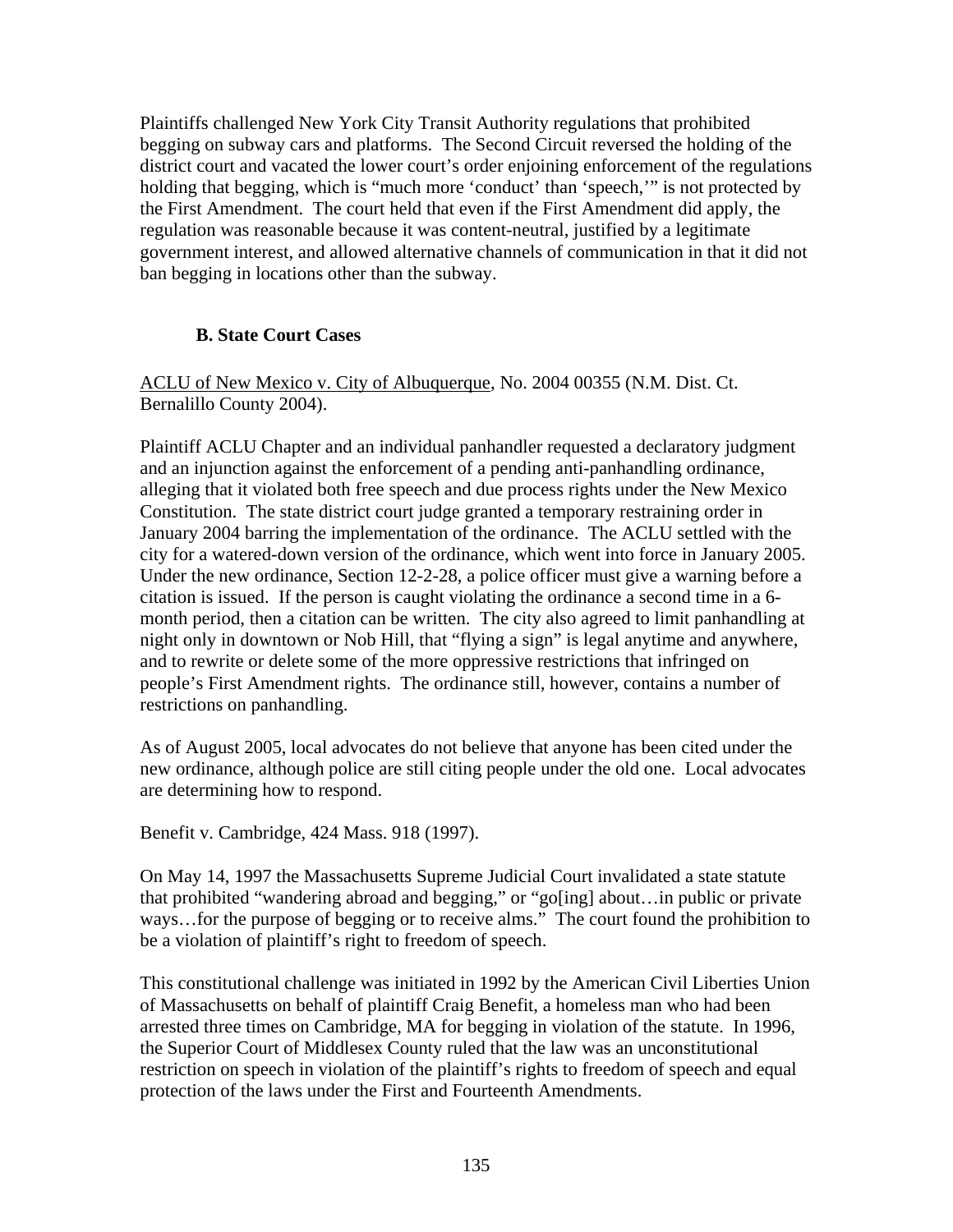On appeal, in a strongly worded unanimous opinion the state's highest court held (1) that peaceful begging involves communicative activity protected by the First Amendment, (2) that the criminal sanction imposed was an improper viewpoint-based restriction on speech in a public forum, based on the content of the message conveyed, and (3) that the statute was not constitutionally viable when subjected to strict scrutiny. The court also emphasized that the prohibition on begging not only infringes upon the right of free communication, it also suppresses "an even broader right – the right to engage fellow human beings with the hope of receiving aid and compassion." The court soundly rejected the state's argument that the statute supports a compelling government interest in preventing crime and maintaining safe streets. NLCHP filed an amicus brief in support of the plaintiff-appellee.

# C.C.B. v. Florida, 458 So.2d 47 (Fla. Dist. Ct. App. 1984).

The defendant was arrested and charged with violating a Jacksonville ordinance prohibiting all begging or solicitation of alms in public places. On appeal, the court struck the ordinance as facially unconstitutional under the First Amendment. The court found the ordinance represented an attempt to deprive individuals of a first amendment right, and it lacked a compelling justification, in that protecting citizens from mere annoyance was not a compelling reason for the ordinance.

# City of Cleveland v. Ezell, 121 Ohio App.3d 570, 700 N.E.2d 621 (1997).

Defendants in this case, who had been soliciting sales of newspapers to motorists stopped at red lights, were charged with violating a city ordinance which prohibited individuals from "standing on the street or highway and transferring any items to motorists or passengers in any vehicle or repeatedly stopping, beckoning to, or attempting to stop vehicular traffic through bodily gestures." Defendants appealed their lower court conviction, and argued that the ordinance was unconstitutional because it was overbroad and void for vagueness. On appeal, defendants argued that the ordinance at issue was impermissibly vague because it did not delineate specifically enough what type of conduct was prohibited. The Court of Appeals did not accept either argument and upheld the ordinance and defendants' convictions (however, one judge dissented asserting that the ordinance should have been found unconstitutional because it violated the free-speech public-forum doctrine).

# Ledford v. State, 652 So.2d 1254 (Fla. Dist. Ct. App. 1995).

The defendant was arrested and charged with violating a St. Petersburg ordinance prohibiting begging for money upon any public way. On appeal, the court found that the ordinance could not survive strict scrutiny under a First Amendment analysis. The court held that begging was an expressive activity entitled to some First Amendment protection. The ordinance failed to distinguish between "aggressive" and "passive" begging. The City lacked a compelling reason for proscribing all begging in a traditional public forum, because protecting citizens from mere annoyance was not a compelling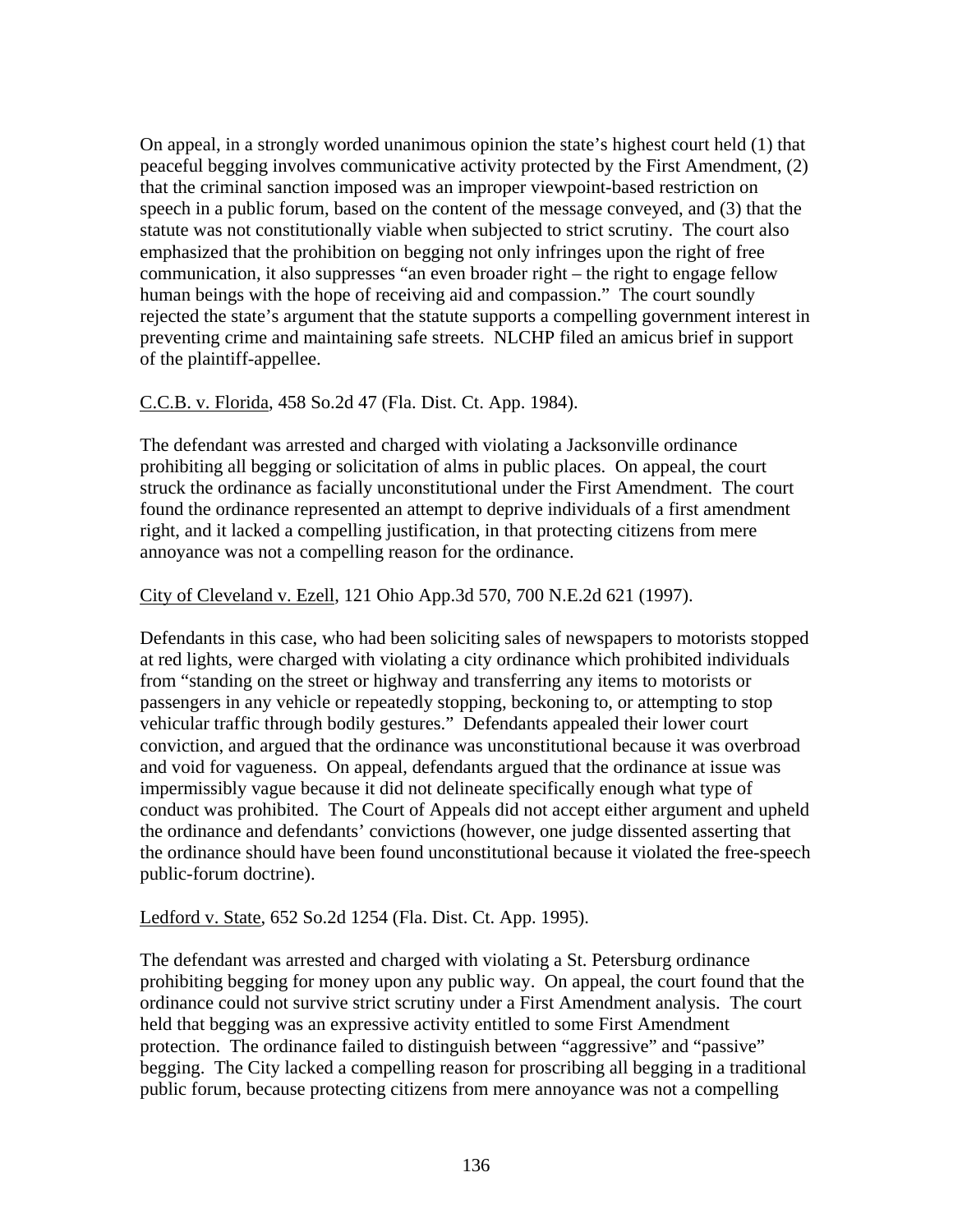reason to deprive a citizen of a First Amendment right. The court also found the ordinance void for vagueness for its failure to define the terms "beg" or "begging."

# McFarlin v. District of Columbia, 681 A.2d 440 (D.C. 1996).

Two consolidated cases involved charges under the District of Columbia Panhandling Act.<sup>103</sup> Defendant Williams was arrested and charged with aggressive panhandling. Police discovered him panhandling and allegedly impeding the flow of pedestrian traffic at the top of a subway escalator. Defendants McFarlin and Taylor were arrested for panhandling at the top of a subway escalator. At the time, the two men had been giving a musical performance and had placed a bucket nearby where passersby could drop money. The court upheld Williams' conviction against his constitutional challenge while dismissing the charges against McFarlin and Taylor for insufficient evidence.

As to Williams, the court denied his First Amendment claim because the Act did not prohibit panhandling generally; instead, as interpreted by a transit authority regulation, the Act was limited to areas within fifteen feet of subway entrances. As such, the Act did not reach public fora, and was subject only to a reasonableness review. Since the Act did not target a specific viewpoint and served the significant government interest in promoting safety and convenience at a subway station, it did not violate the First Amendment. The court also denied Williams' vagueness claim, finding that the transit authority's construction of the Act as applying within fifteen feet of a subway station was a sufficiently definite description of the proscribed conduct.

As to McFarlin and Taylor, the court found that the Act was properly applied to them, since it reached broadly all attempts to solicit donations. However, due to the inexact testimony of the arresting officer, the court found the evidence insufficient to sustain the conviction.

People v. Schrader, 162 Misc. 2d 789, 617 N.Y.S. 2d 429 (Crim. Ct. 1994).

Defendant was charged with unlawfully soliciting in a subway station in violation of a New York City Transit Authority rule. Defendant argued that the charge should be dismissed because the rule violated his right to free speech, which is protected by the New York State Constitution, and because the rule was broader than necessary to achieve a legitimate state objective. The court held that although begging in general was a form of protected speech under both the New York State and U.S. Constitutions, the subway system was not a public forum, and that a ban on begging in the subway system was a reasonable limitation on speech in the particular forum as a safety precaution. The court also found that the rule was not a viewpoint-based restriction on speech.

State of Florida v. O'Daniels, 2005 WL 2373437 (Fla. App. 3 Dist. Sept. 28, 2005).

Defendant O'Daniels was arrested and charged with violating a city ordinance requiring street performers and art vendors to have a permit. O'Daniels moved to dismiss the

<sup>103</sup> *See* D.C. Code §§ 22-2301 to 2306 (2002).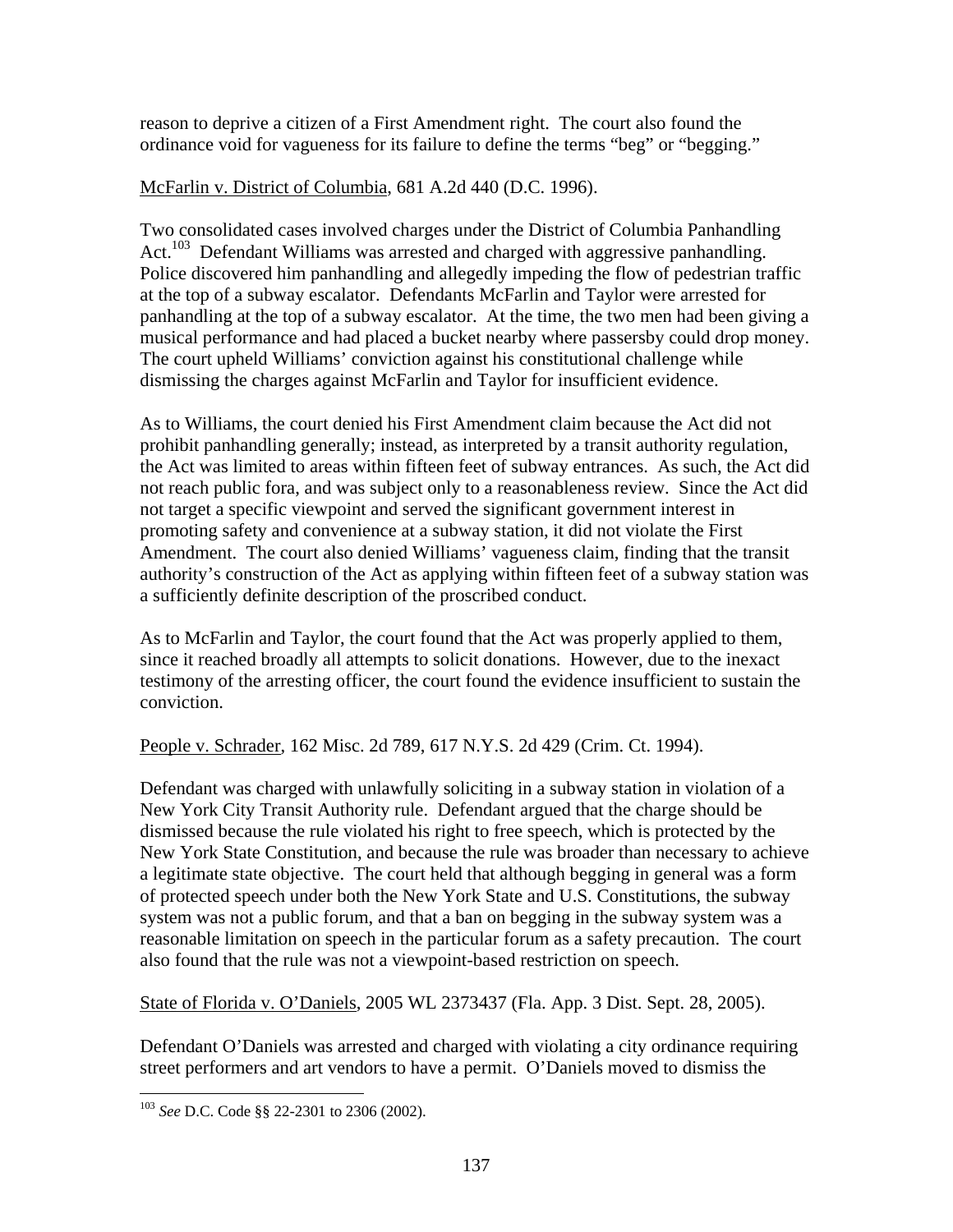charge, claiming that the ordinance violated the First and Fourteenth Amendments of the U.S. Constitution and a provision of the Florida Constitution. The county court found the ordinance unconstitutional because it unnecessarily infringed on various constitutional rights.<sup>104</sup> First, the permit-issuing scheme lacked adequate procedural safeguards to avoid unconstitutional censorship. Second, the ordinance was not content-neutral, was not narrowly tailored to serve a significant government interest, and did not leave open ample alternative channels of communications. Third, the ordinance was void for vagueness because it failed to give fair notice of the conduct it prohibited and lacked guidelines for police to avoid arbitrary application. Fourth, the ordinance was facially invalid because it was overbroad. Finally, the ordinance violated substantive due process.

The city appealed, arguing that the ordinance was content neutral and was a reasonable time, place, and manner regulation. The city contended that the ordinance did not violate the First Amendment and was not overbroad in that it only restricted street performers and art vendors in certain areas. Furthermore, the city argued that it provided alternative channels of communication.

On appeal, the ACLU of Florida filed a brief amicus curiae supporting O'Daniels. The ACLU's argument focused on the First Amendment right to artistic expression. The ACLU contended that the ordinance has a chilling effect because of its permit requirements, criminal penalties, and provisions regarding indemnification. Moreover, the ordinance unconstitutionally delegates to the private sector the power of review. The appellate court affirmed the lower court's ruling. First, the court acknowledged that street performances and art vending are protected forms of expression under the First Amendment. Next, the court held that the ordinance was content neutral, noting that the city's principal justification for the ordinance was its "desire to preserve the 'reasonable expectations of residents to the enjoyment of peace and quiet in their homes, the ability to conduct their businesses and serve their patrons uninterrupted, and the public's use of the City's rights-of-way.'" Therefore, the court applied the time, place, and manner test. Because the ordinance bans street performances and art vending throughout the city except for 11 specified locations, the court held that it is "substantially broader than necessary to address the City's stated traffic concerns." Lastly, while the city argued that the ordinance only prohibits performing and vending that takes place in a fixed location, the court held that "[i]t is up to the street performer to decide whether to stand in a fixed position rather than to perform on the move" and the alternative means of communication must not only exist but also be "ample." Accordingly, the court affirmed the holding that the ordinance violated the Constitutions of the United States and Florida.

### State of Minnesota v. McDonald, No. 03085478 (Minn. Dist. Ct. 2004).

A homeless man charged with violating a Minneapolis ordinance that prohibited begging in public or private areas challenged the ordinance. The defendant was holding a begging sign and had approached vehicles when the police ticketed him. He had been cited under

 $104$  Case No. B03-30046 (Miami-Dade County Ct. 2003).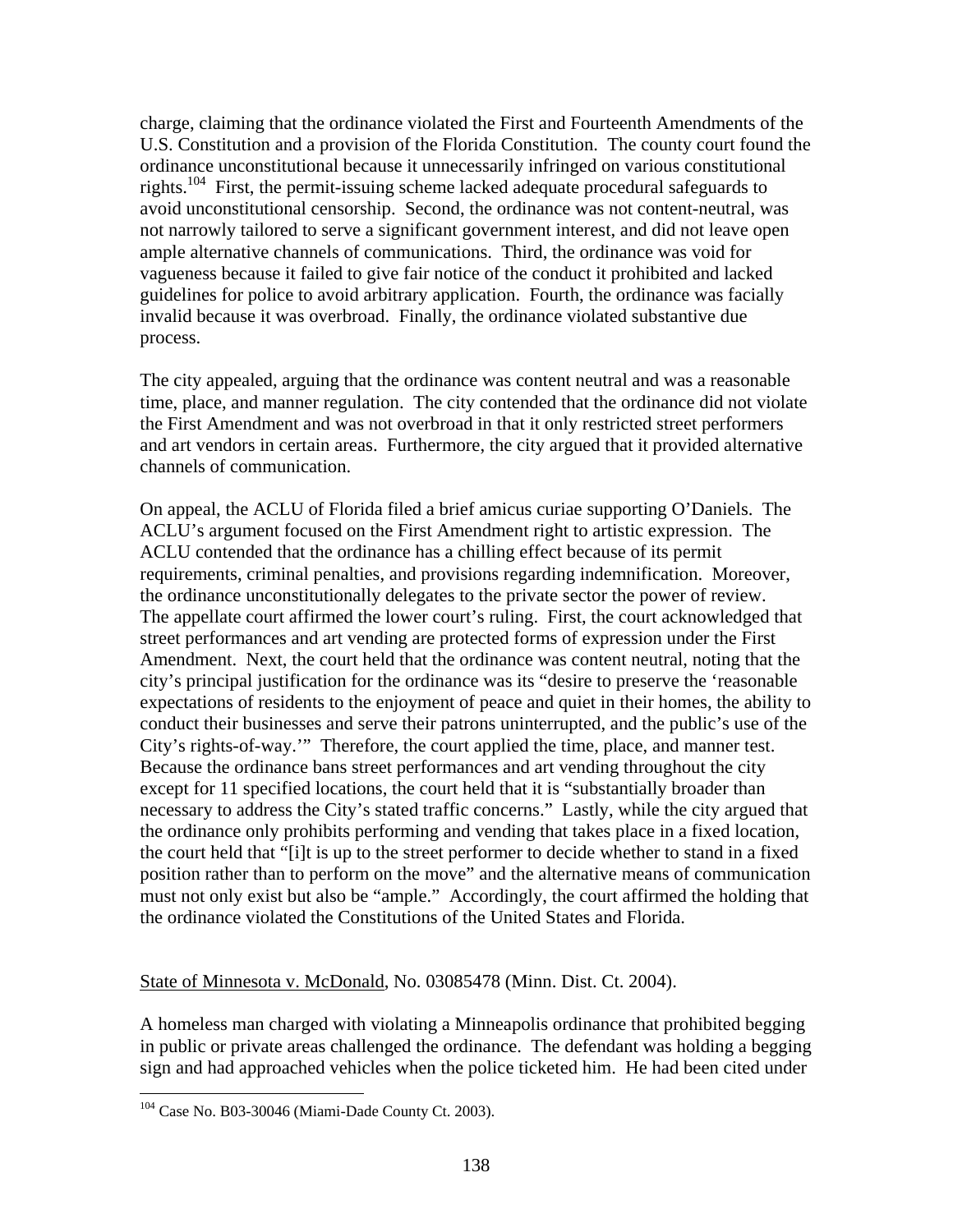the same ordinance several times before. The City of Minneapolis argued that the governmental interest behind the statute is to address the dangers of begging because the manner in which beggars ask for money can be intimidating, dangerous, can involve unwanted touching, and frighten people who are approached.

The court found that begging is free speech protected by the First Amendment and that the ordinance offers no alternatives for beggars to express themselves. The judge looked to *Loper v. New York City Police Department*, 105 in which the court found begging to be a protected right, and noted that there was little difference between those who solicit for themselves and those who solicit for organized charities. The court rejected the city's argument, saying that there are at least some beggars who are peaceful as well as charity workers who are aggressive or intimidating, and there also are other state statutes that address threatening behavior generally that would already cover the behavior the ordinance was trying to address.

State of Texas v. John Francis Curran, No. 553926 (Tex. Mun. Ct. City of Austin 2005).

In 2003, the Austin police issued John Curran a \$500 ticket for holding a sign asking for donations at a downtown intersection. Curran is a homeless man represented by Legal Services Corporation grantee Texas RioGrande Legal Aid. Although Curran did not contest his guilt, he fought the ticket on constitutional grounds. The ordinance, under which the police issued the ticket, prohibited people from soliciting "services, employment, business or contributions from an occupant of a motor vehicle." The municipal court judge declared the city ordinance prohibiting panhandling to be unconstitutional because the law violates the First Amendment, explaining that it is not "narrowly tailored in time, place, and manner."

# **III. Challenges to Vagrancy, Loitering, and Curfew Laws**

# **A. Federal Court Cases**

# City of Chicago v. Morales, 527 U.S. 41 (1999).

The city of Chicago challenged the Supreme Court of Illinois' decision that a Gang Congregation Ordinance violated the due process clause of the Fourteenth Amendment of the U.S. Constitution for impermissible vagueness -- lack of notice of proscribed conduct and failure to govern law enforcement. The ordinance prohibited criminal street gang members from loitering in a public place. The ordinance allowed a police officer to order persons to disperse if the officer observed any person loitering that the officer reasonably believed to be a gang member. The Supreme Court affirmed the judgment of the Illinois Supreme Court and ruled the ordinance unconstitutionally vague under the Due Process Clause of the Fourteenth Amendment to the U.S. Constitution. Specifically, the court ruled that the ordinance violated the requirement that a legislature establish guidelines to

 $\overline{a}$ 105 999 F.2d 699 (2d Cir. 1990).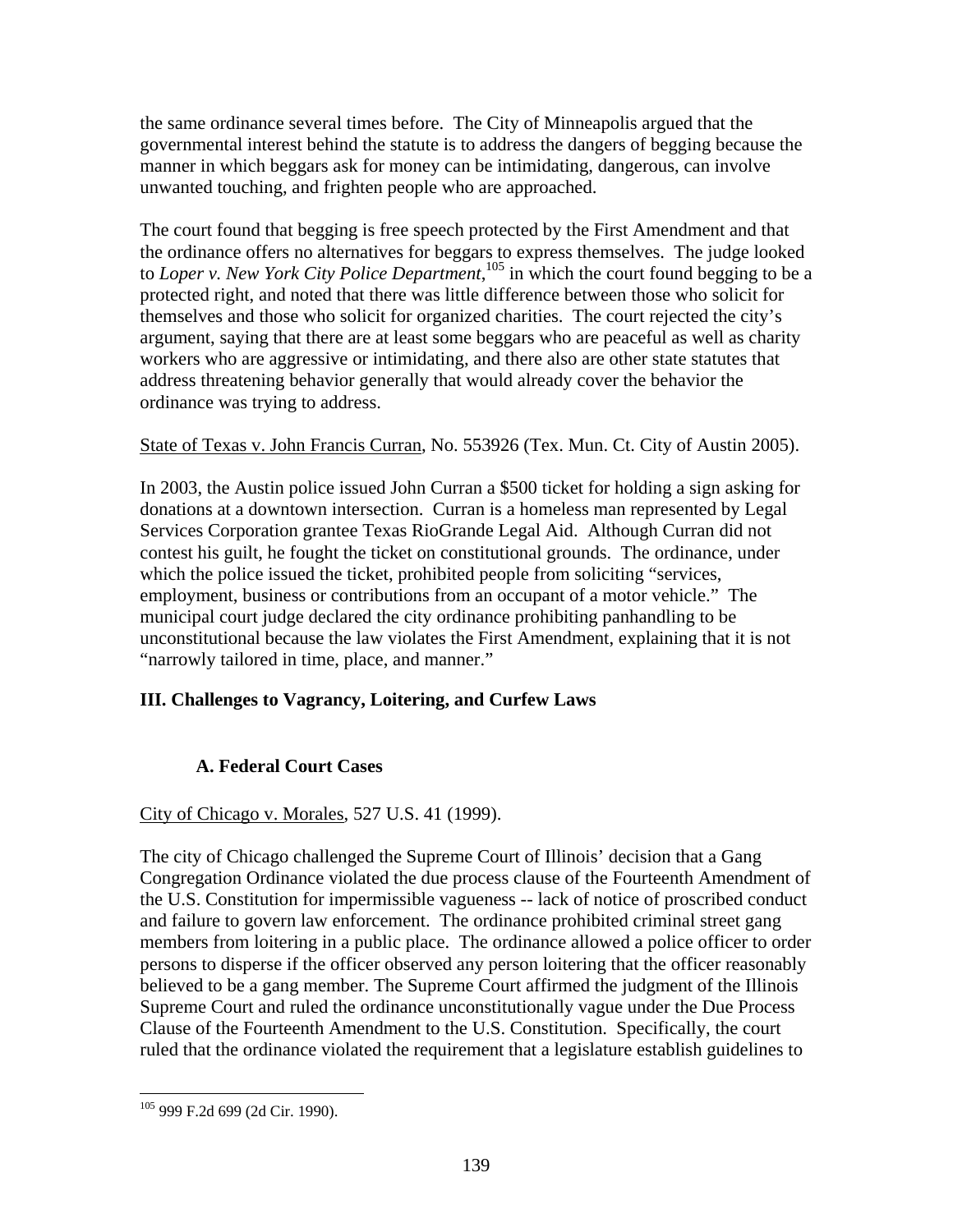govern law enforcement. Additionally, the ordinance failed to give the ordinary citizen adequate notice of what constituted the prohibited conduct – loitering. The ordinance defined "loitering" as "to remain in any one place with no apparent purpose." The vagueness the Court found was not uncertainty as to the normal meaning of "loitering" but to the ordinance's definition of that term. The court reasoned that the ordinary person would find it difficult to state an "apparent purpose" for why they were standing in a public place with a group of people. "Freedom to loiter for innocent purposes," the court reiterated, is part of the liberty protected by the due process clause of the fourteenth amendment.

### Gaffney v. City of Allentown, 1997 U.S. Dist. LEXIS 14565 (D. Pa. 1997).

Plaintiffs challenged a juvenile curfew ordinance on due process and equal protection grounds. The court applied strict scrutiny and found the ordinance unconstitutional. The court held that the statute burdened a minor's right to move freely and that the case did not present factors justifying differential treatment of minors that would allow the court to employ a lesser standard of review. Although the parties agreed that the city had a compelling interest in passing the ordinance, *i.e.*, the protection of minors from nighttime crime and the prevention of the same, it nevertheless failed because it was not narrowly tailored to advance that interest. The statistical evidence the city presented to the court showed no correlation between the passage of the ordinance and the incidence of juvenile crime, and the city did not present evidence that comparatively more juveniles were victims of nighttime crime.

### Hodgkins v. Peterson, 355 F.3d 1048 (7th Cir. 2004).

 $\overline{a}$ 

A parent and her minor children brought a class action to seek a preliminary injunction against the enforcement of Indiana's juvenile curfew ordinance on First Amendment and due process grounds.106 The district court maintained that a First Amendment exception was necessary in a juvenile curfew ordinance to ensure that it was not overly broad. The plaintiffs argued that since a minor arrested under the ordinance could use the First Amendment only as an affirmative defense, the ordinance unduly chilled a minor's First Amendment rights. The district court found no evidence, however, that the threat of arrest actually chilled minors' exercise of their First Amendment rights. The court also found that the ordinance left ample alternative channels for minors' communication. The court went on to find that the right of a parent to allow her minor children to be in public during curfew hours was not a fundamental right, and accordingly applied intermediate scrutiny to the statute. The ordinance survived intermediate scrutiny, because of its limited hours of operation and numerous exceptions.

<sup>&</sup>lt;sup>106</sup> The district court had struck down a previous version of the Indianapolis juvenile curfew ordinance on overbreadth grounds because it lacked an exception for First Amendment activities. *See Hodgkins v. Peterson*, 2000 U.S. Dist. LEXIS 11801 (S.D. Ind. 2000), *amended by* 2000 U.S. Dist. LEXIS 11758 (S.D. Ind. 2000). Subsequently, the plaintiff challenged an amended version of the ordinance on grounds that it violated her liberty interest in raising her children without undue government interference. The court denied a preliminary injunction on those grounds. *See Hodgkins v. Peterson*, 2000 U.S. Dist. LEXIS 20850 (S.D. Ind. 2000).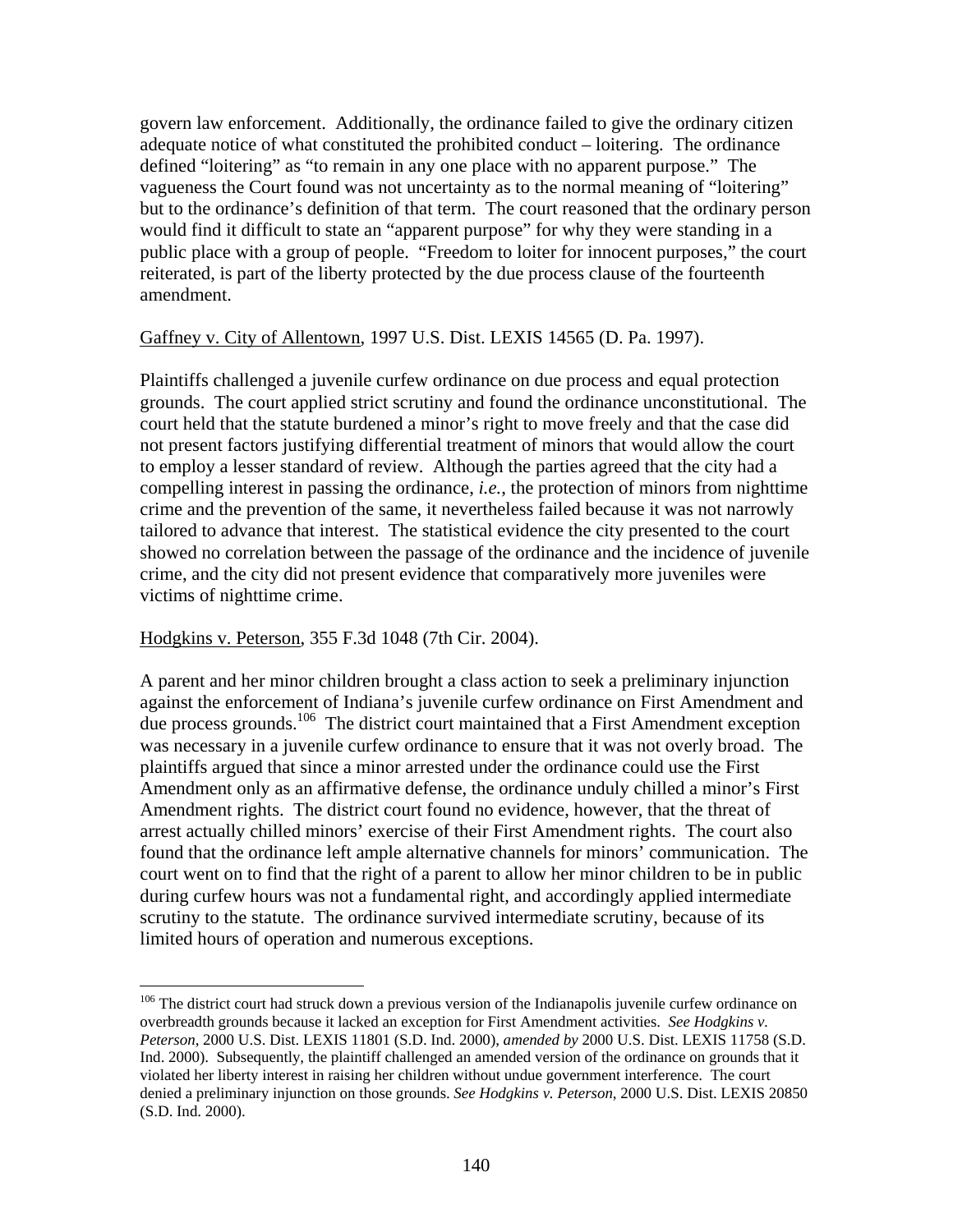The plaintiffs appealed, and the Seventh Circuit reversed. While the court recognized that the curfew ordinance did not have a disproportionate impact on First Amendment rights, it did regulate the ability of minors to participate in a range of traditionally protected forms of speech and expression, including political rallies and various evening religious services. Applying the "no more restrictive than necessary" standard, the court found that even with the First Amendment affirmative defense, whereby arrest is avoided based on the facts and circumstances in a police officer's actual knowledge, the ordinance did not pass intermediate scrutiny because it violated minors' free expression rights.

### Hutchins v. District of Columbia, 188 F.3d 531 (D.C. Cir. 1999).

The district court granted summary judgment to plaintiff's challenge of a juvenile curfew ordinance and found it unconstitutional on due process and vagueness grounds. A divided panel of the D.C. Circuit initially affirmed, but upon a rehearing en banc, the ordinance was upheld. The court refused to recognize a fundamental right for juveniles to be in a public place without adult supervision during curfew hours, nor was it willing to acknowledge a fundamental right for parents to allow their children to be in public places at night. The court applied intermediate scrutiny to the ordinance and held that the District had adequate factual bases to support its passage of the ordinance. In addition, the court found the ordinance enhanced parental authority as opposed to challenging it, owing to the ordinance's exceptions for activities where parents were supervising their children. The court dismissed plaintiffs' vagueness and Fourth Amendment claims.

### Johnson v. City of Cincinnati, 310 F.3d 484, 2002 WL 31119105 (6th Cir. 2002).

Two plaintiffs, including a homeless man, successfully challenged a Cincinnati ordinance creating "drug-exclusion zones." The ordinance prohibited an individual from entering a drug-exclusion zone for up to ninety days if the individual was arrested or taken into custody within such a zone for any number of enumerated drug offenses. If the individual was thereafter convicted of the offense, the ordinance extended the exclusion to a year. People who violated the ordinance could be prosecuted for criminal trespass. The ordinance empowered the chief of police to grant variances to individuals who were bona fide residents of the zone, or whose occupation was located in the zone. The homeless plaintiff claimed that he had been prohibited from entering the drug-exclusion zone in question for four years for drug-related offenses and spent four hundred days in jail for violating the ordinance. He regularly sought food, clothing, and shelter from organizations located in the zone, and his attorney's office was located in the zone. The district court held the ordinance unconstitutional on its face and as applied to the plaintiffs, finding that it violated their rights to free association, to travel within a state, and, as to the homeless plaintiff, to be free from double jeopardy.

The Sixth Circuit affirmed.<sup>107</sup> The court held that the ordinance burdened the plaintiffs' fundamental right to intrastate travel and the homeless plaintiff's First Amendment

<sup>&</sup>lt;sup>107</sup> The Sixth Circuit agreed to hear the appeal even though the Ohio Supreme Court had already found that the ordinance violated both the state and federal constitutions. *See State v. Burnett*, 93 Ohio St. 3d 419 (2001) *infra*.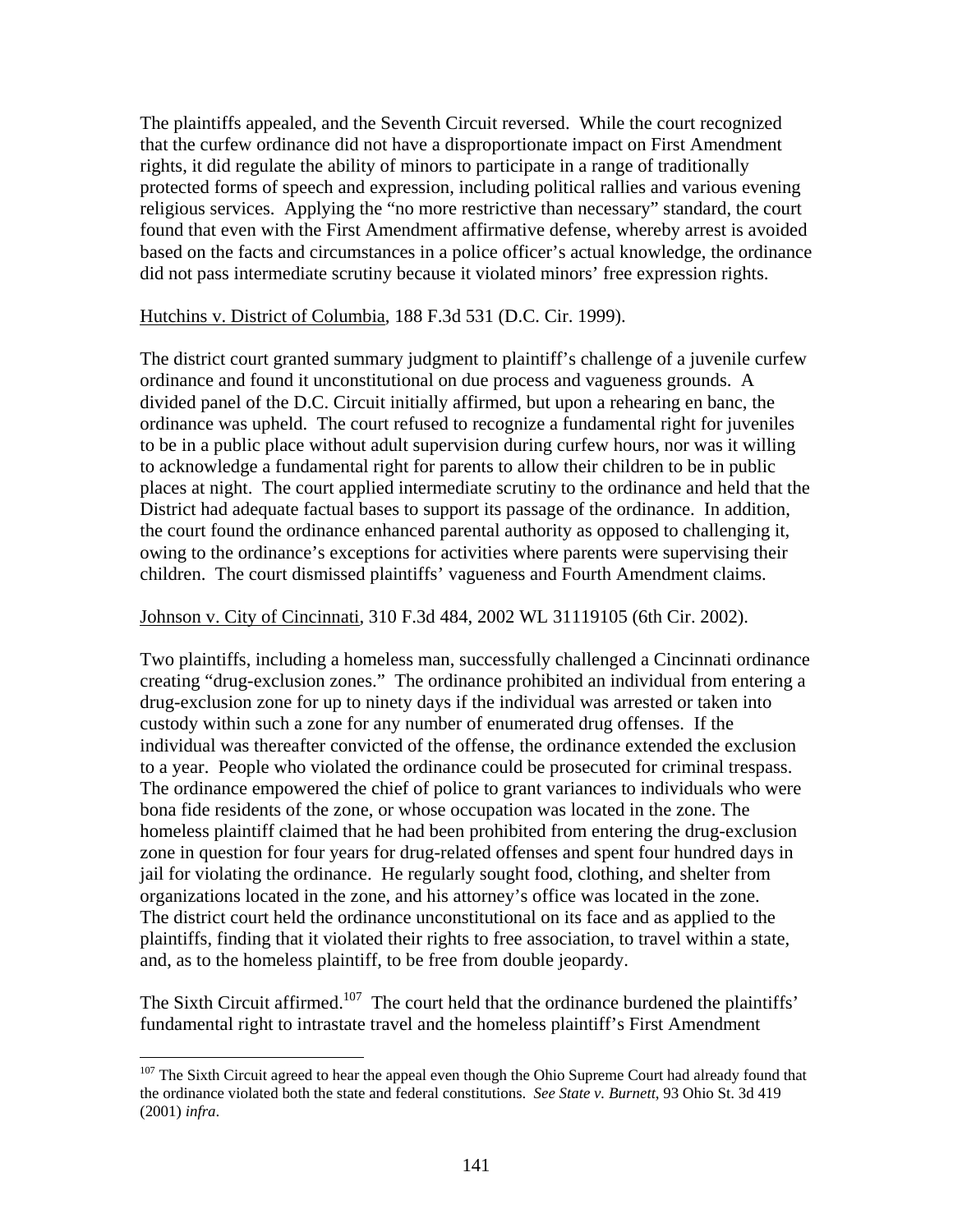associational right to see his attorney. Applying strict scrutiny, the court found the ordinance was not narrowly tailored to advance the compelling state interest in enhancing the quality of life of its citizens. The ordinance swept too broadly as it forbade innocent conduct within the zones. In addition, it did not provide for any particularized finding that an individual was likely to engage in recidivist drug activity within the zones. Nor had the city adequately demonstrated that there were no less restrictive alternatives to the ordinance.

In discussing the homeless plaintiff's interest in his relationship with his attorney, the court noted that since he was homeless he had "no readily available, realistic alternative to communicate with his attorney" other than meeting him at his office in the drugexclusion zone. His attorney could not visit him anywhere, and he had no phone available for a private conversation. "An urban street corner simply does not provide a sufficient guarantee of privacy and a realistically effective guard against disclosure of privileged and confidential information to be considered a viable alternative. … [the plaintiff] is a homeless man, existing at the margin of our society, where he is uniquely vulnerable and in particular need of unobstructed access to legal representation and a buffer against the power of the State."

Justin v. City of Los Angeles, No. CV-00-12352 LGB, 2000 U.S. Dist. LEXIS 17881 (C.D. Cal. Dec. 5, 2000).

Plaintiffs, a group of homeless people living on the streets and in shelters of Los Angeles, filed suit alleging a violation of their First and Fourth Amendment rights and then filed for a temporary restraining order (TRO) in federal district court. Plaintiffs were ultimately seeking only injunctive relief. Plaintiffs sought the TRO to stop defendants from using two anti-loitering statutes, California Penal Code § 647(e) and Los Angeles Municipal Code § 41.18(a), to harass plaintiffs. The court denied the TRO as to preventing the authorities from using the codes to ask homeless individuals to "move along." However, the court granted the TRO as to all other acts because plaintiffs established that they had shown a substantial likelihood of prevailing on the merits, would suffer irreparable harm if the TRO was not granted, and that the balance of equities tipped in their favor.

The case has now been settled and a permanent injunction is in force for 48 months with the possibility of a court-granted extension for up to an additional 48 months. Defendants did not admit liability but were "enjoined as follows with respect to all members of the Class, when such Class members are in the Skid Row area described in plaintiffs' complaint: (1) Officers will not conduct detentions or 'Terry' stops without reasonable suspicion. However, officers may continue to engage in consensual encounters with persons in the Skid Row area, including members of the Class; (2) Officers will not demand identification upon threat of arrest or arrest individuals solely due to their failure to produce identification in circumstances where there is no reasonable suspicion to stop or probable cause to arrest; (3) Officers will not conduct searches without probable cause to do so, except by consent or for officer safety reasons as permitted by law; (4) Officers will not order individuals to move from their position on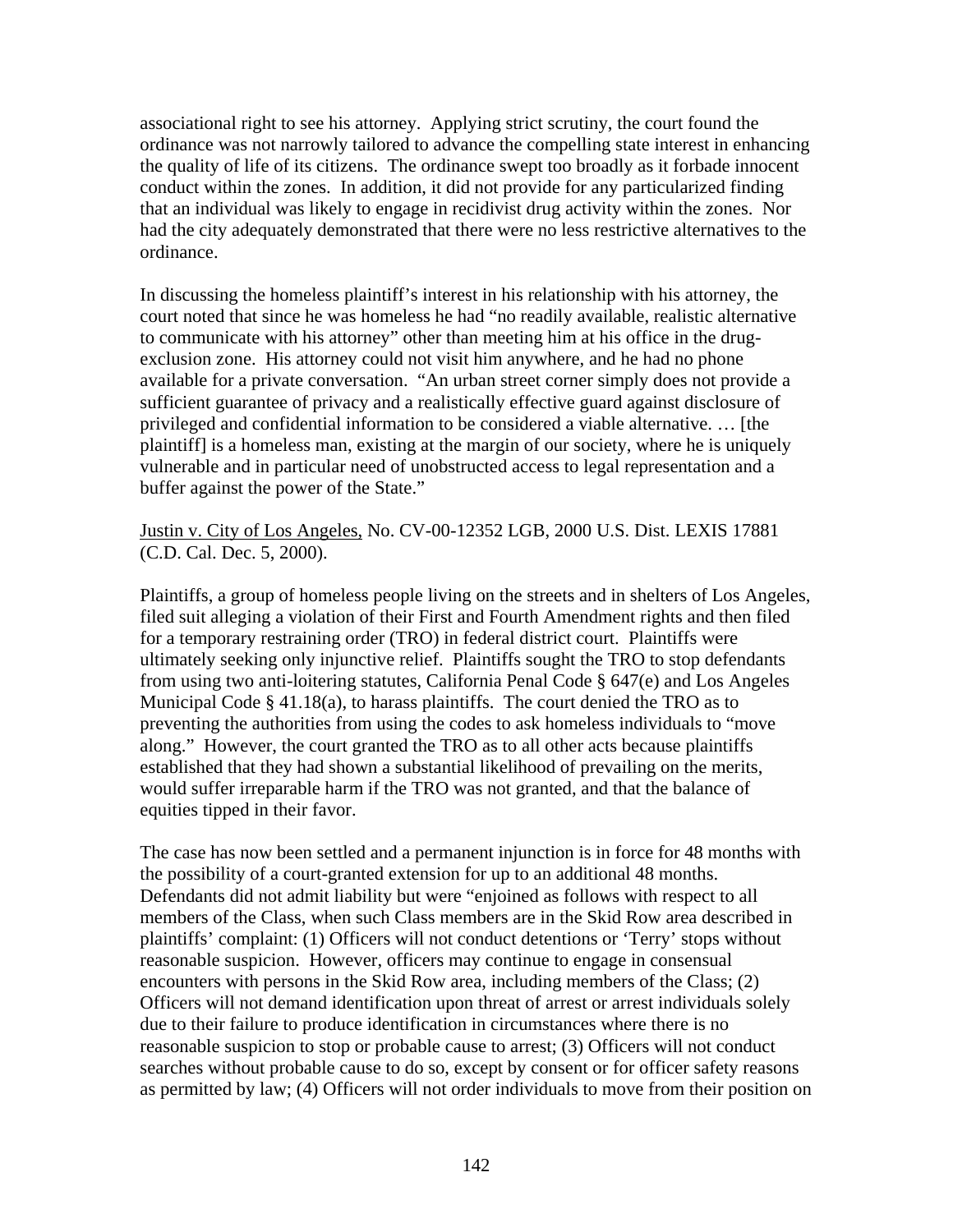the sidewalk on the basis of loitering unless they are obstructing or unreasonably interfering with the free passage of pedestrians on the sidewalk or 'loitering' for a legally independent unlawful purpose as specified in California Penal Code section 647; (5) Defendants will not confiscate personal property that does not appear abandoned and destroy it without notice. However, defendants may continue to clean streets and sidewalks, remove trash and debris from them, and immediately dispose of such trash and debris. Where applicable, defendants will give notice in compliance with the temporary restraining order issued in *Bennion v. City of Los Angeles* (C637718). Any personal property that does not appear intentionally abandoned collected by defendants will be retained for 90 days as provided by California Civil Code section 2080.2; (6) Officers will not cite individuals for violation of either Penal Code section 647(e) (loitering) or that portion of Los Angeles Municipal Code section 41.18 which makes it unlawful to "annoy or molest" a pedestrian on any sidewalk. However, officers may cite for obstructing or unreasonably interfering with the free passage of pedestrians on the sidewalk<sup>"108</sup>

Kolender v. Lawson, 461 U.S. 352 (1983).

Plaintiff challenged the constitutionality of a California state statute that required persons who loiter or wander on the streets to provide "credible and reliable" identification and account for their presence when asked to do so by a police officer. The Supreme Court found that the statute failed to adequately explain what a suspect must do to satisfy its requirements, and thus vested complete discretion in the hands of the police officers enforcing it, encouraging arbitrary enforcement. The court held that the statute was unconstitutionally vague in violation of the Due Process Clause of the Fourteenth Amendment.

Langi v. City and County of Honolulu, Civil No. 06-428 DAE/LEK (D. Haw. Aug. 6, 2006).

In March 2006, defendants Julia Matsui Estrella and Utu Langi, homeless advocates , along with at least 50-60 others, marched to the City Hall grounds to protest the nightly closure of Ala Moana Beach Park. The closure displaced more than 200 homeless individuals; no adequate living alternatives were provided. Estrella and Langi were cited for simple trespass on city property and ultimately arrested for criminal trespass in the second degree. In August 2007, the ACLU filed a motion in criminal court on behalf of Estrella and Langi, alleging that the City conduct unlawfully interfered with Estrella and Langi's First Amendment rights to free expression and assembly and subjected them to unlawful arrest. The motion also alleged violations of the Fourth Amendment right to be free from unlawful seizure and arrest and the Fourteenth Amendment right to equal protection, and alleged claims of false arrest/false imprisonment, battery and negligent infliction of emotional distress.

Shortly after the ACLU filed its motion, the prosecution dropped all criminal charges against Langi and Estrella. In January 2007, the parties entered into a settlement and

 $\overline{a}$ 

<sup>108</sup> *Justin v. City of Los Angeles*, No. CV 00-12352 LGB (AIJx) (C.D. Cal. Nov. 5, 2001).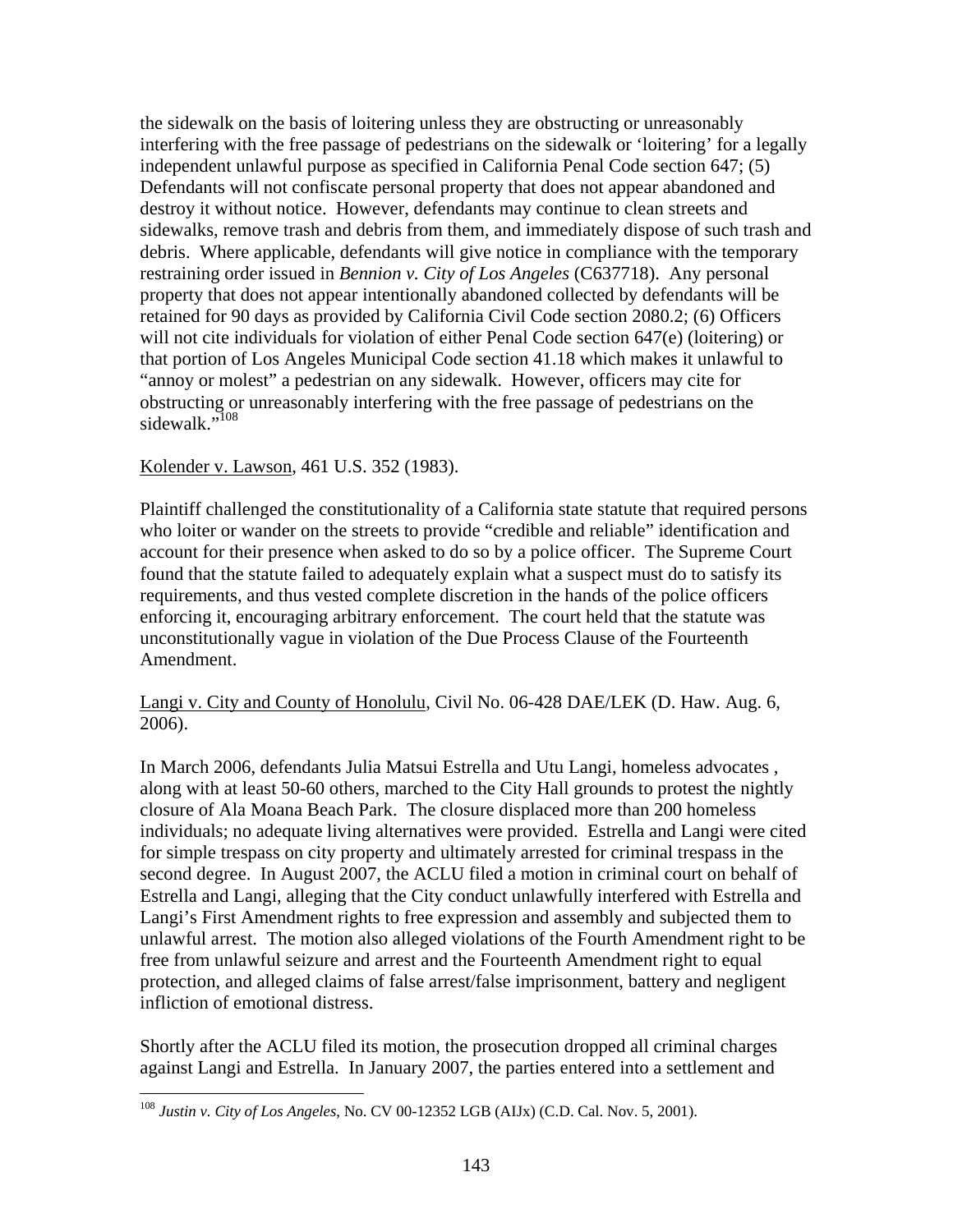mutual release agreement, in conjunction with and simultaneous to the settlement of *Nakata v. City and County of Honolulu* (discussed below). Under the terms of the agreement, the City will pay \$65,250 to settle claims of damages, attorneys' fees and other costs. The majority of this money will be paid by the City to one or more nonprofit organizations, including H-5 Project (Hawaii Helping the Hungry Have Hope), whose mission is to assist Honolulu's homeless population. In addition, the City will implement training for Honolulu law enforcement personnel on the use of trespass laws on public property and recent changes in the law. Lastly, the City agreed to notify and consult with the ACLU of Hawaii in the future concerning the public's right of access to the grounds of City Hall.

Leal v. Town of Cicero, 2000 WL 343232 (N.D. Ill. March 31, 2000).

The plaintiff was arrested for violating a Cicero ordinance prohibiting loitering on a street corner after a police officer has made a request that the individual move on. The officer had observed the plaintiff doing no more than remaining in a certain area for a short period of time. The plaintiff challenged the ordinance on vagueness grounds, and the court agreed that the law was unconstitutionally vague. The fact that the ordinance made the police officer's request to move on the basis for any potential arrest, as opposed to the loitering *per se*, did not save it from constitutional scrutiny. As in *City of Chicago v. Morales*, 527 U.S. 41 (1999), if the loitering is harmless or justified, then the dispersal order itself is an unjustified impairment of liberty. Additionally, the ordinance invited uneven police enforcement, as it contained no guidelines for the exercise of official discretion.

NAACP Anne Arundel County Branch v. City of Annapolis, 133 F. Supp. 2d 795 (D. Md. 2001).

The NAACP brought a facial challenge on federal and state constitutional grounds to an Annapolis ordinance prohibiting loitering within certain posted drug-loitering free zones. The ordinance made it a misdemeanor for a person observed, *inter alia*, "making hand signals associated with drug related activity" or "engaging in a pattern of any other conduct normally associated by law enforcement with the illegal distribution, purchase or possession of drugs" within a designated drug-loitering free zone to disobey the order of a police officer to move on. After finding that both the individual members of the NAACP and the NAACP itself had standing to bring the lawsuit, the district court ruled that the ordinance was unconstitutionally vague and overbroad. The court held that the plain language of the ordinance contained no mens rea requirement, and that, as it was interpreting a state law, the court had no authority to read a specific intent requirement into the ordinance. Without the narrowing device of the mens rea requirement, the ordinance was void for vagueness since it failed to provide adequate warning to the ordinary citizen to enable her to conform her conduct to the law and it vested unbridled discretion in police officers enforcing the ordinance. The ordinance was also unconstitutionally overbroad since without the specific intent requirement it reached a host of activities ordinarily protected by the constitution, such as selling lawful goods, communicating to motorists, and soliciting contributions.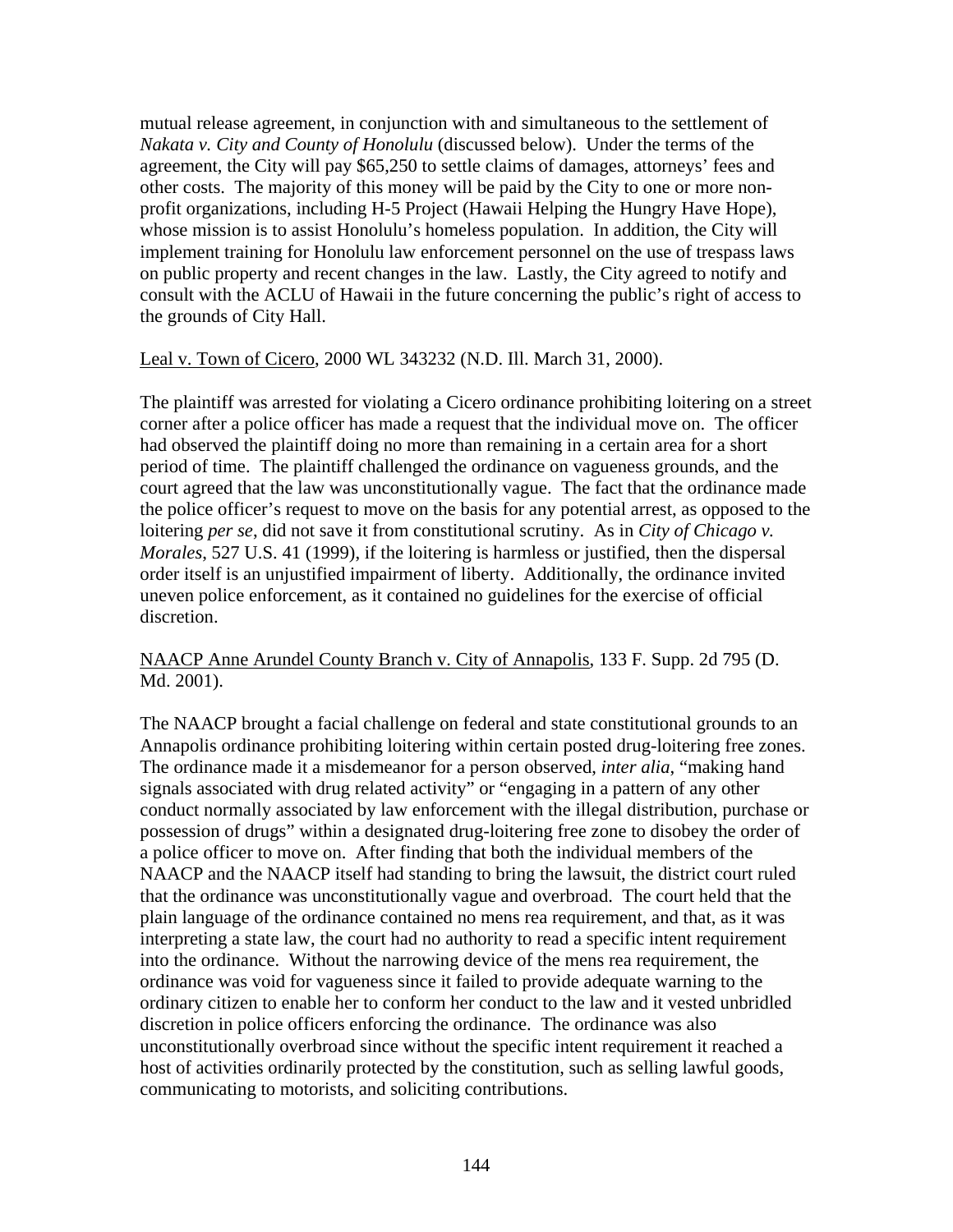Nakata v. City and County of Honolulu, Civil No. CV 06 004 36 SOM BMK (D. Haw. Aug. 10, 2006).

In a case related to and settled simultaneously with *Langi v. City and County of Honolulu* (discussed above), Reverend Robert Nakata and other homeless advocates sued the city and county of Honolulu alleging that they had been harassed and unlawfully threatened with arrest during the course of March and April 2006 protests against the nightly closure of Ala Moana Beach Park, where over 200 homeless individuals regularly slept. The lawsuit specifically charged that the city unlawfully restrained free speech by subjecting protests by people experiencing homelessness and their advocates to more restrictive conditions than other members of the public.

In January 2007, in conjunction with the settlement of the *Langi* case, the *Nakata* parties entered into a settlement agreement. Under the terms of the settlements of the cases, the City will pay \$65,250 to settle claims of damages, attorneys' fees and other costs. The majority of this money will be paid by the City to one or more non-profit organizations, including H-5 Project (Hawaii Helping the Hungry Have Hope), whose mission is to assist Honolulu's homeless population. In addition, the City will implement training for Honolulu law enforcement personnel on the use of trespass laws on public property and recent changes in the law. Lastly, the City agreed to notify and consult with the ACLU of Hawaii in the future concerning the public's right of access to the grounds of City Hall.

Nunez by Nunez v. City of San Diego, 114 F.3d 935 (9th Cir. 1997).

Minors and parents brought an appeal challenging constitutionality of San Diego's juvenile curfew ordinance. The Court of Appeals for the Ninth Circuit held that the statute was unconstitutionally vague, that it violated the First and Fourteenth Amendments, and that it violated the right of parents to rear their children. The phrase "loiter, idle, wander, stroll or play" did not provide reasonable notice of what conduct was illegal and allowed the police excessive discretion in stopping and arresting juveniles. While the court found that the city had a compelling interest in protecting children and preventing crime, the city failed to provide exceptions in the statute allowing for the rights of free movement and expression, and thus struck down the statute as not narrowly tailored to meet the city's interest.

## Papachristou v. City of Jacksonville, 405 U.S. 156 (1972).

Eight individuals convicted under Jacksonville's vagrancy ordinance challenged the constitutionality of the law. The Supreme Court overturned the decision of the Florida Circuit Court and found that the ordinance was void for vagueness under the Due Process Clause of the Fourteenth Amendment on the ground that the ordinance "fails to give a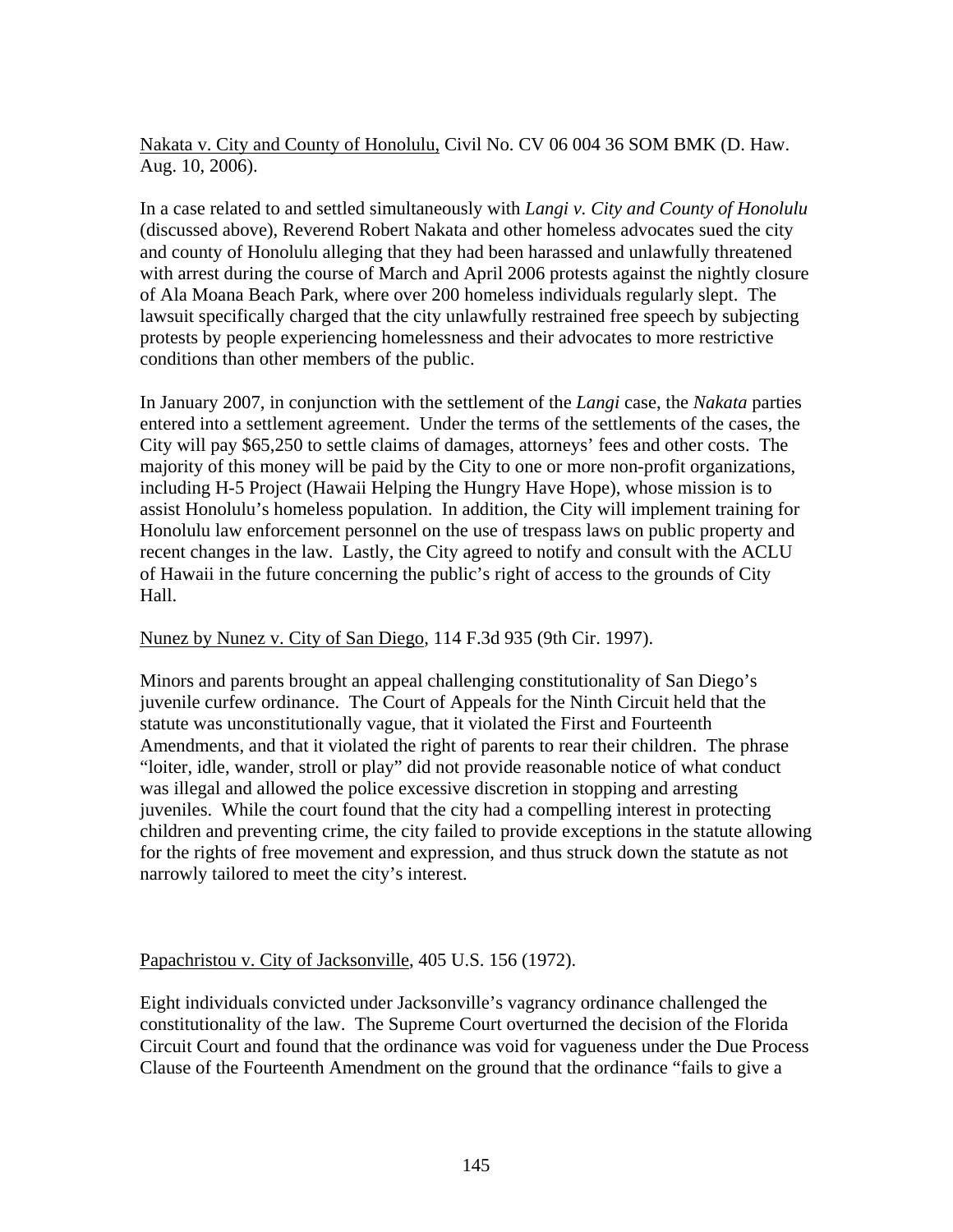person of ordinary intelligence fair notice that his contemplated conduct is forbidden by the statute" and "encourages arbitrary and erratic arrests and convictions."

Qutb v. Strauss, 11 F.3d 488 (5th Cir. 1993), cert. denied, 511 U.S. 1127 (1994).

The district court permanently enjoined the operation of a juvenile curfew ordinance on grounds that it violated the First Amendment and the equal protection clause. The Fifth Circuit reversed. The court assumed that the ordinance burdened a fundamental right of minors to travel, and applied strict scrutiny. The statute survived because the city provided sufficient data to establish that the ordinance was narrowly tailored and the defenses in the ordinance ensured that it employed the least restrictive means available. The court also relied on the defenses in rejecting the parental plaintiffs' argument that it burdened their fundamental right to make decisions concerning their children.

Ramos v. Town of Vernon, 353 F.3d 171 (2d Cir. 2003).

Plaintiffs sought a preliminary injunction against the enforcement of Vernon, Connecticut's juvenile curfew ordinance on First Amendment, Fourth Amendment, equal protection, vagueness, due process, and state constitutional grounds. The district court denied the injunction.<sup>109</sup> The court found that the ordinance's exception for First Amendment activities saved it from an overbreadth challenge. The ordinance did not authorize unconstitutional searches and seizures. In analyzing the equal protection claim, the court applied intermediate scrutiny to the statute and found that the history and perception of crime in Vernon and some evidence that the ordinance was effective indicated that it was substantially related to its goals. Further, the ordinance adequately described the conduct it prohibited, and provided police with reasonable guidelines for its enforcement. Finally, since the ordinance contained an exception for minors accompanied by their parents, it did not unduly burden parents' liberty interest in raising their children. The court certified the state constitutional claims to the Connecticut Supreme Court.<sup>110</sup>

Plaintiffs appealed, and the Second Circuit reversed, applying intermediate scrutiny to hold that the city ordinance infringes on minors' equal protection rights. The court noted that although the curfew ordinance sought to reduce nighttime juvenile crime and victimization, the city did not consider nighttime aspects of the ordinance in its drafting process. Furthermore, the ordinance's age limit is not targeted at those who were likely to cause trouble or to be victimized. Indeed, one of the city's expert witnesses stated that "the adoption of the curfew itself probably could be considered a knee jerk reaction."

Richard v. Nevada, No. CV-S-90-51 (D. Nev. Apr. 25, 1991).

Four Franciscan clergymen and four homeless individuals challenged Nevada's statute prohibiting criminal loitering and vagrancy and related provisions of the Las Vegas

<sup>&</sup>lt;sup>109</sup> 48 F. Supp. 2d 176 (D. Conn. 1999).

 $110$  The Connecticut Supreme Court upheld the ordinance against each of the plaintiffs' state constitutional claims. *See Ramos v. Town of Vernon*, 254 Conn. 799 (2000).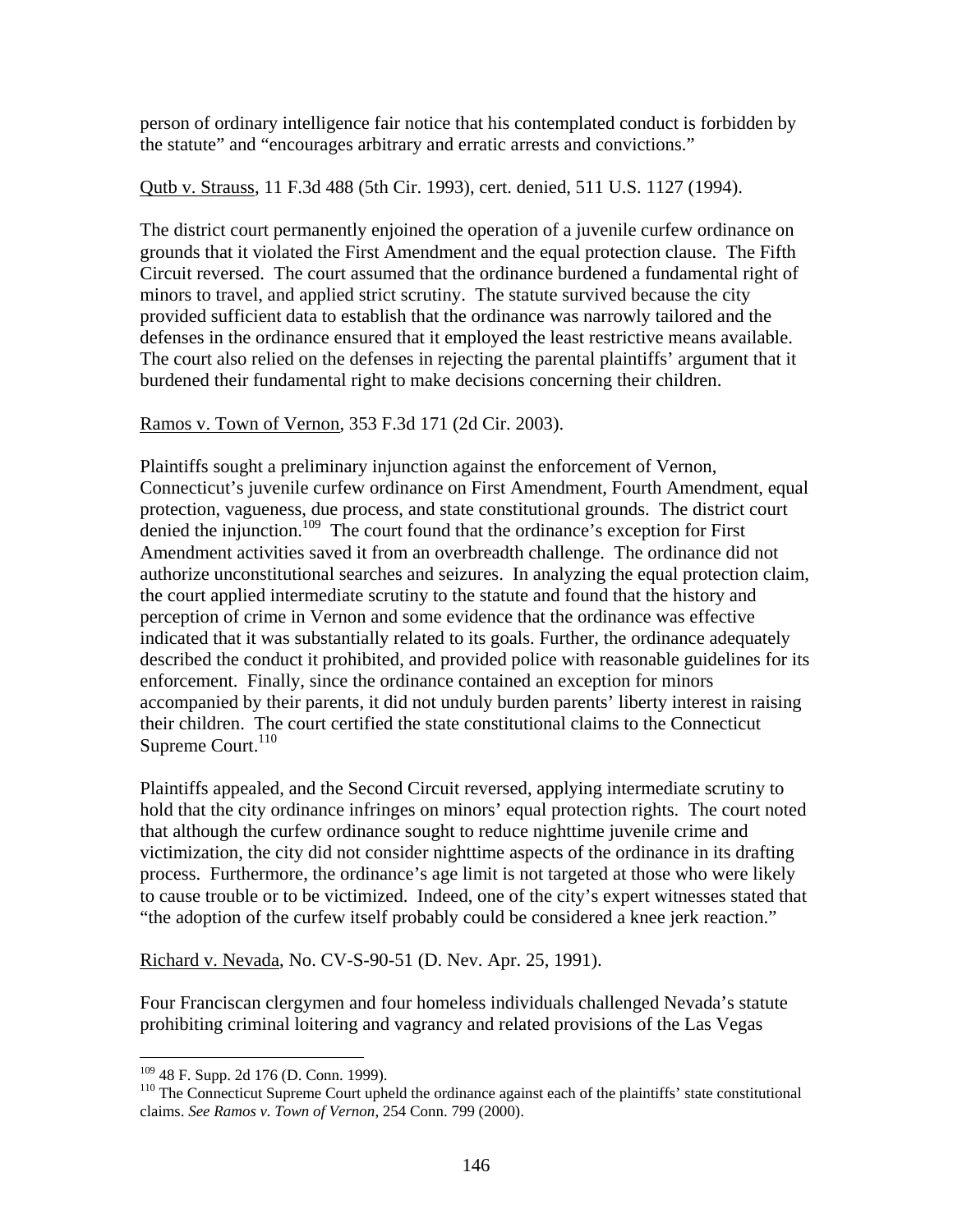Municipal Code alleging that they were unconstitutionally vague and/or overbroad. The U.S. District Court for the District of Nevada held that the section of the Nevada statute defining vagrancy was unconstitutionally vague in violation of the Due Process Clause of the Fourteenth Amendment. However, the court abstained from making a decision on the other challenged section of the Nevada statute or sections of the Las Vegas Municipal Code. The court certified those matters to the Nevada Supreme Court, which subsequently held that both provisions were unconstitutionally vague.<sup>111</sup>

Schleifer v. City of Charlottesville, 159 F.3d 843 (4th Cir. 1998), cert. denied, 1999 U.S. LEXIS 1908 (1999).

Plaintiffs challenged a juvenile curfew ordinance on due process and equal protection grounds. The district court upheld the ordinance, and the Fourth Circuit affirmed. Recognizing the greater state latitude in regulating the conduct of minors, the court applied intermediate scrutiny to the statute. The ordinance sought to advance compelling state interests, *i.e*., the reduction of juvenile crime, the protection of juveniles from crime, and the strengthening of parental responsibility for children. The court found that the ordinance was substantially related to these interests, as the city had before it adequate information that the ordinance would create a safer community and protect juveniles from crime. Further, the court found the ordinance narrow enough to survive strict scrutiny, were it to be applied. Nor did the ordinance burden parents' privacy interests in raising their children. The Fourth Circuit also rejected the plaintiffs' vagueness claim, citing the ordinance's exceptions for First Amendment activities.

## **B. State Court Cases**

City of Salida v. Edelstein, Case No. 97CR62 (Colo. Dist. Ct. 1998).

Defendants were arrested for violating a Salida ordinance prohibiting anyone from loitering in one place for more than five minutes after 11:00 PM at night. One defendant had been speaking with friends on the sidewalk outside his home, while another defendant had been observing a police officer issue loitering citations to other individuals. The defendants challenged the ordinance on First Amendment, due process, and vagueness grounds. The municipal court found the ordinance unconstitutional, and the district court affirmed. The court held that the ordinance interfered with citizens' fundamental rights to stand and walk about in public places. The ordinance was not narrowly drawn to regulate that right, and the city failed to convince the court that any plausible safety concerns existed to justify the ordinance. Additionally, the court found the ordinance void for vagueness, since it failed to provide law enforcement with proper standards to prevent its arbitrary and discriminatory enforcement.

 $\overline{a}$ 

<sup>111</sup> *State v. Richard*, 108 Nev. 626, 836 P.2d 622 (Nev. 1992).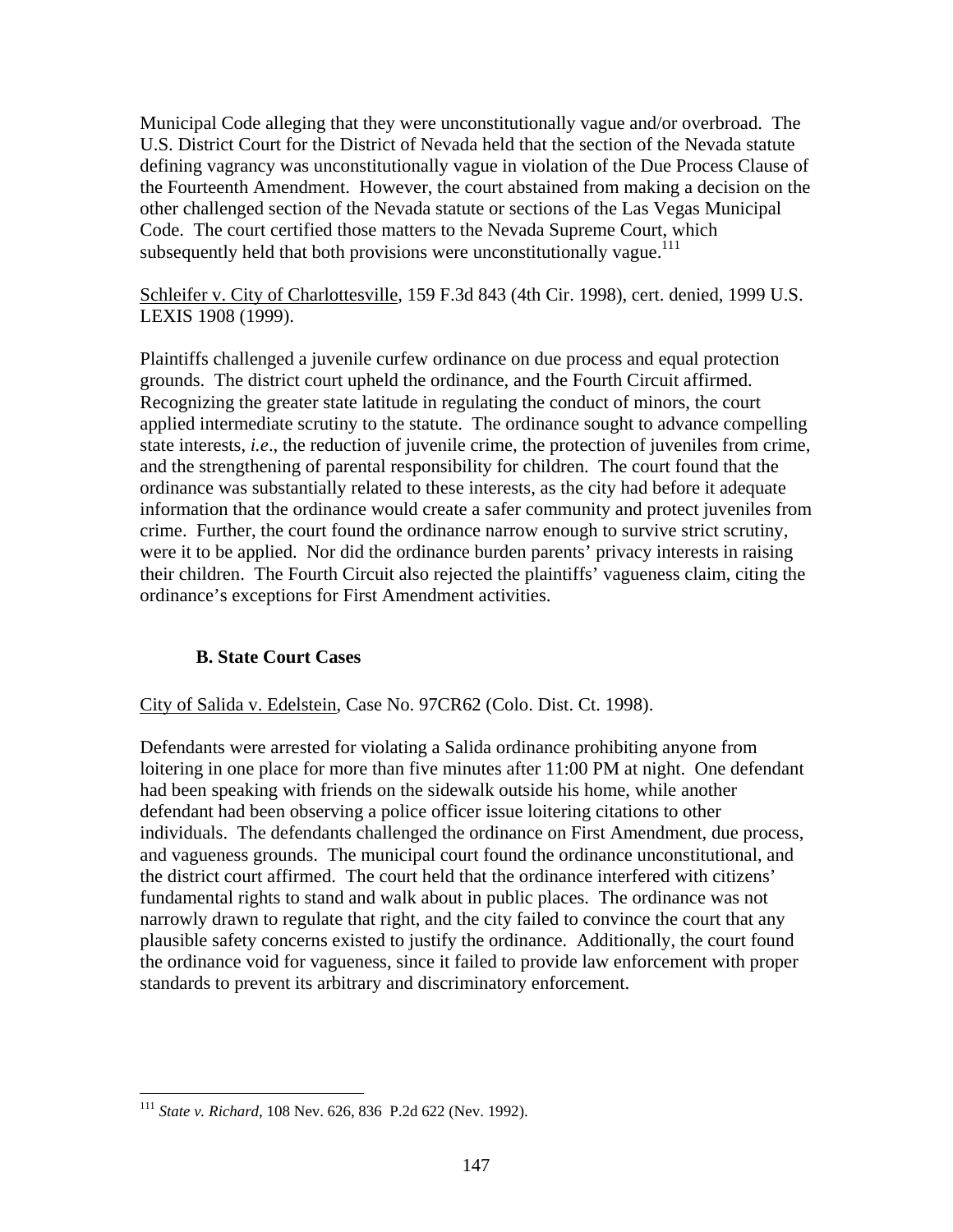## Commonwealth v. Asamoah, 2002 Pa. Super. LEXIS 2896 (Pa. Super. Ct. 2002).

The defendant was convicted for loitering pursuant to a York, Pennsylvania ordinance. Police observed Asamoah near a man they believed to be carrying drugs, although Asamoah himself did no more than stand on the sidewalk with money in one of his hands. Police arrested him for violating that part of the ordinance forbidding "acts that demonstrate an intent or desire to enter into a drug transaction." The Superior Court overturned his conviction, finding the ordinance was unconstitutionally vague and overbroad. The ordinance's language provided inadequate guidance as to what constituted illegal behavior and left police free to enforce it in an ad hoc and subjective manner. The ordinance also proscribed and punished protected activities such as "hanging around" and "sauntering."

## Johnson v. Athens - Clarke County, 529 S.E.2d 613 (Ga. 2000).

Plaintiff was arrested for violating an Athens municipal ordinance prohibiting loitering or prowling. A policeman had observed Johnson at a particular intersection four times over a two-day period. At trial, the policeman testified that the location where he arrested Johnson was a known drug area, although the state presented no evidence of drug activity. The Georgia Supreme Court found the ordinance void for vagueness, since there was nothing in the ordinance's language that would put an innocent person on notice that particular behavior was forbidden. There was no way a person of average intelligence could be aware of what locations were known drug areas and what innocent-seeming conduct could seem to be drug-related in the opinion of a police officer. The ordinance also failed scrutiny because it did not provide adequate safeguards against arbitrary or discriminatory enforcement.

## State v. Burnett, 755 N.E.2d 857 (Ohio 2001).

 $\overline{a}$ 

The defendant successfully challenged a Cincinnati ordinance creating "drug-exclusion zones."<sup>112</sup> The defendant was arrested for one of the designated drug offenses and given a ninety-day exclusion notice from the Over-the-Rhine exclusion zone, which the city extended to one year. He was subsequently arrested for criminal trespass for being present in the zone.

The Ohio Supreme Court denied the defendant's freedom of association claim, but found that the ordinance impermissibly burdened his fundamental right to travel and that it violated the Ohio state constitution. As to the first amendment claim, the court found that the ordinance did not, on its face, interfere with the defendant's fundamental, personal relationships. However, the court went on to hold that the due process clause of the federal constitution included the fundamental right to intrastate travel. Under the required compelling interest analysis, the ordinance failed because it was not narrowly tailored to serve Ohio's compelling interest in protecting the health, safety, and welfare

<sup>112</sup> *See Johnson v. City of Cincinnati*, 310 F.3d 484, 2002 WL 31119105 (6th Cir. 2002), *supra*.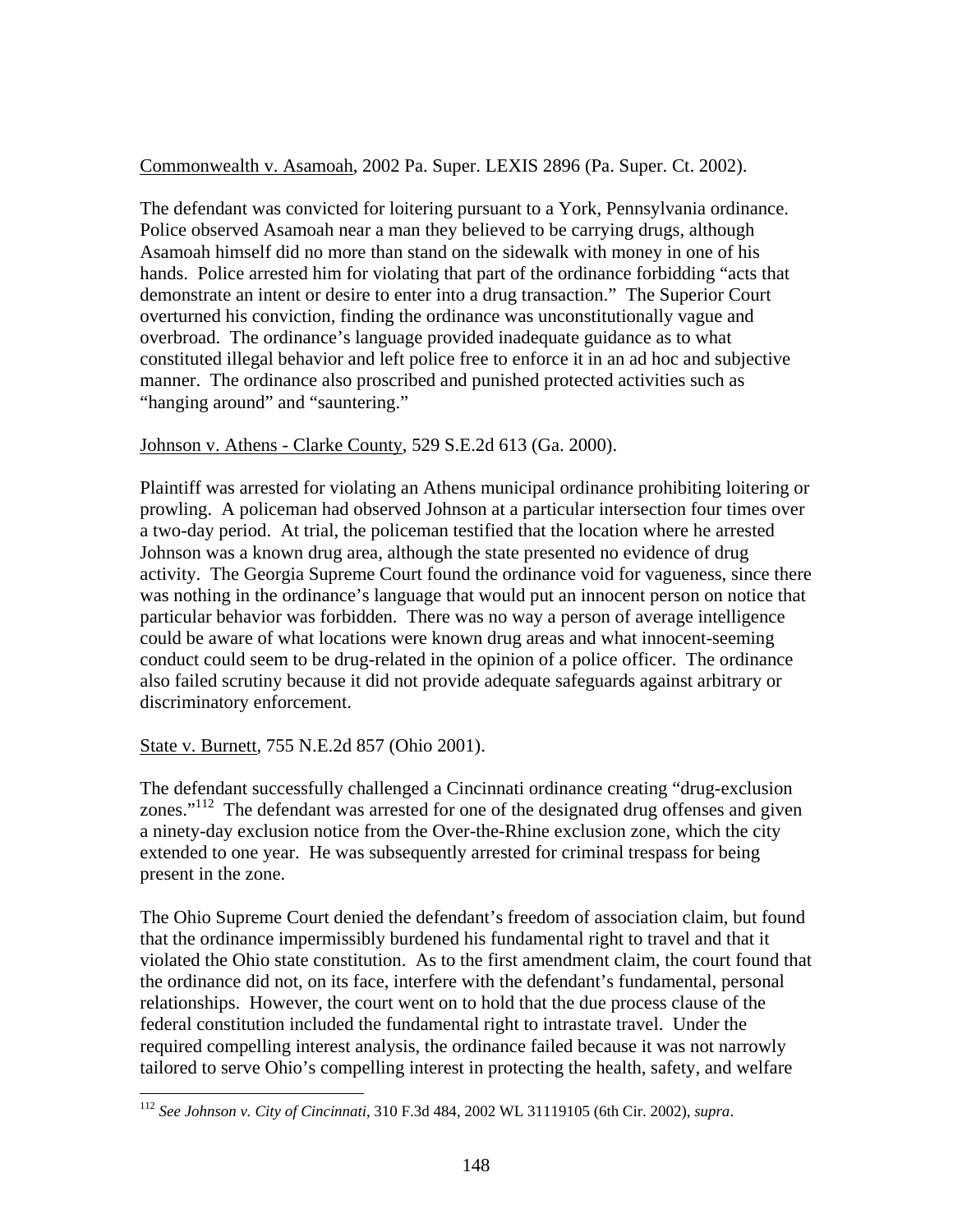of its citizens. The ordinance reached a host of innocent conduct, including visiting an attorney, attending church, and receiving emergency medical care. Finally, the court found the ordinance violated the Ohio state constitutional provision forbidding municipalities from adopting laws that conflicted with the "general laws" because it added a criminal penalty for a drug offense that was not imposed by a court or authorized by a statute. $113$ 

## **IV. Challenges to Restrictions on Food Sharing**

## **A. Federal Court Cases**

 $\overline{a}$ 

Big Hart Ministries v. City of Dallas, No. 3-07CV0216-P, 2007 WL 606343 (N.D. Tex. Jan. 31, 2007).

In January 2007, following extensive negotiation with the city of Dallas to reduce the impact of an ordinance that restricts sharing food with homeless individuals in public, two groups that serve food to homeless individuals in public spaces sued the city to challenge its food sharing restrictions. Plaintiffs Big Hart Ministries and Rip Parker Memorial Homeless Ministry are each non-profit religious organizations that conduct food sharing programs for and share religious teachings with homeless individuals in the City of Dallas. These organizations jointly filed a suit challenging the enforcement of Dallas City Ordinance 26023, which requires all operators of "Food Establishments" (as defined in the ordinance and including churches and other charitable organizations operating out of a mobile facility) to obtain a permit from the Director of the Department of Environmental Health Services for the City of Dallas in order to provide food in public places. Exceptions are made to the permit requirement, but only if food distribution takes place in specified areas of the city, of which only two areas are practicable for the plaintiffs. Violation of the ordinance is punishable by a fine of between \$50 and \$2,000 per day.

Plaintiffs' allege that the ordinance (i) violates such organizations' right to freely exercise their religious beliefs, guaranteed by the First and Fourteenth Amendments, (ii) violates such organizations' and homeless persons' right to free association, also guaranteed by the First and Fourteenth Amendments, (iii) violates such organizations' and the homeless persons' right to travel, as guaranteed by the Fourteenth Amendment, and (iv) violates certain Texas state constitutional and statutory provisions.

The city of Dallas indicated an intention to make substantial changes to the ordinance in connection with the opening of a new Homeless Assistance Center ("the Bridge") in downtown Dallas in the spring of 2008. However, the city has not yet made any changes to the ordinance. The city has agreed to continue to refrain from enforcing the current

 $113$  One justice concurred only in the state constitutional holding, arguing that no fundamental right to intrastate travel existed under the federal due process clause. *See* 93 Ohio St. 3d at 869.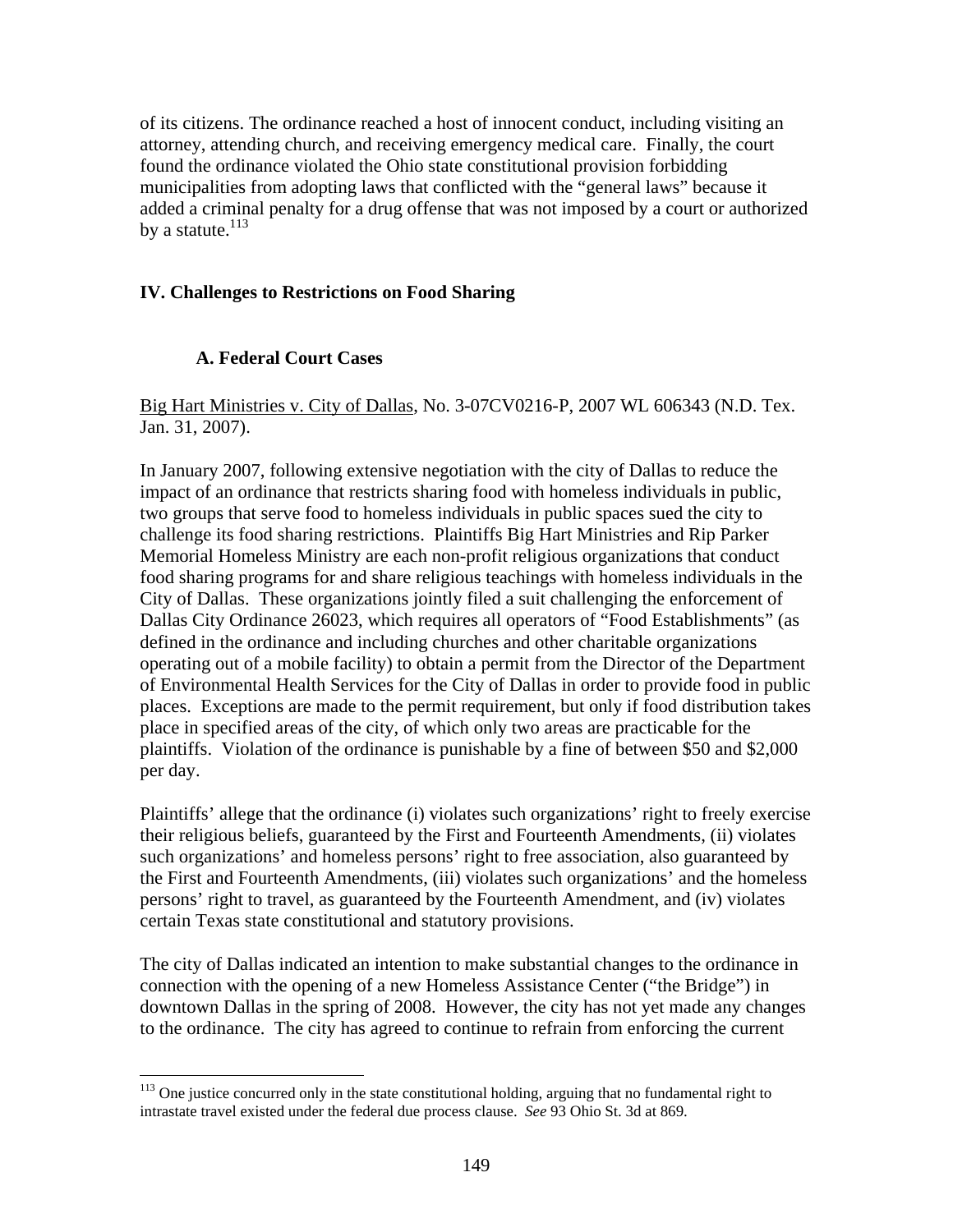ordinance against the plaintiffs other than by issuing written warnings. The case is pending.

Daytona Rescue Mission, Inc. v. City of Daytona Beach, 885 F. Supp. 1554 (M.D. Fla. 1995).

Plaintiffs, Daytona Rescue Mission and its founder, president and executive director, Gabriel J. Varga, brought suit against the City of Daytona Beach and the Daytona Beach City Commission, alleging that enforcement of a city ordinance would violate their rights under the Establishment Clause and the Free Exercise Clause of the First Amendment, the Equal Protection Clause of the Fourteenth Amendment and the Religious Freedom Restoration Act of 1993 (the "RFRA"). Plaintiffs, who provide the homeless with portable bags of food and other services, sought injunctive and declaratory relief. Plaintiffs argued that because the zoning code's definition of Church or Religious Institution "excludes homeless shelters and food banks as customarily related activities," their application for semi-public use in their facility's zone was denied.

The court held that because the zoning code provisions were neutral and generally applicable and furthered the city's significant interest, plaintiffs' rights under the Free Exercise Clause were not violated. Similarly, "the burden on religion is at the lower end of the spectrum" and other facilities exist for the homeless in the city. Therefore, the court held that protections under the RFRA did not apply. Lastly, the court found that the city had a compelling interest in regulating shelters and food banks for the homeless and the zoning code was the least restrictive means to furthering that interest.

Family Life Church v. City of Elgin, 2008 WL 2440658 (N.D. Ill. June 18, 2008).

Family Life Church invited H.E.L.P.S., A Ministry of Caring ("HELPS") to operate a homeless shelter in its church and challenged the city's requirement to obtain a conditional use permit and the delays it encountered in obtaining the permit. Responding to a complaint that HELPS was operating the shelter without proper approval, a city code enforcement officer inspecting the premises found three violations, including the lack of a permit to run a shelter and the lack of an occupancy permit for the building. When HELPS applied for the permit in September 2006, a further inspection purportedly revealed 105 building, fire and life-safety code violations. In October 2006, the city insisted the shelter be shut down until the permits were obtained.

In November 2006, the City of Elgin zoning board recommended that the permit application be approved subject to certain conditions. When the matter was still not on the city council's agenda on January 11, 2007, Family Life and Frank Cherrye, a homeless individual, filed a lawsuit in federal court. The court denied plaintiffs' request for a temporary restraining order against the city. The permit was granted on May 9, 2007.

The court granted the city's motion for summary judgment, as it found that the permit application process and accompanying delays did not violate plaintiffs' rights under the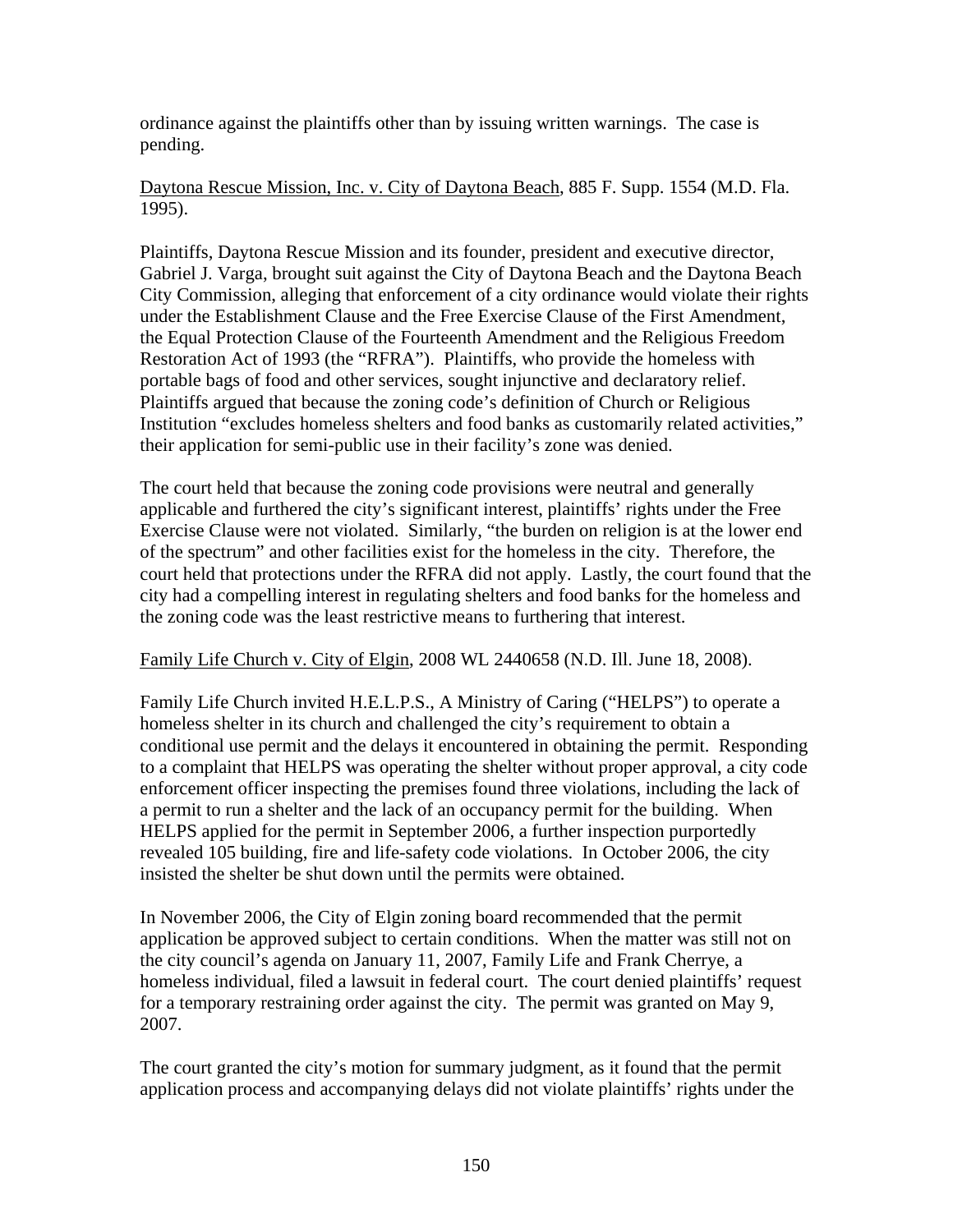First Amendment's Free Exercise Clause and the "substantial burden" provision of the federal Religious Land Use and Institutionalized Persons Act (the "Act"). The court found that the permit requirement was facially neutral and that the eight-month permit process did not rise to the level of a substantial burden. Furthermore, the court found that much of the delay was self-imposed: Family Life prematurely opened the shelter before seeking a permit and then had to close down the shelter during the pending permit process. With the same reasoning, the court rejected Family Life's Equal Protection claim and claim of disparate treatment under the Act, as well as Family Life's state claim under the Illinois Religious Freedom Restoration Act. Finally, the court rejected Cherrye's individual Equal Protection claim regarding the city's requirement that homeless persons staying at a particular shelter for more than three days demonstrate a connection with the city prior to entering the shelter. Because this residency requirement did not require someone to live in Elgin for any particular period of time, the court applied a rational basis standard and found that the requirement did not violate Cherrye's fundamental right to travel.

## First Assembly of God of Naples, Florida, Inc. v. Collier County, Florida, 27 F.3d 526 (11th Cir. 1994).

First Assembly was zoned as a multi-family residential district that also permitted various community uses, including churches and their "customary accessory uses." In 1989, First Assembly converted a relatively new building into a homeless shelter. The surrounding community raised health and safety concerns. In 1991, a county official alleged that First Assembly's shelter violated several zoning ordinances. The Collier County Code Enforcement Board agreed that the shelter did not constitute a "customary accessory use" of the church. First Assembly closed the shelter.

First Assembly and plaintiffs brought suit against Collier County, seeking a temporary restraining order, a preliminary injunction, and permanent injunctive relief. The lower court denied plaintiffs' motions and granted the County's motion for summary judgment. First Assembly filed an appeal, arguing that it was denied due process in the enactment of the zoning laws and in the County's failure to codify the laws annually as required under Florida law. In addition, First Assembly argued that by enforcing the zoning laws, the County prevented the church from practicing an essential aspect of its religion: sheltering the homeless. Therefore, the County violated the Free Exercise Clause of the First Amendment.

The Eleventh Circuit affirmed the lower court ruling. Regarding the due process claim, the court found that although First Assembly had a protectable property interest, it was given a notice and an opportunity to be heard that was adequate under the federal Constitution. The court did not agree with plaintiffs that the published notice, which was smaller than a quarter page in size, did not include a geographic location map, and did not have a headline in 18-point font, was inadequate. Regarding the Free Exercise claim, the court found that the zoning law was neutral and of general applicability. The law applied to group homes generally and provided regulations and locations for their operation. The intent was to address health and safety concerns, not to inhibit or oppress any religion.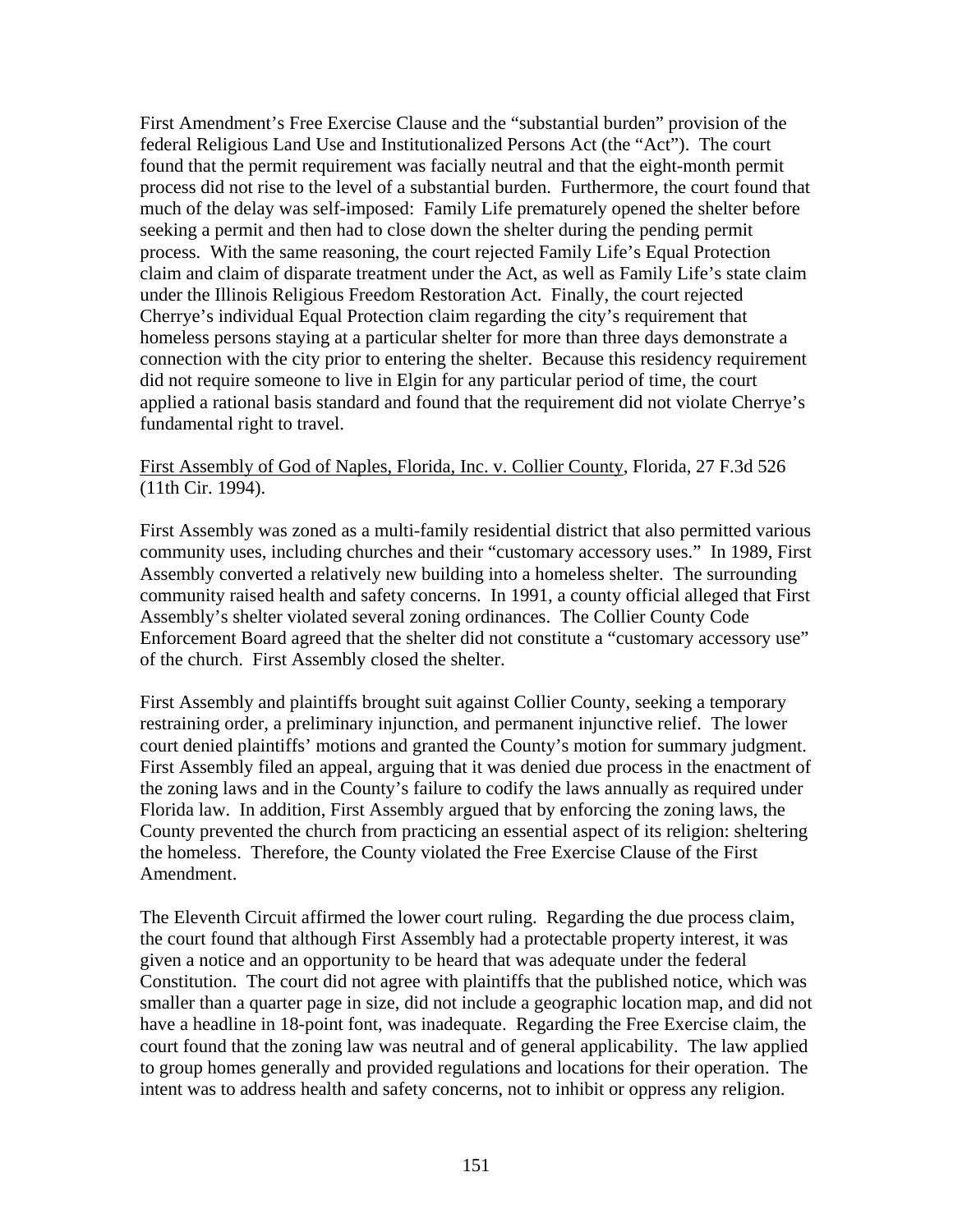First Assembly's petition for writ of certiorari was denied.

First Vagabonds Church of God v. City of Orlando, No. 6:06-CV-1583-Orl-31KRS (M.D. Fla. filed Oct. 12, 2006).

First Vagabonds Church of God and Food Not Bombs, a homeless ministry and antipoverty group, respectively, filed suit in federal court challenging a city ordinance that prohibits "large group feedings" in parks in downtown Orlando without a permit, and also limits the number of permits for each park to two per year per applicant.<sup>114</sup> "Large" group feedings" are defined under the ordinance as events that intend to, actually or are likely to feed 25 or more people.

Prior to the enactment of the ordinance, the plaintiff organizations had been regularly distributing free food to homeless persons in certain Orlando parks for a long period of time. Following enactment of the ordinance, the organizations attempted to remain in compliance with the law by distributing food outside of or adjacent to city parks, but found such distribution to be impracticable. The plaintiffs' suit sought a declaration that the ordinance is unconstitutional (under the First Amendment's free speech and religious exercise clauses and Fourteenth Amendment's due process clause) and in violation of certain Florida statutes, including Florida's Religious Freedom Restoration Act. Further, the plaintiffs sought an injunction prohibiting enforcement of the ordinance and unspecified damages.

In January 2008, the City of Orlando moved for summary judgment. The court held that resolution of the FRFRA claim involves disputed issues of material fact that cannot be resolved by summary judgment. With respect to the Free Exercise claim, the court held that the City had provided no rational basis for the law because no evidence showed that moving group feedings from one park to another would help to alleviate the City's concerns. Therefore, the Free Exercise claim survived summary judgment. Similarly, the court found that the City had not provided a defense to the Free Assembly claim. The court dismissed plaintiffs' facial challenge because the conduct regulated by the ordinance is not, on its face, an expressive activity. In contrast, however, the court found that the as-applied challenge was not entitled to summary judgment, because it is possible that, after examining the context, the conduct of feeding people could be expressive. The City was entitled to summary judgment on the Equal Protection and Due Process claims.

In September 2008, the court ruled in favor of the plaintiffs on their claims that the food sharing restriction violated their rights to free speech and to freely exercise their religious beliefs under the First Amendment. The court found that Orlando Food Not Bombs' food sharing activities was expressive conduct, the ordinance did not further a substantial interest of the city, and the ordinance placed too great a burden on plaintiffs' free speech rights. With respect to the free exercise claim, the court found that there was no rational basis for the ordinance, as none of the interests claimed by the city were served by the

 $\overline{a}$  $114$  Code of the City of Orlando § 18A.09-2 (2007).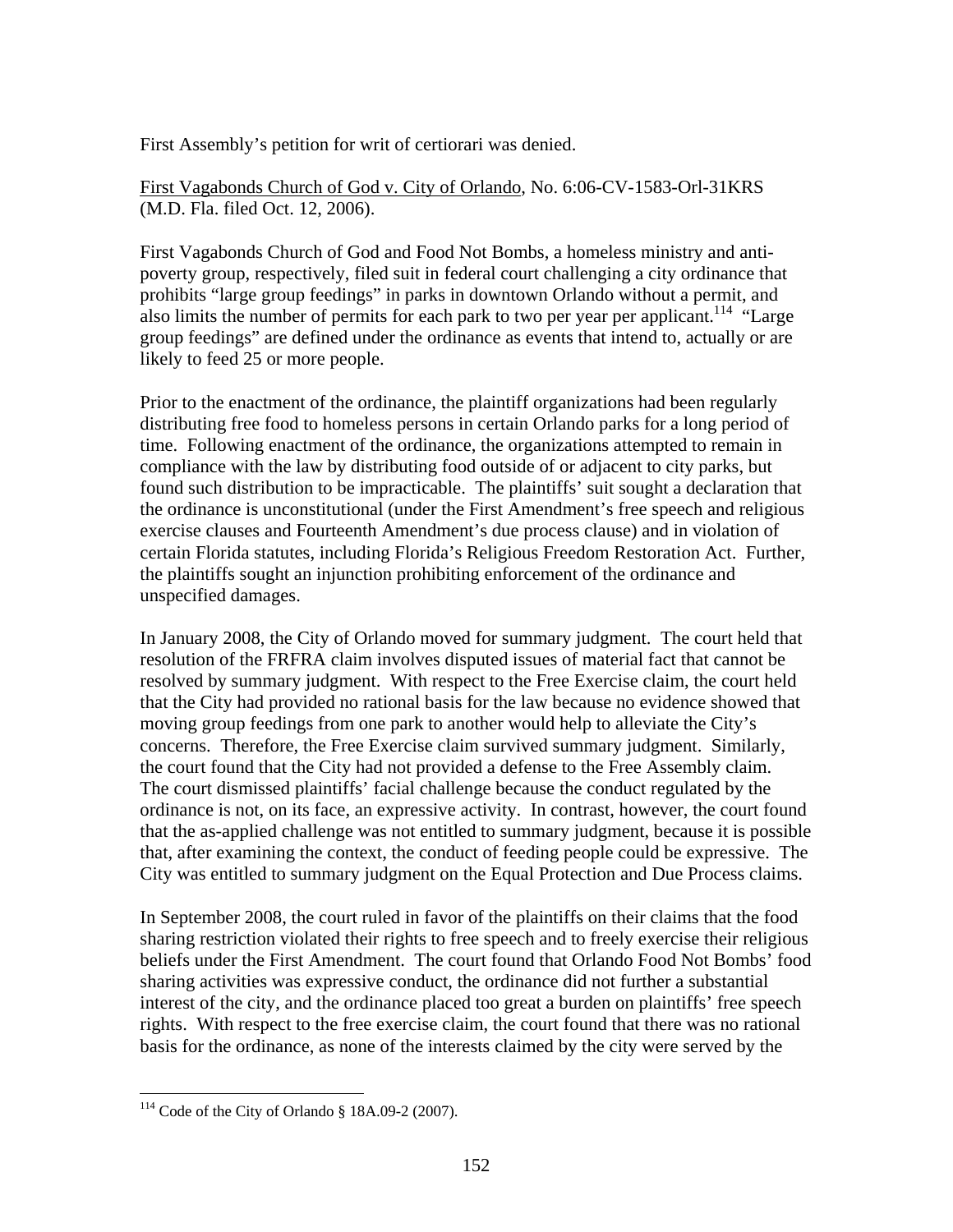ordinance. Further, the ordinance was more than an incidental burden on First Vagabonds Church's free exercise rights.

NLCHP filed an amicus brief in favor of the plaintiffs in this case. The case is currently on appeal.

Layman Lessons, Inc. v. City of Millersville, 2008 WL 686399 (M.D. Tenn. Mar. 7, 2008).

In 2005, Layman Lessons set up Blessingdales Charity Store, which was both a place to store donated clothing and personal items and distribute them to the needy, and a retail store to sell these items to raise money. Layman Lessons applied for a Certificate of Occupancy, but its application was placed on hold due to a then-pending ordinance that would have limited Layman Lessons' use of the property as planned. In addition, the city required the construction of a "buffer strip," such as a fence or landscaping to serve as a buffer between properties. Layman Lessons' property only abutted commercial properties, however, and buffer strips were typically only required on properties abutting residential property.

In 2006, Layman Lessons filed a complaint, alleging that the city's actions violated its rights under the Religious Land Use and Institutionalized Persons Act ("RLUIPA")of its constitutional rights under the First and Fourteenth Amendments and the Tennessee Constitution.

In March 2008, the court ruled on both parties' respective motions for summary judgment, granting in part and denying in part each motion. The court found Layman Lessons did not state a valid claim under RLUIPA for enforcement of the buffer strip requirement as it was not a substantial burden and was neutral. Because the city planner did not have authority to unilaterally deny an application for a Certificate of Occupancy, the court did not find the city liable under § 1983 for the city planner's actions. The court also found that Layman Lessons failed to prove its Equal Protection claim.

However, the court granted Layman Lessons' summary judgment motion on its claim that city actions (aside from the city planner's actions) that delayed issuance of a Certificate of Occupancy burdened Layman Lessons' free exercise rights in violation of the RLUIPA. In addition, the court found that the city's "arbitrary and irrational implementation and enforcement of [the buffer strip ordinance]" violated Layman Lessons' right to Due Process.

McHenry v. Agnos, 983 F.2d 1076 (9th Cir. 1993).

Keith McHenry is the co-founder of Food Not Bombs, an organization which distributes free food to, and advocates increased public assistance for, the homeless and hungry of San Francisco. McHenry filed suit against the city of San Francisco and various city officials after being enjoined from distributing food to members of the homeless community in San Francisco based on the organization's failure to comply with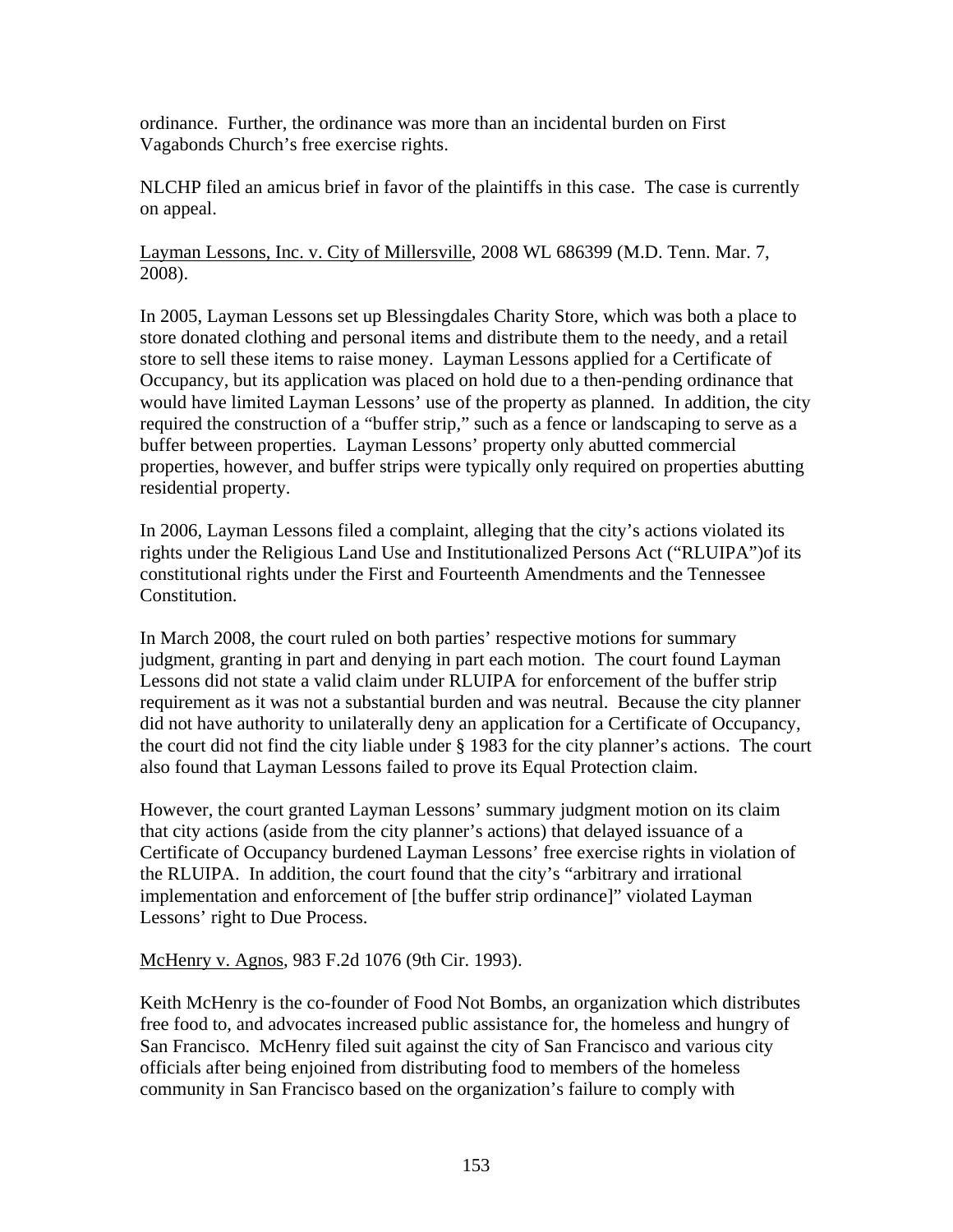ordinances regarding the distribution of food in public. Specifically, the ordinances required that organizations which distribute food to more than 25 persons in public parks obtain a permit and meet certain sanitation standards.

McHenry's suit alleged that such city ordinances and the injunction violated his First Amendment rights and were facially invalid. The district court granted summary judgment in favor of the defendants, finding that McHenry's food distribution activity did not constitute protected expression and that even if it did, the permit ordinances would constitute reasonable time, place, and manner restrictions on such expression. On appeal, the Ninth Circuit upheld the district court's decision, finding that the ordinances were constitutional, as the government interests behind the ordinances were substantial and the ordinances were sufficiently content neutral and narrowly tailored.

## Pacific Beach United Methodist Church v. City of San Diego, Docket No. 07-CV-2305- LAB-PCL (S. D. Cal. Dec. 7, 2007).

Pacific Beach United Methodist Church, its pastor and its congregation brought suit against the City of San Diego, alleging that the city had threatened to fine and punish them for sharing a meal and religious services with hungry, homeless, and other individuals. Plaintiffs argued that ministering to and caring for hungry, homeless and poor individuals is at the core of their religious and spiritual identities and, therefore, the city's actions violated the United States and California Constitutions and the Religious Land Use & Institutionalized Persons Act.

Plaintiffs alleged that, on October 31, 2007, while Plaintiffs were preparing for that evening's service, defendants "raided" Plaintiffs' church property "without warning, in a show of authority designed to chill the Plaintiffs' exercise of their ministry and intimidate Plaintiffs." Defendants stated that they were acting on an anonymous complaint to perform an inspection to determine whether Plaintiffs' activities were violating any laws, ordinances or municipal codes. Further, In November 2007, Defendants informed Plaintiffs that their religious activities were a violation of four San Diego municipal codes relating to residential multiple unit dwelling developments, use regulations of residential zones, and homeless facilities.

Plaintiffs argued in their complaint that these ordinances are facially inapplicable to Plaintiffs' activities. Further, Plaintiffs argued that the city's actions violated the Religious Land Use and Institutionalized Persons Act of 2000 and the First, Fourth, Fifth, Ninth and Fourteenth Amendments of the United States Constitution. Plaintiffs sought injunctive relief to protect their freedom to continue their ministries to the poor, hungry and homeless. In April 2008, the parties settled the case. Under the settlement agreement, Plaintiffs will be allowed to continue their Wednesday Night Ministry without a permit and without the threat of fines or citations from the City of San Diego. The City may conduct inspections at the church and enforce other laws and ordinances.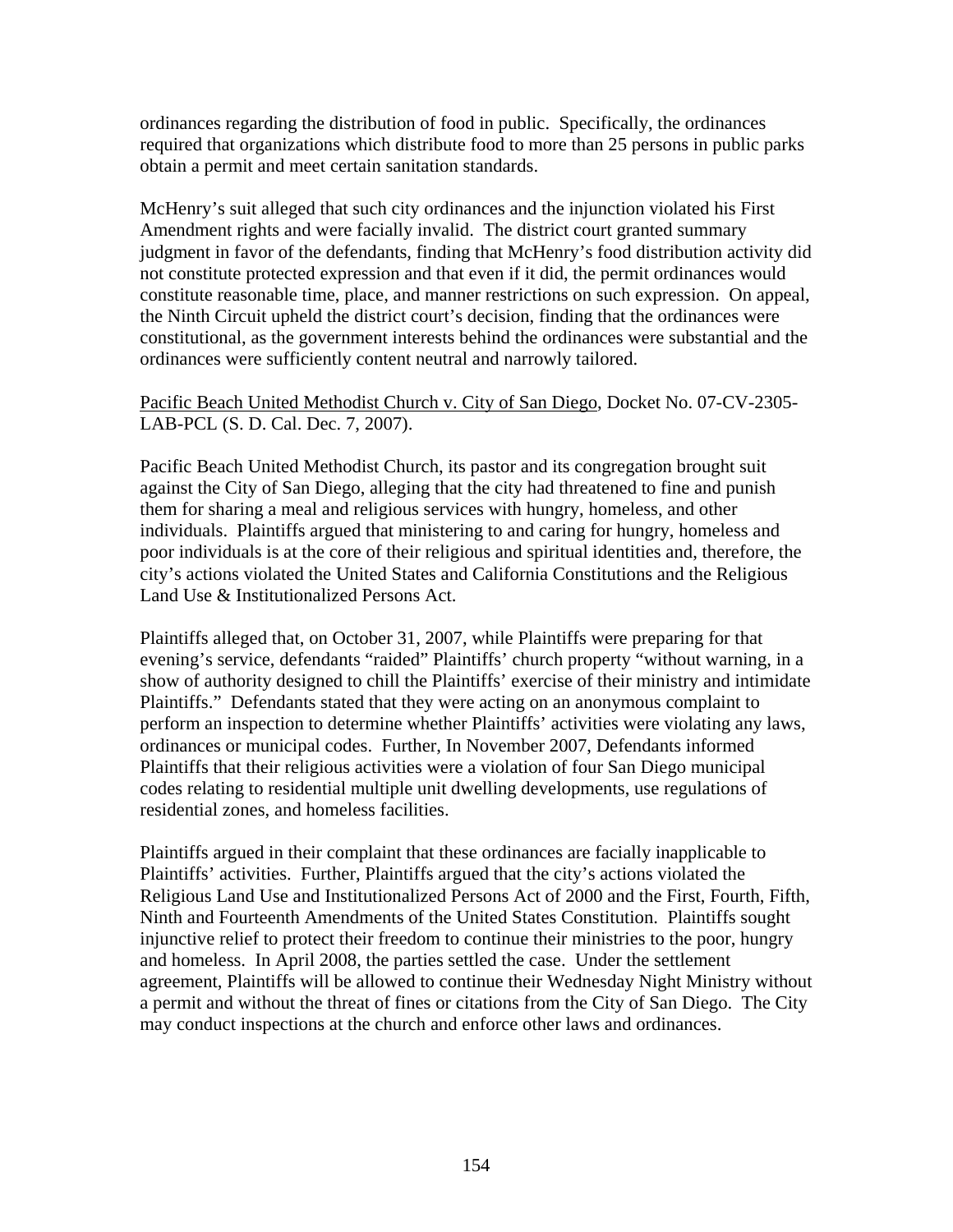Sacco v. City of Las Vegas, Docket No. 2:06-CV-0714-RCJ-LRL (D. Nev. June 12, 2006).

Several individuals who share food with homeless individuals as a component of their charity work and as a part of a broader political demonstration associated with Food Not Bombs, an all-volunteer organization dedicated to nonviolent social change, filed suit in federal court challenging (i) the enforcement of Las Vegas Municipal Code § 13.36.055(A)(6), which prohibits "the providing of food or meals to the indigent for free or a nominal fee" in public parks, (ii) city ordinances requiring that a permit be obtained in order to hold events in city parks that are attended by more than 25 people, (iii) restriction that three particular parks may be used solely by children or supervisors/guardians of children and (iv) laws permitting the police to ban people who commit crimes on city property from entering public parks.

In January 2007, the federal district court granted a preliminary injunction enjoining enforcement of the ordinance prohibiting provision of food or meals to indigent persons. In August 2007, the court ruled on the plaintiffs' motion to make the injunction permanent and to approve the other measures being sought, including the challenges to the permit requirements and the children's parks and trespass laws (described above). Basing its decision on the plaintiff's equal protection and due process arguments, the court granted the motion for a permanent injunction against enforcement of the ordinance restricting food sharing with indigent persons, but denied the plaintiffs' other challenges.

## Santa Monica Food Not Bombs v. City of Santa Monica, 450 F.3d 1022 (9th Cir. 2006).

Santa Monica Food Not Bombs, an all-volunteer organization dedicated to nonviolent social change, and other organizations and individuals seeking to share food with homeless individuals brought suit against the City of Santa Monica, California, alleging that certain permit requirements and limitations on outdoor meal programs violated plaintiffs' rights under the First and Fourteenth Amendments of the U.S. Constitution, and various provisions of the California Constitution. The district court granted Santa Monica's motion for summary judgment, holding that the challenged ordinances were not facially unconstitutional. Food Not Bombs appealed to the Ninth Circuit.

The Ninth Circuit held that Food Not Bombs' challenges to an ordinance prohibiting banners outside of city-sponsored events and an ordinance prohibiting food distribution on sidewalks were moot because those ordinances had been amended after the suit was filed. The court held that the third events ordinance being challenged, which required permits for parades, events drawing 150 people or more, and events involving setting up tents, was a content-neutral time, place and manner regulation that did not violate the First Amendment. The court found the ordinance was not directed to communicative activity as such, and the object of the permitting scheme was "to coordinate multiple uses of limited space, to assure preservation of the park facilities, to prevent uses that are dangerous, unlawful, or impermissible" under the park district's rules, and to assure financial accountability for damage the event may cause. In addition, an instruction to the ordinance provided that "no consideration may be given to the message of the event,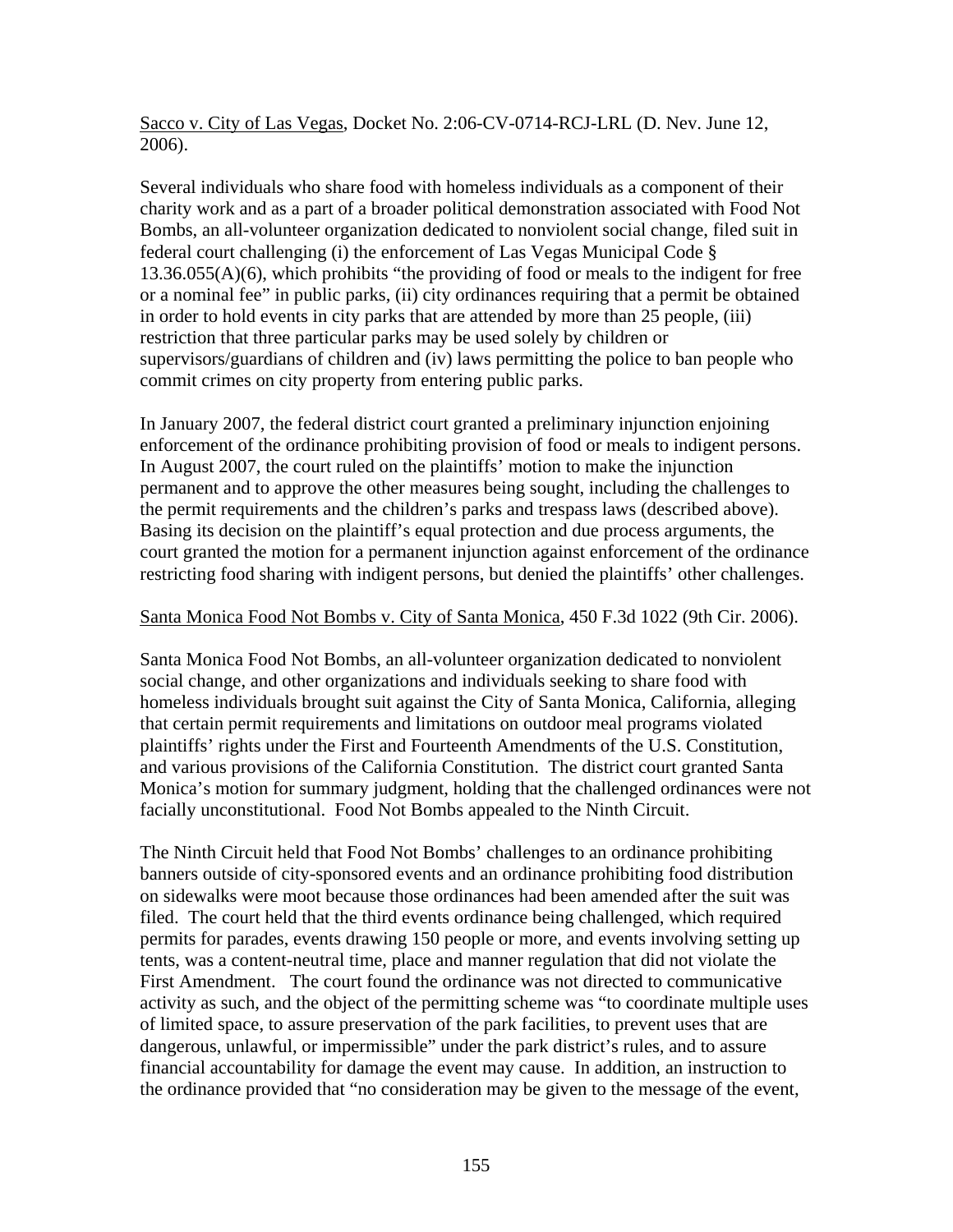the content of speech, the identity or associational relationships of the applicant, or to any assumptions or predictions as to the amount of hostility which may be aroused in the public by the content of speech or message conveyed by the event."

Food Not Bombs also contended that the events ordinance was not sufficiently narrowly tailored. The court rejected this argument as applied to sidewalks and park paths because a limiting instruction limited the application of the ordinance to activities that are "likely to interfere" with traffic flow. However, the court held that the ordinance was insufficiently narrowly tailored with respect to all other city streets and public ways, to which the limiting instruction did not apply. The court also found that there were ample alternatives for speech.

Stuart Circle Parish v. Board of Zoning Appeals of the City of Richmond, 946 F. Supp. 1225 (E.D. Va. 1996).

Stuart Circle Parish, a partnership of six churches of different dominations in the Stuart Circle area of Richmond, Virginia, sought a temporary restraining order and permanent injunctive relief to bar enforcement against them of a zoning code limiting feeding and housing programs for homeless individuals. The ordinance limited feeding and housing programs to up to 30 homeless individuals for up to seven days between October and April. Plaintiffs conduct a "meal ministry" for 45 minutes every Sunday, to provide "worship, hospitality, pastoral care, and a healthful meal to the urban poor of Richmond." Some, but not all, of the attendees are homeless. Neighbors of the host church complained to the city's zoning administrator, alleging unruly behavior by attendees of the meal ministry. The zoning administrator found that plaintiffs violated the city ordinance limiting feeding and housing programs. Although plaintiffs appealed, the Board of Zoning Appeals upheld the determination.

Plaintiffs then brought suit in federal district court. Plaintiffs alleged that their rights to free exercise of religion were protected by the First Amendment and the Religious Freedom of Restoration Act (the "RFRA")<sup>115</sup> and would be violated if the ordinance were enforced against them. To plaintiffs, the meal ministry is "the physical embodiment of a central tenet of the Christian faith, ministering to the poor, the hungry and the homeless in the community." Furthermore, plaintiffs argued that injunctive relief would not work irreparable injury on the city and that the city failed to show a compelling state interest, especially given that there was no showing of unruly and disruptive behavior on more than one occasion.

The court granted plaintiffs' motion for a temporary restraining order. The court held that plaintiffs would suffer irreparable injury without such injunctive relief because they would otherwise be prevented from engaging in the free exercise of their religion. In addition, defendants failed to show that the injunctive relief would work irreparable injury on them; such injunctive relief would only "return the parties to their status quo ante positions." The court also found that plaintiffs were likely to succeed on the merits

 $\overline{a}$ 

<sup>115</sup> In 1997, the RFRA was struck down as unconstitutional. *City of Boerne v. Flores*, 521 U.S. 507. However, a number of states have similar laws.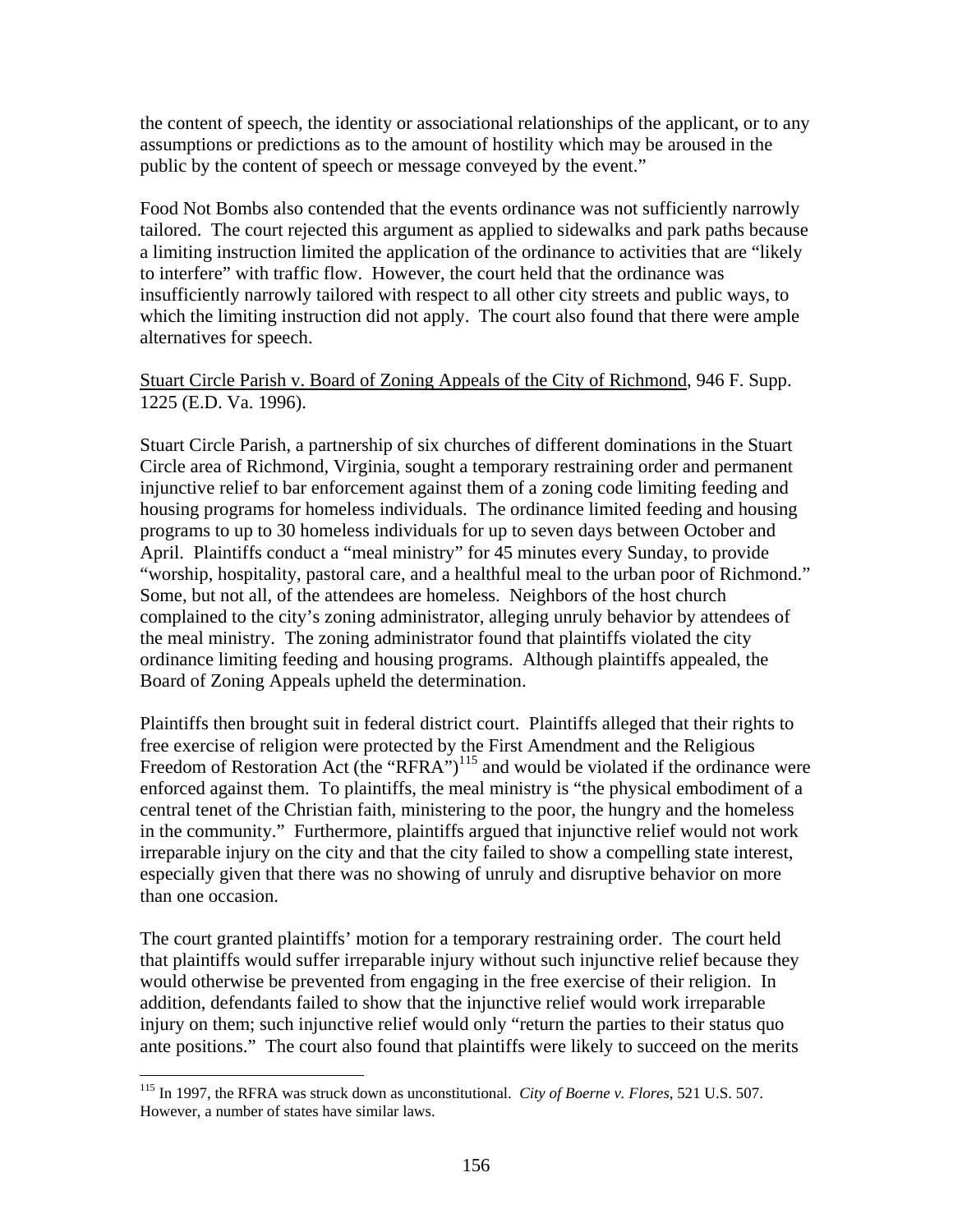because the plaintiffs demonstrated that the meal ministry is a central tenet of their religious practice and that it is important that the meal ministry be provided in the church. On the other hand, the city failed to show a compelling state interest in prohibiting plaintiffs from continuing their meal ministry as currently conducted. Lastly, the court found that granting the temporary restraining order serves the public interest by providing a federal forum in which plaintiffs can vindicate their federal rights, which they were unable to do in the state process.

## Western Presbyterian Church v. The Board of Zoning Adjustment of the District of Columbia, 862 F. Supp. 538 (D.D.C. 1994).

Western Presbyterian Church brought suit against defendants to enjoin enforcement of (i) a decision of the District of Columbia Zoning Administrator, which was upheld by the Board of Zoning Adjustment of the District of Columbia, and (ii) the District of Columbia zoning regulations as applied to the Church's program to feed homeless individuals on its premises. Section 216 regulates programs conducted by church congregations or groups of churches in an R-1 (residential) district. The zoning regulations provide that "any other accessory use . . . customarily incidental to the uses otherwise authorized by this chapter shall be permitted in [a special purpose] district."

Plaintiffs sought protection of their rights under the Religious Freedom Restoration Act of 1993 (the "RFRA"),  $^{116}$  the Civil Rights Act of 1964, and the First and Fifth Amendments. Plaintiffs argued that defendants violated their rights to free exercise of religion and their due process and equal protection rights by (i) enforcing the Zoning Regulations in an arbitrary and capricious manner, (ii) denying fair notice and chilling their First Amendment rights, (iii) interpreting the Zoning Regulations so as to impose a more onerous burden on churches in special purpose zones than that imposed on churches in residential zones, and (iv) interpreting the Zoning Regulations to deny churches the ability to engage in accessory uses as a matter of right in special purpose zones, to the extent such uses are considered church programs under Section 216.

The court granted plaintiffs a permanent injunction and granted plaintiffs' motion for summary judgment. The court noted that "[i]t is difficult to imagine a more worthwhile program," and that "[t]he federal government and the District of Columbia have been unable to deal with the problem of the homeless, but here, a private religious congregation is spending its own funds to help alleviate a serious societal problem." The court added that "[i]t is paradoxical that local authorities would attempt to impede such a worthwhile effort." The court held that the enforcement of the zoning laws to regulate religious conduct violated plaintiffs' right to free exercise of religion in violation of the First Amendment and the RFRA.

 $\overline{a}$ 

<sup>116</sup> In 1997, the RFRA was struck down as unconstitutional. *City of Boerne v. Flores*, 521 U.S. 507. However, a number of states have similar laws.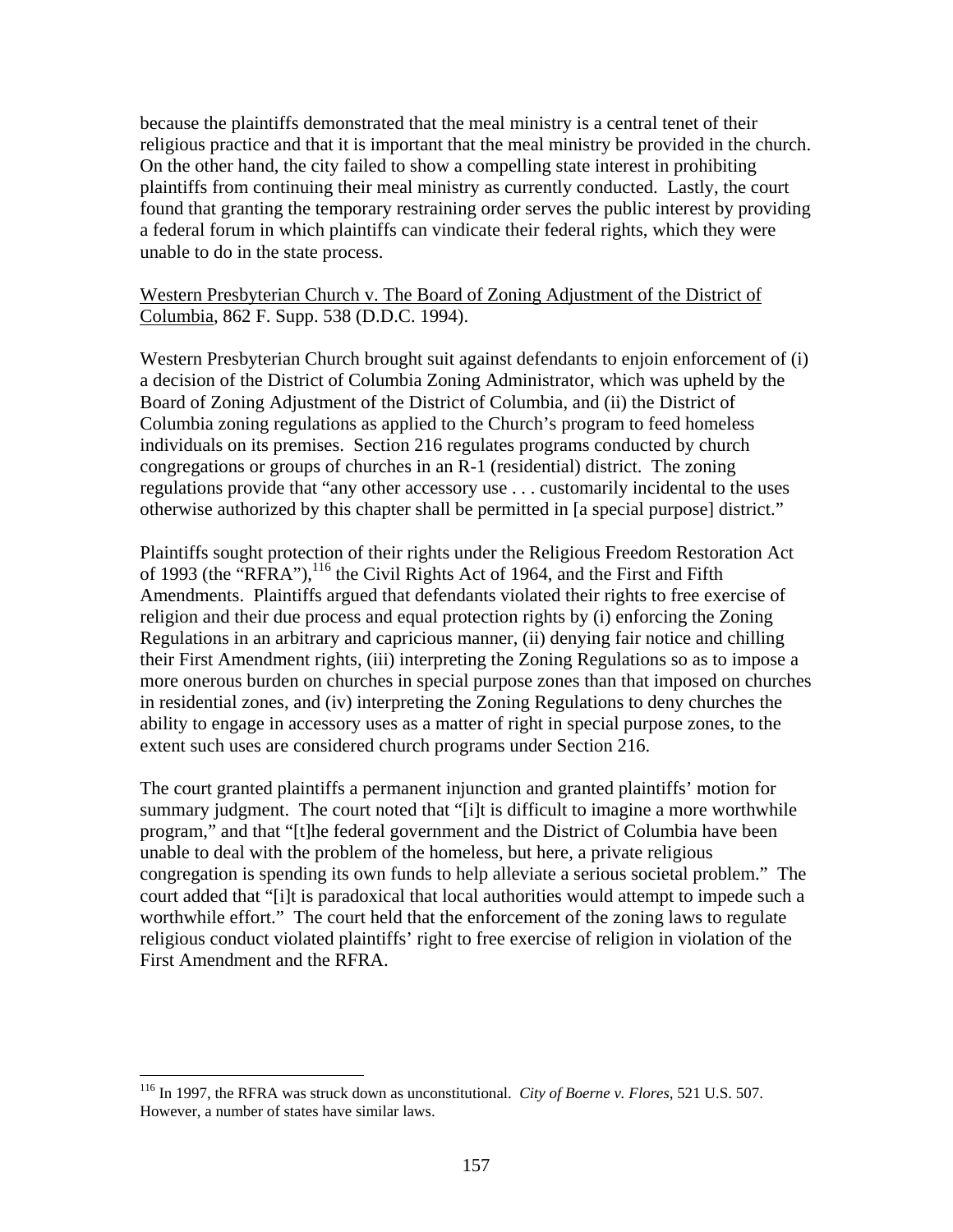## **B. State Court Cases**

Abbott v. City of Fort Lauderdale, 783 So. 2d 1213 (Fla. Dist. Ct. App. 2001).

Plaintiff, who conducted a feeding program on the beach in Fort Lauderdale for homeless individuals, sought injunctive and declaratory relief to prevent the city from enforcing against him a city ordinance that prohibited the use of parks "for business or social service purposes unless authorized pursuant to a written agreement with the City." Arnold Abbot and his group, Love Thy Neighbor, had fed poor and homeless people each Wednesday on the public beach across from the Radisson Bahia Mar, as part of their religious beliefs. The city believed that the regular feedings at a set location constituted a social service agency. Moreover, the city noted that there were other services and agencies in the city that the homeless could rely upon, including at the Homeless Assistance Center, which allegedly made plaintiff's feedings unnecessary.

The trial judge rejected plaintiff's claims that the ordinance violated his rights to equal protection and due process of law as well as his First Amendment rights under the Florida Religious Freedom Restoration Act of 1998 (the "FRFRA"). The trial judge held that because the rule violated plaintiff's rights under the FRFRA, the city would have to provide an alternative public property site where plaintiff could conduct the feeding program.

Plaintiff appealed, challenging on post-trial motion that the city's site selection did not follow the intent of the trial court's order. The city cross-appealed the trial court's holding that the rule violated the FRFRA. On appeal, the court concluded that the trial court's order implied that the alternative public property site "would at least be minimally suitable for the purposes intended" and would "represent[] the 'least intrusive means' of furthering the government's compelling interests." The court reversed and remanded to the trial judge to determine whether the selected site complied with the order's requirements and with the FRFRA.

## **V. Miscellaneous**

## **A. Federal Court Cases**

Currier v. Potter, 379 F.3d 716 (9th Cir. 2004), cert. denied, 125 S. Ct. 2935 (2005).

Three homeless individuals in Seattle brought suit against the Postal Service for denying them certain types of mail service, such as no-fee postal boxes available to other classes of individuals, and general delivery service at all postal branches. The plaintiffs alleged violations of postal service regulations, the Postal Reorganization Act, the Administrative Procedures Act, and the Constitution. Defendants moved to dismiss for lack of subject matter jurisdiction and failure to state a claim. The lower court dismissed the complaint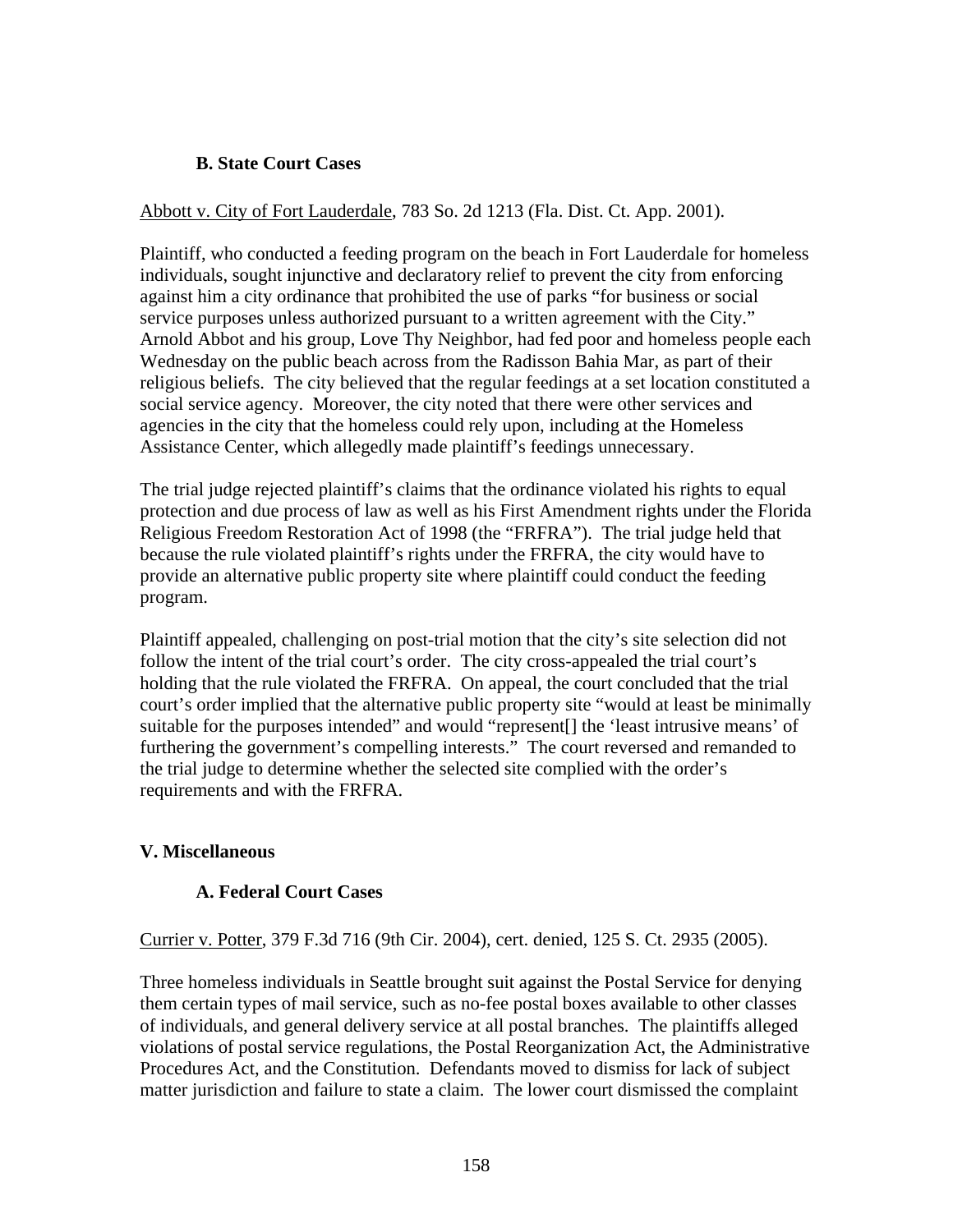in its entirety. It held that postal service regulations as well as the Administrative Procedure Act did not create a cause of action for the plaintiffs in this case. While the plaintiffs did establish the court's jurisdiction under a provision of the Postal Reorganization Act prohibiting discrimination among users of the mail, the court dismissed that claim sua sponte on the basis that the postal service regulations passed muster under an ordinary rational basis review.

The court also dismissed plaintiffs' constitutional claims. As to the First Amendment, the court agreed that the right to receive mail is fundamental, but refused to apply strict scrutiny because the Postal Service was not purporting to censor the content of any mail. Under a reasonableness review, the court found the regulations content-neutral and that they reasonably advanced "Congressionally-mandated goals of delivering mail efficiently and economically."117 Turning to the equal protection claim, the court found that the Postal Service's distinctions among persons who could and could not receive no-fee post office boxes were reasonable. "The relevant postal regulations that govern the no-fee boxes make it clear that only residents who have a physical residence or a business location at a fixed delivery point are eligible for the [no-fee boxes]."<sup>118</sup> Moreover, providing general delivery service at all post office branches would increase costs and complicate investigations of illegally shipped material.

The plaintiffs appealed the court's ruling. NLCHP filed an amicus brief on Currier's behalf, arguing that the postal service regulations provide a private right of action and that the Postal Service has waived its immunity with respect to claims under those regulations. NLCHP contended that the district court erred in finding it did not have subject matter jurisdiction over some of Currier's claims because the Postal Reorganization Act confers federal jurisdiction in actions involving the postal service, and the postal service regulations provide a substantive legal framework creating a cause of action. The court also had jurisdiction under the Administrative Procedure Act, which does not foreclose judicial review of Postal Service regulations. NLCHP also argued that the postal service regulations violate the First Amendment rights of homeless people by requiring them to pay for post office boxes and by limiting the locations and hours of operation of post offices that offer general delivery. Finally, NLCHP argued the regulations violate the Equal Protection Clause by automatically denying homeless people no-fee post office boxes while simultaneously offering them to other customers who are ineligible for carrier delivery.

The Ninth Circuit affirmed the lower court decision. Regarding jurisdiction, the Ninth Circuit upheld both the lower court's dismissal of plaintiffs' claim regarding the no-fee box regulation, and the lower court's exercise of subject matter jurisdiction over plaintiffs' statutory claim. The court limited the relevant forum to the general delivery service and concluded that such forum is a nonpublic forum because the postal service's "provision of general delivery service is meant merely to facilitate temporary mail delivery to a limited class of users."<sup>119</sup> The court then ruled that the postal service acted

1

<sup>117</sup> *Currier v. Henderson*, 109 F. Supp. 2d 1221, 1230 (W.D. Wash. 2002). 118 *Id.* at 1231.

<sup>119 379</sup> F.3d at 729.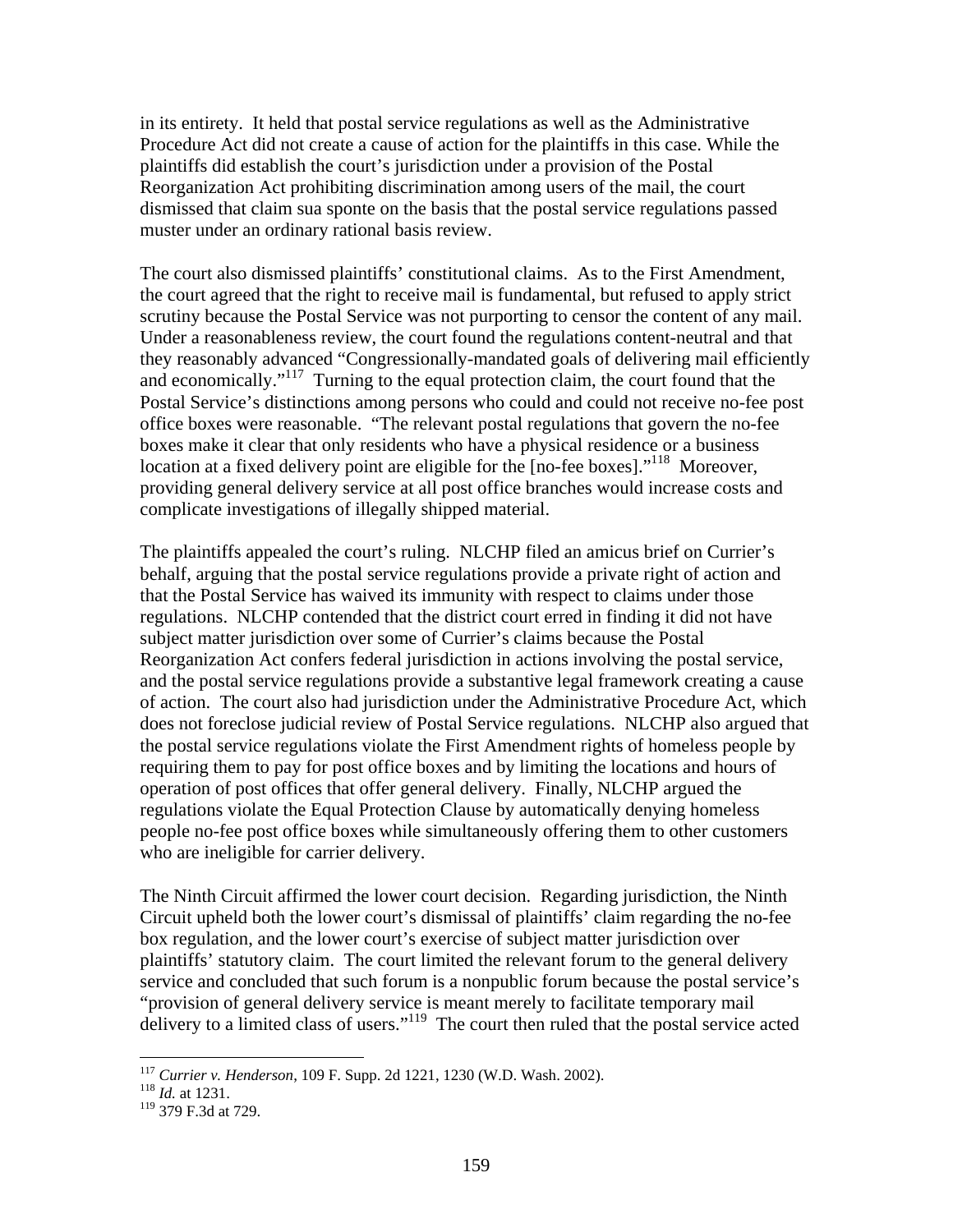reasonably in confining general delivery service to a single Seattle location. Furthermore, the court rejected plaintiff's First Amendment challenge to the no-fee postal box regulations, holding that such boxes are nonpublic fora and that the postal service is "not constitutionally obligated to provide no-fee boxes to homeless persons."<sup>120</sup> Because these First Amendment claims fail, the court also rejected plaintiffs' Equal Protection claims on rational-basis review.<sup>121</sup>

Plaintiffs filed a petition for a writ of certiorari, arguing that the Ninth Circuit erred in determining that the forum at issue was the general delivery service. Instead, because general delivery is the only means homeless people have to access the mail system, the plaintiffs argued the proper forum is the entire "mail system," which they argued is a public forum.<sup>122</sup> Alternatively, even if the entire mail system is not the relevant forum, plaintiffs contended that general delivery and no-fee boxes are public fora because they are modes of public communication.<sup>123</sup> In response, defendants argued that the Ninth Circuit was correct in evaluating general delivery and no-fee boxes as the relevant forum and determining that they were nonpublic fora.<sup>124</sup> Plaintiffs' petition for writ of certiorari was denied on June 20, 2005.

Fitzgerald v. City of Los Angeles, No. CV 03-1876 NM (C.D. Cal. 2003), 485 F. Supp. 2d 1137 (C.D. Cal. 2007).

Plaintiffs brought suit to challenge a police practice of taking homeless people from the Skid Row area of the city into custody and detaining them after performing warrantless searches without reasonable suspicion to believe such persons' parole or probation had been violated. Plaintiffs alleged that the Los Angeles Police Department (LAPD) had adopted a policy and practice of harassment, intimidation and threats against the residents of the Central City East area of Los Angeles, including homeless individuals in that area and residents of Skid Row's Single Room Occupancy (SRO) housing units. Plaintiffs claimed that the police's stated reason for such actions – that they were looking for parole violators and absconders – was a pretext.

The court certified the plaintiff class for settlement purposes and issued an injunction against such police practices, based on plaintiffs' Fourth Amendment claims as well as "Plaintiffs' rights under California Civil Code § 52.1 to be free from interference and attempts to interfere with Plaintiffs' Fourth Amendment rights by threats, intimidation, or

 $120$  *Id.* at 731.

<sup>&</sup>lt;sup>121</sup> Judge Gould, in his concurring opinion, leaves open the possibility of a homeless person's as-applied challenge, in which case he "would hold that, although the Post Office need not routinely make general delivery available at all branch post offices for all persons who are homeless, the Postal Service's regulations, to comply with the First Amendment, must make due provision for general delivery to a homeless person at a branch office when that person has shown undue hardship in retrieving mail at the

main post office." *Id.* at 733.<br><sup>122</sup> Brief of Petitioner-Appellant at 17, *Seattle Housing and Resource Effort (SHARE) v. Potter*, 2005 WL 415085 (Feb. 15, 2005).

<sup>123</sup> *Id.* at 21.

<sup>124</sup> Brief for Respondent-Appellee, *Seattle Housing and Resource Effort (SHARE) v. Potter*, 2005 WL 415085 (May 20, 2005).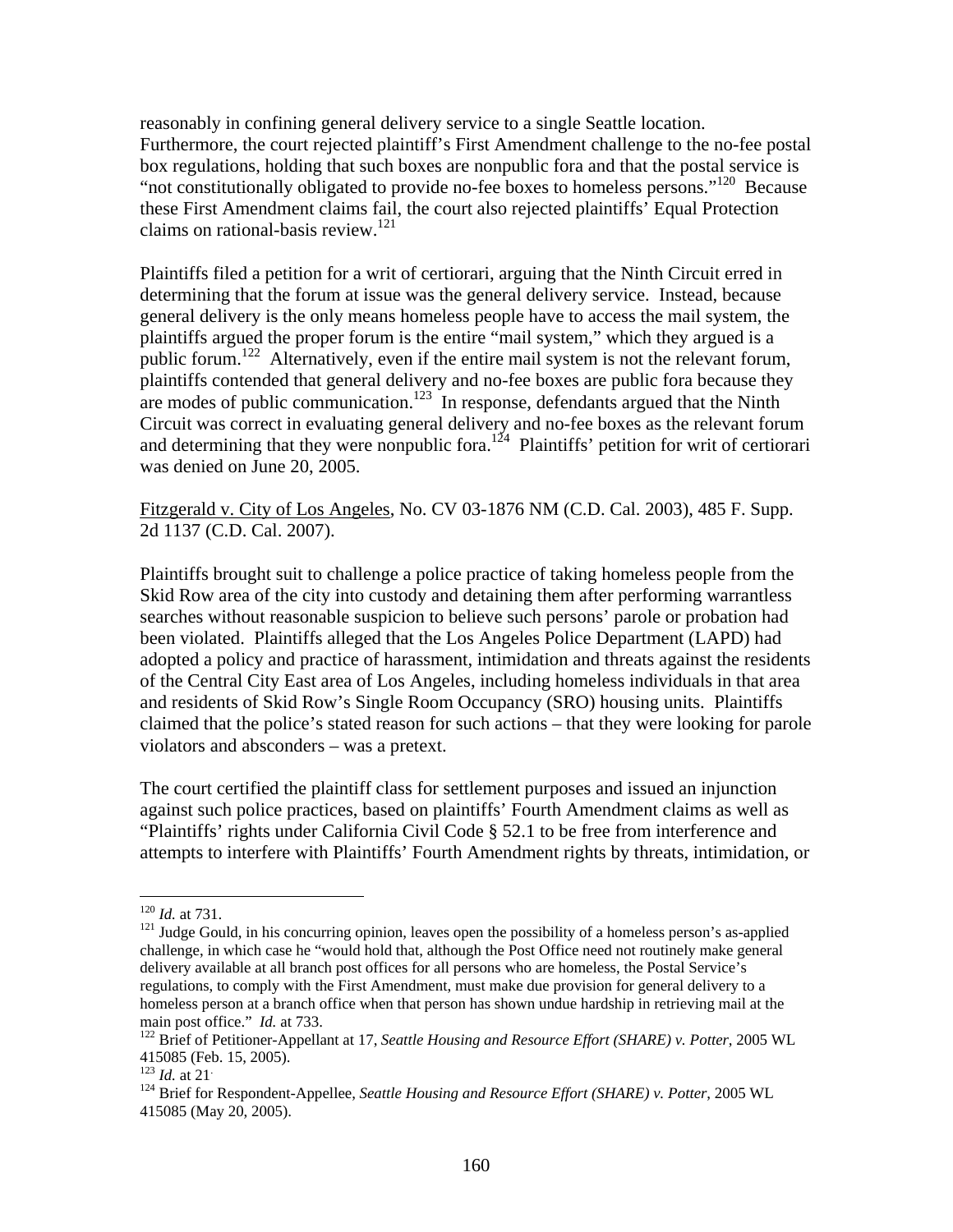coercion." In December 2003, the parties settled the case, agreeing to a stipulation to a permanent injunction limiting detentions, "Terry" stops and searches without the necessary reasonable suspicion, probable cause and/or search warrants. The injunction would remain in effect for 36 months, and could be extended upon a showing of good cause for an additional 36 months.

In November 2006, plaintiffs learned of allegations that the police were violating the injunction. The court granted the plaintiffs' motion to extend the injunction. The parties settled the case in December 2008 and the court approved the settlement agreement in February 2009. The settlement agreement set forth specific rules officers must follow with respect to searches incident to arrest, searches of parolees and probationers, handcuffing and frisks and prolonged detention for the purpose of running warrants. Warrant checks may only be conducted "if the time required to complete the warrant check does not exceed the time reasonably required to complete the officer's other investigative duties." In addition, the settlement agreement requires that the LAPD develop and conduct training sessions covering these issues. All officers assigned to patrol the Skid Row area must attend the training sessions.

## Hiibel v. Sixth Judicial District of Nevada, 542 U.S. 177 (2004).

Larry Hiibel was arrested and convicted under Nevada's stop and identify statute for refusing to identify himself during an investigatory stop for a reported assault. Hiibel appealed the conviction, claiming that his arrest and conviction for refusing to identify himself violated his Fourth and Fifth Amendment rights. The appellate court and the Nevada Supreme Court affirmed his conviction. The Supreme Court granted Hiibel's petition for certiorari.

NLCHP, NCH, and other homelessness advocacy groups filed an amicus brief supporting Hiibel in the Supreme Court. The advocacy groups contended that arresting people for failing to identify themselves violated their Fourth Amendment rights to be free from unreasonable searches and seizures, particularly in light of the difficulty homeless persons have maintaining and obtaining identification. The advocacy groups noted that police were more likely to stop homeless people and ask for identification, and homeless people were more likely not to have identification. The advocacy groups pointed to restrictive state documentation requirements as one reason many homeless persons did not have identification.

The Supreme Court ruled that Hiibel's arrest for refusing to identify himself did not violate either his Fourth or Fifth Amendment rights. However, the Court's holding merely applied to refusing to identify oneself in a situation where a police officer has reasonable suspicion to investigate, but did not reach the question whether a person could be arrested in the same circumstances for failure to produce an identification card.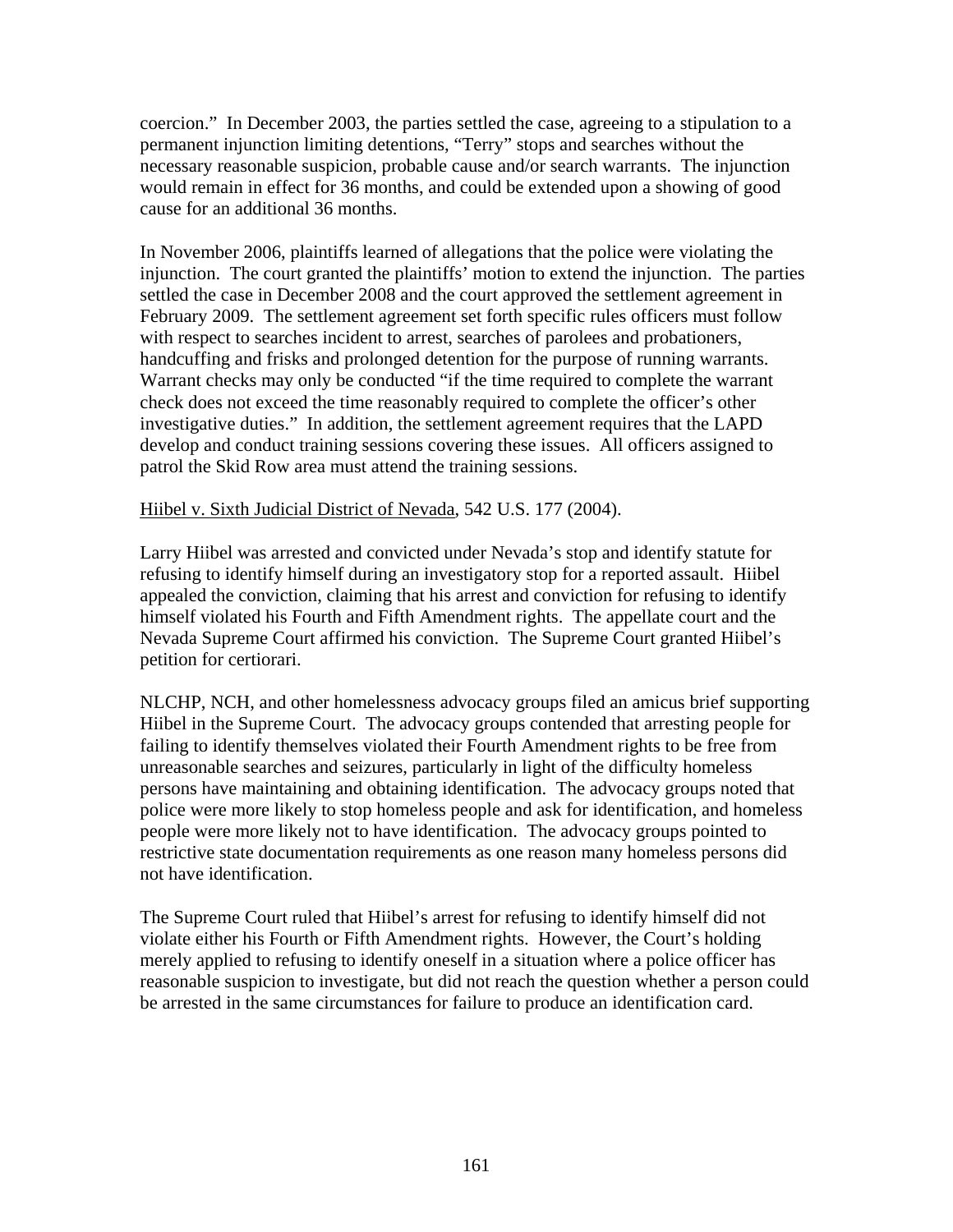## Horton v. City of St. Augustine, 272 F.3d 1318 (11th Cir. 2001).

Plaintiff, a "one-man band" street performer, challenged an ordinance regulating street performances in a four-block area of St. Augustine on grounds of vagueness, overbreadth, and as an invalid time, place, and manner restriction. The district court granted a preliminary injunction against the enforcement of the ordinance, finding that it failed to give proper notice as to what conduct it prohibited, and it promoted arbitrary and discriminatory enforcement. On the city's appeal, the Eleventh Circuit first held that the case was not mooted by the city's amendment of the ordinance following entry of the preliminary injunction. The court then ruled that the district court had applied the wrong standard for facial challenges based on vagueness, and that under the proper standard, the ordinance did not suffer for vagueness. It precisely identified where in the city it applied and included a sufficiently precise definition of the word "perform." The court distinguished the loitering ordinance invalidated in *City of Chicago v. Morales*, 527 U.S. 41 (1999). The ordinance also gave law enforcement adequate guidelines for what constitutes a street performance. The Eleventh Circuit also held that the ordinance was not unconstitutionally overbroad on its face, as it specified a limited area in which distinct means of expression and conduct could not take place. The ordinance left many types of speech untouched. As to the time, place, and manner challenge, the court found that the restriction was valid. It was viewpoint neutral and promoted justifiable enumerated municipal purposes.

Mason v. City of Tucson, No. CV 98-288 (D. Ariz. June 12, 1998).

Plaintiff sought a preliminary injunction, damages, declaratory and injunctive relief against the City of Tucson and the Tucson City Police for engaging in a policy of "zoning" homeless people charged with misdemeanors in order to restrict them from the downtown areas. Plaintiff argued that such restrictions violated his constitutional right to travel, constituted a deprivation of liberty without due process of law in violation of the 5th amendment and implicated the Equal Protection Clause of the 14th amendment. The zone restrictions placed on the plaintiff included a two-mile square area covering most of downtown Tucson. This area includes all of the local, state and federal courts, voter registration facilities, a soup kitchen, places of worship and many transportation and social service agencies.

On July 13, 1998, the District Court granted a preliminary injunction stating that the plaintiff had demonstrated some probability of success on the merits in that the zone restrictions promulgated against the plaintiff were likely unconstitutionally broad as to geographical area.<sup>125</sup> The District Court granted plaintiff's preliminary injunction to the extent that, as to the plaintiff, defendants were enjoined from enforcing the zone restrictions, from imposing or enforcing similarly overbroad zone restrictions, or from imposing or enforcing any zone restrictions unless such restriction is specifically authorized by a judge.

 $\overline{a}$ 

<sup>125</sup> *Mason v. City of Tucson*, No. CV 98-288 (D. Ariz. July 13, 1998).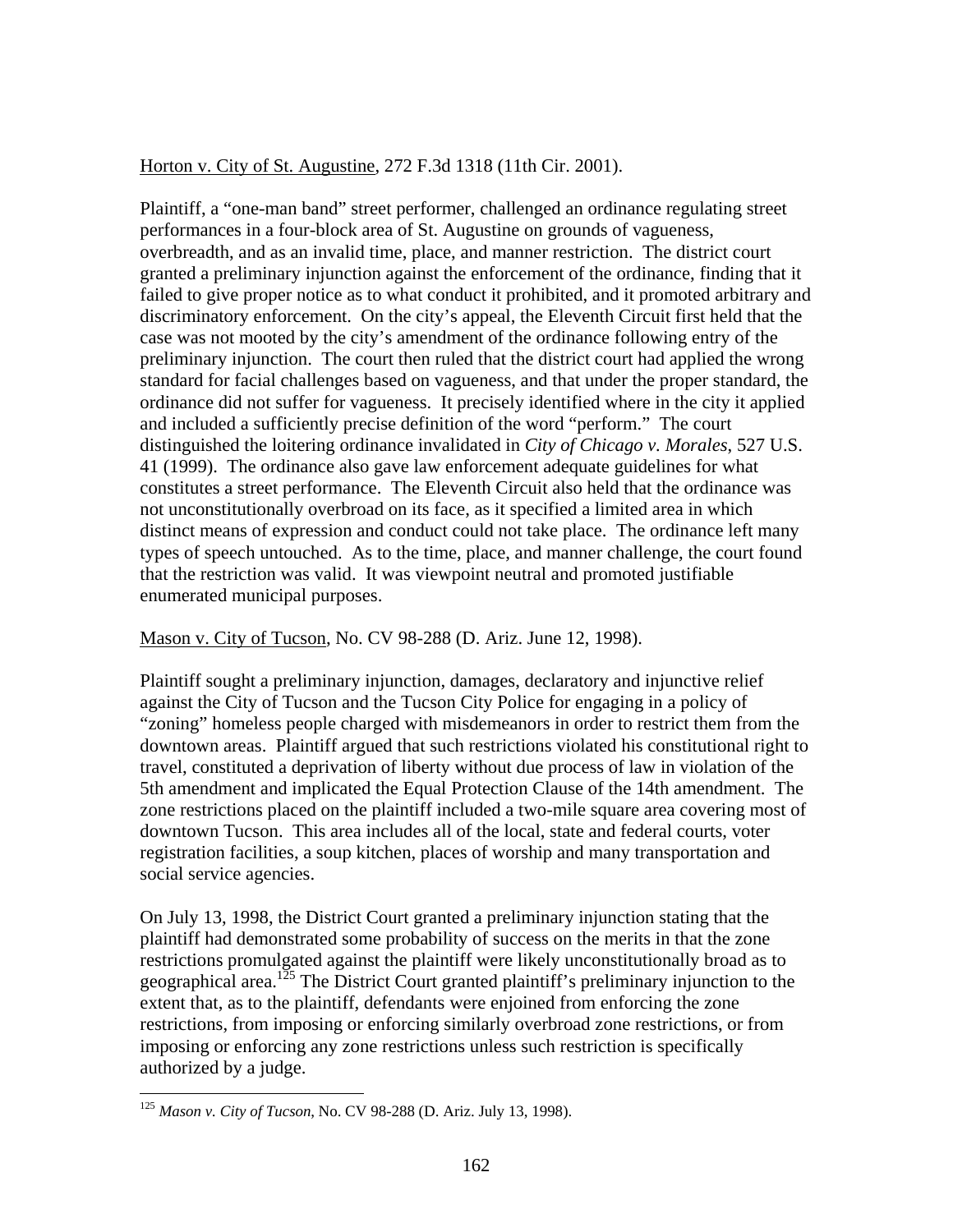Subsequent to the court's ruling on the preliminary injunction, the parties settled.

Osborn v. City of Atlanta, No. 1:90-CV-1553 (N.D. Ga. 1991).

Plaintiff was a homeless activist who voluntarily became unemployed and homeless. Police repeatedly asked him to leave a public park, and arrested him on at least one occasion. The plaintiff challenged the police conduct on equal protection and due process grounds. The court granted the defendant's motion for directed verdict as to the equal protection claim, and the jury found against the plaintiff on his due process claim.

## **B. State Court Cases**

Homes on Wheels v. City of Santa Barbara, 119 Cal. App. 4th 1173 (Cal. App. 2 Dist. 2004); 2005 WL 2951480 (Cal. App. 2 Dist. Nov. 7, 2005) (not reported in Cal. Rptr. 3d).

Plaintiffs, a homeless advocacy group and 3 homeless individuals, brought suit in March 2003 challenging the newly enacted Santa Barbara Vehicle Code Sections 22507 and  $22507.5$ , which prohibited the parking of trailers, semis,  $RV$ 's, and buses on all city streets between the hours of 2:00 and 6:00 a.m. This ordinance had the effect of requiring homeless persons living in vehicles to park in a designated area of the city or on private property. The city posted 33 signs throughout the city stating: "No Parking Trailers, Semis, Buses, RV's or Vehicles Over 3/4 Ton Capacity Over 2 Hours or from 2 am to 6 am SBMC 10.44.200 A & B Violator subject to fine and/ or tow-away...." The city did not post signs at all the entrances into the city. Plaintiffs filed a complaint for injunctive, declaratory, and mandamus relief seeking to enjoin enforcement of the ordinance. Plaintiffs then moved for a preliminary injunction alleging, *inter alia*, that the ordinance exceeded the city's authority under Vehicle Code Sections 22507 and 22507.5 and that the signs did not provide sufficient notice for the ordinance to be effective under Vehicle Code Section 22507.

On March 27, 2003, the Santa Barbara Superior Court granted a TRO for the plaintiffs, halting all ticketing under the ordinance until April 11, 2003. The trial court later denied the plaintiff's motion for a preliminary injunction. The appellate court affirmed the city's power to enact the ordinance, but reversed and remanded for a factual determination as to whether the city's signs provided adequate notice of the parking restriction.

On remand, the trial court determined that the city did not provide adequate notice of the parking restriction and issued a preliminary injunction to enjoy in the city from enforcing the law. The city appealed.

In November 2005, the appellate court affirmed the lower court's decision in an unpublished opinion. The court found that there was no conclusive evidence regarding whether posting "perimeters" was as effective as "posting each block." Therefore, the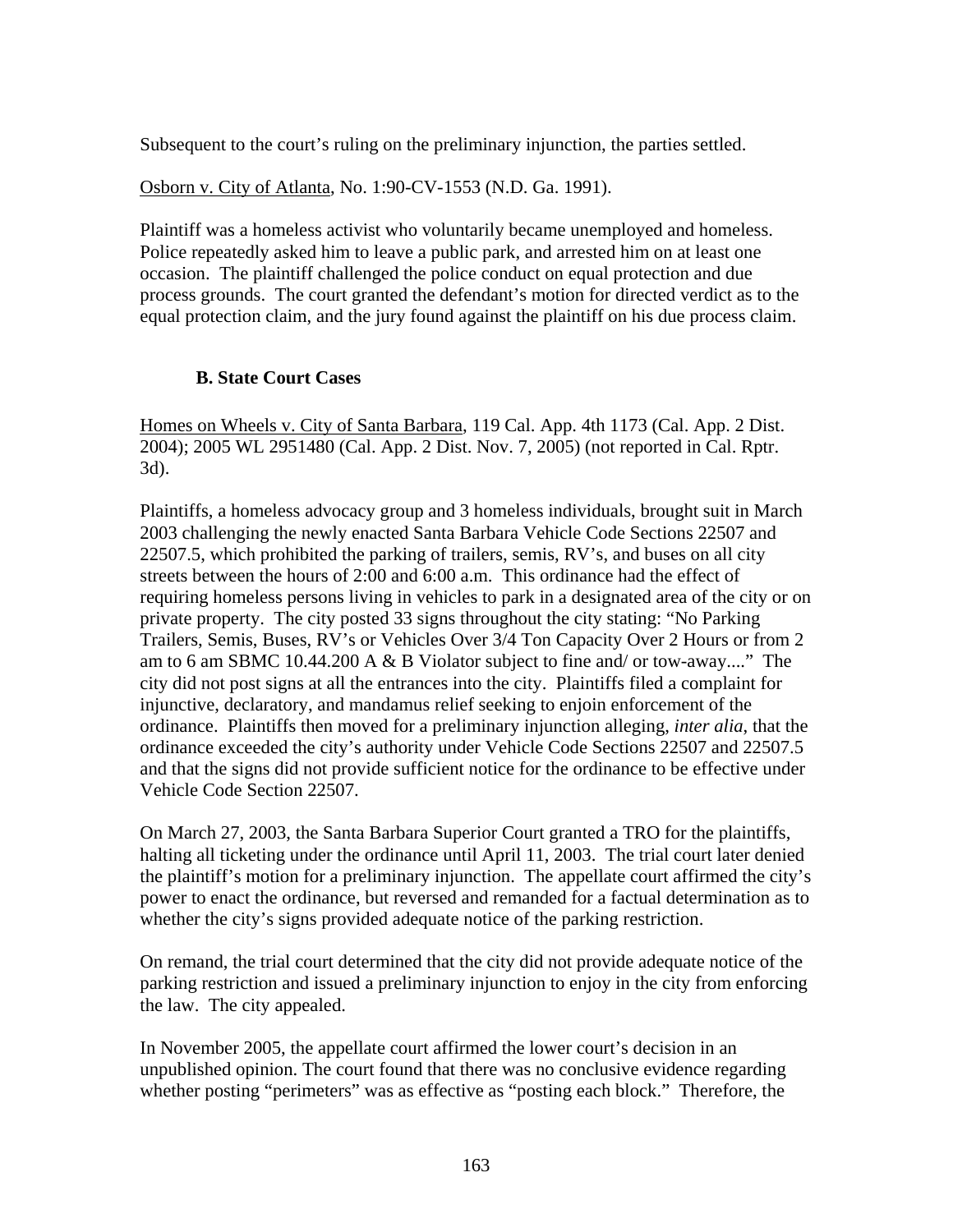court concluded that substantial evidence supported the trial court's finding that the city did not provide adequate notice to motorists of the parking restrictions required by the provision at issue.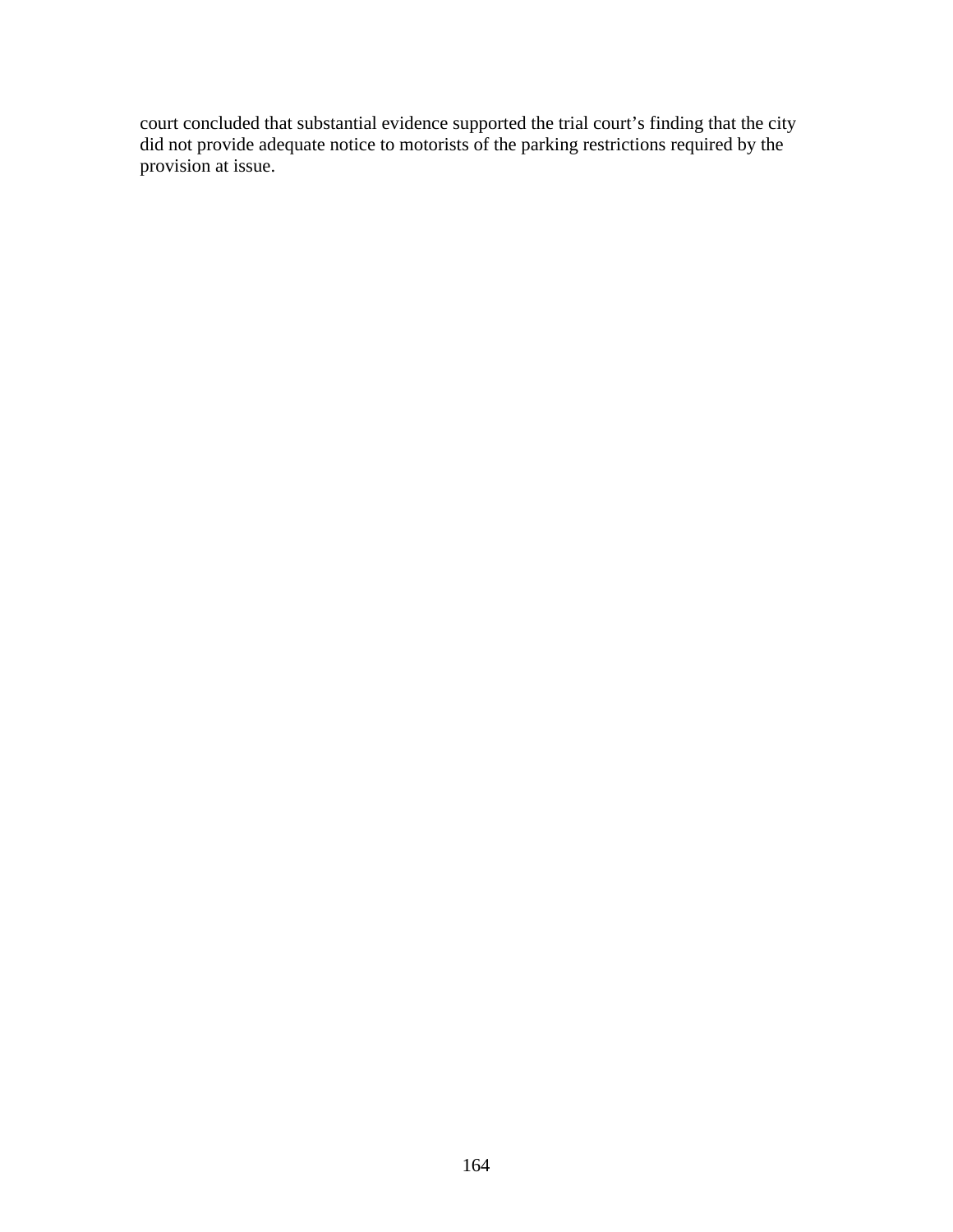# **Prohibited Conduct Chart**

The chart below provides data regarding prohibited conduct in cities around the country. With the assistance of the law firm Manatt, Phelps, Phillips, NLCHP and NCH gathered the data by examining the city codes of the cities listed in the chart and identifying laws that target or are likely to have a particularly heavy impact on homeless individuals.

| <b>Prohibited Conduct Chart</b> |           |                                     |                         |                                    |                                     |                          |                              |                                         |                             |                                     |                                              |                                      |                                               |                                        |                                     |                                                                                  |
|---------------------------------|-----------|-------------------------------------|-------------------------|------------------------------------|-------------------------------------|--------------------------|------------------------------|-----------------------------------------|-----------------------------|-------------------------------------|----------------------------------------------|--------------------------------------|-----------------------------------------------|----------------------------------------|-------------------------------------|----------------------------------------------------------------------------------|
|                                 |           | Sanitation                          |                         | <b>Begging</b>                     |                                     |                          | <b>Sleeping</b>              |                                         | Camping                     |                                     | Sitting/Lying                                | oitering                             |                                               | Vagrancy                               |                                     | Other                                                                            |
|                                 |           | Bathing in particular public waters | Unitation/detecation in | Begging in public places city-wide | Begging in particular public places | "Aggressive" panhandling | Sleeping in public city-wide | Sleeping in particular public<br>places | Camping in public city-wide | Camping in particular public places | Sitting or lying in particular public places | Loitering/Loafing/Vagrancy city-wide | Loitering/Loafing in particular public places | Opatruction of Sidewalks/Public places | Closure of particular public places | See end notes tor explanation of number<br>codes for particular prohibited acts* |
| Adjuntas                        | <b>PR</b> |                                     |                         | X                                  |                                     |                          |                              |                                         |                             |                                     | X                                            |                                      |                                               |                                        | X                                   |                                                                                  |
| Aguada                          | PR        |                                     | Χ                       |                                    |                                     |                          |                              |                                         |                             |                                     | X                                            |                                      |                                               | X                                      |                                     | 16, 17                                                                           |
| Aguas Buenas                    | PR        |                                     |                         | X                                  |                                     |                          |                              |                                         |                             |                                     |                                              |                                      |                                               |                                        |                                     | 16                                                                               |
| Aibonito                        | PR        | X                                   |                         | X                                  |                                     | X                        |                              |                                         |                             |                                     |                                              |                                      |                                               | Χ                                      |                                     | 16                                                                               |
| Albany                          | GА        |                                     | Χ                       | X                                  | Χ                                   |                          |                              |                                         | X                           |                                     |                                              | X                                    |                                               | Χ                                      |                                     | 4, Note A                                                                        |
| Albuquerque                     | NΜ        |                                     | X                       |                                    | X                                   | X                        |                              | X                                       |                             | X                                   |                                              |                                      | X                                             | X                                      | X                                   | 3, 5                                                                             |
| Allentown                       | PA        |                                     |                         |                                    | X                                   | X                        |                              |                                         |                             |                                     |                                              | X                                    |                                               | X                                      | X                                   | 1, 2, 12, 13                                                                     |
| Amarillo                        | TΧ        |                                     | Χ                       |                                    | X                                   |                          |                              |                                         |                             | X                                   |                                              |                                      |                                               |                                        | $\sf X$                             |                                                                                  |
| Anchorage                       | AK        | Χ                                   | $\sf X$                 |                                    | X                                   | X                        |                              |                                         |                             | X                                   |                                              |                                      |                                               | X                                      |                                     | $X$ 13                                                                           |
| Arecibo                         | PR        |                                     |                         |                                    |                                     |                          |                              |                                         |                             |                                     |                                              |                                      |                                               |                                        |                                     | 16                                                                               |
| Asheville                       | <b>NC</b> | X                                   | X                       |                                    | X                                   | X                        |                              | X                                       |                             |                                     | X                                            | X                                    |                                               | X                                      | X                                   | 3                                                                                |
| Athens                          | GА        | Χ                                   | X                       |                                    | Χ                                   | X                        |                              |                                         |                             | X                                   |                                              |                                      |                                               | X                                      |                                     | 5, 7                                                                             |
| Atlanta                         | GА        | X                                   | X                       |                                    | Χ                                   | X                        |                              | X                                       |                             | X                                   | X                                            |                                      | X                                             | X                                      | X                                   | $\vert 1, 6, 10, 12 \vert$                                                       |
| <b>Atlantic City</b>            | <b>NJ</b> | X                                   |                         |                                    | Χ                                   | $\mathsf{X}$             | X                            |                                         |                             |                                     |                                              |                                      | X                                             | X                                      | X                                   | 1, 5                                                                             |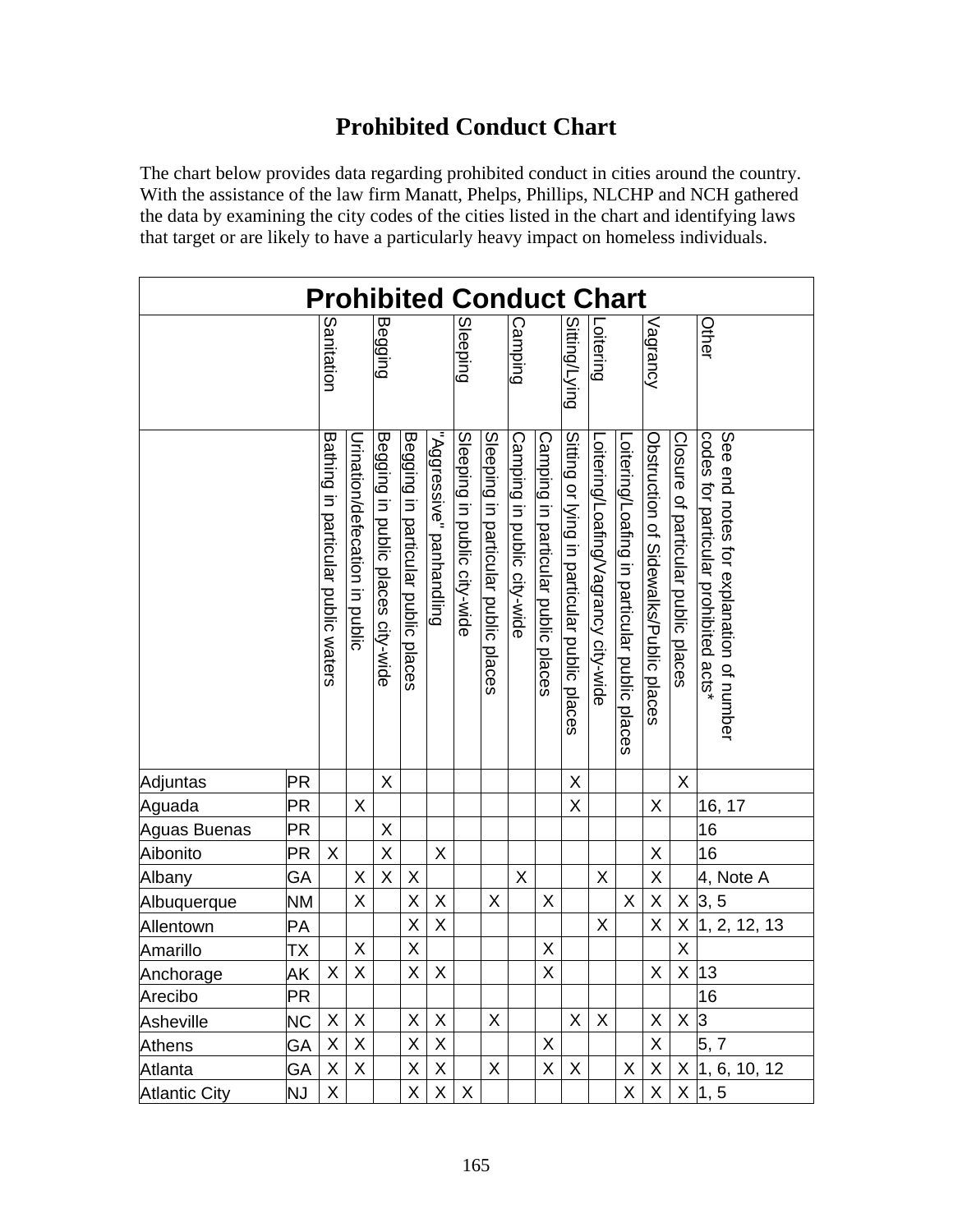| Augusta            | GA        | X |                    |   | X |   |   |   |   | X |   | X |         | X |                | $X$ 1, 3, Note B    |
|--------------------|-----------|---|--------------------|---|---|---|---|---|---|---|---|---|---------|---|----------------|---------------------|
| Augusta            | ME        |   |                    |   |   |   |   |   |   |   |   |   |         | X |                | 3, Note C           |
| <b>Austin</b>      | ТX        | X | X                  |   | X | X |   | X | X |   | X |   | X       | X | X              |                     |
| Bakersfield        | CA        | X |                    |   | X |   | X |   | X |   |   |   | X       |   | X <sub>2</sub> |                     |
| Baltimore          | MD        |   | X                  |   | X | X |   |   |   |   |   | X |         | X |                | $X$ 1, 2, 10        |
| Bangor             | МE        | X |                    |   |   |   |   |   |   | X |   | X | X       | X |                | $X \mid 3$ , Note A |
| Barceloneta        | PR        | Χ | X                  |   |   |   |   |   |   |   |   |   | X       |   |                | 16                  |
| Barranquitas       | PR        | Χ | X                  | X |   |   |   |   |   |   | X |   | X       |   |                | 16                  |
| <b>Baton Rouge</b> | LA        | Χ | $\pmb{\mathsf{X}}$ |   |   |   |   |   |   |   |   |   |         |   |                | 1, 2, 5, 10         |
| Bayamón            | PR        |   |                    | X |   |   | X |   |   |   |   |   |         |   |                | 16                  |
| Beaverton          | OR        |   |                    |   | Χ |   |   |   |   |   |   |   |         | X |                | Note D              |
| Berkeley           | CА        | X |                    |   | Χ | X |   | X |   | X | X |   | X       | Χ |                | $X$ 12, 16          |
| Bettendorf         | ΙA        | Χ | X                  |   | X | X |   |   |   | X |   |   |         | Χ | X              | 15                  |
| Billings           | МT        | Χ | X                  |   | X | X |   |   |   | X |   |   |         | Χ | X              | 1, Note E           |
| Biloxi             | <b>MS</b> |   |                    |   |   |   |   |   |   |   |   | X |         | Χ | X              | 1, 3                |
| Bloomington        | IN        | Χ | Χ                  | X |   |   |   | X |   |   | X |   |         | X | X.             | 1, 3, 11            |
| Boise              | ID        | Χ | X                  |   |   | Χ | X |   | X |   |   | X |         | X | X              | 1, 3, 9             |
| Boston             | МA        |   |                    |   | Χ | X |   | X |   |   | X |   | X       | X |                | 2, 7                |
| Boulder            | CO        | X | X                  |   | Χ | X |   |   | X |   |   |   |         | X |                | 9                   |
| Bradenton          | FL        |   | X                  |   |   |   | X |   | X |   |   |   | X       |   | X              | 1, 13               |
| Brunswick          | GА        |   |                    |   | X |   |   |   |   | X |   | X |         |   |                | $X$ 5, Note F       |
| <b>Buffalo</b>     | NΥ        | X |                    |   | Χ | X |   | X |   |   | X |   | X       | X |                | $X$ 1, 5, 7         |
| Burlington         | VT        | X | X                  |   | Χ | X |   | X |   | X |   | X |         | X | X              | 16                  |
| Cabo Rojo          | <b>PR</b> |   | X                  |   |   |   |   |   |   | X |   |   | X       |   |                | 16                  |
| Caguas             | PR        | Χ | Χ                  |   |   | Χ |   |   |   |   |   |   |         |   |                | 19                  |
| Camuy              | PR        |   |                    | Χ |   |   |   |   |   |   |   |   |         |   |                |                     |
| Carolina           | PR        | X | X                  | X |   |   | X |   |   |   |   | X |         | X |                | 9,16                |
| Cataño             | <b>PR</b> |   |                    |   |   | Χ |   |   |   |   |   |   |         |   |                |                     |
| Cayey              | PR        | X | X                  |   |   | Χ |   |   |   |   |   |   | X       |   |                | 16                  |
| Cedar Rapids       | ΙA        |   | X                  |   |   |   |   |   |   |   |   |   | X       | X | X <sub>3</sub> |                     |
| Ceiba              | PR        |   |                    | X |   |   |   |   |   |   |   |   |         |   |                | 12,16               |
| Charleston         | <b>SC</b> |   |                    |   |   | X | X |   | X |   |   | X |         | X | X              | 1, 9                |
| Charleston         | WV        |   |                    | X |   |   |   |   |   |   |   |   | X       |   | X              | 1, 2                |
| Charlotte          | NC.       | X | X                  |   | X | X |   | X |   |   | X |   | $\sf X$ | Χ | X              | 13                  |
| Cheyenne           | <b>WY</b> |   | X                  |   |   |   |   |   |   |   |   | X |         | X |                | 1                   |
| Chicago            | IL        |   | X                  |   | X | X |   |   |   |   |   |   | X       |   |                | $X$ 2, Note G       |
| Ciales             | <b>PR</b> |   |                    | X |   |   |   |   |   |   | X |   |         | X |                | 16                  |
| Cidra              | PR        |   |                    | X |   | X |   | X |   |   |   | X |         |   |                |                     |
| Cincinnati         | OН        | X | X                  |   | X | X |   |   |   |   | X |   | X       | X | X <sub>1</sub> |                     |
| Clearwater         | FL        | X |                    |   | X | X |   | X |   | X |   |   |         | X | X.             | 9, 16, Note H       |
| Cleveland          | OН        | X |                    |   | Χ | X |   | X |   |   |   |   | Χ       | X | $\mathsf{X}$   | 10, 15 ***          |
| Coamo              | PR        | X | X.                 | X |   |   |   |   |   |   |   |   |         | X |                | 16                  |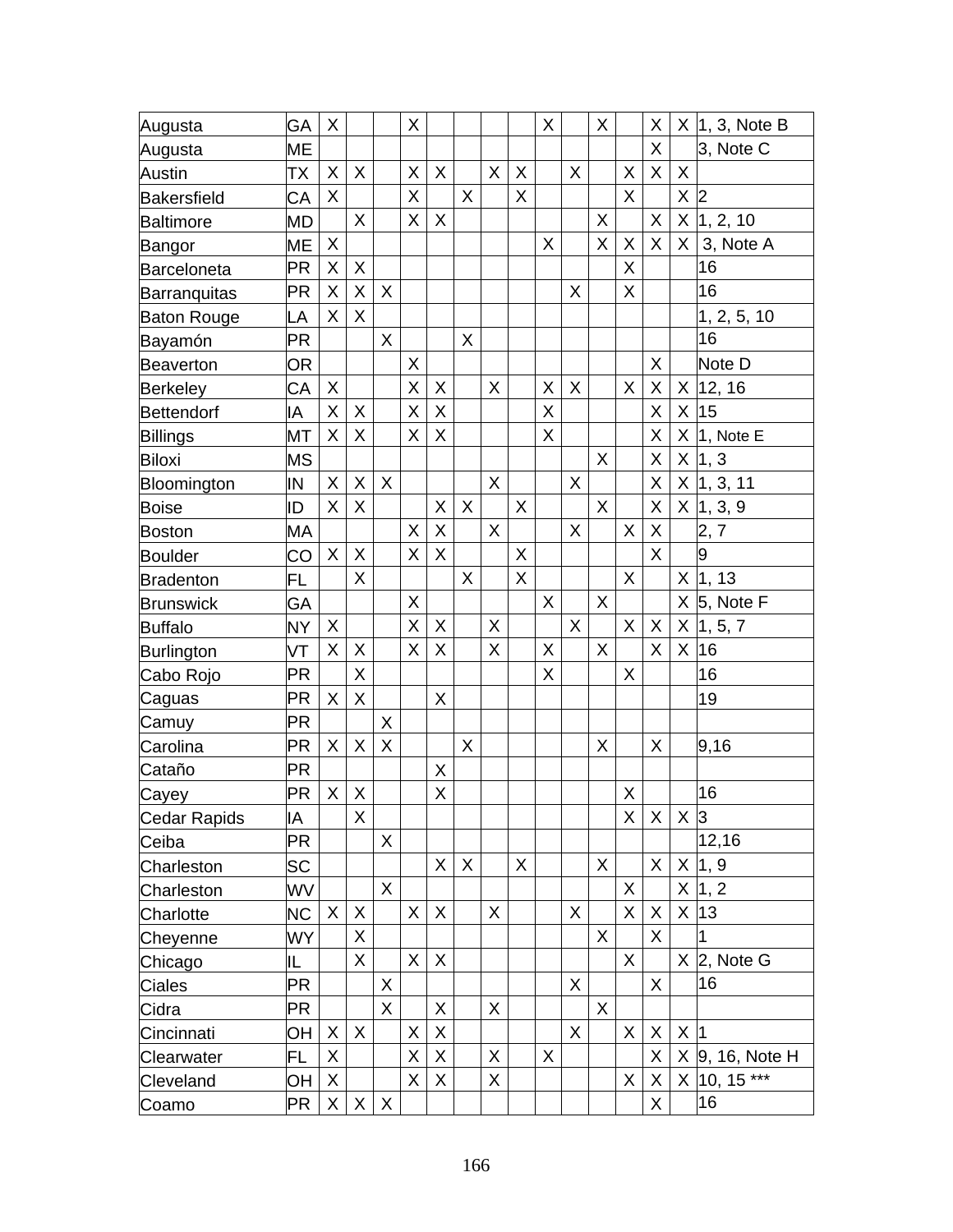| Colorado Springs       | CO        | X | X                  |                    | X | X |   | X |   | X | X |   | X       | X                  |    | $X$ 3, 4, 13       |
|------------------------|-----------|---|--------------------|--------------------|---|---|---|---|---|---|---|---|---------|--------------------|----|--------------------|
| Columbia               | SC        |   | X                  |                    | Χ | X |   |   |   |   | X | X |         | X                  | X  |                    |
| Columbus               | GА        | X |                    | X                  | X |   |   |   | X |   |   |   | X       | X                  |    |                    |
| Columbus               | OН        | Χ | X                  |                    | X | X |   | X |   | X | X |   | X       | X                  |    | $X \vert 1, 3$     |
| Comerío                | PR        | X | X                  |                    |   |   |   |   |   |   |   |   |         | X                  |    | 16                 |
| Concord                | <b>NH</b> |   | X                  |                    | X |   |   |   | X |   |   |   | X       | X                  |    |                    |
| Corozal                | PR        |   |                    | X                  |   |   | X |   |   |   |   |   |         |                    |    | 16                 |
| Corpus Christi         | ТX        | X | X                  |                    |   |   |   | X |   | X |   |   | X       | X                  | X  | 1                  |
| Corvallis              | OR        |   | Χ                  | $\pmb{\mathsf{X}}$ |   |   | X |   | X |   |   |   |         | X                  | X  | 9                  |
| Covington              | KY        | X |                    |                    | X | X |   | X |   | X |   |   |         | X                  |    | $X$ 2, 4, 13       |
| Dallas                 | ТX        | Χ | X                  |                    | X | X | X |   |   | X |   |   | Χ       | X                  |    | $X$ 2, 3, 6        |
| Davenport              | ΙA        | Χ | X                  |                    | Χ | X |   |   |   | X |   |   | X       | Χ                  |    | $X$ 3, 6           |
| Dayton                 | OН        | X |                    |                    | Χ | X |   |   |   |   |   |   | X       | X                  |    | $X$ 3, 4, 5, 6, 15 |
| Daytona Beach          | FL        | X |                    |                    | X | X | X |   | X |   | X |   | X       | X                  | X  | 1, 3               |
| Denver                 | CO        | Χ | X                  |                    | X | X |   | X |   | X | X |   | X       | X                  | X  | 1, 3               |
| Des Moines             | ΙA        | Χ | X                  |                    | X |   |   |   |   |   |   | X | Χ       | $\pmb{\mathsf{X}}$ | X  | 1, 3               |
| Detroit                | MI        | X |                    | Χ                  |   |   |   |   |   |   |   | X | X       | X                  |    | 1, 2, 4, 6, 16     |
| Dorado                 | PR        |   | X                  | Χ                  | X |   |   |   |   |   | X |   |         | Χ                  |    | 6, 7               |
| Dover                  | DE        | X |                    |                    | X | X |   |   |   | X |   | X | X       | X                  |    | 3, 13              |
| Eau Claire             | WI        |   | X                  |                    |   |   |   |   | X | X |   | X | $\sf X$ | Χ                  | X  | 1, 4               |
| El Cajon               | СA        | X |                    |                    | X | X | X | X | X | X |   |   | X       | X                  |    |                    |
| El Paso                | ТX        |   |                    |                    |   |   |   | X |   | X |   |   | X       | X                  |    | $X$   1, 7, 10, 12 |
| Elkton                 | MD        |   | X                  | X                  |   | X |   |   |   |   |   |   | X       | X                  |    | 2, 3, 4, 6         |
| Eugene                 | OR        |   | X                  |                    |   |   |   | X | X |   | X |   |         | Χ                  |    | 3, 21              |
| Evanston               | IL        | Χ | X                  |                    | X | X |   | X |   |   |   |   | Χ       | Χ                  | X  | 1, 3               |
| Fairbanks              | AL        |   | X                  |                    |   |   |   |   |   |   |   |   |         |                    |    | 13, 21             |
| Fajardo                | PR        |   |                    |                    |   |   |   | X |   |   |   |   |         |                    |    |                    |
| <b>Fall River</b>      | МA        |   |                    |                    |   |   |   |   |   |   |   |   |         | X                  | X  |                    |
| Fargo                  | ND        |   |                    |                    | X | X |   |   |   |   |   |   |         | X                  |    | 1, 3               |
| Fayetteville           | AR        | X | X                  |                    | Χ |   |   |   |   | X |   |   | X       | X                  |    | $X$ 21             |
| <b>Fort Lauderdale</b> | FL        | Χ | X                  | X                  |   |   |   | X |   |   | X | X |         | X                  |    | 1, 3, 4, 7, 9, 21  |
| <b>Fort Myers</b>      | FL        | X |                    |                    | X | X |   | X |   | X |   | X |         | X                  |    | $X$ 3, 12          |
| Fort Worth             | ТX        | X |                    | Χ                  |   |   |   |   |   | X |   | X |         | X                  |    | $X$ 3, 12, 13      |
| Frederick              | MD        | Χ | $\pmb{\mathsf{X}}$ | X                  |   | X |   |   |   | X |   |   | Χ       | Χ                  |    | $X$ 1,3,9          |
| Fresno                 | СA        | Χ |                    |                    | X | X |   |   |   | X | X |   | X       | X                  |    | $X$ 2,4,13         |
| Gainesville            | FL        | Χ | X                  |                    | X | X |   |   |   |   |   |   | X       | $\pmb{\times}$     |    | $X$ 3, 12, 13      |
| Glendale               | AZ        | Χ | X                  |                    |   |   |   |   | X |   |   |   |         |                    |    | $X$ 4,9, 13        |
| <b>Grand Forks</b>     | ND        | X | X                  |                    |   |   |   |   |   |   |   |   |         |                    |    | 3, 7, 21           |
| Gurabo                 | <b>PR</b> |   | X                  |                    |   | X |   |   |   |   |   |   |         | X                  |    |                    |
| Hallandale Beach       | FL        |   |                    |                    |   |   | X |   | X | X |   |   |         | X                  |    | $X$ 3, 4, 6, 9, 15 |
| Hartford               | СT        |   | X                  | X                  | Χ | X |   |   |   |   |   | Χ | Χ       | X                  | X. | 1, 3               |
| Hatillo                | PR        |   | X                  |                    | Χ |   |   |   |   |   |   |   |         | X                  |    | 7                  |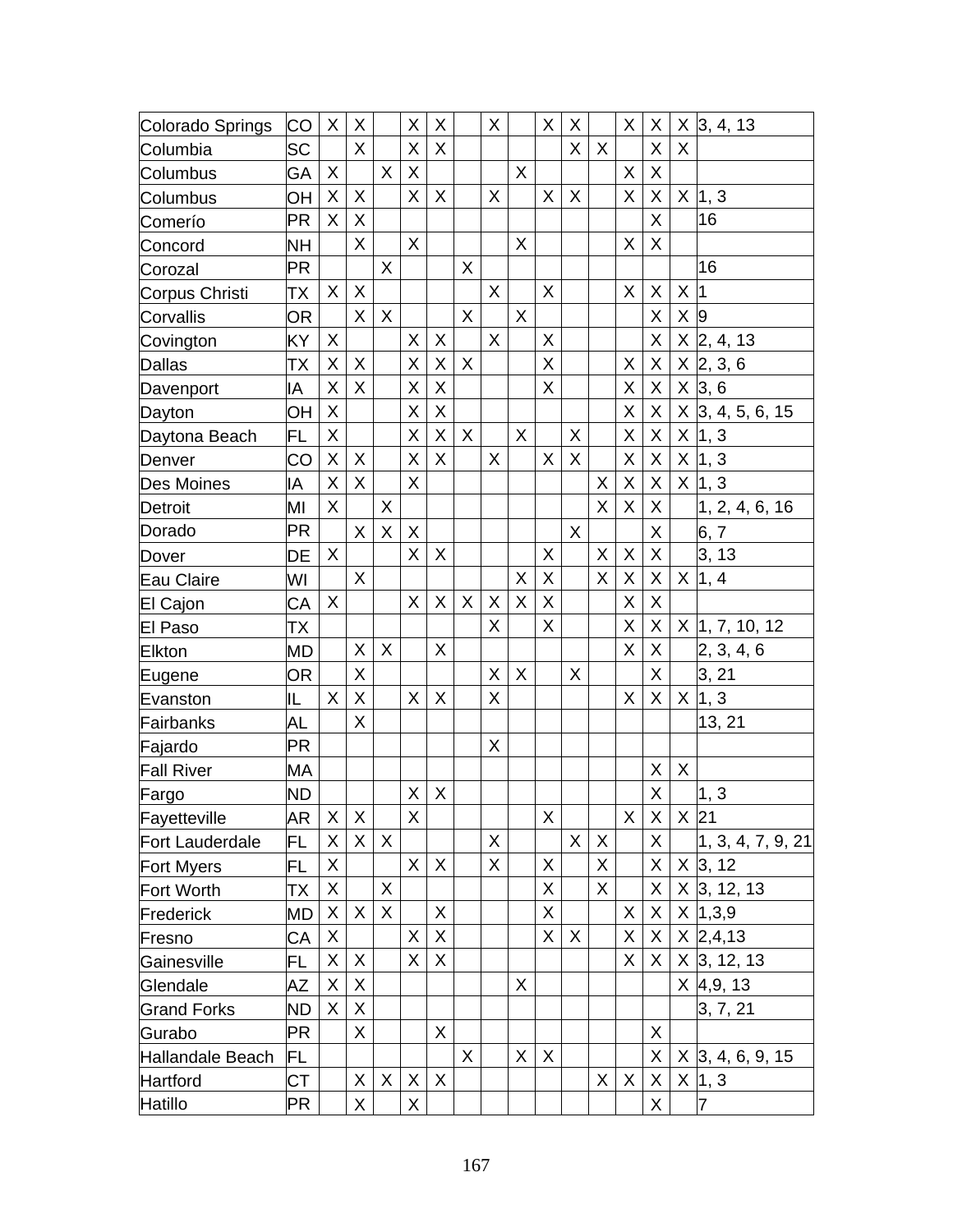| Honolulu           | ΗI        | X | X |    |    | X           |   | X                  |   | X                  |                    |   | X                  |         | X <sub>1</sub> |                   |
|--------------------|-----------|---|---|----|----|-------------|---|--------------------|---|--------------------|--------------------|---|--------------------|---------|----------------|-------------------|
| Houston            | ТX        | X | X |    | Χ  | X           |   |                    |   | X                  | X                  | X |                    | X       | X              | 17                |
| Humacao            | <b>PR</b> | X | X |    | X  |             |   |                    |   |                    |                    |   |                    | X       |                |                   |
| Huntington         | WV        |   | X | X  |    | X           |   |                    |   |                    |                    |   |                    | X       |                | $8\,$             |
| <b>Idaho Falls</b> | ID        |   |   |    |    |             |   |                    |   |                    |                    |   |                    | X       |                | 3, 4              |
| Indianapolis       | IN        | X |   |    | Χ  | X           |   | X                  |   | X                  |                    | X |                    | Χ       |                | $X$   1, 3, 14    |
| Isabela            | <b>PR</b> |   | X |    |    |             |   |                    |   |                    |                    |   |                    | X       |                | 7, 16, 17         |
| Jacksonville       | FL        | X |   |    | Χ  | X           | X |                    | X |                    | X                  |   | X                  | Χ       |                | $X$   1, 3, 9, 12 |
| Jeffersonville     | IN        |   | X |    | Χ  | $\mathsf X$ |   | X                  |   | X                  |                    |   | X                  |         |                | 2,4,6,7,9,10,21   |
| Juneau             | AK        |   | Χ | X  | X  | X           |   | X                  |   | X                  | X                  |   | X                  | Χ       | X.             | 1, 10, 21         |
| Kalamazoo          | MI        |   | Χ | X  |    |             |   | X                  |   | X                  |                    |   | X                  | Χ       | X.             | $\vert$ 1         |
| Kansas City        | <b>MO</b> |   | X |    | Χ  | X           |   |                    |   | X                  |                    |   | X                  | X       |                | $X \,   1, 3$     |
| <b>Key West</b>    | FL        | X |   |    | X  | X           |   | X                  | X | X                  | X                  |   |                    | X       |                | $X$   1, 3, 10    |
| Lafayette          | LA        |   | Χ | X  |    | X           |   |                    |   |                    |                    | X |                    | X       |                | $X$ 3, 4, 7, 14   |
| Lajas              | <b>PR</b> | X | X |    |    |             |   |                    |   |                    |                    |   |                    | X       |                | 16                |
| Lake Worth         | FL        | X | X |    |    |             | X |                    | X |                    |                    |   | X                  | $\sf X$ | X              | $\overline{9}$    |
| Lakewood           | CO        |   | Χ |    | Χ  | X           |   |                    |   | X                  |                    |   | X                  | Χ       | X              |                   |
| Las Piedras        | PR        |   |   |    | X  |             |   |                    |   |                    |                    |   |                    |         |                |                   |
| Las Vegas          | <b>NV</b> |   | X |    | Χ  | X           |   | X                  |   | X                  |                    |   |                    | X       |                | $X$ 1, 2, 3, 9    |
| Lawrence           | ΚA        |   | X |    |    |             |   |                    |   |                    |                    |   | X                  | Χ       | X              | 1                 |
| Lexington          | KY        | X |   | X  |    |             |   | X                  |   |                    |                    |   | X                  | Χ       |                | $X \mid 1, 3$     |
| Lincoln            | <b>NE</b> | X | X | X  | X  | X           |   |                    |   |                    |                    |   |                    | X       |                | $X$   1, 3, 4, 13 |
| <b>Little Rock</b> | AR        | X |   |    | X  |             |   | X                  |   | X                  |                    |   | X                  | X       |                | $X$ 2, 3, 5, 15   |
| Long Beach         | CA        | X | X |    |    |             |   | X                  |   | X                  |                    |   |                    | Χ       |                | $X$ 1, 2, 10      |
| Los Angeles        | СA        | X | X |    | X  | X           |   | $\pmb{\mathsf{X}}$ |   | X                  | X                  |   | X                  | X       |                | $X$ 2, 3, 12, 14  |
| Louisville         | KY        | X | X | X. |    | X           | X | X                  |   |                    |                    |   | X                  | X       |                | $X$ 3, 6, 21      |
| Madison            | WI        |   | X |    | X  | X           |   | X                  |   |                    | X                  |   | X                  | X       | X.             | 1, 4              |
| Manatí             | <b>PR</b> | X | X | X  |    |             |   |                    |   |                    | X                  |   |                    | X       |                | 16, 20            |
| Manchester         | <b>NH</b> |   |   |    |    |             | X | X                  |   | X                  | X                  | X | X                  | X       | X 3            |                   |
| Maricao            | <b>PR</b> |   |   |    |    |             |   |                    |   |                    |                    |   |                    |         |                | 16                |
| Maui County        | HI        |   | X |    |    |             |   |                    |   | X                  |                    |   |                    | Χ       | X              |                   |
| Mayaguez           | <b>PR</b> |   |   |    |    |             |   |                    |   |                    |                    |   |                    | X       |                | 16                |
| Memphis            | ΤN        | X |   |    | Χ  | X           |   |                    |   |                    |                    |   | X                  | Χ       | X              | 3, 5              |
| Mesa               | AΖ        | X | X |    |    |             |   | X                  |   | X                  | X                  |   |                    | X       | X              | 1, 3, 7           |
| Miami              | FL        | X |   |    | X. | X           | X |                    |   | X.                 |                    |   | X                  | X       |                | $X$ 9, 14         |
| Milwaukee          | WI        | X |   |    | X  | X           |   | X                  |   | X                  |                    | X |                    | X       | X              | 1, 2, 4           |
| Minneapolis        | <b>MN</b> | X | X |    | X  | X           |   |                    | X | X                  | X                  |   | X                  | Χ       |                | $X$   1, 2, 8, 9  |
| Mobile             | AL        | X |   | X  |    |             |   | X                  |   |                    | X                  |   | X                  | X       |                | 1, 3, 6, 14       |
| Moca               | PR        | X | X |    |    |             |   |                    |   |                    |                    |   |                    | X       |                |                   |
| Modesto            | СA        | X |   |    | Χ  | X           | X |                    | X |                    | X                  |   | X                  | X       |                | $X$ 2, 3, 4       |
| Montgomery         | AL        | X |   |    | X  |             |   | X                  |   | $\pmb{\mathsf{X}}$ | $\pmb{\mathsf{X}}$ |   | $\pmb{\mathsf{X}}$ | X       | X.             | 1, 3, 9           |
| Montpelier         | VT        |   | Χ | X  |    |             |   |                    |   |                    |                    |   |                    | X       |                | 14, 15            |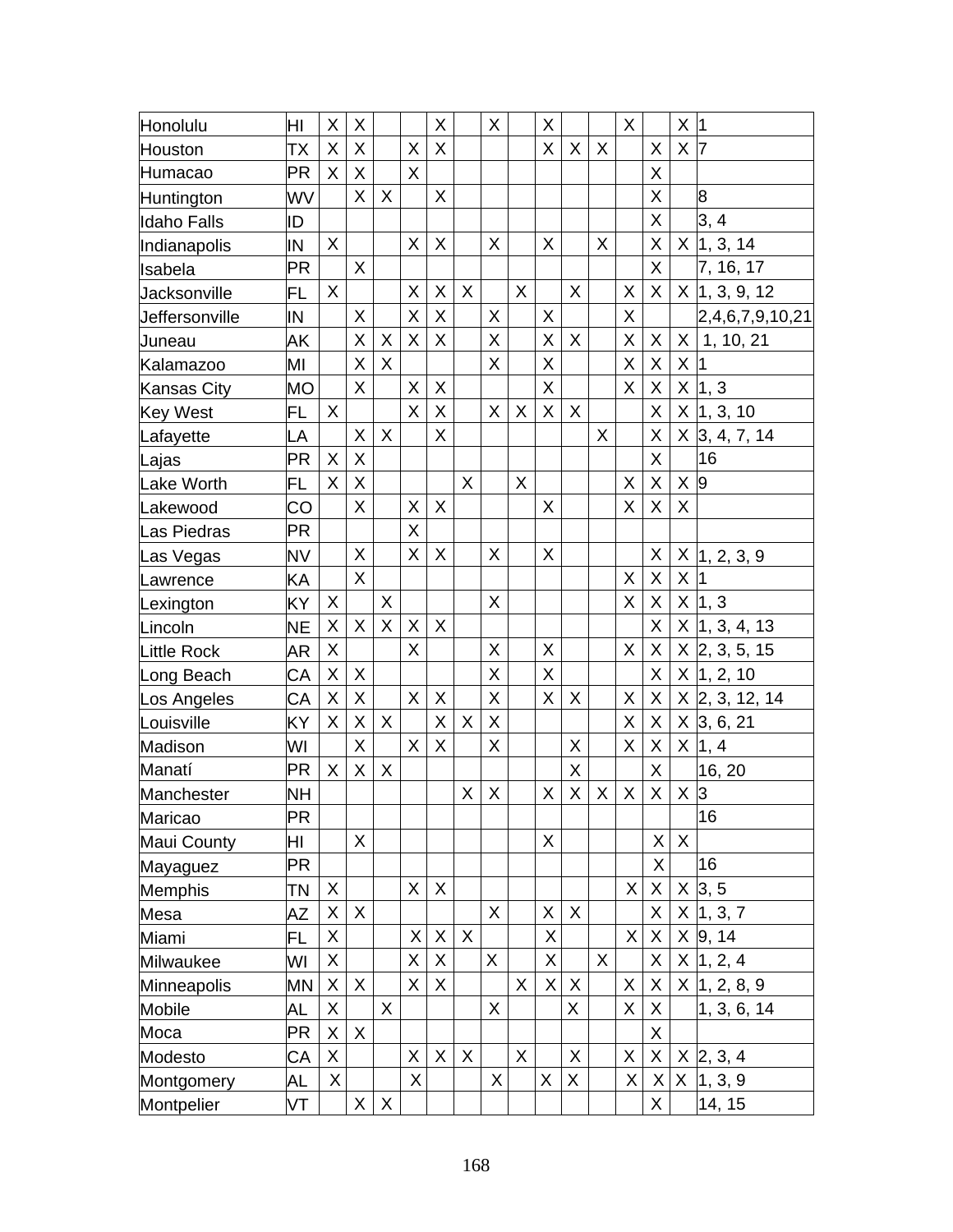| Morovis              | <b>PR</b>      | X | X       |   |   |   |   |   |   |    |   |   |    | X            |                | 6, 16             |
|----------------------|----------------|---|---------|---|---|---|---|---|---|----|---|---|----|--------------|----------------|-------------------|
| Naples               | FL             |   |         |   | X |   |   | X |   |    |   |   | X  |              |                | 3                 |
| Naranjito            | <b>PR</b>      |   |         | X |   | X |   |   |   |    |   | X |    |              |                | 7, 16             |
| Nashville            | ΤN             | X |         |   | X |   |   |   |   | X  |   |   | X  |              | X              | 1, 4              |
| New Haven            | СT             | X |         |   | X |   |   | X |   | X  |   |   | X  | X            |                | $X \,   1, 3$     |
| <b>New Orleans</b>   | LA             | X | X       | X |   |   | X | X |   | X  | X |   |    | X            |                | $X$  1, 9, 12     |
| <b>New York</b>      | <b>NY</b>      | X | $\sf X$ | X |   | X |   |   | X |    |   |   | X  |              |                | 1, 7              |
| <b>Newark</b>        | <b>NJ</b>      | X | X       | X | X | X |   |   |   | X  |   |   | X  | Χ            | X              | 1, 3              |
| Newport              | RI             |   | X       |   |   |   | X |   |   |    |   | X |    | X            | X              | 7                 |
| Norfolk              | VA             | Χ | Χ       |   | Χ | X |   | X |   |    |   | X |    | Χ            |                | $X \vert 1, 2, 6$ |
| North Las Vegas      | <b>NV</b>      | X | X       |   |   |   |   | X |   | X  |   |   | X  | Χ            |                | $X$ 2, 15         |
| North Little Rock    | AR             | X | X       |   |   |   |   |   |   | X  |   |   |    | X            | X              |                   |
| Norwalk              | СT             |   |         |   |   | X |   |   |   | X  |   | X |    |              | X              |                   |
| Oakland              | СA             | X |         | X |   |   |   | X |   | X  | X |   | X  | X            | X              | 1, 3              |
| <b>Oklahoma City</b> | OK             | X |         | X |   | X |   | X |   | X  |   |   | X  | Χ            | X              |                   |
| Olympia              | WA             |   | X       |   |   | Χ |   |   |   | X  | X |   |    | X            | X              | 1,3               |
| Omaha                | <b>NE</b>      | X |         |   |   |   |   |   |   |    |   |   |    |              |                | $X$ 3, 6, 15      |
| Orlando              | FL             | Χ | X       |   | Χ | Χ | X |   | X |    | X |   | X  | X            | X.             | 3, 6              |
| Pahrump              | <b>NV</b>      |   |         |   | Χ | X |   | X |   |    |   |   | X  | X            |                |                   |
| Palm Bay             | FL             | X |         |   | Χ |   |   | X |   | X  |   |   | X  |              | X              |                   |
| Patillas             | <b>PR</b>      |   |         |   |   |   |   |   |   |    |   |   |    |              |                | 16                |
| Philadelphia         | PA             |   | X       |   | Χ | X |   |   |   |    | X |   | X  | X            |                | 1, 2, 3           |
| Phoenix              | AΖ             |   | X       |   | X | X | X |   | X |    | X |   | X  | X            | X              | 9                 |
| Pierre               | SD             |   |         | X |   |   |   |   |   |    |   |   | X  | X            |                |                   |
| Pittsburgh           | PA             | Χ |         |   | Χ | X |   |   |   | X  |   |   |    |              | X.             | $\vert$ 1         |
| Pocatello            | ID             | X |         |   |   |   |   | X |   |    |   |   | X  |              |                | $X \,   1, 3$     |
| Ponce                | <b>PR</b>      | X | X       | X |   |   |   |   |   |    | X | X |    |              |                | 7, 16             |
| Pontiac              | MI             |   |         |   | X | X |   |   |   |    |   |   | X  | X            |                | $\overline{1}$    |
| Portland             | ME             | X | X       |   |   | X |   |   |   |    |   | X |    | Χ            | X <sub>5</sub> |                   |
| Portland             | OR             | X | X       |   | X |   |   |   | X |    | X |   | X. | X            |                | $X$ 1, 6, 13      |
| Providence           | R <sub>l</sub> | X | X       |   |   | X |   | X |   |    | X |   |    | X            |                | $X \mid 1, 7$     |
| Raleigh              | <b>NC</b>      | X | X       | X |   |   | X |   | X |    | X |   | X  | X            |                | 3, 4, 15          |
| Rapid City           | <b>SD</b>      |   |         |   | X | X |   | X |   | X  | X |   | X  | X            |                | $X \mid 1, 3$     |
| Redondo Beach        | СA             | X |         |   |   |   |   | X | X |    |   |   | X  | $\sf X$      | $X$ 7          |                   |
| Reno                 | <b>NV</b>      | X | X       |   | X | X |   | X |   | X  | X |   |    | X            |                | $X$ 3, 4, 9       |
| Richmond             | VA             | X | X       |   |   | X |   |   | X |    | X |   | X  | $\mathsf{X}$ | X              | 1                 |
| Rincón               | PR             | X | X       | X |   | Χ |   |   |   |    |   | X |    |              |                | 15                |
| Roanoke              | VA             | X | X       |   | X | X |   |   |   |    | X |   |    | X            | X.             | 1, 4, 6, 12       |
| Rochester            | NY.            | X |         |   | X | X |   | X |   | X  |   |   | X  |              |                | $\overline{1}$    |
| Sacramento           | СA             |   | X       |   | X | X |   |   | X |    | X |   | X. | X            |                | $X \vert 1, 2, 4$ |
| Salinas              | <b>PR</b>      | X | X       |   |   |   |   |   |   |    |   |   |    | X            |                |                   |
| Salt Lake City       | UT             | X | X       |   |   |   |   | X |   | X. | X |   | X  | X            |                | $X \mid 1, 3$     |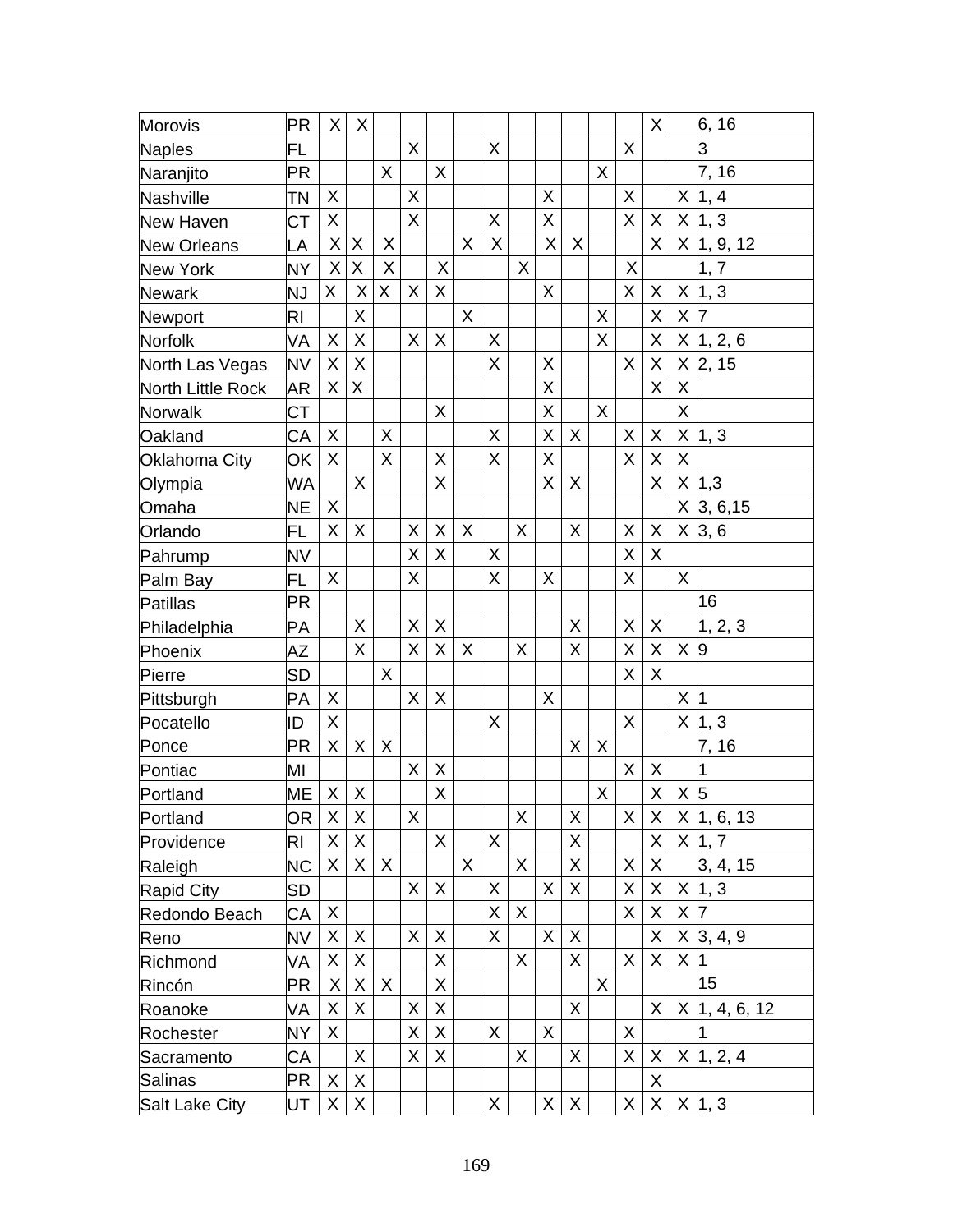| San Antonio           | ТX        | X. | X                  |    |    | X |   | $X$ $X$ |   |   |         |    | X |    |                | $X$ 1, 7, 12, 13      |
|-----------------------|-----------|----|--------------------|----|----|---|---|---------|---|---|---------|----|---|----|----------------|-----------------------|
| San Bruno             | СA        |    |                    |    | X  | X |   |         |   |   | X       |    | X |    | X              |                       |
| San Diego             | СA        | X  | X                  |    |    | X |   | X       |   | X |         |    | X | X  |                | 1, 7, 13, 15          |
| San Francisco         | СA        | X  | X                  |    | X  | X |   | X       |   | X |         |    | X | X  |                | $X$ 2, 9, 3           |
| San Germán            | <b>PR</b> | X  |                    | X  |    |   |   |         |   |   |         |    |   |    |                | 7, 16                 |
| San Jose              | СA        |    | X                  |    |    |   |   |         |   |   | X       |    | X | X  |                | $X$ 13, 2             |
| San Juan              | <b>PR</b> | X  | X                  | X  |    |   |   |         |   |   | X       |    |   | X  |                | 16                    |
| San Lorenzo           | <b>PR</b> | X  |                    |    |    | X |   |         |   |   |         |    |   | X  |                | 16                    |
| San Louis Obispo      | СA        |    | X                  |    | X  | X |   |         |   |   |         |    |   |    | X              |                       |
| Santa Barbara         | СA        | X  |                    |    |    | X |   | X       |   | X | X       |    |   | X  | X              |                       |
| Santa Cruz            | СA        | X  | X                  |    | X  | X | X |         | X |   | X       |    |   | X  |                | $X \,   7, 9$         |
| Santa Fe              | <b>NM</b> |    |                    |    |    |   |   |         |   | X | X       |    | X | X  | X 7            |                       |
| Santa Isabel          | PR        | X  | X                  | X  |    |   |   |         |   |   | X       |    |   |    |                |                       |
| Sarasota              | FL        | X  | X                  |    | X  | X | X |         | X |   |         |    | X | X  |                | $X \vert 1, 3, 7$     |
| Savannah              | GА        | X  | X                  | X  | X  |   |   |         |   |   |         |    | X | X  |                | 1, 5, 7, 9            |
| Scottsdale            | AΖ        | X  | $\pmb{\mathsf{X}}$ |    |    |   |   |         | X |   |         |    |   | X  |                | X 4, 9                |
| <b>Seattle</b>        | <b>WA</b> | X  | X                  |    |    | X |   |         |   | X | X       |    |   | Χ  | X <sub>3</sub> |                       |
| Shreveport            | LA        | X  | X                  |    | X  |   |   | X       |   | X | $\sf X$ |    |   | X  |                | $X \vert 1, 2, 7$     |
| <b>Sioux Falls</b>    | <b>SD</b> |    | X                  | X. |    |   |   |         |   |   |         | X  |   | X  | X <sub>3</sub> |                       |
| South Bend            | ID        | X  |                    |    | X  | X |   |         | X |   | X       |    |   |    | X              | 1                     |
| South Lake Tahoe CA   |           | X  |                    |    | X  |   | X |         | X |   |         |    |   |    |                | $X$ 4, 9, 13          |
| Spokane               | WA        | X  | X                  |    |    | X |   |         |   | X |         | X. |   | X  |                | $X$ 3, 8, 15          |
| St. Augustine         | FL        |    |                    |    | X  | X |   |         |   |   |         |    | X | X  |                | 1, 3                  |
| St. Louis             | <b>MO</b> |    | X                  |    |    | X |   |         |   |   |         | X  |   | X  |                | $X$   1, 2, 5, 11, 13 |
| St. Paul              | <b>MN</b> | X  | X                  | X  |    |   |   | X       |   |   | X       | X  |   | X  | X.             | 1,4                   |
| Stamford              | СT        | X  |                    |    |    |   |   |         |   |   |         | X  |   | X  |                | $\overline{1}$        |
| Statesboro            | GА        |    |                    |    |    |   |   |         |   |   |         | X  | X | X  |                |                       |
| <b>Stone Mountain</b> | GА        |    |                    |    |    |   | X | X       |   |   |         | X  | X |    |                | $X$ 3, 9              |
| Suffolk               | VA        |    | X                  |    | X. | X |   |         |   |   |         |    |   | X  |                |                       |
| Tampa                 | FL        |    |                    |    |    | X |   |         |   |   |         |    |   | X. |                | 2, 7                  |
| Tempe                 | AΖ        | X  | X                  |    | Χ  | X |   |         | X |   | X       |    |   | X. | X.             | $\overline{9}$        |
| Toa Baja              | <b>PR</b> |    | X                  |    | X  |   |   |         |   |   |         |    |   |    | $X$ 7          |                       |
| Toledo                | OН        |    | X                  | X  |    |   |   |         |   |   |         |    | X | X  |                | $X \mid 3, 7$         |
| Topeka                | ΚA        |    | X                  |    |    |   |   | X       |   |   |         |    |   | X  | X              | 1, 6, 12              |
| Tracy                 | СA        |    | Χ                  |    | Χ  |   |   | X       |   | X |         |    | X |    | X              |                       |
| Trenton               | <b>NJ</b> | X  | Χ                  |    | X  | X | X |         | X |   | X       |    |   | X  | X.             | l1                    |
| Tucson                | ΑZ        | X  | X                  |    | X  | X |   | X       |   | X | X       |    | X | X  | X              |                       |
| Tulsa                 | ОK        | X  | X                  |    |    | X |   |         | X | X |         |    | Χ | X  |                | $X$  1, 5, 9          |
| <b>Ukiah</b>          | СA        |    | X                  |    | X  | X |   | X       |   | X | X       |    | X |    |                | $X$ 4, 9, 12          |
| <b>Union City</b>     | СA        |    |                    |    |    |   |   |         |   |   | X       |    | X | X  |                | X 9, 10, 12           |
| Utuado                | PR        |    |                    |    |    | X |   |         |   |   | X       |    |   |    |                | 12, 16                |
| Vega Alta             | PR        |    | X                  | X  |    |   |   |         |   |   |         |    |   | X  |                | 16, 18                |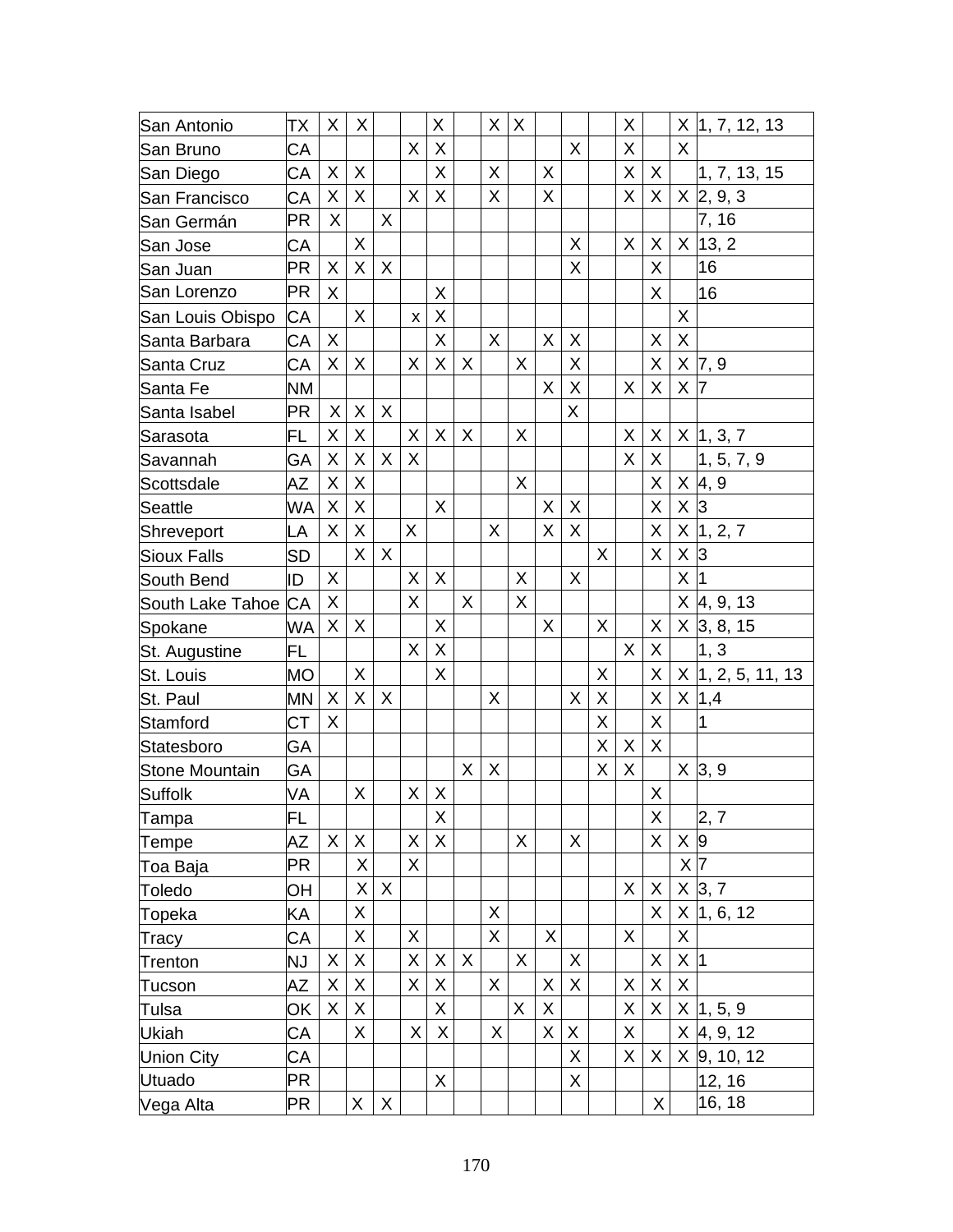| Vega Baja        | <b>PR</b> |   |   |   |   | X |   |   |   |   |   |   |                           |    | 16            |
|------------------|-----------|---|---|---|---|---|---|---|---|---|---|---|---------------------------|----|---------------|
| Virginia Beach   | VA        | Χ | X | X | X |   | X | Χ |   | X |   | Χ | X                         |    | 3, 9          |
| Washington ***   | DC        |   | Χ |   | Χ | X |   | Χ | X | Χ | Χ |   | X                         |    | 3, 6, 9, 12   |
| Washington       | GA        |   | X |   |   |   |   |   |   |   | Χ | Χ | X                         |    | 6, 7, 12      |
| Waterloo         | ΙA        | Χ | X |   |   |   |   |   |   |   | X | X | $\boldsymbol{\mathsf{X}}$ | X  | 4, 12         |
| Wichita          | KA        | X |   |   | X |   |   |   |   |   |   | X | X                         | X. | 3, 4, 14      |
| Wilmington       | DE        | X |   |   | Χ | X |   |   |   | X |   | X | X                         | X  | 3, 15         |
| Woodinville      | <b>WA</b> | X |   |   |   |   |   |   |   | X |   | X |                           |    | $X \,   2, 3$ |
| <b>Woodstock</b> | IL        | X |   |   |   |   |   |   |   |   |   |   |                           | X  |               |
| Worcester        | <b>MA</b> | X |   |   |   |   |   |   |   |   |   |   | X                         |    |               |
| Yauco            | PR        | Χ | X |   |   |   |   |   |   |   |   |   | Χ                         |    | 16            |

\* 1) Spitting, 2) Having/Abandoning shopping carts away from premises of owner,

3) Failure to disperse, 4) Maintaining junk or storage of property, 5) Street performer, 6) Prohibition on entering vacant building, 7) Rummaging/scavenging, 8) Creating odor, 9) Vehicular residence, 10) Walking on highway, 11) Bringing paupers/insane persons into city, 12) Washing cars or windshields, 13) Demolition of vacant property habitually inhabited by "vagrants", 14) Prohibition to allow "vagrants" to use one's property, 15) Prohibition on panhandling w/out permit, 16) Prohibition on helping park a car or watching over cars, 17) improper or inopportune kind of begging, 18) being without a shirt, 19) inadequate use of property, 20) required to present personal ID/information to public officers, 21) Making "unreasonable" or "improper" noise

\*\*This information was obtained through online research, city clerk offices, and localized researchers. Some sources could only be updated every three months and so pending or recently passed resolutions may not appear in this report.

\*\*\* Sitting/lying in a particular public space is not expressly prohibited by D.C. law (which outlaws setting up a "camp or temporary abode" in a public place), but is prohibited by federal law, which applies to most of the parks in the District of Columbia.

Note A: Prohibits peddlers and transient merchants at certain times and locations

Note B: Prohibits "vagrants" – able-bodied persons with no means of supporting themselves who are not engaged in pursuit of business or occupation calculated to support themselves.

Note C: Prohibits parking on streets at night for more than one hour without a permit.

Note D: Prohibits parking of vehicular residences in commercial lots overnight.

Note E: Prohibits using recreational vehicles for living or sleeping for more than five days when parked off-street or in a residential neighborhood.

Note F: Prohibits unlawful use of any square, park, or public place for any private use.

Note G: Prohibits pick-up of hitchhikers

Note H: Prohibits hitchhiking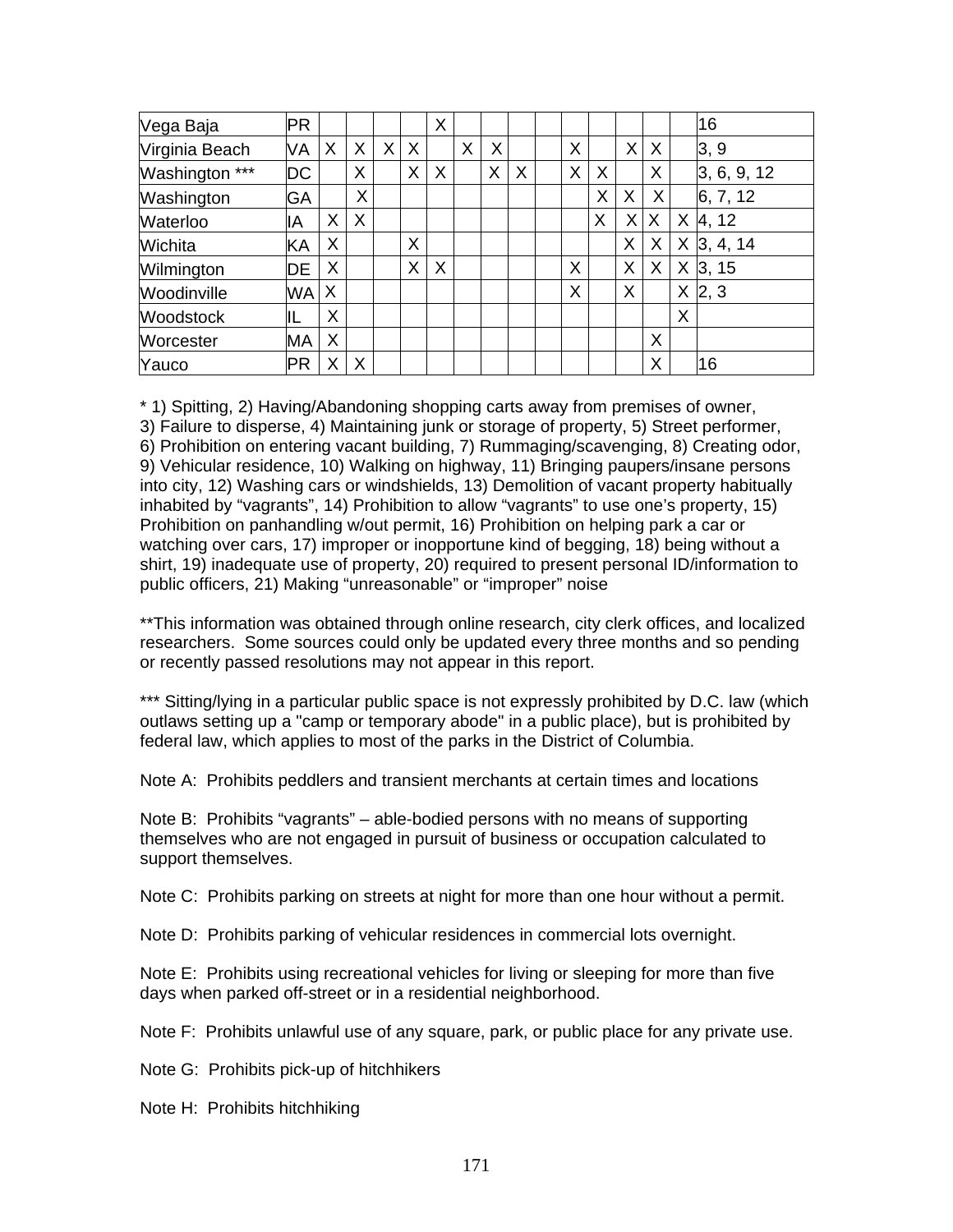## **Appendix Sources for Narratives**

## **Anne Arundel County, MD**

Raymond McCaffrey and Lisa Rein, *State Bans Panhandling Along Roads in County*, The Washington Post*,* Apr. 12, 2007, at AA03. Also *available at* http://www.washingtonpost.com/wpdyn/content/article/2007/04/11/AR2007041100665.html.

## **Ashland, OR**

Ashland, Or., Mun. Code § 10.46 (2008).

Press Release, American Civil Liberties Union, Southern Oregon Chapter, ACLU of Oregon Challenges Ashland's Anti-Camping Ordinance (Oct. 13, 2008) *available at* http://www.acluor.org/site/PageServer?pagename=Leg\_localgovnmt\_camping.

Paul Moss, David Berger, and Ralph Temple, American Civil Liberties Union Southern Oregon Chapter, *Decriminalizing Poverty: Reform of Ashland's Camping Ordinance*, Oct. 13, 2008 *available at* http://www.aclu-or.org/site/DocServer/Ashland\_Camping\_FINAL\_101008.pdf?docID=3701.

## **Athens, GA**

Rebecca McCarthy, *Down and out in Athens*, Atlanta Journal-Constitution, June 2, 2008, *available at*  http://www.ajc.com/sports/content/metro/stories/2008/06/02/homeless.html?cxntlid=inform\_artr.

## **Atlanta, GA**

Tim Eberly, *Atlanta police make 40 panhandling arrests,* Atlanta Journal-Constitution, Aug. 22, 2008, *available at* http://www.ajc.com/metro/content/metro/atlanta/stories/2008/08/22/atlanta\_panhandle\_arrests.html.

Dionne Walker, *Atlanta Targets Its Brazen Beggars,* The Washington Post, Oct. 19, 2008, at A10-A11.

## **Atlantic City, NJ**

Jennifer Husko, *Homeless Boardwalk Sweep*, NBC 40 Atlantic City, May 25, 2007, *available at* http://www.nbc40.net/view\_story.php?id=2007.

## **Austin, TX**

L. Sandberg, *Austin Weighs Panhandling Limits*, San Antonio-Express News, Nov. 11, 2007, *available at*  http://www.mysanantonio.com/news/MYSA111107\_07B\_austinpanhandling\_32d1e28\_html5725.html.

Nicole Gonzales, *Council Holds Off on Panhandlers, Seeks More Info*, Austin-American Statesman, Dec. 7, 2007 at B11.

Katie Humphrey, *Roadside Solicitation Limits Deemed Unconstitutional*, Austin-American Statesman, Mar. 26, 2008 at B01.

Austin City Connection, Solicitation Ordinance Proposal, *available at*  http://www.ci.austin.tx.us/news/2007/solicitation\_ordinance.htm.

University of Texas at Austin, *Most Roadside Solicitors Seek Return to Regular Employment*, Aug. 20, 2008, *available at* http://www.utexas.edu/news/2008/08/20/roadside\_solicitors/.

E-mail from Richard R. Troxell, National Coalition for the Homeless Board Member, Austin, Texas, to National Coalition for the Homeless, Oct. 17, 2008 (on file with National Coalition for the Homeless).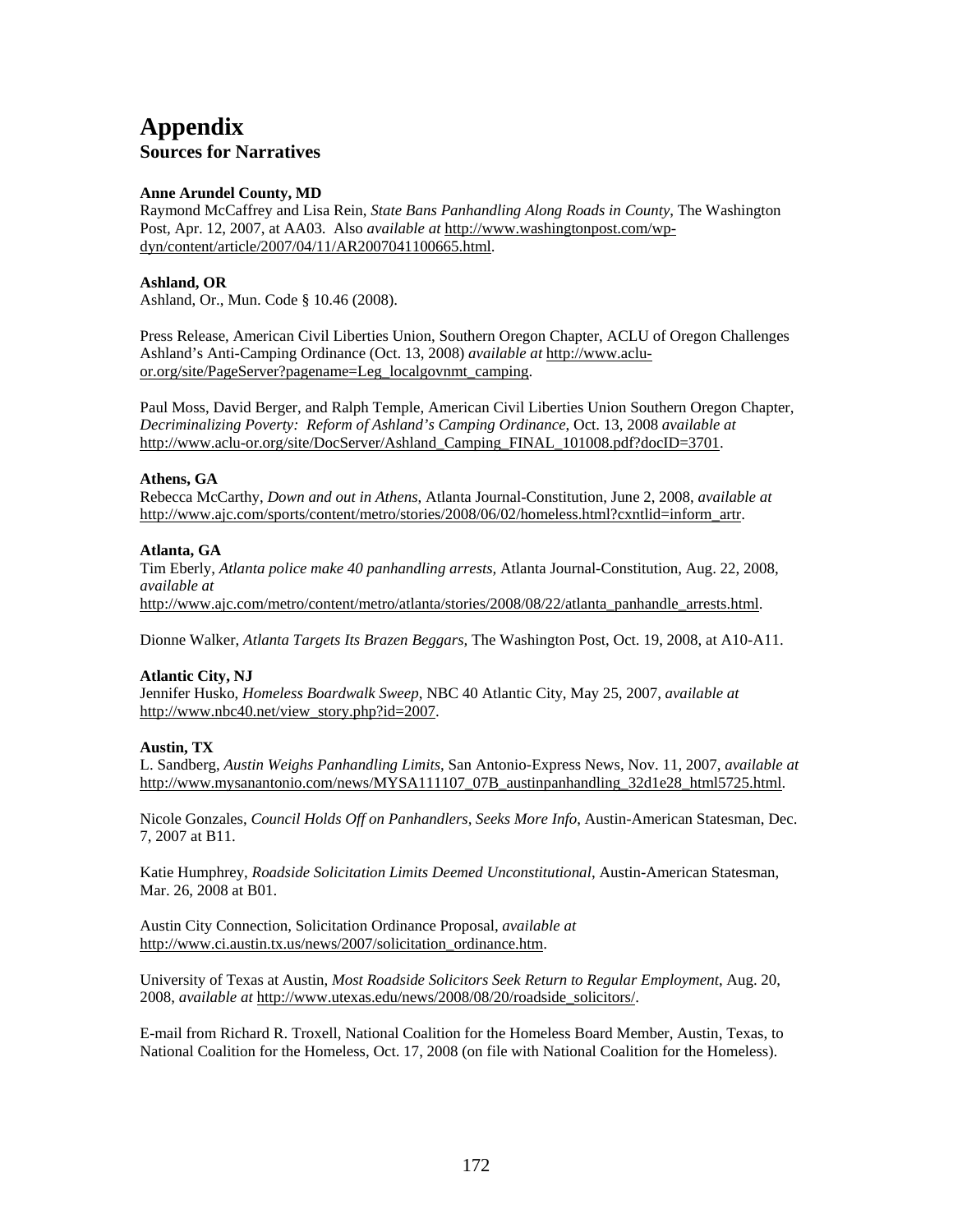#### **Baltimore, MD**

Nichole Fuller, *Homeless Told to Leave Areas along Guilford Ave*, Baltimore Sun, Aug. 15, 2007, *available at* http://outside.in/places/downtown-partnership-baltimore-baltimore,

Nichole Fuller, *Homeless Protest at City Agency*, Baltimore Sun, Aug. 23, 2007, at B3.

Nicole Fuller, *Homeless booted from city site Downtown Partnership draws anger after confiscating boxes, belongings near JFX*, Baltimore Sun, Aug. 16, 2007, *available at* http://www.aclumd.org/aPress/News%202007/081607\_Sun.html.

Umar Farooq, *City's Approach to Homeless Lack Necessary Transparency,* Baltimore's Indypendent Reader, July 2, 2008, *available at* http://indyreader.org/content/citys-approach-homeless-lack-necessarytransparency-%E2%80%94-umar-farooq.

### **Berkeley, CA**

Carolyn Jones, *Council Passes Plan to Stop Bad Street Behavior*, San Francisco Chronicle, June 13, 2007, *available at* http://www.sfgate.com/cgi-bin/article.cgi?f=/c/a/2007/06/13/BAGQGQEGR11.DTL.

Linda Carson, *War on the Homeless Heats Up in Berkeley,* Indybay.org, June 28, 2007, *available at*  http://www.indybay.org/newsitems/2007/06/28/18431523.php*.*

Judith Scherr, *Council Ok's "Public Commons Initiative*" *concept*, Berkeley Daily Planet, June 15, 2007, *available at* http://www.berkeleydailyplanet.com/issue/2007-06-15/article/27287?headline=Council-OKs-Public-Commons-Initiative-Concept.

Maura Dolan, *Berkeley's New Cause: Make Homeless Behave*, Los Angeles Times, Nov. 29, 2007, *available at* http://www.latimes.com/news/nationworld/la-mehomeless29nov29,1,6894267.story?ctrack=1&cset=true.

Will Kane, *Council OKs Public Commons Initiative*, Daily Californian, Nov. 28, 2007, *available at* http://www.dailycal.org/sharticle.php?id=27031.

*Outdated Berkeley loitering law repealed,* The Oakland Tribune, Aug. 9, 2008, *available at* http://findarticles.com/p/articles/mi\_qn4176/is\_/ai\_n28039313.

#### **Billings, MT**

Billings, Mont., Mun. Code § 18-1000 (2007).

#### **Birmingham, AL**

Associated Press, *Birmingham Homeless Camps Face City Evictions*, Birmingham News, May 6, 2007, *available at* http://hpn.asu.edu/archives/2007-May/010337.html.

## **Boerne, TX**

Dave Pasley, *City: Panhandlers must Pay*, Boerne Star, Oct. 12, 2007, at A1.

Editorial, *Star Editorial*, Boerne Star, Oct. 16, 2007, at 4.

Jonathan Nolte, *Panhandling in Boerne May Require Permit*, Hill Country View, Oct. 18, 2007, at 2.

#### **Boise, ID**

Boise's 10 Year Plan to Reduce and Prevent Chronic Homelessness (Nov. 2007).

Telephone interviews with Howard Belodoff, Associate Director, Idaho Legal Aid Services, Inc., (Feb. 25, 2009 and June 15, 2009).

Idaho Code § 49-709 (2008).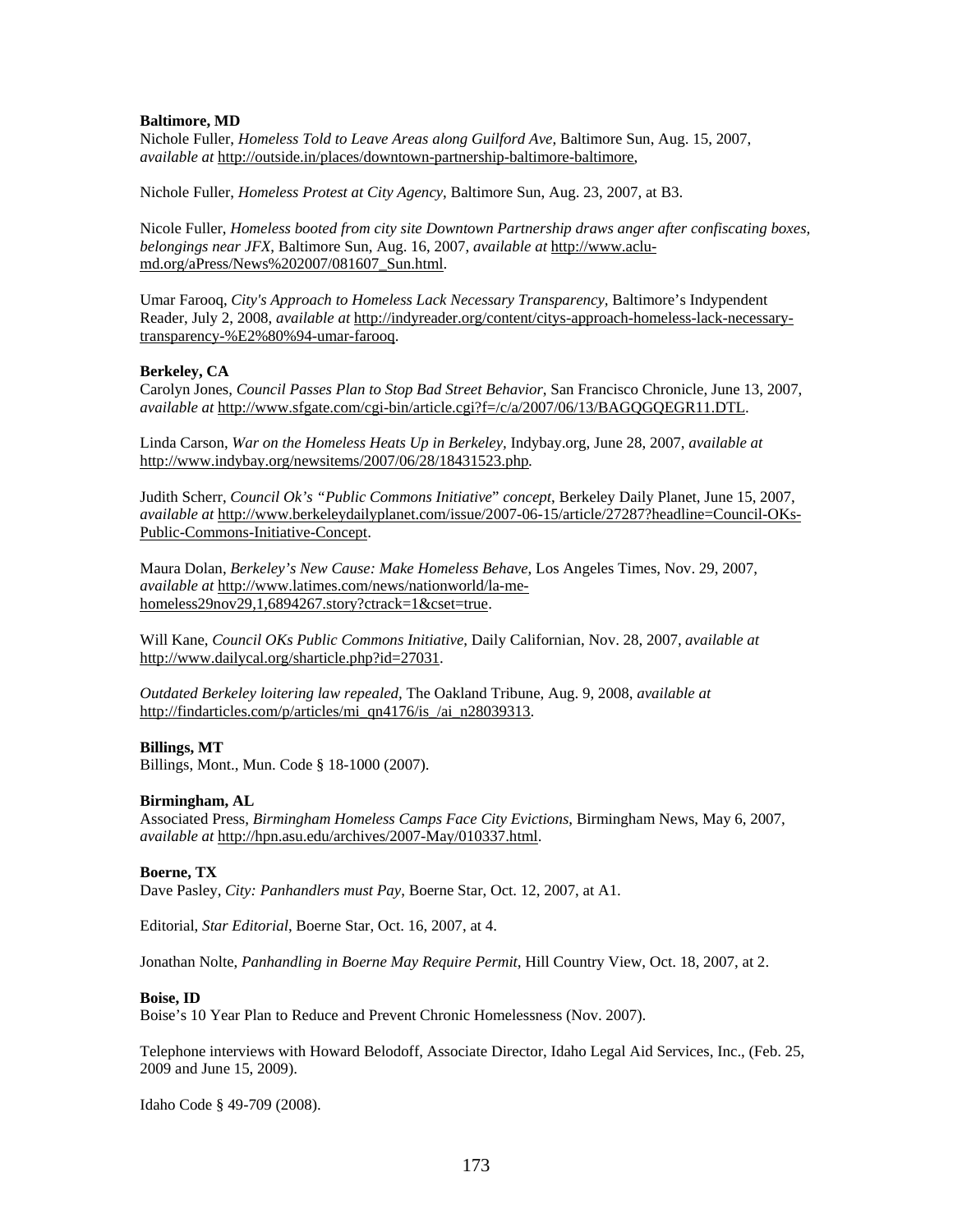Boise, Idaho, Municipal Code § 06-01-07 (2006).

Boise, Idaho, Municipal Code **§** 9-10-02 (1993).

Boise, Idaho, Municipal Code § 13-03-04(E) (2007).

### **Boston, MA**

David Abel, *Curfew Targets Crime on Common*, The Boston Globe, Aug. 30, 2007, *available at*  http://www.boston.com/news/local/articles/2007/08/30/curfew\_targets\_crime\_on\_common/.

### **Bradenton, FL**

Robert Napper, *Officer's shopping cart haul disputed*, Bradenton Herald*,* Jan. 18, 2007, *available at*  http://nl.newsbank.com/nl-

search/we/Archives?p\_product=BH&p\_theme=bh&p\_action=search&p\_maxdocs=200&s\_dispstring=Offic er%92s%20shopping%20cart%20haul%20disputed%20AND%20date(all)&p\_field\_advanced-

0=&p\_text\_advanced-

0=(Officer%92s%20shopping%20cart%20haul%20disputed)&xcal\_numdocs=20&p\_perpage=10&p\_sort= YMD\_date:D&xcal\_useweights=no.

Rebecca Blue, *Officer in Cart Case Suspended 30 Days,* Bradenton Herald, Feb. 2, 2007, at 1A.

Michael A. Scarcella, *Homeless Man Won't Be Persecuted for Sleeping in Public,* Herald Tribune, Oct. 15, 2007, *available at* http://www.heraldtribune.com/article/20071015/NEWS/710150411/1017/NEWS0501.

## **Brookville, PA:**

E-mail from Reverend Jack L. Wisor, Just for Jesus Challenge Homeless Outreach, to National Coalition for the Homeless (Sep. 2008) (on file with National Coalition for the Homeless).

Press Release, ACLU of Pennsylvania, *ACLU of Pennsylvania Defends Church Forced to Shut Down Its Ministry to Homeless*, Nov. 17, 2008, *available at* http://www.aclupa.org/pressroom/acluofpennsylvaniadefendsc.htm.

## **Cave Creek, AZ:**

Press Release, ACLU of Arizona, *ACLU and MALDEF File Lawsuit Against Arizona Town Over Anti-Solicitation Law*, Mar. 25, 2008, *available at* www.aclu.org/immigrants/discrim/34644prs20080325.html.

### **Charlotte, NC:**

Catherine Carlock, *Attorneys May Sue Police for Homeless,* The Charlotte Observer, July 24, 2008, *available at* http://charlotte.com/breaking\_news/story/725689.html.

E-mail from William C. Tinker to, HPN-Homeless Peoples Network, to National Coalition for the Homeless (July 23, 2008) (on file with National Coalition for the Homeless).

### **Chattanooga, TN:**

Michael Davis, *Downtown Homeless Camp to be Bulldozed*, Chattanooga Times Free Press, Sep. 22, 2007, at 1*.* 

Karen Zatkulak, *Tent City Bulldozed,* News Channel 9 WTVC, Oct. 2, 2007, *available at*  http://www.newschannel9.com/articles/people\_963360\_\_\_article.html/says\_homeless.html.

## **Cincinnati, OH:**

Press Release from Greater Cincinnati Coalition for the Homeless, *Homeless Coalition to release report on criminalization and arrests of homeless individuals for minor misdemeanors*, Ma y 15, 2007, (on file with National Coalition for the Homeless).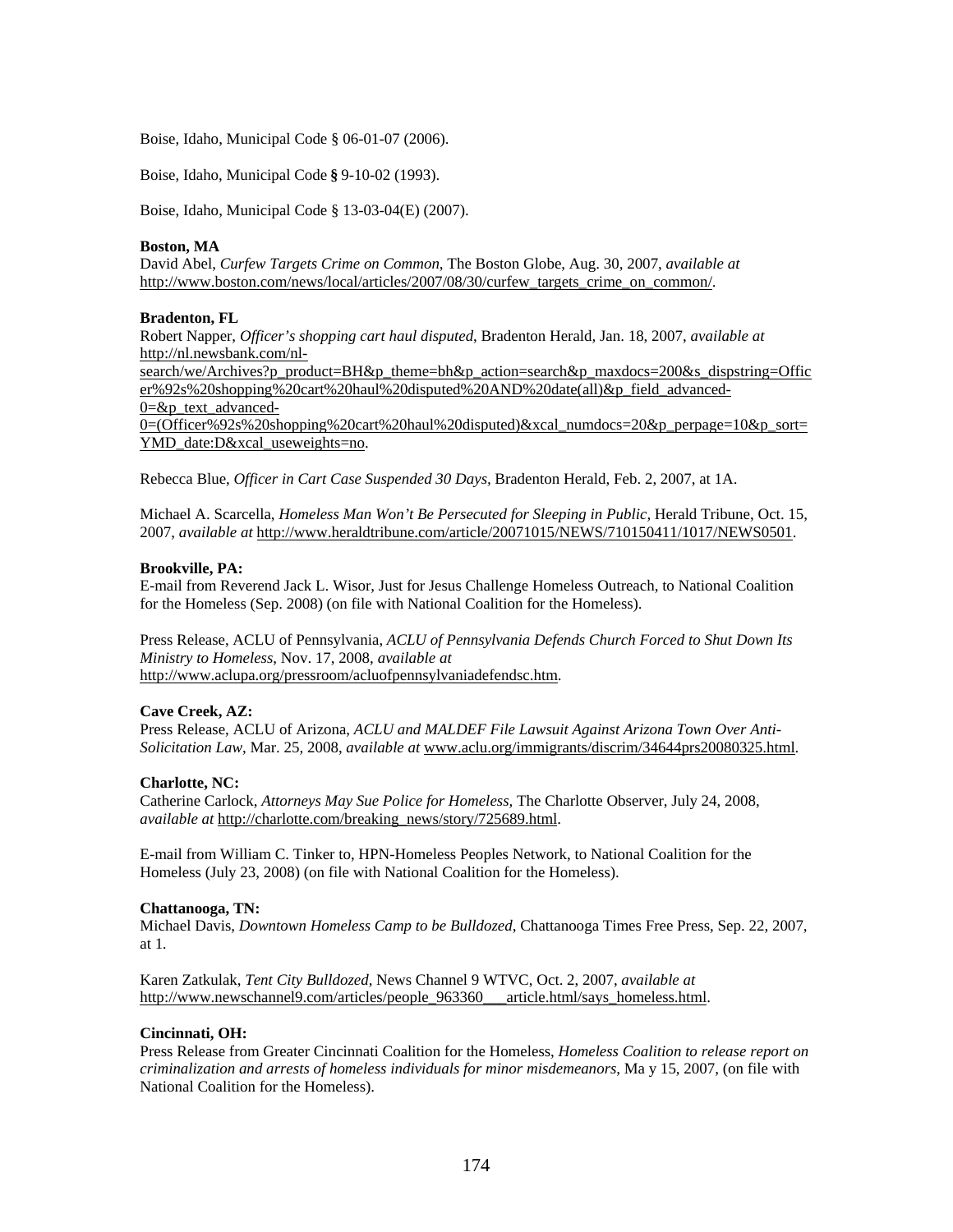E-mail from Georgine Getty, Executive Director of Greater Cincinnati Coalition for the Homeless, Cincinnati, Ohio, to National Coalition for the Homeless (Sept. 2007) (on file with National Coalition for the Homeless).

Gregory Flannery, *Even Cincinnati isn't that mean*, Streetvibes, May 2008, at 13.

Dan Horn, *Offender Sues for Right to Shelter,* The Enquirer, Feb. 17, 2007.

Dan Horn, *Homeless Man Stays in Shelter for Now,* The Enquirer, Feb. 20, 2007.

### **Citrus Heights, CA:**

Stan Oklobdzija, *Citrus Heights Approves Camping Ban Aimed at Homeless,* Sacramento Bee, Sep. 18, 2008, *available at* http://www.sacbee.com/citrus/story/1242044.html.

## **Cleveland, OH:**

E-mail from Brian Davis, Executive Director, Northeast Ohio Coalition for the Homeless, to National Coalition for the Homeless (April 25, 2009) (on file with National Coalition for the Homeless).

Susan Vinella, *Cleveland Council oks aggressive beggars ban*, Cleveland Plain Dealer, Nov. 28, 2006.

Diane Suchetko, *Dispute between city, homeless unsolved*, Cleveland Plain Dealer, June 14, 2007.

Richard Swartz, *Elusive Dreams*, Cleveland Plain Dealer, Feb. 19, 2006 at 1, 3.

Susan Vinella, *Curfew may ban late gatherings on Public Square*, Cleveland Plain Dealer, July 11, 2007, *available at* http://blog.cleveland.com/metro/2007/07/curfew\_may\_ban\_late\_gatherings.html.

## **Colorado Springs, CO**

Lance Benzel, *Group conducting homeless sweeps meets with critics today*, The Gazette, Oct. 23, 2008, *available at* http://www.gazette.com/articles/homeless\_42284\_\_\_article.html/sweeps\_colorado.html.

Lance Benzel, *Cleanup Sweeps suspended while city studies law,* The Gazette, Oct. 23, 2008, *available at*  http://www.gazette.com/articles/homeless 42325\_\_\_article.html/city\_colorado.html.

Tom McGhee, *Springs' homeless decry site sweeps*, Denver Post, Feb. 16, 2009, *available at* http://www.denverpost.com/search/ci\_11712981.

### **Columbia, SC:**

Associated Press, *Police Arrest Panhandlers; Charge them with Aggressive Begging*, The Charlotte Observer, Nov. 26, 2007, *available at* http://www.charlotte.com/205/story/379103.html.

Adam Beam and Rick Brundrett, *Is Downtown Safe? City Aims to Ease New Fears,* The State, Sep. 11, 2008, *available at* http://www.thestate.com/education/story/520637.html.

## **Columbus, GA:**

Tim Chitwood, *Fences for the Needy*, Ledger-Enquirer, Feb. 12, 2007, at C1.

### **Concord, NH:**

Dave Choate, *New Bill: Take the 'P' out of Pervert,* Seacoast Online, Jan. 29, 2008, *available at*  http://www.seacoastonline.com/apps/pbcs.dll/article?AID=/20080129/NEWS/801290405&sfad=1.

Associated Press, *N.H. makes peeing in public a violation*, The Boston Globe, May 22, 2008*, available at*  http://www.boston.com/news/local/new\_hampshire/articles/2008/05/22/nh\_makes\_peeing\_in\_public\_a\_vio lation/.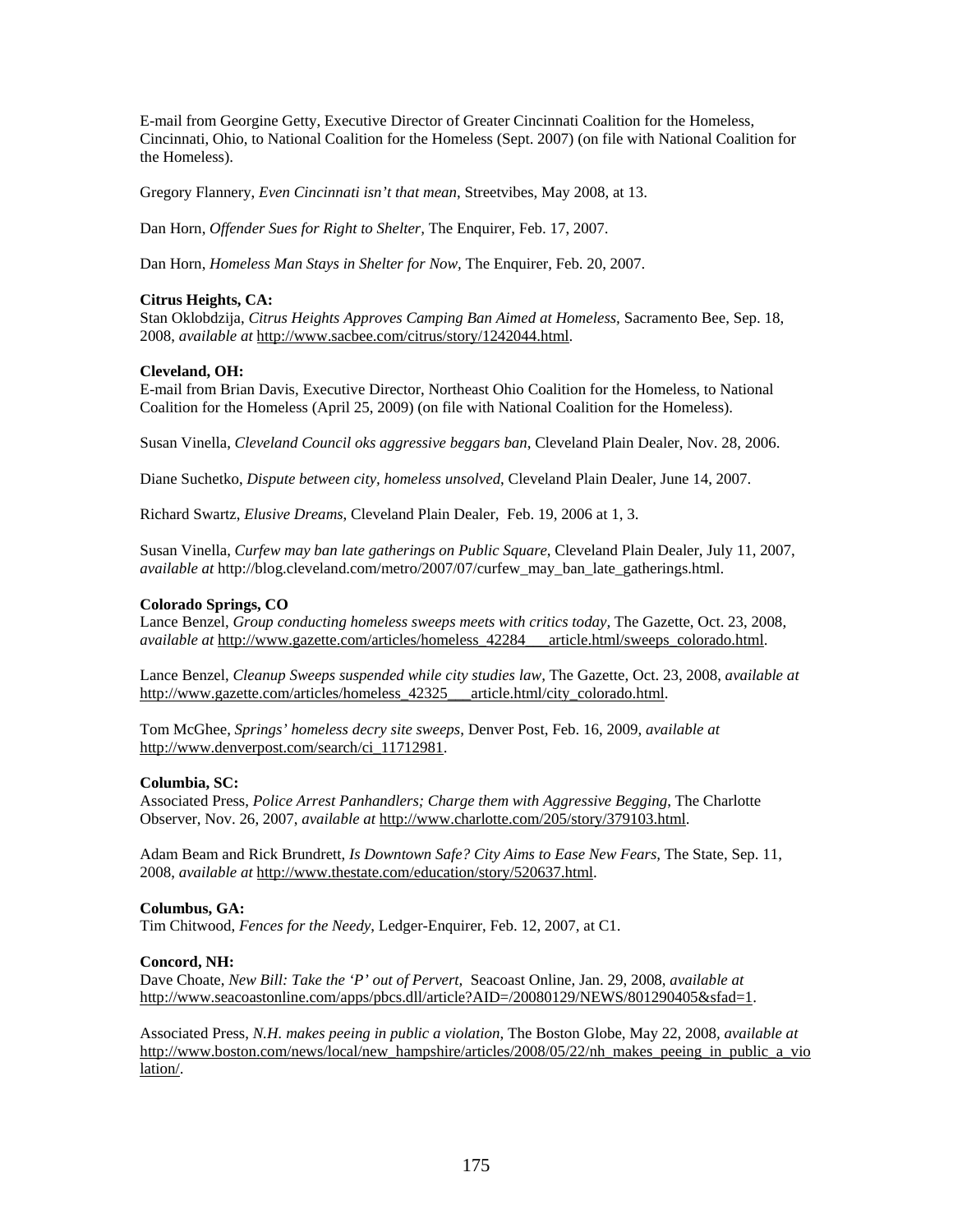## **Dallas, TX:**

Emily Bazar, *The Lord's Table illegal in Dallas*, USA Today, Mar. 26, 2007, *available at*  http://www.usatoday.com/news/nation/2007-03-26-homeless-inside\_N.htm.

Kim Horner, *Limits on feeding homeless challenged in suit vs. city*, Dallas News*,* Feb. 1, 2007, *available at* http://nl.newsbank.com/nl-

search/we/Archives?s\_hidethis=no&p\_product=DM&p\_theme=dm&p\_action=search&p\_maxdocs=200&s \_siteloc=&s\_dispstring=Limits%20on%20feeding%20homeless%20challenged%20in%20suit%20vs.%20c ity&p\_field\_advanced-0=&p\_text\_advanced-

0=(Limits%20on%20feeding%20homeless%20challenged%20in%20suit%20vs.%20city)&p\_perpage=10 &p\_sort=YMD\_date:D&xcal\_useweights=no*.*

Dave Levinthal, *Dallas Gets Tough with Panhandlers,* The Dallas Morning News, May 23, 2007, *available at*

http://www.dallasnews.com/sharedcontent/dws/dn/latestnews/stories/052407dnmetpanhandling.1652046.ht ml.

Dave Levinthal, *Leaders hope 'Lend a Hand' plan will Limit Dallas Panhandling*, Dallas Morning News, Dec. 19, 2007, *available at*

http://www.dallasnews.com/sharedcontent/dws/news/city/dallas/stories/122007dnmetpanhandling.30ee8d8 8.html.

E-mail from William C. Tinker, HPN-Homeless Peoples Network, to National Coalition for the Homeless, (Aug. 24, 2008) (on file with National Coalition for the Homeless).

Kim Horner, *Homeless take Shelter in Dallas Church's Parking Lot*, Dallas Morning News, Oct. 6, 2007, *available at* http://www.dallasnews.com/sharedcontent/dws/news/city/dallas/stories/DNhomeless\_06met.ART0.North.Edition1.4246d60.html.

Matt Curry, *Church Establishes Homeless Safe Zone in its Parking Lot*, Dallas Morning News, Oct. 11 2007, *available at* http://www.dallasnews.com/sharedcontent/APStories/stories/D8S79EVG0.html.

Lawrence Jones, *Church Parking Lot Provides Safe Haven for Homeless Amid Police Crackdown*, Oct. 18, 2007, *available at*

http://christianpost.com/article/20071018/29754\_Church\_Parking\_Lot\_Provides\_Safe\_Haven\_for\_Homele ss\_Amid\_Police\_Crackdown.htm.

## **Davie, FL:**

Susannah Bryan, *Davie law may target homes of homeless,* South Florida Sun-Sentinel, Oct. 18, 2008, *available at* http://www.sun-sentinel.com/community/news/davie/sflflbdaviehomeless1015sboct18,0,4636193.story.

City of Davie Town Council Agenda, Nov. 19. 2008, *available at* http://www.daviefl.gov/Gen/DavieFL\_CouncilAgn/archives/PDFs/2008/11192008/A11192008.

### **Daytona Beach, FL:**

Sara Kiesler, *Daytona Beach leaders explore panhandling fix*, Daytona Beach News-Journal, Jan. 25, 2008, *available at* http://nl.newsbank.com/nl-search/we/Archives?p\_action=list&p\_topdoc=41.

## **Denver, CO**

Luke Turf, *16th Street Mall Mishandle: Aid to the Homeless Brings out the Long Arm of the Law*, Denver Westword News, May 24, 2007, *available at* http://www.westword.com/2007-05-24/news/16th-street-mallmishandle.

Tim Harper, *Denver Parking Meters Help Homeless*, The Star, Aug. 19, 2007, *available at* http://www.thestar.com/News/article/247725.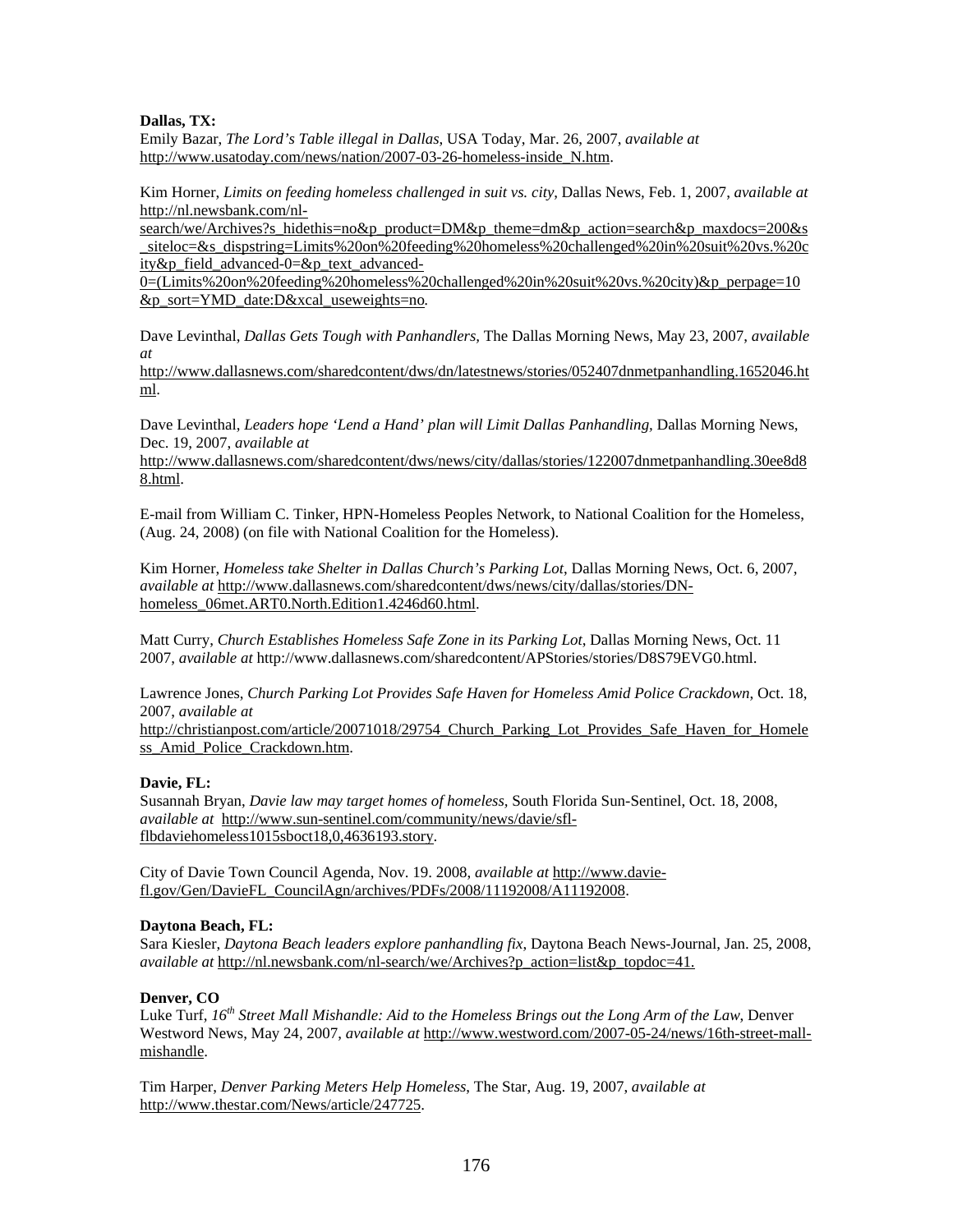Patrick O'Driscoll, *Parking Meters make a Change for Needy*, USA Today, Oct. 18, 2007, *available at* http://www.usatoday.com/news/nation/2007-10-17-parkingmeters N.htm?csp=34.

### **Durham, NC**

Samiha Khanna, *Panhandling will be put to a vote,* The News Observer, Jan. 14, 2008, *available at* http://www.newsobserver.com/news/durham/story/878500.html.

Staff Reports, *Panhandling rules to take effect July 1*, The News Observer, Jan. 29, 2008, *available at*  http://www.newsobserver.com/news/story/908900.html.

## **Elkton, MD**

S. Goss, *Elkton Passes Stricter Loitering Laws*, Loaves and Fishes, July-Aug. 2007, at 4.

*Elkton is Sued for Harassment*, Baltimore Sun, Aug. 2007, available at http://www.topix.com/forum/county/cecil-md/T0URL90CBQ7FLOPUN#comments.

Elkton, Md., Code, § 9.12.010(3) (2007).

Brent Jones, *Elkton Settles Lawsuit with Nine Homeless*, Baltimore Sun, Dec. 9, 2008, *available at* http://www.baltimoresun.com/news/local/bal-md.homeless09dec09,0,5113061.story.

### **Fayetteville, NC**

*Fayetteville City Council Passes Panhandling Ordinance,* WRAL News, Jan. 18, 2008, *available at* http://www.wral.com/news/news\_briefs/story/2302480/.

## **Federal Way, WA**

Steve Maynard, *Federal Way: City Council Toughens Panhandling Ordinance*, The News Tribune, Feb. 21, 2008, *available at* http://www.thenewstribune.com/news/local/story/288984.html.

## **Fredericksburg, VA**

Stephanie Breijo, *City Toughens Rules Against Panhandling,* The Free Lance Star, Sep. 29, 2008, *available at* http://fredericksburg.com/News/FLS/2008/092008/09292008/411975.

## **Fresno, CA**

John Ellis, *Fresno's \$2.3m Settlement in Homeless Case Finalized,* The Fresno Bee, July 26, 2008, *available at* 

http://www.redorbit.com/news/science/1496429/fresnos\_23m\_settlement\_in\_homeless\_case\_finalized/inde x.html.

### **Gainesville, FL**

Jeff Adelson, *Tent City to Collapse Next Week*, Gainesville Sun, Sep. 5, 2007, *available at* http://www.gainesville.com/article/20070905/NEWS/709050331.

Jeff Adelson, *Gainesville Plans for Life After Tent City*, Gainesville Sun, Aug. 12, 2007, *available at*  http://www.gainesville.com/article/20070812/LOCAL/708120322/1078/rss.

Hailey Mac Arthur, *A City Beneath Radar*, Gainesville Sun, Nov. 1, 2008, *available at*  http://www.gatorsports.com/article/20081101/NEWS/811010976.

Jeff Adelson, *City Outlaws Panhandling on Streets,* Gainesville Sun*,* July 24, 2007, *available at* http://www.gainesville.com/article/20070724/LOCAL/707240320.

Jeff Adelson, *Panhandlers Leave Gainesville Streets*, Gainesville Sun*.*, Aug. 1, 2007, *available at* http://www.gainesville.com/article/20070801/NEWS/708010307.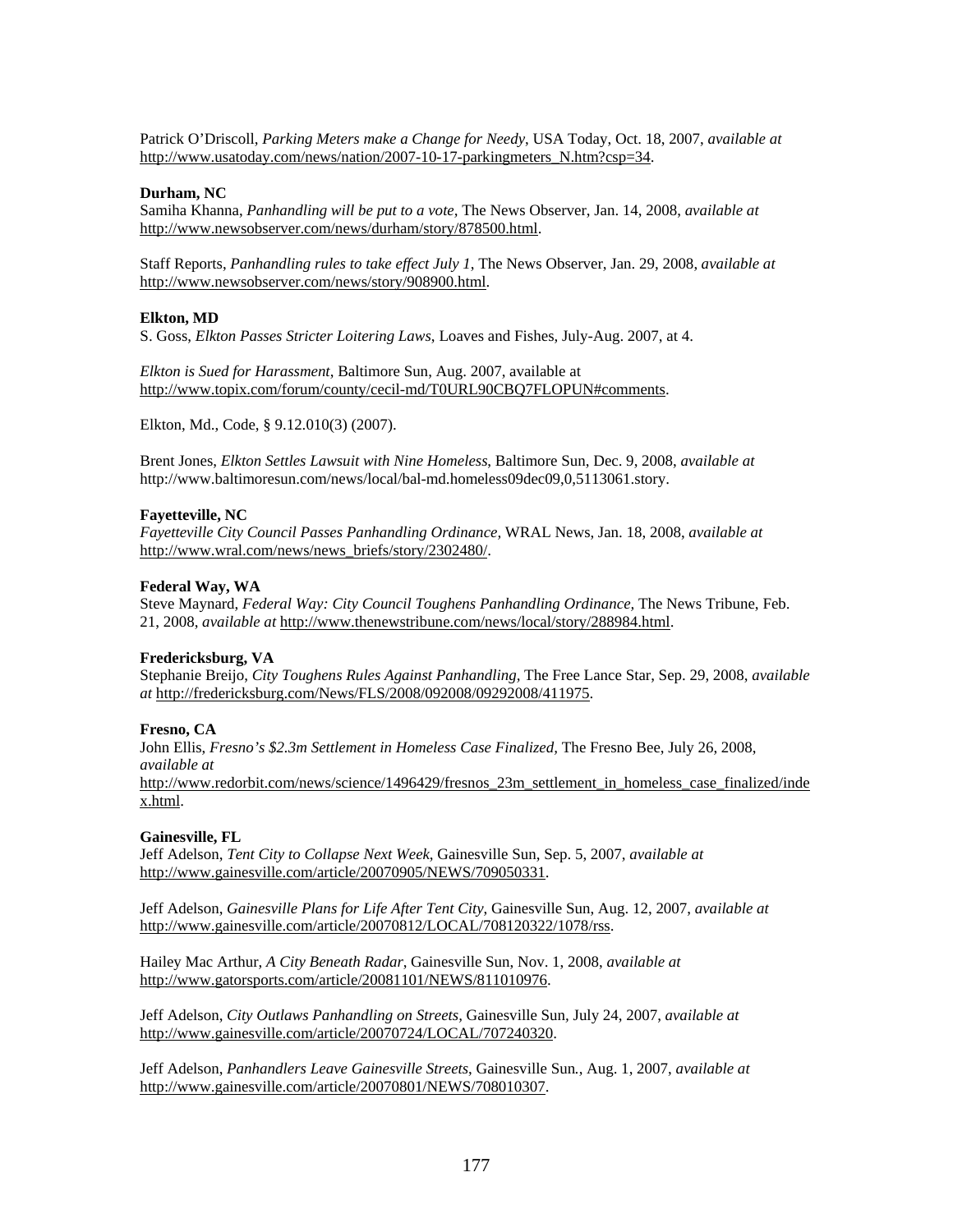Megan Rolland, *Panhandling Laws in Focus,* Gainesville Sun*,* Apr. 28, 2008, *available at* http://www.gainesville.com/article/20080428/NEWS/804280316.

E-mail from Kirsten Clanton, Staff Attorney, Southern Legal Counsel, to National Law Center on Homelessness & Poverty, Jan. 14, 2009 (on file with National Law Center on Homelessness & Poverty).

Plaintiff's Motion for Order to Show Cause at 8, *Chase v. City of Gainesville*, 2006 WL 2620260 (N.D. Fla. 2006) (No. 1:06cv44).

City of Gainesville's Response to Plaintiff's Motion for Order to Show Cause at 9, *Chase v. City of Gainesville*, 2006 WL 2620260 (N.D. Fla. 2006) (No. 1:06cv44).

## **Green Bay, WI**

Paul Srubas, *Plugging Green Bay Meters May Help the Homeless*, The Green Bay Press-Gazette*,* March 12, 2008, *available at*  http://search.greenbaypressgazette.com/sp?&skin=100&keywords=Plugging+Green+Bay+Meters+May+H elp+the+Homeless&pubDate=180&aff=1117&author=Paul+Srubas&start=81.

#### **Honolulu, HI**

*ACLU of Hawaii Tells Court Protesters Were Unlawfully Arrested*, August 2, 2006, available at http://www.aclu.org/freespeech/protest/26443prs20060802.html.

Johnny Brannon, *Ulehawa Park Homeless Face February Eviction,* Honolulu Advertiser, Dec. 27, 2007, *available at* http://the.honoluluadvertiser.com/article/2007/Dec/27/ln/hawaii712270363.html.

Curtis Lum, *Nanakuli Park to Close for Repairs*, Honolulu Advertiser, January 31, 2009, available at http://www.honoluluadvertiser.com/article/20090131/NEWS01/901310328/0/NEWS01.

Mary Vorsino, *Bus Stop Bill Bans Sleeping,* The Honolulu Advertiser, June 17, 2008, *available at* http://www.ihshawaii.org/IHS%20News/upload/2008/PDF%20IHS%20news%20articles/06.17.08%20Bus %20stops%20bill%20ban%20sleeping.pdf?print=on.

Mary Vorsino, *Camping Law Aimed at Homeless takes Effect,* Honolulu Advertiser, Sep. 5, 2008, *available at* http://www.HonoluluAdvertiser.com/apps/pbcs.dll/article?AID.

Mary Vorsino, *Plan would buy airfare to send Hawaii homeless to Mainland*, Honolulu Advertiser, Jan. 25, 2009, available at http://www.honoluluadvertiser.com/article/20090125/NEWS01/901250396.

Staff, *City Shutdown of Ala Moana Beach Park Draws Praise and Protest*, KHNL, March 27, 2006, available at http://www.khnl.com/Global/story.asp?S=4687421.

Staff, *Council Makes Kicking Homeless Out Easier,* KITV, Aug. 25, 2008, *available at* http://kitv.com/print/17290907/detail.html.

*Honolulu pulls benches at bus stops to curb sleepers,* Street Roots, Nov. 1, 2008, at 3.

*State v. Beltran*, 116 Hawai'i 146, 172 P.3d 458 (2007).

#### **Humboldt County, CA**

Sean Garmire, *Humboldt Authorities Combat Transient Camps*, Times-Standard, Sep. 3, 2008, *available at*  http://www.times-standard.com/localnews/ci\_10369336.

Humboldt County Human Rights Commission, *Minutes*, Oct. 11, 2008, *available at* http://co.humboldt.ca.us/HumanRightsCom/minutes/specia200810minutes.pdf.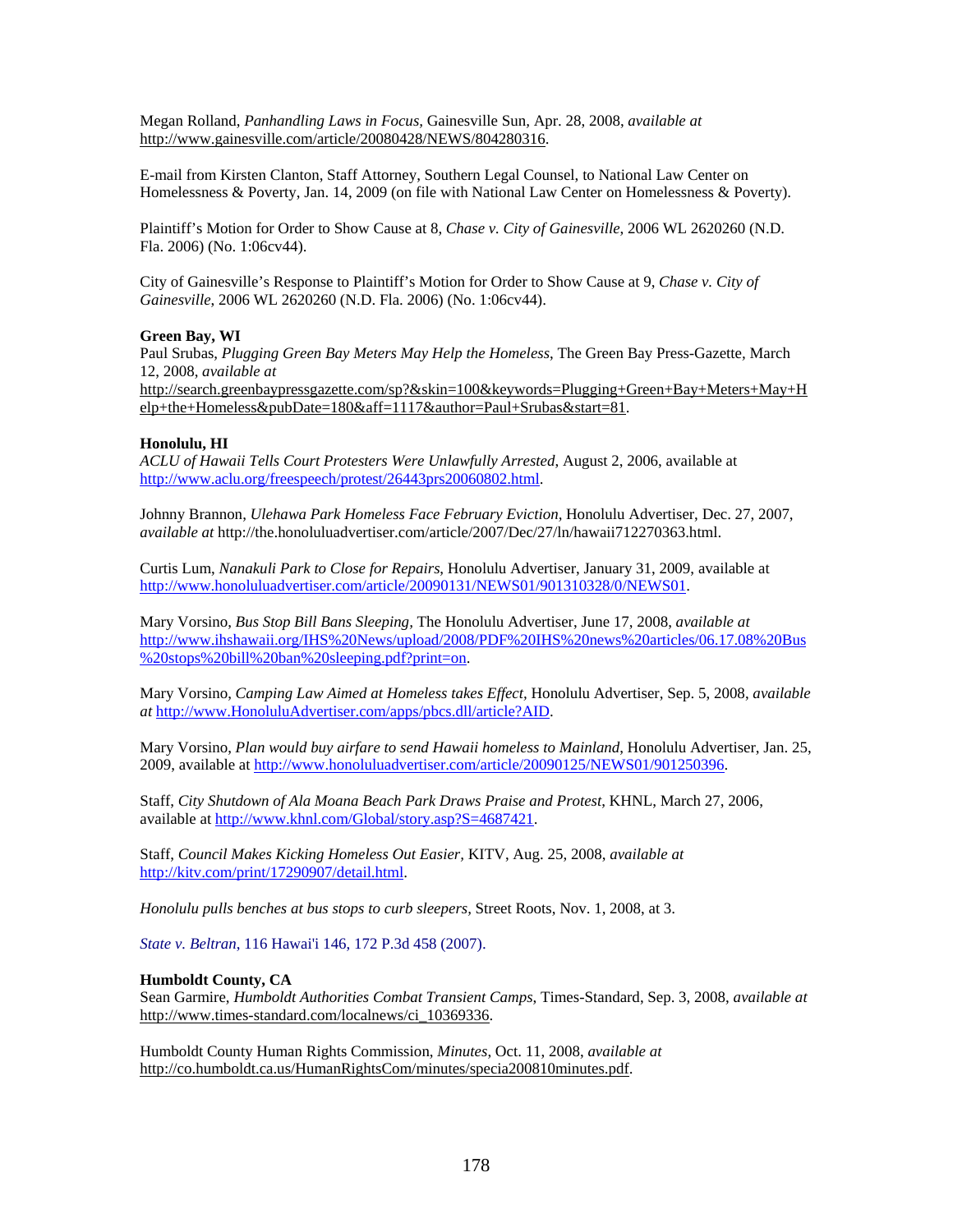*Ashbaucher v. City of Arcata*, CV 08 2840, N.D. Cal. filed June 6, 2008, *available at* http://peopleproject.files.wordpress.com/2008/10/people-project-complaint-with-filestamp.pdf.

Dept. of Housing & Urban Development, *HUD's 2006 Continuum of Care Homeless Assistance Programs: Humboldt County CoC*, Aug. 13, 2007, *available at* http://www.hud.gov/offices/cpd/homeless/local/reports/2006\_ca\_522\_pop\_sub.pdf.

Memorandum from Phillip R. Crandall, Director, Dept. of Health & Human Services, to Board of Supervisors, May 28, 2008, *available at* https://co.humboldt.ca.us/board/agenda/questys/MG114637/AS114674/AS114677/AI130405/DO130406/B OSAgendaItem.pdf.

Sean Garmire, *Finding Refuge in the Eureka Marsh*, Times-Standard, Oct. 20, 2008, http://www.timesstandard.com/ci\_10766370?IADID=Search-www.times-standard.com-www.times-standard.com.

Sean Garmire, *Looking Out or Looking In: Living Without a Home in Humboldt County*, Times-Standard, Oct. 27, 2008, *available at* http://www.times-standard.com/ci\_10826716?IADID=Search-www.timesstandard.com-www.times-standard.com.

## **Indianapolis, IN**

Vic Ryckaert, *Police Initiative Targets Downtown's Homeless*, Indy Star, Aug. 19, 2007, *available at* http://search.indystar.com/sp?skin=&aff=1117&keywords=Police+Initiative+Targets+Downtown%27s+Ho meless&pubDate=&author=.

Jon Murray and Rob Schneider, *Civil Right Lawsuit Targets Police Rousting of Homeless*, Indy Star, Aug. 31, 2007, *available at*  http://search.indystar.com/sp?skin=&aff=1117&keywords=Homeless+Man++&pubDate=&author=Murray

Jon Murray, *Begging Policy Prompts Suit,* Indy Star, June 12, 2008, *available at* http://search.indystar.com/sp?aff=1000&keywords=Begging+policy+prompts+suit.

Kelley Curran, *No Being Poor Here; Indy Mayor's Plan for Homeless is Typical,* News and Tribune, Apr. 7, 2008, *available at* http://www.news-tribune.net/archivesearch/local\_story\_098113611.html.

*Solution in a Box: Donations Will Really Help*, Indy Star, Mar. 23, 2008, *available at* http://search.indystar.com/sp?aff=1000&keywords=Solution+in+a+Box%3A+Donations+Will+Really+Hel p.

Jon MurrAy, *Begging Policy Prompts Suit,* Indy Star, June 12, 2008, *available at*  http://search.indystar.com/sp?aff=1000&keywords=Begging+policy+prompts+suit.

*Indianapolis mayor wants limits on spoken panhandling,* Indy Star, Jan. 8, 2009, *available at* http://www.pal-item.com/article/20090108/UPDATES/90108023/1008/rss.

#### **Issaquah, WA**

Sonia Krishnan, *Issaquah Law to Crack Down on Panhandling,* Seattle Times Eastside Bureau, Jan. 31, 2008, *available at* http://seattletimes.nwsource.com/html/eastsidenews/2004155575\_panhandle31e.html.

## **Jacksonville Beach, FL**

Caren Burmeister, *Councilman Wants Forum on Homeless*, Florida Times-Union*,* Apr. 14, 2007, *available at* http://www.jacksonville.com/tu-online/stories/041407/nes\_9184753.shtml.

#### **Jacksonville, FL**

Staff, *City Leaders Pass Change to Rules on Feeding Homeless*, News4Jax, Sep. 9, 2008, *available at* http://www.news4jax.com/news/17432034/detail.html.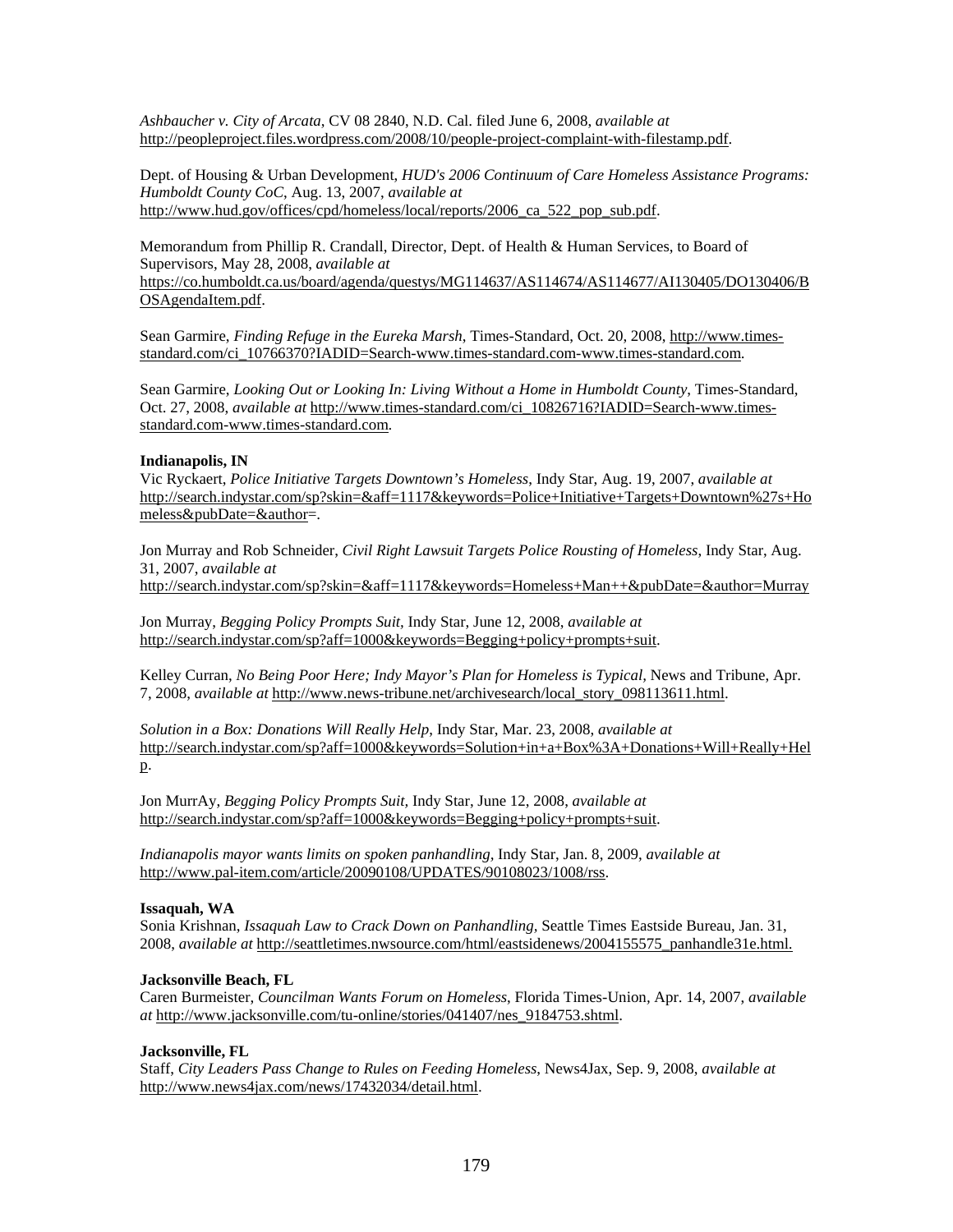### **Kalamazoo, MI**

E-mail from KHAN, to National Coalition for the Homeless, June 13, 2007 (on file with National Coalition for the Homeless).

Kathy Jessup, *Homeless Activists Decry'War Against the Poor,'* Kalamazoo Gazette, Mar. 4, 2008, *available at* http://blog.mlive.com/kzgazette/2008/03/homeless\_activists\_decry\_war\_a.html.

KHAN Press Release, September 5, 2008.

KHAN Press Release, September 15, 2008.

## **Knoxville, TN**

Jeff Lennox, *Knoxville Police Frequently Move Homeless People under Bridges*, WATE.com, July 17, 2007, *available at* http://www.wate.com/Global/story.asp?S=6802866.

## **Laguna Beach, CA:**

Susannah Rosenblatt*, Officer Gets Friendly with Laguna Beach's Homeless*, Los Angeles Times*,* Apr. 24, 2008, *available at* http://www.latimes.com/news/local/la-me-homeless24apr24,1,7384974.story?page=1.

Kelli Hart, *Laguna Beach officials 'surprised' by lawsuit over homeless*, Orange County Register, Dec. 30, 2008, *available at* http://www.ocregister.com/articles/homeless-city-laguna-2269991-shelter-beach#.

Complaint, *Sipprelle v. City of Laguna Beach*, No. 08-01447, C.D. Cal., filed Dec. 23, 2008.

## **Lancaster, CA:**

Karen Maeshiro, *Homeless Camp in A.V. Field is Raided,* LA Daily News, Feb. 20, 2007, *available at* http://www.thefreelibrary.com/HOMELESS+CAMP+IN+A.V.+FIELD+IS+RAIDED+19+PEOPLE+ARR ESTED+SITE+IS...-a0159974250.

Gideon Rubin, *Raid Raises Homeless Issues*, LA Daily News, Jan. 9, 2007, *available at*  http://www.thefreelibrary.com/RAID+RAISES+HOMELESS+ISSUES+ARRESTS+AT+ENCAMPMENT +SHINE+LIGHT+ON...-a0157145217.

#### **Las Vegas, NV:**

National Law Center on Homelessness and Poverty and National Coalition for the Homeless, *Challenges to restrictions on food sharing,* Advocacy Manual, *available at:* http://wiki.nlchp.org/display/Manual/Challenges+to+restrictions+on+food+sharing.

Mary K. Brunskill, *Homeless Men Win \$45,000 in Suit over Sleeping Near Feces*, All Headline News, Mar. 29, 2007, *available at* http://www.freerepublic.com/focus/f-news/1810256/posts.

Lynne Curtis, *Don't Sleep Near Feces or Urine*, The Las Vegas Review Journal*,* Aug. 18, 2006, *available at* http://www.reviewjournal.com/lvrj\_home/2006/Aug-18-Fri-2006/news/9130007.html.

Gene Weingarten, *Below the Beltway: Piling On*, Washington Post Magazine*,* Apr. 22, 2007, at W36.

Matt O'Brien, *Another Day in Paradise*, City Life*,* May 7, 2007.

Matt O'Brien, *Brother Can You Spare a Dime?* City Life, Sep. 27, 2007, *available at* http://www.lasvegascitylife.com/articles/2007/09/27/news/local\_news/iq\_16903124.txt.

Alan Choate, *Churches Recruited to Assist Homeless*, Las Vegas Review-Journal, Sep. 26, 2007, *available at* http://www.lvrj.com/news/10031721.html.

Timothy Pratt, *First things first: For homeless, a home,* Las Vegas Sun, Apr. 22, 2008, *available at*  http://www.lasvegassun.com/news/2008/apr/22/first-things-first-homeless-home/.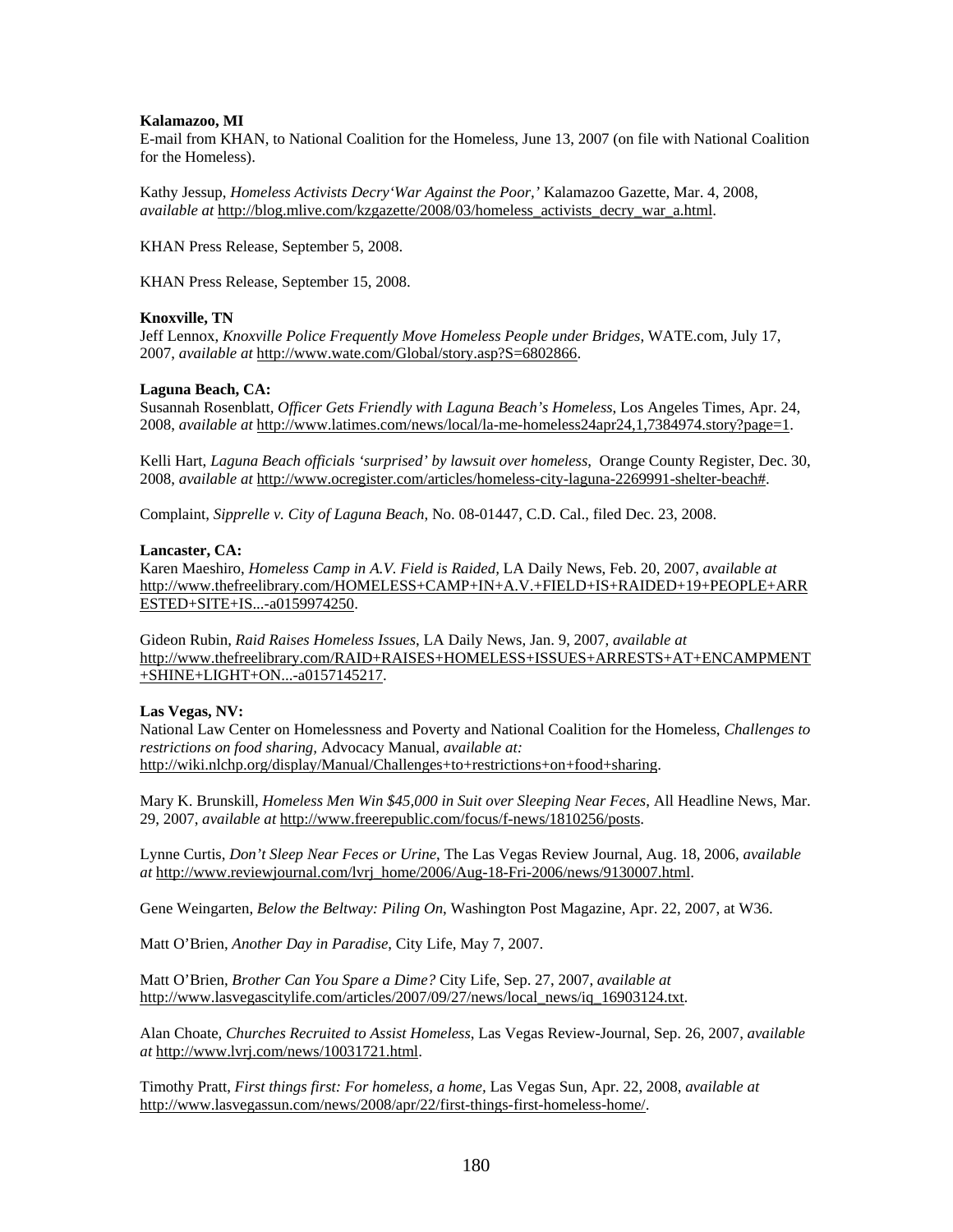## **Lincoln, NE:**

Paul Hammel, *Homeless Advocated: No Coins for Panhandlers*, World-Herald Bureau, Apr. 19, 2007, *available at* http://www.encyclopedia.com/doc/1G1-162283950.html.

### **Little Rock, AR:**

Rachel Corbett, *Change for the Homeless,* Arkansas Times, Sep. 15, 2008, *available at*  http://www.arktimes.com/Articles/ArticleViewer.aspx?ArticleID=dedd2a3c-d513-4114-8dea-8be29871677f.

E-mail from Patty Lindeman, Executive Director, Hunger-Free Arkansas, to National Coalition for the Homeless (Nov. 6, 2008) (on file with National Coalition for the Homeless).

## **Lodi, CA:**

Daniel Thigpen, *Lodi Police Crack Down on Homeless*, Record Net, Sep. 30, 2007, *available at* http://www.recordnet.com/apps/pbcs.dll/article?AID=/20070930/A\_NEWS/709300316.

## **Long Beach:**

Louis Sahagun, *Pastor to Defy City's Order to Evict Homeless From Church Grounds*, Los Angeles Times, Jan. 20, 2007, *available at* 

http://pqasb.pqarchiver.com/latimes/access/1197509761.html?dids=1197509761:1197509761&FMT=ABS &FMTS=ABS:FT&type=current&date=Jan+20%2C+2007&author=Louis+Sahagun&pub=Los+Angeles+ Times&edition=&startpage=B.1&desc=Pastor+vows+to+defy+city+order+to+evict+homeless%3B+The+L ong+Beach+cleric+says+allowing+people+to+sleep+on+the+church+steps+is+a+%27religious+act.%27+ Officials+cite+safety%2C+sanitation+concerns.

Greg Mellen, *Church Refuses to Evict Homeless*, Press-Telegram, Jan. 22, 2007, *available at* http://nl.newsbank.com/nl-

search/we/Archives?p\_product=LB&p\_theme=lb&p\_action=search&p\_maxdocs=200&s\_dispstring=allfiel ds(Church%20Refuses%20to%20Evict%20Homeless)%20AND%20date(2007)&p\_field\_date-0=YMD\_date&p\_params\_date-0=date:B,E&p\_text\_date-0=2007&p\_field\_advanced-0=&p\_text\_advanced-

0=("Church%20Refuses%20to%20Evict%20Homeless")&xcal\_numdocs=20&p\_perpage=10&p\_sort=YM D\_date:D&xcal\_useweights=no.

*Local Church Refuses to Turn Away Homeless*, KTLA, Jan. 22, 2007, *available at* http://ktla.trb.com/news/ktla-longbeachhomeless,0,3438037,print.story?coll=ktla-news-1.

*Speak Out on Homeless*, Press-Telegram, Jan. 23, 2007.

#### **Los Angeles, CA:**

Ramona Ripston, *A Police State on Skid Row*, Los Angeles Times, Mar. 12, 2007, *available at*  http://lamp.hosting.astralmatrix.net/wp-content/uploads/2007/03/la-times-31207.pdf.

Sonya Geis, *L.A. Police Initiative thins out Skid Row: Crime is down and Businesses are Hopeful, But some Complain Policy Harms Homeless*, Washington Post, Mar. 15, 2007, *available at*  http://www.washingtonpost.com/wp-dyn/content/article/2007/03/14/AR2007031402271.html.

Associated Press, *LA Judge Extends Ban on Skid Row Searches*, CBS2.com, Apr. 25, 2007, *available at* http://cbs2.com/local/Skid.Row.Homeless.2.530499.html.

Richard Winton, *Skid Row Crime Drops 35%, but the Program is Faulted*, Los Angeles Times, Sep. 26, 2007, *available at* http://www.latimes.com/news/local/la-meskidrow26sep26,1,1694817.story?ctrack=1&cset=true.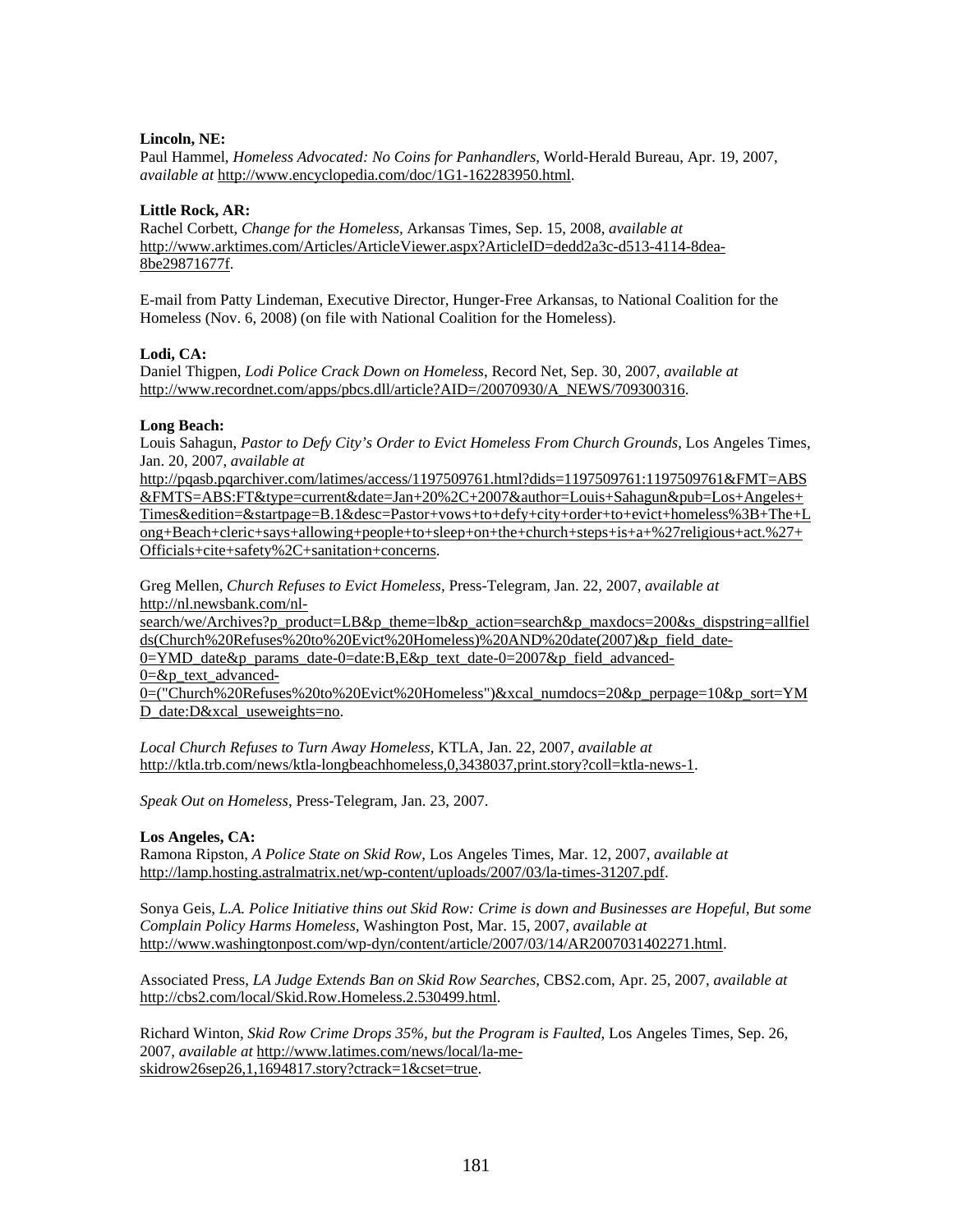E-mail from Bob Erlenbusch, Executive Director, Los Angeles Coalition to End Hunger and Homelessness, to National Coalition for the Homeless (Sep. 26, 2007) (on file with National Coalition for the Homeless).

Gary Blasi and Philip Mangano, *Stuck on Skid Row*, Los Angeles Times, Oct. 29, 2007, *available at* http://www.latimes.com/news/printedition/asection/la-oemangano29oct29,1,3858934.story?ctrack=1&cset=true.

Richard Winton, *Beefed-up LAPD Presence in Skid Row Begins Paying Off,* Los Angeles Times, Jan. 27, 2007, *available at* http://articles.latimes.com/2007/jan/27/local/me-skidrow27.

Associated Press, *L.A.'s Skid Row Homeless Seek Options,* Foxnews.com, Feb. 1, 2007, *available at* http://origin.foxnews.com/wires/2007Feb01/0,4670,LAHomeless,00.html.

R. W. Dellinger, *Skid Row Crackdown Spreads Homeless around Southland,* The Tidings, Feb. 9, 2007, *available at* http://www.the-tidings.com/2007/020907/crackdown\_text.htm.

Evan George, *From Skid Row to Sacramento*, Los Angeles Downtown News, June 18, 2007, *available at*  http://www.downtownnews.com/articles/2007/06/18/news/news02.prt.

*Group Claims LAPD Officers Beat Homeless Woman*, CBS, June 5, 2007.

Steve Hymon and David Zahniser, *LA Homeless Advocates Reach Deal on Sidewalk Sleeping*, Los Angeles Times, Oct. 10, 2007.

Randal Archibald, *Los Angeles to Permit Sleeping on Sidewalks*, New York Times, Oct. 11, 2007.

Susannah Rosenblatt, *Survey Finds Homeless Numbers Drop Countywide but are up on Skid Row*, Los Angeles Times, Oct. 12, 2007.

Solomon Moore, *Some Respite, if Little Cheer, for Skid Row Homeless*, New York Times, Oct. 30, 2007, *available at* http://www.nytimes.com/2007/10/31/us/31skidrow.html?\_r=1&oref=slogin.

Richard Winton and Cara Mia DiMassa, *LAPD, ACLU agree on restrictions for skid row searches*, Los Angeles Times, Dec. 19, 2008, *available at* http://www.latimes.com/news/local/la-me-police-search19- 2008dec19,0,4877336.story.

#### **Louisville, KY:**

Dan Klepal, *Aggressive Begging May Bring Jail, Fine*, The Courier-Journal, Sep. 27, 2007, *available at* http://search.courier-

journal.com/sp?aff=1100&skin=100&keywords=Aggressive+Begging+May+Bring+Jail%2C+Fine.

.Louisville City Council, Ordinance No. 291, Louisvilleky.gov, Dec. 20, 2007, *available at* http://www.louisvilleky.gov/MetroCouncil/IWantTo/Find+most-requested+ordinances.htm.

#### **Madison, WI:**

Staff, *Alderwoman Seeks to Protect Homeless at Parks,* Channel3000, Sep. 8, 2008, *available at http://www.channel3000.com/news/17415230/detail.html.* 

#### **Manatee, FL:**

Archived Agenda Summaries, Manatee County Government, Apr. 24, 2007, *available at* http://www.mymanatee.org/.

Nicholas Azzara, *Panhandling Law Would Levy Fines, Jail Time,* Centre Daily Times, Jan. 25, 2007.

Frank Gluck, *Library Rules Aimed at Homeless,* Herald Tribune, Feb. 6, 2007, *available at*  http://www.heraldtribune.com/article/20070206/NEWS/%20702060570&SearchID=73321036735919.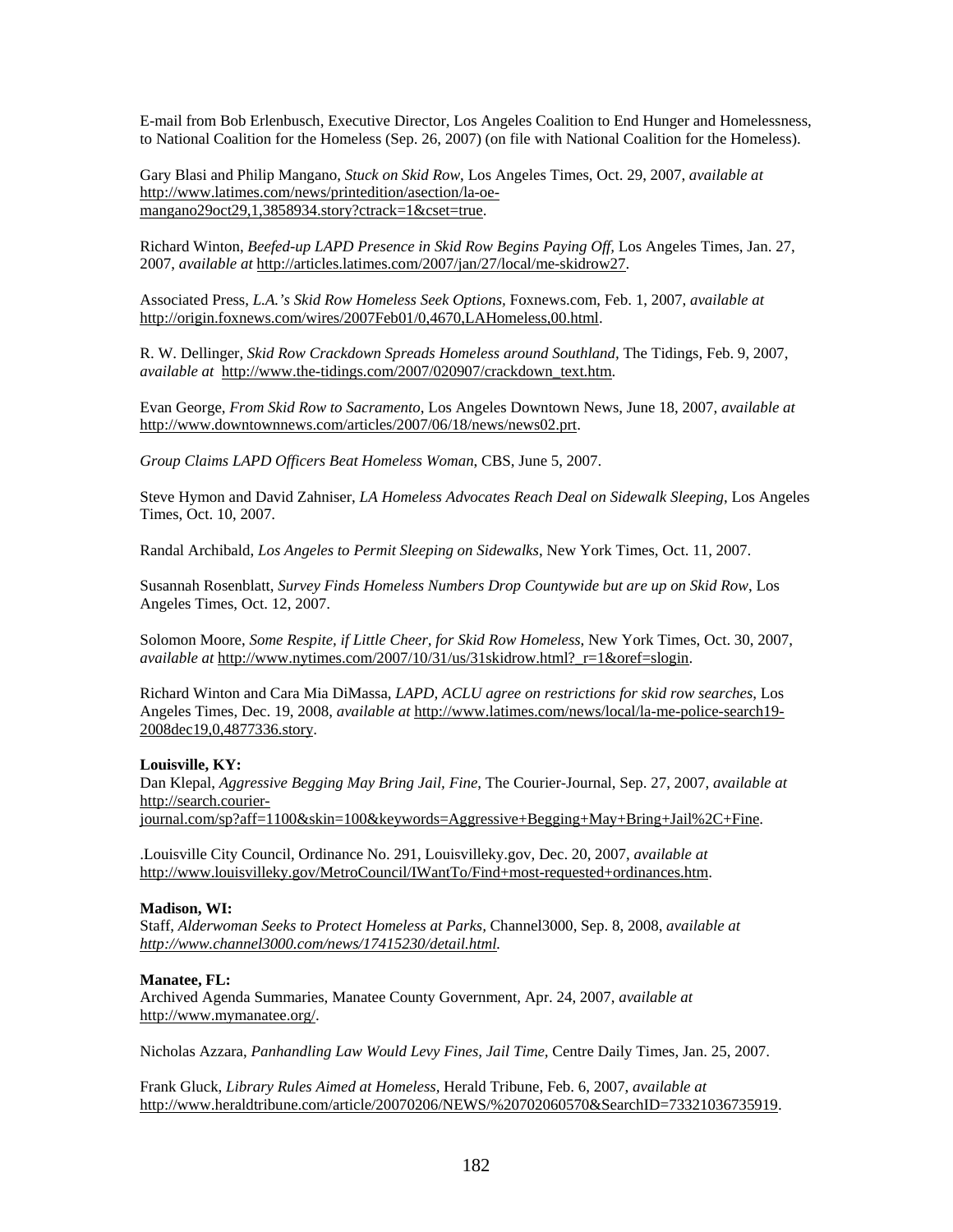## **Manchester, NH:**

Kathryn Marchocki, *Some surprised by city's curfew crackdown,* The New Hampshire Union Leader, Aug. 27, 2008, *available at*: http://nhunderground.com/forum/index.php?action=printpage;topic=15179.0.

Staff, *Curfew protest ignored by police,* The New Hampshire Union Leader, Sep. 7, 2008, *available at*  http://www.unionleader.com/article.aspx?articleId=35c5a18b-d0c7-41b8-ae79-9a3b24c79d4e.

### **Mercer Island, WA:**

Staff, *Feeding the Homeless in the Face of Opposition,* Covenant News Service, Aug. 19, 2008, *available at* http://www.covchurch.org/cov/news/item6521.

## **Miami, FL:**

Michael Vasquez, *Miami Arts Center a Big Draw for Panhandlers*, Miami Herald, Mar. 5, 2007.

Carol J. Williams, *Homeless Take the Football and Run with It,* Los Angeles Times, Feb. 2, 2007, *available at* 

http://pqasb.pqarchiver.com/latimes/access/1208860561.html?dids=1208860561:1208860561&FMT=ABS &FMTS=ABS:FT&type=current&date=Feb+2%2C+2007&author=Carol+J.+Williams&pub=Los+Angeles +Times&edition=&startpage=A.10&desc=THE+NATION%3B+Homeless+take+the+football+and+run+w ith+it%3B+Activists+in+Miami+use+the+city%27s+Super+Bowl+spotlight+to+make+their+case+for+mor e+low-income+housing.

Gary Rotstein, *In Miami, Protest Shows Homeless' Plight,* Pittsburgh Post-Gazette, Feb. 5, 2007, *available at* http://www.post-gazette.com/pg/07036/759515-294.stm.

## **Miami Beach, FL:**

*ACLU Sues Miami Beach over Panhandling Laws*, Orlando Sentinel, June 24, 2007, *available at* http://pqasb.pqarchiver.com/orlandosentinel/access/1293812471.html?dids=1293812471:1293812471&FM T=ABS&FMTS=ABS:FT&date=Jun+24%2C+2007&author=The+Associated+Press&pub=Orlando+Senti nel&edition=&startpage=B.7&desc=ACLU+sues+Miami+Beach+over+panhandling+laws.

Press Release, ALCU of Florida, *Panhandlers and Street Performers Targeted by City*, June 22, 2007, *available at* http://www.aclufl.org/news\_events/?action=viewRelease&emailAlertID=2798.

#### **Minneapolis, MN:**

Lisa Kiava, *Bridge Rods Intended to Deter Homeless Criticized,* WCCO, Jan. 25, 2007, *available at*  http://wcco.com/local/local\_story\_025195702.html.

Mike Mosedale, *What Lurks Beneath?*, City Pages, Feb. 28, 2007, *available at*  http://www.citypages.com/databank/28/1369/article15168.asp.

Chris Steller, *City Hall Monitor: Lurking repeal is down for count, dog doings are up in lights,* Minnesota Independent, June 21, 2008, *available at* http://minnesotaindependent.com/4639/city-hall-monitor-lurkingrepeal-is-down-for-count-dog-doings-are-up-in-lights.

Katherine Kersten, *Panhandler Restrictions Considered in Minneapolis*, Fox 9 News*,* May 27, 2007*.*

Terry Collins, *Minneapolis Wants to Get Tougher with Panhandlers*, Star Tribune*,* May 27, 2007, available at http://nl.newsbank.com/nl-

search/we/Archives?p\_product=MN&p\_theme=mn&p\_action=search&p\_maxdocs=200&s\_dispstring=(Mi nneapolis%20Wants%20to%20Get%20Tougher%20with%20Panhandlers)&p\_field\_advanced-0=&p\_text\_advanced-

0=("Minneapolis%20Wants%20to%20Get%20Tougher"%20with%20"Panhandlers")&xcal\_numdocs=20& p\_perpage=10&p\_sort=YMD\_date:D&xcal\_useweights=no.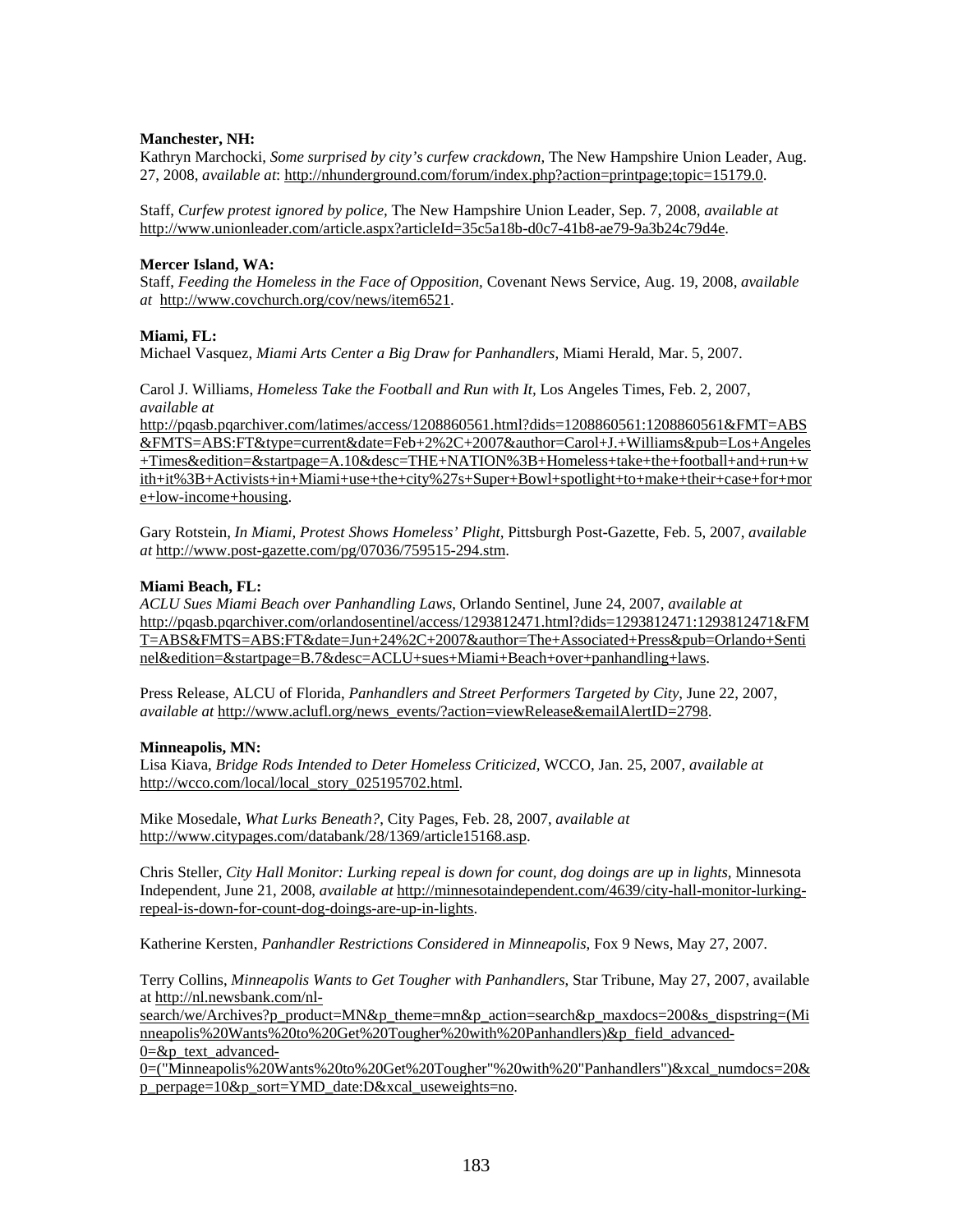Michelle Bruch, *Council Proposal would strengthen restrictions on panhandling in certain areas of the city*, Downtown Journal, Minneapolis, May 28, 2007.

Susan Albright, *Stronger Panhandling Restrictions Needed*, Star Tribune*,* June 6, 2007, *available at*  http://www.highbeam.com/doc/1G1-164568200.html.

Terry Collins, *Stricter Panhandling Law Awaits Full Council Vote*, Star Tribune*,* June 7, 2007.

Ewen McKenna, *Minneapolis Toughens Panhandling Ordinance*, The Minnesota Daily*,* June 7, 2007, *available at* http://www.mndaily.com/articles/2007/06/20/71997.

Margaret Hastings, *Livability Issue? First Civil Rights*, Star Tribune Letter to the Editor*,* June 10, 2007.

*The Future of Downtown is Threatened by Beggars*, Star Tribune*,* June 13, 2007.

Terry Collins, *Council Vote May Not be the Las Word on Panhandling*, Star Tribune, June 16, 2007, *available at* http://www.startribune.com/local/11587471.html.

Nick Coleman, *Bill Would Give Those Living in Cars Right to Last Few Possessions*, Star Tribune, Mar. 13, 2008.

## **Nashville, TN:**

E-mail from Matthew Leber, Organizer, Nashville Homeless Power Project, to National Coalition for the Homeless (Aug. 17, 2007) (on file with National Coalition for the Homeless).

E-mail from Matthew Leber, Organizer, Nashville Homeless Power Project, to National Coalition for the Homeless (Nov. 15, 2007) (on file with National Coalition for the Homeless).

Amanda M. Maynord, *Police Crack Down on Homeless Activity, Advocates Question Move*, Nashville City Paper, Nov. 30, 2007, *available at* http://www.nashvillecitypaper.com/news.php?viewStory=58152.

Tracy Loew, *Cities Crack Down on Panhandling,* USA Today, Jan. 22, 2008, *available at* http://www.usatoday.com/news/nation/2008-01-22-panhandle\_N.htm.

Tennessee Indymedia Staff, *Mayoral Candidate Forum on Homelessness,* Tennessee Indymedia, Aug. 17, 2007, *available at* http://tnimc.blogspot.com/2007/08/mayoral-candidates-debate.html.

Nashville Metropolitan Council, *ORDINANCE NO. BL2007-66: An ordinance amending Chapter 12 of Article 11 of the Metropolitan Code to prohibit aggressive panhandling and certain other panhandling activities,* Jan. 15, 2008, *available at* http://www.nashville.gov/mc/minutes/01\_15\_08\_minutes.html.

Anna Thompson, *Nashville's Homeless Deliver over 700 Signatures to Mayor's Office,* Tennessee Independent Media Center, Feb. 9, 2007, *available at*  http://www.tnimc.org/feature/display/22417/index.php.

Gail Kerr, *Homeless Rally Arrest was Wrong,* The Tennessean, Mar. 25, 2007.

Staff, *Deadline Extended For Residents To Leave Homeless Camp,* News Channel 5, Sep. 9, 2008, *available at* http://www.newschannel5.com/global/story.asp?s=8981192.

### **New York, NY:**

Fernanda Santos, *Loitering arrest of panhandler is dismissed as unlawful*, New York Times*,* May 30, 2007, *available at* http://www.nytimes.com/2007/05/31/nyregion/31loiter.html.

The Associated Press, *Brother, you don't have a crime*, New York Daily News, May 31, 2007, *available at* http://www.nydailynews.com/news/2007/05/31/2007-05-31\_brother\_you\_dont\_have\_a\_crime.html.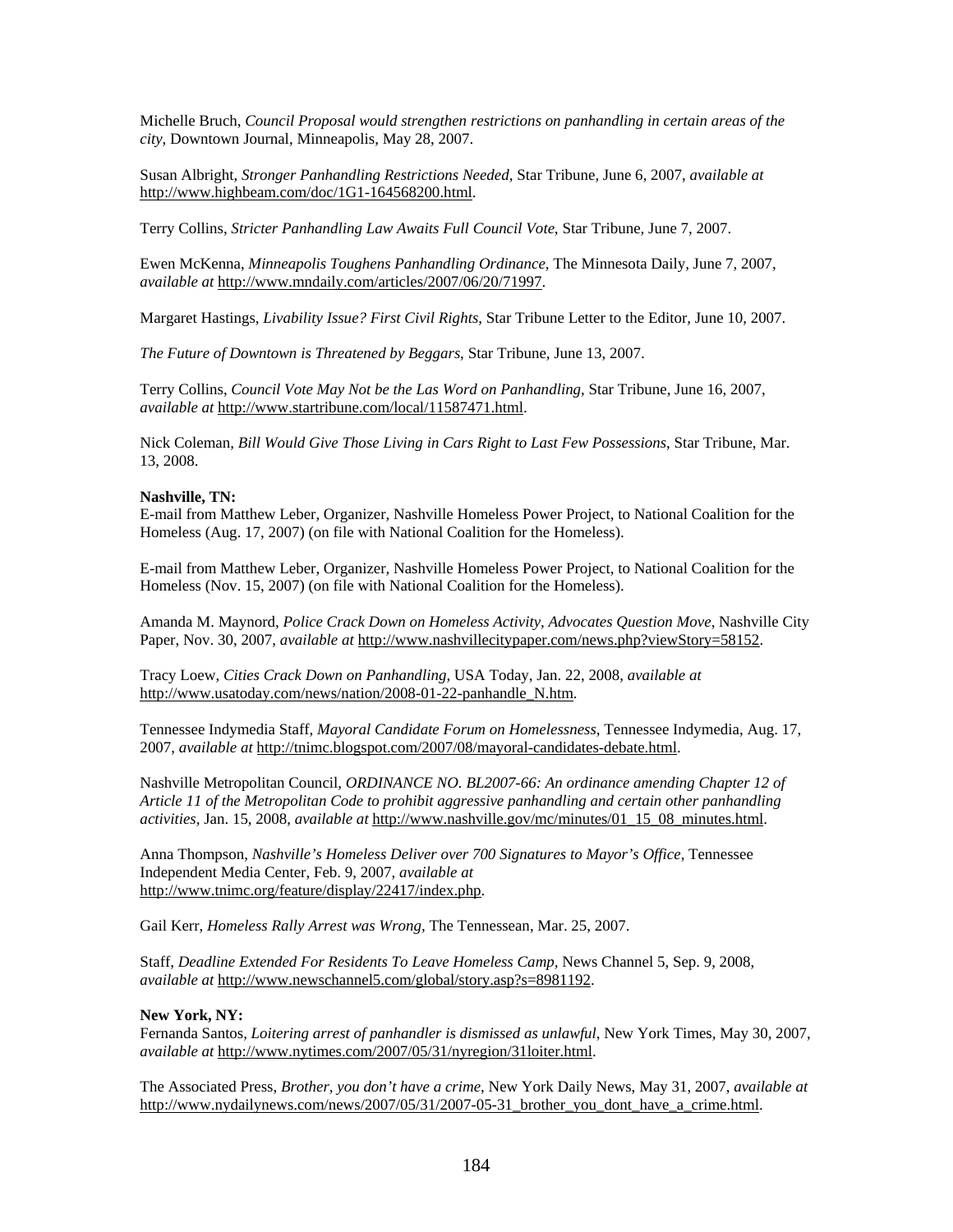## **Oahu, HI:**

Lee Cataluna, *Displaced Homeless Go Inland,* Honolulu Advertiser, June 17, 2007, *available at* http://the.honoluluadvertiser.com/article/2007/Jun/17/ln/ FP706170349.html.

#### **Ocala, FL:**

Stephen Hudak, *Homeless Face New, Harsher Wilderness at Ocala National Forest*, Orlando Sentinel, July 29, 2007, *available at* http://www.wtlv.com/news/florida/news-article.aspx?storyid=88001.

Christopher Curry, *County Pays Homeless Man \$10,000 in Civil Suit*, Star-Banner, Sep. 6, 2008, *available at*:

http://www.ocala.com/article/20080906/NEWS/809060277/1402/NEWS&title=County\_pays\_homeless\_m an.

Christopher Curry, *Suit Challenges Panhandling Rules*, Star-Banner, July 19, 2007, *available at*  http://www.ocala.com/article/20070719/NEWS/207190349/1001/ NEWS01&MaxW=270&MaxH=200.

## **Olympia, WA**

Roberta Romero, *Olympia Homeless Set Up Tent City,* King 5 News, Feb. 4, 2007.

Jennifer Byrd, *Homeless Encampment is Forced Off Olympia Lot,* Seattle Times, Feb. 10, 2007, *available at* http://seattletimes.nwsource.com/html/localnews/2003565920\_tentcity10e.html.

P-I News Services, *Homeless protestors move encampment*, Seattle Post Intelligencer*,* Feb. 10, 2007, *available at* http://seattlepi.nwsource.com/local/303238\_localbriefs10.html.

Associated Press, *Tent City Given 90 Days to Stay at Church in Olympia,* KXLY.com, Feb 19, 2007, *available at* http://www.kxly.com/news/ ?story\_id=8633&view=text.

Staff, *Time to do more for homeless*, The Olympian, Sep. 28, 2008, *available at* http://www.theolympian.com/opinion/story/599937.html.

## **Orlando, FL**

*Orlando Bans Feeding Homeless Downtown,* Clickorlando.com, July 25, 2006, *available at* http://www.clickorlando.com/news/9570734/detail.html.

Todd Lewan, *Orlando's Homeless Laws Spark Debate,* Washington Post*,* Feb. 3, 2007, *available at*  http://www.washingtonpost.com/wp-dyn/content/article/2007/02/03/AR2007020300659.html.

*Orlando: Food Not Bombs Run in to the Police Again,* Infoshop News, May 14, 2007, *available at* http://media.www.centralfloridafuture.com/media/storage/paper174/news/2007/05/14/News/Police.Stop.Gr oup.From.Feeding.The.Homeless-29027474.shtml.

*Clergy Would Take Crime out of Feeding the Homeless*, Knight Ridder*.* May 17, 2007, *available at*  http://www.beliefnet.com/story/218/story\_21886\_1.html.

*Homeless Protest Disrupts Mayor's Fundraiser,* Wftv, May 17, 2007, *available at*  http://www.wftv.com/news/13336733/detail.html.

*Florida Police Arrest Activist for Feeding Homeless,* Reuters*,* May 18, 2007, *available at*  http://www.reuters.com/article/domesticNews/idUSN0517193520070405.

*Man Headed to Trial for Feeding the Homeless*, The North County Gazette, June 7, 2007, *available at*  http://www.northcountrygazette.org/2007/06/07/man-headed-to-trial-for-feeding-the-homeless/#more-80.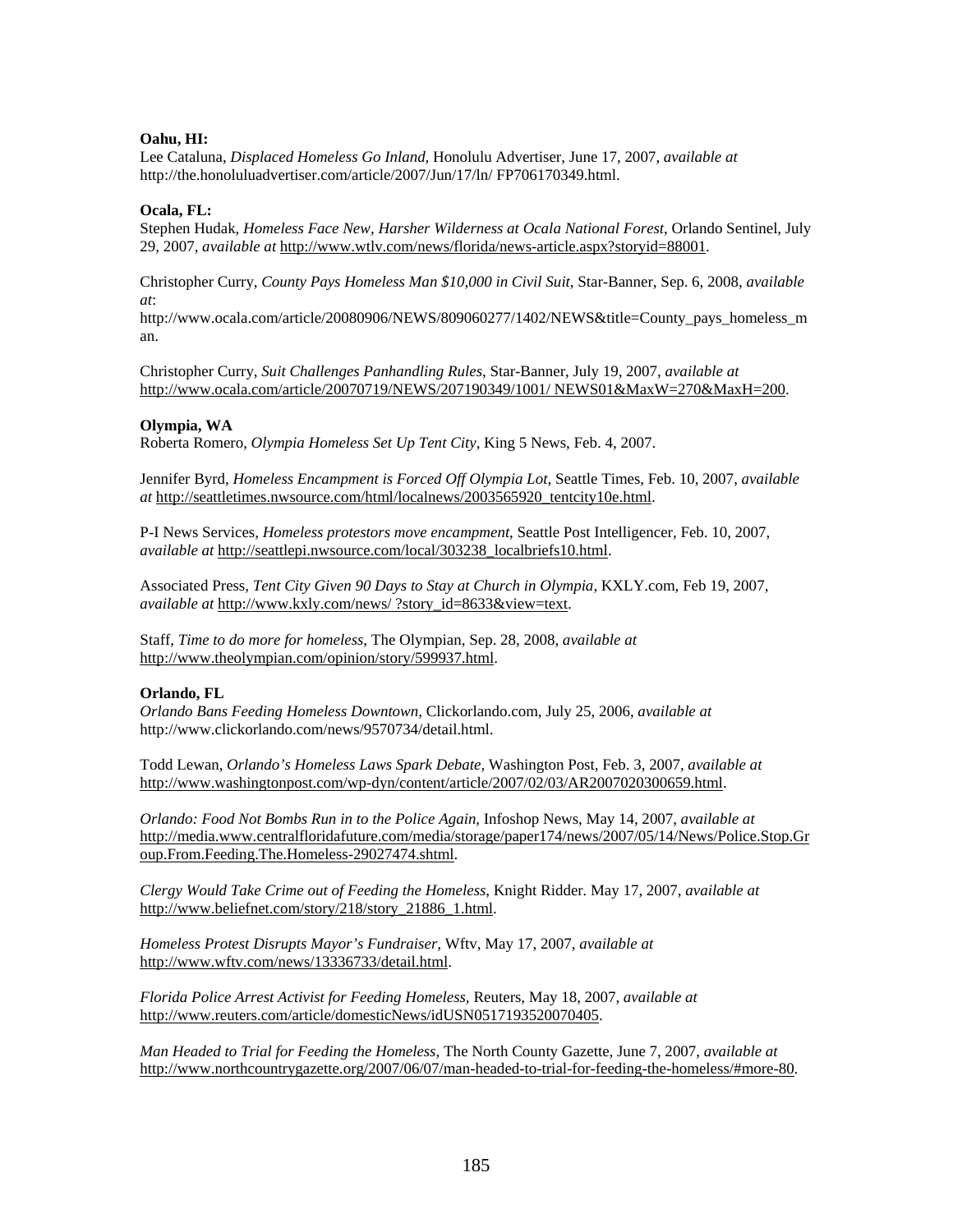Willoughby Mariano, *Federal judge: Orlando's law against feeding homeless a civil rights violation*, The Orlando Sentinel, Sep. 26, 2008, *available at* http://www.orlandosentinel.com/orl-orlando-homelessfeeding-civil-rights-092608,0,7674823.story.

Staff, *We think: Orlando should drop plans to appeal homeless feedings,* Orlando Sentinel, Oct. 27, 2008, *available at* http://www.orlandosentinel.com/news/opinion/orl-ed27208oct27,0,3304544,print.story.

Mark Schuleb, *Orlando might ban Nighttime Begging; Reports of aggressive panhandling spur a push for the city council to consider more limits*, Orlando Sentinel, Sep. 8, 2007, at B.1.

## **Palm Springs, CA**

Stephanie Frith, *No Info, No Bus Ticket for Homeless, Say Police*, Desert Sun, Feb. 6, 2007, *available at* http://nl.newsbank.com/nl-

search/we/Archives?p\_action=search&s\_search\_type=keyword&p\_product=DSSB&p\_theme=gannett&s\_s ite=mydesert&p\_maxdocs=200&s\_dispstring=No%20Info,%20No%20Bus%20Ticket%20for%20Homeles s,%20Say%20Police&p\_text\_advanced-

0=(No%20Info,%20No%20Bus%20Ticket%20for%20Homeless,%20Say%20Police).

#### **Palo Alto, CA**

Brandon Bailey, *Palo Alto Homeless Man Faces Trespass Charge*, San Jose Mercury News, July 9, 2007.

Peterson, Christina, *Stanford Ousts Grove-Dweller,* Palo Alto Daily News, July 6, 2007, *available at*  http://www.paloaltodailynews.com/article/2007-7-6-pa-worden-miller.

Kristina Peterson, *Transient Repeats Offense: Stanford Dweller Again Arrested Under Oak Tree*, Palo Alto Daily News, Aug. 21, 2007.

## **Panama City, FL**

Brady Calhoun, *Sergeant Resigns After Excessive-Force Probe,* News Herald, Aug. 29, 2008, *available at*  http://www.newsherald.com/articles/kimbro\_67914\_article.html/warr\_police.html.

Editorial, *Over the Line,* News Herald, Sep. 3, 2008, *available at* http://www.newsherald.com/articles/kimbro\_67914\_\_\_article.html/warr\_police.html.

E-mail from Mike Abbott to Michael Stoops, Executive Director, National Coalition for the Homeless (Sep. 9, 2008) (on file with National Coalition for the Homeless).

Mike Abbott, *Viewpoints: Community Shares Blame in Mistreatment,* News Herald, Sep. 12, 2008, *available at http://www.newsherald.com/articles/city 68121* article.html/degree\_beach.html.

#### **Philadelphia, PA**

*Pittsburgh Food Not Bombs under attack*, Infoshop News, June 10, 2008, *available at* http://news.infoshop.org/article.php?story=20080610023048638&query=Pittsburgh%2BFood%2BNot%2B Bombs%2Bunder%2Battack.

#### **Pittsburgh, PA**

Theodore Kim, *Proposed Parking Ban May Drive Man out of Plano Library Lot*, The Dallas Morning News*,* Apr. 14, 2008.

## **Plano, TX**

E-mail from Lauren Schmidt to Michael Stoops, Executive Director, National Coalition for the Homeless, (May 6, 2008) (on file with National Coalition for the Homeless).

## **Port Charlotte, FL**

E-mail from Lauren Schmidt to Michael Stoops, Executive Director, National Coalition for the Homeless, (May 6, 2008) (on file with National Coalition for the Homeless).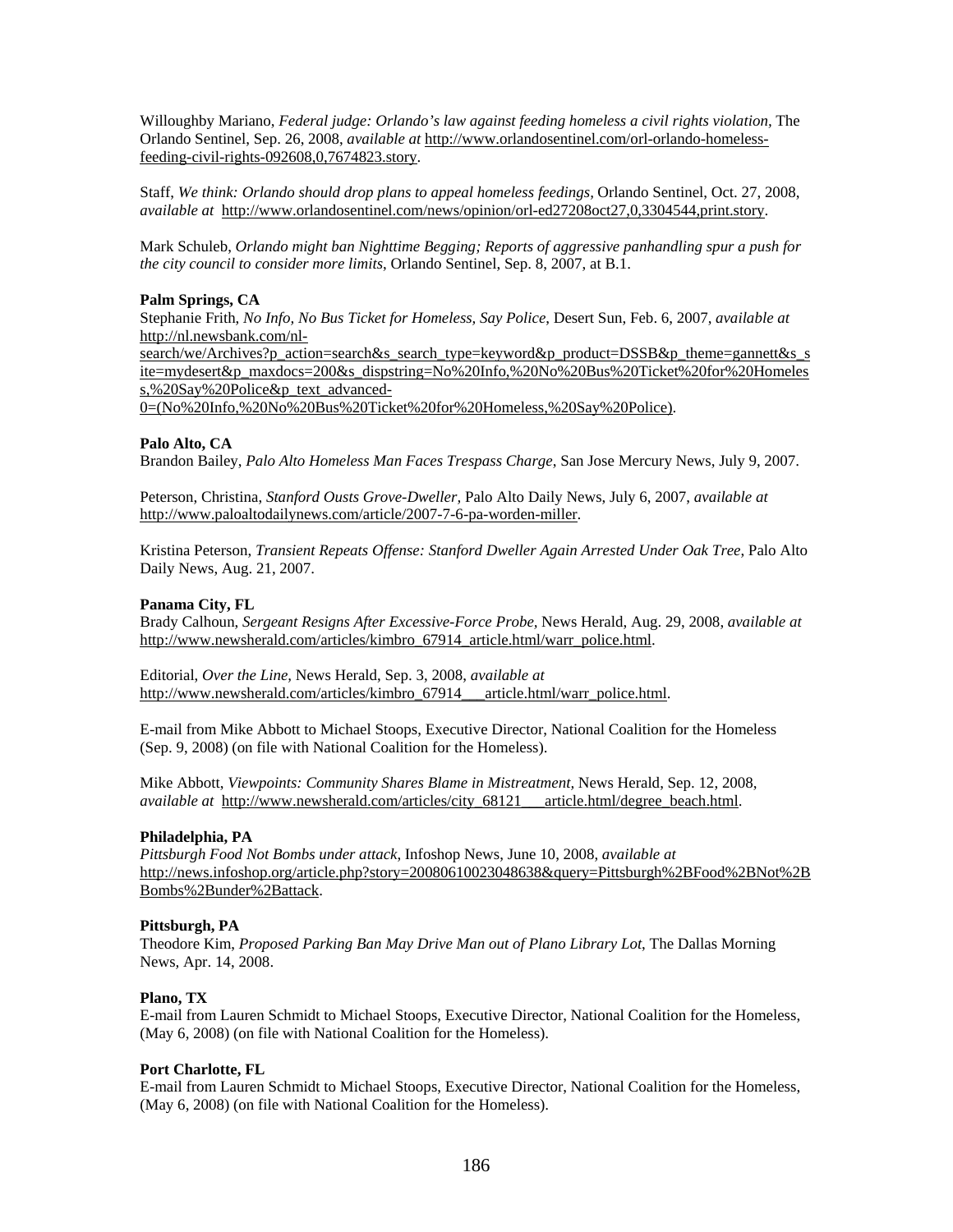### **Portland, OR**

Jenn Darden, Sarah Rogers and Beau Wayland, *Privatized Public Safety*, Street Roots*,* May 18, 2007, *available at* 

http://www.streetroots.org/TTInc/viewpage.php?url=.%2Fpast\_issues%2F2007%2F05\_02%2Findex.shtml &needle=privatized+public+safety.

*Park Exclusions Handed out by PPI continue to rise*, Street Roots, Nov. 1, 2007, at 3.

A. Dworkin, *Move Along, or Get a Ticket*, Oregonian, Aug. 16, 2007.

Pitkin, James, *Homeless May Get Extra Time to Sit, Lie,* June 5, 2007, *available at* http://www.wweek.com/popup/wwire\_print.php?index=8075.

*Sidewalk obstruction warnings all go to homeless,* Street Roots, Dec. 16, 2007, *available at* http://www.streetnewsservice.org/index.php?page=archive\_detail&articleID=2105.

*A New Sit-Lie Law,* Portland Mercury, Dec. 27, 2007.

Cassandra Koslen, *Sit-lie Ruled Constitutional by Local Court,* Street Roots, Oct. 3, 2008, *available at* http://www.streetroots.org/past\_issues/2008/10\_01/10\_03\_2008.pdf.

Dan Newth, *Sweeps illustrate the divide between city and the streets*, Street Roots*,* June 1, 2007, *available at* http://www.streetroots.org/past\_issues/2007/06\_01/column\_newth.shtml.

#### **Redmond, WA**

Amy Roe, *Tent City 4 to Stay at Redmond Church*, Seattle Times, Mar. 31, 2007, *available at* http://seattletimes.nwsource.com.

*Redmond Church Risks Fines Hosting Homeless Camp*, Seattle Times, Feb. 11, 2007, *available at*  http://www.tdn.com/articles/2007/02/12/ap-state-wa/d8n7vppg0.prt.

## **Reno, NV**

The Associated Press, *Homeless being removed from Reno tent city*, Rgj.com, Oct. 7, 2008, *available at:*  http://www.rgj.com

#### **Sacramento, CA**

Jocelyn Wiener, *City Orders Homeless to Abandon Tent City,* The Sacramento Bee*,* Nov. 4, 2007, *available at* http://www.sacbee.com/city/story/470679.html.

*Homeless Could Get New Home in Posh Neighborhood*, CBS13.com, Nov. 7, 2007, *available at* http://cbs13.com/local/Homeless.Camp.Natomas.2.537616.html.

M.S. Enkoji, *Homeless Campers Get Motel Vouchers Instead of Citations*, Sacramento Bee, Nov. 8, 2007, *available at* http://www.sacbee.com/crime/story/478423.html.

Jackson Yan, *Sacramento Sued over Handling of Homeless*, California Aggie, Aug. 9, 2007.

Complaint*, Lehr v. City of Sacramento*, No. 2:2007 at 00707 (E.D. Cal Aug. 2, 2007).

Mark E. Merin, *My View: Tent Cities Can Offer Answer to Homelessness*, Sacramento Bee, Dec. 22, 2008, *available at* http://www.sacbee.com.

#### **San Diego, CA**

Jeanette Steele, *City allows sleeping in public: homeless people won't be ticketed*, San Diego Union Tribune*,* Feb. 22, 2007.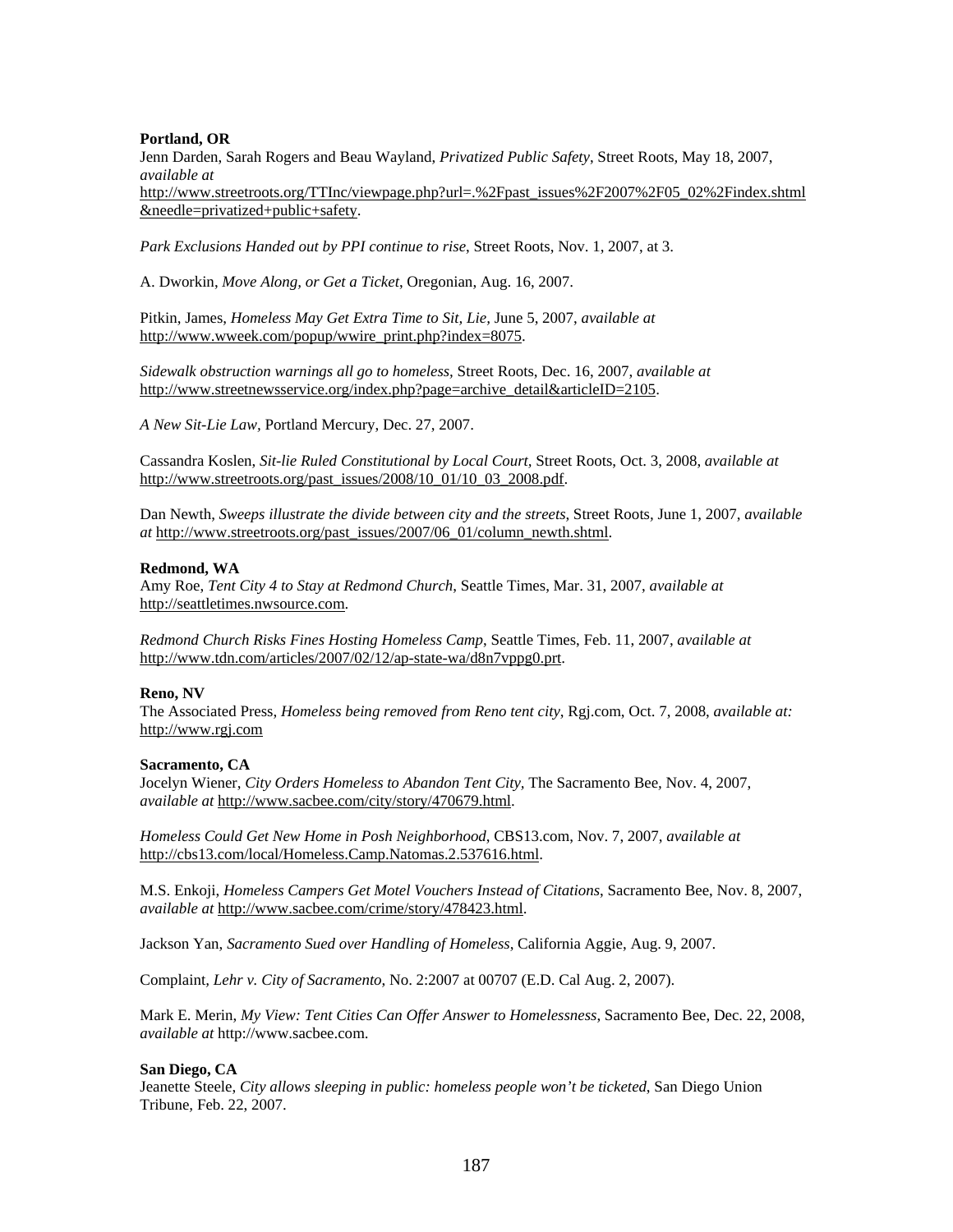Ronald W. Powell, *Sidewalk sleepers may be in for rude awakening*, San Diego Union-Tribune, Mar. 3, 2008, *available at* http://www.signonsandiego.com/uniontrib/20080303/news\_1m3nohome.html.

Kelly Davis, *Being neighborly: Homeless are swept out of the civil concourse*, San Diego Union-Tribune, Mar. 25, 2008, *available at* http://sdcitybeat.com/cms/story/detail/being\_neighborly/6779/.

Ashley A. Smith, *Alcohol ban driving drunks from beaches*, USA Today, Feb. 29, 2008.

Ronald W. Powell, *City to allow food-for-needy program*, San Diego Union-Tribune, Apr. 22, 2008, *available at* http://www.signonsandiego.com/news/metro/20080422-9999-1m22nohome.html.

Liz Neely and Anne Krueger, *Homeless in camps told to leave or be arrested*, San Diego Union-Tribune, June 13, 2008, *available at* http://www.signonsandiego.com/uniontrib/20080613/news\_1m13sweep.html.

Ruth McKinnie Braun, *Next Move on Homeless Camp Weighed; Work Begins on Playing Fields,* San Diego Union- Tribune, July 9, 2008, *available at* http://www.signonsandiego.com/news/justfixit/20080709- 9999-lz1m9fixit.html.

## **San Francisco, CA**

Robert Selna, *S.F. D.A. Cracking Down on Tickets Issued to Homeless*. San Francisco Chronicle, Oct. 29, 2007, *available at*

http://www.sfgate.com/cgibin/article.cgi?f=/c/a/2007/10/29/BASJT19QA.DTL&hw=cracking+down+ticke ts+homeless&sn=001&sc=1000.

Bonnie Eslinger, *Homelessness Gets Center Stage*, The Examiner, Oct. 5, 2007, *available at* http://www.examiner.com/a-973060~Homelessness\_gets\_center\_stage.html.

Paul Hogarth, *Religious Leaders Denounce Crackdown on Homeless*, BeyondChron, Oct. 5, 2007, *available at* http://www.beyondchron.org/news/index.php?itemid=4980.

Associated Press, *Patrols to Move SF Homeless away from Tourist Centers*, Mercury News, Oct. 3, 2007, *available at* http://www.mercurynews.com/search/ci\_7073284?IADID=Search-www.mercurynews.comwww.mercurynews.com&nclick\_check=1.

E-mail from William Tinker to National Coalition for the Homeless (Jan. 30, 2008) (on file with National Coalition for the Homeless).

Heather Knight, *Newsom moves to Give Police Freer Hand to Clear Homeless from Parks*, San Francisco Chronicle, Aug. 22, 2007, *available at* http://www.sfgate.com/cgibin/article.cgi?f=/c/a/2007/08/22/BAGBMRNGC26.DTL.

Christina Brown, Emily L. Dahm, David M. Hymas and Chad Russell, *Citing the Homeless Keeps them on the Street*, San Francisco Chronicle, Aug. 24, 2007, *available at* http://www.sfgate.com/cgibin/article.cgi?f=/c/a/2007/08/24/EDR5RNEE7.DTL&hw=Citing+the+Homeless+Keeps+them+on+the+St reet&sn=002&sc=518.

*San Francisco Cracks Down on Homeless Encampments*, NBC 11, Nov. 5, 2007, *available at* http://www.nbc11.com/news/14518538/detail.html.

TJ Johnston, *City Wants Panhandlers' Change,* Street Sheet, June 2008.

#### **Santa Ana, CA**

*Feed the homeless, go to jail?* Long Beach Press-Telegram, May 8, 2008.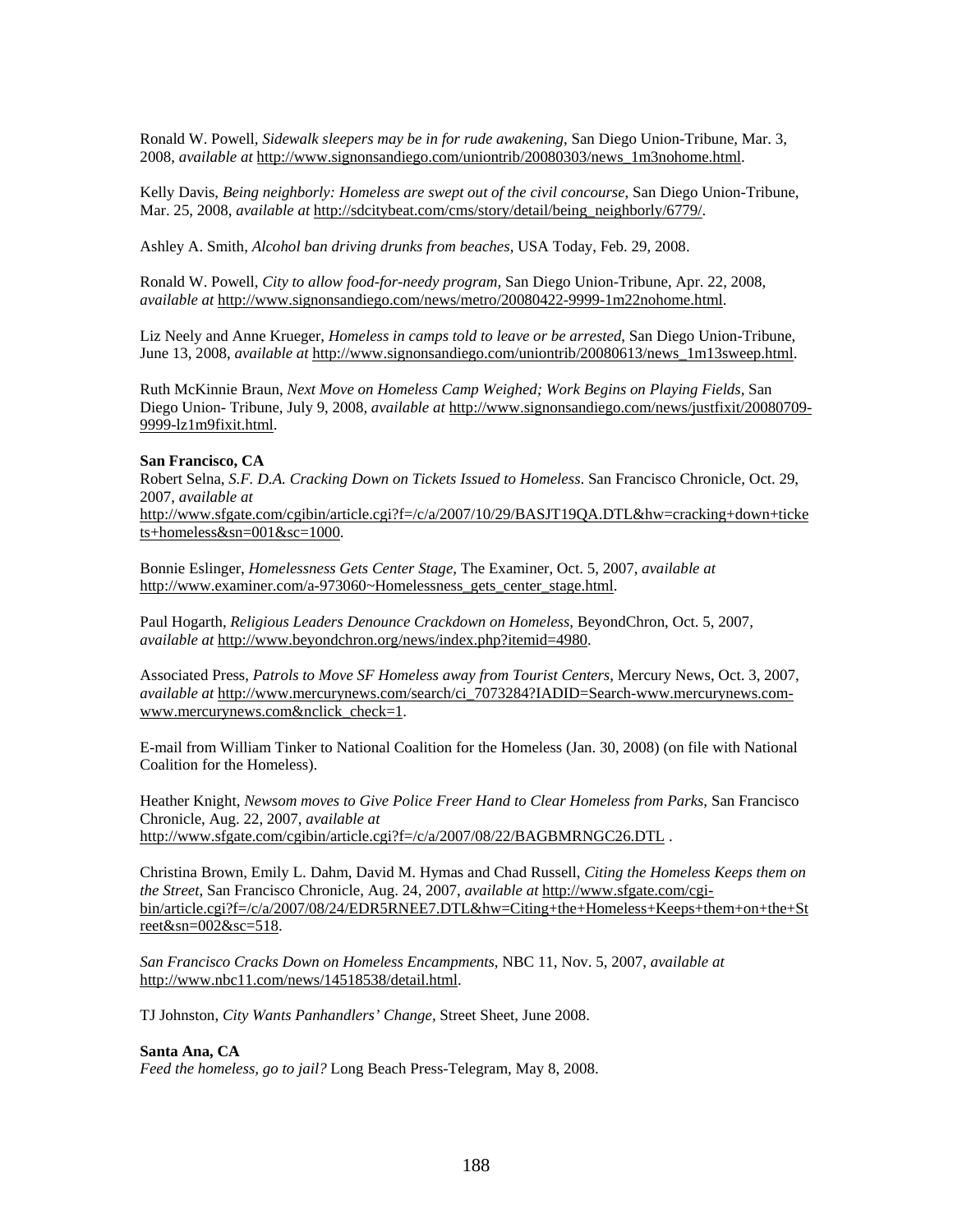Susannah Rosenblatt, *Outreach resumes on state beach*, Los Angeles Times, Sep. 16, 2008, *available at* http://articles.latimes.com/2008/sep/16/local/me-doheny16.

## **Santa Cruz, CA**

Ari Bird, *Police Ban Loiterers: Offenders banned from Pacific Ave. to make downtown safer*, City on a Hill Press, Apr. 26, 2007.

Shanna McCord, *Downtown Business is Homeless Protestors' Latest Target*, Santa Cruz Sentinel, Sep. 23, 2007.

E-mail from Robert Norse, Homeless United for Friendship and Freedom (HUFF), to Kate Benevenaci (Dec. 10, 2007) (on file with National Coalition for the Homeless).

Tim Rumford, *Santa Cruz Homeless Crack Down in Full Selective Force*, Indybay.org, Feb. 17, 2007, *available at* http://www.indybay.org/ newsitems/2007/02/17/18364936.php.

#### **Santa Monica, CA**

Martha Groves, *Beggars can't be sitters on Santa Monica's benches*, Los Angeles Times, Aug. 15, 2008, *available at* http://www.latimes.com/news/local/la-me-panhandle15-2008aug15,0,5164705.story.

Santa Monica, Cal., Mun. Code §4.54.035 (2008).

## **Sarasota, FL**

Todd Ruger, *Jailing homeless expensive*, Sarasota Herald-Tribune, Feb. 25, 2008, *available at* http://www.heraldtribune.com/article/20080226/NEWS/802260343.

#### **Seattle, WA**

Sharon Pian Chan, *Homeless Advocates Decry City's Tactics*, Seattle Times, Nov. 27, 2007, *available at* http://archives.seattletimes.nwsource.com/cgibin/texis.cgi/web/vortex/display?slug=homelesscamps27m&d ate=20071127&query=homeless+advocates.

John Iwasaki, *48-hour notice may not suffice, critics warn,* Seattle Post-Intelligencer, Jan. 11, 2008, *available at* www.seattlepi.nwsource.com.

John Iwasaki, *City of Seattle plan for clearing homeless encampments called inhumane*, Seattle Post-Intelligencer, Jan. 28, 2008, *available at* www.seattlepi.nwsource.com.

John Iwasaki, *Deadline passes for 'Nickelsville*,' Seattle Post-Intelligencer, Sep. 25, 2008, *available at* http://www.seattlepi.com/local/380687\_nickelsville26.html.

John Iwasaki, *Homeless count rises*, Seattle Post-Intelligencer, Jan. 30, 2009, *available at* http://www.seattlepi.com/local/398138\_homeless31.html.

Angela Galloway, *A new plan for homeless camp sweeps,* Seattle Post-Intelligencer, Apr. 11, 2008, *available at* http://seattlepi.nwsource.com/local/358756\_homeless12.html.

Casey McNerthney, *Homeless camp out at City Hall, protest tent camp sweeps,* Seattle Post Intelligencer, June 9, 2008, *available at* http://seattlepi.nwsource.com/local/366290\_homeless09.html.

Erik Lacitis, *Nickelsville Emptied in Uneventful Police Sweep; 22 Arreseted,* Seattle Times, Sep. 27, 2008, *available at* http://seattletimes.nwsource.com/html/localnews/2008208268\_nickelsville27m.html.

Steve Shay, *Police Sweep "Nickelsville" residents from site,* West Seattle Herald, Sep. 20, 2008, *available at* http:/www.westseattleherald.com/articles/2008/09/28/news/local\_news/news01.txt.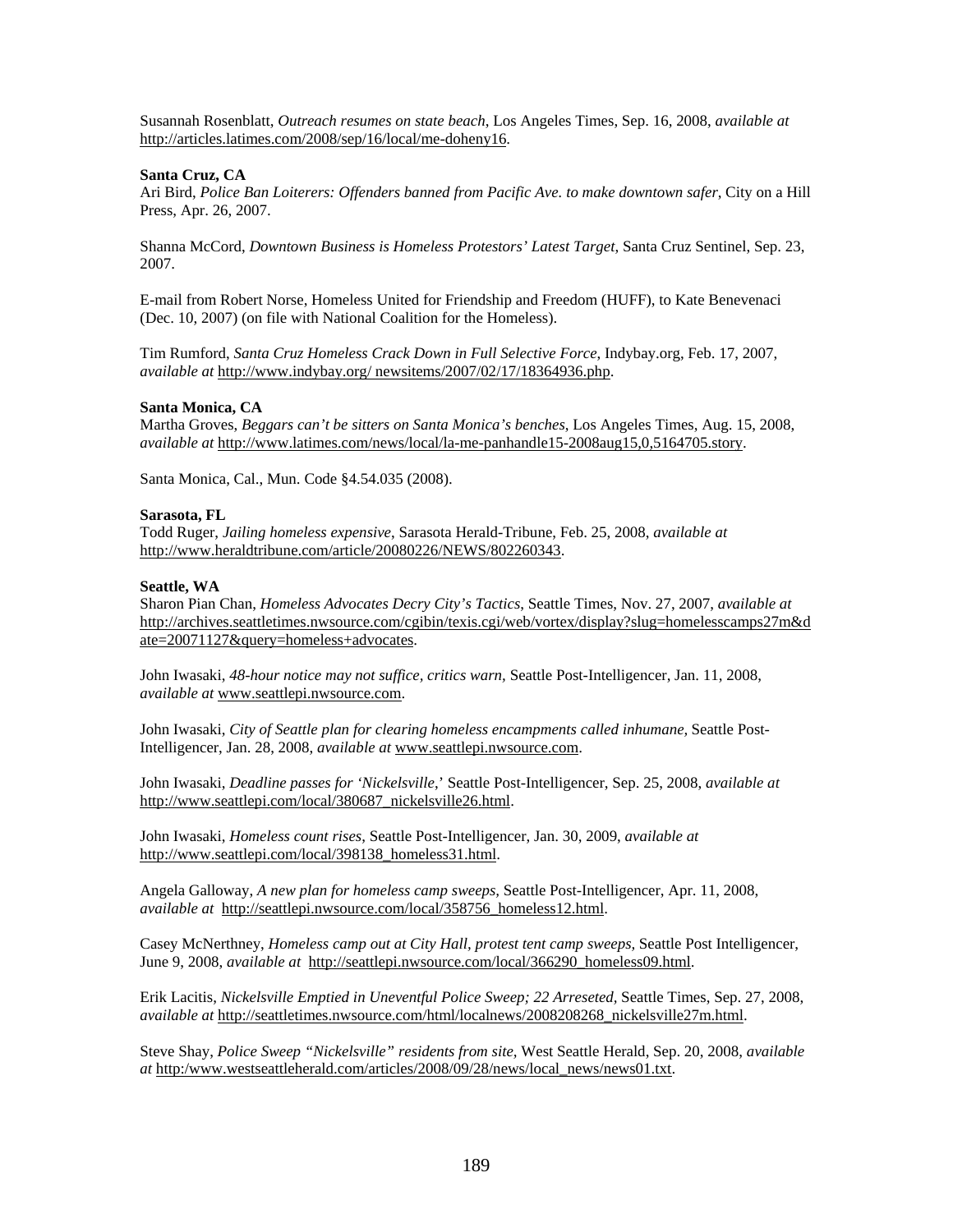Jonathan Martin, *Seattle crews trashed nearly everything, homeless advocates complain*, Seattle Times, June 14, 2008, *available at* http://seattletimes.nwsource.com/html/localnews/2004476904\_homeless14m.html.

Seattle/King County Coalition for the Homeless, 2009 One Night Count, 2009, at http://www.homelessinfo.org/onc.html.

## **Simi Valley, CA**

Avi Rutschman, *Homeless Forced from Camps in the Arroyo Simi*, Simi Valley Acorn, Feb. 9, 2007, *available at* http://www.simivallyacorn.com/news/2007/ 0209/Front\_Page/004.html.

# **Sonora, CA**

E-mail from Jason Frye, Resource Advocate, Homeless Outreach and Engagement Program, to National Coalition for the Homeless (Dec. 28, 2007) (on file with National Coalition for the Homeless).

# **Springfield, IL**

*Belongings of Homeless Removed from Library,* State Journal- Register, June 6, 2007, *available at* http://nl.newsbank.com/nl-

search/we/Archives?p\_product=JR&p\_theme=jr&p\_action=search&p\_maxdocs=200&p\_text\_search-0=belongings%20AND%20of%20AND%20homeless%20AND%20removed%20AND%20from%20AND %20library&s\_dispstring=belongings%20of%20homeless%20removed%20from%20library%20AND%20 date(6/1/2007%20to%207/1/2007)&p\_field\_date-0=YMD\_date&p\_params\_date-0=date:B,E&p\_text\_date-0=6/1/2007%20to%207/1/2007)&p\_perpage=10&p\_sort=YMD\_date:D&xcal\_useweights=no.

# **St. Petersburg, FL**

Robert Farley, *Pickets Greet Mayor at Church,* Tampabay.com, Jan. 8, 2007, *available at*  http://pqasb.pqarchiver.com/sptimes/access/1191336671.html?FMT=FT&dids=1191336671:1191336671& FMTS=ABS:FT&type=current&date=Jan+8%2C+2007&author=ROBERT+FARLEY&pub=St.+Petersbur g+Times&desc=Pickets+greet+mayor+at+church.

Abhi Raghunathan and Alisa Ulferts, *Police slash open tents to roust the homeless,* St. Petersburg Times, Jan. 20, 2007, *available at* http://www.sptimes.com/2007/01/20/Southpinellas/ Police slash open ten.shtml.

Associated Press, *Raid on Homeless Camp Sparks Criticism,* Orlando Sentinel, Jan. 24, 2007, at D.7.

Abhi Raghunathan, *Homeless Camp Raid to Be Reviewed,* St. Petersburg Times, Jan. 24, 2007, *available at*  http://sptimes.com/2007/01/24/news\_pf/Southpinellas/ Homeless\_camp\_raid\_to.shtml.

Mike Deeson, *Major Gave Order to Cut Homeless Tents,* First Coast News, Jan. 24, 2007, *available at* http://www.firstcoastnews.com/printfullstory.aspx?storyid=74253.

Abhi Raghunathan, *Homeless Fight Back with High Tech,* Tampabay.com, Feb. 2, 2007, *available at*  http://www.sptimes.com/2007/02/02/news\_pf/.

*New homeless laws to take effect in St. Pete,* Jan. 26, 2008, *available at* www.myfoxtampabay.com.

Stephen Thompson, *Ordinance Aimed at Homeless Enforced*, Feb 2, 2008, *available at* www.2.tbo.com.

Abhi Raghunathan, *No 'last resorts' needed yet*, St. Petersburg Times, Mar. 17, 2007, *available at* http://www.sptimes.com/2007/03/17/Southpinellas/No\_\_last\_resorts\_\_nee.shtml.

Alisa Ulferts, *Tent city: Back to site one*, St. Petersburg Times, Mar. 1, 2007, *available at*  http://www.sptimes.com/2007/03/01/Southpinellas/Tent\_city\_\_Back\_to\_si.shtml.